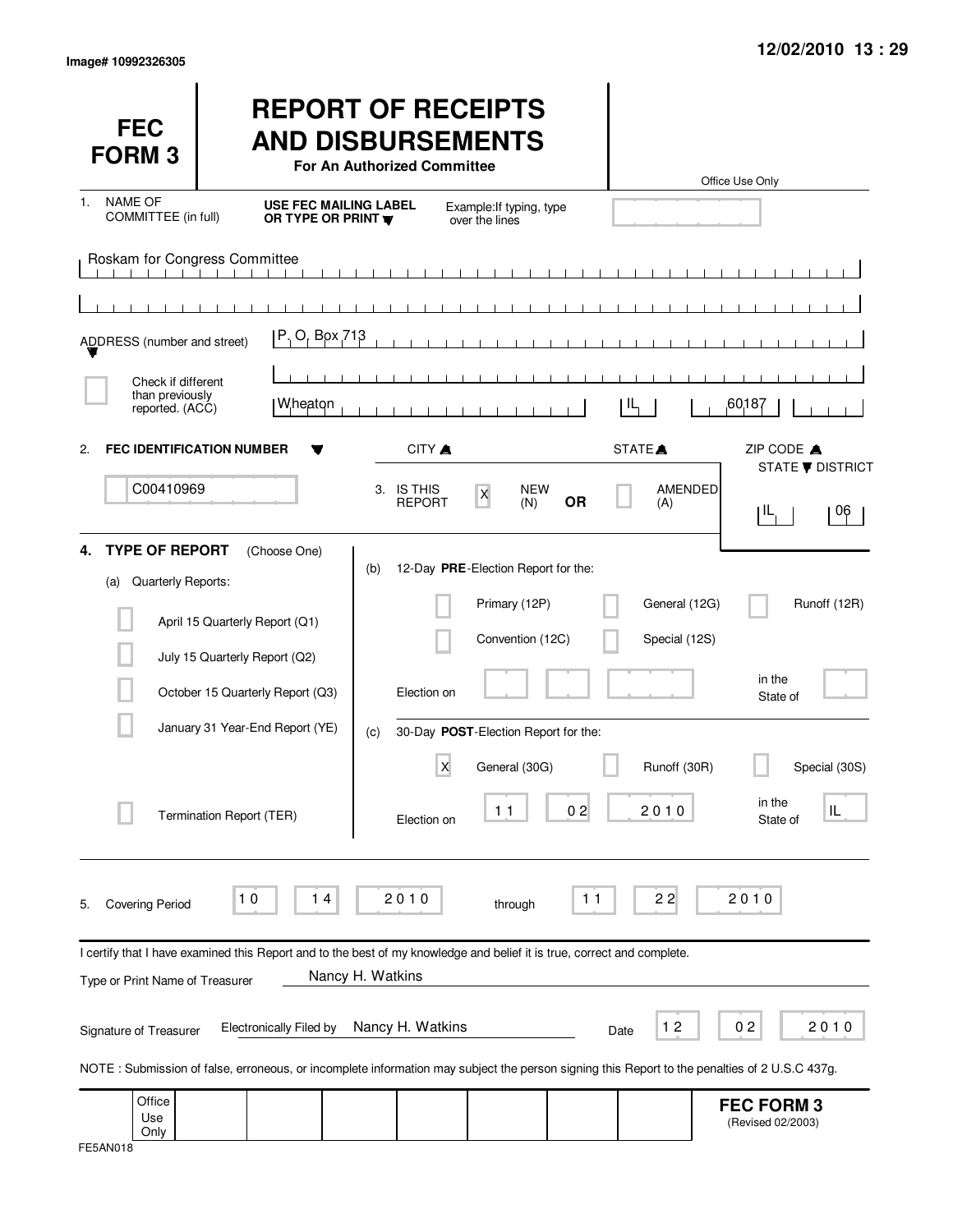## **SUMMARY PAGE**

|    | FEC Form 3 (Revised 02/2003)                                                                        | of Receipts and Disbursements                                                                            | 2/107                                                                     |
|----|-----------------------------------------------------------------------------------------------------|----------------------------------------------------------------------------------------------------------|---------------------------------------------------------------------------|
|    | Write or Type Committee Name                                                                        |                                                                                                          |                                                                           |
|    | Roskam for Congress Committee                                                                       |                                                                                                          |                                                                           |
|    | M M<br>10<br>Report Covering the Period:<br>From:                                                   | 2010<br>D D.<br>14<br>To:                                                                                | D D<br>$\begin{array}{c}\nY' \ Y' \\ 2010\n\end{array}$<br>мм<br>22<br>11 |
|    |                                                                                                     | <b>COLUMN A</b><br><b>This Period</b>                                                                    | <b>COLUMN B</b><br><b>Election Cycle-to-Date</b>                          |
| 6. | Net Contributions (other than loans)                                                                |                                                                                                          |                                                                           |
|    | <b>Total Contributions</b><br>(a)<br>(other than loans) (from Line 11(e))                           | 133826.00                                                                                                | 2384502.83                                                                |
|    | <b>Total Contribution Refunds</b><br>(b)                                                            | 2500.00                                                                                                  | 9850.00                                                                   |
|    | Net Contributions (other than loans)<br>(c)<br>(subtract Line 6(b) from Line 6(a))                  | 131326.00                                                                                                | 2374652.83                                                                |
| 7. | Net Operating Expenditures                                                                          |                                                                                                          |                                                                           |
|    | <b>Total Operating Expenditures</b><br>(a)                                                          | 117836.74                                                                                                | 1270761.67                                                                |
|    | <b>Total Offsets to Operating</b><br>(b)<br>Expenditures (from Line 14)                             | 0.00                                                                                                     | 1082.50                                                                   |
|    | Net Operating Expenditures<br>(c)<br>(subtract Line 7(b) from Line 7(a))                            | 117836.74                                                                                                | 1269679.17                                                                |
| 8. | Cash on Hand at Close of<br>Reporting Period (from Line 27)                                         | 1211994.58                                                                                               |                                                                           |
| 9. | Debts and Obligations Owed TO<br>the Committee (Itemize all on<br>Schedule C and/or Schedule D)     | 0.00                                                                                                     |                                                                           |
|    | 10. Debts and Obligations Owed BY<br>the Committee (Itemize all on<br>Schedule C and/or Schedule D) | 51212.09                                                                                                 |                                                                           |
|    |                                                                                                     | For further information contact:                                                                         |                                                                           |
|    |                                                                                                     | <b>Federal Election Commission</b><br>999 E Street, NW<br>Washington, DC 20463<br>Toll Free 800-424-9530 |                                                                           |

Local 202-694-1100

FE5AN018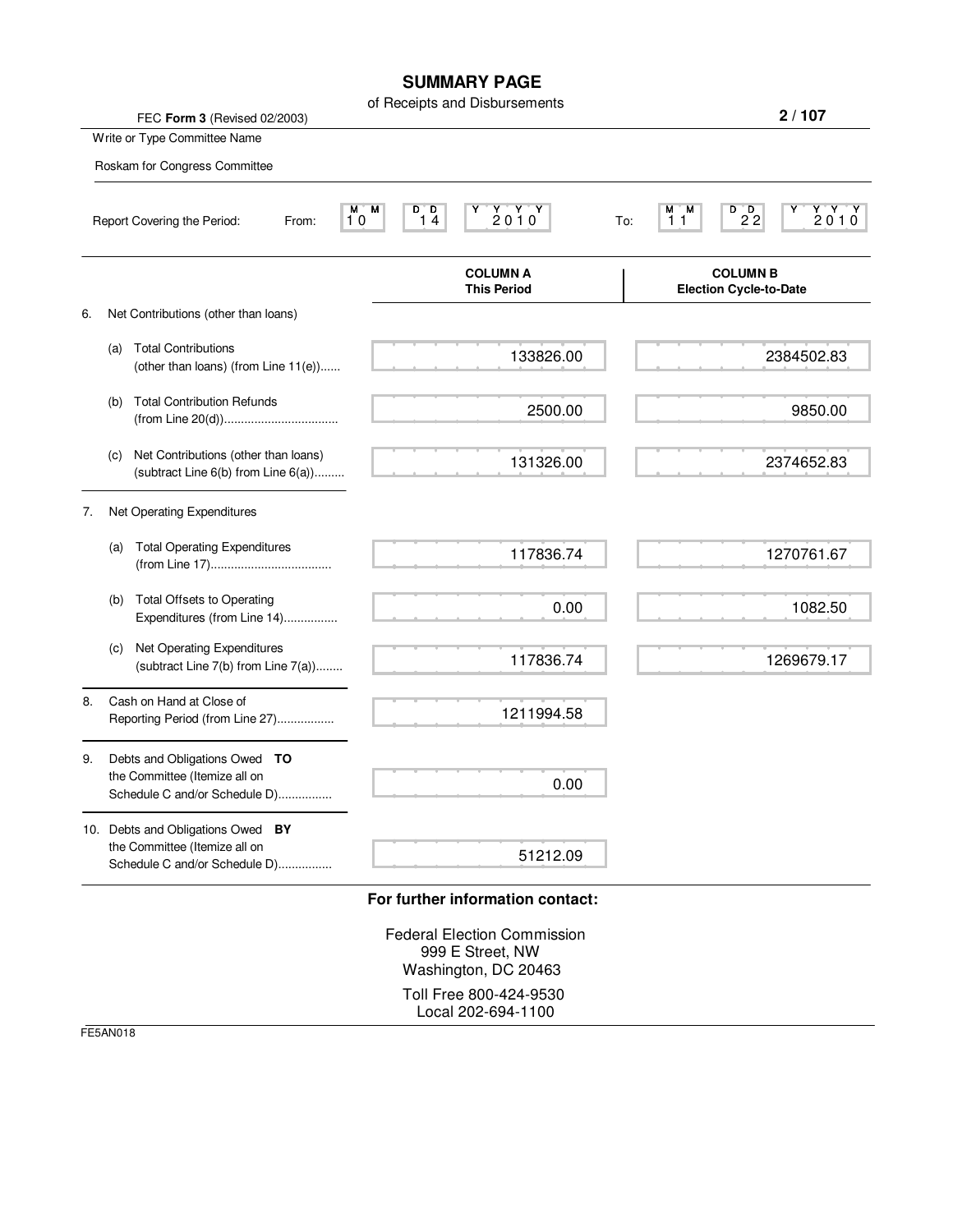## **POST-ELECTION DETAILED SUMMARY PAGE**

## FEC Form 3 (Revised 07/05) Report of Receipts and Disbursements

**.** If the candidate participated in the general election, use this form for the 30-day Post-General report.

**.** If the candidate did NOT participate in the general election, use this form for the Year-end report covering through December 31 of the election year (due on January 31).

This form is used in lieu of filling out Line Numbers 6 through 7 on Page 2 (Summary Page) and Pages 3 and 4 (the Detailed Summary Page) for the last report filed by a candidate during the current election cycle.

## Write or Type Committee Name M M D D Y Y Y Y M M D D Y Y Y Y Report Covering the Period: From: 10 14 2010 To: **I. RECEIPTS COLUMN A COLUMN B COLUMN C COLUMN C COLUMN C COLUMN C COLUMN C COLUMN C COLUMN C COLUMN C COLUMN C COLUMN C COLUMN C COLUMN C COLUMN C COLUMN C COLUMN C COLUMN C C Election Cycle Total as of** M M D D Y Y Y Y M M D D Y Y Y Y (date of general election) (date after general election) 11. CONTRIBUTIONS **through** (other than loans) FROM: (a) Individuals/Persons Other than M M D D Y Y Y Y Political Committees (i) Itemized (Use Schedule A) (i) Itemized (Use Schedule A) (ii) Unitemized (iii) Total of contributions from individuals (b) Political Party Committees (c) Other Political Committees 10 14 2010 To: 11 22 2010  $2010$ Roskam for Congress Committee 66304.00 10322.00 76626.00 0.00 57200.00 1026519.50 283003.64 1309523.14 8555.00 1066424.69 11 02 2010 11 03 2010 1030.00 360.00 1390.00 0.00 0.00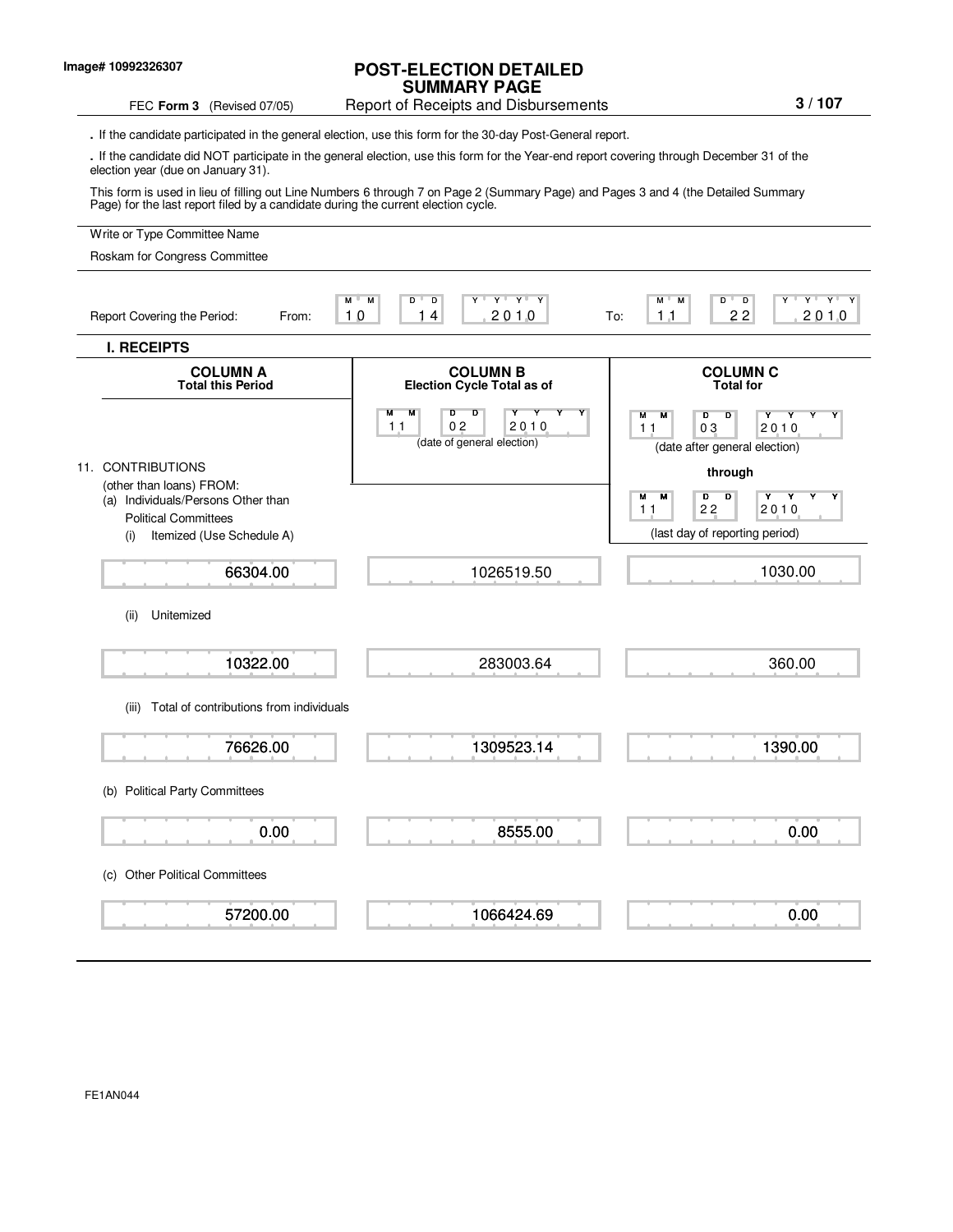| Image# 10992326308<br>FECForm 3<br>(Revised 1/01)             | <b>POST-ELECTION DETAILED</b><br><b>SUMMARY PAGE</b><br><b>Report of Receipts and Disbursements</b>      | 4/107                                                                                                                                |
|---------------------------------------------------------------|----------------------------------------------------------------------------------------------------------|--------------------------------------------------------------------------------------------------------------------------------------|
| <b>COLUMN A</b><br><b>Total this Period</b>                   | <b>COLUMN B</b><br>Election Cycle Total as of *<br>(date of general Election)<br>(* See page 5 for date) | <b>COLUMN C</b><br>Total for * (date after general election)<br>Through * (last day of reporting period)<br>(* See page 5 for dates) |
| The Candidate<br>(d)                                          |                                                                                                          |                                                                                                                                      |
| 0.00                                                          | 0.00                                                                                                     | 0.00                                                                                                                                 |
| (e)                                                           | TOTAL CONTRIBUTIONS (other than loans) (add Lines 11(a)(iii), (b), (c) and (d))                          |                                                                                                                                      |
| 133826.00                                                     | 2384502.83                                                                                               | 1390.00                                                                                                                              |
| 12. TRANSFERS FROM OTHER AUTHORIZED COMMITTEES                |                                                                                                          |                                                                                                                                      |
| 0.00                                                          | 0.00                                                                                                     | 0.00                                                                                                                                 |
| 13. LOANS:<br>(a) Made or Guaranteed by the Candidate         |                                                                                                          |                                                                                                                                      |
| 0.00                                                          | 0.00                                                                                                     | 0.00                                                                                                                                 |
| (b). All Other Loans                                          |                                                                                                          |                                                                                                                                      |
| 0.00                                                          | 0.00                                                                                                     | 0.00                                                                                                                                 |
| (c). TOTAL LOANS (add Lines 13(a) and (b))                    |                                                                                                          |                                                                                                                                      |
| 0.00                                                          | 0.00                                                                                                     | 0.00                                                                                                                                 |
| 14. OFFSETS TO OPERATING EXPENDITURES (refunds, rebates, etc) |                                                                                                          |                                                                                                                                      |
| ┳<br>0.00                                                     | 1082.50                                                                                                  | 0.00                                                                                                                                 |
| 15. OTHER RECEIPTS (Dividends, Interest, etc)                 |                                                                                                          |                                                                                                                                      |
| 383.41                                                        | 3891.55                                                                                                  | 0.00                                                                                                                                 |
| 16. TOTAL RECEIPTS (add 11(e), 12, 13(c), 14 and 15)          |                                                                                                          |                                                                                                                                      |
| 134209.41                                                     | 2389476.88                                                                                               | 1390.00                                                                                                                              |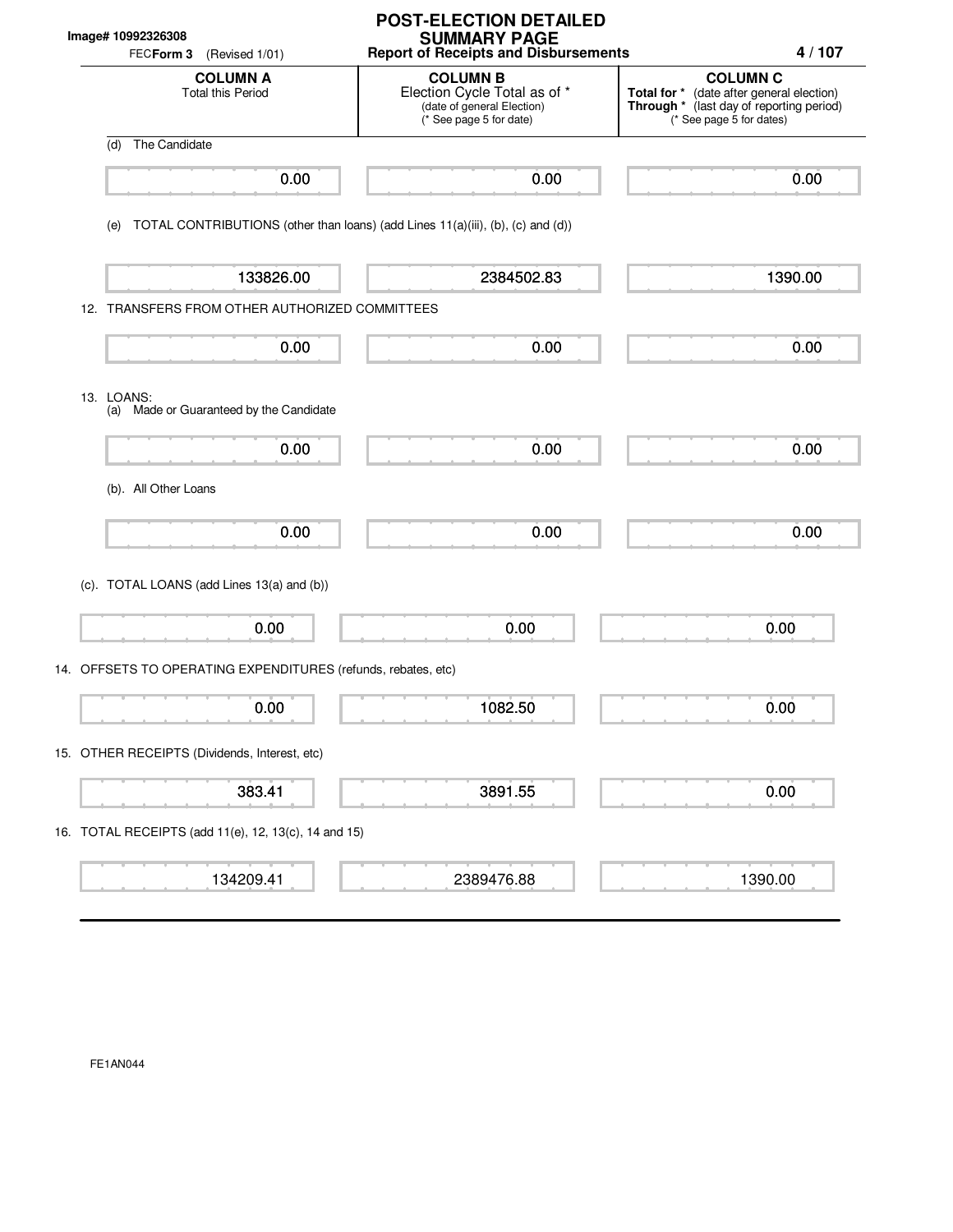| Image# 10992326309<br>FEC Form 3 (Revised 1/01)                                             | <b>POST ELECTION DETAILED</b><br><b>SUMMARY PAGE</b><br>Report of Receipts and Disbursements             | 5/107                                                                                                                                     |
|---------------------------------------------------------------------------------------------|----------------------------------------------------------------------------------------------------------|-------------------------------------------------------------------------------------------------------------------------------------------|
| Write or Type Committe Name                                                                 |                                                                                                          |                                                                                                                                           |
| Roskam for Congress Committee                                                               |                                                                                                          |                                                                                                                                           |
| Report the covering period<br>From:                                                         | $2010^y$<br>D<br>$\frac{1}{4}$<br>$10^{\circ}$                                                           | $P^{\circ}$ <sub>2</sub> $P^{\circ}$<br>2010<br>To:<br>11                                                                                 |
| <b>II. DISBURSEMENTS</b>                                                                    |                                                                                                          |                                                                                                                                           |
| <b>COLUMN A</b><br><b>Total this period</b>                                                 | <b>COLUMN B</b><br>Election Cycle Total as of *<br>(date of general election)<br>(* See page 5 for date) | <b>COLUMN C</b><br>Total for *<br>(date after general election)<br>Through *<br>(last day of reporting period)<br>(* See page 5 for date) |
| 17. OPERATING EXPENDITURES                                                                  |                                                                                                          |                                                                                                                                           |
| 117836.74                                                                                   | 1270761.67                                                                                               | 13425.47                                                                                                                                  |
| 18. TRANSFER TO OTHER AUTHORIZED COMMITTIES                                                 |                                                                                                          |                                                                                                                                           |
| 0.00                                                                                        | 0.00                                                                                                     | 0.00                                                                                                                                      |
| 19. LOAN PAYMENTS<br>(a) Of Loans Made or Guaranteed by the Candidate                       |                                                                                                          |                                                                                                                                           |
| 0.00                                                                                        | 0.00                                                                                                     | 0.00                                                                                                                                      |
| (b) Of All Other Loans                                                                      |                                                                                                          |                                                                                                                                           |
| 0.00                                                                                        | 0.00                                                                                                     | 0.00                                                                                                                                      |
| (c) TOTAL LOAN REPAYMENTS (add Lines 19(a) and 19(b))                                       |                                                                                                          |                                                                                                                                           |
| 0.00                                                                                        | 0.00                                                                                                     | 0,00                                                                                                                                      |
| 20. REFUNDS OF CONTRIBUTIONS TO:<br>(a) Individuals/Persons Other Than Political Committees |                                                                                                          |                                                                                                                                           |
| 2500.00                                                                                     | 8850.00                                                                                                  | 0.00                                                                                                                                      |
| (b) Political Party Committees                                                              |                                                                                                          |                                                                                                                                           |
| 0.00                                                                                        | 0.00                                                                                                     | 0.00                                                                                                                                      |

FE1AN044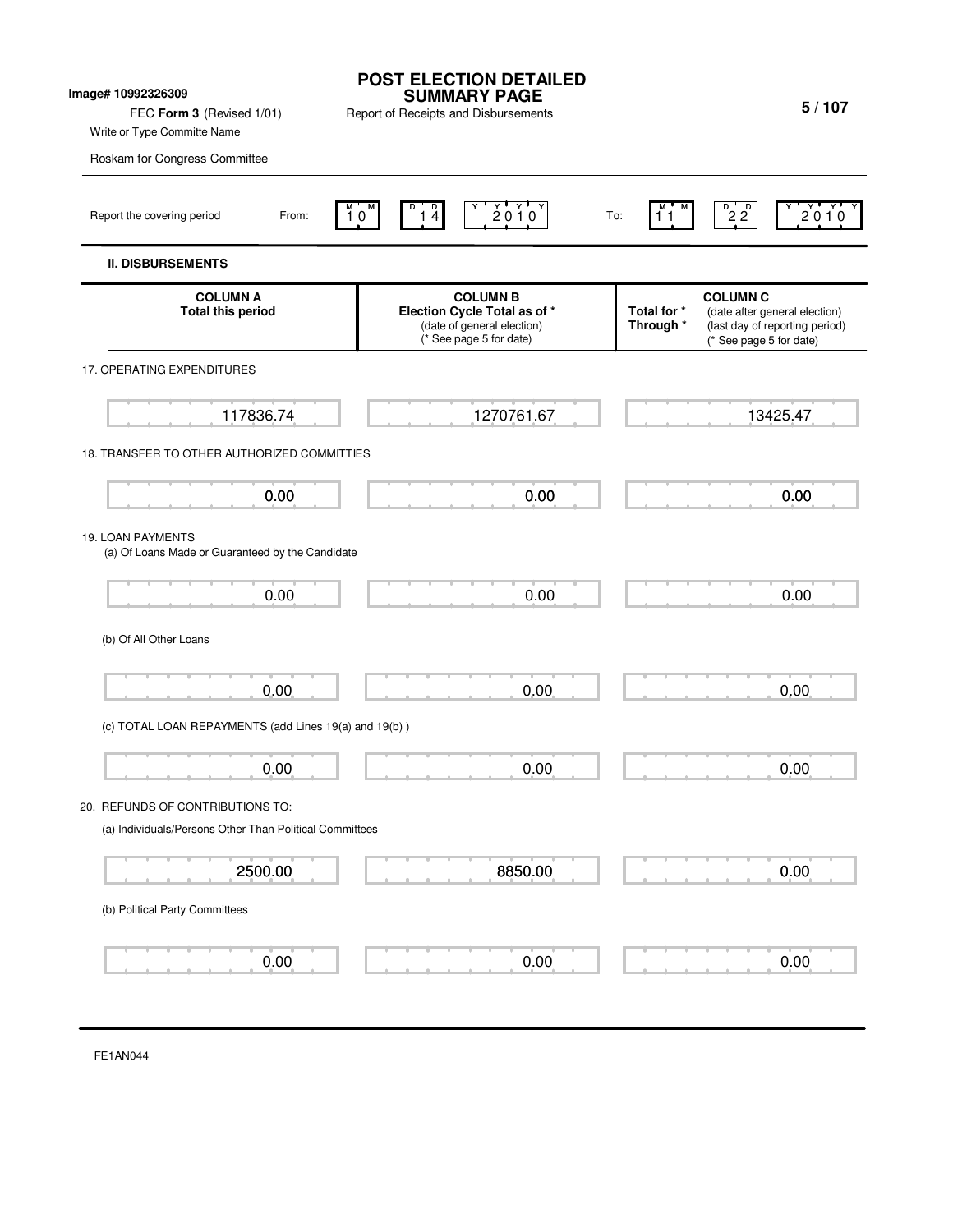| Image# 10992326310                                                       | <b>POST ELECTION DETAILED</b><br><b>SUMMARY PAGE</b>                                                                                             | 6/107                                                                                                                                     |
|--------------------------------------------------------------------------|--------------------------------------------------------------------------------------------------------------------------------------------------|-------------------------------------------------------------------------------------------------------------------------------------------|
| FEC Form 3 (Revised 1/01)<br><b>COLUMN A</b><br><b>Total this period</b> | Report of Receipts and Disbursements<br><b>COLUMN B</b><br>Election Cycle Total as of *<br>(date of general election)<br>(* See page 5 for date) | <b>COLUMN C</b><br>Total for *<br>(date after general election)<br>Through *<br>(last day of reporting period)<br>(* See page 5 for date) |
| (c) Other political committees (such as PACs)                            |                                                                                                                                                  |                                                                                                                                           |
| 0.00                                                                     | 1000.00                                                                                                                                          | 0.00                                                                                                                                      |
| (d) TOTAL CONTRIBUTION REFUNDS (See Lines 20(a), (b) and (c))            |                                                                                                                                                  |                                                                                                                                           |
| 2500.00                                                                  | 9850.00                                                                                                                                          | 0.00                                                                                                                                      |
| OTHER DISBURSEMENTS<br>21.                                               |                                                                                                                                                  |                                                                                                                                           |
| 50000.00                                                                 | 51875.00                                                                                                                                         | 0.00                                                                                                                                      |
| TOTAL DISBURSEMENTS (add lines 17, 18, 19(c), 20(d), and 21)<br>22.      |                                                                                                                                                  |                                                                                                                                           |
| 170336.74                                                                | 1332486.67                                                                                                                                       | 13425.47                                                                                                                                  |
| 131326.00                                                                | 2374652.83                                                                                                                                       | 1390.00                                                                                                                                   |
|                                                                          |                                                                                                                                                  |                                                                                                                                           |
|                                                                          |                                                                                                                                                  |                                                                                                                                           |
| <b>IV. NET OPERATING EXPENDITURES</b>                                    | (Note: Substitute in lieu of Line #7 of Summary Page for this report only; subtract line 14 from Line 17)                                        |                                                                                                                                           |
| 11783674                                                                 | 1269679.17                                                                                                                                       | 13425.47                                                                                                                                  |
| <b>V. CASH SUMMARY</b>                                                   |                                                                                                                                                  |                                                                                                                                           |
|                                                                          |                                                                                                                                                  | 1248121.91                                                                                                                                |
|                                                                          |                                                                                                                                                  | 134209.41                                                                                                                                 |
|                                                                          |                                                                                                                                                  | 1382331.32                                                                                                                                |
| 23.<br>24.<br>25.<br>26.                                                 |                                                                                                                                                  | 170336.74                                                                                                                                 |

FE1AN044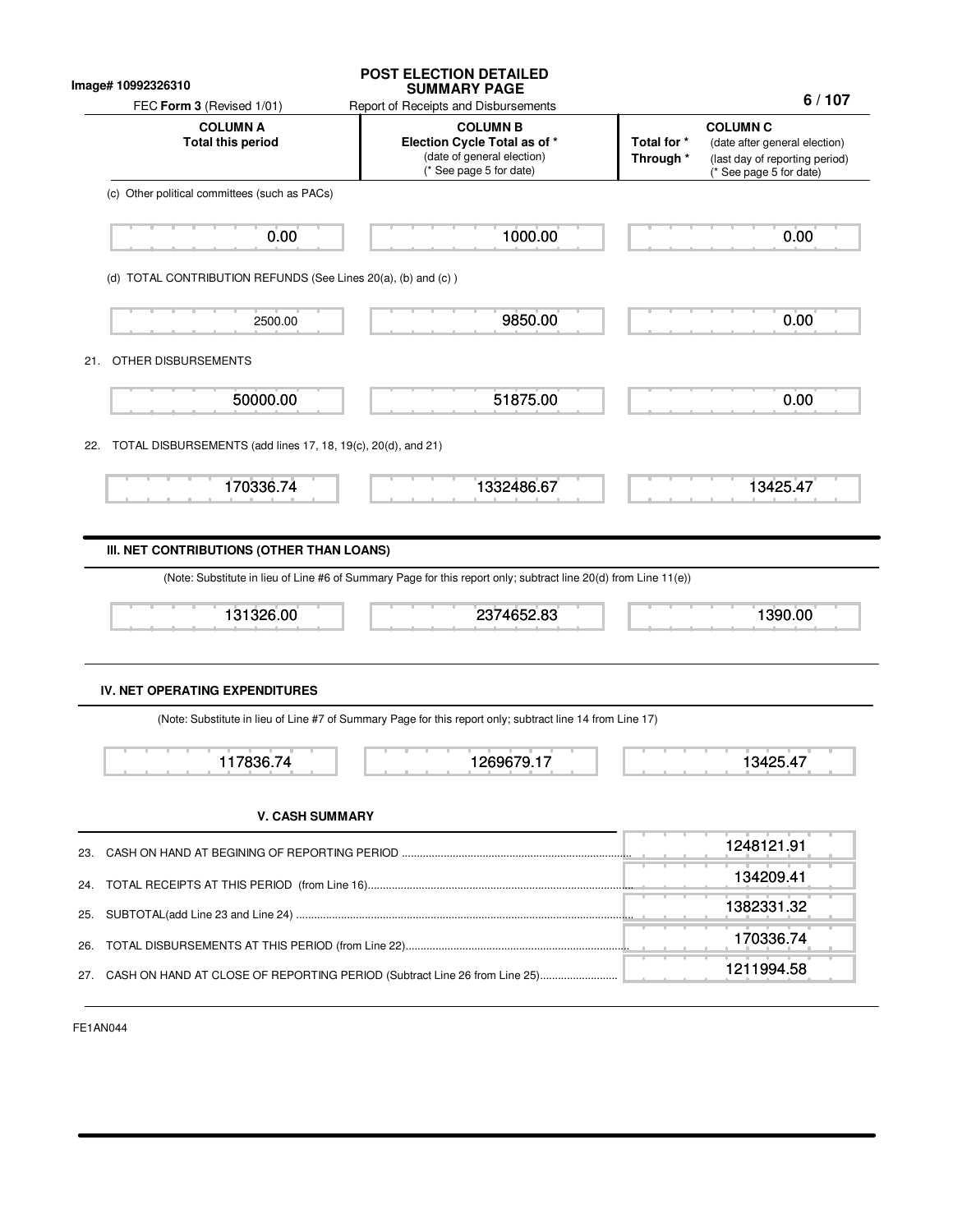|    | <b>SCHEDULE A (FEC Form 3)</b><br><b>ITEMIZED RECEIPTS</b><br>Any information copied from such Reports and Statements may not be sold or used by any person for the purpose of soliciting contributions                                                                                                                 | Use separate schedule(s)<br>for each category of the<br><b>Detailed Summary Page</b>                               | PAGE 7/107<br>FOR LINE NUMBER:<br>(check only one)<br>$\boldsymbol{\mathsf{X}}$<br>11 <sub>b</sub><br>11a<br>11c<br>11d<br>12<br>13 <sub>b</sub><br>14<br>13a<br>15                                                                                                                                                                                                                                                                                                                                                                                                                       |
|----|-------------------------------------------------------------------------------------------------------------------------------------------------------------------------------------------------------------------------------------------------------------------------------------------------------------------------|--------------------------------------------------------------------------------------------------------------------|-------------------------------------------------------------------------------------------------------------------------------------------------------------------------------------------------------------------------------------------------------------------------------------------------------------------------------------------------------------------------------------------------------------------------------------------------------------------------------------------------------------------------------------------------------------------------------------------|
|    | or for commercial purposes, other than using the name and address of any political committee to solicit contributions from such committee.<br>NAME OF COMMITTEE (In Full)<br>Roskam for Congress Committee                                                                                                              |                                                                                                                    |                                                                                                                                                                                                                                                                                                                                                                                                                                                                                                                                                                                           |
| А. | Full Name (Last, First, Middle Initial)<br>Jon P. Aagaard<br>Mailing Address 506 E. Prairie Avenue<br>City<br>Wheaton<br>FEC ID number of contributing<br>federal political committee.<br>Name of Employer<br>Aagaard 5, LLC<br>2010<br>Receipt For:<br>X General<br>Primary<br>Other (specify) $\blacktriangledown$    | <b>State</b><br>Zip Code<br>IL<br>60187-3823<br>C<br>Occupation<br>Owner<br>Election Cycle-to-Date<br>▼<br>1000.00 | Date of Receipt<br>$M$ $M$<br>$D$ $D$ $1$<br>Y TYTEY<br>Y<br>2010<br>10<br>14<br>Transaction ID: C29492<br>Amount of Each Receipt this Period<br>1000.00<br>Receipt                                                                                                                                                                                                                                                                                                                                                                                                                       |
| В. | Full Name (Last, First, Middle Initial)<br>Michael A. Adamowicz<br>Mailing Address 223 W. Washington Blvd.<br>City<br>Lombard<br>FEC ID number of contributing<br>federal political committee.<br>Name of Employer<br>n/a<br>Receipt For:<br>2010<br>Primary<br>X General<br>Other (specify) $\blacktriangledown$       | Zip Code<br>State<br>IL<br>60148-2546<br>C<br>Occupation<br>retired<br>Election Cycle-to-Date<br>v<br>650.00       | Date of Receipt<br>$M$ $M$ /<br>D<br>$\overline{D}$ /<br>$Y + Y + Y$<br>26<br>2010<br>10<br>Transaction ID: C29747<br>Amount of Each Receipt this Period<br>50.00<br>Receipt                                                                                                                                                                                                                                                                                                                                                                                                              |
| C. | Full Name (Last, First, Middle Initial)<br>M. Ali Ahmed<br>Mailing Address 3 Helens Way Court<br>City<br>Naperville<br>FEC ID number of contributing<br>federal political committee.<br>Name of Employer<br>Datasoft Group Inc.<br>Receipt For:<br>2010<br>Primary<br>X General<br>Other (specify) $\blacktriangledown$ | Zip Code<br>State<br>Ш<br>60565-1107<br>C<br>Occupation<br>president<br>Election Cycle-to-Date ▼<br>300.00         | Date of Receipt<br>$M$ $M$ $/$<br>$D$ $D$ $l$<br>$\begin{array}{c} \begin{array}{c} \mathsf{p} \mathsf{p} \mathsf{p} \mathsf{p} \mathsf{p} \mathsf{p} \mathsf{p} \mathsf{p} \mathsf{p} \mathsf{p} \mathsf{p} \mathsf{p} \mathsf{p} \mathsf{p} \mathsf{p} \mathsf{p} \mathsf{p} \mathsf{p} \mathsf{p} \mathsf{p} \mathsf{p} \mathsf{p} \mathsf{p} \mathsf{p} \mathsf{p} \mathsf{p} \mathsf{p} \mathsf{p} \mathsf{p} \mathsf{p} \mathsf{p} \mathsf{p} \mathsf{p} \mathsf{p} \math$<br>2010<br>11<br>01<br>Transaction ID: C29895<br>Amount of Each Receipt this Period<br>300.00<br>Receipt |
|    |                                                                                                                                                                                                                                                                                                                         |                                                                                                                    | 1350.00                                                                                                                                                                                                                                                                                                                                                                                                                                                                                                                                                                                   |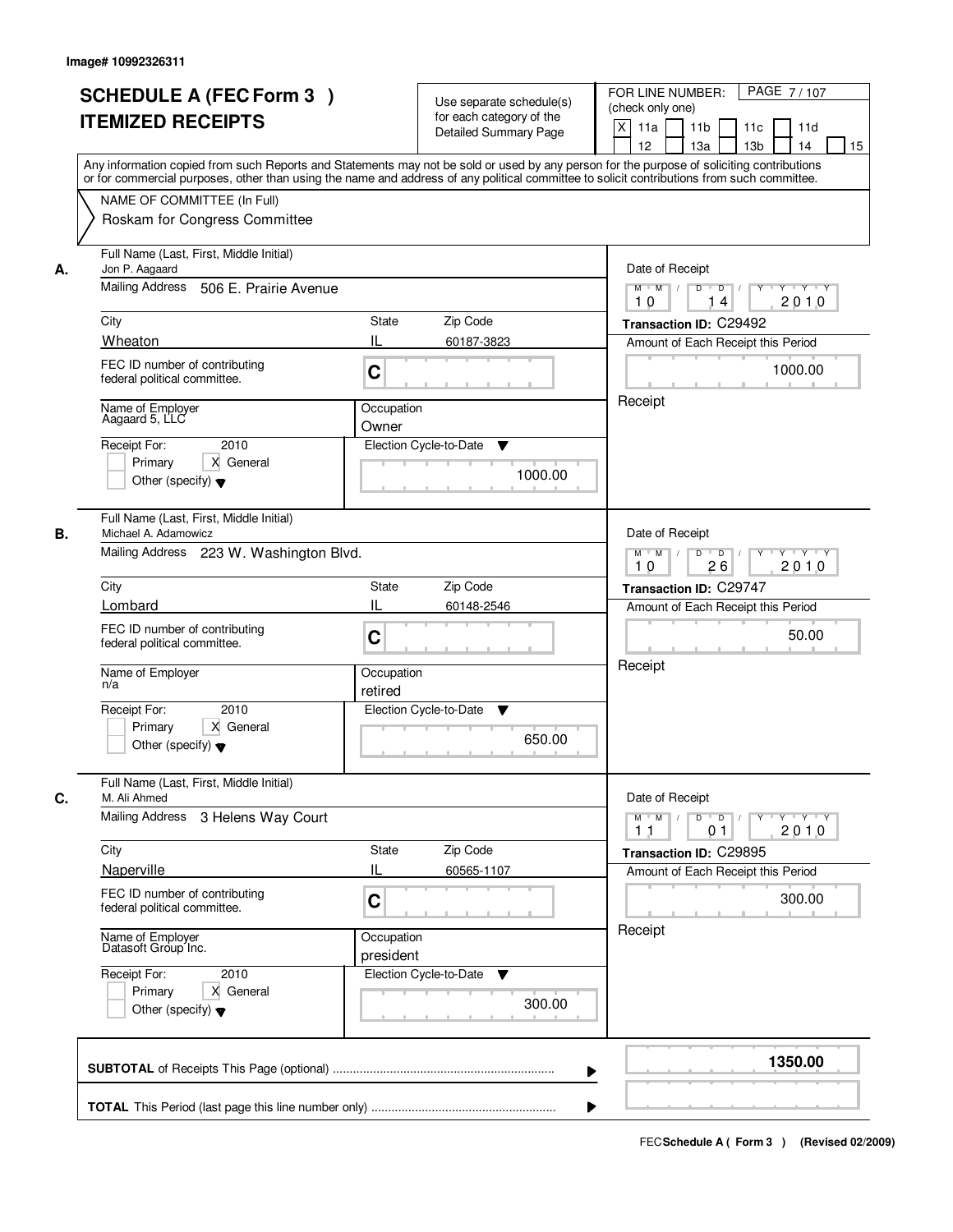|    | <b>SCHEDULE A (FEC Form 3)</b><br><b>ITEMIZED RECEIPTS</b>                                                                                                                                                                              | Use separate schedule(s)<br>for each category of the<br><b>Detailed Summary Page</b> | PAGE 8/107<br>FOR LINE NUMBER:<br>(check only one)<br>$\boldsymbol{\mathsf{X}}$<br>11 <sub>b</sub><br>11a<br>11 <sub>c</sub><br>11d<br>12<br>13 <sub>b</sub><br>14<br>13a<br>15<br>Any information copied from such Reports and Statements may not be sold or used by any person for the purpose of soliciting contributions |
|----|-----------------------------------------------------------------------------------------------------------------------------------------------------------------------------------------------------------------------------------------|--------------------------------------------------------------------------------------|------------------------------------------------------------------------------------------------------------------------------------------------------------------------------------------------------------------------------------------------------------------------------------------------------------------------------|
|    | NAME OF COMMITTEE (In Full)<br>Roskam for Congress Committee                                                                                                                                                                            |                                                                                      | or for commercial purposes, other than using the name and address of any political committee to solicit contributions from such committee.                                                                                                                                                                                   |
| А. | Full Name (Last, First, Middle Initial)<br>Sherryl L. Aldridge<br>Mailing Address 25W735 Wenona Lane<br>City<br>Wheaton<br>FEC ID number of contributing<br>federal political committee.<br>Name of Employer<br>Central DuPage Hospital | <b>State</b><br>Zip Code<br>IL<br>60189-7834<br>C<br>Occupation<br><b>Nurse</b>      | Date of Receipt<br>$D$ $D$<br>Y TY Y Y<br>$M$ $M$ /<br>27<br>2010<br>10<br>Transaction ID: C29776<br>Amount of Each Receipt this Period<br>250.00<br>Receipt                                                                                                                                                                 |
|    | 2010<br>Receipt For:<br>Primary<br>X General<br>Other (specify) $\blacktriangledown$                                                                                                                                                    | Election Cycle-to-Date<br>▼<br>2150.00                                               |                                                                                                                                                                                                                                                                                                                              |
| В. | Full Name (Last, First, Middle Initial)<br>Gerald R. Allen<br>Mailing Address 521 E. Oak Avenue<br>City<br>Wheaton<br>FEC ID number of contributing<br>federal political committee.                                                     | Zip Code<br>State<br>IL<br>60187-3854<br>C                                           | Date of Receipt<br>$M$ $M$ /<br>D<br>$\overline{D}$ /<br>$Y + Y + Y$<br>26<br>2010<br>10<br>Transaction ID: C29731<br>Amount of Each Receipt this Period<br>50.00<br>Receipt                                                                                                                                                 |
|    | Name of Employer<br>Northwestern Mutual Finan-<br>cial<br>Receipt For:<br>2010<br>Primary<br>X General<br>Other (specify) $\blacktriangledown$                                                                                          | Occupation<br><b>Financial Advisor</b><br>Election Cycle-to-Date<br>v<br>1000.00     |                                                                                                                                                                                                                                                                                                                              |
| C. | Full Name (Last, First, Middle Initial)<br>Kelly R. Anderson<br>Mailing Address<br>10927 Live Oak Court<br>City<br>Evansville                                                                                                           | Zip Code<br>State<br>IN<br>47725-7189                                                | Date of Receipt<br>$M$ $M$<br>$D$ $D$ $l$<br>$\mathsf{Y} \dashv \neg \mathsf{Y} \dashv \neg \mathsf{Y}$<br>$Y^+$<br>2010<br>10<br>20<br>Transaction ID: C29584<br>Amount of Each Receipt this Period                                                                                                                         |
|    | FEC ID number of contributing<br>federal political committee.<br>Name of Employer<br>Midwest Emergency Medicine<br>Receipt For:<br>2010<br>Primary<br>X General<br>Other (specify) $\blacktriangledown$                                 | C<br>Occupation<br>Physician<br>Election Cycle-to-Date ▼                             | 75.00<br>Receipt<br>700.00                                                                                                                                                                                                                                                                                                   |
|    |                                                                                                                                                                                                                                         |                                                                                      | 375.00                                                                                                                                                                                                                                                                                                                       |
|    |                                                                                                                                                                                                                                         |                                                                                      |                                                                                                                                                                                                                                                                                                                              |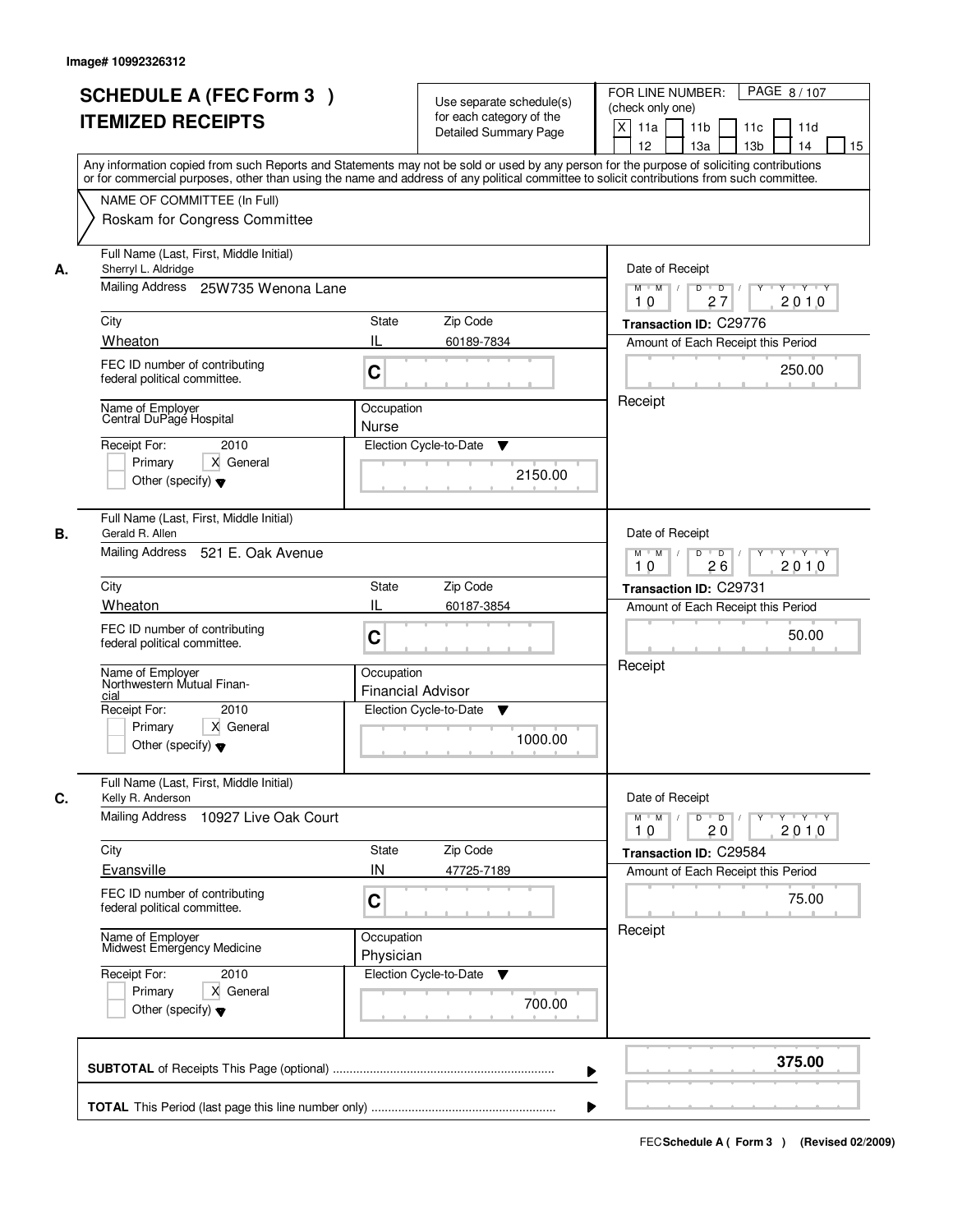| <b>SCHEDULE A (FEC Form 3)</b><br><b>ITEMIZED RECEIPTS</b>                                                   | Use separate schedule(s)<br>for each category of the<br><b>Detailed Summary Page</b><br>Any information copied from such Reports and Statements may not be sold or used by any person for the purpose of soliciting contributions<br>or for commercial purposes, other than using the name and address of any political committee to solicit contributions from such committee. | PAGE 9/107<br>FOR LINE NUMBER:<br>(check only one)<br>$\boldsymbol{\mathsf{X}}$<br>11 <sub>b</sub><br>11a<br>11c<br>11d<br>12<br>13 <sub>b</sub><br>14<br>13a<br>15 |
|--------------------------------------------------------------------------------------------------------------|---------------------------------------------------------------------------------------------------------------------------------------------------------------------------------------------------------------------------------------------------------------------------------------------------------------------------------------------------------------------------------|---------------------------------------------------------------------------------------------------------------------------------------------------------------------|
| NAME OF COMMITTEE (In Full)<br>Roskam for Congress Committee                                                 |                                                                                                                                                                                                                                                                                                                                                                                 |                                                                                                                                                                     |
| Full Name (Last, First, Middle Initial)<br>Warren C. Anderson<br>А.<br>Mailing Address 135 Morningside Drive |                                                                                                                                                                                                                                                                                                                                                                                 | Date of Receipt<br>$D$ $D$<br>$Y + Y + Y$<br>$M$ $M$ /<br>Y                                                                                                         |
| City                                                                                                         | <b>State</b><br>Zip Code                                                                                                                                                                                                                                                                                                                                                        | 2010<br>22<br>10<br>Transaction ID: C29646                                                                                                                          |
| Roselle                                                                                                      | IL<br>60172-2317                                                                                                                                                                                                                                                                                                                                                                | Amount of Each Receipt this Period                                                                                                                                  |
| FEC ID number of contributing<br>federal political committee.                                                | C                                                                                                                                                                                                                                                                                                                                                                               | 50.00                                                                                                                                                               |
| Name of Employer<br>n/a                                                                                      | Occupation<br>retired                                                                                                                                                                                                                                                                                                                                                           | Receipt                                                                                                                                                             |
| 2010<br>Receipt For:<br>X General<br>Primary<br>Other (specify) $\blacktriangledown$                         | Election Cycle-to-Date<br>▼<br>250.00                                                                                                                                                                                                                                                                                                                                           |                                                                                                                                                                     |
| Full Name (Last, First, Middle Initial)<br>Thomas J. Bailey<br>В.                                            |                                                                                                                                                                                                                                                                                                                                                                                 | Date of Receipt                                                                                                                                                     |
| Mailing Address 48 S. Glenview Avenue                                                                        |                                                                                                                                                                                                                                                                                                                                                                                 | $M$ $M$ /<br>D<br>$\overline{D}$ /<br>$Y + Y + Y$<br>28<br>2010<br>10                                                                                               |
| City                                                                                                         | Zip Code<br>State                                                                                                                                                                                                                                                                                                                                                               | Transaction ID: C29858                                                                                                                                              |
| Lombard                                                                                                      | IL<br>60148-2464                                                                                                                                                                                                                                                                                                                                                                | Amount of Each Receipt this Period                                                                                                                                  |
| FEC ID number of contributing<br>federal political committee.                                                | C                                                                                                                                                                                                                                                                                                                                                                               | 30.00                                                                                                                                                               |
| Name of Employer<br>n/a                                                                                      | Occupation<br>retired                                                                                                                                                                                                                                                                                                                                                           | Receipt                                                                                                                                                             |
| Receipt For:<br>2010<br>Primary<br>X General<br>Other (specify) $\blacktriangledown$                         | Election Cycle-to-Date<br>v<br>385.00                                                                                                                                                                                                                                                                                                                                           |                                                                                                                                                                     |
| Full Name (Last, First, Middle Initial)<br>C.<br>Denise C. Baptista                                          |                                                                                                                                                                                                                                                                                                                                                                                 | Date of Receipt                                                                                                                                                     |
| Mailing Address<br>278 W. Winthrop Avenue                                                                    |                                                                                                                                                                                                                                                                                                                                                                                 | $M$ $M$<br>$D$ $D$ $l$<br>$Y - Y - Y - Y$<br>$Y^+$<br>2010<br>10<br>20                                                                                              |
| City<br>Elmhurst                                                                                             | Zip Code<br>State<br>Ш<br>60126-3317                                                                                                                                                                                                                                                                                                                                            | Transaction ID: C29582<br>Amount of Each Receipt this Period                                                                                                        |
| FEC ID number of contributing<br>federal political committee.                                                | C                                                                                                                                                                                                                                                                                                                                                                               | 100.00                                                                                                                                                              |
| Name of Employer<br>n/a                                                                                      | Occupation<br>homemaker                                                                                                                                                                                                                                                                                                                                                         | Receipt                                                                                                                                                             |
| Receipt For:<br>2010<br>Primary<br>X General<br>Other (specify) $\blacktriangledown$                         | Election Cycle-to-Date ▼<br>250.00                                                                                                                                                                                                                                                                                                                                              |                                                                                                                                                                     |
|                                                                                                              |                                                                                                                                                                                                                                                                                                                                                                                 | 180.00                                                                                                                                                              |
|                                                                                                              |                                                                                                                                                                                                                                                                                                                                                                                 |                                                                                                                                                                     |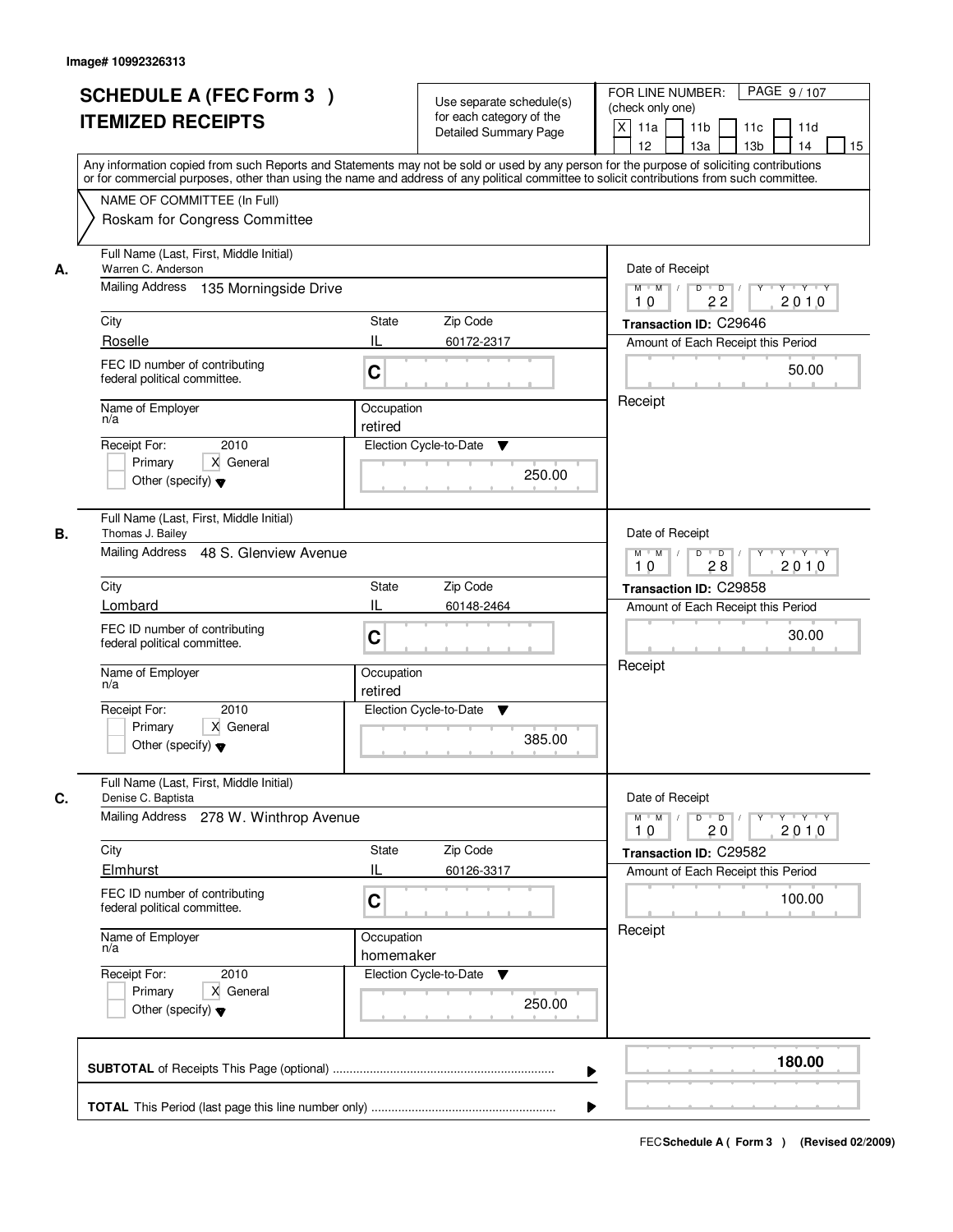|    | <b>SCHEDULE A (FEC Form 3)</b><br><b>ITEMIZED RECEIPTS</b><br>Any information copied from such Reports and Statements may not be sold or used by any person for the purpose of soliciting contributions<br>or for commercial purposes, other than using the name and address of any political committee to solicit contributions from such committee. | Use separate schedule(s)<br>for each category of the<br><b>Detailed Summary Page</b>                          | PAGE 10/107<br>FOR LINE NUMBER:<br>(check only one)<br>$\mathsf{X}$<br>11a<br>11 <sub>b</sub><br>11c<br>11d<br>13 <sub>b</sub><br>12<br>13a<br>14<br>15                    |
|----|-------------------------------------------------------------------------------------------------------------------------------------------------------------------------------------------------------------------------------------------------------------------------------------------------------------------------------------------------------|---------------------------------------------------------------------------------------------------------------|----------------------------------------------------------------------------------------------------------------------------------------------------------------------------|
|    | NAME OF COMMITTEE (In Full)<br>Roskam for Congress Committee                                                                                                                                                                                                                                                                                          |                                                                                                               |                                                                                                                                                                            |
| А. | Full Name (Last, First, Middle Initial)<br>Christine W. Barr<br><b>Mailing Address</b><br>11315 Highland Drive, S.<br>City<br>Plainfield<br>FEC ID number of contributing<br>federal political committee.                                                                                                                                             | Zip Code<br>State<br>IL<br>60585-1961<br>C                                                                    | Date of Receipt<br>$D$ $D$ $/$<br>$Y + Y + Y$<br>$M$ $M$ /<br>$\overline{Y}$<br>25<br>2010<br>10<br>Transaction ID: C29686<br>Amount of Each Receipt this Period<br>50.00  |
|    | Name of Employer<br>n/a<br>2010<br>Receipt For:<br>X General<br>Primary<br>Other (specify) $\blacktriangledown$                                                                                                                                                                                                                                       | Occupation<br>homemaker<br>Election Cycle-to-Date<br>▼<br>400.00                                              | Receipt                                                                                                                                                                    |
| В. | Full Name (Last, First, Middle Initial)<br>Robert M. Barry<br>Mailing Address 170 Glen Arbor Court<br>City<br>Glen Ellyn                                                                                                                                                                                                                              | Zip Code<br><b>State</b><br>IL<br>60137-3222                                                                  | Date of Receipt<br>$M$ $M$ /<br>D<br>$\overline{\phantom{0}}$<br>$Y + Y + Y$<br>15<br>2010<br>10<br>Transaction ID: C29499<br>Amount of Each Receipt this Period           |
|    | FEC ID number of contributing<br>federal political committee.<br>Name of Employer<br>AT&T, Inc.<br>2010<br>Receipt For:<br>Primary<br>X General<br>Other (specify) $\blacktriangledown$                                                                                                                                                               | C<br>Occupation<br>Government Affairs Director<br>Election Cycle-to-Date<br><b>V</b><br>1650.00               | 100.00<br>Receipt                                                                                                                                                          |
| C. | Full Name (Last, First, Middle Initial)<br>Eugene Batchelar, III<br>Mailing Address 21 Hawkins Circle<br>City<br>Wheaton<br>FEC ID number of contributing<br>federal political committee.<br>Name of Employer<br>n/a<br>Receipt For:<br>2010<br>Primary<br>X General                                                                                  | Zip Code<br>State<br>IL<br>60189-8463<br>C<br>Occupation<br>retired<br>Election Cycle-to-Date<br>v<br>1000.00 | Date of Receipt<br>$M$ $M$<br>$D$ $D$ $I$<br>$Y^+$<br>$Y + Y + Y$<br>2010<br>18<br>10<br>Transaction ID: C29526<br>Amount of Each Receipt this Period<br>500.00<br>Receipt |
|    | Other (specify) $\blacktriangledown$                                                                                                                                                                                                                                                                                                                  | ▶                                                                                                             | 650.00                                                                                                                                                                     |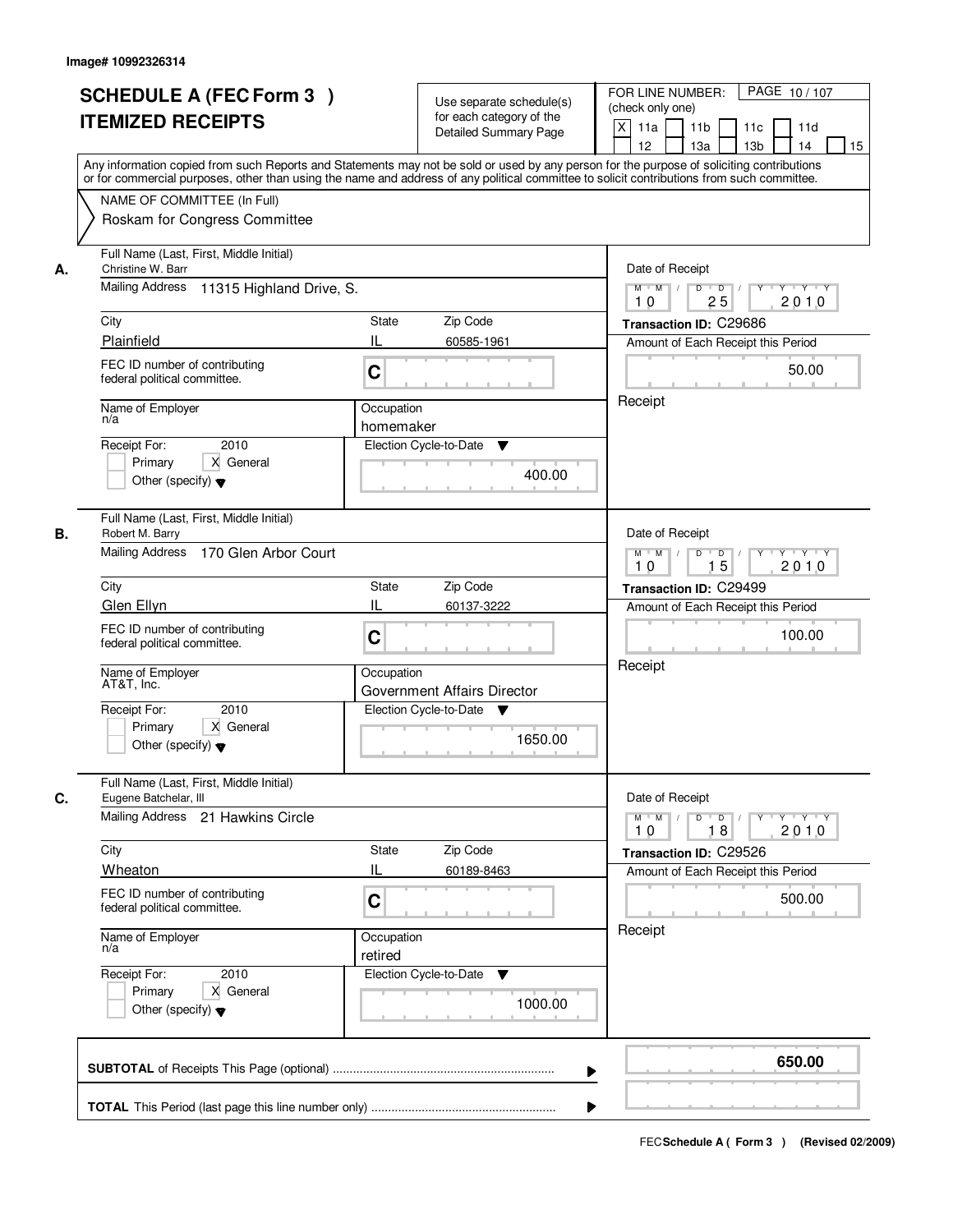|    | <b>SCHEDULE A (FEC Form 3)</b><br><b>ITEMIZED RECEIPTS</b><br>Any information copied from such Reports and Statements may not be sold or used by any person for the purpose of soliciting contributions<br>or for commercial purposes, other than using the name and address of any political committee to solicit contributions from such committee. |                                | Use separate schedule(s)<br>for each category of the<br><b>Detailed Summary Page</b> | PAGE 11/107<br>FOR LINE NUMBER:<br>(check only one)<br>$\mathsf{X}$<br>11 <sub>b</sub><br>11a<br>11c<br>11d<br>12<br>13 <sub>b</sub><br>14<br>13a<br>15 |
|----|-------------------------------------------------------------------------------------------------------------------------------------------------------------------------------------------------------------------------------------------------------------------------------------------------------------------------------------------------------|--------------------------------|--------------------------------------------------------------------------------------|---------------------------------------------------------------------------------------------------------------------------------------------------------|
|    | NAME OF COMMITTEE (In Full)<br>Roskam for Congress Committee                                                                                                                                                                                                                                                                                          |                                |                                                                                      |                                                                                                                                                         |
| А. | Full Name (Last, First, Middle Initial)<br>William R. Becker<br>Mailing Address 200 N. Cardinal Avenue                                                                                                                                                                                                                                                |                                |                                                                                      | Date of Receipt<br>$Y + Y + Y$<br>$M$ $M$ /<br>$D$ $D$<br>Y<br>$\sqrt{ }$                                                                               |
|    |                                                                                                                                                                                                                                                                                                                                                       |                                |                                                                                      | 26<br>2010<br>10                                                                                                                                        |
|    | City<br>Addison                                                                                                                                                                                                                                                                                                                                       | State<br>IL                    | Zip Code<br>60101-2911                                                               | Transaction ID: C29709<br>Amount of Each Receipt this Period                                                                                            |
|    | FEC ID number of contributing<br>federal political committee.                                                                                                                                                                                                                                                                                         | C                              |                                                                                      | 50.00                                                                                                                                                   |
|    | Name of Employer<br>n/a                                                                                                                                                                                                                                                                                                                               | Occupation<br>retired          |                                                                                      | Receipt                                                                                                                                                 |
|    | 2010<br>Receipt For:<br>X General<br>Primary<br>Other (specify) $\blacktriangledown$                                                                                                                                                                                                                                                                  |                                | Election Cycle-to-Date<br>▼<br>225.00                                                |                                                                                                                                                         |
| В. | Full Name (Last, First, Middle Initial)<br>Anthony Bedell<br>Mailing Address<br>3052 Holmes Run Road                                                                                                                                                                                                                                                  |                                |                                                                                      | Date of Receipt<br>$M$ $M$ /<br>D<br>$\overline{D}$<br>$Y + Y + Y$                                                                                      |
|    | City                                                                                                                                                                                                                                                                                                                                                  | <b>State</b>                   | Zip Code                                                                             | 20<br>2010<br>10                                                                                                                                        |
|    | Falls Church                                                                                                                                                                                                                                                                                                                                          | VA                             | 22042                                                                                | Transaction ID: C29580<br>Amount of Each Receipt this Period                                                                                            |
|    | FEC ID number of contributing<br>federal political committee.                                                                                                                                                                                                                                                                                         | C                              |                                                                                      | 250.00                                                                                                                                                  |
|    | Name of Employer<br>Intuit                                                                                                                                                                                                                                                                                                                            | Occupation                     | corp. affairs director                                                               | Receipt                                                                                                                                                 |
|    | Receipt For:<br>2010<br>Primary<br>X General<br>Other (specify) $\blacktriangledown$                                                                                                                                                                                                                                                                  |                                | Election Cycle-to-Date<br>v<br>250.00                                                |                                                                                                                                                         |
| C. | Full Name (Last, First, Middle Initial)<br>Peter B. Bensinger                                                                                                                                                                                                                                                                                         |                                |                                                                                      | Date of Receipt                                                                                                                                         |
|    | Mailing Address<br>600 N. Mayflower Blvd.                                                                                                                                                                                                                                                                                                             |                                |                                                                                      | $M = M$<br>$D$ $D$ $/$<br><u>y y y y y y</u><br>2010<br>10<br>25                                                                                        |
|    | City<br><b>Lake Forest</b>                                                                                                                                                                                                                                                                                                                            | State<br>Ш                     | Zip Code<br>60045-2310                                                               | Transaction ID: C29690<br>Amount of Each Receipt this Period                                                                                            |
|    | FEC ID number of contributing<br>federal political committee.                                                                                                                                                                                                                                                                                         | C                              |                                                                                      | 100.00                                                                                                                                                  |
|    | Name of Employer<br>Bensinger DuPont & Assoc                                                                                                                                                                                                                                                                                                          | Occupation<br>president/c.e.o. |                                                                                      | Receipt                                                                                                                                                 |
|    | Receipt For:<br>2010<br>Primary<br>X General<br>Other (specify) $\blacktriangledown$                                                                                                                                                                                                                                                                  |                                | Election Cycle-to-Date<br>▼<br>300.00                                                |                                                                                                                                                         |
|    |                                                                                                                                                                                                                                                                                                                                                       |                                | ▶                                                                                    | 400.00                                                                                                                                                  |
|    |                                                                                                                                                                                                                                                                                                                                                       |                                |                                                                                      |                                                                                                                                                         |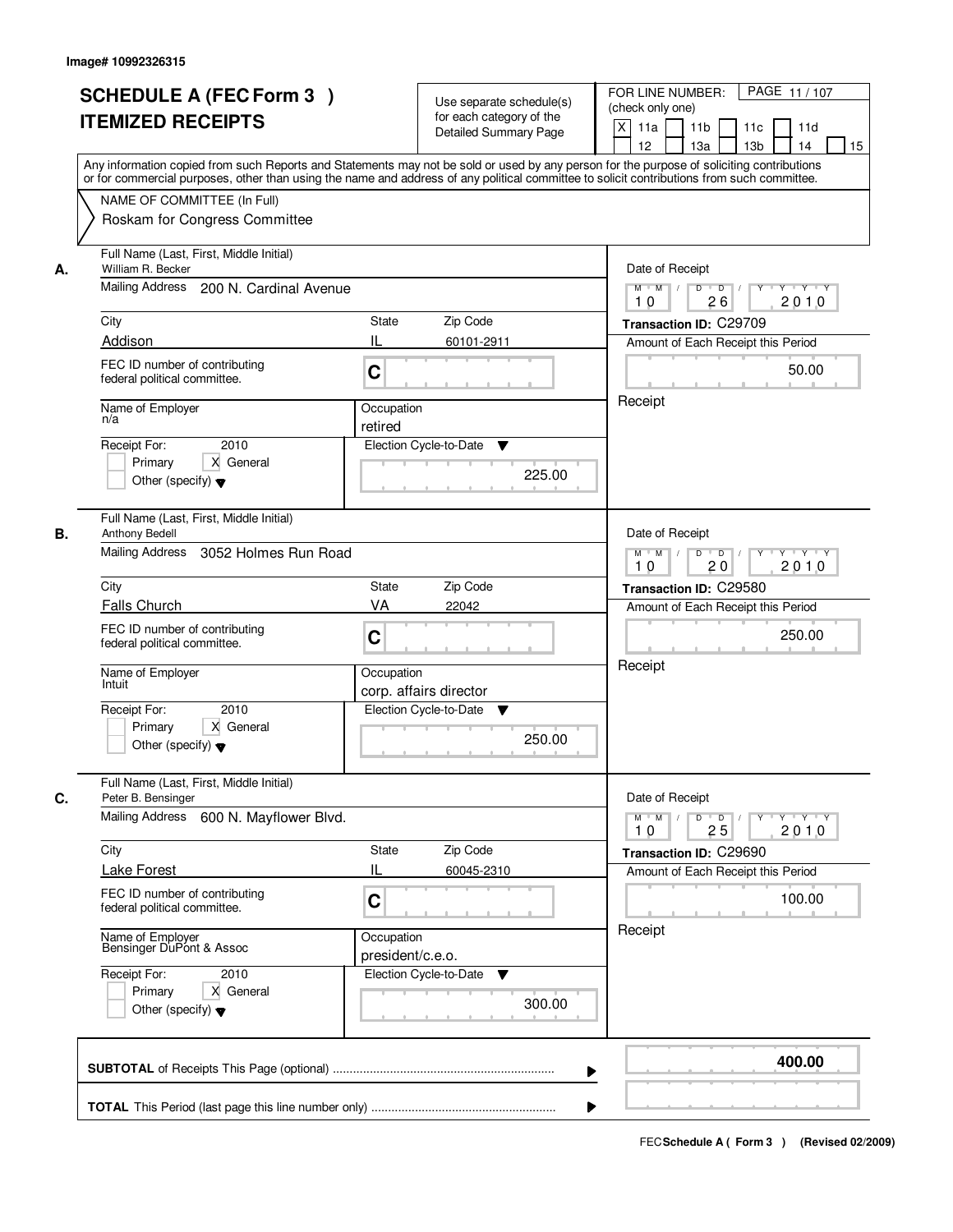|    | <b>SCHEDULE A (FEC Form 3)</b><br><b>ITEMIZED RECEIPTS</b><br>Any information copied from such Reports and Statements may not be sold or used by any person for the purpose of soliciting contributions                                                                                                                                                                  |                                                              | Use separate schedule(s)<br>for each category of the<br><b>Detailed Summary Page</b> | PAGE 12/107<br>FOR LINE NUMBER:<br>(check only one)<br>$\mathsf{X}$<br>11 <sub>b</sub><br>11a<br>11c<br>11d<br>13 <sub>b</sub><br>12<br>13a<br>14<br>15                                |
|----|--------------------------------------------------------------------------------------------------------------------------------------------------------------------------------------------------------------------------------------------------------------------------------------------------------------------------------------------------------------------------|--------------------------------------------------------------|--------------------------------------------------------------------------------------|----------------------------------------------------------------------------------------------------------------------------------------------------------------------------------------|
|    | or for commercial purposes, other than using the name and address of any political committee to solicit contributions from such committee.<br>NAME OF COMMITTEE (In Full)<br>Roskam for Congress Committee                                                                                                                                                               |                                                              |                                                                                      |                                                                                                                                                                                        |
| А. | Full Name (Last, First, Middle Initial)<br>Carrie L. Berg<br>Mailing Address 1420 E. Forest Avenue<br>City<br>Wheaton<br>FEC ID number of contributing<br>federal political committee.<br>Name of Employer<br>n/a<br>2010<br>Receipt For:<br>X General<br>Primary                                                                                                        | State<br>IL<br>C<br>Occupation<br>homemaker                  | Zip Code<br>60187-4463<br>Election Cycle-to-Date<br>▼<br>2400.00                     | Date of Receipt<br>$D$ $D$ $I$<br>$Y + Y + Y$<br>$M$ $M$ /<br>$\overline{Y}$<br>2010<br>10<br>16<br>Transaction ID: C29517<br>Amount of Each Receipt this Period<br>2400.00<br>Receipt |
| В. | Other (specify) $\blacktriangledown$<br>Full Name (Last, First, Middle Initial)<br>Richard S. Berg<br>Mailing Address 1420 E. Forest Avenue<br>City<br>Wheaton<br>FEC ID number of contributing<br>federal political committee.<br>Name of Employer<br>Performance Trust Capital<br>Receipt For:<br>2010<br>Primary<br>X General<br>Other (specify) $\blacktriangledown$ | <b>State</b><br>IL<br>C<br>Occupation<br>Investments         | Zip Code<br>60187-4463<br>Election Cycle-to-Date<br>v<br>2400.00                     | Date of Receipt<br>$M$ $M$ /<br>D<br>$\overline{\phantom{0}}$<br>$Y + Y + Y$<br>16<br>2010<br>10<br>Transaction ID: C29516<br>Amount of Each Receipt this Period<br>2400.00<br>Receipt |
| C. | Full Name (Last, First, Middle Initial)<br>Dale R. Bonga<br><b>Mailing Address</b><br>1012 Lexington Street<br>City<br>Wheaton<br>FEC ID number of contributing<br>federal political committee.<br>Name of Employer<br>Rothschild Securities<br>Receipt For:<br>2010<br>Primary<br>X General<br>Other (specify) $\blacktriangledown$                                     | <b>State</b><br>IL<br>C<br>Occupation<br><b>Stock Broker</b> | Zip Code<br>60187<br>Election Cycle-to-Date<br>v<br>500.00                           | Date of Receipt<br>$M$ $M$<br>$D$ $D$ $I$<br><b>Y</b><br>Y Y Y Y<br>2010<br>10<br>16<br>Transaction ID: C29520<br>Amount of Each Receipt this Period<br>200.00<br>Receipt              |
|    |                                                                                                                                                                                                                                                                                                                                                                          |                                                              | ▶                                                                                    | 5000.00                                                                                                                                                                                |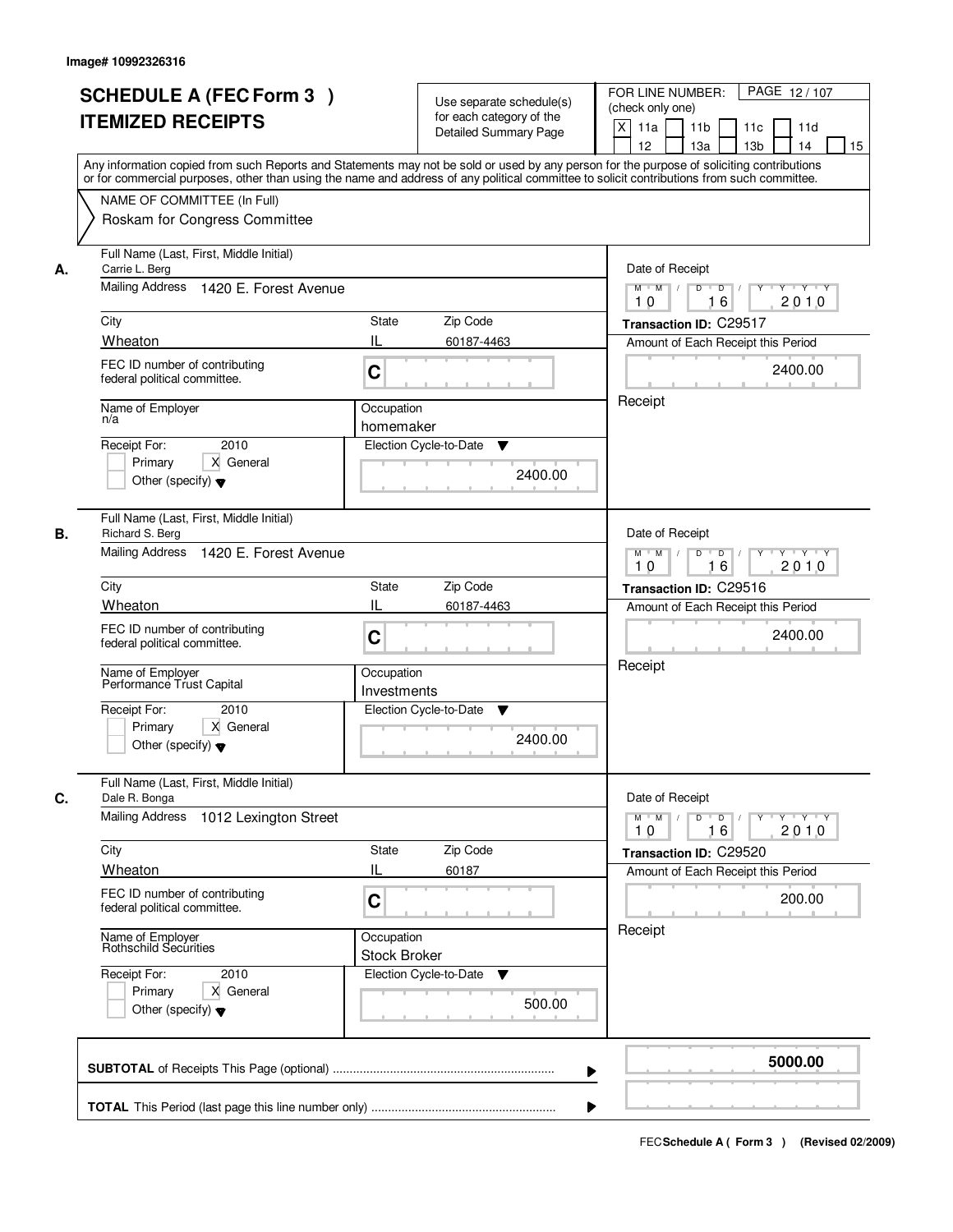| <b>SCHEDULE A (FEC Form 3)</b><br><b>ITEMIZED RECEIPTS</b>                                                                                                                                                                                                                                                                 | Use separate schedule(s)<br>for each category of the<br><b>Detailed Summary Page</b><br>Any information copied from such Reports and Statements may not be sold or used by any person for the purpose of soliciting contributions<br>or for commercial purposes, other than using the name and address of any political committee to solicit contributions from such committee. | PAGE 13/107<br>FOR LINE NUMBER:<br>(check only one)<br>X<br>11a<br>11 <sub>b</sub><br>11c<br>11d<br>12<br>13a<br>13 <sub>b</sub><br>14<br>15                                                  |
|----------------------------------------------------------------------------------------------------------------------------------------------------------------------------------------------------------------------------------------------------------------------------------------------------------------------------|---------------------------------------------------------------------------------------------------------------------------------------------------------------------------------------------------------------------------------------------------------------------------------------------------------------------------------------------------------------------------------|-----------------------------------------------------------------------------------------------------------------------------------------------------------------------------------------------|
| NAME OF COMMITTEE (In Full)<br>Roskam for Congress Committee                                                                                                                                                                                                                                                               |                                                                                                                                                                                                                                                                                                                                                                                 |                                                                                                                                                                                               |
| Full Name (Last, First, Middle Initial)<br>Thomas L. Brown<br>А.<br>Mailing Address<br>686 Lenox Road<br>City<br>Glen Ellyn                                                                                                                                                                                                | Zip Code<br>State<br>Ш<br>60137-4270                                                                                                                                                                                                                                                                                                                                            | Date of Receipt<br>$M$ $M$<br>$D$ $D$ $I$<br>$Y$ <sup>U</sup><br>$Y$ $Y$ $Y$<br>22<br>2010<br>10<br>Transaction ID: C29615<br>Amount of Each Receipt this Period                              |
| FEC ID number of contributing<br>federal political committee.<br>Name of Employer<br>Pricewaterhouse Coopers<br>Receipt For:<br>2010<br>X General<br>Primary<br>Other (specify) $\blacktriangledown$                                                                                                                       | C<br>Occupation<br><b>Financial Services</b><br>Election Cycle-to-Date<br>▼<br>1250.00                                                                                                                                                                                                                                                                                          | 1000.00<br>Receipt                                                                                                                                                                            |
| Full Name (Last, First, Middle Initial)<br>Wallace H. Brown<br>В.<br>Mailing Address 1308 Gilbert Avenue<br>City<br>Downers Grove<br>FEC ID number of contributing<br>federal political committee.<br>Name of Employer<br>n/a<br>Receipt For:<br>2010<br>Primary<br>X General<br>Other (specify) $\blacktriangledown$      | Zip Code<br>State<br>IL<br>60515-4539<br>C<br>Occupation<br>retired<br>Election Cycle-to-Date<br>v<br>325.00                                                                                                                                                                                                                                                                    | Date of Receipt<br>$Y \vdash Y \vdash Y$<br>$M$ $M$ /<br>D<br>$\overline{D}$<br>25<br>2010<br>10<br>Transaction ID: C29671<br>Amount of Each Receipt this Period<br>75.00<br>Receipt          |
| Full Name (Last, First, Middle Initial)<br>C.<br>Elizabeth Brunsvold<br>Mailing Address 340 W. Old Town Court<br>City<br>Chicago<br>FEC ID number of contributing<br>federal political committee.<br>Name of Employer<br>MedImmune<br>Receipt For:<br>2010<br>Primary<br>X General<br>Other (specify) $\blacktriangledown$ | Zip Code<br>State<br>IL<br>60610-7546<br>C<br>Occupation<br>govt. affairs manager<br>Election Cycle-to-Date ▼<br>450.00                                                                                                                                                                                                                                                         | Date of Receipt<br>$D$ $D$ $l$<br>$M$ $M$ /<br>$Y + Y + Y$<br>$Y^{\top}$<br>2010<br>0 <sub>2</sub><br>11<br>Transaction ID: C29922<br>Amount of Each Receipt this Period<br>100.00<br>Receipt |
|                                                                                                                                                                                                                                                                                                                            | ▶                                                                                                                                                                                                                                                                                                                                                                               | 1175.00                                                                                                                                                                                       |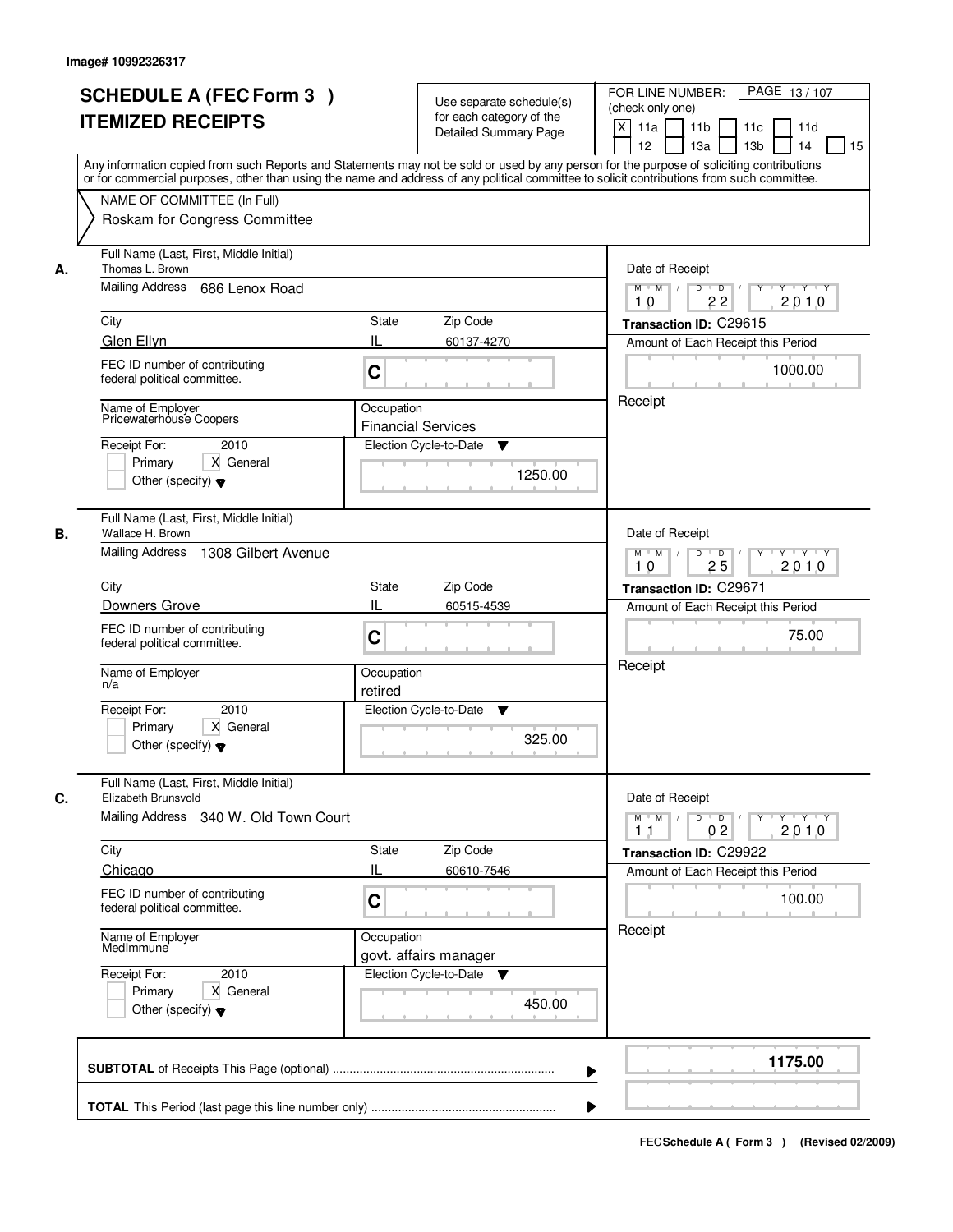|    | <b>SCHEDULE A (FEC Form 3)</b><br><b>ITEMIZED RECEIPTS</b><br>Any information copied from such Reports and Statements may not be sold or used by any person for the purpose of soliciting contributions<br>or for commercial purposes, other than using the name and address of any political committee to solicit contributions from such committee. | Use separate schedule(s)<br>for each category of the<br><b>Detailed Summary Page</b> | PAGE 14/107<br>FOR LINE NUMBER:<br>(check only one)<br>$\mathsf{X}$<br>11 <sub>b</sub><br>11a<br>11c<br>11d<br>12<br>13 <sub>b</sub><br>14<br>13a<br>15 |
|----|-------------------------------------------------------------------------------------------------------------------------------------------------------------------------------------------------------------------------------------------------------------------------------------------------------------------------------------------------------|--------------------------------------------------------------------------------------|---------------------------------------------------------------------------------------------------------------------------------------------------------|
|    | NAME OF COMMITTEE (In Full)<br>Roskam for Congress Committee                                                                                                                                                                                                                                                                                          |                                                                                      |                                                                                                                                                         |
| А. | Full Name (Last, First, Middle Initial)<br>Rollin N. Bubert<br>Mailing Address 140 W. Goebel Drive                                                                                                                                                                                                                                                    | Date of Receipt<br>$Y + Y + Y$<br>$M$ $M$ /<br>$D$ $D$<br>Y<br>$\sqrt{ }$            |                                                                                                                                                         |
|    |                                                                                                                                                                                                                                                                                                                                                       |                                                                                      | 25<br>2010<br>10                                                                                                                                        |
|    | City                                                                                                                                                                                                                                                                                                                                                  | State<br>Zip Code                                                                    | Transaction ID: C29665                                                                                                                                  |
|    | Lombard                                                                                                                                                                                                                                                                                                                                               | IL<br>60148-1625                                                                     | Amount of Each Receipt this Period                                                                                                                      |
|    | FEC ID number of contributing<br>federal political committee.                                                                                                                                                                                                                                                                                         | C                                                                                    | 25.00                                                                                                                                                   |
|    | Name of Employer<br>n/a                                                                                                                                                                                                                                                                                                                               | Receipt                                                                              |                                                                                                                                                         |
|    | 2010                                                                                                                                                                                                                                                                                                                                                  | retired                                                                              |                                                                                                                                                         |
|    | Receipt For:<br>X General<br>Primary<br>Other (specify) $\blacktriangledown$                                                                                                                                                                                                                                                                          | Election Cycle-to-Date<br>▼<br>225.00                                                |                                                                                                                                                         |
| В. | Full Name (Last, First, Middle Initial)<br>Kevin P. Buchanan                                                                                                                                                                                                                                                                                          |                                                                                      | Date of Receipt                                                                                                                                         |
|    | Mailing Address 12419 Elaine Drive                                                                                                                                                                                                                                                                                                                    | $M$ $M$ /<br>D<br>$\Box$<br>$Y \vdash Y \vdash Y$<br>27<br>2010<br>10                |                                                                                                                                                         |
|    | City                                                                                                                                                                                                                                                                                                                                                  | Zip Code<br><b>State</b>                                                             | Transaction ID: C29770                                                                                                                                  |
|    | Saint Louis                                                                                                                                                                                                                                                                                                                                           | <b>MO</b><br>63131-3624                                                              | Amount of Each Receipt this Period                                                                                                                      |
|    | FEC ID number of contributing<br>federal political committee.                                                                                                                                                                                                                                                                                         | C                                                                                    | 100.00                                                                                                                                                  |
|    | Name of Employer<br>Dover Corporation                                                                                                                                                                                                                                                                                                                 | Occupation<br>executive                                                              | Receipt                                                                                                                                                 |
|    | Receipt For:<br>2010<br>Primary<br>X General<br>Other (specify) $\blacktriangledown$                                                                                                                                                                                                                                                                  | Election Cycle-to-Date<br>▼<br>700.00                                                |                                                                                                                                                         |
| C. | Full Name (Last, First, Middle Initial)<br>Barbara A. Burkhardt                                                                                                                                                                                                                                                                                       |                                                                                      | Date of Receipt                                                                                                                                         |
|    | Mailing Address 910 15th Street, N.W.                                                                                                                                                                                                                                                                                                                 |                                                                                      | $D$ $D$ $/$<br>$M$ $M$<br>2010<br>10<br>18                                                                                                              |
|    | City                                                                                                                                                                                                                                                                                                                                                  | Zip Code<br>State                                                                    | Transaction ID: C29574                                                                                                                                  |
|    | Washington                                                                                                                                                                                                                                                                                                                                            | DC<br>20005                                                                          | Amount of Each Receipt this Period                                                                                                                      |
|    | FEC ID number of contributing<br>federal political committee.                                                                                                                                                                                                                                                                                         | C                                                                                    | 2400.00                                                                                                                                                 |
|    | Name of Employer<br>University of Illinois                                                                                                                                                                                                                                                                                                            | Occupation<br>Professor                                                              | Receipt                                                                                                                                                 |
|    | Receipt For:<br>2010<br>Primary<br>X General<br>Other (specify) $\blacktriangledown$                                                                                                                                                                                                                                                                  | Election Cycle-to-Date<br>v<br>2400.00                                               |                                                                                                                                                         |
|    |                                                                                                                                                                                                                                                                                                                                                       |                                                                                      | 2525.00<br>▶                                                                                                                                            |
|    |                                                                                                                                                                                                                                                                                                                                                       |                                                                                      |                                                                                                                                                         |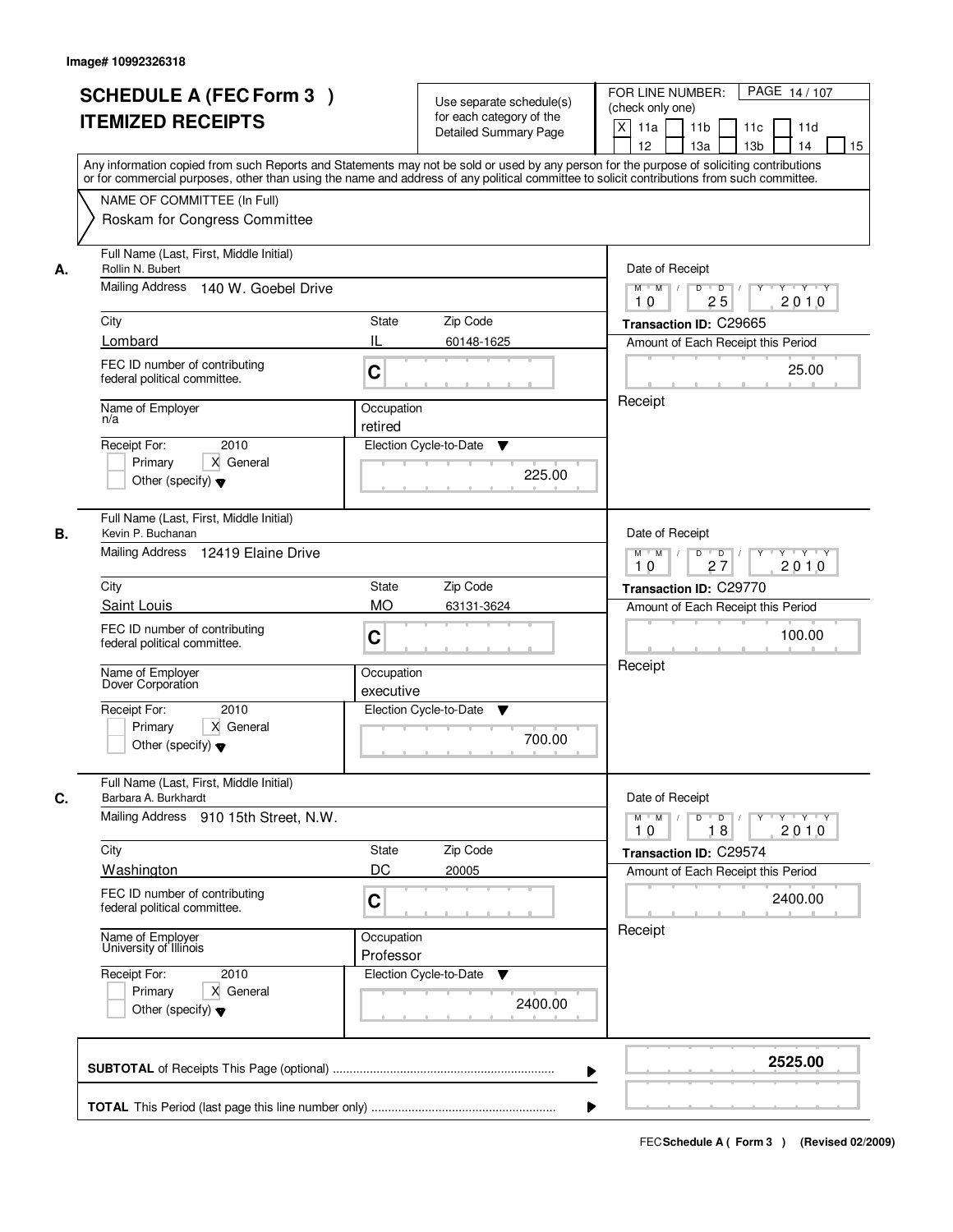|    | <b>SCHEDULE A (FEC Form 3)</b><br><b>ITEMIZED RECEIPTS</b><br>Any information copied from such Reports and Statements may not be sold or used by any person for the purpose of soliciting contributions<br>or for commercial purposes, other than using the name and address of any political committee to solicit contributions from such committee. | Use separate schedule(s)<br>for each category of the<br><b>Detailed Summary Page</b>  | PAGE 15/107<br>FOR LINE NUMBER:<br>(check only one)<br>X<br>11 <sub>b</sub><br>11a<br>11 <sub>c</sub><br>11d<br>12<br>13 <sub>b</sub><br>14<br>13a<br>15 |
|----|-------------------------------------------------------------------------------------------------------------------------------------------------------------------------------------------------------------------------------------------------------------------------------------------------------------------------------------------------------|---------------------------------------------------------------------------------------|----------------------------------------------------------------------------------------------------------------------------------------------------------|
|    | NAME OF COMMITTEE (In Full)<br>Roskam for Congress Committee                                                                                                                                                                                                                                                                                          |                                                                                       |                                                                                                                                                          |
| А. | Full Name (Last, First, Middle Initial)<br>Craig S. Burkhardt<br>Mailing Address 910 15th Street, N.W.                                                                                                                                                                                                                                                | Date of Receipt<br>$M$ $M$<br>$D$ $D$ $I$<br>Y<br>$Y - Y - Y - Y$<br>18<br>2010<br>10 |                                                                                                                                                          |
|    | City                                                                                                                                                                                                                                                                                                                                                  | Transaction ID: C29573                                                                |                                                                                                                                                          |
|    | Washington                                                                                                                                                                                                                                                                                                                                            | DC<br>20005                                                                           | Amount of Each Receipt this Period                                                                                                                       |
|    | FEC ID number of contributing<br>federal political committee.                                                                                                                                                                                                                                                                                         | C                                                                                     | 2400.00                                                                                                                                                  |
|    | Name of Employer<br>Barnes & Thornburg, LLP                                                                                                                                                                                                                                                                                                           | Occupation<br>attorney                                                                | Receipt                                                                                                                                                  |
|    | 2010<br>Receipt For:<br>Primary<br>X General<br>Other (specify) $\blacktriangledown$                                                                                                                                                                                                                                                                  | Election Cycle-to-Date<br>▼<br>2900.00                                                |                                                                                                                                                          |
| В. | Full Name (Last, First, Middle Initial)<br>Chad R. Burlet<br>Mailing Address 316 E. Third Street                                                                                                                                                                                                                                                      |                                                                                       | Date of Receipt<br>$M$ $M$ /<br>D<br>$\overline{\phantom{0}}$ D<br>$Y + Y + Y$                                                                           |
|    |                                                                                                                                                                                                                                                                                                                                                       | 25<br>2010<br>10                                                                      |                                                                                                                                                          |
|    | City<br>Hinsdale                                                                                                                                                                                                                                                                                                                                      | Zip Code<br>State<br>IL<br>60521-4223                                                 | Transaction ID: C29678<br>Amount of Each Receipt this Period<br>500.00                                                                                   |
|    | FEC ID number of contributing<br>federal political committee.                                                                                                                                                                                                                                                                                         | C                                                                                     |                                                                                                                                                          |
|    | Name of Employer<br><b>Burlet Trading</b>                                                                                                                                                                                                                                                                                                             | Occupation<br><b>Commodity Trader</b>                                                 | Receipt                                                                                                                                                  |
|    | Receipt For:<br>2010<br>Primary<br>X General<br>Other (specify) $\blacktriangledown$                                                                                                                                                                                                                                                                  | Election Cycle-to-Date<br>v<br>500.00                                                 |                                                                                                                                                          |
| C. | Full Name (Last, First, Middle Initial)<br>Jeanne F. Burton                                                                                                                                                                                                                                                                                           |                                                                                       | Date of Receipt                                                                                                                                          |
|    | Mailing Address<br>208 N. Williston Street                                                                                                                                                                                                                                                                                                            |                                                                                       | $D$ $D$ $/$<br>$M$ $M$<br>2010<br>15<br>11                                                                                                               |
|    | City                                                                                                                                                                                                                                                                                                                                                  | Zip Code<br>State                                                                     | Transaction ID: C29956                                                                                                                                   |
|    | Wheaton<br>FEC ID number of contributing<br>federal political committee.                                                                                                                                                                                                                                                                              | Ш<br>60187-5849<br>C                                                                  | Amount of Each Receipt this Period<br>50.00                                                                                                              |
|    | Name of Employer<br>n/a                                                                                                                                                                                                                                                                                                                               | Occupation<br>retired                                                                 | Receipt                                                                                                                                                  |
|    | Receipt For:<br>2010<br>$X$ Primary<br>General<br>Other (specify) $\blacktriangledown$                                                                                                                                                                                                                                                                | Election Cycle-to-Date ▼<br>50.00                                                     |                                                                                                                                                          |
|    |                                                                                                                                                                                                                                                                                                                                                       |                                                                                       | 2950.00<br>▶                                                                                                                                             |
|    |                                                                                                                                                                                                                                                                                                                                                       |                                                                                       |                                                                                                                                                          |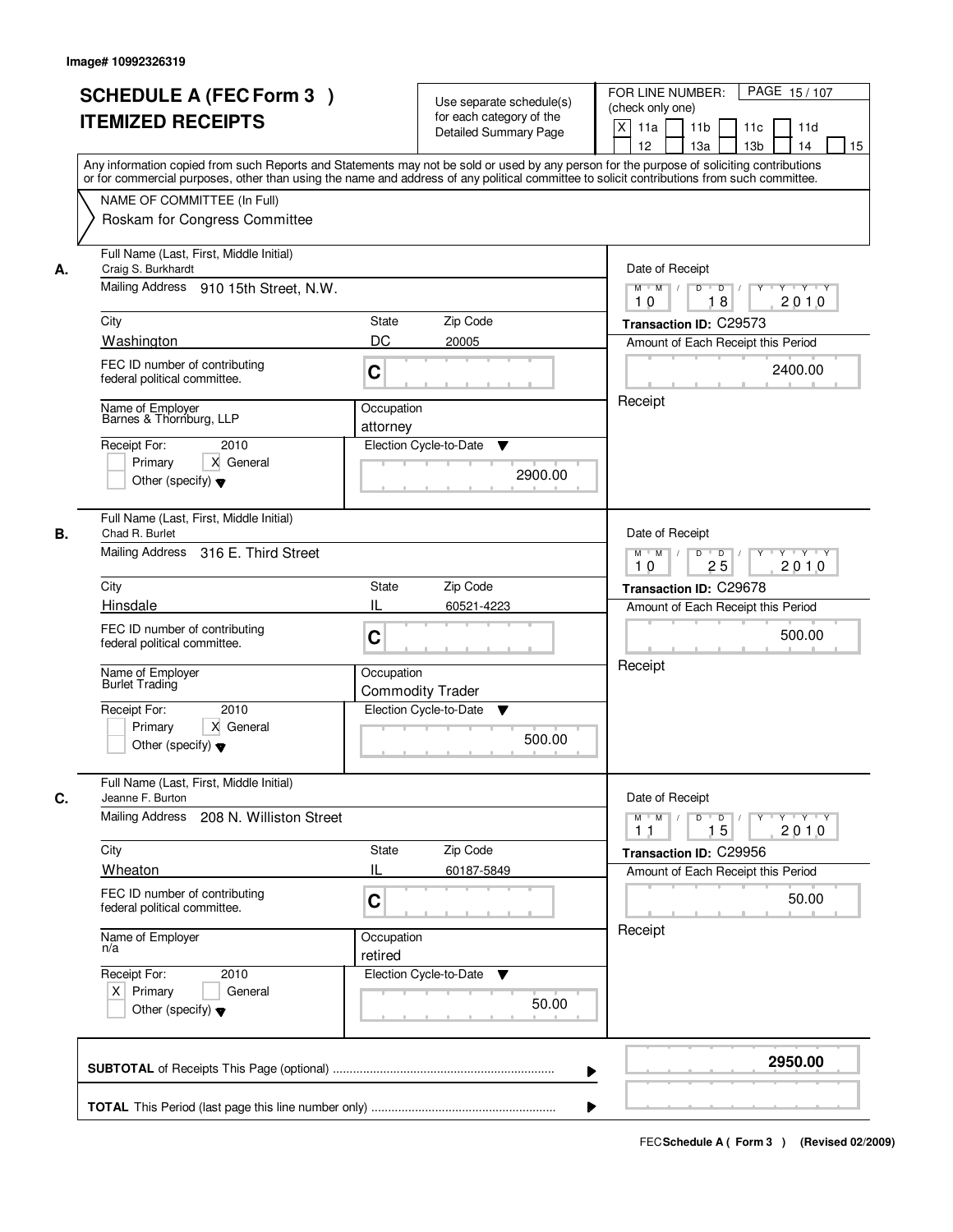|    | <b>SCHEDULE A (FEC Form 3)</b><br><b>ITEMIZED RECEIPTS</b><br>Any information copied from such Reports and Statements may not be sold or used by any person for the purpose of soliciting contributions<br>or for commercial purposes, other than using the name and address of any political committee to solicit contributions from such committee. |                                                                           | Use separate schedule(s)<br>for each category of the<br><b>Detailed Summary Page</b> | PAGE 16/107<br>FOR LINE NUMBER:<br>(check only one)<br>$\mathsf{X}$<br>11 <sub>b</sub><br>11a<br>11c<br>11d<br>12<br>13 <sub>b</sub><br>14<br>13a<br>15 |
|----|-------------------------------------------------------------------------------------------------------------------------------------------------------------------------------------------------------------------------------------------------------------------------------------------------------------------------------------------------------|---------------------------------------------------------------------------|--------------------------------------------------------------------------------------|---------------------------------------------------------------------------------------------------------------------------------------------------------|
|    | NAME OF COMMITTEE (In Full)<br>Roskam for Congress Committee                                                                                                                                                                                                                                                                                          |                                                                           |                                                                                      |                                                                                                                                                         |
| А. | Full Name (Last, First, Middle Initial)<br>Mark L. Cannon<br>Mailing Address<br>548 Wayland Avenue                                                                                                                                                                                                                                                    | Date of Receipt<br>$Y + Y + Y$<br>$M$ $M$ /<br>$D$ $D$<br>Y<br>$\sqrt{ }$ |                                                                                      |                                                                                                                                                         |
|    | City                                                                                                                                                                                                                                                                                                                                                  | 21<br>2010<br>10<br>Transaction ID: C29606                                |                                                                                      |                                                                                                                                                         |
|    | Kenilworth                                                                                                                                                                                                                                                                                                                                            | State<br>IL                                                               | Zip Code<br>60043-1049                                                               | Amount of Each Receipt this Period                                                                                                                      |
|    | FEC ID number of contributing<br>federal political committee.                                                                                                                                                                                                                                                                                         | C                                                                         |                                                                                      | 100.00                                                                                                                                                  |
|    | Name of Employer<br>Associated Dental Associa-<br>tes<br>Receipt For:<br>2010<br>Primary<br>X General<br>Other (specify) $\blacktriangledown$                                                                                                                                                                                                         | Occupation<br>Dentist                                                     | Election Cycle-to-Date<br>▼<br>300.00                                                | Receipt                                                                                                                                                 |
| В. | Full Name (Last, First, Middle Initial)<br>Jay P. Carstenbrock<br>Mailing Address 392 Amy Court                                                                                                                                                                                                                                                       |                                                                           |                                                                                      | Date of Receipt<br>$M$ $M$ /<br>D<br>$\overline{D}$<br>Y 'Y 'Y<br>08<br>2010<br>11                                                                      |
|    | City<br>Zip Code<br><b>State</b>                                                                                                                                                                                                                                                                                                                      |                                                                           |                                                                                      | Transaction ID: C29948                                                                                                                                  |
|    | Glen Ellyn                                                                                                                                                                                                                                                                                                                                            | IL                                                                        | 60137-3741                                                                           | Amount of Each Receipt this Period                                                                                                                      |
|    | FEC ID number of contributing<br>C<br>federal political committee.                                                                                                                                                                                                                                                                                    |                                                                           |                                                                                      | 500.00                                                                                                                                                  |
|    | Name of Employer<br>n/a                                                                                                                                                                                                                                                                                                                               | Occupation<br>retired                                                     |                                                                                      | Receipt                                                                                                                                                 |
|    | Receipt For:<br>2010<br>$X$ Primary<br>General<br>Other (specify) $\blacktriangledown$                                                                                                                                                                                                                                                                |                                                                           | Election Cycle-to-Date<br>v<br>500.00                                                |                                                                                                                                                         |
| C. | Full Name (Last, First, Middle Initial)<br>Brian R. Cavanagh                                                                                                                                                                                                                                                                                          |                                                                           |                                                                                      | Date of Receipt                                                                                                                                         |
|    | <b>Mailing Address</b><br>536 Wellington Avenue                                                                                                                                                                                                                                                                                                       |                                                                           |                                                                                      | $D$ $D$ $/$<br>$M = M$<br><u>yuyuyuy</u><br>2010<br>10<br>27                                                                                            |
|    | City<br><b>Elk Grove Village</b>                                                                                                                                                                                                                                                                                                                      | State<br>Ш                                                                | Zip Code<br>60007-3412                                                               | Transaction ID: C29827<br>Amount of Each Receipt this Period                                                                                            |
|    | FEC ID number of contributing<br>federal political committee.                                                                                                                                                                                                                                                                                         | C                                                                         |                                                                                      | 50.00                                                                                                                                                   |
|    | Name of Employer<br>Novaspect, Inc.                                                                                                                                                                                                                                                                                                                   | Occupation                                                                | <b>Warehouse Clerk</b>                                                               | Receipt                                                                                                                                                 |
|    | Receipt For:<br>2010<br>Primary<br>X General<br>Other (specify) $\blacktriangledown$                                                                                                                                                                                                                                                                  |                                                                           | Election Cycle-to-Date<br>▼<br>250.00                                                |                                                                                                                                                         |
|    |                                                                                                                                                                                                                                                                                                                                                       |                                                                           | ▶                                                                                    | 650.00                                                                                                                                                  |
|    |                                                                                                                                                                                                                                                                                                                                                       |                                                                           |                                                                                      |                                                                                                                                                         |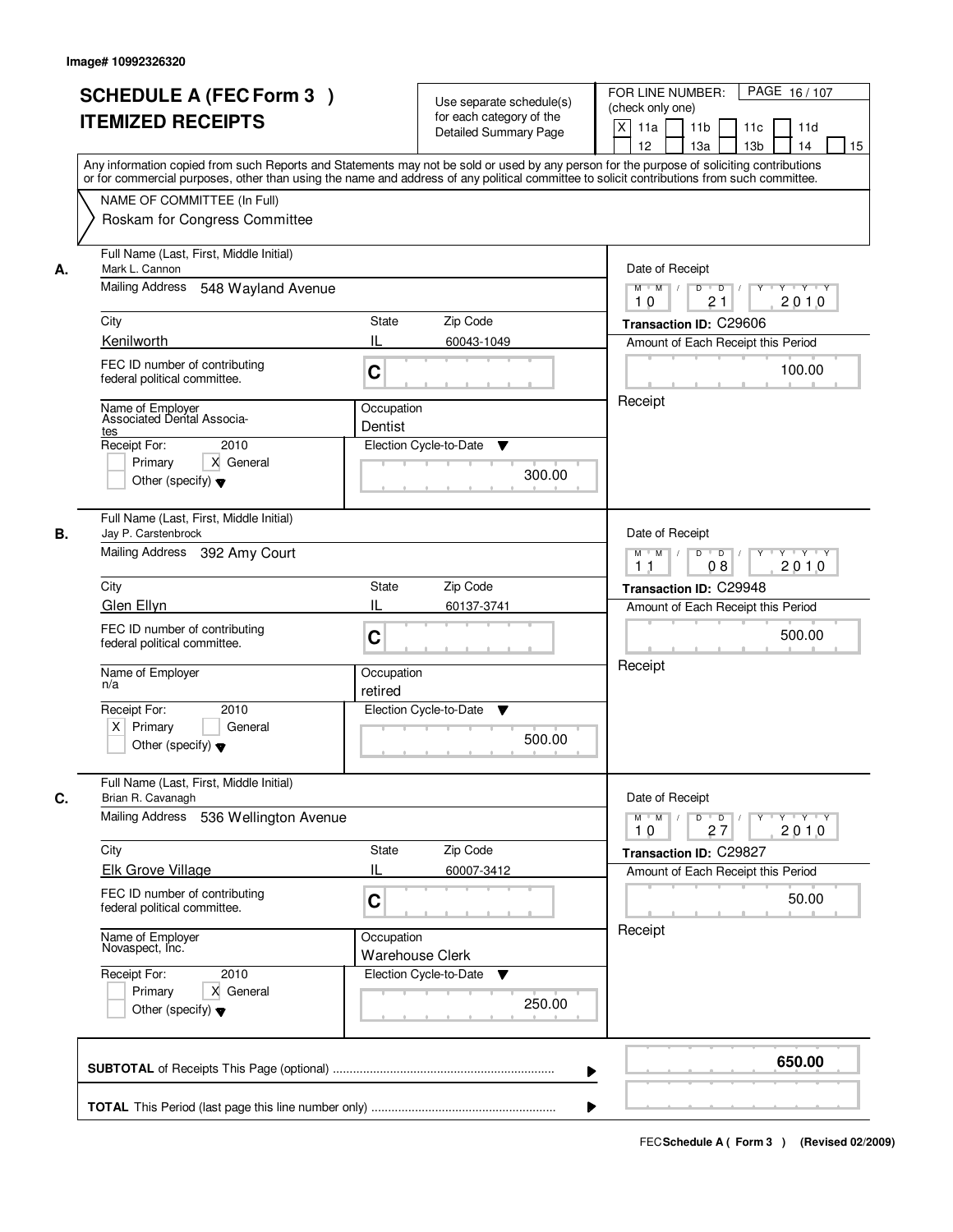|    | <b>SCHEDULE A (FEC Form 3)</b><br><b>ITEMIZED RECEIPTS</b><br>Any information copied from such Reports and Statements may not be sold or used by any person for the purpose of soliciting contributions | Use separate schedule(s)<br>for each category of the<br><b>Detailed Summary Page</b> | PAGE 17/107<br>FOR LINE NUMBER:<br>(check only one)<br>$\boldsymbol{\mathsf{X}}$<br>11a<br>11 <sub>b</sub><br>11c<br>11d<br>12<br>13 <sub>b</sub><br>14<br>13a<br>15 |
|----|---------------------------------------------------------------------------------------------------------------------------------------------------------------------------------------------------------|--------------------------------------------------------------------------------------|----------------------------------------------------------------------------------------------------------------------------------------------------------------------|
|    | or for commercial purposes, other than using the name and address of any political committee to solicit contributions from such committee.                                                              |                                                                                      |                                                                                                                                                                      |
|    | NAME OF COMMITTEE (In Full)<br>Roskam for Congress Committee                                                                                                                                            |                                                                                      |                                                                                                                                                                      |
| А. | Full Name (Last, First, Middle Initial)<br>Ruth J. Chandler                                                                                                                                             |                                                                                      | Date of Receipt                                                                                                                                                      |
|    | Mailing Address 1020 S. Rand Road                                                                                                                                                                       |                                                                                      | $D$ $D$<br>$Y + Y + Y$<br>$M$ $M$ /<br>Y<br>2010<br>27<br>10                                                                                                         |
|    | City                                                                                                                                                                                                    | <b>State</b><br>Zip Code                                                             | Transaction ID: C29815                                                                                                                                               |
|    | <b>Villa Park</b>                                                                                                                                                                                       | IL<br>60181-3145                                                                     | Amount of Each Receipt this Period                                                                                                                                   |
|    | FEC ID number of contributing<br>federal political committee.                                                                                                                                           | C                                                                                    | 53.00                                                                                                                                                                |
|    | Name of Employer<br>n/a                                                                                                                                                                                 | Occupation<br>homemaker                                                              | Receipt                                                                                                                                                              |
|    | 2010<br>Receipt For:                                                                                                                                                                                    | Election Cycle-to-Date<br>▼                                                          |                                                                                                                                                                      |
|    | X General<br>Primary<br>Other (specify) $\blacktriangledown$                                                                                                                                            | 448.00                                                                               |                                                                                                                                                                      |
| В. | Full Name (Last, First, Middle Initial)<br>Ronald H. Chapman                                                                                                                                            |                                                                                      | Date of Receipt                                                                                                                                                      |
|    | Mailing Address 26w144 Armbrust Avenue                                                                                                                                                                  | $M$ $M$ /<br>D<br>$\overline{D}$ /<br>$Y + Y + Y$<br>22<br>2010<br>10                |                                                                                                                                                                      |
|    | City                                                                                                                                                                                                    | Zip Code<br>State                                                                    | Transaction ID: C29630                                                                                                                                               |
|    | Wheaton                                                                                                                                                                                                 | IL<br>60187-1304                                                                     | Amount of Each Receipt this Period                                                                                                                                   |
|    | FEC ID number of contributing<br>federal political committee.                                                                                                                                           | C                                                                                    | 50.00                                                                                                                                                                |
|    | Name of Employer<br>n/a                                                                                                                                                                                 | Occupation<br>retired                                                                | Receipt                                                                                                                                                              |
|    | Receipt For:<br>2010                                                                                                                                                                                    | Election Cycle-to-Date<br>v                                                          |                                                                                                                                                                      |
|    | Primary<br>X General<br>Other (specify) $\blacktriangledown$                                                                                                                                            | 375.00                                                                               |                                                                                                                                                                      |
| C. | Full Name (Last, First, Middle Initial)<br>Nancy Marye Chen                                                                                                                                             |                                                                                      | Date of Receipt                                                                                                                                                      |
|    | <b>Mailing Address</b><br>#35, Lane 569, Tsaosi Road<br>Tsaoton, Nantou County                                                                                                                          |                                                                                      | $M$ $M$<br>$D$ $D$ $/$<br>$\mathsf{Y} \dashv \mathsf{Y} \dashv \mathsf{Y}$<br>$Y^+$<br>2010<br>10<br>21                                                              |
|    | City                                                                                                                                                                                                    | Zip Code<br>State                                                                    | Transaction ID: C29596<br>Amount of Each Receipt this Period                                                                                                         |
|    | FEC ID number of contributing<br>federal political committee.                                                                                                                                           | C                                                                                    | 1700.00                                                                                                                                                              |
|    | Name of Employer<br>n/a                                                                                                                                                                                 | Occupation<br>Student                                                                | Receipt                                                                                                                                                              |
|    | Receipt For:<br>2010                                                                                                                                                                                    | Election Cycle-to-Date<br>v                                                          |                                                                                                                                                                      |
|    | Primary<br>X General<br>Other (specify) $\blacktriangledown$                                                                                                                                            | 1700.00                                                                              |                                                                                                                                                                      |
|    |                                                                                                                                                                                                         |                                                                                      | 1803.00                                                                                                                                                              |
|    |                                                                                                                                                                                                         |                                                                                      |                                                                                                                                                                      |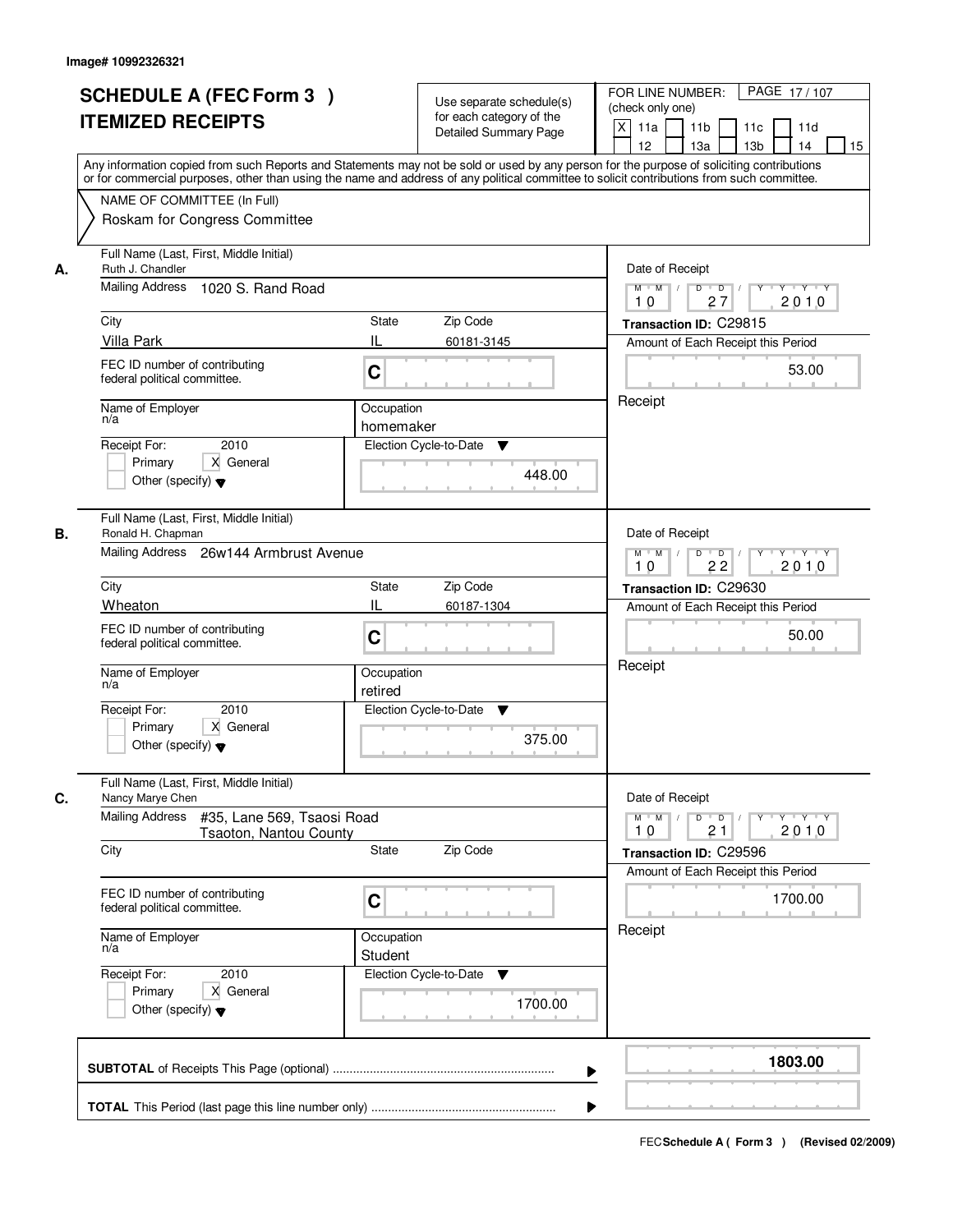|    | <b>SCHEDULE A (FEC Form 3)</b><br><b>ITEMIZED RECEIPTS</b><br>Any information copied from such Reports and Statements may not be sold or used by any person for the purpose of soliciting contributions<br>or for commercial purposes, other than using the name and address of any political committee to solicit contributions from such committee. |                          | Use separate schedule(s)<br>for each category of the<br><b>Detailed Summary Page</b> | PAGE 18/107<br>FOR LINE NUMBER:<br>(check only one)<br>$\mathsf{X}$<br>11 <sub>b</sub><br>11a<br>11c<br>11d<br>12<br>13 <sub>b</sub><br>14<br>13a<br>15 |
|----|-------------------------------------------------------------------------------------------------------------------------------------------------------------------------------------------------------------------------------------------------------------------------------------------------------------------------------------------------------|--------------------------|--------------------------------------------------------------------------------------|---------------------------------------------------------------------------------------------------------------------------------------------------------|
|    | NAME OF COMMITTEE (In Full)<br>Roskam for Congress Committee                                                                                                                                                                                                                                                                                          |                          |                                                                                      |                                                                                                                                                         |
| А. | Full Name (Last, First, Middle Initial)<br>Ralph N. Childs<br>Mailing Address 5757 W. Warwick Avenue                                                                                                                                                                                                                                                  |                          |                                                                                      | Date of Receipt<br>$Y + Y + Y$<br>$M$ $M$ /<br>$D$ $D$<br>Y                                                                                             |
|    | City<br>Chicago                                                                                                                                                                                                                                                                                                                                       | State<br>IL              | Zip Code<br>60634-2658                                                               | 25<br>2010<br>10<br>Transaction ID: C29661<br>Amount of Each Receipt this Period                                                                        |
|    | FEC ID number of contributing<br>federal political committee.                                                                                                                                                                                                                                                                                         | C                        |                                                                                      | 35.00                                                                                                                                                   |
|    | Name of Employer<br>n/a<br>2010<br>Receipt For:<br>X General<br>Primary<br>Other (specify) $\blacktriangledown$                                                                                                                                                                                                                                       | Occupation<br>retired    | Election Cycle-to-Date<br>▼<br>215.00                                                | Receipt                                                                                                                                                 |
| В. | Full Name (Last, First, Middle Initial)<br>Evelyn M. Claeson<br>Mailing Address 700 W. Fabyan Parkway, #341C                                                                                                                                                                                                                                          |                          |                                                                                      | Date of Receipt<br>$M$ $M$ /<br>D<br>$\overline{D}$ /<br>Y 'Y 'Y<br>25<br>2010<br>10                                                                    |
|    | City                                                                                                                                                                                                                                                                                                                                                  | <b>State</b>             | Zip Code                                                                             | Transaction ID: C29662                                                                                                                                  |
|    | <b>Batavia</b><br>FEC ID number of contributing<br>federal political committee.                                                                                                                                                                                                                                                                       | IL<br>C                  | 60510-1287                                                                           | Amount of Each Receipt this Period<br>100.00                                                                                                            |
|    | Name of Employer<br>n/a<br>Receipt For:<br>2010<br>Primary<br>X General<br>Other (specify) $\blacktriangledown$                                                                                                                                                                                                                                       | Occupation<br>retired    | Election Cycle-to-Date<br>v<br>240.00                                                | Receipt                                                                                                                                                 |
| C. | Full Name (Last, First, Middle Initial)<br>J. Steven Cole                                                                                                                                                                                                                                                                                             |                          |                                                                                      | Date of Receipt                                                                                                                                         |
|    | Mailing Address<br>340 Bluffs Edge Drive                                                                                                                                                                                                                                                                                                              |                          |                                                                                      | $D$ $D$ $/$<br>$M$ $M$<br><b>Y Y Y Y Y</b><br>2010<br>03<br>11                                                                                          |
|    | City<br><b>Lake Forest</b>                                                                                                                                                                                                                                                                                                                            | State<br>Ш               | Zip Code<br>60045                                                                    | Transaction ID: C29932<br>Amount of Each Receipt this Period                                                                                            |
|    | FEC ID number of contributing<br>federal political committee.                                                                                                                                                                                                                                                                                         | C                        |                                                                                      | 200.00                                                                                                                                                  |
|    | Name of Employer<br>Cole & Associates                                                                                                                                                                                                                                                                                                                 | Occupation<br>Consultant |                                                                                      | Receipt                                                                                                                                                 |
|    | Receipt For:<br>2010<br>$X$ Primary<br>General<br>Other (specify) $\blacktriangledown$                                                                                                                                                                                                                                                                |                          | Election Cycle-to-Date<br>200.00                                                     |                                                                                                                                                         |
|    |                                                                                                                                                                                                                                                                                                                                                       |                          |                                                                                      | 335.00<br>▶                                                                                                                                             |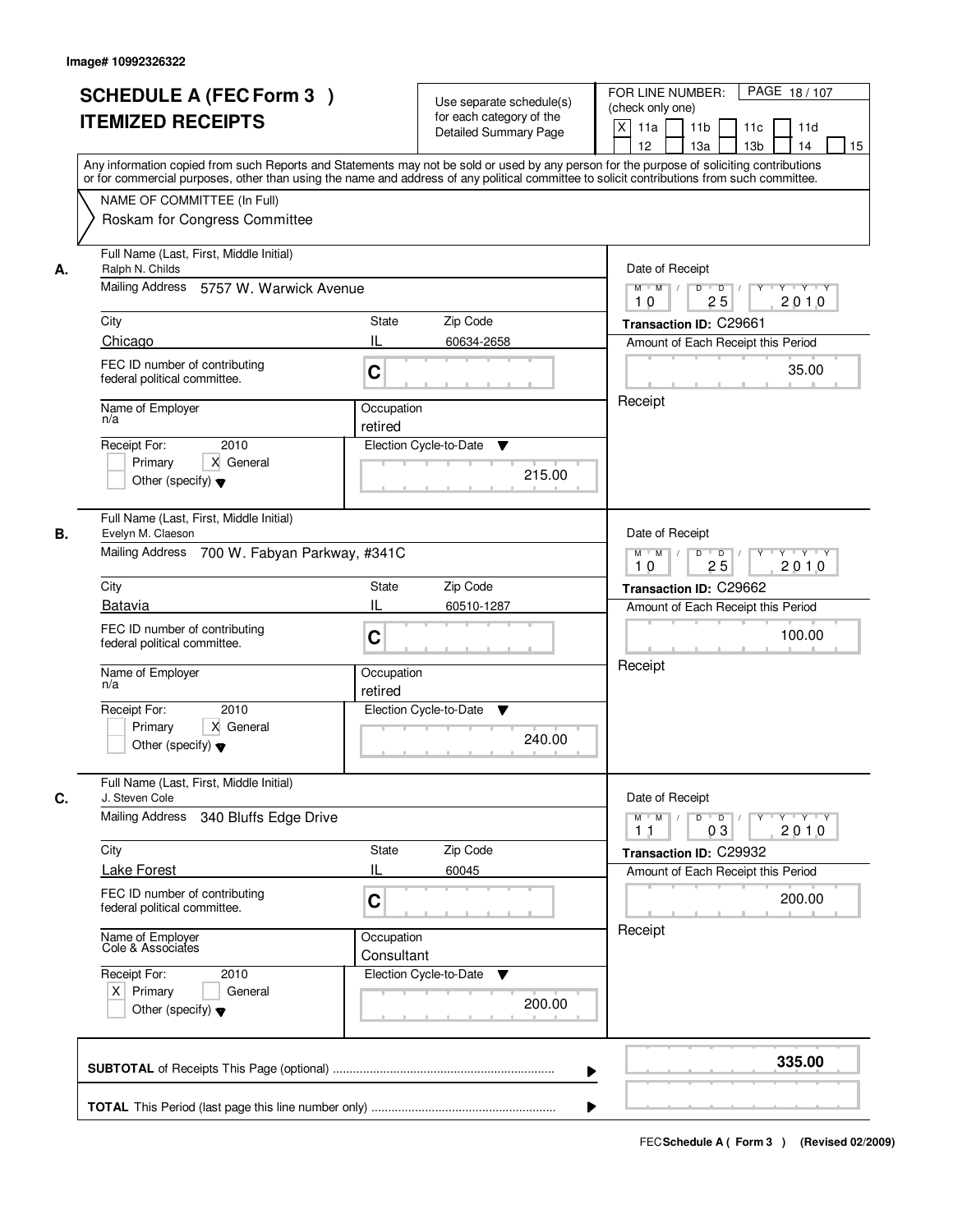|    | <b>SCHEDULE A (FEC Form 3)</b><br><b>ITEMIZED RECEIPTS</b><br>Any information copied from such Reports and Statements may not be sold or used by any person for the purpose of soliciting contributions    | Use separate schedule(s)<br>for each category of the<br><b>Detailed Summary Page</b> | PAGE 19/107<br>FOR LINE NUMBER:<br>(check only one)<br>$\boldsymbol{\mathsf{X}}$<br>11 <sub>b</sub><br>11a<br>11c<br>11d<br>12<br>13 <sub>b</sub><br>14<br>13a<br>15 |
|----|------------------------------------------------------------------------------------------------------------------------------------------------------------------------------------------------------------|--------------------------------------------------------------------------------------|----------------------------------------------------------------------------------------------------------------------------------------------------------------------|
|    | or for commercial purposes, other than using the name and address of any political committee to solicit contributions from such committee.<br>NAME OF COMMITTEE (In Full)<br>Roskam for Congress Committee |                                                                                      |                                                                                                                                                                      |
| А. | Full Name (Last, First, Middle Initial)<br>Jeanne E. Colombo<br>Mailing Address 326 Park Avenue, #24                                                                                                       | Date of Receipt<br>$D$ $D$<br>$Y + Y + Y$<br>$M$ $M$ /<br>Y<br>2010<br>26<br>10      |                                                                                                                                                                      |
|    | City                                                                                                                                                                                                       | <b>State</b><br>Zip Code                                                             | Transaction ID: C29739                                                                                                                                               |
|    | Clarendon Hills                                                                                                                                                                                            | IL<br>60514-1366                                                                     | Amount of Each Receipt this Period                                                                                                                                   |
|    | FEC ID number of contributing<br>federal political committee.                                                                                                                                              | C                                                                                    | 25.00                                                                                                                                                                |
|    | Name of Employer                                                                                                                                                                                           | Receipt                                                                              |                                                                                                                                                                      |
|    | n/a                                                                                                                                                                                                        |                                                                                      |                                                                                                                                                                      |
|    | 2010<br>Receipt For:                                                                                                                                                                                       | Election Cycle-to-Date<br>▼                                                          |                                                                                                                                                                      |
|    | X General<br>Primary<br>Other (specify) $\blacktriangledown$                                                                                                                                               | 375.00                                                                               |                                                                                                                                                                      |
| В. | Full Name (Last, First, Middle Initial)<br>Claire C. Cronin                                                                                                                                                |                                                                                      | Date of Receipt                                                                                                                                                      |
|    | Mailing Address 315 W. Saint Charles Road                                                                                                                                                                  | $M$ $M$ /<br>D<br>$\overline{\phantom{0}}$ D<br>$Y + Y + Y$<br>27<br>2010<br>10      |                                                                                                                                                                      |
|    | City                                                                                                                                                                                                       | Zip Code<br>State                                                                    | Transaction ID: C29786                                                                                                                                               |
|    | Elmhurst                                                                                                                                                                                                   | IL<br>60126-3312                                                                     | Amount of Each Receipt this Period                                                                                                                                   |
|    | FEC ID number of contributing<br>federal political committee.                                                                                                                                              | C                                                                                    | 200.00                                                                                                                                                               |
|    | Name of Employer<br>n/a                                                                                                                                                                                    | Occupation<br>homemaker                                                              | Receipt                                                                                                                                                              |
|    | Receipt For:<br>2010<br>Primary<br>X General<br>Other (specify) $\blacktriangledown$                                                                                                                       | Election Cycle-to-Date<br>v<br>800.00                                                |                                                                                                                                                                      |
| C. | Full Name (Last, First, Middle Initial)<br>Dennis F. Decker                                                                                                                                                |                                                                                      | Date of Receipt                                                                                                                                                      |
|    | Mailing Address<br>1464 Greenlake Drive                                                                                                                                                                    |                                                                                      | $M$ $M$ $/$<br>$D$ $D$ $l$<br>$\mathsf{Y} \dashv \neg \mathsf{Y} \dashv \neg \mathsf{Y}$<br>$Y^+$<br>2010<br>10<br>20                                                |
|    | City                                                                                                                                                                                                       | Zip Code<br>State                                                                    | Transaction ID: C29577                                                                                                                                               |
|    | Aurora                                                                                                                                                                                                     | Ш<br>60502-1352                                                                      | Amount of Each Receipt this Period                                                                                                                                   |
|    | FEC ID number of contributing<br>federal political committee.                                                                                                                                              | C                                                                                    | 250.00                                                                                                                                                               |
|    | Name of Employer<br>Agotte Amounds Brdar & De-<br>cker                                                                                                                                                     | Occupation<br>accountant                                                             | Receipt                                                                                                                                                              |
|    | Receipt For:<br>2010<br>Primary<br>X General<br>Other (specify) $\blacktriangledown$                                                                                                                       | Election Cycle-to-Date ▼<br>250.00                                                   |                                                                                                                                                                      |
|    |                                                                                                                                                                                                            |                                                                                      | 475.00                                                                                                                                                               |
|    |                                                                                                                                                                                                            |                                                                                      |                                                                                                                                                                      |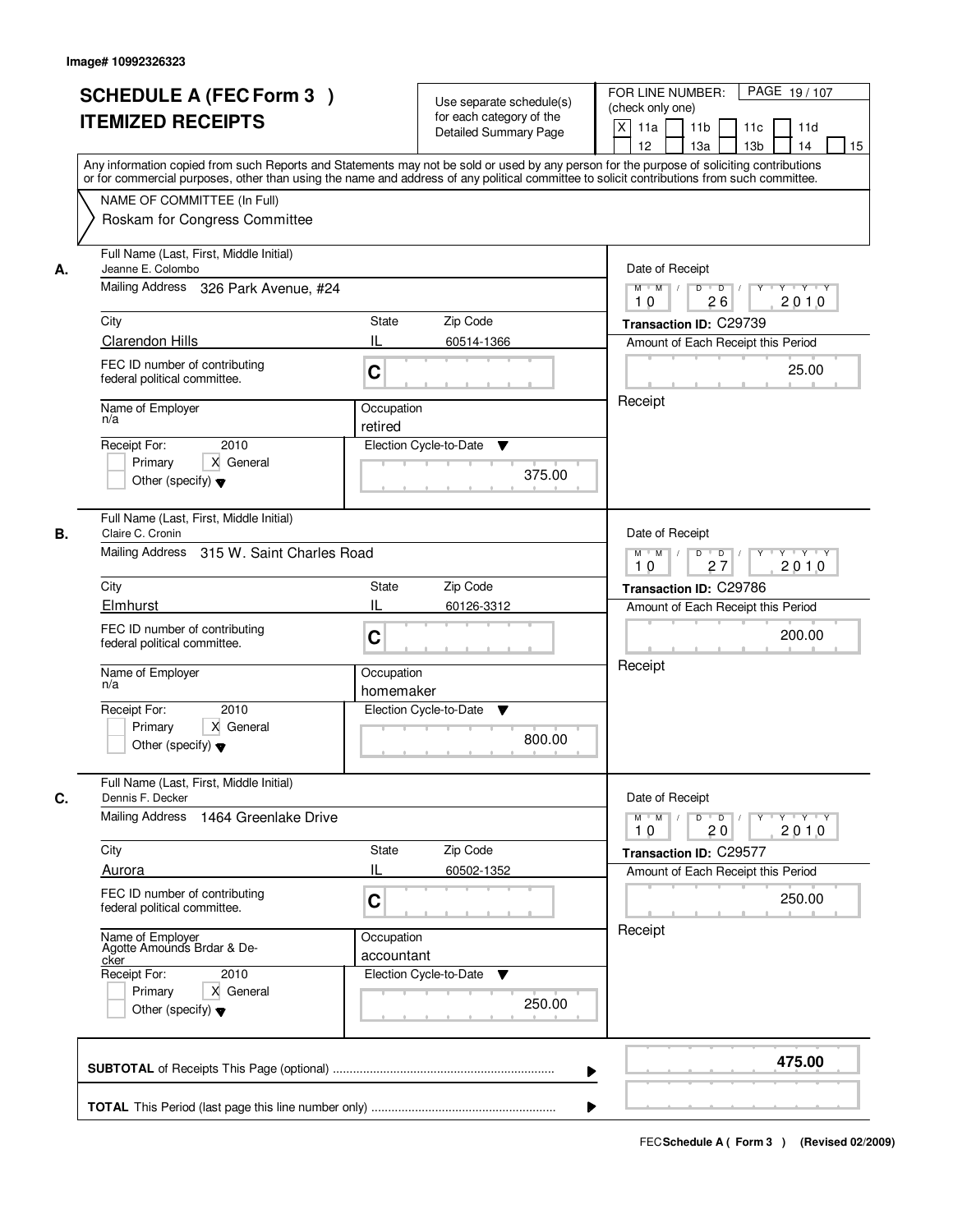| <b>SCHEDULE A (FEC Form 3)</b><br><b>ITEMIZED RECEIPTS</b>                                                                                   | Use separate schedule(s)<br>for each category of the<br><b>Detailed Summary Page</b><br>Any information copied from such Reports and Statements may not be sold or used by any person for the purpose of soliciting contributions<br>or for commercial purposes, other than using the name and address of any political committee to solicit contributions from such committee. | PAGE 20 / 107<br>FOR LINE NUMBER:<br>(check only one)<br>$\boldsymbol{\mathsf{X}}$<br>11 <sub>b</sub><br>11a<br>11c<br>11d<br>12<br>13 <sub>b</sub><br>14<br>13a<br>15 |  |
|----------------------------------------------------------------------------------------------------------------------------------------------|---------------------------------------------------------------------------------------------------------------------------------------------------------------------------------------------------------------------------------------------------------------------------------------------------------------------------------------------------------------------------------|------------------------------------------------------------------------------------------------------------------------------------------------------------------------|--|
| NAME OF COMMITTEE (In Full)<br>Roskam for Congress Committee                                                                                 |                                                                                                                                                                                                                                                                                                                                                                                 |                                                                                                                                                                        |  |
| Full Name (Last, First, Middle Initial)<br>Anthony DiTommaso<br>А.<br>Mailing Address 115 E. 4th Street                                      |                                                                                                                                                                                                                                                                                                                                                                                 | Date of Receipt<br>$D$ $D$<br>Y TY Y Y<br>$M$ $M$ /<br>Y<br>2010<br>25<br>10                                                                                           |  |
| City                                                                                                                                         | <b>State</b><br>Zip Code                                                                                                                                                                                                                                                                                                                                                        | Transaction ID: C29681                                                                                                                                                 |  |
| Hinsdale                                                                                                                                     | IL<br>60521-4601                                                                                                                                                                                                                                                                                                                                                                | Amount of Each Receipt this Period                                                                                                                                     |  |
| FEC ID number of contributing<br>federal political committee.                                                                                | C                                                                                                                                                                                                                                                                                                                                                                               | 500.00                                                                                                                                                                 |  |
| Name of Employer<br>Ecvall, Inc.                                                                                                             | Occupation<br>Consultant                                                                                                                                                                                                                                                                                                                                                        | Receipt                                                                                                                                                                |  |
| 2010<br>Receipt For:<br>X General<br>Primary<br>Other (specify) $\blacktriangledown$                                                         | Election Cycle-to-Date<br>▼<br>500.00                                                                                                                                                                                                                                                                                                                                           |                                                                                                                                                                        |  |
| Full Name (Last, First, Middle Initial)<br>Cheryl DiVittorio<br>В.                                                                           |                                                                                                                                                                                                                                                                                                                                                                                 | Date of Receipt<br>$M$ $M$ /<br>D<br>$\overline{D}$ /<br>$Y + Y + Y$                                                                                                   |  |
|                                                                                                                                              | Mailing Address 7 Charleston Road                                                                                                                                                                                                                                                                                                                                               |                                                                                                                                                                        |  |
| City                                                                                                                                         | Zip Code<br>State                                                                                                                                                                                                                                                                                                                                                               | Transaction ID: C29680                                                                                                                                                 |  |
| Hinsdale                                                                                                                                     | IL<br>60521-5003                                                                                                                                                                                                                                                                                                                                                                | Amount of Each Receipt this Period                                                                                                                                     |  |
| FEC ID number of contributing<br>federal political committee.                                                                                | C                                                                                                                                                                                                                                                                                                                                                                               |                                                                                                                                                                        |  |
| Name of Employer<br>n/a                                                                                                                      | Occupation<br>homemaker                                                                                                                                                                                                                                                                                                                                                         | Receipt                                                                                                                                                                |  |
| Receipt For:<br>2010<br>Primary<br>X General<br>Other (specify) $\blacktriangledown$                                                         | Election Cycle-to-Date<br>v<br>250.00                                                                                                                                                                                                                                                                                                                                           |                                                                                                                                                                        |  |
| Full Name (Last, First, Middle Initial)<br>C.<br>James F. Doyle                                                                              |                                                                                                                                                                                                                                                                                                                                                                                 | Date of Receipt                                                                                                                                                        |  |
| Mailing Address<br>665 Dunbarton Drive                                                                                                       |                                                                                                                                                                                                                                                                                                                                                                                 | $M$ $M$<br>$D$ $D$ $/$<br>$Y - Y - Y - Y$<br>$Y^+$<br>2010<br>10<br>26                                                                                                 |  |
| City                                                                                                                                         | Zip Code<br>State                                                                                                                                                                                                                                                                                                                                                               | Transaction ID: C29706                                                                                                                                                 |  |
| <b>Inverness</b>                                                                                                                             | Ш<br>60010-6408                                                                                                                                                                                                                                                                                                                                                                 | Amount of Each Receipt this Period                                                                                                                                     |  |
| FEC ID number of contributing<br>federal political committee.                                                                                | C                                                                                                                                                                                                                                                                                                                                                                               | 250.00                                                                                                                                                                 |  |
| Name of Employer<br>Elmhurst Memorial Health<br>Care<br>Receipt For:<br>2010<br>Primary<br>X General<br>Other (specify) $\blacktriangledown$ | Occupation<br>vice-president<br>Election Cycle-to-Date<br>v<br>250.00                                                                                                                                                                                                                                                                                                           | Receipt                                                                                                                                                                |  |
|                                                                                                                                              |                                                                                                                                                                                                                                                                                                                                                                                 | 1000.00                                                                                                                                                                |  |
|                                                                                                                                              |                                                                                                                                                                                                                                                                                                                                                                                 |                                                                                                                                                                        |  |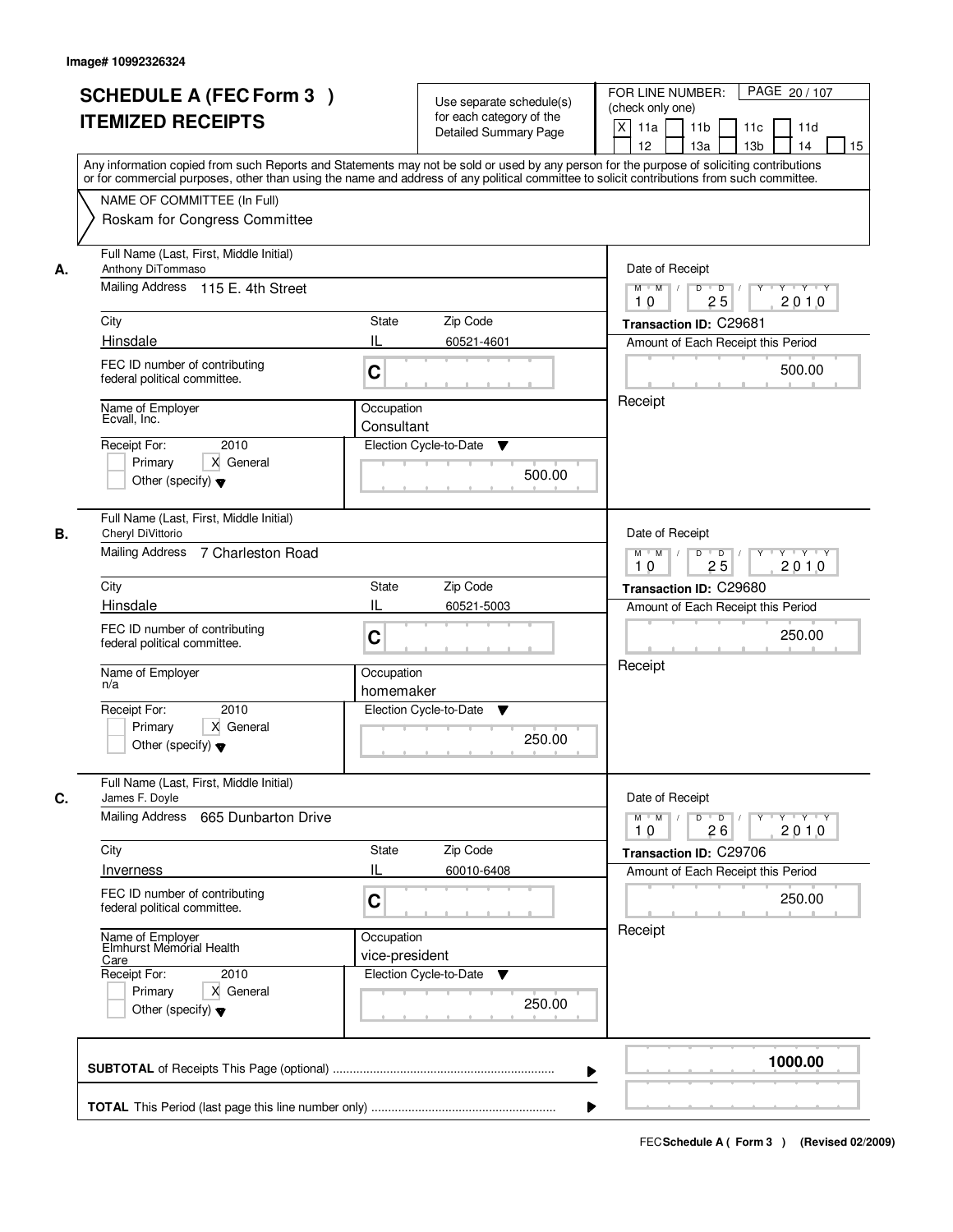|    |                                                                                                                                            |                        |                              | FOR LINE NUMBER:<br>PAGE 21 / 107                                                  |
|----|--------------------------------------------------------------------------------------------------------------------------------------------|------------------------|------------------------------|------------------------------------------------------------------------------------|
|    | <b>SCHEDULE A (FEC Form 3)</b>                                                                                                             |                        | Use separate schedule(s)     | (check only one)                                                                   |
|    | <b>ITEMIZED RECEIPTS</b>                                                                                                                   |                        | for each category of the     | $\mathsf{X}$<br>11a<br>11 <sub>b</sub><br>11d                                      |
|    |                                                                                                                                            |                        | <b>Detailed Summary Page</b> | 11c<br>12<br>13a<br>13 <sub>b</sub><br>14<br>15                                    |
|    | Any information copied from such Reports and Statements may not be sold or used by any person for the purpose of soliciting contributions  |                        |                              |                                                                                    |
|    | or for commercial purposes, other than using the name and address of any political committee to solicit contributions from such committee. |                        |                              |                                                                                    |
|    | NAME OF COMMITTEE (In Full)                                                                                                                |                        |                              |                                                                                    |
|    | Roskam for Congress Committee                                                                                                              |                        |                              |                                                                                    |
|    |                                                                                                                                            |                        |                              |                                                                                    |
|    | Full Name (Last, First, Middle Initial)                                                                                                    |                        |                              |                                                                                    |
| А. | Josephine C. Elsen                                                                                                                         |                        |                              | Date of Receipt                                                                    |
|    | Mailing Address 330 E. Madison Avenue                                                                                                      |                        |                              | $\overline{D}$<br>T Y T Y<br>$M$ $M$<br>D<br>Y                                     |
|    |                                                                                                                                            |                        |                              | 25<br>2010<br>10                                                                   |
|    | City                                                                                                                                       | <b>State</b>           | Zip Code                     | Transaction ID: C29667                                                             |
|    | Wheaton                                                                                                                                    | IL                     | 60187-4216                   | Amount of Each Receipt this Period                                                 |
|    | FEC ID number of contributing                                                                                                              | C                      |                              | 50.00                                                                              |
|    | federal political committee.                                                                                                               |                        |                              |                                                                                    |
|    | Name of Employer                                                                                                                           | Occupation             |                              | Receipt                                                                            |
|    | n/a                                                                                                                                        | retired                |                              |                                                                                    |
|    | 2010<br>Receipt For:                                                                                                                       | Election Cycle-to-Date | ▼                            |                                                                                    |
|    | X General<br>Primary                                                                                                                       |                        |                              |                                                                                    |
|    | Other (specify) $\blacktriangledown$                                                                                                       |                        | 675.00                       |                                                                                    |
|    |                                                                                                                                            |                        |                              |                                                                                    |
|    | Full Name (Last, First, Middle Initial)                                                                                                    |                        |                              |                                                                                    |
| В. | Jeffrey H. Emme                                                                                                                            |                        |                              | Date of Receipt                                                                    |
|    | Mailing Address<br>501 N. Main Street                                                                                                      |                        |                              | $M$ $M$ /<br>$D$ $D$ $/$<br>Y Y Y Y<br>$Y$ <sup><math>\top</math></sup>            |
|    |                                                                                                                                            |                        |                              | 26<br>2010<br>10                                                                   |
|    | City                                                                                                                                       | <b>State</b>           | Zip Code                     | Transaction ID: C29713                                                             |
|    | Naperville                                                                                                                                 | IL                     | 60563-3029                   | Amount of Each Receipt this Period                                                 |
|    | FEC ID number of contributing                                                                                                              | C                      |                              | 1000.00                                                                            |
|    | federal political committee.                                                                                                               |                        |                              |                                                                                    |
|    |                                                                                                                                            | Occupation             |                              | Receipt                                                                            |
|    | Name of Employer<br>Sara Lee Corporation                                                                                                   |                        | senior vice-president        |                                                                                    |
|    | 2010<br>Receipt For:                                                                                                                       | Election Cycle-to-Date | V                            |                                                                                    |
|    | Primary<br>X General                                                                                                                       |                        |                              |                                                                                    |
|    | Other (specify) $\blacktriangledown$                                                                                                       |                        | 1000.00                      |                                                                                    |
|    |                                                                                                                                            |                        |                              |                                                                                    |
|    | Full Name (Last, First, Middle Initial)                                                                                                    |                        |                              |                                                                                    |
| C. | C. David Engstrom                                                                                                                          |                        |                              | Date of Receipt                                                                    |
|    | Mailing Address 2705 Salem Blvd.                                                                                                           |                        |                              | $D$ $D$ $/$<br>$M$ $M$<br>$Y - Y - Y - Y$<br>$Y$ <sup>-1</sup><br>2010<br>10<br>25 |
|    |                                                                                                                                            |                        |                              |                                                                                    |
|    | City                                                                                                                                       | State                  | Zip Code                     | Transaction ID: C29697                                                             |
|    | Zion                                                                                                                                       | IL                     | 60099-2135                   | Amount of Each Receipt this Period                                                 |
|    | FEC ID number of contributing                                                                                                              | C                      |                              | 50.00                                                                              |
|    | federal political committee.                                                                                                               |                        |                              |                                                                                    |
|    | Name of Employer<br>Zion Clinic                                                                                                            | Occupation             |                              | Receipt                                                                            |
|    |                                                                                                                                            | Physician              |                              |                                                                                    |
|    | Receipt For:<br>2010                                                                                                                       |                        | Election Cycle-to-Date<br>v  |                                                                                    |
|    | Primary<br>X General                                                                                                                       |                        |                              |                                                                                    |
|    | Other (specify) $\blacktriangledown$                                                                                                       |                        | 225.00                       |                                                                                    |
|    |                                                                                                                                            |                        |                              |                                                                                    |
|    |                                                                                                                                            |                        |                              |                                                                                    |
|    |                                                                                                                                            |                        | ▶                            | 1100.00                                                                            |
|    |                                                                                                                                            |                        |                              |                                                                                    |
|    |                                                                                                                                            |                        |                              |                                                                                    |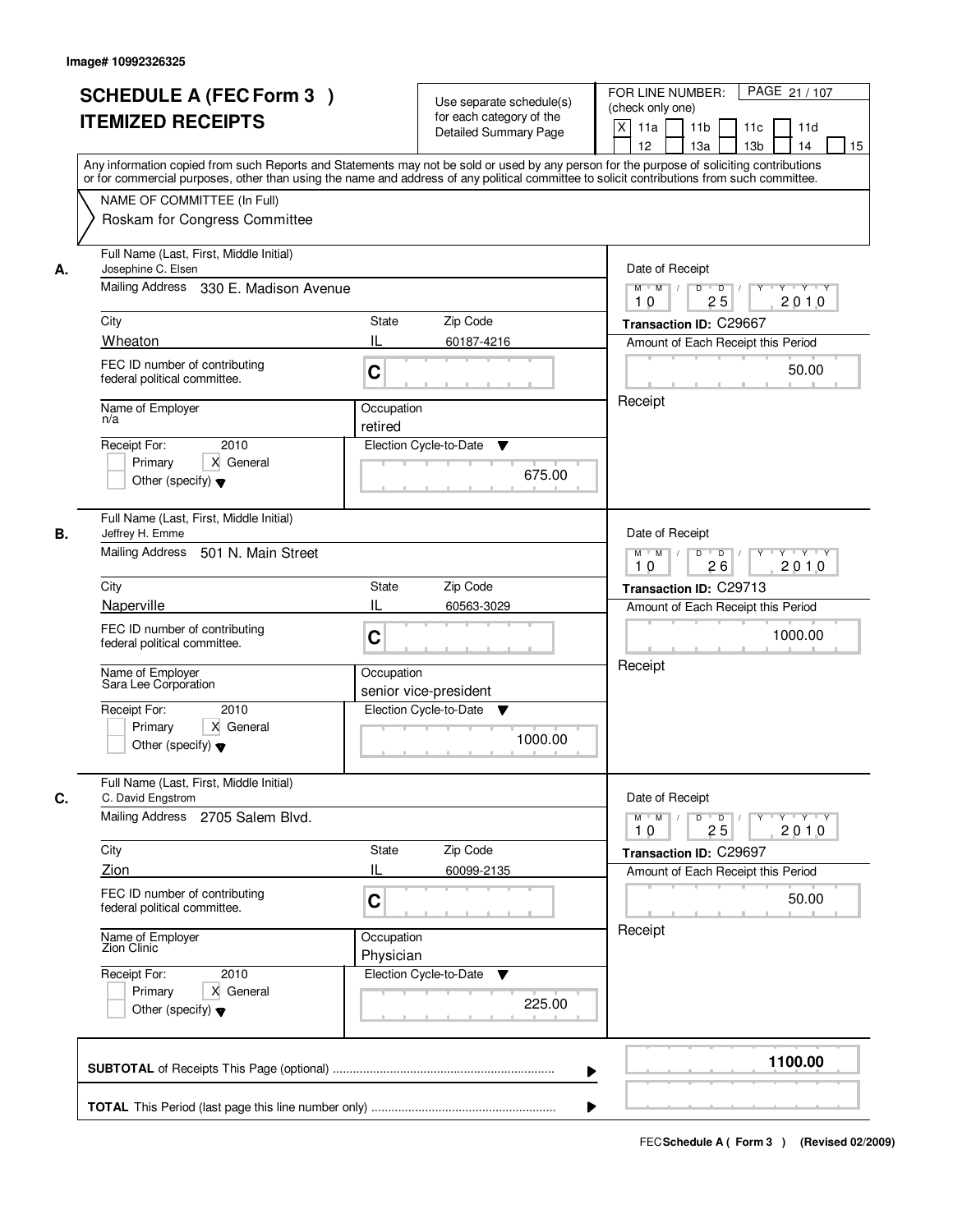|    | <b>SCHEDULE A (FEC Form 3)</b><br><b>ITEMIZED RECEIPTS</b>                                                                                                                                                                                                                              |                         | Use separate schedule(s)<br>for each category of the<br><b>Detailed Summary Page</b> | PAGE 22 / 107<br>FOR LINE NUMBER:<br>(check only one)<br>$\mathsf{X}$<br>11a<br>11 <sub>b</sub><br>11c<br>11d |
|----|-----------------------------------------------------------------------------------------------------------------------------------------------------------------------------------------------------------------------------------------------------------------------------------------|-------------------------|--------------------------------------------------------------------------------------|---------------------------------------------------------------------------------------------------------------|
|    | Any information copied from such Reports and Statements may not be sold or used by any person for the purpose of soliciting contributions<br>or for commercial purposes, other than using the name and address of any political committee to solicit contributions from such committee. |                         |                                                                                      | 13 <sub>b</sub><br>12 <sup>2</sup><br>13a<br>14<br>15                                                         |
|    | NAME OF COMMITTEE (In Full)<br>Roskam for Congress Committee                                                                                                                                                                                                                            |                         |                                                                                      |                                                                                                               |
| А. | Full Name (Last, First, Middle Initial)<br>Philip J. Faccenda<br>Mailing Address P. O. Box 839                                                                                                                                                                                          |                         |                                                                                      | Date of Receipt<br>$D$ $D$ $/$<br>$Y - Y - Y$<br>$M$ $M$ /<br>$\overline{Y}$                                  |
|    |                                                                                                                                                                                                                                                                                         |                         |                                                                                      | 10<br>29<br>2010                                                                                              |
|    | City<br>Notre Dame                                                                                                                                                                                                                                                                      | State<br>IN             | Zip Code<br>46556-0839                                                               | Transaction ID: C29871                                                                                        |
|    | FEC ID number of contributing<br>federal political committee.                                                                                                                                                                                                                           | C                       |                                                                                      | Amount of Each Receipt this Period<br>1000.00                                                                 |
|    | Name of Employer<br>n/a                                                                                                                                                                                                                                                                 | Occupation<br>retired   |                                                                                      | Receipt                                                                                                       |
|    | 2010<br>Receipt For:<br>X General<br>Primary<br>Other (specify) $\blacktriangledown$                                                                                                                                                                                                    |                         | Election Cycle-to-Date<br>▼<br>1000.00                                               |                                                                                                               |
| В. | Full Name (Last, First, Middle Initial)<br>George Ferris<br>Mailing Address<br>2051 Captains Court                                                                                                                                                                                      |                         |                                                                                      | Date of Receipt<br>$Y - Y - Y - Y$<br>$M$ $M$ /<br>D<br>$\overline{\phantom{a}}$                              |
|    |                                                                                                                                                                                                                                                                                         |                         |                                                                                      | 27<br>2010<br>10                                                                                              |
|    | City                                                                                                                                                                                                                                                                                    | <b>State</b>            | Zip Code                                                                             | Transaction ID: C29767                                                                                        |
|    | Muscatine<br>FEC ID number of contributing<br>federal political committee.                                                                                                                                                                                                              | IA<br>C                 | 52761-8330                                                                           | Amount of Each Receipt this Period<br>300.00                                                                  |
|    | Name of Employer<br>n/a                                                                                                                                                                                                                                                                 | Occupation<br>retired   |                                                                                      | Receipt                                                                                                       |
|    | Receipt For:<br>2010<br>Primary<br>X General<br>Other (specify) $\blacktriangledown$                                                                                                                                                                                                    |                         | Election Cycle-to-Date<br>v<br>900.00                                                |                                                                                                               |
| C. | Full Name (Last, First, Middle Initial)<br>Jim S. Frank                                                                                                                                                                                                                                 |                         |                                                                                      | Date of Receipt                                                                                               |
|    | <b>Mailing Address</b><br>666 Garland Place                                                                                                                                                                                                                                             |                         |                                                                                      | $M$ $M$<br>$D$ $D$ $I$<br>$Y^+$<br>Y Y Y Y<br>18<br>2010<br>10                                                |
|    | City<br>Des Plaines                                                                                                                                                                                                                                                                     | <b>State</b><br>IL      | Zip Code<br>60016                                                                    | Transaction ID: C29529<br>Amount of Each Receipt this Period                                                  |
|    | FEC ID number of contributing<br>federal political committee.                                                                                                                                                                                                                           | C                       |                                                                                      | 1500.00                                                                                                       |
|    | Name of Employer<br>Wheels, Inc.                                                                                                                                                                                                                                                        | Occupation<br>executive |                                                                                      | Receipt                                                                                                       |
|    | Receipt For:<br>2010<br>Primary<br>X General<br>Other (specify) $\blacktriangledown$                                                                                                                                                                                                    |                         | Election Cycle-to-Date<br>v<br>1500.00                                               |                                                                                                               |
|    |                                                                                                                                                                                                                                                                                         |                         | ▶                                                                                    | 2800.00                                                                                                       |
|    |                                                                                                                                                                                                                                                                                         |                         |                                                                                      |                                                                                                               |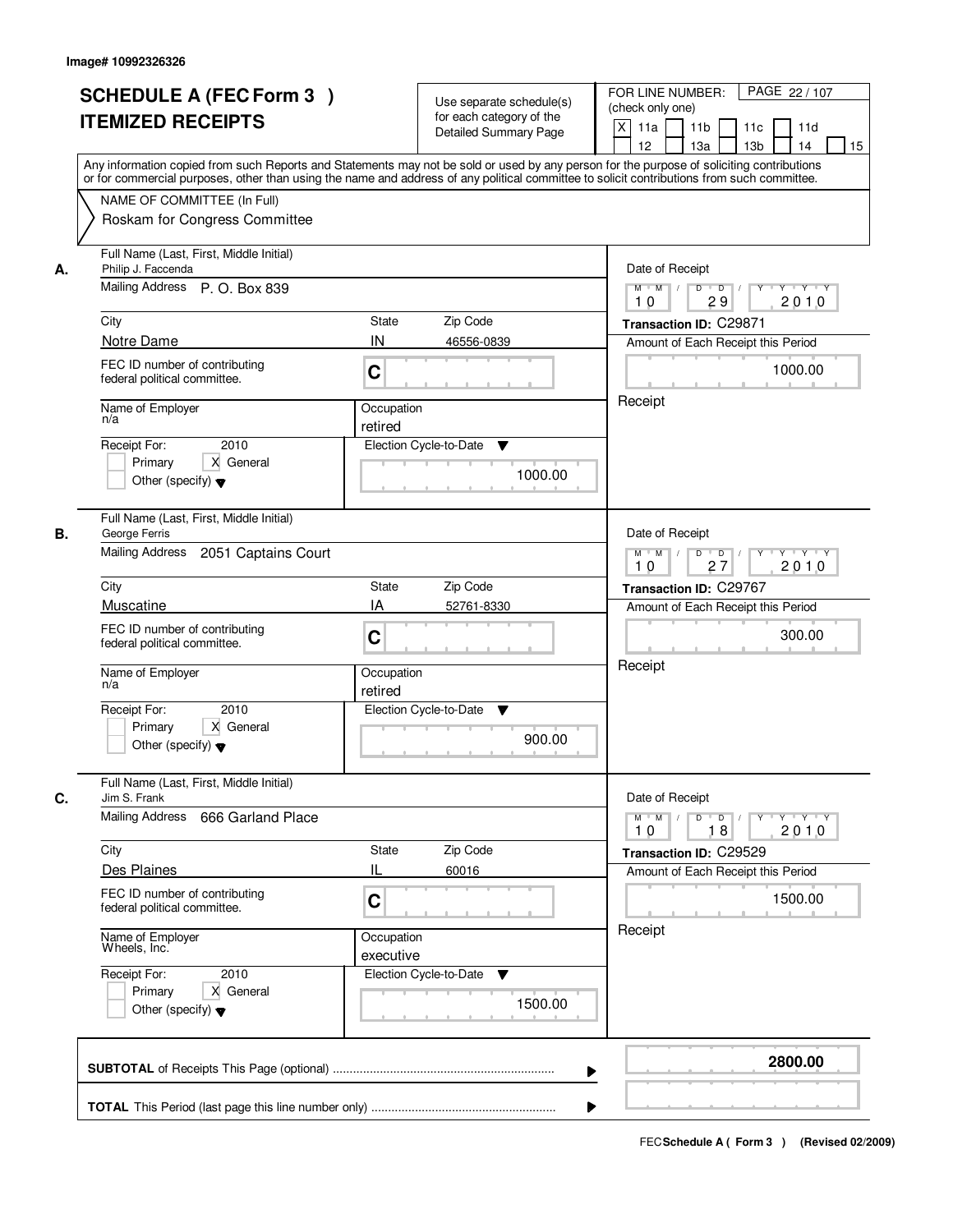|    | <b>SCHEDULE A (FEC Form 3)</b><br><b>ITEMIZED RECEIPTS</b>                                                                                                                                                                                                                              |                                                                              | Use separate schedule(s)<br>for each category of the<br><b>Detailed Summary Page</b> | PAGE 23 / 107<br>FOR LINE NUMBER:<br>(check only one)<br>$\mathsf{X}$<br>11a<br>11 <sub>b</sub><br>11c<br>11d |
|----|-----------------------------------------------------------------------------------------------------------------------------------------------------------------------------------------------------------------------------------------------------------------------------------------|------------------------------------------------------------------------------|--------------------------------------------------------------------------------------|---------------------------------------------------------------------------------------------------------------|
|    | Any information copied from such Reports and Statements may not be sold or used by any person for the purpose of soliciting contributions<br>or for commercial purposes, other than using the name and address of any political committee to solicit contributions from such committee. |                                                                              |                                                                                      | 13 <sub>b</sub><br>12<br>13a<br>14<br>15                                                                      |
|    | NAME OF COMMITTEE (In Full)<br>Roskam for Congress Committee                                                                                                                                                                                                                            |                                                                              |                                                                                      |                                                                                                               |
| А. | Full Name (Last, First, Middle Initial)<br>Jerome A. Frazel, Jr.<br>Mailing Address 4 Oak Brook Club Drive, #G-105                                                                                                                                                                      | Date of Receipt<br>$D$ $D$ $/$<br>$Y + Y + Y$<br>$M$ $M$ /<br>$\overline{Y}$ |                                                                                      |                                                                                                               |
|    |                                                                                                                                                                                                                                                                                         |                                                                              |                                                                                      | 2010<br>10<br>28                                                                                              |
|    | City                                                                                                                                                                                                                                                                                    | State                                                                        | Zip Code                                                                             | Transaction ID: C29850                                                                                        |
|    | Oak Brook                                                                                                                                                                                                                                                                               | IL                                                                           | 60523-1328                                                                           | Amount of Each Receipt this Period                                                                            |
|    | FEC ID number of contributing<br>federal political committee.                                                                                                                                                                                                                           | C                                                                            |                                                                                      | 100.00                                                                                                        |
|    | Name of Employer<br>n/a                                                                                                                                                                                                                                                                 | Occupation                                                                   |                                                                                      | Receipt                                                                                                       |
|    | 2010<br>Receipt For:                                                                                                                                                                                                                                                                    | retired                                                                      | Election Cycle-to-Date<br>▼                                                          |                                                                                                               |
|    | X General<br>Primary<br>Other (specify) $\blacktriangledown$                                                                                                                                                                                                                            |                                                                              | 475.00                                                                               |                                                                                                               |
| В. | Full Name (Last, First, Middle Initial)<br>Barry D. Freeman                                                                                                                                                                                                                             |                                                                              |                                                                                      | Date of Receipt                                                                                               |
|    | Mailing Address 256 Van Damin Avenue                                                                                                                                                                                                                                                    |                                                                              |                                                                                      | $M$ $M$ /<br>D<br>$\overline{\phantom{0}}$<br>$Y + Y + Y$<br>2010<br>28<br>10                                 |
|    | City                                                                                                                                                                                                                                                                                    | <b>State</b>                                                                 | Zip Code                                                                             | Transaction ID: C29836                                                                                        |
|    | Glen Ellyn                                                                                                                                                                                                                                                                              | IL                                                                           | 60137-5522                                                                           | Amount of Each Receipt this Period                                                                            |
|    | FEC ID number of contributing<br>federal political committee.                                                                                                                                                                                                                           | C                                                                            |                                                                                      | 1400.00                                                                                                       |
|    | Name of Employer<br>self-employed                                                                                                                                                                                                                                                       | Occupation<br>Investor                                                       |                                                                                      | Receipt                                                                                                       |
|    | Receipt For:<br>2010<br>Primary<br>X General<br>Other (specify) $\blacktriangledown$                                                                                                                                                                                                    |                                                                              | Election Cycle-to-Date<br>v<br>2400.00                                               |                                                                                                               |
| C. | Full Name (Last, First, Middle Initial)<br>Jody Freeman                                                                                                                                                                                                                                 |                                                                              |                                                                                      | Date of Receipt                                                                                               |
|    | <b>Mailing Address</b><br>256 Van Damin Avenue                                                                                                                                                                                                                                          |                                                                              |                                                                                      | $M$ $M$<br>$\mathsf D$<br>$\overline{D}$<br>Y Y Y Y<br>Y<br>28<br>2010<br>10                                  |
|    | City                                                                                                                                                                                                                                                                                    | <b>State</b>                                                                 | Zip Code                                                                             | Transaction ID: C29837                                                                                        |
|    | Glen Ellyn                                                                                                                                                                                                                                                                              | IL                                                                           | 60137-5522                                                                           | Amount of Each Receipt this Period                                                                            |
|    | FEC ID number of contributing<br>federal political committee.                                                                                                                                                                                                                           | C                                                                            |                                                                                      | 2400.00                                                                                                       |
|    | Name of Employer<br>DuPage Medical Group                                                                                                                                                                                                                                                | Occupation<br>Physician                                                      |                                                                                      | Receipt                                                                                                       |
|    | Receipt For:<br>2010<br>Primary<br>X General<br>Other (specify) $\blacktriangledown$                                                                                                                                                                                                    |                                                                              | Election Cycle-to-Date<br>v<br>2400.00                                               |                                                                                                               |
|    |                                                                                                                                                                                                                                                                                         |                                                                              | ▶                                                                                    | 3900.00                                                                                                       |
|    |                                                                                                                                                                                                                                                                                         |                                                                              |                                                                                      |                                                                                                               |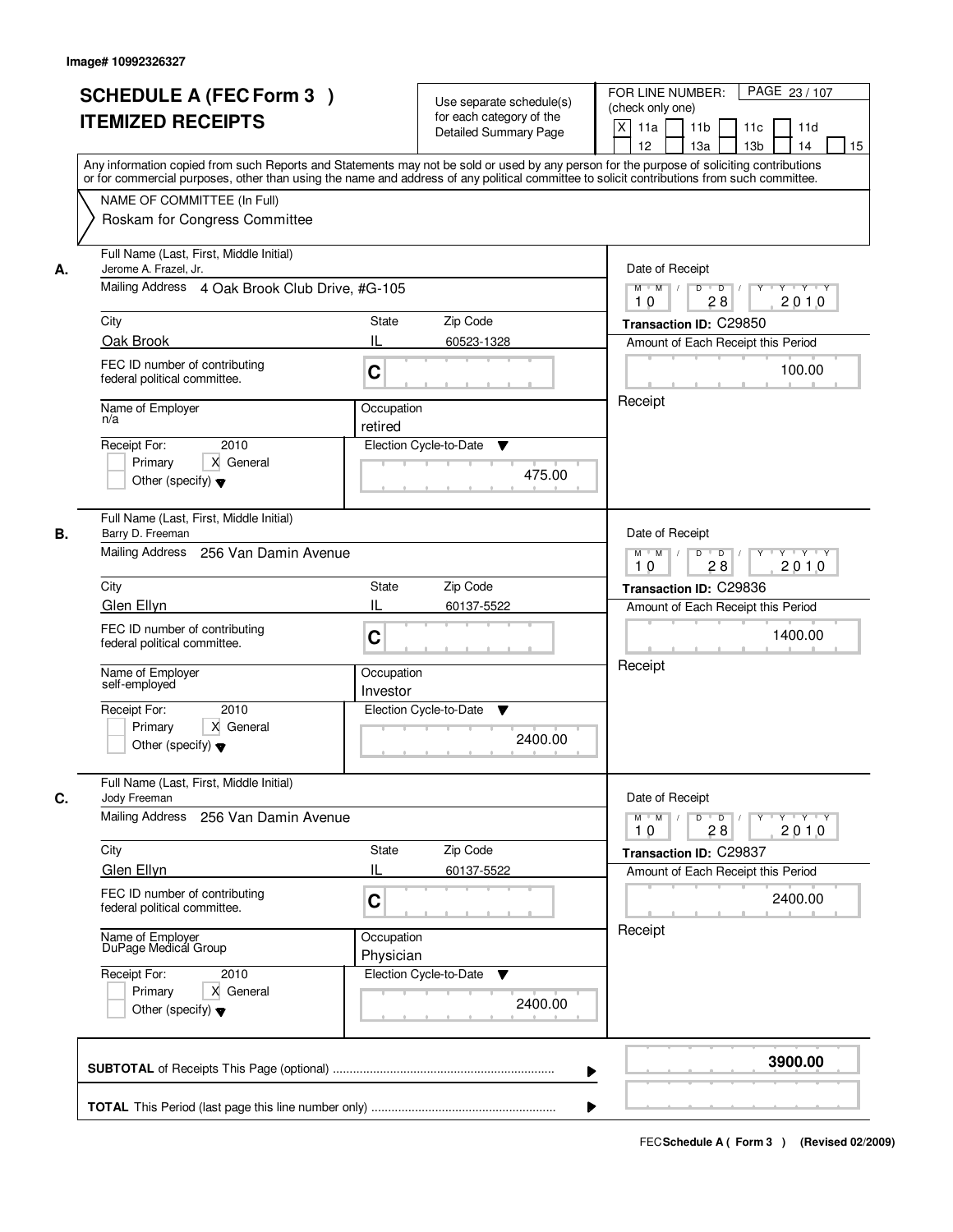|    | <b>SCHEDULE A (FEC Form 3)</b><br><b>ITEMIZED RECEIPTS</b><br>Any information copied from such Reports and Statements may not be sold or used by any person for the purpose of soliciting contributions<br>or for commercial purposes, other than using the name and address of any political committee to solicit contributions from such committee. |                                         | Use separate schedule(s)<br>for each category of the<br><b>Detailed Summary Page</b> | PAGE 24 / 107<br>FOR LINE NUMBER:<br>(check only one)<br>$\mathsf{X}$<br>11 <sub>b</sub><br>11a<br>11c<br>11d<br>13 <sub>b</sub><br>12<br>13a<br>14<br>15                                |
|----|-------------------------------------------------------------------------------------------------------------------------------------------------------------------------------------------------------------------------------------------------------------------------------------------------------------------------------------------------------|-----------------------------------------|--------------------------------------------------------------------------------------|------------------------------------------------------------------------------------------------------------------------------------------------------------------------------------------|
|    | NAME OF COMMITTEE (In Full)<br>Roskam for Congress Committee                                                                                                                                                                                                                                                                                          |                                         |                                                                                      |                                                                                                                                                                                          |
| А. | Full Name (Last, First, Middle Initial)<br>Leo F. Fronza<br>Mailing Address 401 S. Hill Avenue<br>City<br>Elmhurst                                                                                                                                                                                                                                    | State<br>IL                             | Zip Code<br>60126-4037                                                               | Date of Receipt<br>$D$ $D$ $/$<br>$Y + Y + Y$<br>$M$ $M$ /<br>$\overline{Y}$<br>2010<br>1 <sub>1</sub><br>0 <sub>1</sub><br>Transaction ID: C29906<br>Amount of Each Receipt this Period |
|    | FEC ID number of contributing<br>federal political committee.<br>Name of Employer<br>Elmhurst Hospital<br>2010<br>Receipt For:<br>X General<br>Primary<br>Other (specify) $\blacktriangledown$                                                                                                                                                        | C<br>Occupation<br>c.e.o.               | Election Cycle-to-Date<br>▼<br>1000.00                                               | 1000.00<br>Receipt                                                                                                                                                                       |
| В. | Full Name (Last, First, Middle Initial)<br>David G. Gillespie<br>Mailing Address 3 S. 108 Butternut Lane<br>City                                                                                                                                                                                                                                      | <b>State</b>                            | Zip Code                                                                             | Date of Receipt<br>$M$ $M$ /<br>D<br>$\overline{\phantom{0}}$<br>$Y + Y + Y$<br>02<br>2010<br>11<br>Transaction ID: C29937                                                               |
|    | Glen Ellyn<br>FEC ID number of contributing<br>federal political committee.<br>Name of Employer<br>Krueger and Co., Inc.                                                                                                                                                                                                                              | IL<br>C<br>Occupation<br>vice-president | 60137-7206                                                                           | Amount of Each Receipt this Period<br>500.00<br>Receipt                                                                                                                                  |
|    | Receipt For:<br>2010<br>Primary<br>X General<br>Other (specify) $\blacktriangledown$                                                                                                                                                                                                                                                                  |                                         | Election Cycle-to-Date<br>v<br>500.00                                                |                                                                                                                                                                                          |
| C. | Full Name (Last, First, Middle Initial)<br>William R. Glave<br><b>Mailing Address</b><br>5058 W. Wolfram Street                                                                                                                                                                                                                                       |                                         |                                                                                      | Date of Receipt<br>$M = M$<br>$\mathsf D$<br>$\overline{D}$<br>$Y \dashv Y \dashv Y$<br>Y<br>2010<br>25<br>10                                                                            |
|    | City<br>Chicago<br>FEC ID number of contributing<br>federal political committee.                                                                                                                                                                                                                                                                      | <b>State</b><br>IL<br>C                 | Zip Code<br>60641-5023                                                               | Transaction ID: C29695<br>Amount of Each Receipt this Period<br>25.00                                                                                                                    |
|    | Name of Employer<br>n/a<br>Receipt For:<br>2010<br>Primary<br>X General<br>Other (specify) $\blacktriangledown$                                                                                                                                                                                                                                       | Occupation<br>retired                   | Election Cycle-to-Date<br>v<br>310.00                                                | Receipt                                                                                                                                                                                  |
|    |                                                                                                                                                                                                                                                                                                                                                       |                                         | ▶                                                                                    | 1525.00                                                                                                                                                                                  |
|    |                                                                                                                                                                                                                                                                                                                                                       |                                         |                                                                                      |                                                                                                                                                                                          |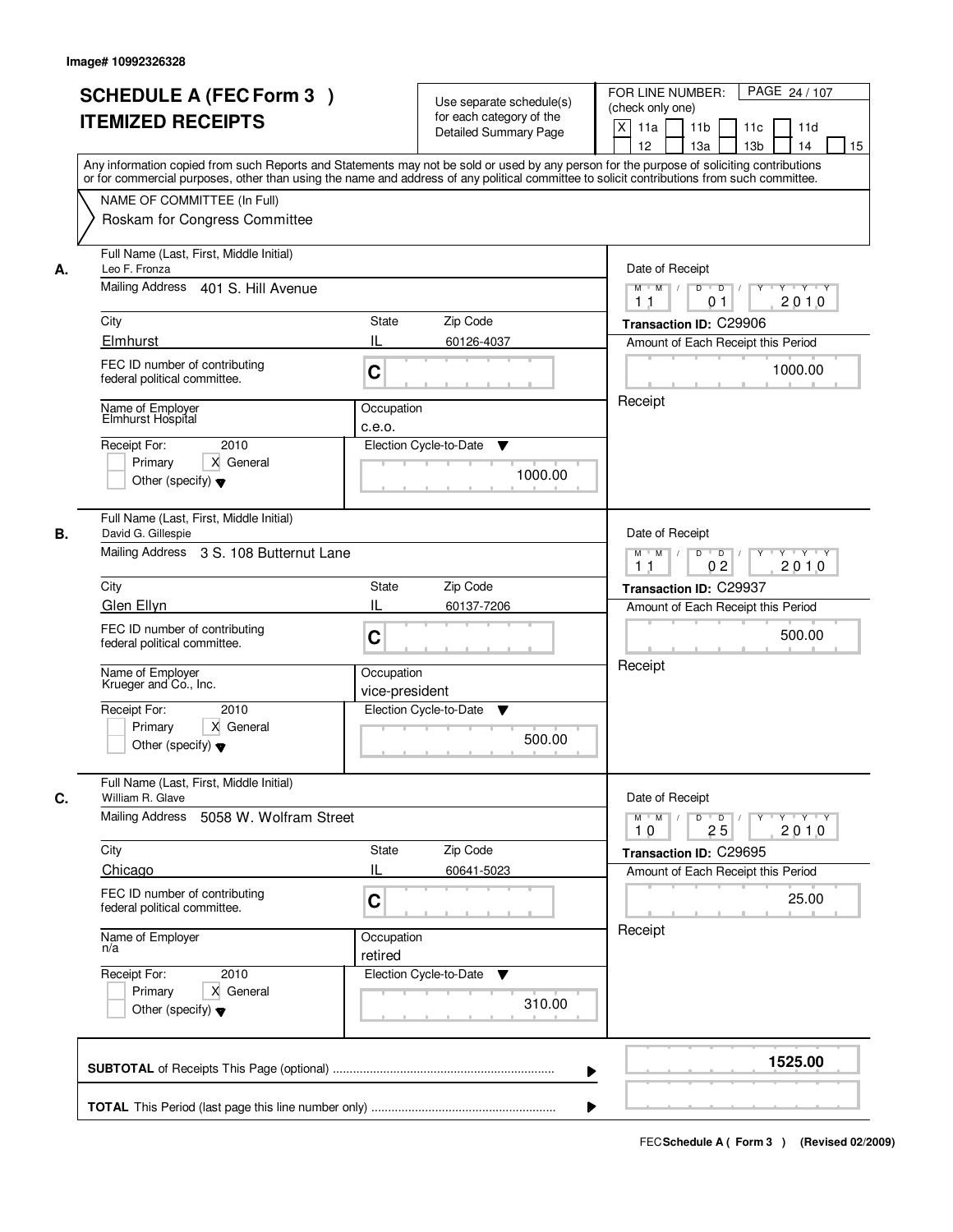|    | <b>SCHEDULE A (FEC Form 3)</b><br><b>ITEMIZED RECEIPTS</b><br>Any information copied from such Reports and Statements may not be sold or used by any person for the purpose of soliciting contributions                                                                                                                                           | Use separate schedule(s)<br>for each category of the<br><b>Detailed Summary Page</b>                        | PAGE 25 / 107<br>FOR LINE NUMBER:<br>(check only one)<br>$\boldsymbol{\mathsf{X}}$<br>11 <sub>b</sub><br>11a<br>11 <sub>c</sub><br>11d<br>12<br>13 <sub>b</sub><br>14<br>13a<br>15 |
|----|---------------------------------------------------------------------------------------------------------------------------------------------------------------------------------------------------------------------------------------------------------------------------------------------------------------------------------------------------|-------------------------------------------------------------------------------------------------------------|------------------------------------------------------------------------------------------------------------------------------------------------------------------------------------|
|    | or for commercial purposes, other than using the name and address of any political committee to solicit contributions from such committee.<br>NAME OF COMMITTEE (In Full)<br>Roskam for Congress Committee                                                                                                                                        |                                                                                                             |                                                                                                                                                                                    |
| А. | Full Name (Last, First, Middle Initial)<br>Daniel L. Goodwin<br>Mailing Address 85 Baybrook Lane<br>City<br>Oak Brook<br>FEC ID number of contributing                                                                                                                                                                                            | <b>State</b><br>Zip Code<br>IL<br>60523-1636<br>C                                                           | Date of Receipt<br>$D$ $D$<br>$Y - Y - Y - Y$<br>$M$ $M$ /<br>Y<br>2010<br>22<br>10<br>Transaction ID: C29614<br>Amount of Each Receipt this Period<br>1000.00                     |
|    | federal political committee.<br>Name of Employer<br><b>Inland Realty Group</b><br>2010<br>Receipt For:<br>X General<br>Primary<br>Other (specify) $\blacktriangledown$                                                                                                                                                                            | Occupation<br>chairman<br>Election Cycle-to-Date<br>▼<br>2000.00                                            | Receipt                                                                                                                                                                            |
| В. | Full Name (Last, First, Middle Initial)<br><b>Thomas Greene</b><br>Mailing Address<br>5921 Park View Drive<br>City<br><b>Western Springs</b><br>FEC ID number of contributing<br>federal political committee.<br>Name of Employer<br><b>Initially Ewe</b><br>2010<br>Receipt For:<br>Primary<br>X General<br>Other (specify) $\blacktriangledown$ | Zip Code<br>State<br>IL<br>60558-5008<br>C<br>Occupation<br>Owner<br>Election Cycle-to-Date<br>v<br>500.00  | Date of Receipt<br>$M$ $M$ /<br>D<br>$\overline{D}$ /<br>$Y + Y + Y$<br>25<br>2010<br>10<br>Transaction ID: C29674<br>Amount of Each Receipt this Period<br>500.00<br>Receipt      |
| C. | Full Name (Last, First, Middle Initial)<br>Elizabeth A. Griesinger<br>Mailing Address 915 Sea Watch Lane<br>City<br>Vero Beach<br>FEC ID number of contributing<br>federal political committee.<br>Name of Employer<br>n/a<br>Receipt For:<br>2010<br>Primary<br>X General<br>Other (specify) $\blacktriangledown$                                | Zip Code<br>State<br>FL<br>32963-1124<br>C<br>Occupation<br>homemaker<br>Election Cycle-to-Date ▼<br>500.00 | Date of Receipt<br>$D$ $D$ $/$<br>$M$ $M$ $/$<br>2010<br>10<br>15<br>Transaction ID: C29495<br>Amount of Each Receipt this Period<br>500.00<br>Receipt                             |
|    |                                                                                                                                                                                                                                                                                                                                                   |                                                                                                             | 2000.00                                                                                                                                                                            |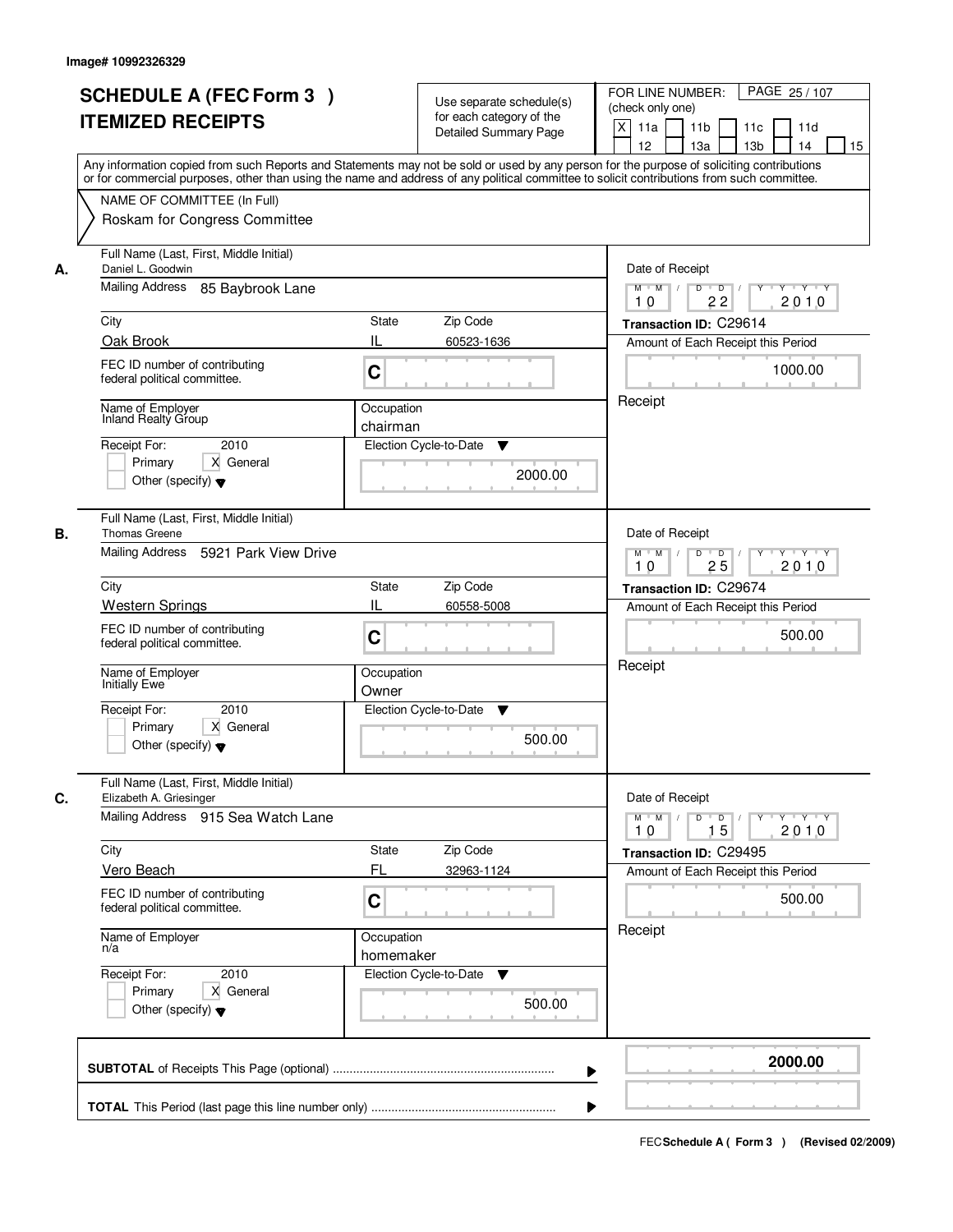| NAME OF COMMITTEE (In Full)<br>Roskam for Congress Committee<br>Full Name (Last, First, Middle Initial)<br>Date of Receipt<br>T. W. Griesinger<br>А.<br>Mailing Address 915 Sea Watch Lane<br>$D$ $D$ $/$<br>$M$ $M$ /<br>$\overline{Y}$<br>15<br>10<br>Zip Code<br>City<br>State<br>Transaction ID: C29963<br>Vero Beach<br>FL<br>32963-1124<br>Amount of Each Receipt this Period<br>FEC ID number of contributing<br>C<br>federal political committee.<br>Receipt<br>Name of Employer<br>Occupation<br>n/a<br>retired<br>2010<br>Election Cycle-to-Date<br>Receipt For:<br>▼<br>X General<br>Primary<br>500.00<br>Other (specify) $\blacktriangledown$<br>Full Name (Last, First, Middle Initial)<br>James R. Griseto<br>Date of Receipt<br>В.<br>Mailing Address 1 Oak Brook Club Drive, #B201<br>$M$ $M$ /<br>D<br>$\overline{\phantom{0}}$<br>26<br>10<br>City<br>Zip Code<br><b>State</b><br>Transaction ID: C29708<br>IL<br>Oak Brook<br>60523-8605<br>Amount of Each Receipt this Period<br>FEC ID number of contributing<br>C<br>federal political committee.<br>Receipt<br>Name of Employer<br>Occupation<br>n/a<br>retired<br>Receipt For:<br>2010<br>Election Cycle-to-Date<br>v<br>Primary<br>X General<br>600.00<br>Other (specify) $\blacktriangledown$<br>Full Name (Last, First, Middle Initial)<br>C.<br>Franklin F. Grube, Sr.<br>Date of Receipt<br>Mailing Address 879 River Drive<br>$M = M$<br>$\mathsf D$<br>$\overline{D}$<br>$Y^{\top}$<br>10<br>27<br>Zip Code<br>City<br><b>State</b><br>Transaction ID: C29798<br><b>Carol Stream</b><br>IL<br>60188-9049<br>Amount of Each Receipt this Period<br>FEC ID number of contributing<br>C<br>federal political committee.<br>Receipt<br>Name of Employer<br>Occupation<br>n/a<br>retired<br>Receipt For:<br>Election Cycle-to-Date<br>2010<br>v<br>Primary<br>X General<br>950.00<br>Other (specify) $\blacktriangledown$ | <b>SCHEDULE A (FEC Form 3)</b><br><b>ITEMIZED RECEIPTS</b><br>Any information copied from such Reports and Statements may not be sold or used by any person for the purpose of soliciting contributions<br>or for commercial purposes, other than using the name and address of any political committee to solicit contributions from such committee. | Use separate schedule(s)<br>for each category of the<br><b>Detailed Summary Page</b> | PAGE 26 / 107<br>FOR LINE NUMBER:<br>(check only one)<br>$\mathsf{X}$<br>11a<br>11 <sub>b</sub><br>11c<br>11d<br>13 <sub>b</sub><br>12 <sup>2</sup><br>13a<br>14<br>15 |
|-----------------------------------------------------------------------------------------------------------------------------------------------------------------------------------------------------------------------------------------------------------------------------------------------------------------------------------------------------------------------------------------------------------------------------------------------------------------------------------------------------------------------------------------------------------------------------------------------------------------------------------------------------------------------------------------------------------------------------------------------------------------------------------------------------------------------------------------------------------------------------------------------------------------------------------------------------------------------------------------------------------------------------------------------------------------------------------------------------------------------------------------------------------------------------------------------------------------------------------------------------------------------------------------------------------------------------------------------------------------------------------------------------------------------------------------------------------------------------------------------------------------------------------------------------------------------------------------------------------------------------------------------------------------------------------------------------------------------------------------------------------------------------------------------------------------------------------------------------------------------------------------------------|-------------------------------------------------------------------------------------------------------------------------------------------------------------------------------------------------------------------------------------------------------------------------------------------------------------------------------------------------------|--------------------------------------------------------------------------------------|------------------------------------------------------------------------------------------------------------------------------------------------------------------------|
|                                                                                                                                                                                                                                                                                                                                                                                                                                                                                                                                                                                                                                                                                                                                                                                                                                                                                                                                                                                                                                                                                                                                                                                                                                                                                                                                                                                                                                                                                                                                                                                                                                                                                                                                                                                                                                                                                                     |                                                                                                                                                                                                                                                                                                                                                       |                                                                                      |                                                                                                                                                                        |
|                                                                                                                                                                                                                                                                                                                                                                                                                                                                                                                                                                                                                                                                                                                                                                                                                                                                                                                                                                                                                                                                                                                                                                                                                                                                                                                                                                                                                                                                                                                                                                                                                                                                                                                                                                                                                                                                                                     |                                                                                                                                                                                                                                                                                                                                                       |                                                                                      | $Y$ $Y$ $Y$ $Y$<br>2010<br>500.00                                                                                                                                      |
|                                                                                                                                                                                                                                                                                                                                                                                                                                                                                                                                                                                                                                                                                                                                                                                                                                                                                                                                                                                                                                                                                                                                                                                                                                                                                                                                                                                                                                                                                                                                                                                                                                                                                                                                                                                                                                                                                                     |                                                                                                                                                                                                                                                                                                                                                       |                                                                                      |                                                                                                                                                                        |
|                                                                                                                                                                                                                                                                                                                                                                                                                                                                                                                                                                                                                                                                                                                                                                                                                                                                                                                                                                                                                                                                                                                                                                                                                                                                                                                                                                                                                                                                                                                                                                                                                                                                                                                                                                                                                                                                                                     |                                                                                                                                                                                                                                                                                                                                                       |                                                                                      | $Y + Y + Y$<br>2010                                                                                                                                                    |
|                                                                                                                                                                                                                                                                                                                                                                                                                                                                                                                                                                                                                                                                                                                                                                                                                                                                                                                                                                                                                                                                                                                                                                                                                                                                                                                                                                                                                                                                                                                                                                                                                                                                                                                                                                                                                                                                                                     |                                                                                                                                                                                                                                                                                                                                                       |                                                                                      | 100.00                                                                                                                                                                 |
|                                                                                                                                                                                                                                                                                                                                                                                                                                                                                                                                                                                                                                                                                                                                                                                                                                                                                                                                                                                                                                                                                                                                                                                                                                                                                                                                                                                                                                                                                                                                                                                                                                                                                                                                                                                                                                                                                                     |                                                                                                                                                                                                                                                                                                                                                       |                                                                                      | $Y + Y + Y$<br>2010<br>100.00                                                                                                                                          |
| ▶                                                                                                                                                                                                                                                                                                                                                                                                                                                                                                                                                                                                                                                                                                                                                                                                                                                                                                                                                                                                                                                                                                                                                                                                                                                                                                                                                                                                                                                                                                                                                                                                                                                                                                                                                                                                                                                                                                   |                                                                                                                                                                                                                                                                                                                                                       |                                                                                      | 700.00                                                                                                                                                                 |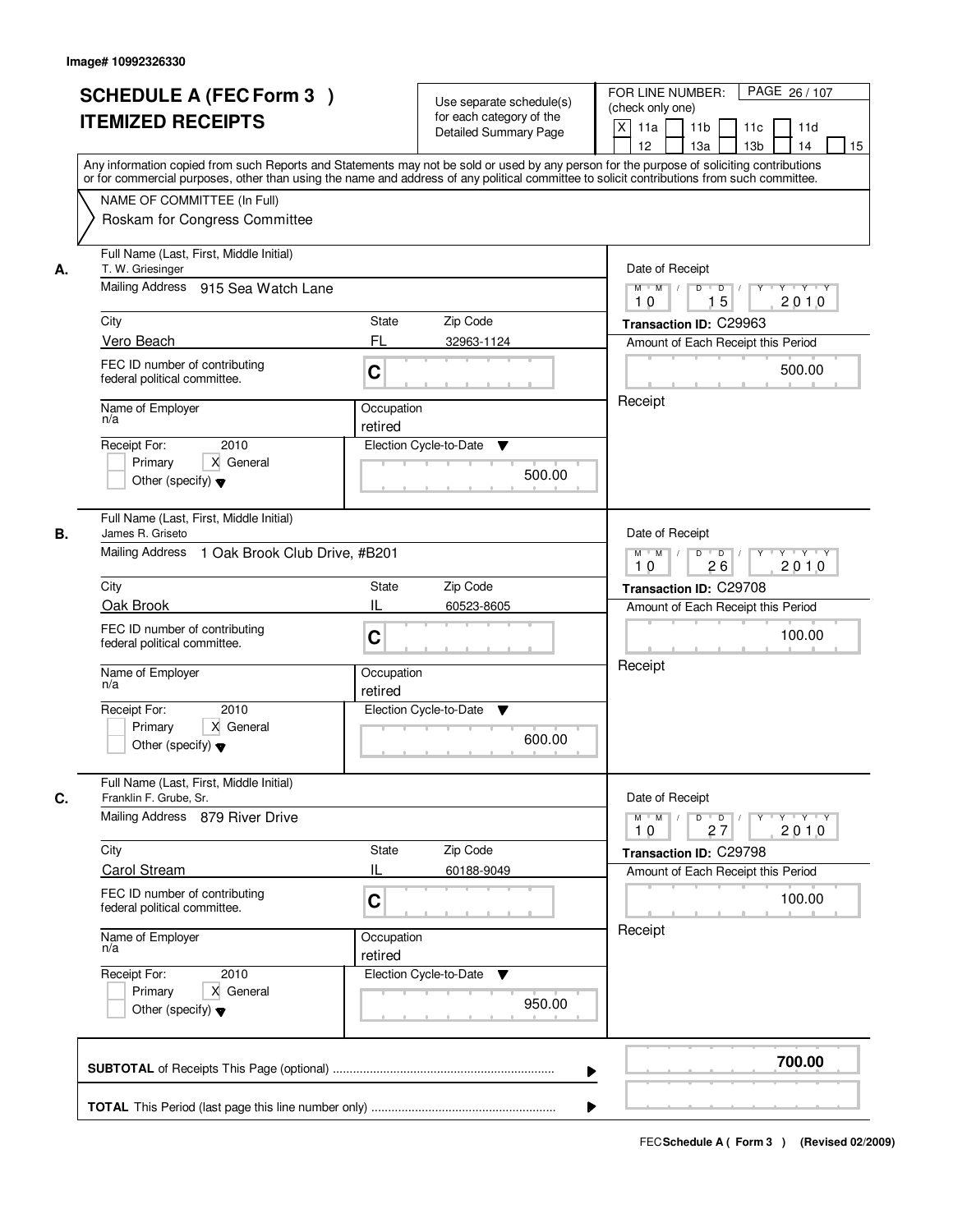|    | <b>SCHEDULE A (FEC Form 3)</b>                                                                                                                                                                                                                                                          |                                                                      | Use separate schedule(s)     | PAGE 27/107<br>FOR LINE NUMBER:                                                         |  |  |
|----|-----------------------------------------------------------------------------------------------------------------------------------------------------------------------------------------------------------------------------------------------------------------------------------------|----------------------------------------------------------------------|------------------------------|-----------------------------------------------------------------------------------------|--|--|
|    | <b>ITEMIZED RECEIPTS</b>                                                                                                                                                                                                                                                                |                                                                      | for each category of the     | (check only one)                                                                        |  |  |
|    |                                                                                                                                                                                                                                                                                         |                                                                      | <b>Detailed Summary Page</b> | $\boldsymbol{\mathsf{X}}$<br>11a<br>11 <sub>b</sub><br>11c<br>11d                       |  |  |
|    |                                                                                                                                                                                                                                                                                         |                                                                      |                              | 12<br>13a<br>13 <sub>b</sub><br>14<br>15                                                |  |  |
|    | Any information copied from such Reports and Statements may not be sold or used by any person for the purpose of soliciting contributions<br>or for commercial purposes, other than using the name and address of any political committee to solicit contributions from such committee. |                                                                      |                              |                                                                                         |  |  |
|    |                                                                                                                                                                                                                                                                                         |                                                                      |                              |                                                                                         |  |  |
|    | NAME OF COMMITTEE (In Full)                                                                                                                                                                                                                                                             |                                                                      |                              |                                                                                         |  |  |
|    |                                                                                                                                                                                                                                                                                         | Roskam for Congress Committee                                        |                              |                                                                                         |  |  |
| А. | Full Name (Last, First, Middle Initial)<br>Richard V. Hardin                                                                                                                                                                                                                            |                                                                      |                              | Date of Receipt                                                                         |  |  |
|    | Mailing Address<br>155 Wildflower Lane                                                                                                                                                                                                                                                  | $\overline{D}$<br>T Y T Y<br>$M$ $M$ /<br>D<br>Y<br>2010<br>19<br>10 |                              |                                                                                         |  |  |
|    | City                                                                                                                                                                                                                                                                                    | State                                                                | Zip Code                     | Transaction ID: C29552                                                                  |  |  |
|    | <b>Crystal Lake</b>                                                                                                                                                                                                                                                                     | IL                                                                   | 60014-1309                   | Amount of Each Receipt this Period                                                      |  |  |
|    | FEC ID number of contributing                                                                                                                                                                                                                                                           |                                                                      |                              |                                                                                         |  |  |
|    | federal political committee.                                                                                                                                                                                                                                                            | C                                                                    |                              | 150.00                                                                                  |  |  |
|    |                                                                                                                                                                                                                                                                                         |                                                                      |                              | Receipt                                                                                 |  |  |
|    | Name of Employer<br>Oil-Dri Corporation of Am-                                                                                                                                                                                                                                          | Occupation                                                           | research & development       |                                                                                         |  |  |
|    | erica<br>2010<br>Receipt For:                                                                                                                                                                                                                                                           |                                                                      | Election Cycle-to-Date<br>v  |                                                                                         |  |  |
|    | Primary<br>X General                                                                                                                                                                                                                                                                    |                                                                      |                              |                                                                                         |  |  |
|    | Other (specify) $\blacktriangledown$                                                                                                                                                                                                                                                    |                                                                      | 250.00                       |                                                                                         |  |  |
|    |                                                                                                                                                                                                                                                                                         |                                                                      |                              |                                                                                         |  |  |
|    | Full Name (Last, First, Middle Initial)                                                                                                                                                                                                                                                 |                                                                      |                              |                                                                                         |  |  |
| В. | Dean M. Harrison                                                                                                                                                                                                                                                                        |                                                                      |                              | Date of Receipt                                                                         |  |  |
|    | Mailing Address 415 E. North Water Street, #2905                                                                                                                                                                                                                                        |                                                                      |                              | D<br>$\overline{D}$ $\overline{I}$<br>$M$ $M$ /<br>Y<br>$Y + Y + Y$<br>2010<br>10<br>14 |  |  |
|    | City<br>Zip Code<br>State                                                                                                                                                                                                                                                               |                                                                      |                              | Transaction ID: C29421                                                                  |  |  |
|    | Chicago                                                                                                                                                                                                                                                                                 | Ш                                                                    | 60611-5829                   | Amount of Each Receipt this Period                                                      |  |  |
|    |                                                                                                                                                                                                                                                                                         |                                                                      |                              |                                                                                         |  |  |
|    | FEC ID number of contributing<br>federal political committee.                                                                                                                                                                                                                           | C                                                                    |                              | 750.00                                                                                  |  |  |
|    |                                                                                                                                                                                                                                                                                         |                                                                      |                              | Receipt                                                                                 |  |  |
|    | Name of Employer<br>Northwestern Memorial Hos-                                                                                                                                                                                                                                          | Occupation                                                           |                              |                                                                                         |  |  |
|    | pital                                                                                                                                                                                                                                                                                   | c.e.o.                                                               |                              |                                                                                         |  |  |
|    | Receipt For:<br>2010<br>Primary<br>X General                                                                                                                                                                                                                                            |                                                                      | Election Cycle-to-Date<br>v  |                                                                                         |  |  |
|    | Other (specify) $\blacktriangledown$                                                                                                                                                                                                                                                    |                                                                      | 750.00                       |                                                                                         |  |  |
|    |                                                                                                                                                                                                                                                                                         |                                                                      |                              |                                                                                         |  |  |
| C. | Full Name (Last, First, Middle Initial)<br>James M. Helm                                                                                                                                                                                                                                |                                                                      |                              | Date of Receipt                                                                         |  |  |
|    | Mailing Address 215 S. Hi Lusi Avenue                                                                                                                                                                                                                                                   |                                                                      |                              | $M$ $M$<br>$D$ $D$ $/$<br>$Y - Y - Y$<br>Y<br>2010                                      |  |  |
|    |                                                                                                                                                                                                                                                                                         |                                                                      |                              |                                                                                         |  |  |
|    | City                                                                                                                                                                                                                                                                                    | State                                                                | Zip Code                     | Transaction ID: C29820                                                                  |  |  |
|    | <b>Mount Prospect</b>                                                                                                                                                                                                                                                                   | IL                                                                   | 60056-3026                   | Amount of Each Receipt this Period                                                      |  |  |
|    | FEC ID number of contributing<br>federal political committee.                                                                                                                                                                                                                           | C                                                                    |                              | 130.00                                                                                  |  |  |
|    |                                                                                                                                                                                                                                                                                         |                                                                      |                              | Receipt                                                                                 |  |  |
|    | Name of Employer<br>Bowman, Barrett & Assoc.                                                                                                                                                                                                                                            | Occupation                                                           |                              |                                                                                         |  |  |
|    |                                                                                                                                                                                                                                                                                         | Engineer                                                             |                              |                                                                                         |  |  |
|    | Receipt For:<br>2010                                                                                                                                                                                                                                                                    |                                                                      | Election Cycle-to-Date<br>v  |                                                                                         |  |  |
|    | Primary<br>X General<br>Other (specify) $\blacktriangledown$                                                                                                                                                                                                                            |                                                                      | 730.00                       |                                                                                         |  |  |
|    |                                                                                                                                                                                                                                                                                         |                                                                      |                              |                                                                                         |  |  |
|    |                                                                                                                                                                                                                                                                                         |                                                                      |                              |                                                                                         |  |  |
|    |                                                                                                                                                                                                                                                                                         |                                                                      | ▶                            | 1030.00                                                                                 |  |  |
|    |                                                                                                                                                                                                                                                                                         |                                                                      |                              |                                                                                         |  |  |
|    |                                                                                                                                                                                                                                                                                         |                                                                      |                              |                                                                                         |  |  |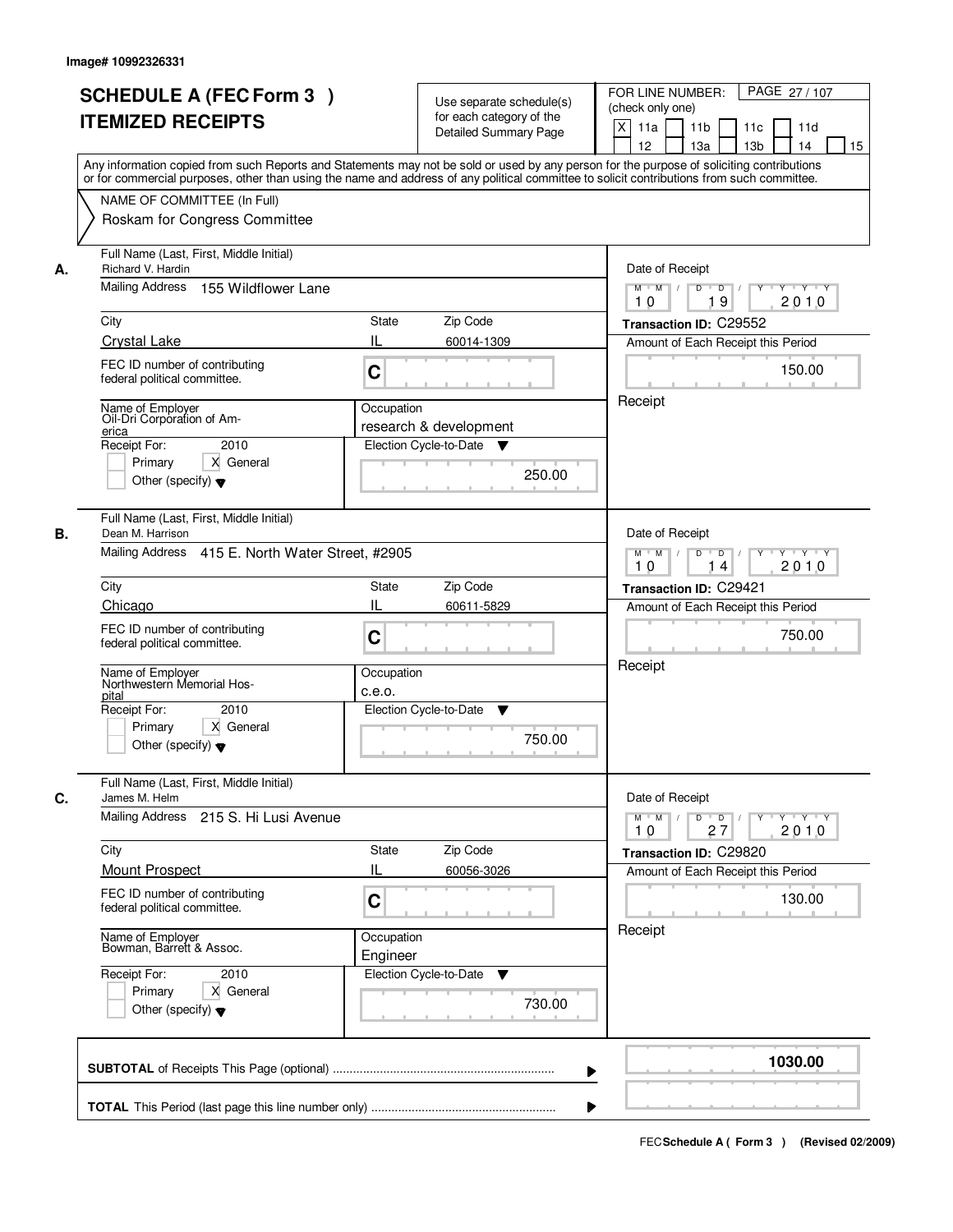|    | <b>SCHEDULE A (FEC Form 3)</b><br><b>ITEMIZED RECEIPTS</b><br>Any information copied from such Reports and Statements may not be sold or used by any person for the purpose of soliciting contributions    |                       | Use separate schedule(s)<br>for each category of the<br><b>Detailed Summary Page</b> | PAGE 28 / 107<br>FOR LINE NUMBER:<br>(check only one)<br>$\mathsf{X}$<br>11a<br>11 <sub>b</sub><br>11c<br>11d<br>13 <sub>b</sub><br>12<br>13a<br>14<br>15 |
|----|------------------------------------------------------------------------------------------------------------------------------------------------------------------------------------------------------------|-----------------------|--------------------------------------------------------------------------------------|-----------------------------------------------------------------------------------------------------------------------------------------------------------|
|    | or for commercial purposes, other than using the name and address of any political committee to solicit contributions from such committee.<br>NAME OF COMMITTEE (In Full)<br>Roskam for Congress Committee |                       |                                                                                      |                                                                                                                                                           |
| А. | Full Name (Last, First, Middle Initial)<br>Frances D. Henry<br><b>Mailing Address</b><br>100 N. Gary Avenue, #308<br>City                                                                                  | State                 | Zip Code                                                                             | Date of Receipt<br>$D$ $D$ $/$<br>$Y$ $Y$ $Y$<br>$M$ $M$ /<br>$\overline{Y}$<br>2010<br>10<br>26<br>Transaction ID: C29745                                |
|    |                                                                                                                                                                                                            |                       |                                                                                      |                                                                                                                                                           |
|    | Wheaton<br>FEC ID number of contributing<br>federal political committee.                                                                                                                                   | IL<br>C               | 60187-4987                                                                           | Amount of Each Receipt this Period<br>50.00                                                                                                               |
|    | Name of Employer<br>n/a<br>2010<br>Receipt For:<br>X General<br>Primary<br>Other (specify) $\blacktriangledown$                                                                                            | Occupation<br>retired | Election Cycle-to-Date<br>▼<br>250.00                                                | Receipt                                                                                                                                                   |
| В. | Full Name (Last, First, Middle Initial)<br>Lawrence W. Hill<br>Mailing Address 1007 Greenwood Drive                                                                                                        |                       |                                                                                      | Date of Receipt<br>$Y - Y - Y$<br>$M$ $M$ /<br>D<br>$\overline{\phantom{0}}$<br>18<br>2010<br>10                                                          |
|    | City                                                                                                                                                                                                       | <b>State</b>          | Zip Code                                                                             | Transaction ID: C29527                                                                                                                                    |
|    | Wheaton                                                                                                                                                                                                    | IL                    | 60189-6238                                                                           | Amount of Each Receipt this Period                                                                                                                        |
|    | FEC ID number of contributing<br>federal political committee.                                                                                                                                              | C                     |                                                                                      | 50.00<br>Receipt                                                                                                                                          |
|    | Name of Employer<br>PCS Cable                                                                                                                                                                              | Occupation<br>Sales   |                                                                                      |                                                                                                                                                           |
|    | 2010<br>Receipt For:<br>Primary<br>X General<br>Other (specify) $\blacktriangledown$                                                                                                                       |                       | Election Cycle-to-Date<br>v<br>350.00                                                |                                                                                                                                                           |
| C. | Full Name (Last, First, Middle Initial)<br>Frank M. Hines<br>Mailing Address 961 Cross Creek Drive                                                                                                         |                       |                                                                                      | Date of Receipt<br>$M$ $M$ $/$<br>$D$ $D$ $/$<br>$Y \dashv Y \dashv Y$<br>$Y^{\top}$<br>2010<br>02<br>11                                                  |
|    | City                                                                                                                                                                                                       | <b>State</b>          | Zip Code                                                                             | Transaction ID: C29926                                                                                                                                    |
|    | Roselle                                                                                                                                                                                                    | IL                    | 60172                                                                                | Amount of Each Receipt this Period                                                                                                                        |
|    | FEC ID number of contributing<br>federal political committee.                                                                                                                                              | C                     |                                                                                      | 50.00                                                                                                                                                     |
|    | Name of Employer<br>n/a                                                                                                                                                                                    | Occupation<br>retired |                                                                                      | Receipt                                                                                                                                                   |
|    | Receipt For:<br>2010<br>Primary<br>X General<br>Other (specify) $\blacktriangledown$                                                                                                                       |                       | Election Cycle-to-Date<br>v<br>850.00                                                |                                                                                                                                                           |
|    |                                                                                                                                                                                                            |                       | ▶                                                                                    | 150.00                                                                                                                                                    |
|    |                                                                                                                                                                                                            |                       |                                                                                      |                                                                                                                                                           |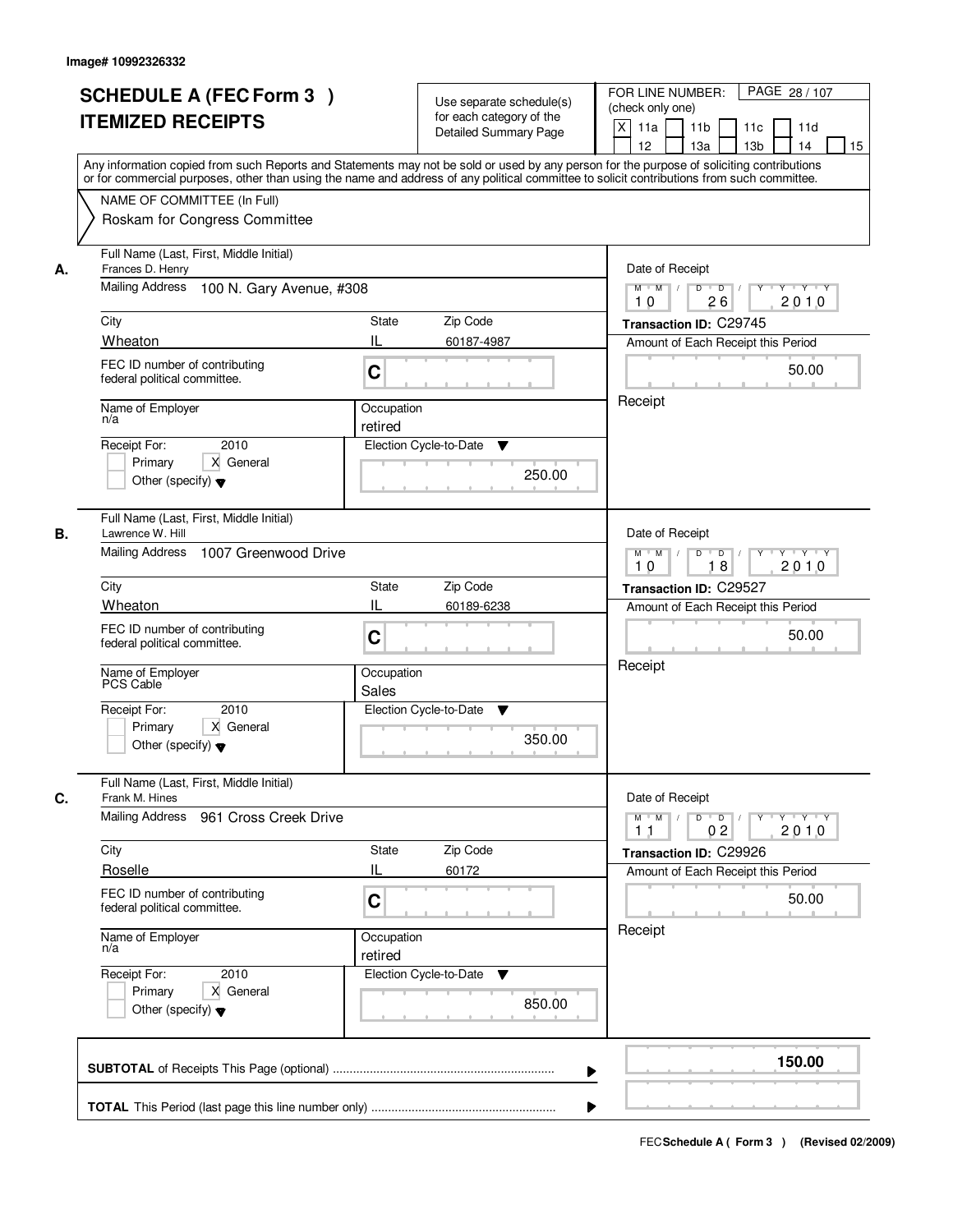|    | <b>SCHEDULE A (FEC Form 3)</b><br><b>ITEMIZED RECEIPTS</b>                                                                                                                                                                                                                                                                                              |                                                  | Use separate schedule(s)<br>for each category of the<br><b>Detailed Summary Page</b> | PAGE 29 / 107<br>FOR LINE NUMBER:<br>(check only one)<br>$\mathsf{X}$<br>11a<br>11 <sub>b</sub><br>11c<br>11d<br>13 <sub>b</sub><br>12 <sup>2</sup><br>13a<br>14<br>15                    |
|----|---------------------------------------------------------------------------------------------------------------------------------------------------------------------------------------------------------------------------------------------------------------------------------------------------------------------------------------------------------|--------------------------------------------------|--------------------------------------------------------------------------------------|-------------------------------------------------------------------------------------------------------------------------------------------------------------------------------------------|
|    | Any information copied from such Reports and Statements may not be sold or used by any person for the purpose of soliciting contributions<br>or for commercial purposes, other than using the name and address of any political committee to solicit contributions from such committee.<br>NAME OF COMMITTEE (In Full)<br>Roskam for Congress Committee |                                                  |                                                                                      |                                                                                                                                                                                           |
| А. | Full Name (Last, First, Middle Initial)<br>Allan L. Hofland<br>Mailing Address 2S715 Summerfield Court<br>City<br>Wheaton<br>FEC ID number of contributing<br>federal political committee.<br>Name of Employer<br>n/a                                                                                                                                   | State<br>IL<br>C<br>Occupation                   | Zip Code<br>60189-8997                                                               | Date of Receipt<br>$D$ $D$ $l$<br>$Y$ $Y$ $Y$ $Y$<br>$M$ $M$ /<br>$\overline{Y}$<br>27<br>2010<br>10<br>Transaction ID: C29816<br>Amount of Each Receipt this Period<br>100.00<br>Receipt |
|    | 2010<br>Receipt For:<br>X General<br>Primary<br>Other (specify) $\blacktriangledown$                                                                                                                                                                                                                                                                    | retired                                          | Election Cycle-to-Date<br>▼<br>500.00                                                |                                                                                                                                                                                           |
| В. | Full Name (Last, First, Middle Initial)<br>Charles D. Holsinger<br>Mailing Address 662 E. Hess Drive<br>City<br>Upland<br>FEC ID number of contributing<br>federal political committee.<br>Name of Employer<br>n/a<br>Receipt For:<br>2010<br>Primary<br>X General<br>Other (specify) $\blacktriangledown$                                              | <b>State</b><br>IN<br>C<br>Occupation<br>retired | Zip Code<br>46989-9112<br>Election Cycle-to-Date<br>v<br>350.00                      | Date of Receipt<br>$M$ $M$ /<br>D<br>$\overline{\phantom{0}}$<br>$Y + Y + Y$<br>25<br>2010<br>10<br>Transaction ID: C29668<br>Amount of Each Receipt this Period<br>50.00<br>Receipt      |
| C. | Full Name (Last, First, Middle Initial)<br>Samuel J. Hood<br><b>Mailing Address</b><br>3907 Phillip Drive<br>City<br>Zion<br>FEC ID number of contributing<br>federal political committee.<br>Name of Employer<br>Jack Straws Pizza<br>Receipt For:<br>2010<br>Primary<br>X General<br>Other (specify) $\blacktriangledown$                             | <b>State</b><br>IL<br>C<br>Occupation<br>Manager | Zip Code<br>60099<br>Election Cycle-to-Date<br>v<br>735.00                           | Date of Receipt<br>$M$ $M$<br>$D$ $D$ $/$<br>Y Y Y Y<br>$Y^{\top}$<br>02<br>2010<br>11<br>Transaction ID: C29924<br>Amount of Each Receipt this Period<br>35.00<br>Receipt                |
|    |                                                                                                                                                                                                                                                                                                                                                         |                                                  | ▶                                                                                    | 185.00                                                                                                                                                                                    |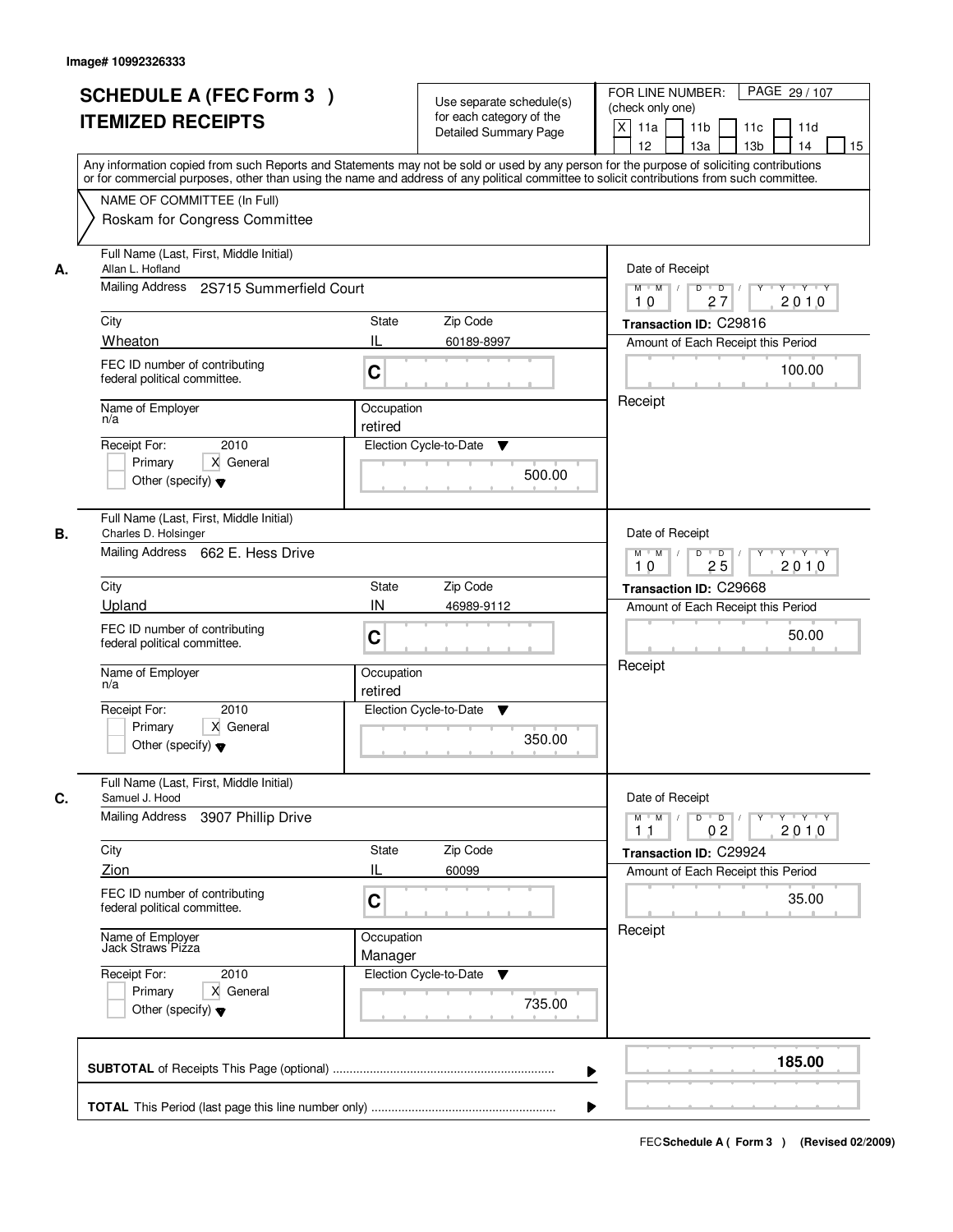|    | <b>SCHEDULE A (FEC Form 3)</b><br><b>ITEMIZED RECEIPTS</b>                           | Use separate schedule(s)<br>for each category of the<br><b>Detailed Summary Page</b><br>Any information copied from such Reports and Statements may not be sold or used by any person for the purpose of soliciting contributions<br>or for commercial purposes, other than using the name and address of any political committee to solicit contributions from such committee. | PAGE 30 / 107<br>FOR LINE NUMBER:<br>(check only one)<br>$\mathsf{X}$<br>11 <sub>b</sub><br>11a<br>11c<br>11d<br>12<br>13 <sub>b</sub><br>14<br>13a<br>15                |
|----|--------------------------------------------------------------------------------------|---------------------------------------------------------------------------------------------------------------------------------------------------------------------------------------------------------------------------------------------------------------------------------------------------------------------------------------------------------------------------------|--------------------------------------------------------------------------------------------------------------------------------------------------------------------------|
|    | NAME OF COMMITTEE (In Full)<br>Roskam for Congress Committee                         |                                                                                                                                                                                                                                                                                                                                                                                 |                                                                                                                                                                          |
| А. | Full Name (Last, First, Middle Initial)<br>Bernice W. Houk                           |                                                                                                                                                                                                                                                                                                                                                                                 | Date of Receipt                                                                                                                                                          |
|    | Mailing Address 4241 N. Northbrook Court                                             |                                                                                                                                                                                                                                                                                                                                                                                 | $Y + Y + Y$<br>$M$ $M$ /<br>$D$ $D$ $1$<br>Y<br>2010<br>1 <sub>1</sub><br>0 <sub>1</sub>                                                                                 |
|    | City                                                                                 | State<br>Zip Code                                                                                                                                                                                                                                                                                                                                                               | Transaction ID: C29903                                                                                                                                                   |
|    | Peoria                                                                               | IL<br>61614-6735                                                                                                                                                                                                                                                                                                                                                                | Amount of Each Receipt this Period                                                                                                                                       |
|    | FEC ID number of contributing<br>federal political committee.                        | C                                                                                                                                                                                                                                                                                                                                                                               | 200.00                                                                                                                                                                   |
|    | Name of Employer<br>n/a                                                              | Occupation<br>retired                                                                                                                                                                                                                                                                                                                                                           | Receipt                                                                                                                                                                  |
|    | 2010<br>Receipt For:<br>X General<br>Primary<br>Other (specify) $\blacktriangledown$ | Election Cycle-to-Date<br>▼<br>1500.00                                                                                                                                                                                                                                                                                                                                          |                                                                                                                                                                          |
| В. | Full Name (Last, First, Middle Initial)<br>Robert Iden                               |                                                                                                                                                                                                                                                                                                                                                                                 | Date of Receipt                                                                                                                                                          |
|    | Mailing Address 114 N. Maple Avenue                                                  | $M$ $M$ /<br>D<br>$\overline{\phantom{0}}$<br>Y 'Y 'Y<br>2010<br>0 <sub>1</sub><br>11                                                                                                                                                                                                                                                                                           |                                                                                                                                                                          |
|    | City                                                                                 | <b>State</b><br>Zip Code                                                                                                                                                                                                                                                                                                                                                        | Transaction ID: C29904                                                                                                                                                   |
|    | Bloomingdale                                                                         | IL<br>60108-1010                                                                                                                                                                                                                                                                                                                                                                | Amount of Each Receipt this Period                                                                                                                                       |
|    | FEC ID number of contributing<br>federal political committee.                        | C                                                                                                                                                                                                                                                                                                                                                                               | 100.00                                                                                                                                                                   |
|    | Name of Employer<br>Village of Bloomingdale                                          | Occupation<br>Mayor                                                                                                                                                                                                                                                                                                                                                             | Receipt                                                                                                                                                                  |
|    | Receipt For:<br>2010<br>Primary<br>X General<br>Other (specify) $\blacktriangledown$ | Election Cycle-to-Date<br>v<br>300.00                                                                                                                                                                                                                                                                                                                                           |                                                                                                                                                                          |
| C. | Full Name (Last, First, Middle Initial)<br>Peter A. Jensen                           |                                                                                                                                                                                                                                                                                                                                                                                 | Date of Receipt                                                                                                                                                          |
|    | <b>Mailing Address</b><br>135 Bentley Lane                                           |                                                                                                                                                                                                                                                                                                                                                                                 | $D$ $D$ $/$<br>$M = M$<br>$\begin{array}{cccccccccc} &\mathsf{Y} &\mathsf{I} &\mathsf{Y} &\mathsf{I} &\mathsf{Y} &\mathsf{I} &\mathsf{Y}\end{array}$<br>2010<br>10<br>27 |
|    | City<br>Schaumburg                                                                   | Zip Code<br>State<br>IL<br>60193-3101                                                                                                                                                                                                                                                                                                                                           | Transaction ID: C29812<br>Amount of Each Receipt this Period                                                                                                             |
|    | FEC ID number of contributing<br>federal political committee.                        | C                                                                                                                                                                                                                                                                                                                                                                               | 35.00                                                                                                                                                                    |
|    | Name of Employer<br>n/a                                                              | Occupation<br>retired                                                                                                                                                                                                                                                                                                                                                           | Receipt                                                                                                                                                                  |
|    | Receipt For:<br>2010<br>Primary<br>X General<br>Other (specify) $\blacktriangledown$ | Election Cycle-to-Date ▼<br>450.00                                                                                                                                                                                                                                                                                                                                              |                                                                                                                                                                          |
|    |                                                                                      | ▶                                                                                                                                                                                                                                                                                                                                                                               | 335.00                                                                                                                                                                   |
|    |                                                                                      |                                                                                                                                                                                                                                                                                                                                                                                 |                                                                                                                                                                          |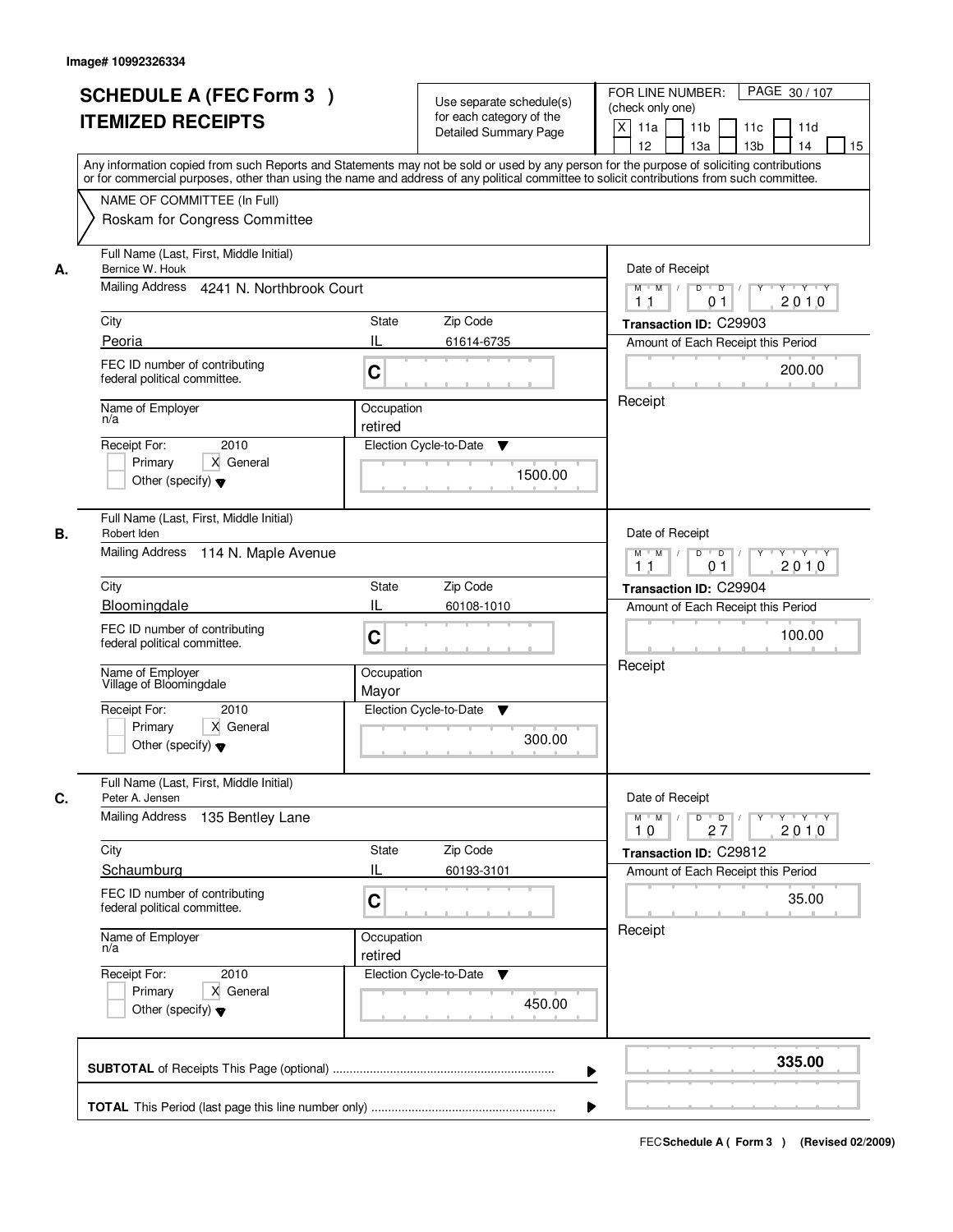|    | <b>SCHEDULE A (FEC Form 3)</b><br><b>ITEMIZED RECEIPTS</b><br>Any information copied from such Reports and Statements may not be sold or used by any person for the purpose of soliciting contributions<br>or for commercial purposes, other than using the name and address of any political committee to solicit contributions from such committee. |                        | Use separate schedule(s)<br>for each category of the<br><b>Detailed Summary Page</b> | PAGE 31 / 107<br>FOR LINE NUMBER:<br>(check only one)<br>$\mathsf{X}$<br>11a<br>11 <sub>b</sub><br>11c<br>11d<br>13 <sub>b</sub><br>12<br>13a<br>14<br>15 |
|----|-------------------------------------------------------------------------------------------------------------------------------------------------------------------------------------------------------------------------------------------------------------------------------------------------------------------------------------------------------|------------------------|--------------------------------------------------------------------------------------|-----------------------------------------------------------------------------------------------------------------------------------------------------------|
|    | NAME OF COMMITTEE (In Full)<br>Roskam for Congress Committee                                                                                                                                                                                                                                                                                          |                        |                                                                                      |                                                                                                                                                           |
| А. | Full Name (Last, First, Middle Initial)<br>Murray L. Johnson<br>Mailing Address<br>30 Thompson Avenue, W.                                                                                                                                                                                                                                             |                        |                                                                                      | Date of Receipt<br>$D$ $D$ $/$<br>$Y$ $Y$ $Y$<br>$M$ $M$ /<br>$\overline{Y}$<br>12<br>2010<br>1 <sub>1</sub>                                              |
|    | City                                                                                                                                                                                                                                                                                                                                                  | State                  | Zip Code                                                                             | Transaction ID: C29954                                                                                                                                    |
|    | Saint Paul                                                                                                                                                                                                                                                                                                                                            | <b>MN</b>              | 55118-3113                                                                           | Amount of Each Receipt this Period                                                                                                                        |
|    | FEC ID number of contributing<br>federal political committee.                                                                                                                                                                                                                                                                                         | C                      |                                                                                      | 100.00                                                                                                                                                    |
|    | Name of Employer<br>n/a                                                                                                                                                                                                                                                                                                                               | Occupation<br>retired  |                                                                                      | Receipt                                                                                                                                                   |
|    | 2010<br>Receipt For:<br>$X$ Primary<br>General<br>Other (specify) $\blacktriangledown$                                                                                                                                                                                                                                                                |                        | Election Cycle-to-Date<br>▼<br>100.00                                                |                                                                                                                                                           |
| В. | Full Name (Last, First, Middle Initial)<br>Walter H. Kleiner<br>Mailing Address 1725 89th Place, N.E.                                                                                                                                                                                                                                                 |                        |                                                                                      | Date of Receipt<br>$Y - Y - Y$<br>$M$ $M$ /<br>D<br>$\overline{D}$<br>27<br>2010<br>10                                                                    |
|    | City<br>State<br>Zip Code                                                                                                                                                                                                                                                                                                                             |                        |                                                                                      | Transaction ID: C29788                                                                                                                                    |
|    | Clyde Hill                                                                                                                                                                                                                                                                                                                                            | <b>WA</b>              | 98004-3213                                                                           | Amount of Each Receipt this Period                                                                                                                        |
|    | FEC ID number of contributing<br>federal political committee.                                                                                                                                                                                                                                                                                         | C                      |                                                                                      | 200.00                                                                                                                                                    |
|    | Name of Employer<br>n/a                                                                                                                                                                                                                                                                                                                               | Occupation<br>retired  |                                                                                      | Receipt                                                                                                                                                   |
|    | Receipt For:<br>2010<br>Primary<br>X General<br>Other (specify) $\blacktriangledown$                                                                                                                                                                                                                                                                  |                        | Election Cycle-to-Date<br>v<br>700.00                                                |                                                                                                                                                           |
| C. | Full Name (Last, First, Middle Initial)<br>Karl N. Klockars                                                                                                                                                                                                                                                                                           |                        |                                                                                      | Date of Receipt                                                                                                                                           |
|    | Mailing Address<br>25 W. 668 Jerome Avenue                                                                                                                                                                                                                                                                                                            |                        |                                                                                      | $M$ $M$<br>D<br>$\overline{D}$<br>Y Y Y Y<br>Y<br>2010<br>10<br>26                                                                                        |
|    | City<br>Wheaton                                                                                                                                                                                                                                                                                                                                       | <b>State</b><br>IL     | Zip Code                                                                             | Transaction ID: C29711                                                                                                                                    |
|    | FEC ID number of contributing<br>federal political committee.                                                                                                                                                                                                                                                                                         | C                      | 60187-2938                                                                           | Amount of Each Receipt this Period<br>1000.00                                                                                                             |
|    | Name of Employer<br>Evangelical Covenant Chur-<br>ch<br>Receipt For:<br>2010<br>Primary<br>X General<br>Other (specify) $\blacktriangledown$                                                                                                                                                                                                          | Occupation<br>attorney | Election Cycle-to-Date<br>v<br>4200.00                                               | Receipt                                                                                                                                                   |
|    |                                                                                                                                                                                                                                                                                                                                                       |                        | ▶                                                                                    | 1300.00                                                                                                                                                   |
|    |                                                                                                                                                                                                                                                                                                                                                       |                        |                                                                                      |                                                                                                                                                           |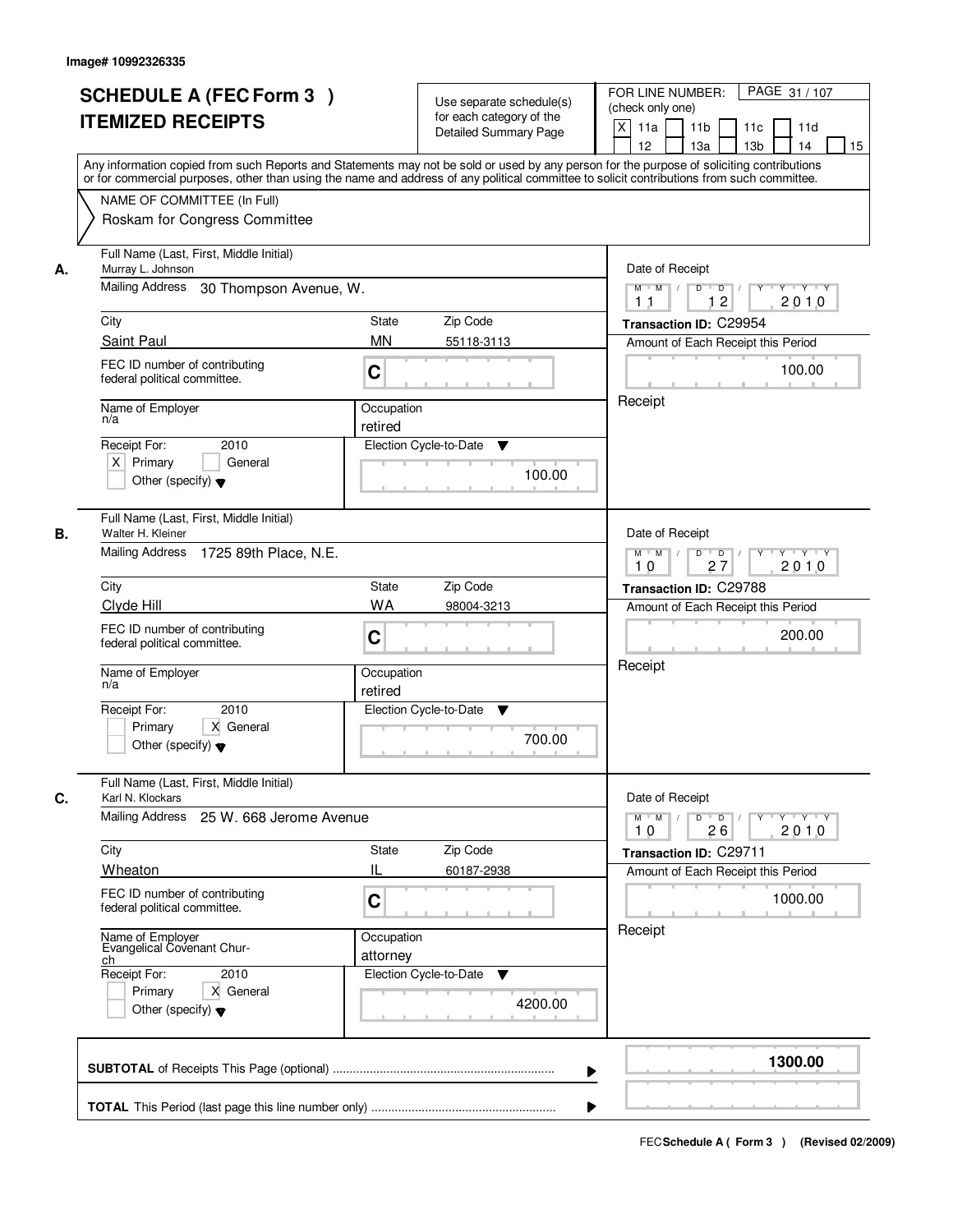|    | <b>SCHEDULE A (FEC Form 3)</b><br><b>ITEMIZED RECEIPTS</b><br>Any information copied from such Reports and Statements may not be sold or used by any person for the purpose of soliciting contributions<br>or for commercial purposes, other than using the name and address of any political committee to solicit contributions from such committee. |                                                         | Use separate schedule(s)<br>for each category of the<br><b>Detailed Summary Page</b>   | PAGE 32 / 107<br>FOR LINE NUMBER:<br>(check only one)<br>X<br>11a<br>11 <sub>b</sub><br>11c<br>11d<br>12<br>13a<br>13 <sub>b</sub><br>14<br>15                                    |
|----|-------------------------------------------------------------------------------------------------------------------------------------------------------------------------------------------------------------------------------------------------------------------------------------------------------------------------------------------------------|---------------------------------------------------------|----------------------------------------------------------------------------------------|-----------------------------------------------------------------------------------------------------------------------------------------------------------------------------------|
|    | NAME OF COMMITTEE (In Full)<br>Roskam for Congress Committee                                                                                                                                                                                                                                                                                          |                                                         |                                                                                        |                                                                                                                                                                                   |
| А. | Full Name (Last, First, Middle Initial)<br>Denise D. Kneller<br>Mailing Address<br>784 Cardinal Lane<br>City<br>Elk Grove Village<br>FEC ID number of contributing<br>federal political committee.<br>Name of Employer<br><b>TAPCO</b><br>2010<br>Receipt For:<br>X General<br>Primary<br>Other (specify) $\blacktriangledown$                        | State<br>Ш<br>C<br>Occupation                           | Zip Code<br>60007-6915<br>Regional Sales Manager<br>Election Cycle-to-Date ▼<br>300.00 | Date of Receipt<br>$M$ $M$<br>$D$ $D$ $/$<br>$Y^+$<br>$Y + Y + Y$<br>2010<br>10<br>14<br>Transaction ID: C29448<br>Amount of Each Receipt this Period<br>100.00<br>Receipt        |
| В. | Full Name (Last, First, Middle Initial)<br>Charles E. Koch<br>Mailing Address P. O. Box 51687<br>City<br>Midland<br>FEC ID number of contributing<br>federal political committee.<br>Name of Employer<br>n/a<br>Receipt For:<br>2010<br>Primary<br>X General<br>Other (specify) $\blacktriangledown$                                                  | <b>State</b><br><b>TX</b><br>C<br>Occupation<br>retired | Zip Code<br>79710-1687<br>Election Cycle-to-Date<br>v<br>1500.00                       | Date of Receipt<br>$Y - Y - Y$<br>$M$ $M$ /<br>D<br>$\overline{D}$<br>2010<br>26<br>10<br>Transaction ID: C29714<br>Amount of Each Receipt this Period<br>500.00<br>Receipt       |
| C. | Full Name (Last, First, Middle Initial)<br>Scott J. Kolbaba<br>Mailing Address<br>323 S. Arboretum Circle<br>City<br>Wheaton<br>FEC ID number of contributing<br>federal political committee.<br>Name of Employer<br>Personalized Physicians<br><u>Group</u><br>Receipt For:<br>2010<br>Primary<br>X General<br>Other (specify) $\blacktriangledown$  | State<br>IL<br>C<br>Occupation<br>Physician             | Zip Code<br>60189<br>Election Cycle-to-Date<br>v<br>425.00                             | Date of Receipt<br>$D$ $D$ $/$<br>$M$ $M$ /<br>$Y + Y + Y$<br>$Y^{\top}$<br>21<br>2010<br>10<br>Transaction ID: C29598<br>Amount of Each Receipt this Period<br>300.00<br>Receipt |
|    |                                                                                                                                                                                                                                                                                                                                                       |                                                         | ▶                                                                                      | 900.00                                                                                                                                                                            |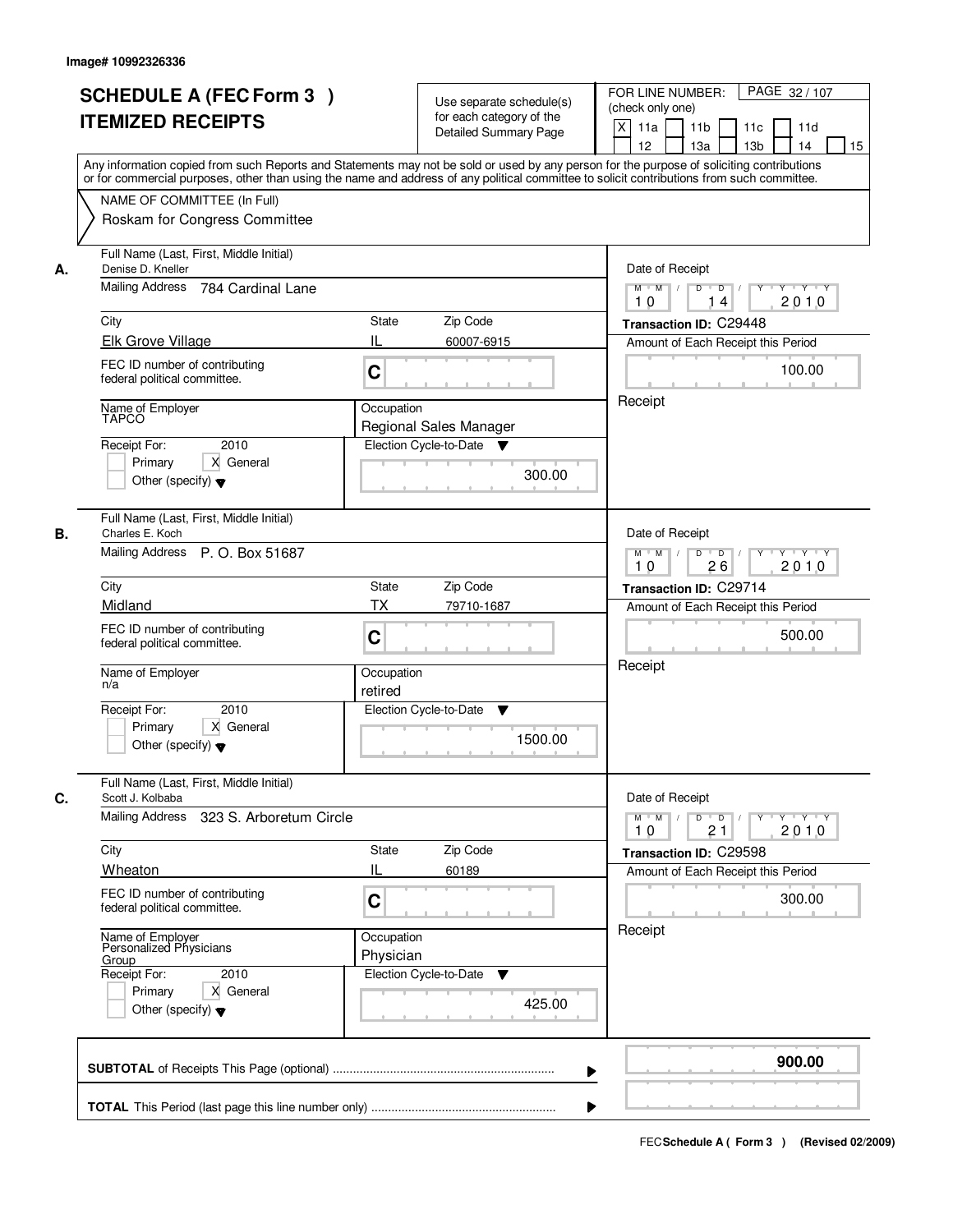|    | <b>SCHEDULE A (FEC Form 3)</b><br><b>ITEMIZED RECEIPTS</b><br>Any information copied from such Reports and Statements may not be sold or used by any person for the purpose of soliciting contributions<br>or for commercial purposes, other than using the name and address of any political committee to solicit contributions from such committee.<br>NAME OF COMMITTEE (In Full) | Use separate schedule(s)<br>for each category of the<br><b>Detailed Summary Page</b> | PAGE 33 / 107<br>FOR LINE NUMBER:<br>(check only one)<br>$\mathsf{X}$<br>11 <sub>b</sub><br>11a<br>11c<br>11d<br>12<br>13 <sub>b</sub><br>14<br>13a<br>15                                               |
|----|--------------------------------------------------------------------------------------------------------------------------------------------------------------------------------------------------------------------------------------------------------------------------------------------------------------------------------------------------------------------------------------|--------------------------------------------------------------------------------------|---------------------------------------------------------------------------------------------------------------------------------------------------------------------------------------------------------|
|    | Roskam for Congress Committee                                                                                                                                                                                                                                                                                                                                                        |                                                                                      |                                                                                                                                                                                                         |
| А. | Full Name (Last, First, Middle Initial)<br>Rachel C. Kroger<br>Mailing Address 625 Countryside Drive                                                                                                                                                                                                                                                                                 |                                                                                      | Date of Receipt<br>$M$ $M$ /<br>$D$ $D$<br>$Y + Y + Y$<br>Y                                                                                                                                             |
|    | City                                                                                                                                                                                                                                                                                                                                                                                 | State<br>Zip Code                                                                    | 27<br>2010<br>10<br>Transaction ID: C29781                                                                                                                                                              |
|    | Wheaton                                                                                                                                                                                                                                                                                                                                                                              | IL<br>60187-3216                                                                     | Amount of Each Receipt this Period                                                                                                                                                                      |
|    | FEC ID number of contributing<br>federal political committee.                                                                                                                                                                                                                                                                                                                        | C                                                                                    | 50.00                                                                                                                                                                                                   |
|    | Name of Employer<br>Elmhurst District #205                                                                                                                                                                                                                                                                                                                                           | Occupation<br>Teacher                                                                | Receipt                                                                                                                                                                                                 |
|    | 2010<br>Receipt For:<br>Primary<br>X General<br>Other (specify) $\blacktriangledown$                                                                                                                                                                                                                                                                                                 | Election Cycle-to-Date<br>▼<br>250.00                                                |                                                                                                                                                                                                         |
| В. | Full Name (Last, First, Middle Initial)<br>Shalli Kumar<br>Mailing Address P. O. Box 1327                                                                                                                                                                                                                                                                                            |                                                                                      | Date of Receipt<br>$M$ $M$ /<br>D<br>$\overline{D}$ /<br>Y 'Y 'Y<br>26<br>2010<br>10                                                                                                                    |
|    | City                                                                                                                                                                                                                                                                                                                                                                                 | Zip Code<br><b>State</b>                                                             | Transaction ID: C29756                                                                                                                                                                                  |
|    | <b>Bettendorf</b>                                                                                                                                                                                                                                                                                                                                                                    | IA<br>52722                                                                          | Amount of Each Receipt this Period                                                                                                                                                                      |
|    | FEC ID number of contributing<br>federal political committee.                                                                                                                                                                                                                                                                                                                        | C                                                                                    | 1000.00<br>Memo                                                                                                                                                                                         |
|    | Name of Employer<br>Kumar Family Ltd. Partner-<br>ship                                                                                                                                                                                                                                                                                                                               | Occupation<br>Partner                                                                |                                                                                                                                                                                                         |
|    | Receipt For:<br>2010<br>Primary<br>X General<br>Other (specify) $\blacktriangledown$                                                                                                                                                                                                                                                                                                 | Election Cycle-to-Date<br>v<br>0.00                                                  | [MEMO ITEM]                                                                                                                                                                                             |
| C. | Full Name (Last, First, Middle Initial)<br>Kumar Family Ltd. Partnership                                                                                                                                                                                                                                                                                                             |                                                                                      | Date of Receipt                                                                                                                                                                                         |
|    | Mailing Address P. O. Box 1327                                                                                                                                                                                                                                                                                                                                                       |                                                                                      | $D$ $D$ $/$<br>$M^{\prime}$ $M^{\prime}$ $M^{\prime}$<br>$\begin{array}{cccccccccc} &\mathsf{Y} &\mathsf{I} &\mathsf{Y} &\mathsf{I} &\mathsf{Y} &\mathsf{I} &\mathsf{Y}\end{array}$<br>2010<br>10<br>26 |
|    | City<br><b>Bettendorf</b>                                                                                                                                                                                                                                                                                                                                                            | Zip Code<br>State<br>IA<br>52722                                                     | Transaction ID: C29962                                                                                                                                                                                  |
|    | FEC ID number of contributing<br>federal political committee.                                                                                                                                                                                                                                                                                                                        | C                                                                                    | Amount of Each Receipt this Period<br>1000.00                                                                                                                                                           |
|    | Name of Employer<br>n/a                                                                                                                                                                                                                                                                                                                                                              | Occupation<br>partnership                                                            | Receipt                                                                                                                                                                                                 |
|    | Receipt For:<br>2010<br>Primary<br>X General<br>Other (specify) $\blacktriangledown$                                                                                                                                                                                                                                                                                                 | Election Cycle-to-Date ▼<br>1000.00                                                  |                                                                                                                                                                                                         |
|    |                                                                                                                                                                                                                                                                                                                                                                                      | ▶                                                                                    | 1050.00                                                                                                                                                                                                 |
|    |                                                                                                                                                                                                                                                                                                                                                                                      |                                                                                      |                                                                                                                                                                                                         |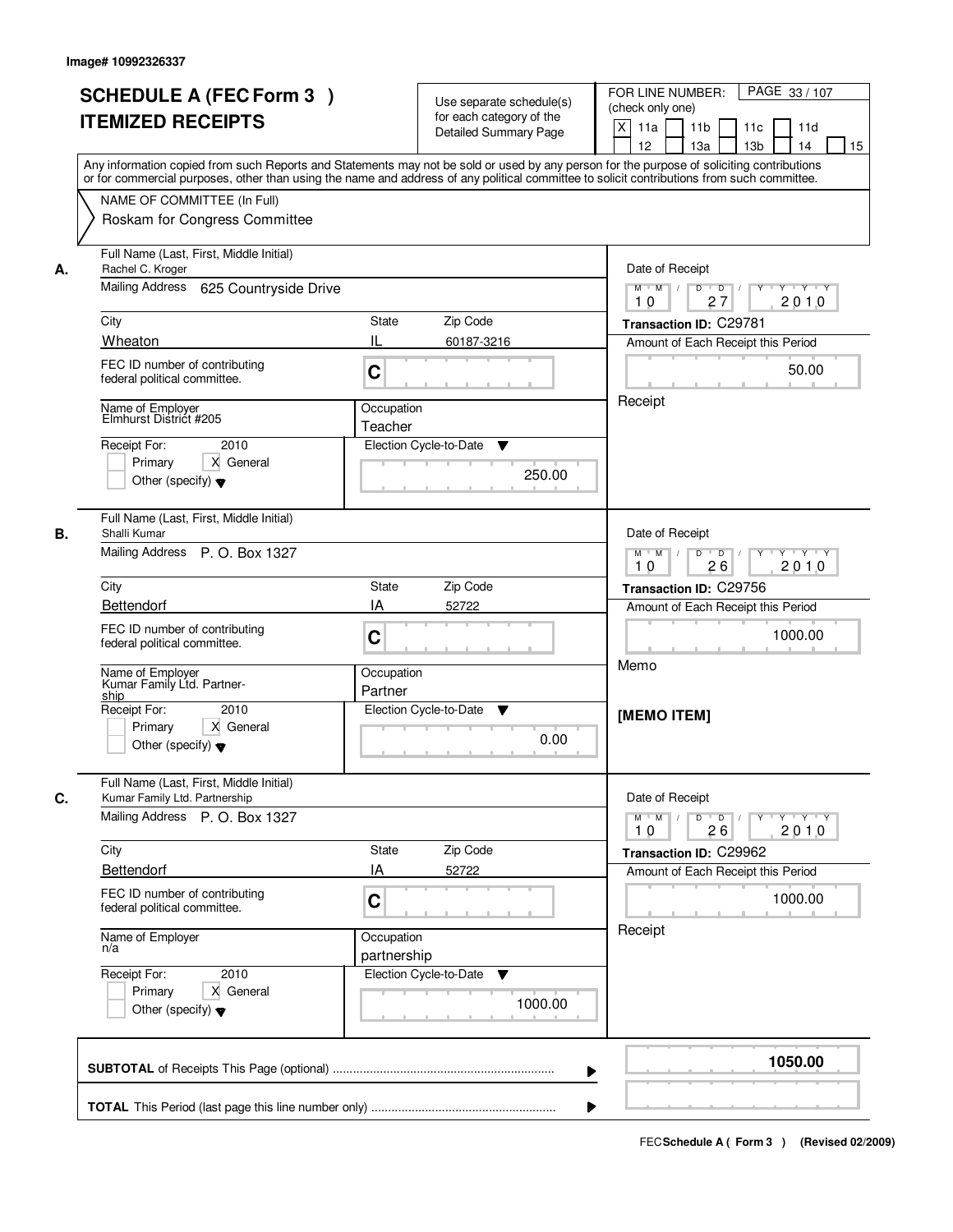|    | <b>SCHEDULE A (FEC Form 3)</b><br><b>ITEMIZED RECEIPTS</b><br>Any information copied from such Reports and Statements may not be sold or used by any person for the purpose of soliciting contributions<br>or for commercial purposes, other than using the name and address of any political committee to solicit contributions from such committee.<br>NAME OF COMMITTEE (In Full)<br>Roskam for Congress Committee |                                                  | Use separate schedule(s)<br>for each category of the<br><b>Detailed Summary Page</b>   | PAGE 34 / 107<br>FOR LINE NUMBER:<br>(check only one)<br>$\mathsf{X}$<br>11 <sub>b</sub><br>11a<br>11c<br>11d<br>13 <sub>b</sub><br>12<br>13a<br>14<br>15                                         |
|----|-----------------------------------------------------------------------------------------------------------------------------------------------------------------------------------------------------------------------------------------------------------------------------------------------------------------------------------------------------------------------------------------------------------------------|--------------------------------------------------|----------------------------------------------------------------------------------------|---------------------------------------------------------------------------------------------------------------------------------------------------------------------------------------------------|
| А. | Full Name (Last, First, Middle Initial)<br>Ken Kummer<br>Mailing Address 25130 Cayuga Trail<br>City<br>Barrington<br>FEC ID number of contributing<br>federal political committee.<br>Name of Employer<br>Abrasive Form, Inc.<br>2010<br>Receipt For:<br>X General<br>Primary<br>Other (specify) $\blacktriangledown$                                                                                                 | State<br>IL<br>C<br>Occupation<br>c.e.o.         | Zip Code<br>60010<br>Election Cycle-to-Date<br>▼<br>250.00                             | Date of Receipt<br>$D$ $D$ $/$<br>$Y$ $Y$ $Y$<br>$M$ $M$ /<br>$\overline{Y}$<br>15<br>2010<br>10<br>Transaction ID: C29510<br>Amount of Each Receipt this Period<br>250.00<br>Receipt             |
| В. | Full Name (Last, First, Middle Initial)<br>Matthew D. Lawton<br>Mailing Address 11 Andrew Court<br>City<br><b>Burr Ridge</b><br>FEC ID number of contributing<br>federal political committee.<br>Name of Employer<br>HFF<br>Receipt For:<br>2010<br>Primary<br>X General<br>Other (specify) $\blacktriangledown$                                                                                                      | <b>State</b><br>IL<br>C<br>Occupation            | Zip Code<br>60527<br><b>Managing Director</b><br>Election Cycle-to-Date<br>▼<br>250.00 | Date of Receipt<br>$M$ $M$ /<br>D<br>$\overline{\phantom{0}}$<br>$Y + Y + Y$<br>25<br>2010<br>10<br>Transaction ID: C29675<br>Amount of Each Receipt this Period<br>250.00<br>Receipt             |
| C. | Full Name (Last, First, Middle Initial)<br><b>Thomas Leafstrand</b><br>Mailing Address 412 W. Franklin Street<br>City<br>Wheaton<br>FEC ID number of contributing<br>federal political committee.<br>Name of Employer<br>n/a<br>Receipt For:<br>2010<br>Primary<br>X General<br>Other (specify) $\blacktriangledown$                                                                                                  | <b>State</b><br>IL<br>C<br>Occupation<br>retired | Zip Code<br>60187-4008<br>Election Cycle-to-Date<br>v<br>500.00                        | Date of Receipt<br>$M = M$<br>$\mathsf D$<br>$\overline{D}$<br>$Y + Y + Y$<br>$Y^{\top}$<br>2010<br>10<br>27<br>Transaction ID: C29814<br>Amount of Each Receipt this Period<br>200.00<br>Receipt |
|    |                                                                                                                                                                                                                                                                                                                                                                                                                       |                                                  | ▶                                                                                      | 700.00                                                                                                                                                                                            |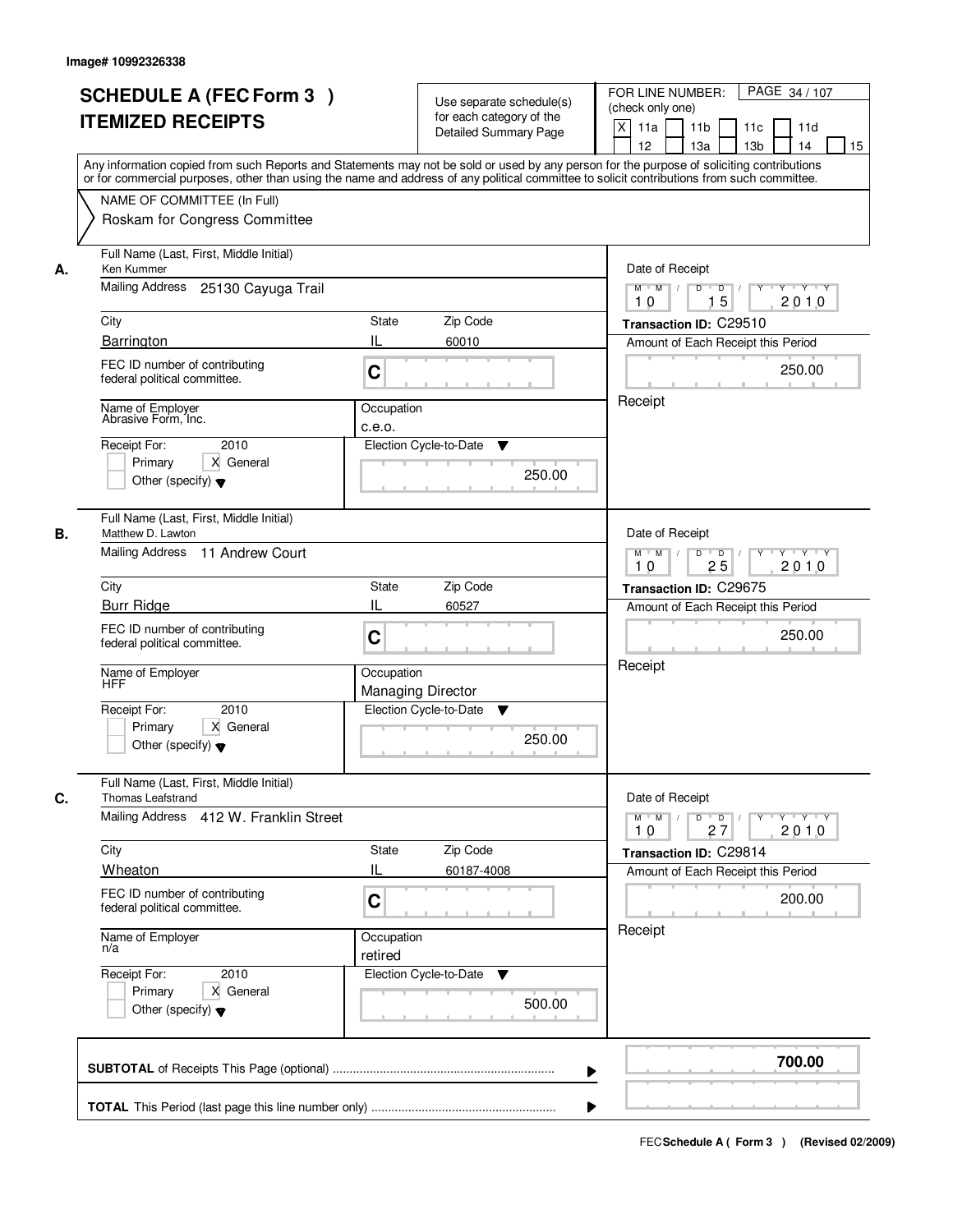|    | <b>SCHEDULE A (FEC Form 3)</b><br><b>ITEMIZED RECEIPTS</b>                                                                                                                                                                                                                              | Use separate schedule(s)<br>for each category of the             | PAGE 35/107<br>FOR LINE NUMBER:<br>(check only one)                                                           |  |  |
|----|-----------------------------------------------------------------------------------------------------------------------------------------------------------------------------------------------------------------------------------------------------------------------------------------|------------------------------------------------------------------|---------------------------------------------------------------------------------------------------------------|--|--|
|    |                                                                                                                                                                                                                                                                                         | <b>Detailed Summary Page</b>                                     | $\boldsymbol{\mathsf{X}}$<br>11a<br>11 <sub>b</sub><br>11c<br>11d<br>12<br>13a<br>13 <sub>b</sub><br>14<br>15 |  |  |
|    | Any information copied from such Reports and Statements may not be sold or used by any person for the purpose of soliciting contributions<br>or for commercial purposes, other than using the name and address of any political committee to solicit contributions from such committee. |                                                                  |                                                                                                               |  |  |
|    | NAME OF COMMITTEE (In Full)                                                                                                                                                                                                                                                             |                                                                  |                                                                                                               |  |  |
|    | Roskam for Congress Committee                                                                                                                                                                                                                                                           |                                                                  |                                                                                                               |  |  |
| А. | Full Name (Last, First, Middle Initial)<br>Janice A. Lehman                                                                                                                                                                                                                             | Date of Receipt                                                  |                                                                                                               |  |  |
|    | Mailing Address<br>26W144 Jewell Road                                                                                                                                                                                                                                                   |                                                                  | $\overline{D}$<br>$Y - Y - Y$<br>$M$ $M$ /<br>D<br>2010<br>26<br>10                                           |  |  |
|    | City                                                                                                                                                                                                                                                                                    | <b>State</b><br>Zip Code                                         | Transaction ID: C29730                                                                                        |  |  |
|    | Wheaton                                                                                                                                                                                                                                                                                 | IL<br>60187-3946                                                 | Amount of Each Receipt this Period                                                                            |  |  |
|    | FEC ID number of contributing<br>federal political committee.                                                                                                                                                                                                                           | C                                                                | 75.00<br>Receipt                                                                                              |  |  |
|    | Name of Employer<br>n/a                                                                                                                                                                                                                                                                 | Occupation                                                       |                                                                                                               |  |  |
|    | 2010<br>Receipt For:                                                                                                                                                                                                                                                                    | retired<br>Election Cycle-to-Date<br>▼                           |                                                                                                               |  |  |
|    | X General<br>Primary                                                                                                                                                                                                                                                                    |                                                                  |                                                                                                               |  |  |
|    | Other (specify) $\blacktriangledown$                                                                                                                                                                                                                                                    | 710.00                                                           |                                                                                                               |  |  |
| В. | Full Name (Last, First, Middle Initial)<br>William L. Leigh                                                                                                                                                                                                                             |                                                                  | Date of Receipt                                                                                               |  |  |
|    | Mailing Address 2723 County Road, #50N                                                                                                                                                                                                                                                  | $D$ $D$ $/$<br>$M$ $M$ /<br>Y<br>$Y + Y + Y$<br>27<br>2010<br>10 |                                                                                                               |  |  |
|    | City                                                                                                                                                                                                                                                                                    | Zip Code<br>State                                                | Transaction ID: C29780                                                                                        |  |  |
|    | Minonk                                                                                                                                                                                                                                                                                  | Ш<br>61760-9336                                                  | Amount of Each Receipt this Period                                                                            |  |  |
|    | FEC ID number of contributing<br>federal political committee.                                                                                                                                                                                                                           | C                                                                | 25.00                                                                                                         |  |  |
|    | Name of Employer<br>self-employed                                                                                                                                                                                                                                                       | Occupation<br>agriculture                                        | Receipt                                                                                                       |  |  |
|    | 2010<br>Receipt For:                                                                                                                                                                                                                                                                    | Election Cycle-to-Date<br>v                                      |                                                                                                               |  |  |
|    | Primary<br>X General<br>Other (specify) $\blacktriangledown$                                                                                                                                                                                                                            | 250.00                                                           |                                                                                                               |  |  |
| C. | Full Name (Last, First, Middle Initial)<br>Thomas W. Leimbach                                                                                                                                                                                                                           |                                                                  | Date of Receipt                                                                                               |  |  |
|    | Mailing Address 904 S. Greenwood Drive                                                                                                                                                                                                                                                  |                                                                  | $M$ $M$<br>$D$ $D$ $/$<br>$Y \rightarrow Y \rightarrow Y$<br>$Y$ <sup>-1</sup><br>2010<br>10<br>27            |  |  |
|    | City                                                                                                                                                                                                                                                                                    | Zip Code<br>State                                                | Transaction ID: C29817                                                                                        |  |  |
|    | Wheaton                                                                                                                                                                                                                                                                                 | IL<br>60189-6239                                                 | Amount of Each Receipt this Period                                                                            |  |  |
|    | FEC ID number of contributing<br>federal political committee.                                                                                                                                                                                                                           | C                                                                | 100.00                                                                                                        |  |  |
|    | Name of Employer<br>n/a                                                                                                                                                                                                                                                                 | Occupation<br>retired                                            | Receipt                                                                                                       |  |  |
|    | Receipt For:<br>2010                                                                                                                                                                                                                                                                    | Election Cycle-to-Date<br>v                                      |                                                                                                               |  |  |
|    | Primary<br>X General<br>Other (specify) $\blacktriangledown$                                                                                                                                                                                                                            | 500.00                                                           |                                                                                                               |  |  |
|    |                                                                                                                                                                                                                                                                                         |                                                                  | 200.00                                                                                                        |  |  |
|    |                                                                                                                                                                                                                                                                                         |                                                                  | ▶                                                                                                             |  |  |
|    |                                                                                                                                                                                                                                                                                         |                                                                  |                                                                                                               |  |  |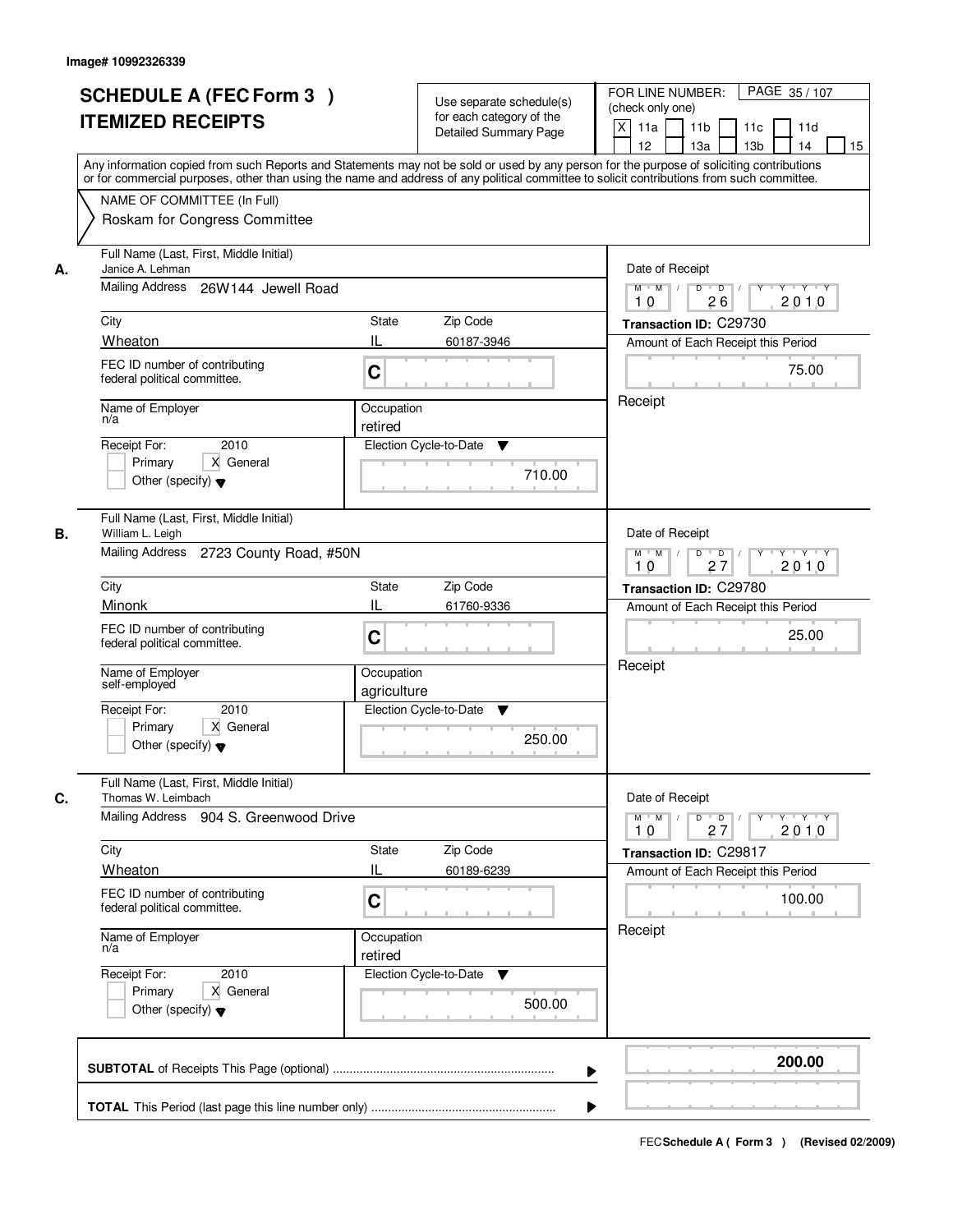|    | <b>SCHEDULE A (FEC Form 3)</b><br><b>ITEMIZED RECEIPTS</b><br>Any information copied from such Reports and Statements may not be sold or used by any person for the purpose of soliciting contributions<br>or for commercial purposes, other than using the name and address of any political committee to solicit contributions from such committee.         |                                                         | Use separate schedule(s)<br>for each category of the<br><b>Detailed Summary Page</b> | PAGE 36 / 107<br>FOR LINE NUMBER:<br>(check only one)<br>$\mathsf{X}$<br>11 <sub>b</sub><br>11a<br>11c<br>11d<br>13 <sub>b</sub><br>12<br>13a<br>14<br>15                                         |
|----|---------------------------------------------------------------------------------------------------------------------------------------------------------------------------------------------------------------------------------------------------------------------------------------------------------------------------------------------------------------|---------------------------------------------------------|--------------------------------------------------------------------------------------|---------------------------------------------------------------------------------------------------------------------------------------------------------------------------------------------------|
|    | NAME OF COMMITTEE (In Full)<br>Roskam for Congress Committee                                                                                                                                                                                                                                                                                                  |                                                         |                                                                                      |                                                                                                                                                                                                   |
| А. | Full Name (Last, First, Middle Initial)<br>Peter Liber<br>Mailing Address 1701 Shire Court<br>City<br>Wheaton<br>FEC ID number of contributing<br>federal political committee.<br>Name of Employer<br><b>Wheaton Pediatrics</b><br>2010<br>Receipt For:<br>X General                                                                                          | State<br>IL<br>C<br>Occupation<br>Physician             | Zip Code<br>60187-7425<br>Election Cycle-to-Date<br>▼                                | Date of Receipt<br>$D$ $D$ $/$<br>$Y$ $Y$ $Y$<br>$M$ $M$ /<br>$\overline{Y}$<br>02<br>2010<br>1 <sub>1</sub><br>Transaction ID: C29923<br>Amount of Each Receipt this Period<br>250.00<br>Receipt |
| В. | Primary<br>Other (specify) $\blacktriangledown$<br>Full Name (Last, First, Middle Initial)<br>James E. Link<br>Mailing Address 7430 Arrowood Road<br>City<br>Bethesda<br>FEC ID number of contributing<br>federal political committee.<br>Name of Employer<br>American Capitol Group<br>Receipt For:<br>2010<br>X General<br>Primary                          | <b>State</b><br><b>MD</b><br>C<br>Occupation<br>Partner | 250.00<br>Zip Code<br>20817<br>Election Cycle-to-Date<br>v                           | Date of Receipt<br>$M$ $M$ /<br>D<br>$\overline{D}$<br>$Y + Y + Y$<br>2010<br>21<br>10<br>Transaction ID: C29595<br>Amount of Each Receipt this Period<br>500.00<br>Receipt                       |
| C. | Other (specify) $\blacktriangledown$<br>Full Name (Last, First, Middle Initial)<br>Joanne S. Lovig<br><b>Mailing Address</b><br>220 Green Valley Drive<br>City<br>Lombard<br>FEC ID number of contributing<br>federal political committee.<br>Name of Employer<br>n/a<br>Receipt For:<br>2010<br>Primary<br>X General<br>Other (specify) $\blacktriangledown$ | <b>State</b><br>IL<br>C<br>Occupation<br>retired        | 500.00<br>Zip Code<br>60148-2578<br>Election Cycle-to-Date<br>v<br>250.00            | Date of Receipt<br>$M$ $M$<br>$\mathsf D$<br>$\overline{D}$<br>$Y + Y + Y$<br>Y<br>2010<br>10<br>27<br>Transaction ID: C29768<br>Amount of Each Receipt this Period<br>25.00<br>Receipt           |
|    |                                                                                                                                                                                                                                                                                                                                                               |                                                         | ▶                                                                                    | 775.00                                                                                                                                                                                            |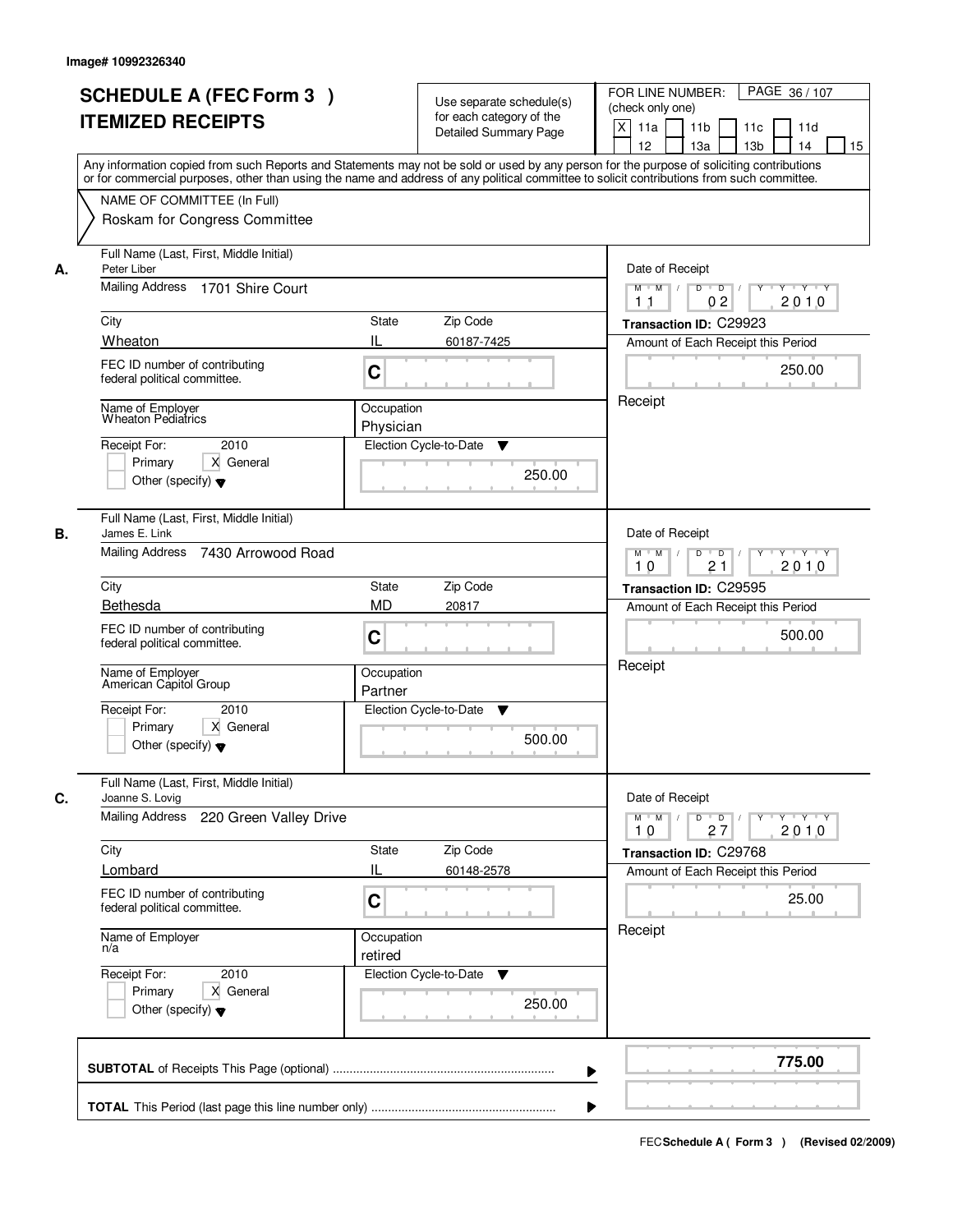|    | <b>SCHEDULE A (FEC Form 3)</b><br><b>ITEMIZED RECEIPTS</b>                                                                                                                                                                                            | Use separate schedule(s)<br>for each category of the<br>Detailed Summary Page<br>Any information copied from such Reports and Statements may not be sold or used by any person for the purpose of soliciting contributions<br>or for commercial purposes, other than using the name and address of any political committee to solicit contributions from such committee. | PAGE 37/107<br>FOR LINE NUMBER:<br>(check only one)<br>$\mathsf{X}$<br>11 <sub>b</sub><br>11a<br>11c<br>11d<br>12<br>13 <sub>b</sub><br>14<br>13a<br>15              |
|----|-------------------------------------------------------------------------------------------------------------------------------------------------------------------------------------------------------------------------------------------------------|--------------------------------------------------------------------------------------------------------------------------------------------------------------------------------------------------------------------------------------------------------------------------------------------------------------------------------------------------------------------------|----------------------------------------------------------------------------------------------------------------------------------------------------------------------|
|    | NAME OF COMMITTEE (In Full)<br>Roskam for Congress Committee                                                                                                                                                                                          |                                                                                                                                                                                                                                                                                                                                                                          |                                                                                                                                                                      |
| А. | Full Name (Last, First, Middle Initial)<br>Daniel D. Lyons<br>Mailing Address 16819 S. Haven Avenue<br>City<br><b>Orland Hills</b><br>FEC ID number of contributing<br>federal political committee.<br>Name of Employer<br>Overton Chicago Gear Corp. | State<br>Zip Code<br>IL<br>60487-6061<br>C<br>Occupation<br><b>Purchasing Agent</b>                                                                                                                                                                                                                                                                                      | Date of Receipt<br>$Y + Y + Y$<br>$M$ $M$ /<br>$D$ $D$<br>Y<br>29<br>2010<br>10<br>Transaction ID: C29888<br>Amount of Each Receipt this Period<br>200.00<br>Receipt |
|    | 2010<br>Receipt For:<br>Primary<br>X General<br>Other (specify) $\blacktriangledown$                                                                                                                                                                  | Election Cycle-to-Date<br>▼<br>1300.00                                                                                                                                                                                                                                                                                                                                   |                                                                                                                                                                      |
| В. | Full Name (Last, First, Middle Initial)<br>Samuel J. Maggio<br>Mailing Address 26W405 Grand Avenue<br>City                                                                                                                                            | Zip Code<br><b>State</b>                                                                                                                                                                                                                                                                                                                                                 | Date of Receipt<br>$M$ $M$ /<br>D<br>$\Box$<br>$Y + Y + Y$<br>27<br>2010<br>10<br>Transaction ID: C29819                                                             |
|    | Wheaton<br>FEC ID number of contributing<br>federal political committee.<br>Name of Employer<br>n/a<br>Receipt For:<br>2010<br>Primary<br>X General<br>Other (specify) $\blacktriangledown$                                                           | IL<br>60187-2963<br>C<br>Occupation<br>retired<br>Election Cycle-to-Date<br>v<br>475.00                                                                                                                                                                                                                                                                                  | Amount of Each Receipt this Period<br>100.00<br>Receipt                                                                                                              |
| C. | Full Name (Last, First, Middle Initial)<br>Bruce R. Magnuson<br>Mailing Address 233 E.13th Street, #1303<br>City<br>Chicago<br>FEC ID number of contributing<br>federal political committee.                                                          | Zip Code<br>State<br>Ш<br>60605-3249<br>C                                                                                                                                                                                                                                                                                                                                | Date of Receipt<br>$D$ $D$ $/$<br>$M = M$<br>2010<br>10<br>18<br>Transaction ID: C29525<br>Amount of Each Receipt this Period<br>500.00                              |
|    | Name of Employer<br>n/a<br>Receipt For:<br>2010<br>Primary<br>X General<br>Other (specify) $\blacktriangledown$                                                                                                                                       | Occupation<br>retired<br>Election Cycle-to-Date ▼<br>500.00                                                                                                                                                                                                                                                                                                              | Receipt                                                                                                                                                              |
|    |                                                                                                                                                                                                                                                       | ▶                                                                                                                                                                                                                                                                                                                                                                        | 800.00                                                                                                                                                               |
|    |                                                                                                                                                                                                                                                       |                                                                                                                                                                                                                                                                                                                                                                          |                                                                                                                                                                      |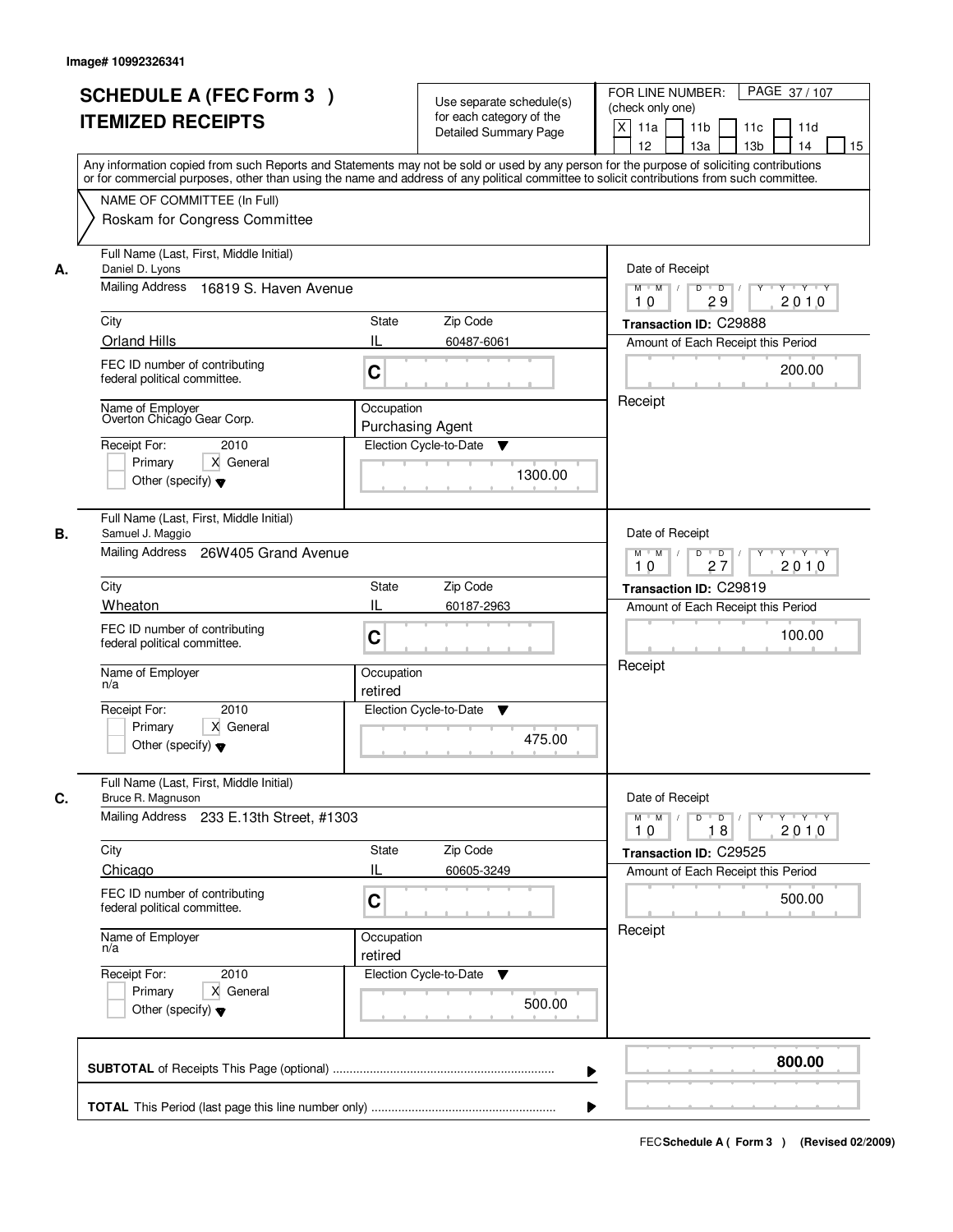|    | <b>SCHEDULE A (FEC Form 3)</b><br><b>ITEMIZED RECEIPTS</b><br>Any information copied from such Reports and Statements may not be sold or used by any person for the purpose of soliciting contributions<br>or for commercial purposes, other than using the name and address of any political committee to solicit contributions from such committee. | Use separate schedule(s)<br>for each category of the<br>Detailed Summary Page | PAGE 38 / 107<br>FOR LINE NUMBER:<br>(check only one)<br>$\mathsf{X}$<br>11 <sub>b</sub><br>11a<br>11c<br>11d<br>12<br>13 <sub>b</sub><br>14<br>13a<br>15 |
|----|-------------------------------------------------------------------------------------------------------------------------------------------------------------------------------------------------------------------------------------------------------------------------------------------------------------------------------------------------------|-------------------------------------------------------------------------------|-----------------------------------------------------------------------------------------------------------------------------------------------------------|
|    | NAME OF COMMITTEE (In Full)<br>Roskam for Congress Committee                                                                                                                                                                                                                                                                                          |                                                                               |                                                                                                                                                           |
| А. | Full Name (Last, First, Middle Initial)<br>Ross W. Manire<br>Mailing Address 665 Plumtree Road                                                                                                                                                                                                                                                        |                                                                               | Date of Receipt<br>$D$ $D$ $/$<br>$Y + Y + Y$<br>$M$ $M$ /<br>Y                                                                                           |
|    | City                                                                                                                                                                                                                                                                                                                                                  | State<br>Zip Code                                                             | 02<br>2010<br>1 <sub>1</sub><br>Transaction ID: C29929                                                                                                    |
|    | Glen Ellyn                                                                                                                                                                                                                                                                                                                                            | IL<br>60137-4234                                                              | Amount of Each Receipt this Period                                                                                                                        |
|    | FEC ID number of contributing<br>federal political committee.                                                                                                                                                                                                                                                                                         | C                                                                             | 1000.00                                                                                                                                                   |
|    | Name of Employer<br>ExteNet Systems, Inc.<br>2010<br>Receipt For:<br>X General<br>Primary<br>Other (specify) $\blacktriangledown$                                                                                                                                                                                                                     | Occupation<br>president/c.e.o.<br>Election Cycle-to-Date<br>▼<br>3400.00      | Receipt                                                                                                                                                   |
| В. | Full Name (Last, First, Middle Initial)<br><b>Theodore Marx</b><br>Mailing Address<br>560 S. Saylor Avenue                                                                                                                                                                                                                                            |                                                                               | Date of Receipt<br>$M$ $M$ /<br>D<br>$\overline{D}$ /<br>Y 'Y 'Y                                                                                          |
|    |                                                                                                                                                                                                                                                                                                                                                       |                                                                               | 26<br>2010<br>10                                                                                                                                          |
|    | City<br>Elmhurst                                                                                                                                                                                                                                                                                                                                      | Zip Code<br><b>State</b><br>IL                                                | Transaction ID: C29759                                                                                                                                    |
|    | FEC ID number of contributing<br>federal political committee.                                                                                                                                                                                                                                                                                         | 60126-3826<br>C                                                               | Amount of Each Receipt this Period<br>53.00                                                                                                               |
|    | Name of Employer<br>n/a                                                                                                                                                                                                                                                                                                                               | Occupation<br>retired                                                         | Receipt                                                                                                                                                   |
|    | Receipt For:<br>2010<br>Primary<br>X General<br>Other (specify) $\blacktriangledown$                                                                                                                                                                                                                                                                  | Election Cycle-to-Date<br>v<br>398.21                                         |                                                                                                                                                           |
| C. | Full Name (Last, First, Middle Initial)<br>James H. Matson                                                                                                                                                                                                                                                                                            |                                                                               | Date of Receipt                                                                                                                                           |
|    | Mailing Address 210 Exmoor Avenue                                                                                                                                                                                                                                                                                                                     |                                                                               | $M$ $M$<br>2010<br>10<br>16                                                                                                                               |
|    | City                                                                                                                                                                                                                                                                                                                                                  | Zip Code<br>State                                                             | Transaction ID: C29518                                                                                                                                    |
|    | Glen Ellyn<br>FEC ID number of contributing<br>federal political committee.                                                                                                                                                                                                                                                                           | Ш<br>60137-5429<br>C                                                          | Amount of Each Receipt this Period<br>2400.00                                                                                                             |
|    | Name of Employer<br>Performance Trust Capital                                                                                                                                                                                                                                                                                                         | Occupation<br>Investments                                                     | Receipt                                                                                                                                                   |
|    | Receipt For:<br>2010<br>Primary<br>X General<br>Other (specify) $\blacktriangledown$                                                                                                                                                                                                                                                                  | Election Cycle-to-Date ▼<br>2400.00                                           |                                                                                                                                                           |
|    |                                                                                                                                                                                                                                                                                                                                                       |                                                                               | 3453.00<br>▶                                                                                                                                              |
|    |                                                                                                                                                                                                                                                                                                                                                       |                                                                               |                                                                                                                                                           |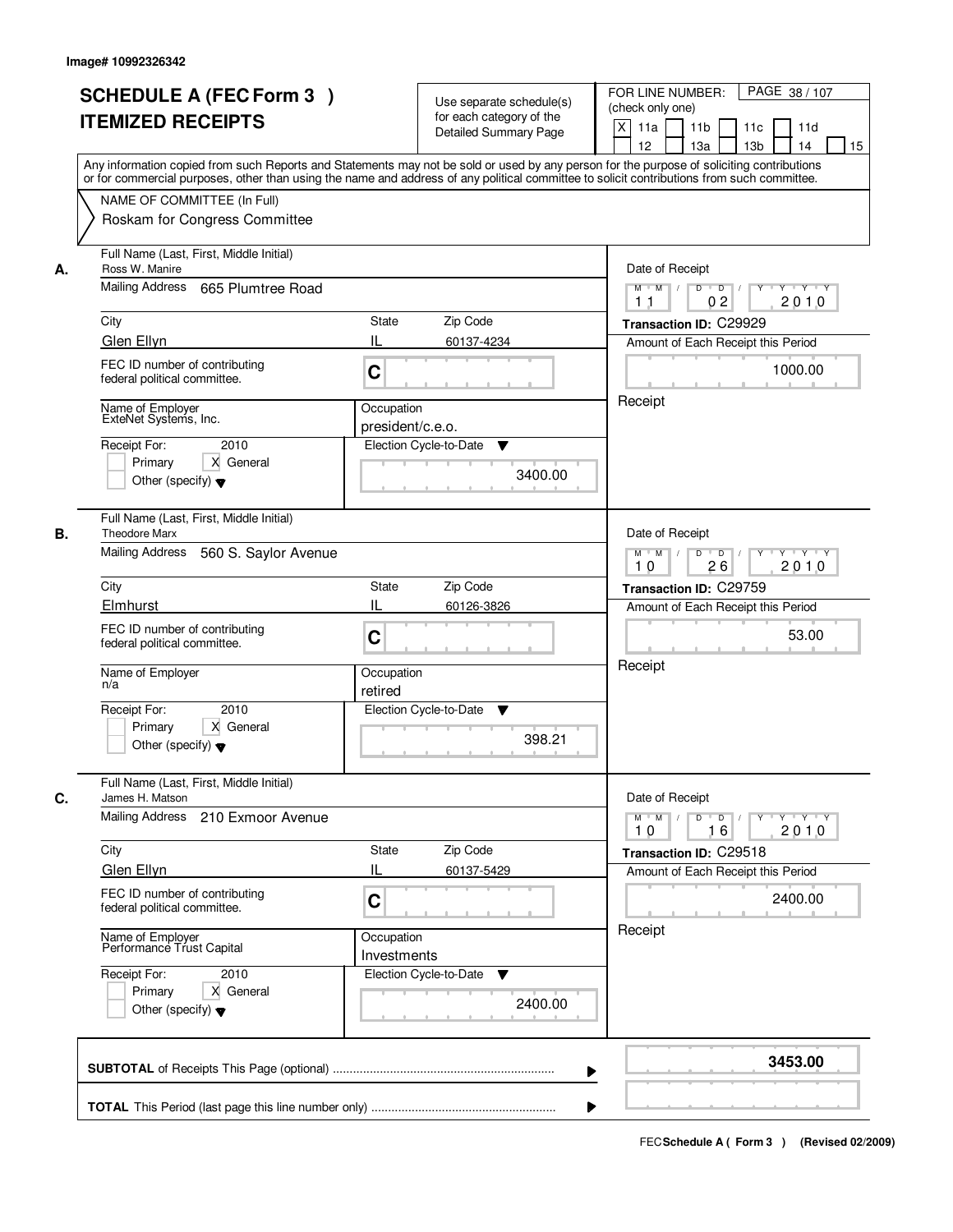|    | <b>SCHEDULE A (FEC Form 3)</b><br><b>ITEMIZED RECEIPTS</b>                                                                            | Use separate schedule(s)<br>for each category of the<br>Detailed Summary Page | PAGE 39 / 107<br>FOR LINE NUMBER:<br>(check only one)<br>$\mathsf{X}$<br>11 <sub>b</sub><br>11a<br>11c<br>11d<br>12<br>13 <sub>b</sub><br>14<br>13a<br>15<br>Any information copied from such Reports and Statements may not be sold or used by any person for the purpose of soliciting contributions<br>or for commercial purposes, other than using the name and address of any political committee to solicit contributions from such committee. |
|----|---------------------------------------------------------------------------------------------------------------------------------------|-------------------------------------------------------------------------------|------------------------------------------------------------------------------------------------------------------------------------------------------------------------------------------------------------------------------------------------------------------------------------------------------------------------------------------------------------------------------------------------------------------------------------------------------|
|    | NAME OF COMMITTEE (In Full)<br>Roskam for Congress Committee                                                                          |                                                                               |                                                                                                                                                                                                                                                                                                                                                                                                                                                      |
| А. | Full Name (Last, First, Middle Initial)<br>Susan M. Matson<br>Mailing Address 210 Exmoor Avenue                                       |                                                                               | Date of Receipt<br>$Y + Y + Y$<br>$M$ $M$ /<br>$D$ $D$ $1$<br>Y<br>16<br>2010<br>10                                                                                                                                                                                                                                                                                                                                                                  |
|    | City<br>Glen Ellyn                                                                                                                    | State<br>Zip Code<br>IL<br>60137-5429                                         | Transaction ID: C29519<br>Amount of Each Receipt this Period                                                                                                                                                                                                                                                                                                                                                                                         |
|    | FEC ID number of contributing<br>federal political committee.                                                                         | C                                                                             | 2400.00<br>Receipt                                                                                                                                                                                                                                                                                                                                                                                                                                   |
|    | Name of Employer<br>n/a<br>2010<br>Receipt For:<br>X General<br>Primary<br>Other (specify) $\blacktriangledown$                       | Occupation<br>homemaker<br>Election Cycle-to-Date<br>▼                        | 2400.00                                                                                                                                                                                                                                                                                                                                                                                                                                              |
| В. | Full Name (Last, First, Middle Initial)<br>Patrick Mazza<br>Mailing Address<br>1600 E. Prairie Avenue                                 |                                                                               | Date of Receipt<br>$M$ $M$ /<br>D<br>$\overline{D}$<br>Y 'Y 'Y<br>25<br>2010<br>10                                                                                                                                                                                                                                                                                                                                                                   |
|    | City                                                                                                                                  | <b>State</b><br>Zip Code                                                      | Transaction ID: C29663                                                                                                                                                                                                                                                                                                                                                                                                                               |
|    | Wheaton<br>FEC ID number of contributing<br>federal political committee.                                                              | IL<br>60187-3763<br>C                                                         | Amount of Each Receipt this Period<br>250.00<br>Receipt                                                                                                                                                                                                                                                                                                                                                                                              |
|    | Name of Employer<br>Patrick J. Mazza & Assoc.<br>Receipt For:<br>2010<br>Primary<br>X General<br>Other (specify) $\blacktriangledown$ | Occupation<br>attorney<br>Election Cycle-to-Date<br>v                         | 250.00                                                                                                                                                                                                                                                                                                                                                                                                                                               |
| C. | Full Name (Last, First, Middle Initial)<br>James T. McAllister<br><b>Mailing Address</b><br>670 Flame Court, #204                     |                                                                               | Date of Receipt<br>$D$ $D$ $/$<br>$M = M$<br><b>EY FY FY FY</b><br>2010<br>10<br>22                                                                                                                                                                                                                                                                                                                                                                  |
|    | City                                                                                                                                  | Zip Code<br>State                                                             | Transaction ID: C29624                                                                                                                                                                                                                                                                                                                                                                                                                               |
|    | Carol Stream<br>FEC ID number of contributing<br>federal political committee.                                                         | Ш<br>60188-2675<br>C                                                          | Amount of Each Receipt this Period<br>25.00                                                                                                                                                                                                                                                                                                                                                                                                          |
|    | Name of Employer<br>n/a                                                                                                               | Occupation<br>retired                                                         | Receipt                                                                                                                                                                                                                                                                                                                                                                                                                                              |
|    | Receipt For:<br>2010<br>Primary<br>X General<br>Other (specify) $\blacktriangledown$                                                  | Election Cycle-to-Date ▼                                                      | 310.00                                                                                                                                                                                                                                                                                                                                                                                                                                               |
|    |                                                                                                                                       |                                                                               | 2675.00<br>▶                                                                                                                                                                                                                                                                                                                                                                                                                                         |
|    |                                                                                                                                       |                                                                               |                                                                                                                                                                                                                                                                                                                                                                                                                                                      |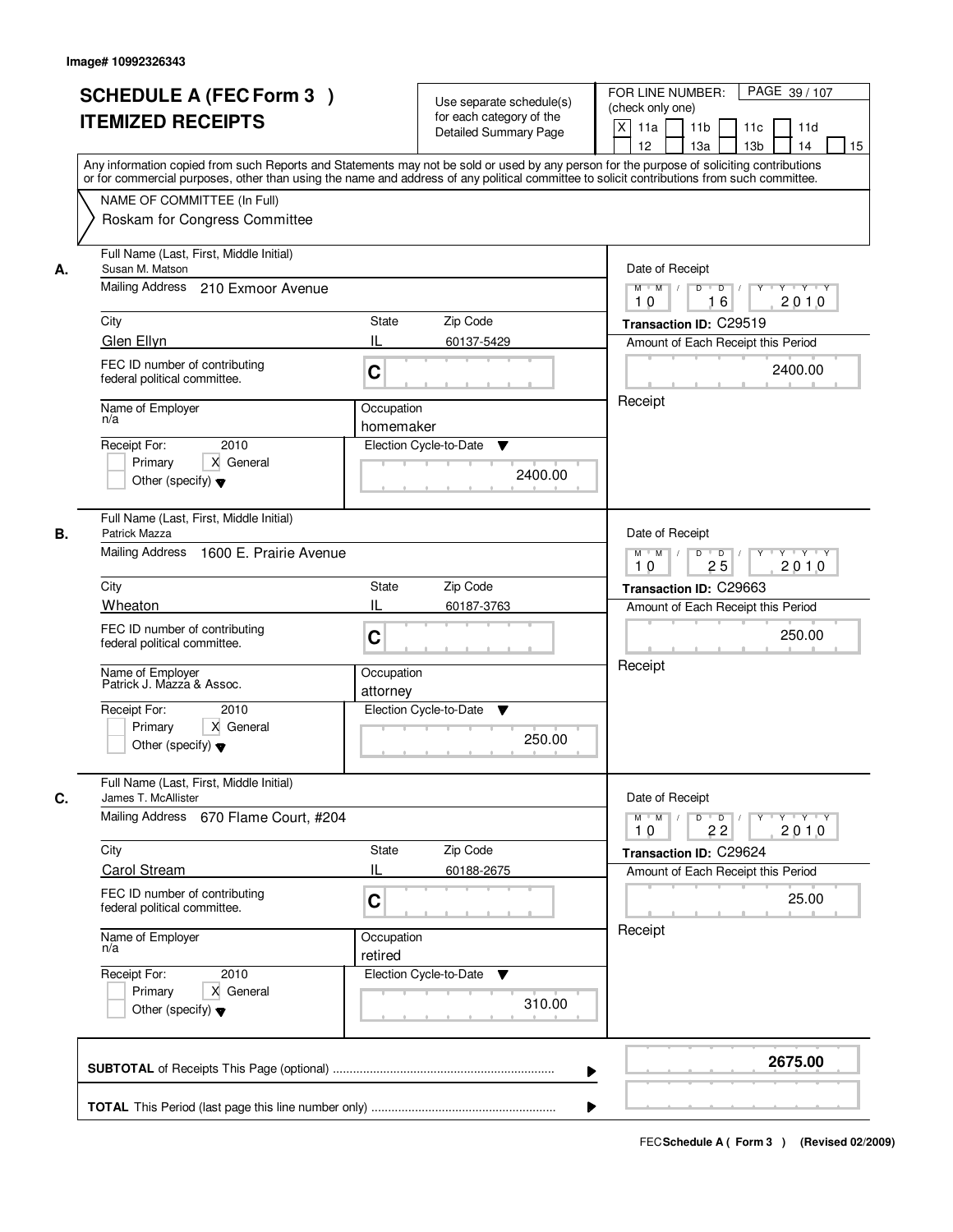|    | <b>SCHEDULE A (FEC Form 3)</b><br><b>ITEMIZED RECEIPTS</b><br>Any information copied from such Reports and Statements may not be sold or used by any person for the purpose of soliciting contributions<br>or for commercial purposes, other than using the name and address of any political committee to solicit contributions from such committee.<br>NAME OF COMMITTEE (In Full) |                       | Use separate schedule(s)<br>for each category of the<br><b>Detailed Summary Page</b> | PAGE 40 / 107<br>FOR LINE NUMBER:<br>(check only one)<br>$\mathsf{X}$<br>11a<br>11 <sub>b</sub><br>11c<br>11d<br>13 <sub>b</sub><br>12 <sup>2</sup><br>13a<br>14<br>15 |
|----|--------------------------------------------------------------------------------------------------------------------------------------------------------------------------------------------------------------------------------------------------------------------------------------------------------------------------------------------------------------------------------------|-----------------------|--------------------------------------------------------------------------------------|------------------------------------------------------------------------------------------------------------------------------------------------------------------------|
|    | Roskam for Congress Committee                                                                                                                                                                                                                                                                                                                                                        |                       |                                                                                      |                                                                                                                                                                        |
| А. | Full Name (Last, First, Middle Initial)<br>Michael P. McGrath<br>Mailing Address 0N274 Peter Road<br>City                                                                                                                                                                                                                                                                            | State                 | Zip Code                                                                             | Date of Receipt<br>$D$ $D$ $/$<br>$Y$ $Y$ $Y$<br>$M$ $M$ /<br>$\overline{Y}$<br>2010<br>1 <sub>1</sub><br>08                                                           |
|    | Winfield                                                                                                                                                                                                                                                                                                                                                                             | IL                    |                                                                                      | Transaction ID: C29945                                                                                                                                                 |
|    | FEC ID number of contributing<br>federal political committee.                                                                                                                                                                                                                                                                                                                        | C                     | 60190-1116                                                                           | Amount of Each Receipt this Period<br>30.00                                                                                                                            |
|    | Name of Employer<br>n/a<br>2010<br>Receipt For:<br>$X$ Primary<br>General<br>Other (specify) $\blacktriangledown$                                                                                                                                                                                                                                                                    | Occupation<br>retired | Election Cycle-to-Date<br>▼<br>30.00                                                 | Receipt                                                                                                                                                                |
| В. | Full Name (Last, First, Middle Initial)<br>Bonnie J. McKirnan<br>Mailing Address 540 E. Thornhill Drive, #311                                                                                                                                                                                                                                                                        |                       |                                                                                      | Date of Receipt<br>$Y - Y - Y$<br>$M$ $M$ /<br>D<br>$\overline{\phantom{0}}$<br>2010<br>29<br>10                                                                       |
|    | City                                                                                                                                                                                                                                                                                                                                                                                 | <b>State</b>          | Zip Code                                                                             | Transaction ID: C29880                                                                                                                                                 |
|    | Carol Stream                                                                                                                                                                                                                                                                                                                                                                         | IL                    | 60188-2712                                                                           | Amount of Each Receipt this Period                                                                                                                                     |
|    | FEC ID number of contributing<br>federal political committee.                                                                                                                                                                                                                                                                                                                        | C                     |                                                                                      | 25.00                                                                                                                                                                  |
|    | Name of Employer<br>n/a                                                                                                                                                                                                                                                                                                                                                              | Occupation<br>retired |                                                                                      | Receipt                                                                                                                                                                |
|    | Receipt For:<br>2010<br>Primary<br>X General<br>Other (specify) $\blacktriangledown$                                                                                                                                                                                                                                                                                                 |                       | Election Cycle-to-Date<br>v<br>275.00                                                |                                                                                                                                                                        |
| C. | Full Name (Last, First, Middle Initial)<br>Dexter M. Means                                                                                                                                                                                                                                                                                                                           |                       |                                                                                      | Date of Receipt                                                                                                                                                        |
|    | <b>Mailing Address</b><br>105 E. 1st Street, #102                                                                                                                                                                                                                                                                                                                                    |                       |                                                                                      | $M^{\prime}$ M $\rightarrow$ /<br>$\mathsf D$<br>$\overline{D}$<br>Y Y Y Y<br>Y<br>25<br>2010<br>10                                                                    |
|    | City<br><b>Hinsdale</b>                                                                                                                                                                                                                                                                                                                                                              | <b>State</b><br>IL    | Zip Code<br>60521-4248                                                               | Transaction ID: C29672<br>Amount of Each Receipt this Period                                                                                                           |
|    | FEC ID number of contributing<br>federal political committee.                                                                                                                                                                                                                                                                                                                        | C                     |                                                                                      | 125.00                                                                                                                                                                 |
|    | Name of Employer<br>Northwestern Mutual                                                                                                                                                                                                                                                                                                                                              | Occupation            | <b>Financial Services</b>                                                            | Receipt                                                                                                                                                                |
|    | Receipt For:<br>2010<br>Primary<br>X General<br>Other (specify) $\blacktriangledown$                                                                                                                                                                                                                                                                                                 |                       | Election Cycle-to-Date<br>v<br>400.00                                                |                                                                                                                                                                        |
|    |                                                                                                                                                                                                                                                                                                                                                                                      |                       | ▶                                                                                    | 180.00                                                                                                                                                                 |
|    |                                                                                                                                                                                                                                                                                                                                                                                      |                       |                                                                                      |                                                                                                                                                                        |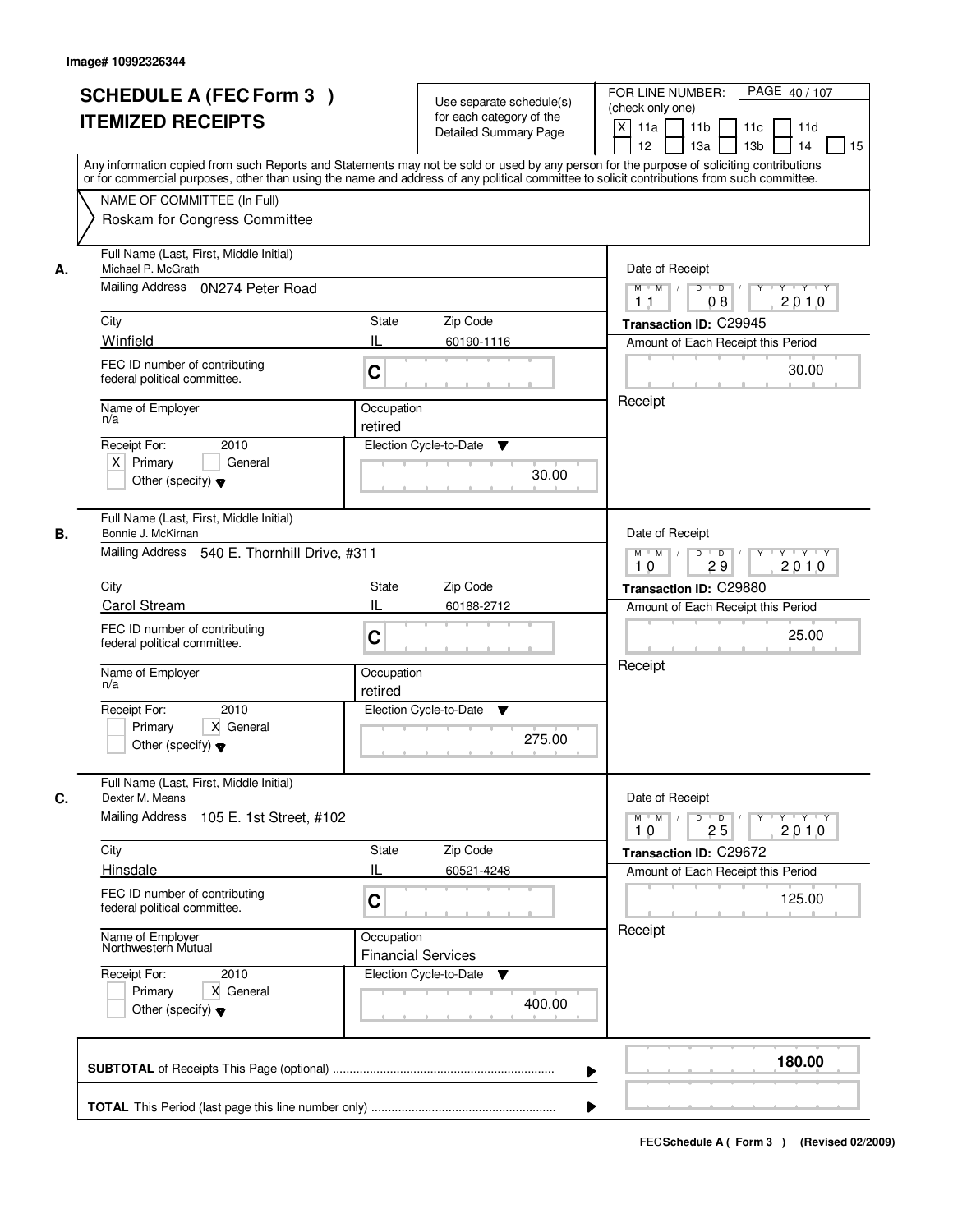|    | <b>SCHEDULE A (FEC Form 3)</b><br><b>ITEMIZED RECEIPTS</b><br>Any information copied from such Reports and Statements may not be sold or used by any person for the purpose of soliciting contributions<br>or for commercial purposes, other than using the name and address of any political committee to solicit contributions from such committee. | Use separate schedule(s)<br>for each category of the<br><b>Detailed Summary Page</b> | PAGE 41 / 107<br>FOR LINE NUMBER:<br>(check only one)<br>$\mathsf{X}$<br>11 <sub>b</sub><br>11a<br>11c<br>11d<br>12<br>13 <sub>b</sub><br>14<br>13a<br>15 |
|----|-------------------------------------------------------------------------------------------------------------------------------------------------------------------------------------------------------------------------------------------------------------------------------------------------------------------------------------------------------|--------------------------------------------------------------------------------------|-----------------------------------------------------------------------------------------------------------------------------------------------------------|
|    | NAME OF COMMITTEE (In Full)<br>Roskam for Congress Committee                                                                                                                                                                                                                                                                                          |                                                                                      |                                                                                                                                                           |
| А. | Full Name (Last, First, Middle Initial)<br>James M. Meredith<br>Mailing Address 3412 Trenary Lane                                                                                                                                                                                                                                                     |                                                                                      | Date of Receipt<br>$Y + Y + Y$<br>$M$ $M$ /<br>$D$ $D$ $/$<br>Y                                                                                           |
|    |                                                                                                                                                                                                                                                                                                                                                       |                                                                                      | 2010<br>10<br>26                                                                                                                                          |
|    | City                                                                                                                                                                                                                                                                                                                                                  | State<br>Zip Code                                                                    | Transaction ID: C29707                                                                                                                                    |
|    | <b>Colorado Springs</b><br>FEC ID number of contributing<br>federal political committee.                                                                                                                                                                                                                                                              | CO<br>80918-3017<br>C                                                                | Amount of Each Receipt this Period<br>500.00                                                                                                              |
|    | Name of Employer<br>n/a<br>2010                                                                                                                                                                                                                                                                                                                       | Occupation<br>retired                                                                | Receipt                                                                                                                                                   |
|    | Receipt For:<br>X General<br>Primary<br>Other (specify) $\blacktriangledown$                                                                                                                                                                                                                                                                          | Election Cycle-to-Date<br>▼<br>1000.00                                               |                                                                                                                                                           |
| В. | Full Name (Last, First, Middle Initial)<br>Marcella V. Meyer<br>Mailing Address 2320 W. 113th Place, #3325                                                                                                                                                                                                                                            |                                                                                      | Date of Receipt<br>$\mathsf D$<br>$M$ $M$ /<br>$\overline{D}$<br>$Y \vdash Y \vdash Y$                                                                    |
|    | City                                                                                                                                                                                                                                                                                                                                                  | Zip Code<br><b>State</b>                                                             | 15<br>2010<br>10<br>Transaction ID: C29507                                                                                                                |
|    | Chicago                                                                                                                                                                                                                                                                                                                                               | IL<br>60643-4176                                                                     | Amount of Each Receipt this Period                                                                                                                        |
|    | FEC ID number of contributing<br>federal political committee.                                                                                                                                                                                                                                                                                         | C                                                                                    | 100.00                                                                                                                                                    |
|    | Name of Employer<br>n/a                                                                                                                                                                                                                                                                                                                               | Occupation<br>retired                                                                | Receipt                                                                                                                                                   |
|    | Receipt For:<br>2010<br>Primary<br>X General<br>Other (specify) $\blacktriangledown$                                                                                                                                                                                                                                                                  | Election Cycle-to-Date<br>v<br>375.00                                                |                                                                                                                                                           |
| C. | Full Name (Last, First, Middle Initial)<br>Albert R. Miller                                                                                                                                                                                                                                                                                           |                                                                                      | Date of Receipt                                                                                                                                           |
|    | Mailing Address 745 S. Oak Street                                                                                                                                                                                                                                                                                                                     |                                                                                      | $D$ $D$ $/$<br>$M = M$<br>2010<br>10<br>15                                                                                                                |
|    | City                                                                                                                                                                                                                                                                                                                                                  | Zip Code<br>State                                                                    | Transaction ID: C29496                                                                                                                                    |
|    | <b>Hinsdale</b><br>FEC ID number of contributing<br>federal political committee.                                                                                                                                                                                                                                                                      | Ш<br>60521-4635<br>C                                                                 | Amount of Each Receipt this Period<br>1000.00                                                                                                             |
|    | Name of Employer<br>Phoenix Closures                                                                                                                                                                                                                                                                                                                  | Occupation<br>president                                                              | Receipt                                                                                                                                                   |
|    | Receipt For:<br>2010<br>Primary<br>X General<br>Other (specify) $\blacktriangledown$                                                                                                                                                                                                                                                                  | Election Cycle-to-Date<br>$\mathbf v$<br>1000.00                                     |                                                                                                                                                           |
|    |                                                                                                                                                                                                                                                                                                                                                       |                                                                                      | 1600.00<br>▶                                                                                                                                              |
|    |                                                                                                                                                                                                                                                                                                                                                       |                                                                                      |                                                                                                                                                           |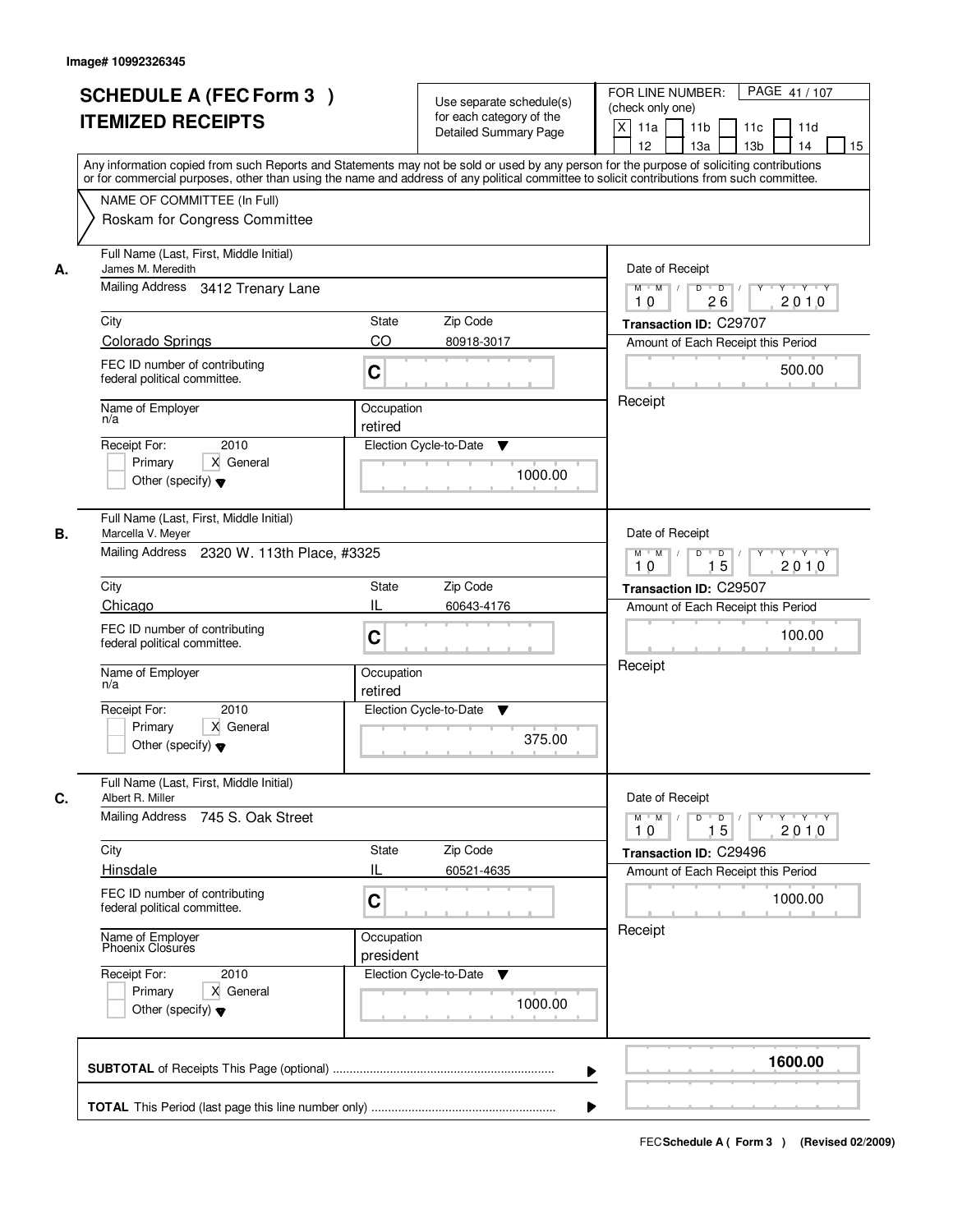|    | <b>SCHEDULE A (FEC Form 3)</b><br><b>ITEMIZED RECEIPTS</b><br>Any information copied from such Reports and Statements may not be sold or used by any person for the purpose of soliciting contributions<br>or for commercial purposes, other than using the name and address of any political committee to solicit contributions from such committee. |                                                                                             | Use separate schedule(s)<br>for each category of the<br><b>Detailed Summary Page</b> | PAGE 42/107<br>FOR LINE NUMBER:<br>(check only one)<br>X<br>11a<br>11 <sub>b</sub><br>11c<br>11d<br>12<br>13a<br>13 <sub>b</sub><br>14<br>15                                                    |
|----|-------------------------------------------------------------------------------------------------------------------------------------------------------------------------------------------------------------------------------------------------------------------------------------------------------------------------------------------------------|---------------------------------------------------------------------------------------------|--------------------------------------------------------------------------------------|-------------------------------------------------------------------------------------------------------------------------------------------------------------------------------------------------|
|    | NAME OF COMMITTEE (In Full)<br>Roskam for Congress Committee                                                                                                                                                                                                                                                                                          |                                                                                             |                                                                                      |                                                                                                                                                                                                 |
| А. | Full Name (Last, First, Middle Initial)<br>Michael J. Millette<br><b>Mailing Address</b><br>80 Ridge Road<br>City<br>New Rochelle<br>FEC ID number of contributing<br>federal political committee.<br>Name of Employer<br>Goldman Sachs<br>2010<br>Receipt For:<br>X General<br>Primary                                                               | State<br><b>NY</b><br>C<br>Occupation<br><b>Managing Director</b><br>Election Cycle-to-Date | Zip Code<br>10804<br>▼                                                               | Date of Receipt<br>$M$ $M$<br>$D$ $D$<br>Y TYTEY<br>Y<br>29<br>2010<br>10<br>Transaction ID: C29875<br>Amount of Each Receipt this Period<br>1000.00<br>Receipt                                 |
| В. | Other (specify) $\blacktriangledown$<br>Full Name (Last, First, Middle Initial)<br>Vicki L. Mitchell<br>Mailing Address<br>609 Papermill Hill Drive<br>City<br>Batavia<br>FEC ID number of contributing<br>federal political committee.<br>Name of Employer<br>n/a                                                                                    | State<br>IL<br>C<br>Occupation<br>homemaker                                                 | 1000.00<br>Zip Code<br>60510-8677                                                    | Date of Receipt<br>$Y \vdash Y \vdash Y$<br>$M$ $M$ /<br>D<br>$\overline{\phantom{0}}$<br>2010<br>27<br>10<br>Transaction ID: C29784<br>Amount of Each Receipt this Period<br>100.00<br>Receipt |
| C. | Receipt For:<br>2010<br>Primary<br>X General<br>Other (specify) $\blacktriangledown$<br>Full Name (Last, First, Middle Initial)<br>Vicki L. Mitchell<br><b>Mailing Address</b><br>609 Papermill Hill Drive<br>City<br><b>Batavia</b>                                                                                                                  | Election Cycle-to-Date<br>State<br>IL                                                       | v<br>450.00<br>Zip Code<br>60510-8677                                                | Date of Receipt<br>$M$ $M$<br>$D$ $D$ $l$<br>$Y^+$<br>$Y + Y + Y$<br>2010<br>11<br>10<br>Transaction ID: C29952<br>Amount of Each Receipt this Period                                           |
|    | FEC ID number of contributing<br>federal political committee.<br>Name of Employer<br>n/a<br>Receipt For:<br>2010<br>$X$ Primary<br>General<br>Other (specify) $\blacktriangledown$                                                                                                                                                                    | C<br>Occupation<br>homemaker<br>Election Cycle-to-Date                                      | v<br>100.00                                                                          | 100.00<br>Receipt                                                                                                                                                                               |
|    |                                                                                                                                                                                                                                                                                                                                                       |                                                                                             | ▶                                                                                    | 1200.00                                                                                                                                                                                         |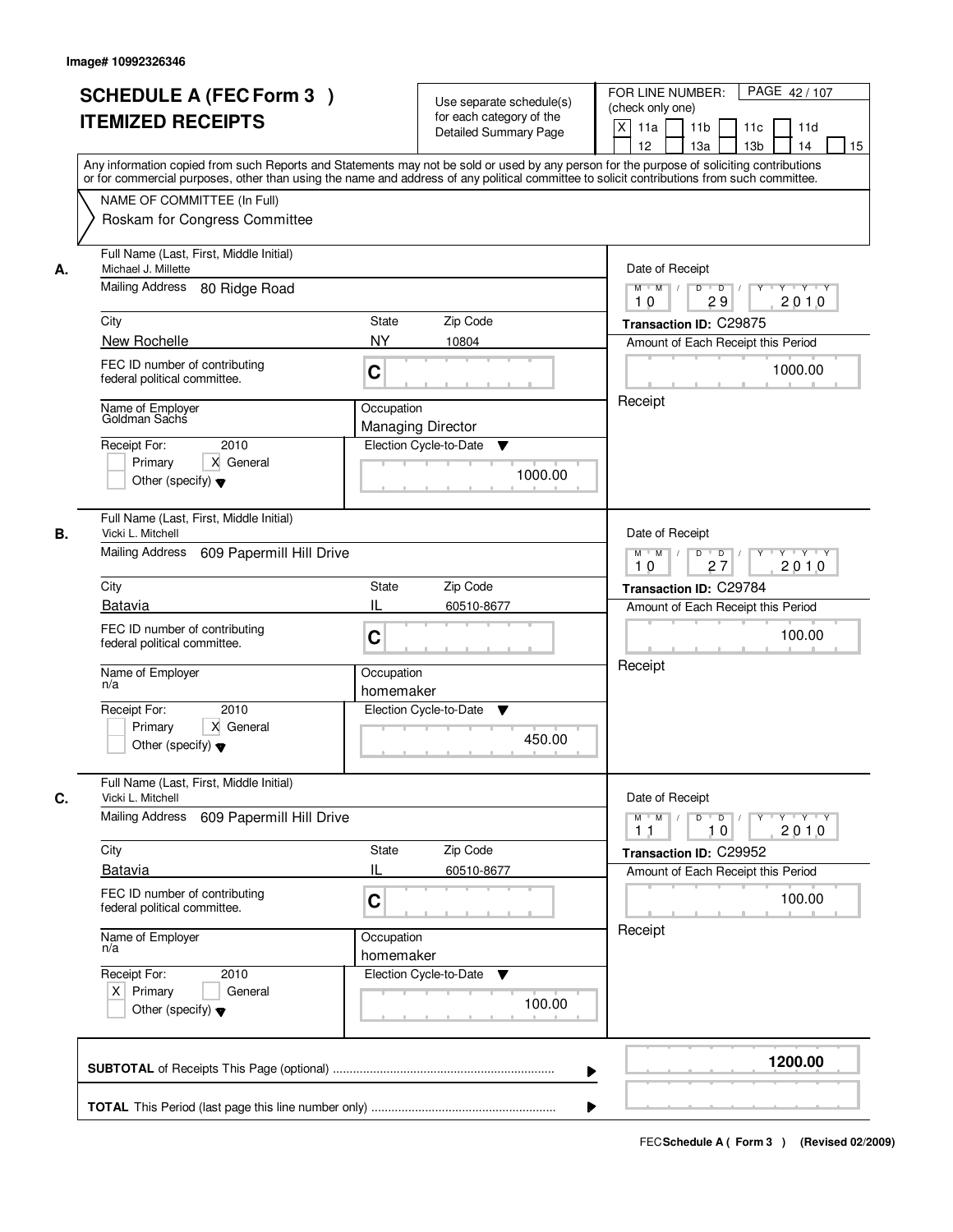| <b>SCHEDULE A (FEC Form 3)</b><br><b>ITEMIZED RECEIPTS</b>                                                                              |                                               | Use separate schedule(s)<br>for each category of the<br><b>Detailed Summary Page</b> | PAGE 43/107<br>FOR LINE NUMBER:<br>(check only one)<br>$\boldsymbol{\mathsf{X}}$<br>11 <sub>b</sub><br>11a<br>11 <sub>c</sub><br>11d<br>12<br>13 <sub>b</sub><br>14<br>13a<br>15<br>Any information copied from such Reports and Statements may not be sold or used by any person for the purpose of soliciting contributions |
|-----------------------------------------------------------------------------------------------------------------------------------------|-----------------------------------------------|--------------------------------------------------------------------------------------|-------------------------------------------------------------------------------------------------------------------------------------------------------------------------------------------------------------------------------------------------------------------------------------------------------------------------------|
| NAME OF COMMITTEE (In Full)<br>Roskam for Congress Committee                                                                            |                                               |                                                                                      | or for commercial purposes, other than using the name and address of any political committee to solicit contributions from such committee.                                                                                                                                                                                    |
| Full Name (Last, First, Middle Initial)<br>James C. Murphy<br>А.<br>Mailing Address 2340 Chandler Court                                 |                                               |                                                                                      | Date of Receipt<br>$D$ $D$ $1$<br>Y<br>$Y - Y - Y - Y$<br>$M$ $M$ /<br>02<br>2010<br>1 <sub>1</sub>                                                                                                                                                                                                                           |
| City                                                                                                                                    | <b>State</b>                                  | Zip Code                                                                             | Transaction ID: C29920                                                                                                                                                                                                                                                                                                        |
| Aurora                                                                                                                                  | IL                                            | 60502-1312                                                                           | Amount of Each Receipt this Period                                                                                                                                                                                                                                                                                            |
| FEC ID number of contributing<br>federal political committee.                                                                           | C                                             |                                                                                      | 25.00                                                                                                                                                                                                                                                                                                                         |
| Name of Employer<br><b>Trident Management Consul-</b><br><u>ting</u><br>Receipt For:<br>Primary<br>Other (specify) $\blacktriangledown$ | Occupation<br>Consultant<br>2010<br>X General | Election Cycle-to-Date<br>▼<br>475.00                                                | Receipt                                                                                                                                                                                                                                                                                                                       |
| Full Name (Last, First, Middle Initial)<br>В.<br>Micah D. Murphy<br>Mailing Address 2340 Chandler Court                                 |                                               |                                                                                      | Date of Receipt<br>$M$ $M$ /<br>D<br>$\overline{D}$ /<br>$Y + Y + Y$                                                                                                                                                                                                                                                          |
| City                                                                                                                                    | State                                         | Zip Code                                                                             | 0 <sub>2</sub><br>2010<br>11<br>Transaction ID: C29921                                                                                                                                                                                                                                                                        |
| Aurora                                                                                                                                  | IL                                            | 60502                                                                                | Amount of Each Receipt this Period                                                                                                                                                                                                                                                                                            |
| FEC ID number of contributing<br>federal political committee.                                                                           | C                                             |                                                                                      | 50.00                                                                                                                                                                                                                                                                                                                         |
| Name of Employer<br>U.S. Navy                                                                                                           | Occupation<br>Naval Officer                   |                                                                                      | Receipt                                                                                                                                                                                                                                                                                                                       |
| Receipt For:<br>Primary<br>Other (specify) $\blacktriangledown$                                                                         | 2010<br>X General                             | Election Cycle-to-Date<br>▼<br>1400.00                                               |                                                                                                                                                                                                                                                                                                                               |
| Full Name (Last, First, Middle Initial)<br>C.<br>Magdalen B. OToole<br>Mailing Address 13 Charleston Road                               |                                               |                                                                                      | Date of Receipt<br>$D$ $D$ $/$<br>$M$ $M$<br>$\mathsf{Y} \dashv \neg \mathsf{Y} \dashv \neg \mathsf{Y}$<br>$Y^+$                                                                                                                                                                                                              |
|                                                                                                                                         |                                               |                                                                                      | 2010<br>10<br>25                                                                                                                                                                                                                                                                                                              |
| City<br>Hinsdale                                                                                                                        | State<br>Ш                                    | Zip Code<br>60521-5003                                                               | Transaction ID: C29679<br>Amount of Each Receipt this Period                                                                                                                                                                                                                                                                  |
| FEC ID number of contributing<br>federal political committee.                                                                           | C                                             |                                                                                      | 250.00                                                                                                                                                                                                                                                                                                                        |
| Name of Employer<br>n/a                                                                                                                 | Occupation<br>homemaker                       |                                                                                      | Receipt                                                                                                                                                                                                                                                                                                                       |
| Receipt For:<br>Primary<br>Other (specify) $\blacktriangledown$                                                                         | 2010<br>X General                             | Election Cycle-to-Date ▼<br>250.00                                                   |                                                                                                                                                                                                                                                                                                                               |
|                                                                                                                                         |                                               |                                                                                      | 325.00                                                                                                                                                                                                                                                                                                                        |
|                                                                                                                                         |                                               |                                                                                      |                                                                                                                                                                                                                                                                                                                               |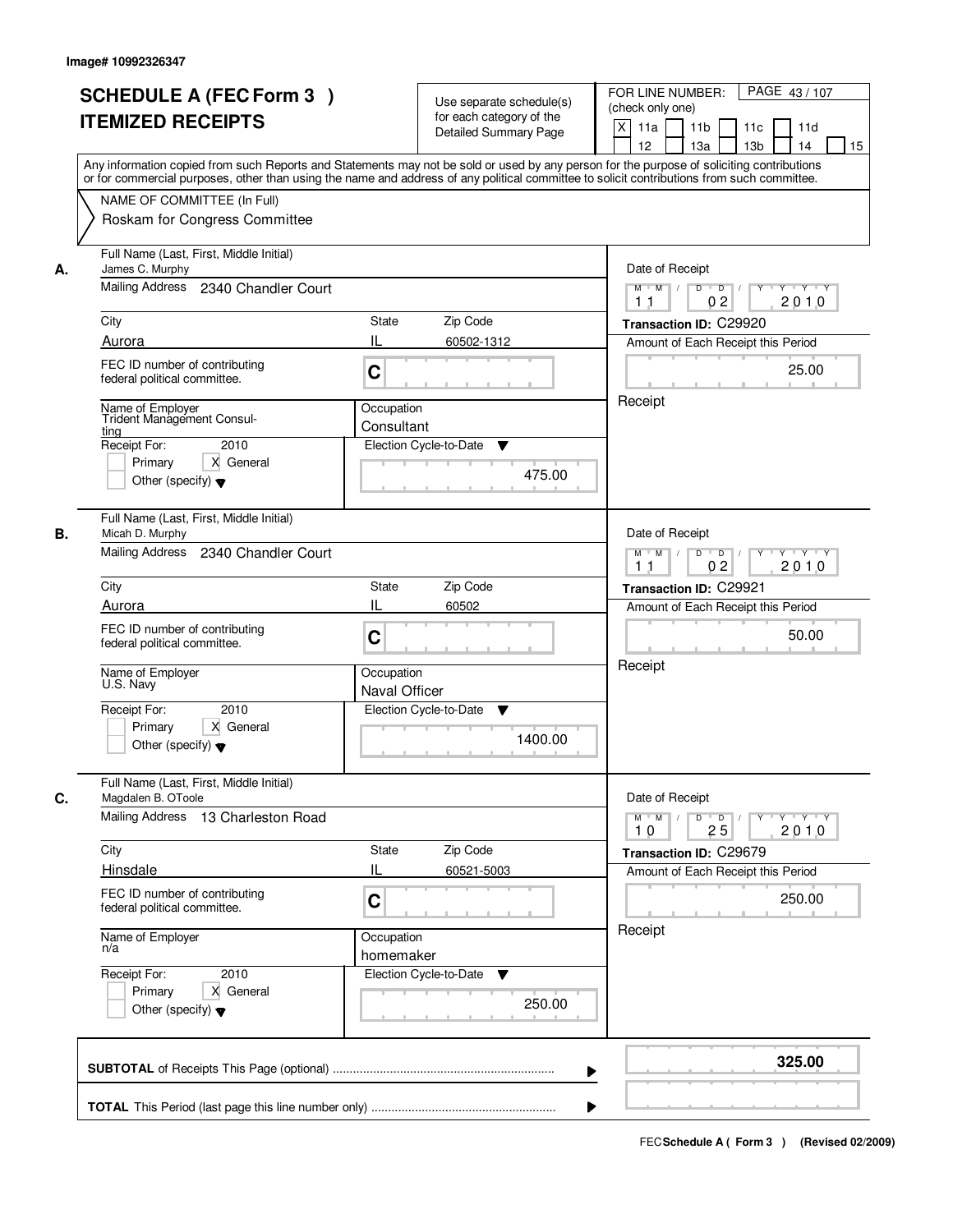|                            | <b>SCHEDULE A (FEC Form 3)</b><br><b>ITEMIZED RECEIPTS</b>                                                                                                                                                                                                                                        |                                                  | Use separate schedule(s)<br>for each category of the<br><b>Detailed Summary Page</b> | PAGE 44 / 107<br>FOR LINE NUMBER:<br>(check only one)<br>$\mathsf{X}$<br>11 <sub>b</sub><br>11a<br>11c<br>11d<br>12<br>13 <sub>b</sub><br>14<br>13a<br>15<br>Any information copied from such Reports and Statements may not be sold or used by any person for the purpose of soliciting contributions<br>or for commercial purposes, other than using the name and address of any political committee to solicit contributions from such committee. |
|----------------------------|---------------------------------------------------------------------------------------------------------------------------------------------------------------------------------------------------------------------------------------------------------------------------------------------------|--------------------------------------------------|--------------------------------------------------------------------------------------|------------------------------------------------------------------------------------------------------------------------------------------------------------------------------------------------------------------------------------------------------------------------------------------------------------------------------------------------------------------------------------------------------------------------------------------------------|
|                            | NAME OF COMMITTEE (In Full)<br>Roskam for Congress Committee                                                                                                                                                                                                                                      |                                                  |                                                                                      |                                                                                                                                                                                                                                                                                                                                                                                                                                                      |
| А.<br>City<br>Lyons<br>n/a | Full Name (Last, First, Middle Initial)<br>Robert G. Olmstead<br>Mailing Address 8145 45th Street<br>FEC ID number of contributing<br>federal political committee.<br>Name of Employer<br>2010<br>Receipt For:<br>X General<br>Primary<br>Other (specify) $\blacktriangledown$                    | State<br>IL<br>C<br>Occupation<br>retired        | Zip Code<br>60534-1807<br>Election Cycle-to-Date<br>▼<br>250.00                      | Date of Receipt<br>$Y + Y + Y$<br>$M$ $M$ /<br>$D$ $D$ $1$<br>Y<br>26<br>2010<br>10<br>Transaction ID: C29720<br>Amount of Each Receipt this Period<br>50.00<br>Receipt                                                                                                                                                                                                                                                                              |
| В.<br>City<br>n/a          | Full Name (Last, First, Middle Initial)<br>Benita D. Olsen<br>Mailing Address<br>2S759 Timber Drive<br>Warrenville<br>FEC ID number of contributing<br>federal political committee.<br>Name of Employer<br>Receipt For:<br>2010<br>Primary<br>X General<br>Other (specify) $\blacktriangledown$   | <b>State</b><br>IL<br>C<br>Occupation<br>retired | Zip Code<br>60555-2724<br>Election Cycle-to-Date<br>v<br>555.00                      | Date of Receipt<br>$M$ $M$ /<br>D<br>$\overline{D}$<br>$Y \vdash Y \vdash Y$<br>25<br>2010<br>10<br>Transaction ID: C29687<br>Amount of Each Receipt this Period<br>25.00<br>Receipt                                                                                                                                                                                                                                                                 |
| C.<br>City<br>n/a          | Full Name (Last, First, Middle Initial)<br>Kenneth W. Olsen<br><b>Mailing Address</b><br>4N241 7th Avenue<br>Addison<br>FEC ID number of contributing<br>federal political committee.<br>Name of Employer<br>Receipt For:<br>2010<br>Primary<br>X General<br>Other (specify) $\blacktriangledown$ | <b>State</b><br>IL<br>C<br>Occupation<br>retired | Zip Code<br>60101-2160<br>Election Cycle-to-Date ▼<br>238.00                         | Date of Receipt<br>$D$ $D$ $/$<br>$M$ $M$ $/$<br>$\begin{array}{cccccccccc} &\mathsf{Y} &\mathsf{I} &\mathsf{Y} &\mathsf{I} &\mathsf{Y} &\mathsf{I} &\mathsf{Y}\end{array}$<br>2010<br>10<br>27<br>Transaction ID: C29789<br>Amount of Each Receipt this Period<br>113.00<br>Receipt                                                                                                                                                                 |
|                            |                                                                                                                                                                                                                                                                                                   |                                                  | ▶                                                                                    | 188.00                                                                                                                                                                                                                                                                                                                                                                                                                                               |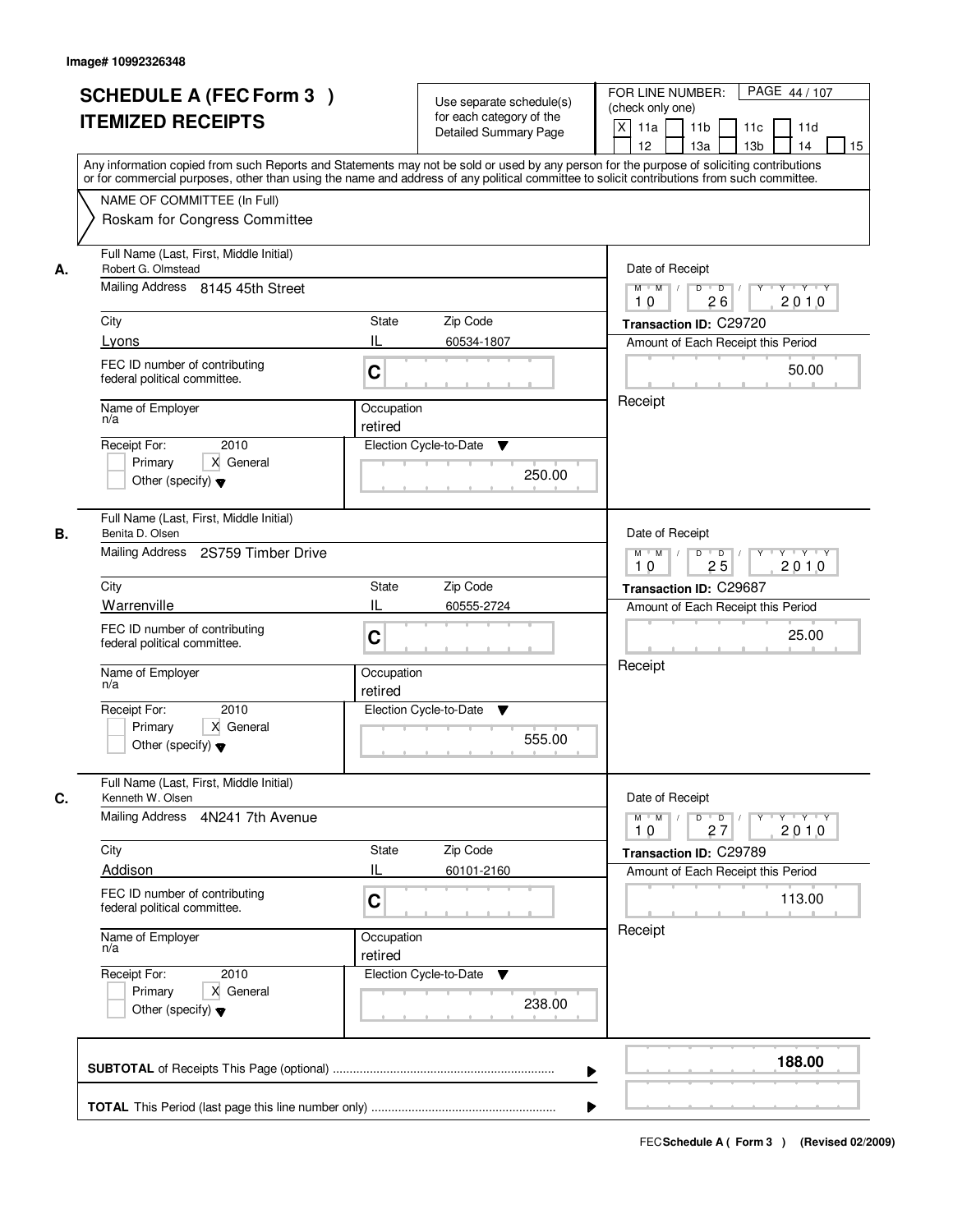|    | <b>SCHEDULE A (FEC Form 3)</b><br><b>ITEMIZED RECEIPTS</b>                                                                     | Use separate schedule(s)<br>for each category of the<br><b>Detailed Summary Page</b><br>Any information copied from such Reports and Statements may not be sold or used by any person for the purpose of soliciting contributions<br>or for commercial purposes, other than using the name and address of any political committee to solicit contributions from such committee. | PAGE 45/107<br>FOR LINE NUMBER:<br>(check only one)<br>$\mathsf{X}$<br>11 <sub>b</sub><br>11a<br>11c<br>11d<br>12<br>13 <sub>b</sub><br>14<br>13a<br>15                  |
|----|--------------------------------------------------------------------------------------------------------------------------------|---------------------------------------------------------------------------------------------------------------------------------------------------------------------------------------------------------------------------------------------------------------------------------------------------------------------------------------------------------------------------------|--------------------------------------------------------------------------------------------------------------------------------------------------------------------------|
|    | NAME OF COMMITTEE (In Full)<br>Roskam for Congress Committee                                                                   |                                                                                                                                                                                                                                                                                                                                                                                 |                                                                                                                                                                          |
| А. | Full Name (Last, First, Middle Initial)<br>Joseph B. Organ<br>Mailing Address 1213 Park Avenue                                 |                                                                                                                                                                                                                                                                                                                                                                                 | Date of Receipt<br>$Y + Y + Y$<br>$M$ $M$ /<br>$D$ $D$<br>Y<br>$\sqrt{ }$                                                                                                |
|    | City                                                                                                                           | State<br>Zip Code                                                                                                                                                                                                                                                                                                                                                               | 2010<br>10<br>28                                                                                                                                                         |
|    | <b>River Forest</b>                                                                                                            | IL<br>60305-1019                                                                                                                                                                                                                                                                                                                                                                | Transaction ID: C29835<br>Amount of Each Receipt this Period                                                                                                             |
|    | FEC ID number of contributing<br>federal political committee.                                                                  | C                                                                                                                                                                                                                                                                                                                                                                               | 250.00                                                                                                                                                                   |
|    | Name of Employer<br>Mayer Brown<br>2010<br>Receipt For:<br>X General<br>Primary                                                | Occupation<br>attorney<br>Election Cycle-to-Date<br>▼<br>500.00                                                                                                                                                                                                                                                                                                                 | Receipt                                                                                                                                                                  |
| В. | Other (specify) $\blacktriangledown$<br>Full Name (Last, First, Middle Initial)<br>Peter Orum<br>Mailing Address P. O. Box 384 |                                                                                                                                                                                                                                                                                                                                                                                 | Date of Receipt<br>$M$ $M$ /<br>D<br>$\overline{\phantom{0}}$<br>Y 'Y 'Y                                                                                                 |
|    |                                                                                                                                |                                                                                                                                                                                                                                                                                                                                                                                 | 2010<br>10<br>14                                                                                                                                                         |
|    | City                                                                                                                           | Zip Code<br><b>State</b>                                                                                                                                                                                                                                                                                                                                                        | Transaction ID: C29422                                                                                                                                                   |
|    | Saint Charles<br>FEC ID number of contributing<br>federal political committee.                                                 | IL<br>60174-0384<br>C                                                                                                                                                                                                                                                                                                                                                           | Amount of Each Receipt this Period<br>200.00                                                                                                                             |
|    | Name of Employer<br>Midwest Groundcovers, LLC                                                                                  | Occupation<br>farmer/chairman                                                                                                                                                                                                                                                                                                                                                   | Receipt                                                                                                                                                                  |
|    | Receipt For:<br>2010<br>Primary<br>X General<br>Other (specify) $\blacktriangledown$                                           | Election Cycle-to-Date<br>Y<br>800.00                                                                                                                                                                                                                                                                                                                                           |                                                                                                                                                                          |
| C. | Full Name (Last, First, Middle Initial)<br>William C. Padish                                                                   |                                                                                                                                                                                                                                                                                                                                                                                 | Date of Receipt                                                                                                                                                          |
|    | <b>Mailing Address</b><br>699 Radnor Drive                                                                                     |                                                                                                                                                                                                                                                                                                                                                                                 | $D$ $D$ $/$<br>$M = M$<br>$\begin{array}{cccccccccc} &\mathsf{Y} &\mathsf{I} &\mathsf{Y} &\mathsf{I} &\mathsf{Y} &\mathsf{I} &\mathsf{Y}\end{array}$<br>2010<br>10<br>27 |
|    | City                                                                                                                           | Zip Code<br>State                                                                                                                                                                                                                                                                                                                                                               | Transaction ID: C29809                                                                                                                                                   |
|    | Roselle                                                                                                                        | IL<br>60172-2742                                                                                                                                                                                                                                                                                                                                                                | Amount of Each Receipt this Period                                                                                                                                       |
|    | FEC ID number of contributing<br>federal political committee.                                                                  | C                                                                                                                                                                                                                                                                                                                                                                               | 50.00                                                                                                                                                                    |
|    | Name of Employer<br>DHS                                                                                                        | Occupation<br>attorney                                                                                                                                                                                                                                                                                                                                                          | Receipt                                                                                                                                                                  |
|    | Receipt For:<br>2010<br>Primary<br>X General<br>Other (specify) $\blacktriangledown$                                           | Election Cycle-to-Date ▼<br>475.00                                                                                                                                                                                                                                                                                                                                              |                                                                                                                                                                          |
|    |                                                                                                                                | ▶                                                                                                                                                                                                                                                                                                                                                                               | 500.00                                                                                                                                                                   |
|    |                                                                                                                                |                                                                                                                                                                                                                                                                                                                                                                                 |                                                                                                                                                                          |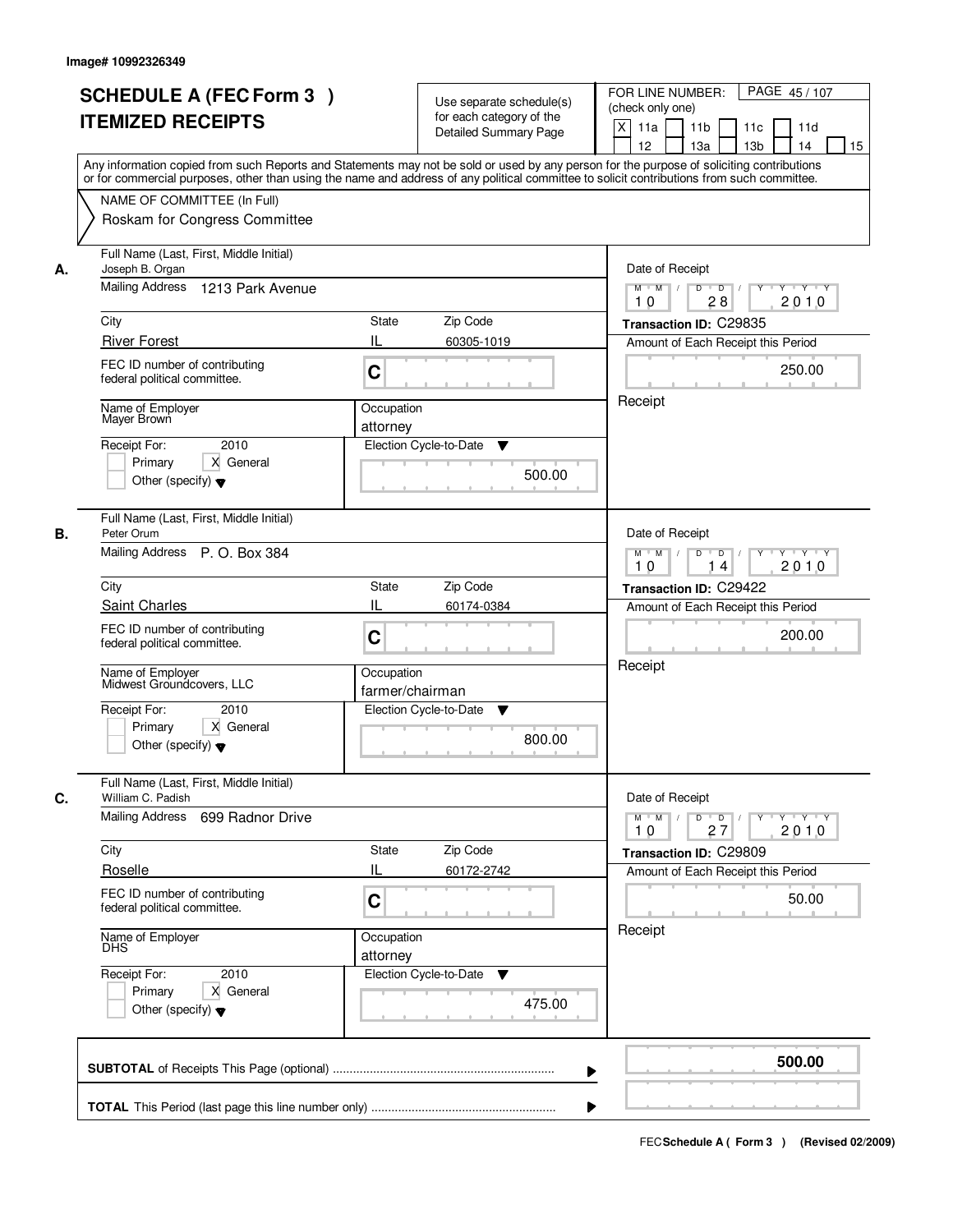|    | <b>SCHEDULE A (FEC Form 3)</b><br><b>ITEMIZED RECEIPTS</b><br>Any information copied from such Reports and Statements may not be sold or used by any person for the purpose of soliciting contributions<br>or for commercial purposes, other than using the name and address of any political committee to solicit contributions from such committee. |                                        | Use separate schedule(s)<br>for each category of the<br><b>Detailed Summary Page</b> | PAGE 46 / 107<br>FOR LINE NUMBER:<br>(check only one)<br>$\boldsymbol{\mathsf{X}}$<br>11 <sub>b</sub><br>11a<br>11 <sub>c</sub><br>11d<br>12<br>13 <sub>b</sub><br>14<br>13a<br>15 |
|----|-------------------------------------------------------------------------------------------------------------------------------------------------------------------------------------------------------------------------------------------------------------------------------------------------------------------------------------------------------|----------------------------------------|--------------------------------------------------------------------------------------|------------------------------------------------------------------------------------------------------------------------------------------------------------------------------------|
|    | NAME OF COMMITTEE (In Full)<br>Roskam for Congress Committee                                                                                                                                                                                                                                                                                          |                                        |                                                                                      |                                                                                                                                                                                    |
| А. | Full Name (Last, First, Middle Initial)<br>Eleanor P. Paulson<br>Mailing Address 201 N. President Street, #3B                                                                                                                                                                                                                                         |                                        |                                                                                      | Date of Receipt<br>$M$ $M$<br>$D$ $D$ $1$<br>$Y - Y - Y - Y$<br>Y<br>2010<br>10<br>14                                                                                              |
|    | City                                                                                                                                                                                                                                                                                                                                                  | <b>State</b>                           | Zip Code                                                                             | Transaction ID: C29429                                                                                                                                                             |
|    | Wheaton                                                                                                                                                                                                                                                                                                                                               | IL                                     | 60187-5747                                                                           | Amount of Each Receipt this Period                                                                                                                                                 |
|    | FEC ID number of contributing<br>federal political committee.                                                                                                                                                                                                                                                                                         | C                                      |                                                                                      | 50.00                                                                                                                                                                              |
|    | Name of Employer<br>n/a                                                                                                                                                                                                                                                                                                                               | Occupation<br>retired                  |                                                                                      | Receipt                                                                                                                                                                            |
|    | 2010<br>Receipt For:<br>X General<br>Primary<br>Other (specify) $\blacktriangledown$                                                                                                                                                                                                                                                                  | Election Cycle-to-Date                 | ▼<br>365.00                                                                          |                                                                                                                                                                                    |
| В. | Full Name (Last, First, Middle Initial)<br>Donna A. Petrusha<br>Mailing Address 1003 Oak Ridge Drive                                                                                                                                                                                                                                                  |                                        |                                                                                      | Date of Receipt<br>$M$ $M$ /<br>D<br>$\overline{D}$ /<br>$Y + Y + Y$                                                                                                               |
|    |                                                                                                                                                                                                                                                                                                                                                       |                                        |                                                                                      | 26<br>2010<br>10                                                                                                                                                                   |
|    | City<br>Streamwood                                                                                                                                                                                                                                                                                                                                    | State<br>IL                            | Zip Code<br>60107-2185                                                               | Transaction ID: C29719                                                                                                                                                             |
|    | FEC ID number of contributing<br>federal political committee.                                                                                                                                                                                                                                                                                         | C                                      |                                                                                      | Amount of Each Receipt this Period<br>25.00                                                                                                                                        |
|    | Name of Employer<br>Heico Companies                                                                                                                                                                                                                                                                                                                   | Occupation<br>cash manager             |                                                                                      | Receipt                                                                                                                                                                            |
|    | Receipt For:<br>2010<br>Primary<br>X General<br>Other (specify) $\blacktriangledown$                                                                                                                                                                                                                                                                  | Election Cycle-to-Date                 | v<br>240.00                                                                          |                                                                                                                                                                                    |
| C. | Full Name (Last, First, Middle Initial)<br>Jonathan Phillips                                                                                                                                                                                                                                                                                          |                                        |                                                                                      | Date of Receipt                                                                                                                                                                    |
|    | Mailing Address<br>792 Chatham Avenue                                                                                                                                                                                                                                                                                                                 |                                        |                                                                                      | $M$ $M$<br>$D$ $D$ $l$<br><b>TY TEY TEY TEY</b><br>2010<br>10<br>15                                                                                                                |
|    | City<br>Elmhurst                                                                                                                                                                                                                                                                                                                                      | State<br>Ш                             | Zip Code<br>60126-4527                                                               | Transaction ID: C29494                                                                                                                                                             |
|    | FEC ID number of contributing<br>federal political committee.                                                                                                                                                                                                                                                                                         | C                                      |                                                                                      | Amount of Each Receipt this Period<br>500.00                                                                                                                                       |
|    | Name of Employer<br>Healthcare Growth Partners                                                                                                                                                                                                                                                                                                        | Occupation<br><b>Investment Banker</b> |                                                                                      | Receipt                                                                                                                                                                            |
|    | Receipt For:<br>2010<br>Primary<br>X General<br>Other (specify) $\blacktriangledown$                                                                                                                                                                                                                                                                  | Election Cycle-to-Date                 | v<br>500.00                                                                          |                                                                                                                                                                                    |
|    |                                                                                                                                                                                                                                                                                                                                                       |                                        |                                                                                      | 575.00                                                                                                                                                                             |
|    |                                                                                                                                                                                                                                                                                                                                                       |                                        |                                                                                      |                                                                                                                                                                                    |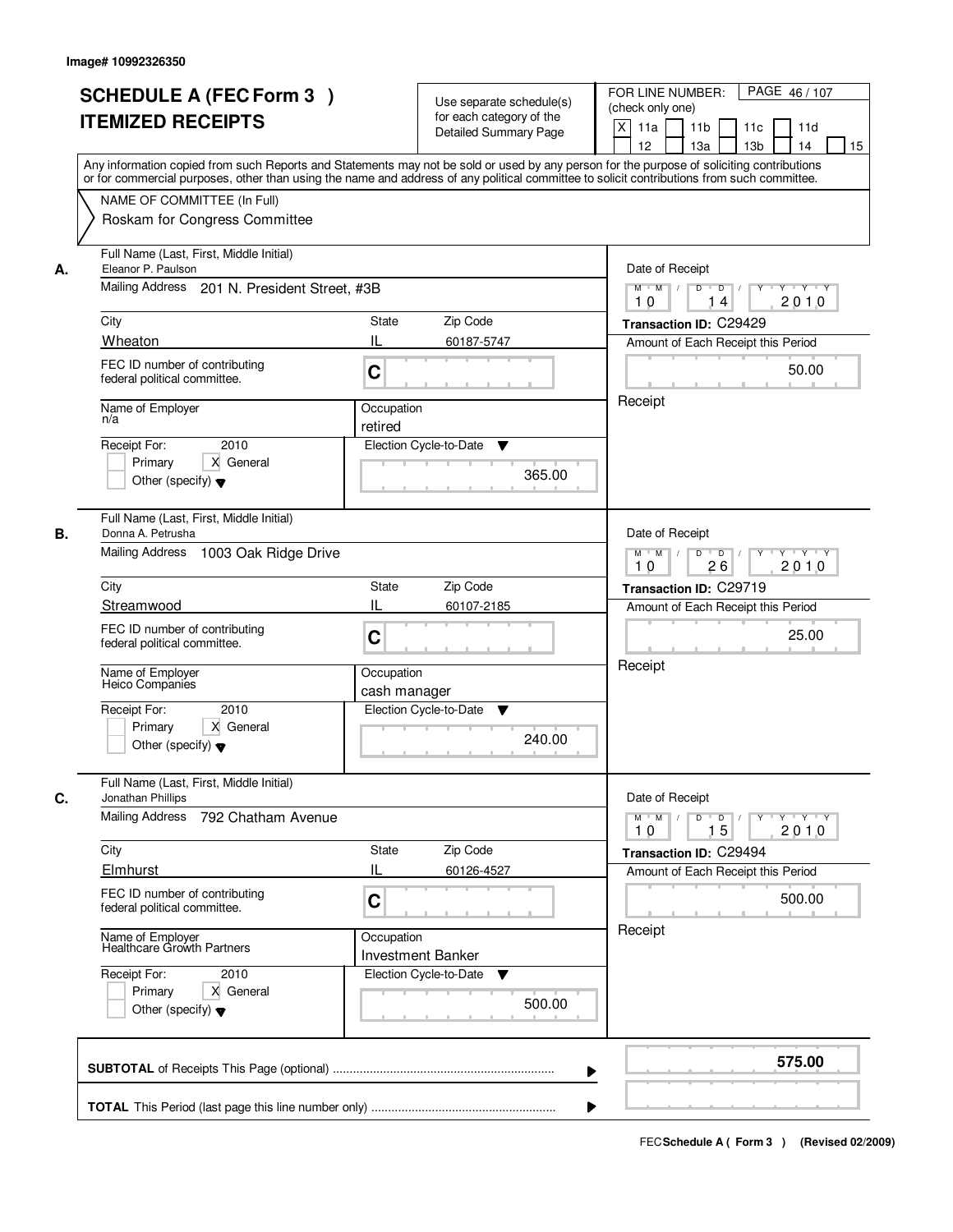|    | <b>SCHEDULE A (FEC Form 3)</b><br><b>ITEMIZED RECEIPTS</b><br>Any information copied from such Reports and Statements may not be sold or used by any person for the purpose of soliciting contributions                                                                                                                         |                                                   | Use separate schedule(s)<br>for each category of the<br><b>Detailed Summary Page</b> | PAGE 47/107<br>FOR LINE NUMBER:<br>(check only one)<br>$\boldsymbol{\mathsf{X}}$<br>11 <sub>b</sub><br>11a<br>11 <sub>c</sub><br>11d<br>12<br>13 <sub>b</sub><br>14<br>13a<br>15 |
|----|---------------------------------------------------------------------------------------------------------------------------------------------------------------------------------------------------------------------------------------------------------------------------------------------------------------------------------|---------------------------------------------------|--------------------------------------------------------------------------------------|----------------------------------------------------------------------------------------------------------------------------------------------------------------------------------|
|    | or for commercial purposes, other than using the name and address of any political committee to solicit contributions from such committee.<br>NAME OF COMMITTEE (In Full)<br>Roskam for Congress Committee                                                                                                                      |                                                   |                                                                                      |                                                                                                                                                                                  |
| А. | Full Name (Last, First, Middle Initial)<br>Paul E. Piwinski<br>Mailing Address 904 S. York Street<br>City<br>Elmhurst<br>FEC ID number of contributing<br>federal political committee.<br>Name of Employer<br>Dept. of Veterans Affairs<br>Receipt For:<br>2010<br>Primary<br>X General<br>Other (specify) $\blacktriangledown$ | <b>State</b><br>IL<br>C<br>Occupation<br>attorney | Zip Code<br>60126-5134<br>Election Cycle-to-Date<br>▼<br>750.00                      | Date of Receipt<br>$D$ $D$<br>$Y - Y - Y - Y$<br>$M$ $M$ /<br>Y<br>15<br>2010<br>10<br>Transaction ID: C29493<br>Amount of Each Receipt this Period<br>100.00<br>Receipt         |
| В. | Full Name (Last, First, Middle Initial)<br>Paul E. Piwinski<br>Mailing Address 904 S. York Street<br>City<br>Elmhurst<br>FEC ID number of contributing<br>federal political committee.<br>Name of Employer<br>Dept. of Veterans Affairs<br>Receipt For:<br>2010<br>Primary<br>X General<br>Other (specify) $\blacktriangledown$ | State<br>IL<br>C<br>Occupation<br>attorney        | Zip Code<br>60126-5134<br>Election Cycle-to-Date<br>v<br>950.00                      | Date of Receipt<br>$M$ $M$ /<br>D<br>$\overline{D}$<br>$Y + Y + Y$<br>24<br>2010<br>10<br>Transaction ID: C29613<br>Amount of Each Receipt this Period<br>200.00<br>Receipt      |
| C. | Full Name (Last, First, Middle Initial)<br>Edwin F. Raye<br>Mailing Address 457 Utley Road<br>City<br>Elmhurst<br>FEC ID number of contributing<br>federal political committee.<br>Name of Employer<br>n/a<br>Receipt For:<br>2010<br>Primary<br>X General<br>Other (specify) $\blacktriangledown$                              | State<br>Ш<br>C<br>Occupation<br>retired          | Zip Code<br>60126-3215<br>Election Cycle-to-Date ▼<br>350.00                         | Date of Receipt<br>$M$ $M$<br>$D$ $D$ $I$<br>$Y - Y - Y - Y$<br>$Y^+$<br>2010<br>10<br>26<br>Transaction ID: C29751<br>Amount of Each Receipt this Period<br>100.00<br>Receipt   |
|    |                                                                                                                                                                                                                                                                                                                                 |                                                   |                                                                                      | 400.00                                                                                                                                                                           |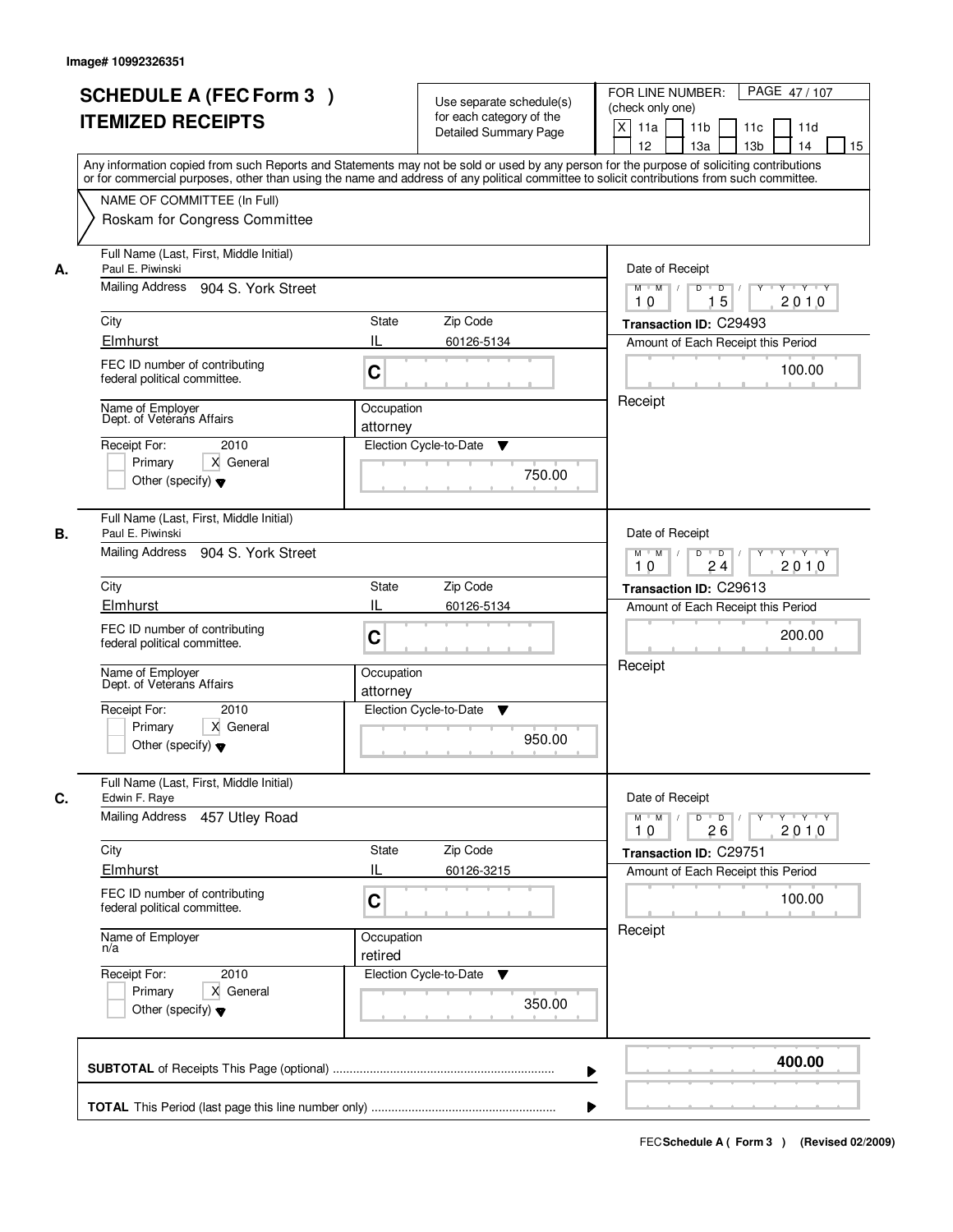|    | <b>SCHEDULE A (FEC Form 3)</b><br><b>ITEMIZED RECEIPTS</b>                                                                                          | Use separate schedule(s)<br>for each category of the<br><b>Detailed Summary Page</b> | PAGE 48 / 107<br>FOR LINE NUMBER:<br>(check only one)<br>$\boldsymbol{\mathsf{X}}$<br>11 <sub>b</sub><br>11a<br>11 <sub>c</sub><br>11d<br>12<br>13 <sub>b</sub><br>14<br>13a<br>15<br>Any information copied from such Reports and Statements may not be sold or used by any person for the purpose of soliciting contributions |
|----|-----------------------------------------------------------------------------------------------------------------------------------------------------|--------------------------------------------------------------------------------------|---------------------------------------------------------------------------------------------------------------------------------------------------------------------------------------------------------------------------------------------------------------------------------------------------------------------------------|
|    | NAME OF COMMITTEE (In Full)<br>Roskam for Congress Committee                                                                                        |                                                                                      | or for commercial purposes, other than using the name and address of any political committee to solicit contributions from such committee.                                                                                                                                                                                      |
| А. | Full Name (Last, First, Middle Initial)<br>Dana E. Regan<br>Mailing Address 18 Charleston Road<br>City                                              | <b>State</b><br>Zip Code                                                             | Date of Receipt<br>$D$ $D$<br>Y TY Y Y<br>$M$ $M$ /<br>Y<br>2010<br>25<br>10<br>Transaction ID: C29682                                                                                                                                                                                                                          |
|    | Hinsdale<br>FEC ID number of contributing<br>federal political committee.                                                                           | IL<br>60521-5003<br>C                                                                | Amount of Each Receipt this Period<br>1000.00                                                                                                                                                                                                                                                                                   |
|    | Name of Employer<br>Tranzact Technologies, In-<br><u>c.</u><br>Receipt For:<br>2010<br>Primary<br>X General<br>Other (specify) $\blacktriangledown$ | Occupation<br>account executive<br>Election Cycle-to-Date<br>▼<br>1000.00            | Receipt                                                                                                                                                                                                                                                                                                                         |
| В. | Full Name (Last, First, Middle Initial)<br>Teresa A. Regard<br>Mailing Address 720 E. Cherry Lane                                                   |                                                                                      | Date of Receipt<br>$M$ $M$ /<br>D<br>$\overline{\phantom{0}}$ D<br>$Y + Y + Y$<br>22<br>2010<br>10                                                                                                                                                                                                                              |
|    | City<br><b>Arlington Heights</b><br>FEC ID number of contributing                                                                                   | Zip Code<br>State<br>IL<br>60004-3217<br>C                                           | Transaction ID: C29620<br>Amount of Each Receipt this Period<br>200.00                                                                                                                                                                                                                                                          |
|    | federal political committee.<br>Name of Employer<br>n/a<br>Receipt For:<br>2010<br>Primary<br>X General<br>Other (specify) $\blacktriangledown$     | Occupation<br>retired<br>Election Cycle-to-Date<br>v<br>400.00                       | Receipt                                                                                                                                                                                                                                                                                                                         |
| C. | Full Name (Last, First, Middle Initial)<br>W. Robert Reum<br>Mailing Address<br>P. O. Box 130                                                       |                                                                                      | Date of Receipt<br>$M$ $M$<br>$D$ $D$ $I$<br>$Y - Y - Y - Y$<br>$Y^+$                                                                                                                                                                                                                                                           |
|    | City<br>Wayne<br>FEC ID number of contributing<br>federal political committee.                                                                      | State<br>Zip Code<br>Ш<br>60184-0130<br>C                                            | 2010<br>10<br>20<br>Transaction ID: C29578<br>Amount of Each Receipt this Period<br>1000.00                                                                                                                                                                                                                                     |
|    | Name of Employer<br>Amsted Industries<br>Receipt For:<br>2010<br>Primary<br>X General<br>Other (specify) $\blacktriangledown$                       | Occupation<br>president/c.e.o.<br>Election Cycle-to-Date<br>v<br>1000.00             | Receipt                                                                                                                                                                                                                                                                                                                         |
|    |                                                                                                                                                     |                                                                                      | 2200.00                                                                                                                                                                                                                                                                                                                         |
|    |                                                                                                                                                     |                                                                                      |                                                                                                                                                                                                                                                                                                                                 |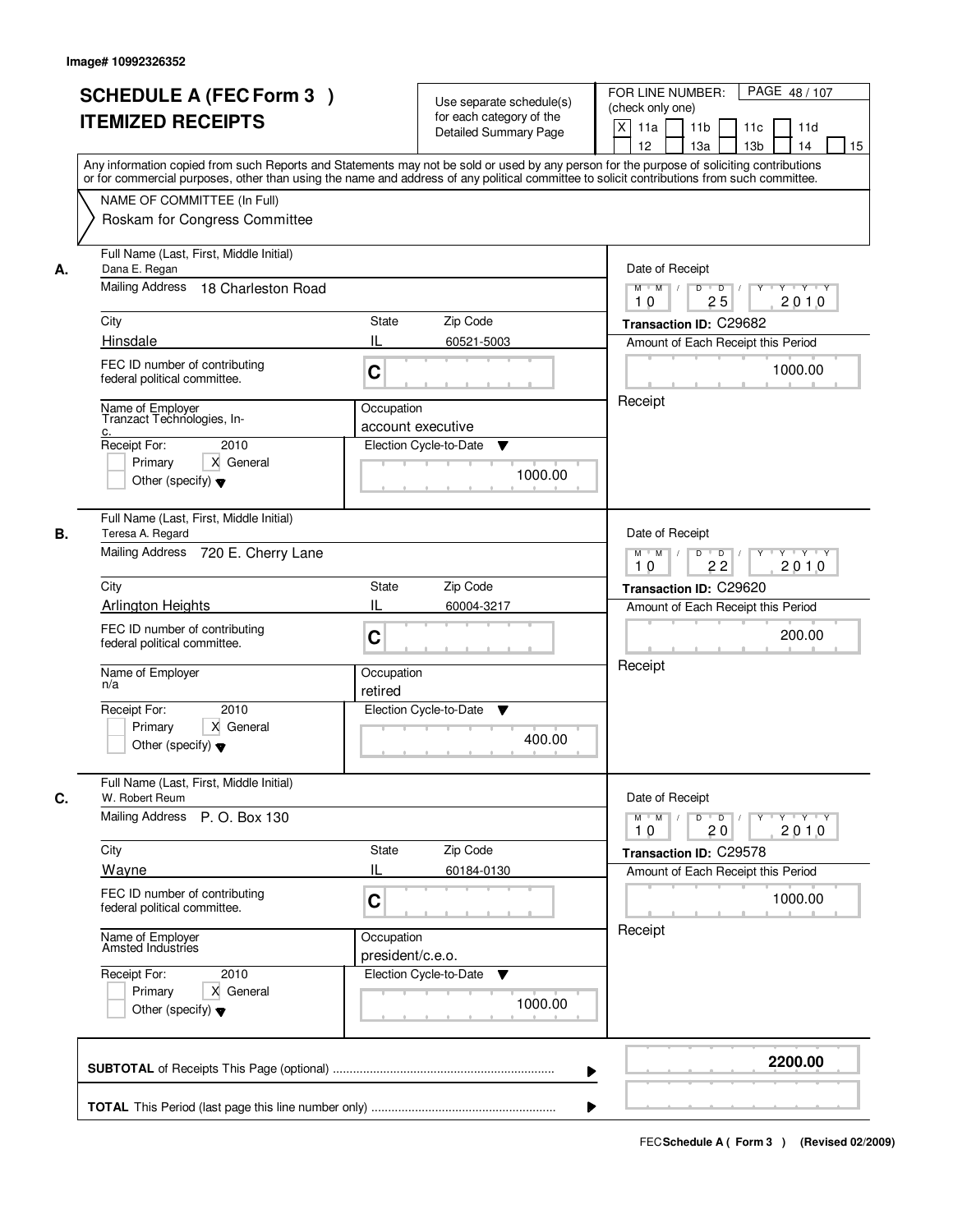|    |                                                                                                                         | for each category of the<br><b>Detailed Summary Page</b><br>Any information copied from such Reports and Statements may not be sold or used by any person for the purpose of soliciting contributions<br>or for commercial purposes, other than using the name and address of any political committee to solicit contributions from such committee. | $\mathsf{X}$<br>11 <sub>b</sub><br>11a<br>11c<br>11d<br>12<br>13 <sub>b</sub><br>13a<br>14<br>15      |
|----|-------------------------------------------------------------------------------------------------------------------------|-----------------------------------------------------------------------------------------------------------------------------------------------------------------------------------------------------------------------------------------------------------------------------------------------------------------------------------------------------|-------------------------------------------------------------------------------------------------------|
|    | NAME OF COMMITTEE (In Full)<br>Roskam for Congress Committee                                                            |                                                                                                                                                                                                                                                                                                                                                     |                                                                                                       |
| А. | Full Name (Last, First, Middle Initial)<br>Todd T. Riggin<br>Mailing Address 6732 Osage Place                           | Date of Receipt<br>$M$ $M$ /<br>$D$ $D$<br>$Y + Y + Y$<br>Y                                                                                                                                                                                                                                                                                         |                                                                                                       |
|    |                                                                                                                         |                                                                                                                                                                                                                                                                                                                                                     | 25<br>2010<br>10                                                                                      |
|    | City<br>Downers Grove                                                                                                   | Zip Code<br>State<br>IL<br>60516                                                                                                                                                                                                                                                                                                                    | Transaction ID: C29673<br>Amount of Each Receipt this Period                                          |
|    | FEC ID number of contributing<br>federal political committee.                                                           | C                                                                                                                                                                                                                                                                                                                                                   | 250.00                                                                                                |
|    | Name of Employer<br>Harris Bank<br>2010<br>Receipt For:<br>Primary<br>X General<br>Other (specify) $\blacktriangledown$ | Occupation<br>Director<br>Election Cycle-to-Date<br>▼<br>250.00                                                                                                                                                                                                                                                                                     | Receipt                                                                                               |
| В. | Full Name (Last, First, Middle Initial)<br>Evelyn J. Rogers<br>Mailing Address P. O. Box 2293                           |                                                                                                                                                                                                                                                                                                                                                     | Date of Receipt<br>D<br>$M$ $M$ /<br>$\blacksquare$ D $\blacksquare$ /<br>Y 'Y 'Y<br>18<br>2010<br>10 |
|    | City                                                                                                                    | Zip Code<br><b>State</b>                                                                                                                                                                                                                                                                                                                            | Transaction ID: C29530                                                                                |
|    | Silverthorne                                                                                                            | CO<br>80498-2293                                                                                                                                                                                                                                                                                                                                    | Amount of Each Receipt this Period                                                                    |
|    | FEC ID number of contributing<br>federal political committee.                                                           | C                                                                                                                                                                                                                                                                                                                                                   | 1000.00                                                                                               |
|    | Name of Employer<br>Summit Analytical                                                                                   | Occupation<br>statistician                                                                                                                                                                                                                                                                                                                          | Receipt                                                                                               |
|    | Receipt For:<br>2010<br>Primary<br>X General<br>Other (specify) $\blacktriangledown$                                    | Election Cycle-to-Date<br>▼<br>3000.00                                                                                                                                                                                                                                                                                                              |                                                                                                       |
| C. | Full Name (Last, First, Middle Initial)<br>Evelyn J. Rogers                                                             |                                                                                                                                                                                                                                                                                                                                                     | Date of Receipt                                                                                       |
|    | Mailing Address<br>P. O. Box 2293                                                                                       |                                                                                                                                                                                                                                                                                                                                                     | $M$ $M$<br>2010<br>10<br>18                                                                           |
|    | City                                                                                                                    | Zip Code<br>State                                                                                                                                                                                                                                                                                                                                   | Transaction ID: C29960                                                                                |
|    | Silverthorne<br>FEC ID number of contributing<br>federal political committee.                                           | CO<br>80498-2293<br>C                                                                                                                                                                                                                                                                                                                               | Amount of Each Receipt this Period<br>$-600.00$                                                       |
|    | Name of Employer<br>Summit Analytical                                                                                   | Occupation<br>statistician                                                                                                                                                                                                                                                                                                                          | <b>Reattribution Memo</b>                                                                             |
|    | Receipt For:<br>2010<br>Primary<br>X General<br>Other (specify) $\blacktriangledown$                                    | Election Cycle-to-Date ▼<br>2400.00                                                                                                                                                                                                                                                                                                                 | [MEMO ITEM]<br>NOTE: reatrributed to spou-<br>se                                                      |
|    |                                                                                                                         | ▶                                                                                                                                                                                                                                                                                                                                                   | 1250.00                                                                                               |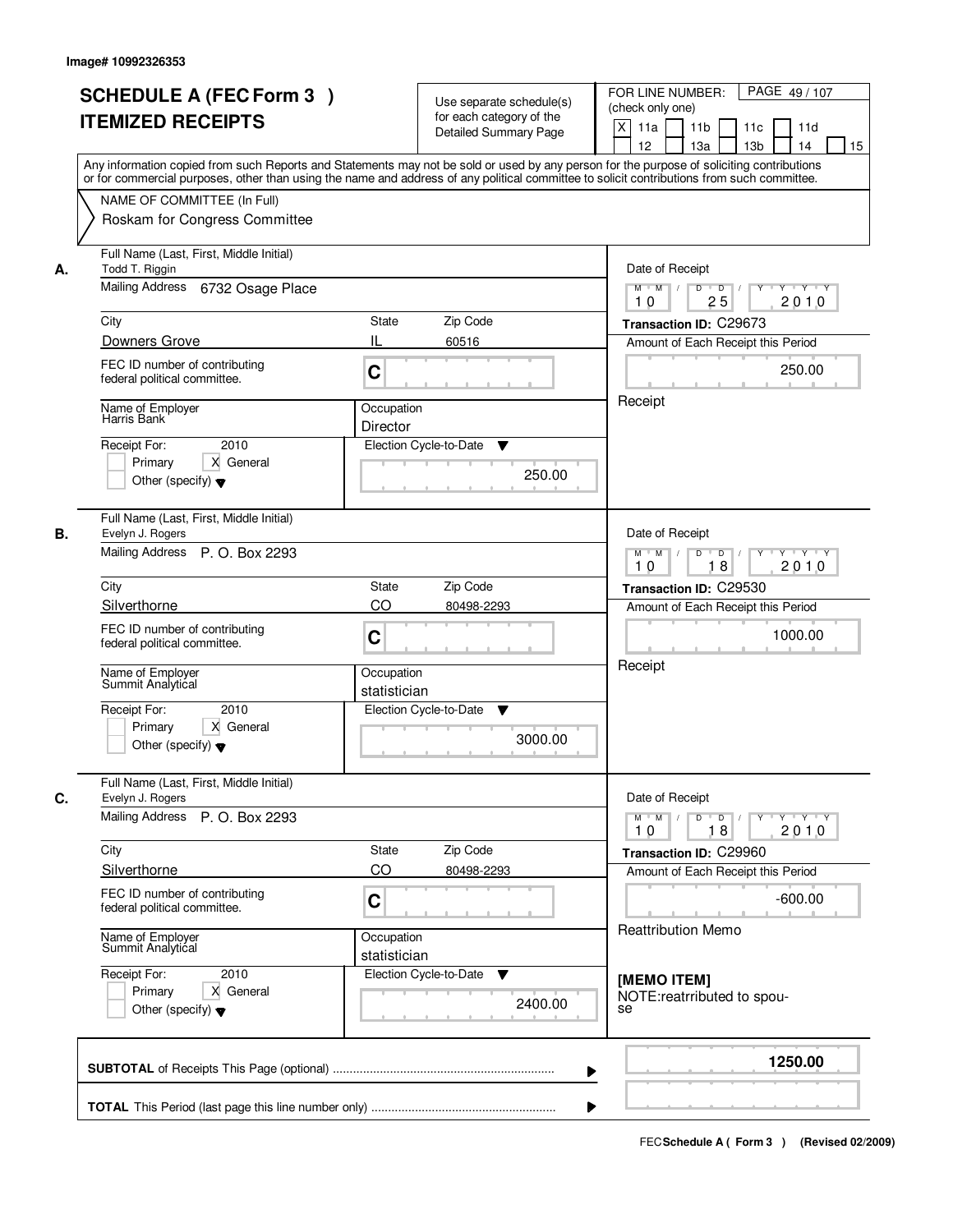| <b>SCHEDULE A (FEC Form 3)</b><br><b>ITEMIZED RECEIPTS</b>                                                                                                                                                                                                                                                             |                                                                    | Use separate schedule(s)<br>for each category of the<br>Detailed Summary Page | PAGE 50 / 107<br>FOR LINE NUMBER:<br>(check only one)<br>$\mathsf{X}$<br>11 <sub>b</sub><br>11a<br>11c<br>11d<br>12<br>13 <sub>b</sub><br>14<br>15<br>13a<br>Any information copied from such Reports and Statements may not be sold or used by any person for the purpose of soliciting contributions<br>or for commercial purposes, other than using the name and address of any political committee to solicit contributions from such committee. |
|------------------------------------------------------------------------------------------------------------------------------------------------------------------------------------------------------------------------------------------------------------------------------------------------------------------------|--------------------------------------------------------------------|-------------------------------------------------------------------------------|------------------------------------------------------------------------------------------------------------------------------------------------------------------------------------------------------------------------------------------------------------------------------------------------------------------------------------------------------------------------------------------------------------------------------------------------------|
| NAME OF COMMITTEE (In Full)<br>Roskam for Congress Committee                                                                                                                                                                                                                                                           |                                                                    |                                                                               |                                                                                                                                                                                                                                                                                                                                                                                                                                                      |
| Full Name (Last, First, Middle Initial)<br>James L. Rogers<br>А.<br>Mailing Address P.O. Box 2293<br>City<br>Silverthorne<br>FEC ID number of contributing<br>federal political committee.<br>Name of Employer<br>Selrex Corp.<br>2010<br>Receipt For:<br>X General<br>Primary<br>Other (specify) $\blacktriangledown$ | State<br>CO<br>C<br>Occupation<br>Manager                          | Zip Code<br>80498-2293<br>Election Cycle-to-Date<br>▼<br>600.00               | Date of Receipt<br>$D$ $D$ $/$<br>$Y + Y + Y$<br>$M$ $M$ /<br>Y<br>18<br>2010<br>10<br>Transaction ID: C29961<br>Amount of Each Receipt this Period<br>600.00<br><b>Reattribution Memo</b><br>[MEMO ITEM]<br>NOTE:reattributed from sp-<br>ouse                                                                                                                                                                                                      |
| Full Name (Last, First, Middle Initial)<br>В.<br>Martha J. Roskam<br>Mailing Address 1716 Lakecliffe Drive<br>City<br>Wheaton<br>FEC ID number of contributing<br>federal political committee.<br>Name of Employer<br>n/a<br>Receipt For:<br>2010<br>Primary<br>X General<br>Other (specify) $\blacktriangledown$      | <b>State</b><br>IL<br>C<br>Occupation<br>homemaker                 | Zip Code<br>60189<br>Election Cycle-to-Date<br>▼<br>3600.00                   | Date of Receipt<br>$M$ $M$ /<br>D<br>$\overline{D}$<br>$Y + Y + Y$<br>28<br>2010<br>10<br>Transaction ID: C29955<br>Amount of Each Receipt this Period<br>800.00<br>In-Kind<br>NOTE: facility rental                                                                                                                                                                                                                                                 |
| Full Name (Last, First, Middle Initial)<br>C.<br>Stephen A. Roskam<br><b>Mailing Address</b><br>City<br>Oak Park<br>FEC ID number of contributing<br>federal political committee.<br>Name of Employer<br>Cook County<br>Receipt For:<br>2010<br>Primary<br>X General<br>Other (specify) $\blacktriangledown$           | 1036 Superior Street<br>State<br>Ш<br>C<br>Occupation<br>Physician | Zip Code<br>60302-1816<br>Election Cycle-to-Date<br>v<br>1000.00              | Date of Receipt<br>$D$ $D$ $/$<br>$M = M$<br><b>Y Y Y Y Y</b><br>2010<br>10<br>21<br>Transaction ID: C29593<br>Amount of Each Receipt this Period<br>100.00<br>Receipt                                                                                                                                                                                                                                                                               |
|                                                                                                                                                                                                                                                                                                                        |                                                                    |                                                                               | 900.00<br>▶                                                                                                                                                                                                                                                                                                                                                                                                                                          |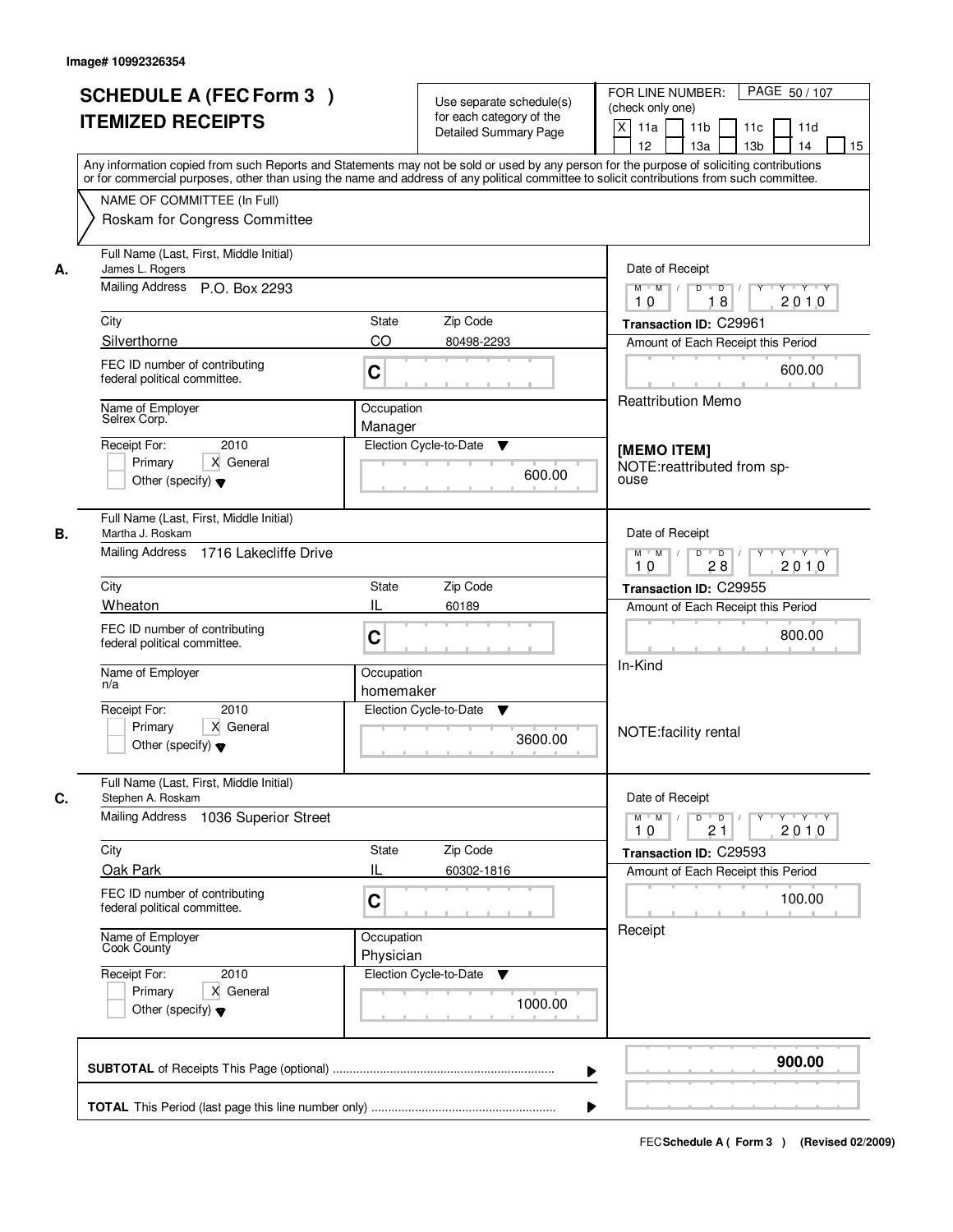|    | <b>SCHEDULE A (FEC Form 3)</b><br><b>ITEMIZED RECEIPTS</b><br>Any information copied from such Reports and Statements may not be sold or used by any person for the purpose of soliciting contributions    | Use separate schedule(s)<br>for each category of the<br><b>Detailed Summary Page</b> | PAGE 51 / 107<br>FOR LINE NUMBER:<br>(check only one)<br>$\boldsymbol{\mathsf{X}}$<br>11 <sub>b</sub><br>11a<br>11c<br>11d<br>12<br>13 <sub>b</sub><br>14<br>13a<br>15 |
|----|------------------------------------------------------------------------------------------------------------------------------------------------------------------------------------------------------------|--------------------------------------------------------------------------------------|------------------------------------------------------------------------------------------------------------------------------------------------------------------------|
|    | or for commercial purposes, other than using the name and address of any political committee to solicit contributions from such committee.<br>NAME OF COMMITTEE (In Full)<br>Roskam for Congress Committee |                                                                                      |                                                                                                                                                                        |
| А. | Full Name (Last, First, Middle Initial)<br>Darlene Ruscitti<br>Mailing Address 131A Fairlane Court                                                                                                         |                                                                                      | Date of Receipt<br>$\overline{D}$<br><b>TEXT TY</b><br>$M$ $M$ /<br>D<br>Y<br>21<br>2010<br>10                                                                         |
|    | City                                                                                                                                                                                                       | <b>State</b><br>Zip Code                                                             | Transaction ID: C29601                                                                                                                                                 |
|    | Bloomingdale                                                                                                                                                                                               | IL<br>60108-8290                                                                     | Amount of Each Receipt this Period                                                                                                                                     |
|    | FEC ID number of contributing<br>federal political committee.                                                                                                                                              | C                                                                                    | 100.00                                                                                                                                                                 |
|    | Name of Employer<br>Dupage Office of Education<br>Receipt For:<br>2010<br>Primary<br>X General<br>Other (specify) $\blacktriangledown$                                                                     | Occupation<br>regional superintendent<br>Election Cycle-to-Date<br>v<br>400.00       | Receipt                                                                                                                                                                |
| В. | Full Name (Last, First, Middle Initial)<br>Frank Saverino<br>Mailing Address<br>538 E. Randy Road                                                                                                          |                                                                                      | Date of Receipt<br>$M$ $M$ /<br>D<br>$\overline{D}$<br>$Y + Y + Y$                                                                                                     |
|    |                                                                                                                                                                                                            |                                                                                      | 27<br>2010<br>10                                                                                                                                                       |
|    | City<br>Carol Stream                                                                                                                                                                                       | Zip Code<br>State<br>IL<br>60188-2122                                                | Transaction ID: C29773                                                                                                                                                 |
|    | FEC ID number of contributing<br>federal political committee.                                                                                                                                              | C                                                                                    | Amount of Each Receipt this Period<br>500.00                                                                                                                           |
|    | Name of Employer<br>Saverino & Associates                                                                                                                                                                  | Occupation<br>Food Broker                                                            | Receipt                                                                                                                                                                |
|    | Receipt For:<br>2010<br>Primary<br>X General<br>Other (specify) $\blacktriangledown$                                                                                                                       | Election Cycle-to-Date<br>v<br>1700.00                                               |                                                                                                                                                                        |
| C. | Full Name (Last, First, Middle Initial)<br>Ruthanne Schmitz                                                                                                                                                |                                                                                      | Date of Receipt                                                                                                                                                        |
|    | <b>Mailing Address</b><br>743 Godair Circle                                                                                                                                                                |                                                                                      | $M$ $M$<br>$D$ $D$ $l$<br>$Y - Y - Y - Y$<br>$\mathbf{Y}$<br>2010<br>10<br>25                                                                                          |
|    | City                                                                                                                                                                                                       | Zip Code<br>State<br>Ш                                                               | Transaction ID: C29657                                                                                                                                                 |
|    | Hinsdale<br>FEC ID number of contributing<br>federal political committee.                                                                                                                                  | 60521-8104<br>C                                                                      | Amount of Each Receipt this Period<br>250.00                                                                                                                           |
|    | Name of Employer<br>n/a                                                                                                                                                                                    | Occupation<br>retired                                                                | Receipt                                                                                                                                                                |
|    | Receipt For:<br>2010<br>Primary<br>X General<br>Other (specify) $\blacktriangledown$                                                                                                                       | Election Cycle-to-Date ▼<br>250.00                                                   |                                                                                                                                                                        |
|    |                                                                                                                                                                                                            |                                                                                      | 850.00                                                                                                                                                                 |
|    |                                                                                                                                                                                                            |                                                                                      |                                                                                                                                                                        |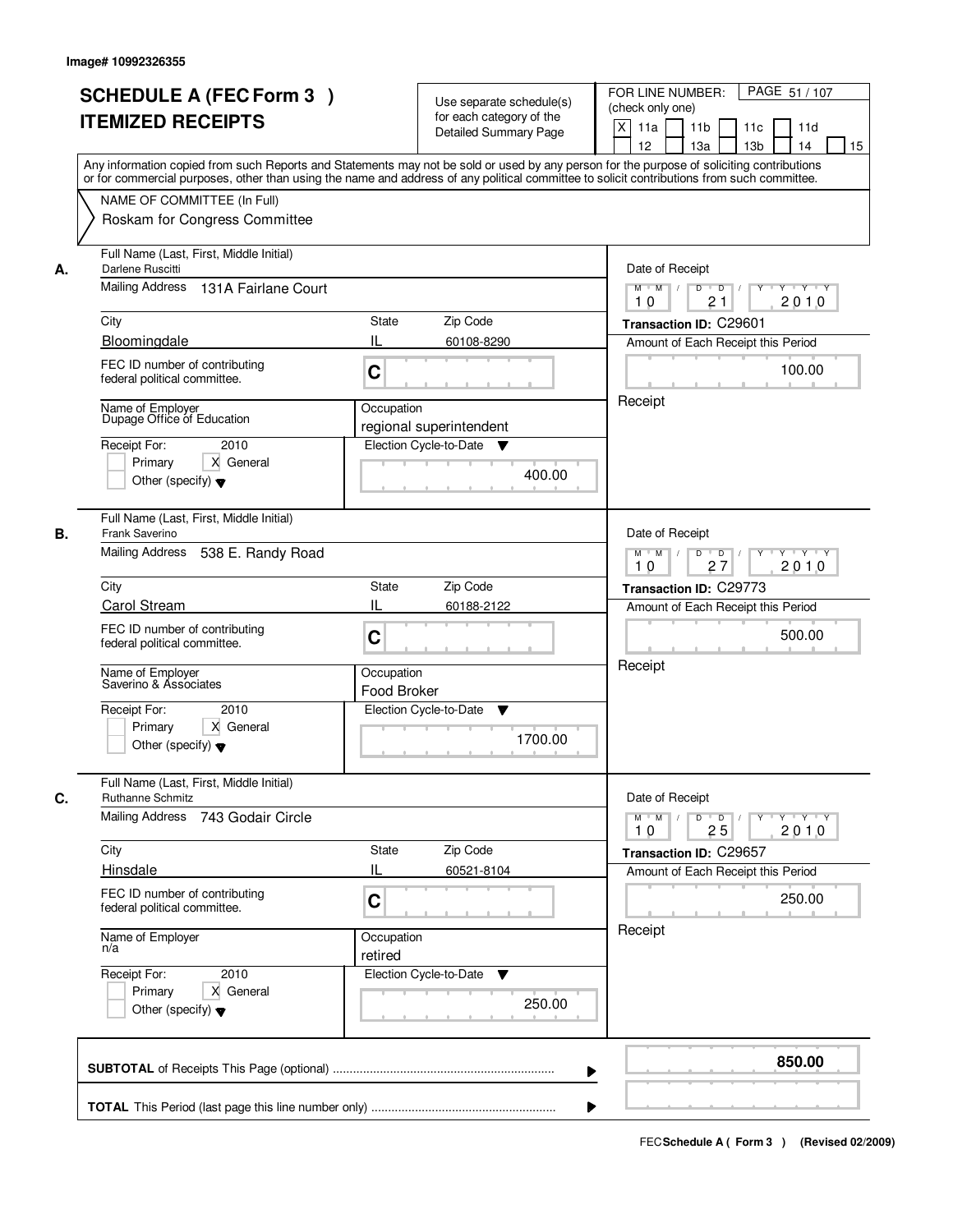| <b>ITEMIZED RECEIPTS</b><br>Any information copied from such Reports and Statements may not be sold or used by any person for the purpose of soliciting contributions<br>or for commercial purposes, other than using the name and address of any political committee to solicit contributions from such committee.<br>NAME OF COMMITTEE (In Full)<br>Roskam for Congress Committee<br>Full Name (Last, First, Middle Initial)<br>Sally A. Scholler<br>Mailing Address<br>303 Somerset Drive<br>City |                                                                                                                                                                                                                                                                                                                                                                                                                                                                                                                                   | for each category of the<br><b>Detailed Summary Page</b> | $\mathsf{X}$<br>11a<br>11 <sub>b</sub><br>11c<br>11d<br>13 <sub>b</sub><br>12 <sup>2</sup><br>13a<br>14<br>15                 |
|------------------------------------------------------------------------------------------------------------------------------------------------------------------------------------------------------------------------------------------------------------------------------------------------------------------------------------------------------------------------------------------------------------------------------------------------------------------------------------------------------|-----------------------------------------------------------------------------------------------------------------------------------------------------------------------------------------------------------------------------------------------------------------------------------------------------------------------------------------------------------------------------------------------------------------------------------------------------------------------------------------------------------------------------------|----------------------------------------------------------|-------------------------------------------------------------------------------------------------------------------------------|
|                                                                                                                                                                                                                                                                                                                                                                                                                                                                                                      |                                                                                                                                                                                                                                                                                                                                                                                                                                                                                                                                   |                                                          |                                                                                                                               |
|                                                                                                                                                                                                                                                                                                                                                                                                                                                                                                      |                                                                                                                                                                                                                                                                                                                                                                                                                                                                                                                                   |                                                          |                                                                                                                               |
|                                                                                                                                                                                                                                                                                                                                                                                                                                                                                                      |                                                                                                                                                                                                                                                                                                                                                                                                                                                                                                                                   |                                                          |                                                                                                                               |
|                                                                                                                                                                                                                                                                                                                                                                                                                                                                                                      |                                                                                                                                                                                                                                                                                                                                                                                                                                                                                                                                   |                                                          | Date of Receipt                                                                                                               |
|                                                                                                                                                                                                                                                                                                                                                                                                                                                                                                      |                                                                                                                                                                                                                                                                                                                                                                                                                                                                                                                                   |                                                          | $D$ $D$ $/$<br>$Y$ $Y$ $Y$ $Y$<br>$M$ $M$ /<br>$\overline{Y}$<br>10<br>29<br>2010                                             |
|                                                                                                                                                                                                                                                                                                                                                                                                                                                                                                      | State                                                                                                                                                                                                                                                                                                                                                                                                                                                                                                                             | Zip Code                                                 | Transaction ID: C29878                                                                                                        |
| Streamwood                                                                                                                                                                                                                                                                                                                                                                                                                                                                                           | IL                                                                                                                                                                                                                                                                                                                                                                                                                                                                                                                                | 60107-1040                                               | Amount of Each Receipt this Period                                                                                            |
| FEC ID number of contributing<br>federal political committee.                                                                                                                                                                                                                                                                                                                                                                                                                                        | C                                                                                                                                                                                                                                                                                                                                                                                                                                                                                                                                 |                                                          | 25.00                                                                                                                         |
|                                                                                                                                                                                                                                                                                                                                                                                                                                                                                                      |                                                                                                                                                                                                                                                                                                                                                                                                                                                                                                                                   |                                                          | Receipt                                                                                                                       |
| 2010                                                                                                                                                                                                                                                                                                                                                                                                                                                                                                 |                                                                                                                                                                                                                                                                                                                                                                                                                                                                                                                                   | ▼                                                        |                                                                                                                               |
| X General<br>Primary<br>Other (specify) $\blacktriangledown$                                                                                                                                                                                                                                                                                                                                                                                                                                         |                                                                                                                                                                                                                                                                                                                                                                                                                                                                                                                                   | 215.00                                                   |                                                                                                                               |
|                                                                                                                                                                                                                                                                                                                                                                                                                                                                                                      |                                                                                                                                                                                                                                                                                                                                                                                                                                                                                                                                   |                                                          | Date of Receipt                                                                                                               |
|                                                                                                                                                                                                                                                                                                                                                                                                                                                                                                      |                                                                                                                                                                                                                                                                                                                                                                                                                                                                                                                                   |                                                          | $Y - Y - Y$<br>$M$ $M$ /<br>D<br>$\overline{\phantom{0}}$<br>2010<br>26<br>10                                                 |
|                                                                                                                                                                                                                                                                                                                                                                                                                                                                                                      | <b>State</b>                                                                                                                                                                                                                                                                                                                                                                                                                                                                                                                      | Zip Code                                                 | Transaction ID: C29740                                                                                                        |
|                                                                                                                                                                                                                                                                                                                                                                                                                                                                                                      |                                                                                                                                                                                                                                                                                                                                                                                                                                                                                                                                   | 60137-4839                                               | Amount of Each Receipt this Period                                                                                            |
|                                                                                                                                                                                                                                                                                                                                                                                                                                                                                                      | C                                                                                                                                                                                                                                                                                                                                                                                                                                                                                                                                 |                                                          | 100.00                                                                                                                        |
|                                                                                                                                                                                                                                                                                                                                                                                                                                                                                                      | retired                                                                                                                                                                                                                                                                                                                                                                                                                                                                                                                           |                                                          | Receipt                                                                                                                       |
| 2010                                                                                                                                                                                                                                                                                                                                                                                                                                                                                                 |                                                                                                                                                                                                                                                                                                                                                                                                                                                                                                                                   | v                                                        |                                                                                                                               |
| Other (specify) $\blacktriangledown$                                                                                                                                                                                                                                                                                                                                                                                                                                                                 |                                                                                                                                                                                                                                                                                                                                                                                                                                                                                                                                   | 250.00                                                   |                                                                                                                               |
|                                                                                                                                                                                                                                                                                                                                                                                                                                                                                                      |                                                                                                                                                                                                                                                                                                                                                                                                                                                                                                                                   |                                                          | Date of Receipt                                                                                                               |
|                                                                                                                                                                                                                                                                                                                                                                                                                                                                                                      |                                                                                                                                                                                                                                                                                                                                                                                                                                                                                                                                   |                                                          | $M$ $M$<br>$\mathsf D$<br>$\blacksquare$ $\blacksquare$ $\blacksquare$ $\blacksquare$<br>$Y^+$<br>Y 'Y 'Y<br>2010<br>21<br>10 |
|                                                                                                                                                                                                                                                                                                                                                                                                                                                                                                      | State                                                                                                                                                                                                                                                                                                                                                                                                                                                                                                                             | Zip Code                                                 | Transaction ID: C29652                                                                                                        |
|                                                                                                                                                                                                                                                                                                                                                                                                                                                                                                      | IL                                                                                                                                                                                                                                                                                                                                                                                                                                                                                                                                | 60189-7343                                               | Amount of Each Receipt this Period                                                                                            |
|                                                                                                                                                                                                                                                                                                                                                                                                                                                                                                      | C                                                                                                                                                                                                                                                                                                                                                                                                                                                                                                                                 |                                                          | 100.00                                                                                                                        |
|                                                                                                                                                                                                                                                                                                                                                                                                                                                                                                      | retired                                                                                                                                                                                                                                                                                                                                                                                                                                                                                                                           |                                                          | Receipt                                                                                                                       |
| 2010                                                                                                                                                                                                                                                                                                                                                                                                                                                                                                 |                                                                                                                                                                                                                                                                                                                                                                                                                                                                                                                                   | v                                                        |                                                                                                                               |
| Other (specify) $\blacktriangledown$                                                                                                                                                                                                                                                                                                                                                                                                                                                                 |                                                                                                                                                                                                                                                                                                                                                                                                                                                                                                                                   | 600.00                                                   |                                                                                                                               |
|                                                                                                                                                                                                                                                                                                                                                                                                                                                                                                      |                                                                                                                                                                                                                                                                                                                                                                                                                                                                                                                                   |                                                          | 225.00                                                                                                                        |
|                                                                                                                                                                                                                                                                                                                                                                                                                                                                                                      | Name of Employer<br>n/a<br>Receipt For:<br>Full Name (Last, First, Middle Initial)<br>Ronald W. Schwartz<br>Mailing Address 333 Cumnor Avenue<br>City<br>Glen Ellyn<br>FEC ID number of contributing<br>federal political committee.<br>Name of Employer<br>n/a<br>Receipt For:<br>Primary<br>X General<br>Full Name (Last, First, Middle Initial)<br>August Schweppe, III<br>City<br>Wheaton<br>FEC ID number of contributing<br>federal political committee.<br>Name of Employer<br>n/a<br>Receipt For:<br>Primary<br>X General | retired<br>IL<br>Mailing Address 1S490 Hawthorne Lane    | Occupation<br>Election Cycle-to-Date<br>Occupation<br>Election Cycle-to-Date<br>Occupation<br>Election Cycle-to-Date<br>▶     |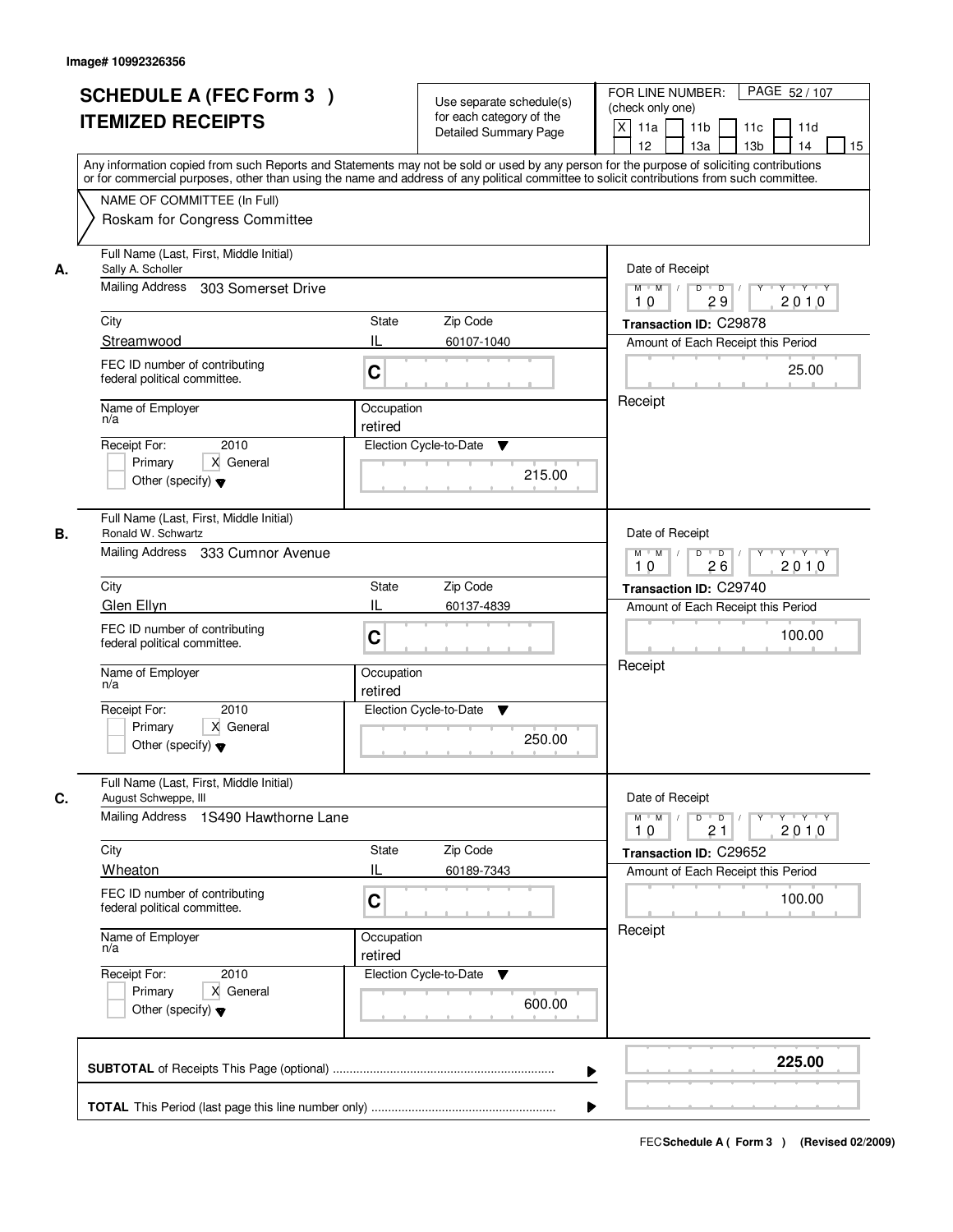| or for commercial purposes, other than using the name and address of any political committee to solicit contributions from such committee.<br>NAME OF COMMITTEE (In Full)<br>Roskam for Congress Committee<br>Full Name (Last, First, Middle Initial)<br>Glenn F. Schwerdt<br>Date of Receipt<br>А.<br>Mailing Address 0N071 Page Street<br>$M$ $M$<br>$D$ $D$ $/$<br>$Y^+$<br>$Y + Y + Y$<br>2010<br>10<br>14<br>Zip Code<br>City<br>State<br>Transaction ID: C29491<br>Winfield<br>Ш<br>60190-1305<br>Amount of Each Receipt this Period<br>FEC ID number of contributing<br>C<br>150.00<br>federal political committee.<br>Receipt<br>Name of Employer<br>Occupation<br>n/a<br>retired<br>2010<br>Election Cycle-to-Date<br>Receipt For:<br>▼<br>X General<br>Primary<br>400.00<br>Other (specify) $\blacktriangledown$<br>Full Name (Last, First, Middle Initial)<br>William Lee Scogland<br>Date of Receipt<br>В.<br>Mailing Address 414 W. Deerpath Road<br>$Y - Y - Y$<br>$M$ $M$ /<br>D<br>$\overline{D}$<br>2010<br>20<br>10<br>City<br>Zip Code<br>State<br>Transaction ID: C29585<br>IL<br>Lake Forest<br>60045<br>Amount of Each Receipt this Period<br>FEC ID number of contributing<br>250.00<br>C<br>federal political committee.<br>Receipt<br>Name of Employer<br>Jenner & Block<br>Occupation<br>attorney<br>Receipt For:<br>2010<br>Election Cycle-to-Date<br>v<br>Primary<br>X General<br>250.00<br>Other (specify) $\blacktriangledown$<br>Full Name (Last, First, Middle Initial)<br>Kenneth E. Serwinski<br>Date of Receipt<br>Mailing Address 2123 Tartan Court<br>$D$ $D$ $/$<br>$M$ $M$ /<br>$Y + Y + Y$<br>$Y^{\top}$<br>2010<br>25<br>10<br>Zip Code<br>City<br>State<br>Transaction ID: C29653<br>Wheaton<br>IL<br>60187-3321<br>Amount of Each Receipt this Period<br>FEC ID number of contributing<br>C<br>500.00<br>federal political committee.<br>Receipt<br>Name of Employer<br>Prairie Capital Advisors<br>Occupation<br>c.e.o.<br>Receipt For:<br>Election Cycle-to-Date<br>2010<br>v<br>Primary<br>X General<br>500.00<br>Other (specify) $\blacktriangledown$<br>900.00<br>▶ |    | <b>SCHEDULE A (FEC Form 3)</b><br><b>ITEMIZED RECEIPTS</b> | Use separate schedule(s)<br>for each category of the<br><b>Detailed Summary Page</b> | PAGE 53 / 107<br>FOR LINE NUMBER:<br>(check only one)<br>X<br>11a<br>11 <sub>b</sub><br>11c<br>11d<br>12<br>13a<br>13 <sub>b</sub><br>14<br>15<br>Any information copied from such Reports and Statements may not be sold or used by any person for the purpose of soliciting contributions |
|---------------------------------------------------------------------------------------------------------------------------------------------------------------------------------------------------------------------------------------------------------------------------------------------------------------------------------------------------------------------------------------------------------------------------------------------------------------------------------------------------------------------------------------------------------------------------------------------------------------------------------------------------------------------------------------------------------------------------------------------------------------------------------------------------------------------------------------------------------------------------------------------------------------------------------------------------------------------------------------------------------------------------------------------------------------------------------------------------------------------------------------------------------------------------------------------------------------------------------------------------------------------------------------------------------------------------------------------------------------------------------------------------------------------------------------------------------------------------------------------------------------------------------------------------------------------------------------------------------------------------------------------------------------------------------------------------------------------------------------------------------------------------------------------------------------------------------------------------------------------------------------------------------------------------------------------------------------------------------------------------------------------------------------------------------------------------------------------------------------------|----|------------------------------------------------------------|--------------------------------------------------------------------------------------|---------------------------------------------------------------------------------------------------------------------------------------------------------------------------------------------------------------------------------------------------------------------------------------------|
|                                                                                                                                                                                                                                                                                                                                                                                                                                                                                                                                                                                                                                                                                                                                                                                                                                                                                                                                                                                                                                                                                                                                                                                                                                                                                                                                                                                                                                                                                                                                                                                                                                                                                                                                                                                                                                                                                                                                                                                                                                                                                                                     |    |                                                            |                                                                                      |                                                                                                                                                                                                                                                                                             |
|                                                                                                                                                                                                                                                                                                                                                                                                                                                                                                                                                                                                                                                                                                                                                                                                                                                                                                                                                                                                                                                                                                                                                                                                                                                                                                                                                                                                                                                                                                                                                                                                                                                                                                                                                                                                                                                                                                                                                                                                                                                                                                                     |    |                                                            |                                                                                      |                                                                                                                                                                                                                                                                                             |
|                                                                                                                                                                                                                                                                                                                                                                                                                                                                                                                                                                                                                                                                                                                                                                                                                                                                                                                                                                                                                                                                                                                                                                                                                                                                                                                                                                                                                                                                                                                                                                                                                                                                                                                                                                                                                                                                                                                                                                                                                                                                                                                     |    |                                                            |                                                                                      |                                                                                                                                                                                                                                                                                             |
|                                                                                                                                                                                                                                                                                                                                                                                                                                                                                                                                                                                                                                                                                                                                                                                                                                                                                                                                                                                                                                                                                                                                                                                                                                                                                                                                                                                                                                                                                                                                                                                                                                                                                                                                                                                                                                                                                                                                                                                                                                                                                                                     | C. |                                                            |                                                                                      |                                                                                                                                                                                                                                                                                             |
|                                                                                                                                                                                                                                                                                                                                                                                                                                                                                                                                                                                                                                                                                                                                                                                                                                                                                                                                                                                                                                                                                                                                                                                                                                                                                                                                                                                                                                                                                                                                                                                                                                                                                                                                                                                                                                                                                                                                                                                                                                                                                                                     |    |                                                            |                                                                                      |                                                                                                                                                                                                                                                                                             |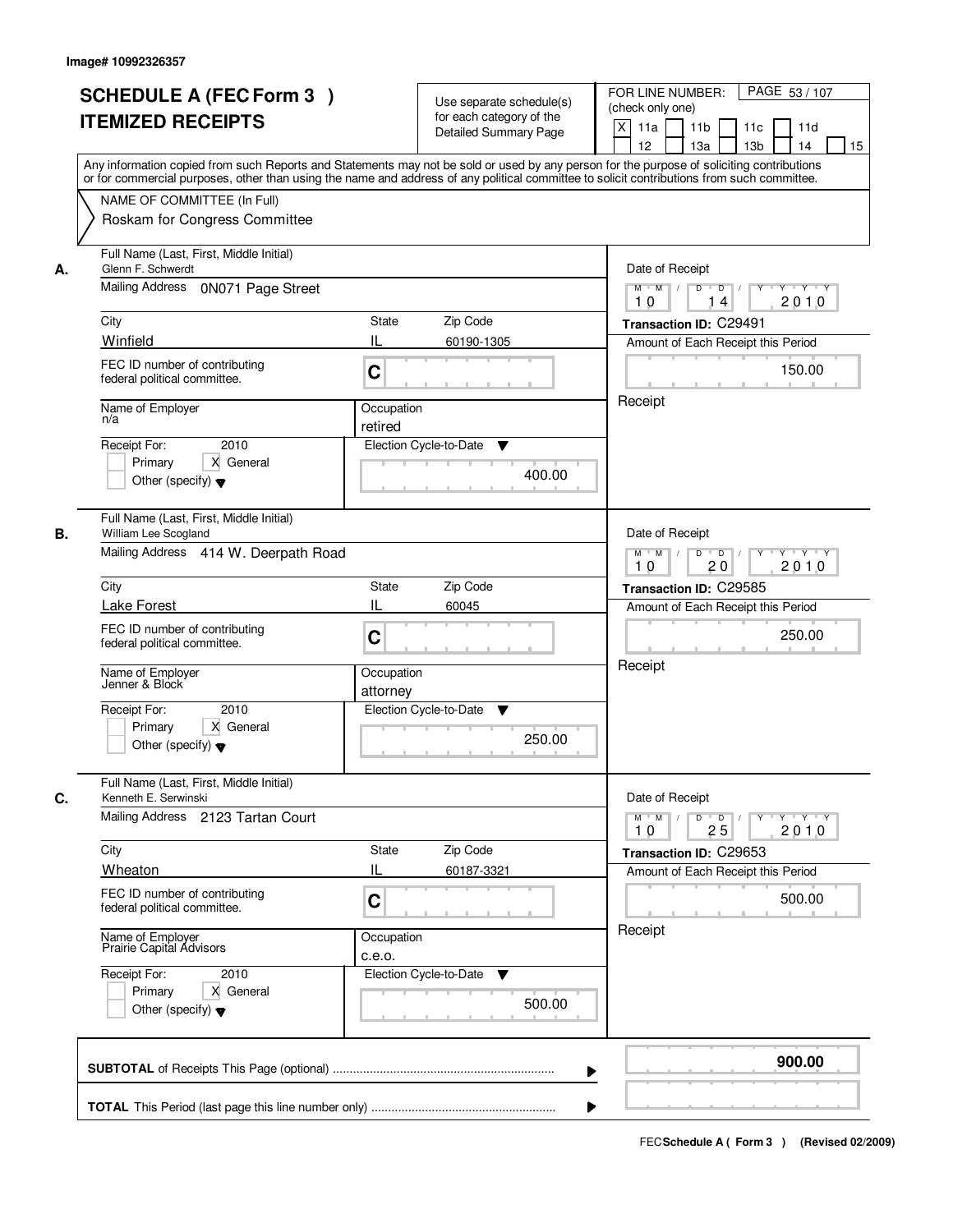| А.<br>City<br>n/a<br>В.<br>City | NAME OF COMMITTEE (In Full)<br>Roskam for Congress Committee<br>Full Name (Last, First, Middle Initial)<br>Janice E. Shallenberg<br>Mailing Address 140 Windsor Park Drive, #E301<br>Carol Stream<br>FEC ID number of contributing<br>federal political committee.<br>Name of Employer<br>2010<br>Receipt For:<br>X General<br>Primary | or for commercial purposes, other than using the name and address of any political committee to solicit contributions from such committee.<br>State<br>Zip Code<br>IL<br>60188-4124<br>C<br>Occupation<br>retired<br>Election Cycle-to-Date<br>▼ | Date of Receipt<br>$Y + Y + Y$<br>$M$ $M$ /<br>$D$ $D$<br>Y<br>$\sqrt{ }$<br>22<br>2010<br>10<br>Transaction ID: C29627<br>Amount of Each Receipt this Period<br>50.00<br>Receipt |
|---------------------------------|----------------------------------------------------------------------------------------------------------------------------------------------------------------------------------------------------------------------------------------------------------------------------------------------------------------------------------------|--------------------------------------------------------------------------------------------------------------------------------------------------------------------------------------------------------------------------------------------------|-----------------------------------------------------------------------------------------------------------------------------------------------------------------------------------|
|                                 |                                                                                                                                                                                                                                                                                                                                        |                                                                                                                                                                                                                                                  |                                                                                                                                                                                   |
|                                 |                                                                                                                                                                                                                                                                                                                                        |                                                                                                                                                                                                                                                  |                                                                                                                                                                                   |
|                                 |                                                                                                                                                                                                                                                                                                                                        |                                                                                                                                                                                                                                                  |                                                                                                                                                                                   |
|                                 |                                                                                                                                                                                                                                                                                                                                        |                                                                                                                                                                                                                                                  |                                                                                                                                                                                   |
|                                 |                                                                                                                                                                                                                                                                                                                                        |                                                                                                                                                                                                                                                  |                                                                                                                                                                                   |
|                                 |                                                                                                                                                                                                                                                                                                                                        |                                                                                                                                                                                                                                                  |                                                                                                                                                                                   |
|                                 |                                                                                                                                                                                                                                                                                                                                        |                                                                                                                                                                                                                                                  |                                                                                                                                                                                   |
|                                 |                                                                                                                                                                                                                                                                                                                                        |                                                                                                                                                                                                                                                  |                                                                                                                                                                                   |
|                                 |                                                                                                                                                                                                                                                                                                                                        |                                                                                                                                                                                                                                                  |                                                                                                                                                                                   |
|                                 |                                                                                                                                                                                                                                                                                                                                        |                                                                                                                                                                                                                                                  |                                                                                                                                                                                   |
|                                 | Other (specify) $\blacktriangledown$                                                                                                                                                                                                                                                                                                   | 750.00                                                                                                                                                                                                                                           |                                                                                                                                                                                   |
|                                 | Full Name (Last, First, Middle Initial)<br>Kathleen H. Sheehy                                                                                                                                                                                                                                                                          |                                                                                                                                                                                                                                                  | Date of Receipt                                                                                                                                                                   |
|                                 | Mailing Address 9001 S. Sacramento Avenue                                                                                                                                                                                                                                                                                              |                                                                                                                                                                                                                                                  | $M$ $M$ /<br>D<br>$\overline{D}$<br>$Y + Y + Y$<br>25<br>2010<br>10                                                                                                               |
|                                 |                                                                                                                                                                                                                                                                                                                                        | Zip Code<br><b>State</b>                                                                                                                                                                                                                         | Transaction ID: C29694                                                                                                                                                            |
|                                 | Evergreen Park                                                                                                                                                                                                                                                                                                                         | IL<br>60805-1333                                                                                                                                                                                                                                 | Amount of Each Receipt this Period                                                                                                                                                |
|                                 | FEC ID number of contributing<br>federal political committee.                                                                                                                                                                                                                                                                          | C                                                                                                                                                                                                                                                | 100.00                                                                                                                                                                            |
| n/a                             | Name of Employer                                                                                                                                                                                                                                                                                                                       | Occupation<br>retired                                                                                                                                                                                                                            | Receipt                                                                                                                                                                           |
|                                 | Receipt For:<br>2010<br>Primary<br>X General<br>Other (specify) $\blacktriangledown$                                                                                                                                                                                                                                                   | Election Cycle-to-Date<br>v<br>300.00                                                                                                                                                                                                            |                                                                                                                                                                                   |
| C.                              | Full Name (Last, First, Middle Initial)<br>Martin J. Sikorski<br>Mailing Address 1912 E. York Lane                                                                                                                                                                                                                                     |                                                                                                                                                                                                                                                  | Date of Receipt<br>$D$ $D$ $/$<br>$M$ $M$ /<br>2010<br>10<br>15                                                                                                                   |
| City                            |                                                                                                                                                                                                                                                                                                                                        | Zip Code<br>State                                                                                                                                                                                                                                | Transaction ID: C29509                                                                                                                                                            |
|                                 | Wheaton                                                                                                                                                                                                                                                                                                                                | Ш<br>60187-5816                                                                                                                                                                                                                                  | Amount of Each Receipt this Period                                                                                                                                                |
|                                 | FEC ID number of contributing<br>federal political committee.                                                                                                                                                                                                                                                                          | C                                                                                                                                                                                                                                                | 500.00                                                                                                                                                                            |
|                                 | Name of Employer<br>Glen Ellyn Vision Center                                                                                                                                                                                                                                                                                           | Occupation<br>Optometrist                                                                                                                                                                                                                        | Receipt                                                                                                                                                                           |
|                                 | Receipt For:<br>2010<br>Primary<br>X General<br>Other (specify) $\blacktriangledown$                                                                                                                                                                                                                                                   | Election Cycle-to-Date<br>5300.00                                                                                                                                                                                                                | NOTE:refunded 12/2/10                                                                                                                                                             |
|                                 |                                                                                                                                                                                                                                                                                                                                        |                                                                                                                                                                                                                                                  |                                                                                                                                                                                   |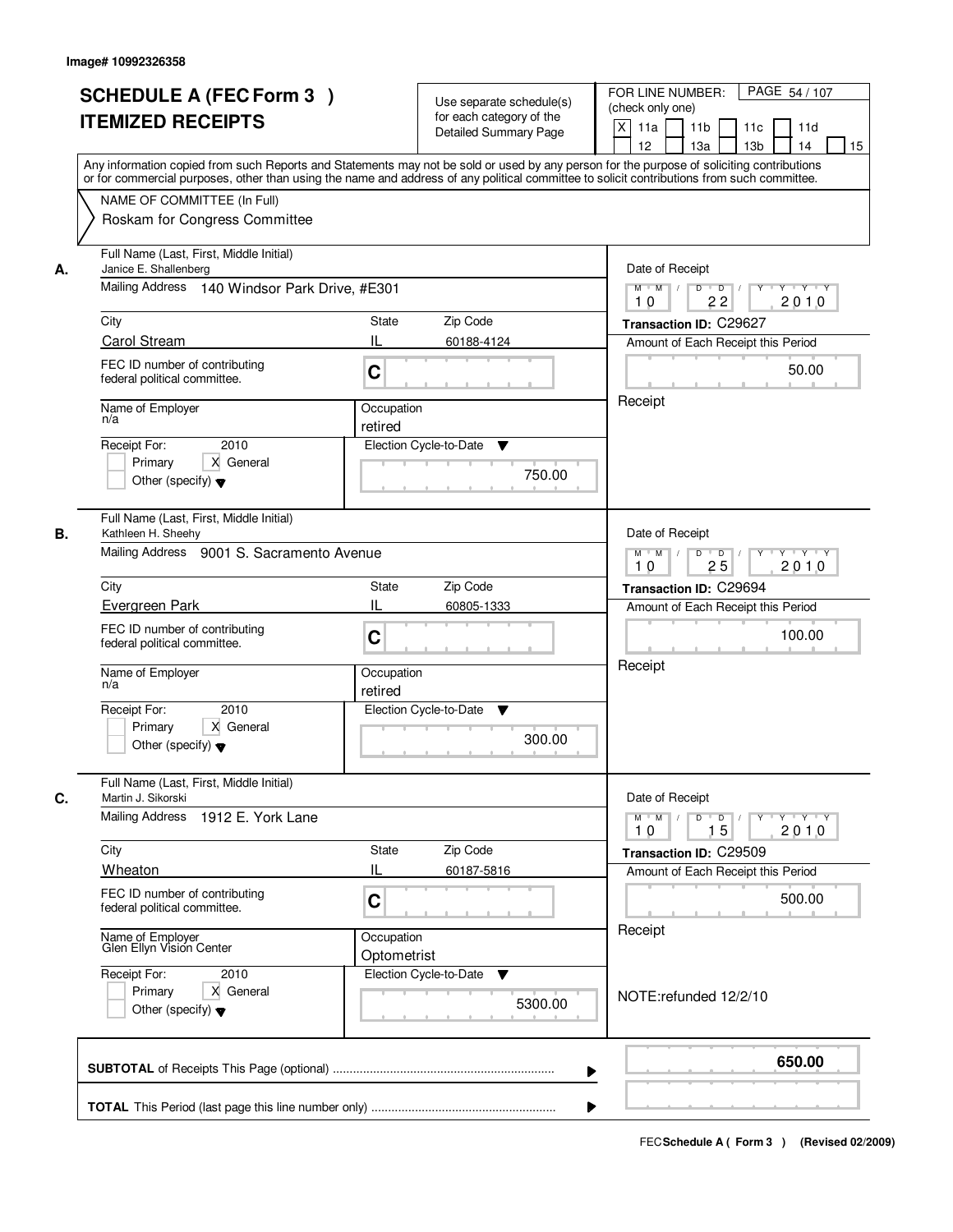|    | <b>SCHEDULE A (FEC Form 3)</b><br><b>ITEMIZED RECEIPTS</b><br>Any information copied from such Reports and Statements may not be sold or used by any person for the purpose of soliciting contributions<br>or for commercial purposes, other than using the name and address of any political committee to solicit contributions from such committee. |                                                  | Use separate schedule(s)<br>for each category of the<br><b>Detailed Summary Page</b> | PAGE 55 / 107<br>FOR LINE NUMBER:<br>(check only one)<br>$\mathsf{X}$<br>11a<br>11 <sub>b</sub><br>11c<br>11d<br>13 <sub>b</sub><br>12<br>13a<br>14<br>15                                |
|----|-------------------------------------------------------------------------------------------------------------------------------------------------------------------------------------------------------------------------------------------------------------------------------------------------------------------------------------------------------|--------------------------------------------------|--------------------------------------------------------------------------------------|------------------------------------------------------------------------------------------------------------------------------------------------------------------------------------------|
|    | NAME OF COMMITTEE (In Full)<br>Roskam for Congress Committee                                                                                                                                                                                                                                                                                          |                                                  |                                                                                      |                                                                                                                                                                                          |
| А. | Full Name (Last, First, Middle Initial)<br><b>Charlotte Sine</b><br><b>Mailing Address</b><br>7093 Brandywine Drive<br>City<br>Mentor<br>FEC ID number of contributing<br>federal political committee.<br>Name of Employer<br>Meister Media Worldwide<br>Receipt For:<br>2010<br>X General<br>Primary<br>Other (specify) $\blacktriangledown$         | <b>State</b><br>OH<br>C<br>Occupation<br>Editor  | Zip Code<br>44060-6544<br>Election Cycle-to-Date<br>▼<br>250.00                      | Date of Receipt<br>$D$ $D$ $/$<br>$Y$ $Y$ $Y$ $Y$<br>$M$ $M$ /<br>$\overline{Y}$<br>19<br>2010<br>10<br>Transaction ID: C29560<br>Amount of Each Receipt this Period<br>50.00<br>Receipt |
| В. | Full Name (Last, First, Middle Initial)<br>Richard Sleckman<br>Mailing Address 217 Orchard Lane<br>City<br>Glen Ellyn<br>FEC ID number of contributing<br>federal political committee.<br>Name of Employer<br>n/a<br>Receipt For:<br>2010<br>Primary<br>X General<br>Other (specify) $\blacktriangledown$                                             | <b>State</b><br>IL<br>C<br>Occupation<br>retired | Zip Code<br>60137-6579<br>Election Cycle-to-Date<br>v<br>500.00                      | Date of Receipt<br>$M$ $M$ /<br>D<br>$\overline{\phantom{0}}$<br>$Y + Y + Y$<br>25<br>2010<br>10<br>Transaction ID: C29691<br>Amount of Each Receipt this Period<br>200.00<br>Receipt    |
| C. | Full Name (Last, First, Middle Initial)<br>Edward W. Smerz<br><b>Mailing Address</b><br>34 W. Monroe Street<br>City<br><b>Villa Park</b><br>FEC ID number of contributing<br>federal political committee.<br>Name of Employer<br>n/a<br>Receipt For:<br>2010<br>Primary<br>X General<br>Other (specify) $\blacktriangledown$                          | <b>State</b><br>IL<br>C<br>Occupation<br>retired | Zip Code<br>60181-3141<br>Election Cycle-to-Date<br>v<br>400.00                      | Date of Receipt<br>$M = M$<br>$\mathsf D$<br>$\overline{D}$<br>$Y + Y + Y$<br>Y<br>2010<br>28<br>10<br>Transaction ID: C29854<br>Amount of Each Receipt this Period<br>50.00<br>Receipt  |
|    |                                                                                                                                                                                                                                                                                                                                                       |                                                  | ▶                                                                                    | 300.00                                                                                                                                                                                   |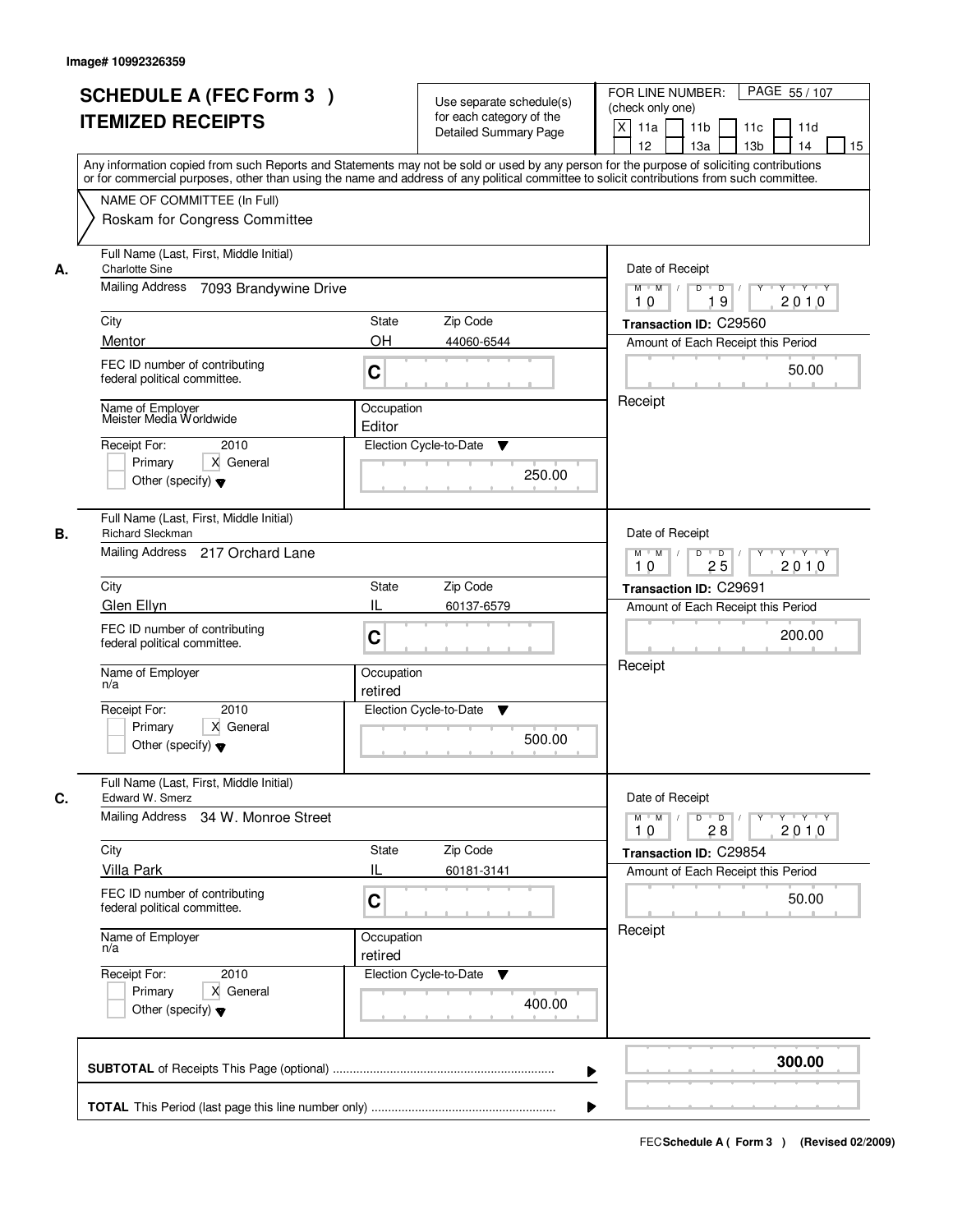|    | <b>SCHEDULE A (FEC Form 3)</b><br><b>ITEMIZED RECEIPTS</b><br>Any information copied from such Reports and Statements may not be sold or used by any person for the purpose of soliciting contributions<br>or for commercial purposes, other than using the name and address of any political committee to solicit contributions from such committee. |                                        | Use separate schedule(s)<br>for each category of the<br>Detailed Summary Page | PAGE 56 / 107<br>FOR LINE NUMBER:<br>(check only one)<br>$\mathsf{X}$<br>11 <sub>b</sub><br>11a<br>11c<br>11d<br>13 <sub>b</sub><br>12<br>13a<br>14<br>15 |
|----|-------------------------------------------------------------------------------------------------------------------------------------------------------------------------------------------------------------------------------------------------------------------------------------------------------------------------------------------------------|----------------------------------------|-------------------------------------------------------------------------------|-----------------------------------------------------------------------------------------------------------------------------------------------------------|
|    | NAME OF COMMITTEE (In Full)<br>Roskam for Congress Committee                                                                                                                                                                                                                                                                                          |                                        |                                                                               |                                                                                                                                                           |
| А. | Full Name (Last, First, Middle Initial)<br>Jeffrey J. Smith<br>Mailing Address 20 Pentwater Drive<br>City                                                                                                                                                                                                                                             | State                                  | Zip Code                                                                      | Date of Receipt<br>$D$ $D$ $/$<br>$Y + Y + Y$<br>$M$ $M$ /<br>$\overline{Y}$<br>21<br>2010<br>10<br>Transaction ID: C29592                                |
|    | Barrington                                                                                                                                                                                                                                                                                                                                            | IL                                     | 60010-9331                                                                    |                                                                                                                                                           |
|    | FEC ID number of contributing<br>federal political committee.                                                                                                                                                                                                                                                                                         | C                                      |                                                                               | Amount of Each Receipt this Period<br>100.00                                                                                                              |
|    | Name of Employer<br>self-employed<br>2010<br>Receipt For:<br>X General<br>Primary<br>Other (specify) $\blacktriangledown$                                                                                                                                                                                                                             | Occupation<br><b>Financial Advisor</b> | Election Cycle-to-Date<br>▼<br>400.00                                         | Receipt                                                                                                                                                   |
| В. | Full Name (Last, First, Middle Initial)<br>Mark Stern<br>Mailing Address 1115 S. Gables Blvd.                                                                                                                                                                                                                                                         |                                        |                                                                               | Date of Receipt<br>$Y - Y - Y$<br>$M$ $M$ /<br>D<br>$\overline{\phantom{0}}$<br>18<br>2010<br>10                                                          |
|    | City                                                                                                                                                                                                                                                                                                                                                  | <b>State</b>                           | Zip Code                                                                      | Transaction ID: C29570                                                                                                                                    |
|    | Wheaton                                                                                                                                                                                                                                                                                                                                               | IL                                     | 60189-6222                                                                    | Amount of Each Receipt this Period                                                                                                                        |
|    | FEC ID number of contributing<br>federal political committee.                                                                                                                                                                                                                                                                                         | C                                      |                                                                               | 150.00<br>Receipt                                                                                                                                         |
|    | Name of Employer<br>Burke, Warren, Mackay                                                                                                                                                                                                                                                                                                             | Occupation<br>attorney                 |                                                                               |                                                                                                                                                           |
|    | Receipt For:<br>2010<br>Primary<br>X General<br>Other (specify) $\blacktriangledown$                                                                                                                                                                                                                                                                  |                                        | Election Cycle-to-Date<br>▼<br>225.00                                         |                                                                                                                                                           |
| C. | Full Name (Last, First, Middle Initial)<br>Efthimios Stojka                                                                                                                                                                                                                                                                                           |                                        |                                                                               | Date of Receipt                                                                                                                                           |
|    | Mailing Address<br>207 Saint Michael Court                                                                                                                                                                                                                                                                                                            |                                        |                                                                               | $M = M$<br>$\mathsf D$<br>$\overline{D}$<br>Y Y Y Y<br>Y<br>2010<br>25<br>10                                                                              |
|    | City<br>Oak Brook                                                                                                                                                                                                                                                                                                                                     | <b>State</b><br>IL                     | Zip Code<br>60523-2556                                                        | Transaction ID: C29699<br>Amount of Each Receipt this Period                                                                                              |
|    | FEC ID number of contributing<br>federal political committee.                                                                                                                                                                                                                                                                                         | C                                      |                                                                               | 1000.00                                                                                                                                                   |
|    | Name of Employer<br>Fast Heat, Inc.                                                                                                                                                                                                                                                                                                                   | Occupation<br>c.e.o.                   |                                                                               | Receipt                                                                                                                                                   |
|    | Receipt For:<br>2010<br>Primary<br>X General<br>Other (specify) $\blacktriangledown$                                                                                                                                                                                                                                                                  |                                        | Election Cycle-to-Date<br>v<br>1000.00                                        |                                                                                                                                                           |
|    |                                                                                                                                                                                                                                                                                                                                                       |                                        | ▶                                                                             | 1250.00                                                                                                                                                   |
|    |                                                                                                                                                                                                                                                                                                                                                       |                                        |                                                                               |                                                                                                                                                           |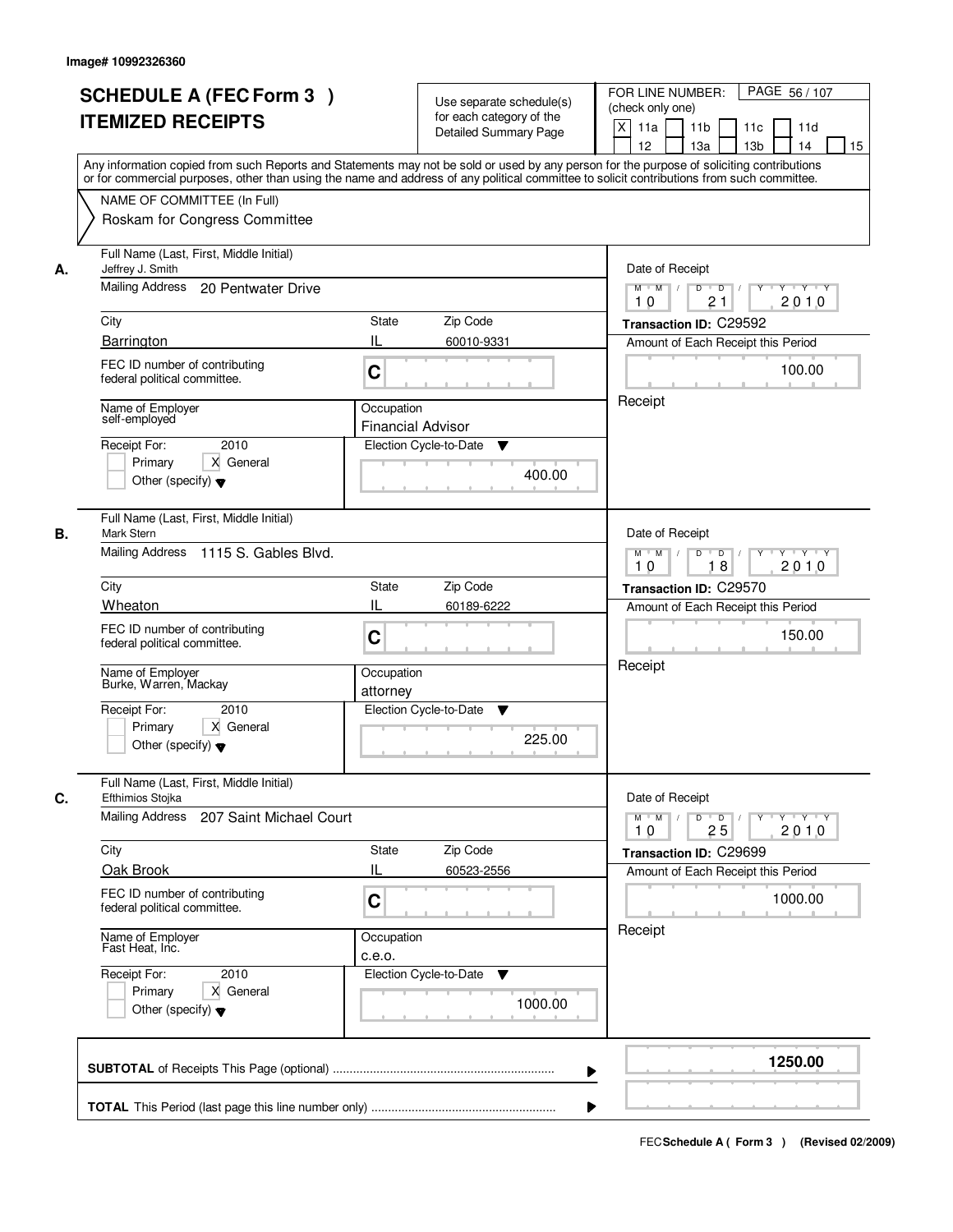|    | <b>SCHEDULE A (FEC Form 3)</b><br><b>ITEMIZED RECEIPTS</b>                                                                    | Use separate schedule(s)<br>for each category of the<br><b>Detailed Summary Page</b><br>Any information copied from such Reports and Statements may not be sold or used by any person for the purpose of soliciting contributions | PAGE 57/107<br>FOR LINE NUMBER:<br>(check only one)<br>$\boldsymbol{\mathsf{X}}$<br>11 <sub>b</sub><br>11a<br>11c<br>11d<br>12<br>13 <sub>b</sub><br>14<br>13a<br>15 |
|----|-------------------------------------------------------------------------------------------------------------------------------|-----------------------------------------------------------------------------------------------------------------------------------------------------------------------------------------------------------------------------------|----------------------------------------------------------------------------------------------------------------------------------------------------------------------|
|    | NAME OF COMMITTEE (In Full)<br>Roskam for Congress Committee                                                                  | or for commercial purposes, other than using the name and address of any political committee to solicit contributions from such committee.                                                                                        |                                                                                                                                                                      |
| А. | Full Name (Last, First, Middle Initial)<br>A. Christine Svenson<br>Mailing Address 1460 N. Sandburg Terrace, #1011            | Date of Receipt<br>$M$ $M$ /<br>$D$ $D$ $I$<br>Y<br>$Y - Y - Y - Y$<br>18<br>2010<br>10                                                                                                                                           |                                                                                                                                                                      |
|    | City                                                                                                                          | <b>State</b><br>Zip Code                                                                                                                                                                                                          | Transaction ID: C29571                                                                                                                                               |
|    | Chicago                                                                                                                       | IL<br>60610-5557                                                                                                                                                                                                                  | Amount of Each Receipt this Period                                                                                                                                   |
|    | FEC ID number of contributing<br>federal political committee.                                                                 | C                                                                                                                                                                                                                                 | 250.00                                                                                                                                                               |
|    | Name of Employer<br>Svenson Law Group<br>2010<br>Receipt For:<br>X General<br>Primary<br>Other (specify) $\blacktriangledown$ | Occupation<br>attorney<br>Election Cycle-to-Date<br>▼<br>550.00                                                                                                                                                                   | Receipt                                                                                                                                                              |
| В. | Full Name (Last, First, Middle Initial)<br>Donald M. Swanson<br>Mailing Address 8S245 Derby Drive                             |                                                                                                                                                                                                                                   | Date of Receipt<br>$M$ $M$ /<br>D<br>$\overline{D}$ /<br>$Y + Y + Y$<br>26<br>2010<br>10                                                                             |
|    | City                                                                                                                          | Zip Code<br>State                                                                                                                                                                                                                 | Transaction ID: C29736                                                                                                                                               |
|    | Naperville                                                                                                                    | IL<br>60540-9551                                                                                                                                                                                                                  | Amount of Each Receipt this Period                                                                                                                                   |
|    | FEC ID number of contributing<br>federal political committee.                                                                 | C                                                                                                                                                                                                                                 | 500.00                                                                                                                                                               |
|    | Name of Employer<br>DeVast, Inc.                                                                                              | Occupation<br>c.e.o./founder                                                                                                                                                                                                      | Receipt                                                                                                                                                              |
|    | 2010<br>Receipt For:<br>Primary<br>X General<br>Other (specify) $\blacktriangledown$                                          | Election Cycle-to-Date<br>▼<br>1500.00                                                                                                                                                                                            |                                                                                                                                                                      |
| C. | Full Name (Last, First, Middle Initial)<br>Byron R. Tabbut<br>Mailing Address<br>2S461 Madison Avenue                         |                                                                                                                                                                                                                                   | Date of Receipt<br>$D$ $D$ $/$<br>$M$ $M$<br>2010<br>10<br>18                                                                                                        |
|    | City                                                                                                                          | Zip Code<br>State                                                                                                                                                                                                                 | Transaction ID: C29531                                                                                                                                               |
|    | Warrenville                                                                                                                   | Ш<br>60555-2307                                                                                                                                                                                                                   | Amount of Each Receipt this Period                                                                                                                                   |
|    | FEC ID number of contributing<br>federal political committee.                                                                 | C                                                                                                                                                                                                                                 | 1000.00                                                                                                                                                              |
|    | Name of Employer<br>Wheaton Eye Clinic                                                                                        | Occupation<br>Physician                                                                                                                                                                                                           | Receipt                                                                                                                                                              |
|    | Receipt For:<br>2010<br>Primary<br>X General<br>Other (specify) $\blacktriangledown$                                          | Election Cycle-to-Date<br>v<br>4400.00                                                                                                                                                                                            |                                                                                                                                                                      |
|    |                                                                                                                               |                                                                                                                                                                                                                                   | 1750.00                                                                                                                                                              |
|    |                                                                                                                               |                                                                                                                                                                                                                                   |                                                                                                                                                                      |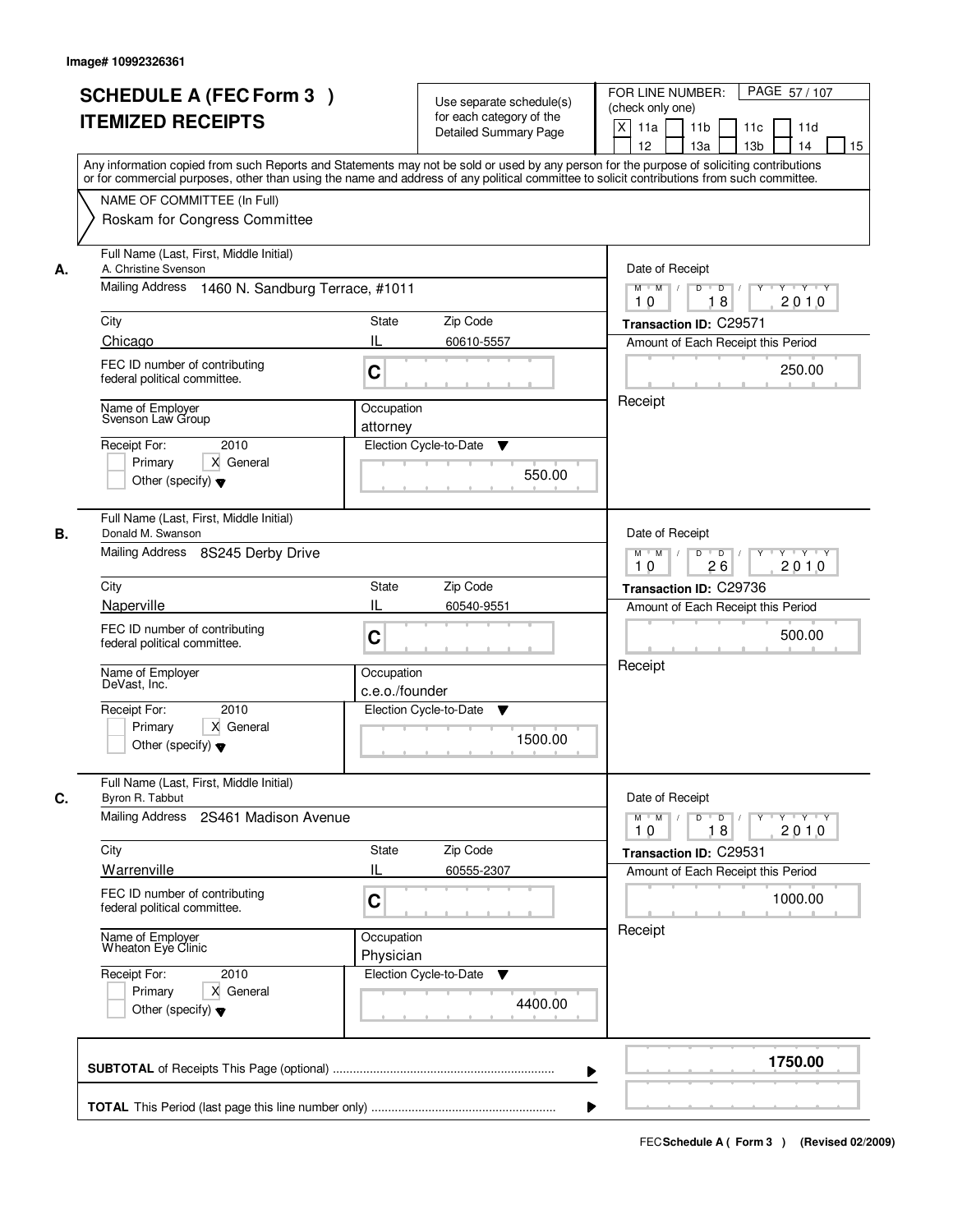|    | <b>SCHEDULE A (FEC Form 3)</b><br><b>ITEMIZED RECEIPTS</b>                                                                                                                                                                                                                              |                       | Use separate schedule(s)<br>for each category of the | PAGE 58 / 107<br>FOR LINE NUMBER:<br>(check only one)                                                         |
|----|-----------------------------------------------------------------------------------------------------------------------------------------------------------------------------------------------------------------------------------------------------------------------------------------|-----------------------|------------------------------------------------------|---------------------------------------------------------------------------------------------------------------|
|    |                                                                                                                                                                                                                                                                                         |                       | Detailed Summary Page                                | $\mathsf{X}$<br>11a<br>11 <sub>b</sub><br>11c<br>11d<br>13 <sub>b</sub><br>12 <sup>2</sup><br>13a<br>14<br>15 |
|    | Any information copied from such Reports and Statements may not be sold or used by any person for the purpose of soliciting contributions<br>or for commercial purposes, other than using the name and address of any political committee to solicit contributions from such committee. |                       |                                                      |                                                                                                               |
|    | NAME OF COMMITTEE (In Full)<br>Roskam for Congress Committee                                                                                                                                                                                                                            |                       |                                                      |                                                                                                               |
| А. | Full Name (Last, First, Middle Initial)<br>Grace M. Talbott                                                                                                                                                                                                                             | Date of Receipt       |                                                      |                                                                                                               |
|    | Mailing Address 2400 S. Finley Road, #150                                                                                                                                                                                                                                               |                       |                                                      | $D$ $D$ $/$<br>$Y$ $Y$ $Y$ $Y$<br>$M$ $M$ /<br>$\overline{Y}$<br>25<br>2010<br>10                             |
|    | City                                                                                                                                                                                                                                                                                    | State                 | Zip Code                                             | Transaction ID: C29656                                                                                        |
|    | Lombard                                                                                                                                                                                                                                                                                 | IL                    | 60148-6494                                           | Amount of Each Receipt this Period                                                                            |
|    | FEC ID number of contributing<br>federal political committee.                                                                                                                                                                                                                           | C                     |                                                      | 100.00                                                                                                        |
|    | Name of Employer<br>n/a                                                                                                                                                                                                                                                                 | Occupation<br>retired |                                                      | Receipt                                                                                                       |
|    | 2010<br>Receipt For:                                                                                                                                                                                                                                                                    |                       | Election Cycle-to-Date<br>▼                          |                                                                                                               |
|    | X General<br>Primary<br>Other (specify) $\blacktriangledown$                                                                                                                                                                                                                            |                       | 900.00                                               |                                                                                                               |
| В. | Full Name (Last, First, Middle Initial)<br>Weldon L. Thomas                                                                                                                                                                                                                             |                       |                                                      | Date of Receipt                                                                                               |
|    | Mailing Address 507 Ranch Road                                                                                                                                                                                                                                                          |                       |                                                      | $Y - Y - Y$<br>$M$ $M$ /<br>D<br>$\overline{\phantom{0}}$<br>2010<br>26<br>10                                 |
|    | City                                                                                                                                                                                                                                                                                    | <b>State</b>          | Zip Code                                             | Transaction ID: C29744                                                                                        |
|    | Wheaton                                                                                                                                                                                                                                                                                 | IL                    | 60187-3271                                           | Amount of Each Receipt this Period                                                                            |
|    | FEC ID number of contributing<br>federal political committee.                                                                                                                                                                                                                           | C                     |                                                      | 500.00                                                                                                        |
|    | Name of Employer<br>n/a                                                                                                                                                                                                                                                                 | Occupation<br>retired |                                                      | Receipt                                                                                                       |
|    | Receipt For:<br>2010                                                                                                                                                                                                                                                                    |                       | Election Cycle-to-Date<br>v                          |                                                                                                               |
|    | Primary<br>X General<br>Other (specify) $\blacktriangledown$                                                                                                                                                                                                                            |                       | 750.00                                               |                                                                                                               |
| C. | Full Name (Last, First, Middle Initial)<br>William H. Thompson                                                                                                                                                                                                                          |                       |                                                      | Date of Receipt                                                                                               |
|    | Mailing Address 25W015 Geneva Road                                                                                                                                                                                                                                                      |                       |                                                      | $M = M$<br>$D$ $D$ $/$<br>$Y \dashv Y \dashv Y$<br>$Y^{\top}$<br>2010<br>22<br>10                             |
|    | City                                                                                                                                                                                                                                                                                    | State                 | Zip Code                                             | Transaction ID: C29645                                                                                        |
|    | Wheaton                                                                                                                                                                                                                                                                                 | IL                    | 60187-2319                                           | Amount of Each Receipt this Period                                                                            |
|    | FEC ID number of contributing<br>federal political committee.                                                                                                                                                                                                                           | C                     |                                                      | 100.00                                                                                                        |
|    | Name of Employer<br>n/a                                                                                                                                                                                                                                                                 | Occupation<br>retired |                                                      | Receipt                                                                                                       |
|    | Receipt For:<br>2010                                                                                                                                                                                                                                                                    |                       | Election Cycle-to-Date<br>v                          |                                                                                                               |
|    | Primary<br>X General<br>Other (specify) $\blacktriangledown$                                                                                                                                                                                                                            |                       | 340.00                                               |                                                                                                               |
|    |                                                                                                                                                                                                                                                                                         |                       | ▶                                                    | 700.00                                                                                                        |
|    |                                                                                                                                                                                                                                                                                         |                       |                                                      |                                                                                                               |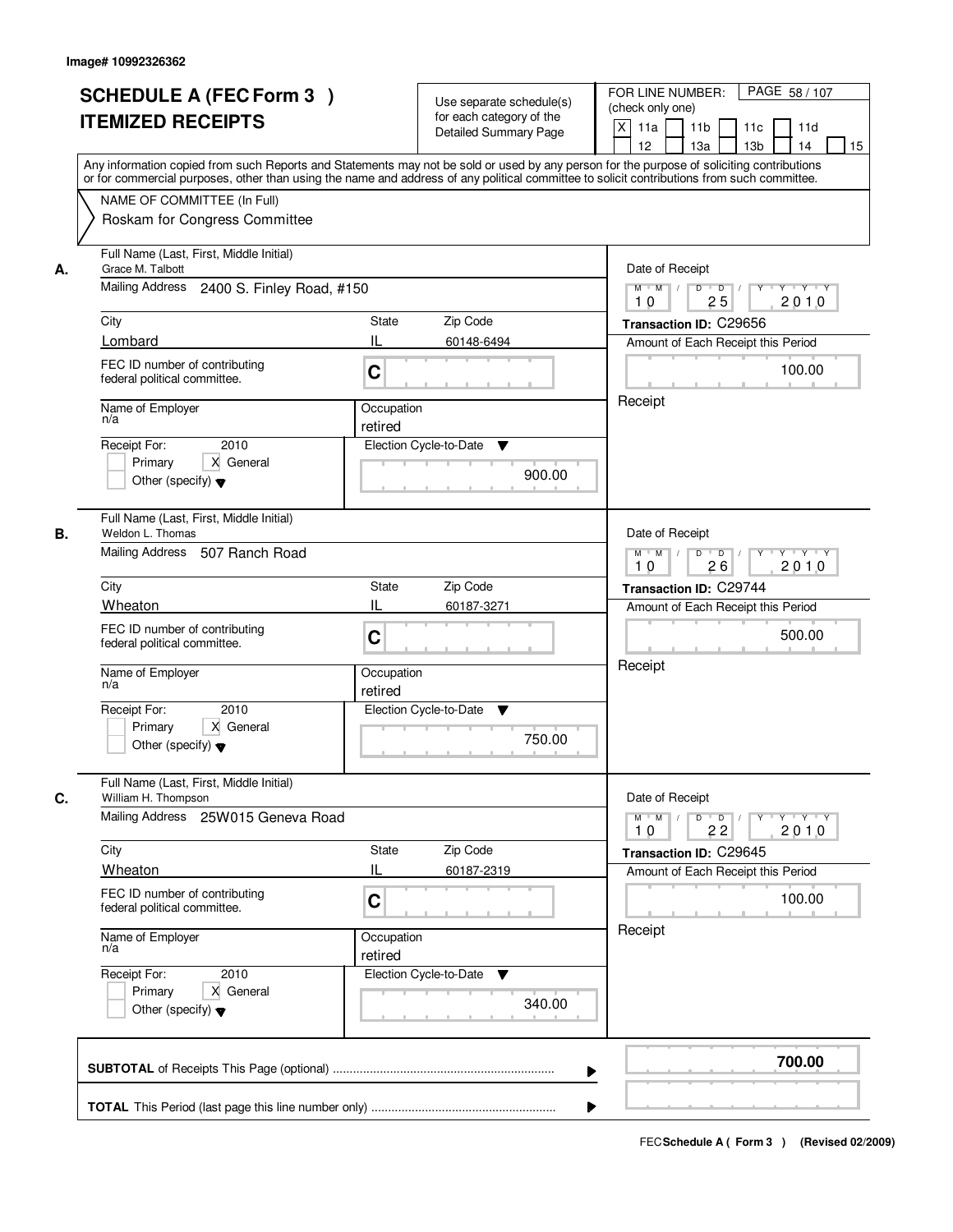|    | <b>SCHEDULE A (FEC Form 3)</b><br><b>ITEMIZED RECEIPTS</b><br>Any information copied from such Reports and Statements may not be sold or used by any person for the purpose of soliciting contributions<br>or for commercial purposes, other than using the name and address of any political committee to solicit contributions from such committee. |                                         | Use separate schedule(s)<br>for each category of the<br><b>Detailed Summary Page</b> | PAGE 59 / 107<br>FOR LINE NUMBER:<br>(check only one)<br>$\mathsf{X}$<br>11a<br>11 <sub>b</sub><br>11c<br>11d<br>13 <sub>b</sub><br>12<br>13a<br>14<br>15                                            |
|----|-------------------------------------------------------------------------------------------------------------------------------------------------------------------------------------------------------------------------------------------------------------------------------------------------------------------------------------------------------|-----------------------------------------|--------------------------------------------------------------------------------------|------------------------------------------------------------------------------------------------------------------------------------------------------------------------------------------------------|
|    | NAME OF COMMITTEE (In Full)<br>Roskam for Congress Committee                                                                                                                                                                                                                                                                                          |                                         |                                                                                      |                                                                                                                                                                                                      |
| А. | Full Name (Last, First, Middle Initial)<br>Heidi Thorne<br>Mailing Address<br>1060 S. Charlotte Street<br>City<br>Lombard<br>FEC ID number of contributing<br>federal political committee.<br>Name of Employer<br>self-employed                                                                                                                       | State<br>IL<br>C<br>Occupation<br>Sales | Zip Code<br>60148                                                                    | Date of Receipt<br>$D$ $D$ $/$<br>$Y$ $Y$ $Y$ $Y$<br>$M$ $M$ /<br>$\overline{Y}$<br>02<br>2010<br>1 <sub>1</sub><br>Transaction ID: C29925<br>Amount of Each Receipt this Period<br>15.00<br>Receipt |
|    | 2010<br>Receipt For:<br>X General<br>Primary<br>Other (specify) $\blacktriangledown$                                                                                                                                                                                                                                                                  |                                         | Election Cycle-to-Date<br>▼<br>300.00                                                |                                                                                                                                                                                                      |
| В. | Full Name (Last, First, Middle Initial)<br>Evelyn M. Tomlin<br>Mailing Address 1521 Kirkwood Drive                                                                                                                                                                                                                                                    |                                         |                                                                                      | Date of Receipt<br>$M$ $M$ /<br>D<br>$\overline{\phantom{0}}$<br>$Y + Y + Y$<br>22<br>2010<br>10                                                                                                     |
|    | City<br>Geneva<br>FEC ID number of contributing<br>federal political committee.                                                                                                                                                                                                                                                                       | <b>State</b><br>IL<br>C                 | Zip Code<br>60134-1659                                                               | Transaction ID: C29628<br>Amount of Each Receipt this Period<br>50.00                                                                                                                                |
|    | Name of Employer<br>n/a<br>Receipt For:<br>2010<br>Primary<br>X General<br>Other (specify) $\blacktriangledown$                                                                                                                                                                                                                                       | Occupation<br>retired                   | Election Cycle-to-Date<br>v<br>240.00                                                | Receipt                                                                                                                                                                                              |
| C. | Full Name (Last, First, Middle Initial)<br>Charles E. Trunkey<br><b>Mailing Address</b><br>1526 Stonebridge Trail                                                                                                                                                                                                                                     |                                         |                                                                                      | Date of Receipt<br>$M$ $M$ $/$<br>$D$ $D$ $/$<br>$Y^+$<br>$Y + Y + Y$<br>2010<br>05<br>11                                                                                                            |
|    | City<br>Wheaton<br>FEC ID number of contributing<br>federal political committee.                                                                                                                                                                                                                                                                      | <b>State</b><br>IL<br>C                 | Zip Code<br>60189-1748                                                               | Transaction ID: C29940<br>Amount of Each Receipt this Period<br>50.00                                                                                                                                |
|    | Name of Employer<br>n/a<br>Receipt For:<br>2010<br>$X$ Primary<br>General<br>Other (specify) $\blacktriangledown$                                                                                                                                                                                                                                     | Occupation<br>retired                   | Election Cycle-to-Date<br>v<br>50.00                                                 | Receipt                                                                                                                                                                                              |
|    |                                                                                                                                                                                                                                                                                                                                                       |                                         | ▶                                                                                    | 115.00                                                                                                                                                                                               |
|    |                                                                                                                                                                                                                                                                                                                                                       |                                         |                                                                                      |                                                                                                                                                                                                      |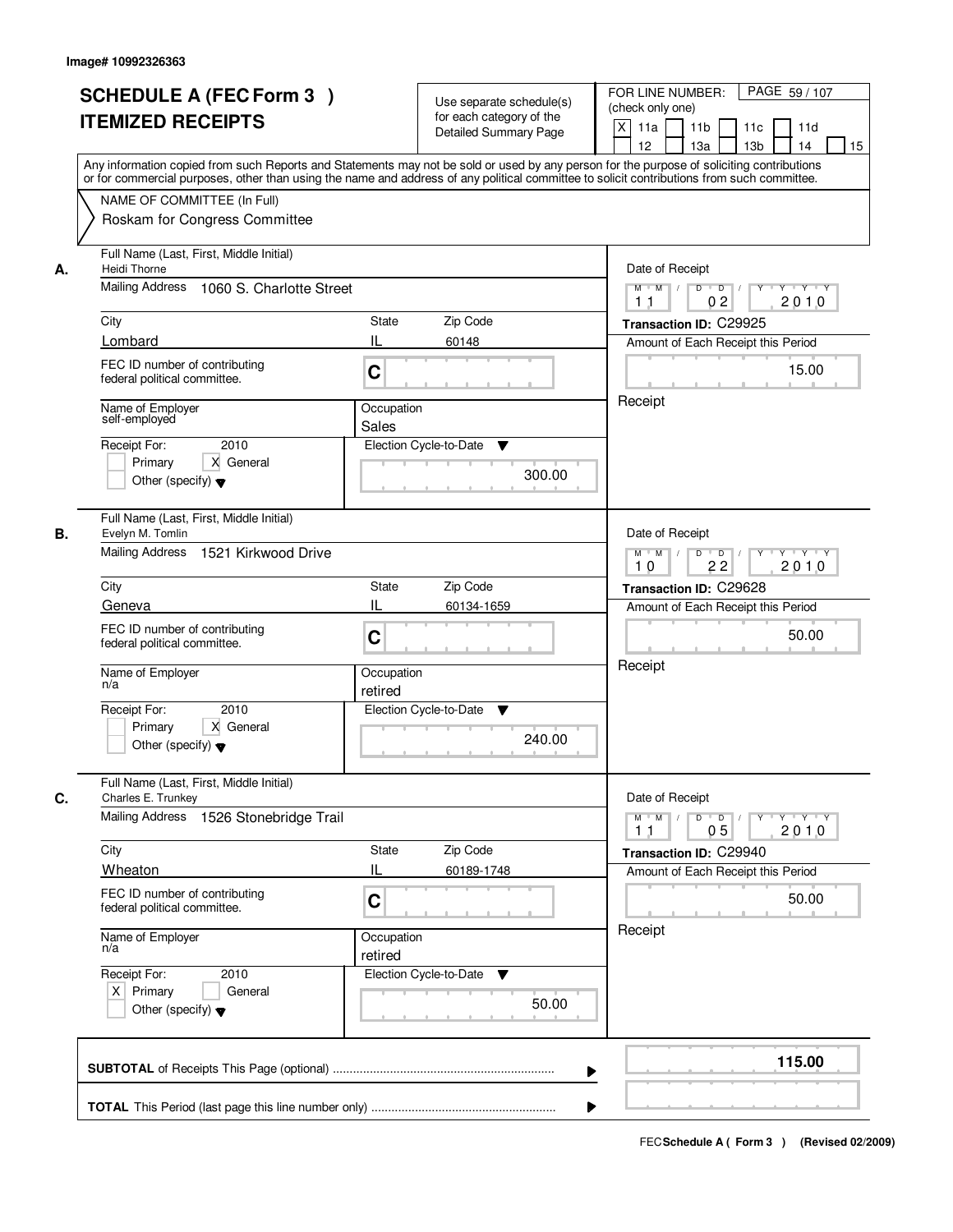|    | <b>SCHEDULE A (FEC Form 3)</b><br><b>ITEMIZED RECEIPTS</b><br>Any information copied from such Reports and Statements may not be sold or used by any person for the purpose of soliciting contributions<br>or for commercial purposes, other than using the name and address of any political committee to solicit contributions from such committee.                         |                                                     | Use separate schedule(s)<br>for each category of the<br>Detailed Summary Page                 | PAGE 60 / 107<br>FOR LINE NUMBER:<br>(check only one)<br>$\mathsf{X}$<br>11 <sub>b</sub><br>11a<br>11c<br>11d<br>13 <sub>b</sub><br>12<br>13a<br>14<br>15                                  |
|----|-------------------------------------------------------------------------------------------------------------------------------------------------------------------------------------------------------------------------------------------------------------------------------------------------------------------------------------------------------------------------------|-----------------------------------------------------|-----------------------------------------------------------------------------------------------|--------------------------------------------------------------------------------------------------------------------------------------------------------------------------------------------|
|    | NAME OF COMMITTEE (In Full)<br>Roskam for Congress Committee                                                                                                                                                                                                                                                                                                                  |                                                     |                                                                                               |                                                                                                                                                                                            |
| А. | Full Name (Last, First, Middle Initial)<br>Gary F. Tzeng<br>Mailing Address 582 S. Rex Blvd.<br>City<br>Elmhurst<br>FEC ID number of contributing<br>federal political committee.<br>Name of Employer<br><b>DVA</b><br>2010<br>Receipt For:<br>X General<br>Primary                                                                                                           | State<br>IL<br>C<br>Occupation<br>Physician         | Zip Code<br>60126-4259<br>Election Cycle-to-Date<br>▼                                         | Date of Receipt<br>$D$ $D$ $/$<br>$Y + Y + Y$<br>$M$ $M$ /<br>$\overline{Y}$<br>2010<br>10<br>28<br>Transaction ID: C29855<br>Amount of Each Receipt this Period<br>100.00<br>Receipt      |
| В. | Other (specify) $\blacktriangledown$<br>Full Name (Last, First, Middle Initial)<br>Claudia Barker Valente<br>Mailing Address 7055 Leestone Street<br>City<br>Springfield<br>FEC ID number of contributing<br>federal political committee.<br>Name of Employer<br>Valente & Associates<br>Receipt For:<br>2010<br>Primary<br>X General<br>Other (specify) $\blacktriangledown$ | <b>State</b><br>VA<br>C<br>Occupation<br>Consulting | 800.00<br>Zip Code<br>22151<br>Election Cycle-to-Date<br>v<br>1000.00                         | Date of Receipt<br>$M$ $M$ /<br>D<br>$\overline{\phantom{0}}$<br>$Y + Y + Y$<br>02<br>2010<br>11<br>Transaction ID: C29934<br>Amount of Each Receipt this Period<br>1000.00<br>Receipt     |
| C. | Full Name (Last, First, Middle Initial)<br>Jack H. Vandiver<br><b>Mailing Address</b><br>2 S. 266 Center Avenue<br>City<br>Wheaton<br>FEC ID number of contributing<br>federal political committee.<br>Name of Employer<br>J. H. Vandiver & Associat-<br><u>es</u><br>Receipt For:<br>2010<br>Primary<br>X General<br>Other (specify) $\blacktriangledown$                    | <b>State</b><br>IL<br>C<br>Occupation               | Zip Code<br>60189-7869<br>Real Estate/Property Mgmt.<br>Election Cycle-to-Date<br>▼<br>265.00 | Date of Receipt<br>$\mathsf D$<br>$M$ $M$ /<br>$\overline{D}$<br>$Y - Y - Y$<br>Y<br>29<br>2010<br>10<br>Transaction ID: C29876<br>Amount of Each Receipt this Period<br>100.00<br>Receipt |
|    |                                                                                                                                                                                                                                                                                                                                                                               |                                                     | ▶                                                                                             | 1200.00                                                                                                                                                                                    |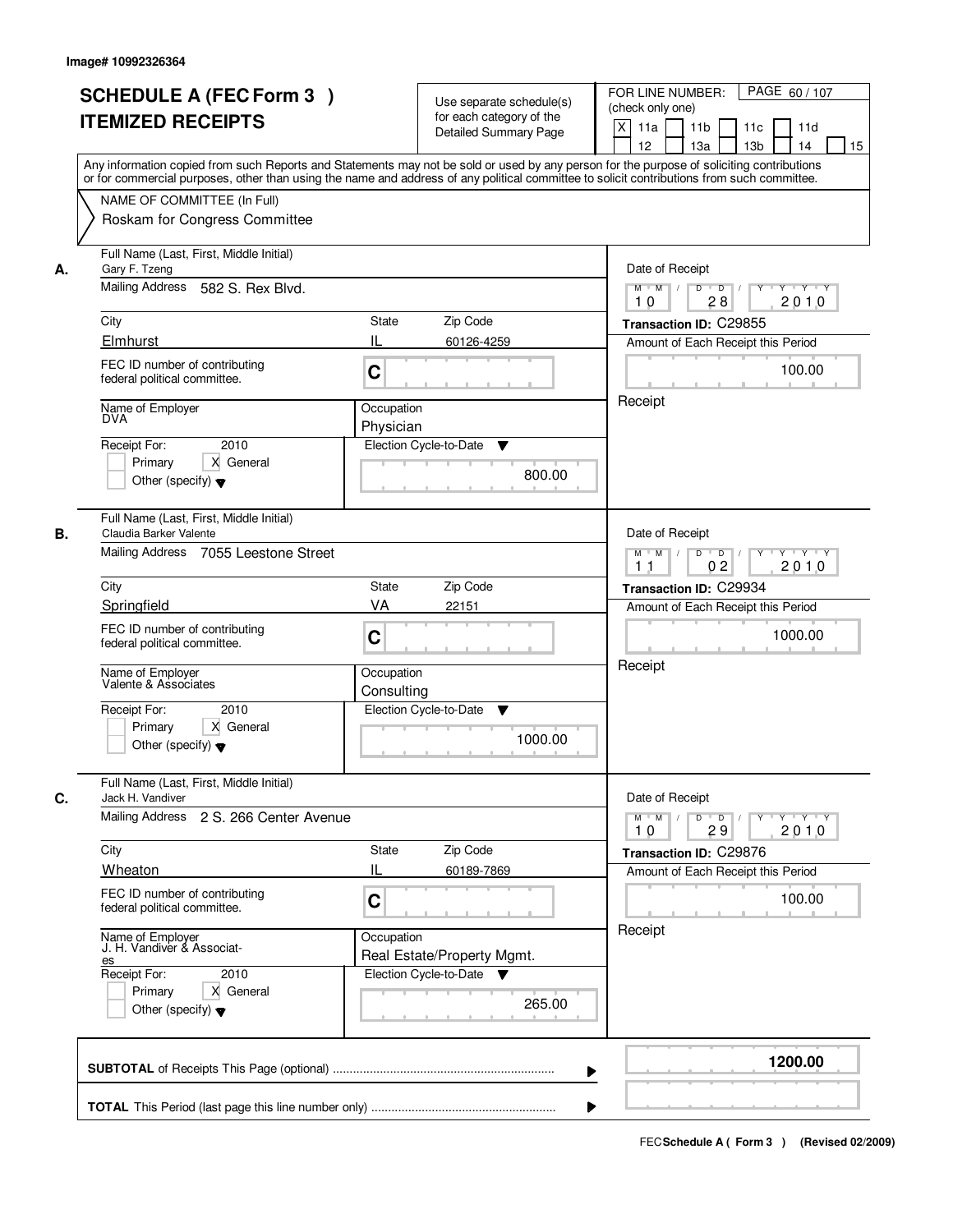|    | <b>SCHEDULE A (FEC Form 3)</b><br><b>ITEMIZED RECEIPTS</b><br>Any information copied from such Reports and Statements may not be sold or used by any person for the purpose of soliciting contributions    | Use separate schedule(s)<br>for each category of the<br><b>Detailed Summary Page</b> | PAGE 61 / 107<br>FOR LINE NUMBER:<br>(check only one)<br>$\boldsymbol{\mathsf{X}}$<br>11 <sub>b</sub><br>11a<br>11c<br>11d<br>12<br>13 <sub>b</sub><br>14<br>13a<br>15 |
|----|------------------------------------------------------------------------------------------------------------------------------------------------------------------------------------------------------------|--------------------------------------------------------------------------------------|------------------------------------------------------------------------------------------------------------------------------------------------------------------------|
|    | or for commercial purposes, other than using the name and address of any political committee to solicit contributions from such committee.<br>NAME OF COMMITTEE (In Full)<br>Roskam for Congress Committee |                                                                                      |                                                                                                                                                                        |
| А. | Full Name (Last, First, Middle Initial)<br>Robert E. Wagner<br>Mailing Address 453 Raintree Drive, #2K                                                                                                     |                                                                                      | Date of Receipt<br>$D$ $D$<br>Y TY Y Y<br>$M$ $M$ /<br>2010<br>27<br>10                                                                                                |
|    | City<br>Glen Ellyn                                                                                                                                                                                         | <b>State</b><br>Zip Code<br>IL<br>60137-6753                                         | Transaction ID: C29832<br>Amount of Each Receipt this Period                                                                                                           |
|    | FEC ID number of contributing<br>federal political committee.                                                                                                                                              | C                                                                                    | 50.00                                                                                                                                                                  |
|    | Name of Employer                                                                                                                                                                                           | Occupation                                                                           | Receipt                                                                                                                                                                |
|    | 2010<br>Receipt For:<br>X General<br>Primary<br>Other (specify) $\blacktriangledown$                                                                                                                       | Election Cycle-to-Date<br>▼<br>325.00                                                |                                                                                                                                                                        |
| В. | Full Name (Last, First, Middle Initial)<br>Thomas J. Walsh<br>Mailing Address 4117 Harvey Avenue                                                                                                           |                                                                                      | Date of Receipt<br>$M$ $M$ /<br>D<br>$\overline{\phantom{0}}$ D<br>$Y + Y + Y$                                                                                         |
|    | City                                                                                                                                                                                                       | Zip Code<br>State                                                                    | 29<br>2010<br>10<br>Transaction ID: C29874                                                                                                                             |
|    | <b>Western Springs</b><br>FEC ID number of contributing<br>federal political committee.                                                                                                                    | IL<br>60558-1245<br>C                                                                | Amount of Each Receipt this Period<br>1000.00                                                                                                                          |
|    | Name of Employer<br>self-employed                                                                                                                                                                          | Occupation<br>govt. relations                                                        | Receipt                                                                                                                                                                |
|    | Receipt For:<br>2010<br>Primary<br>X General<br>Other (specify) $\blacktriangledown$                                                                                                                       | Election Cycle-to-Date<br>▼<br>1000.00                                               |                                                                                                                                                                        |
| C. | Full Name (Last, First, Middle Initial)<br>Mary L. Warren                                                                                                                                                  |                                                                                      | Date of Receipt                                                                                                                                                        |
|    | <b>Mailing Address</b><br>724 S. Garfield Avenue                                                                                                                                                           |                                                                                      | $D$ $D$ $/$<br>$M$ $M$<br><b>EXPLAIN A SEX</b><br>2010<br>10<br>18                                                                                                     |
|    | City<br>Hinsdale                                                                                                                                                                                           | Zip Code<br>State<br>Ш<br>60521-4425                                                 | Transaction ID: C29528<br>Amount of Each Receipt this Period                                                                                                           |
|    | FEC ID number of contributing<br>federal political committee.                                                                                                                                              | C                                                                                    | 2400.00                                                                                                                                                                |
|    | Name of Employer<br>n/a                                                                                                                                                                                    | Occupation<br>homemaker                                                              | Receipt                                                                                                                                                                |
|    | Receipt For:<br>2010<br>Primary<br>X General<br>Other (specify) $\blacktriangledown$                                                                                                                       | Election Cycle-to-Date<br>v<br>4800.00                                               |                                                                                                                                                                        |
|    |                                                                                                                                                                                                            |                                                                                      | 3450.00                                                                                                                                                                |
|    |                                                                                                                                                                                                            |                                                                                      |                                                                                                                                                                        |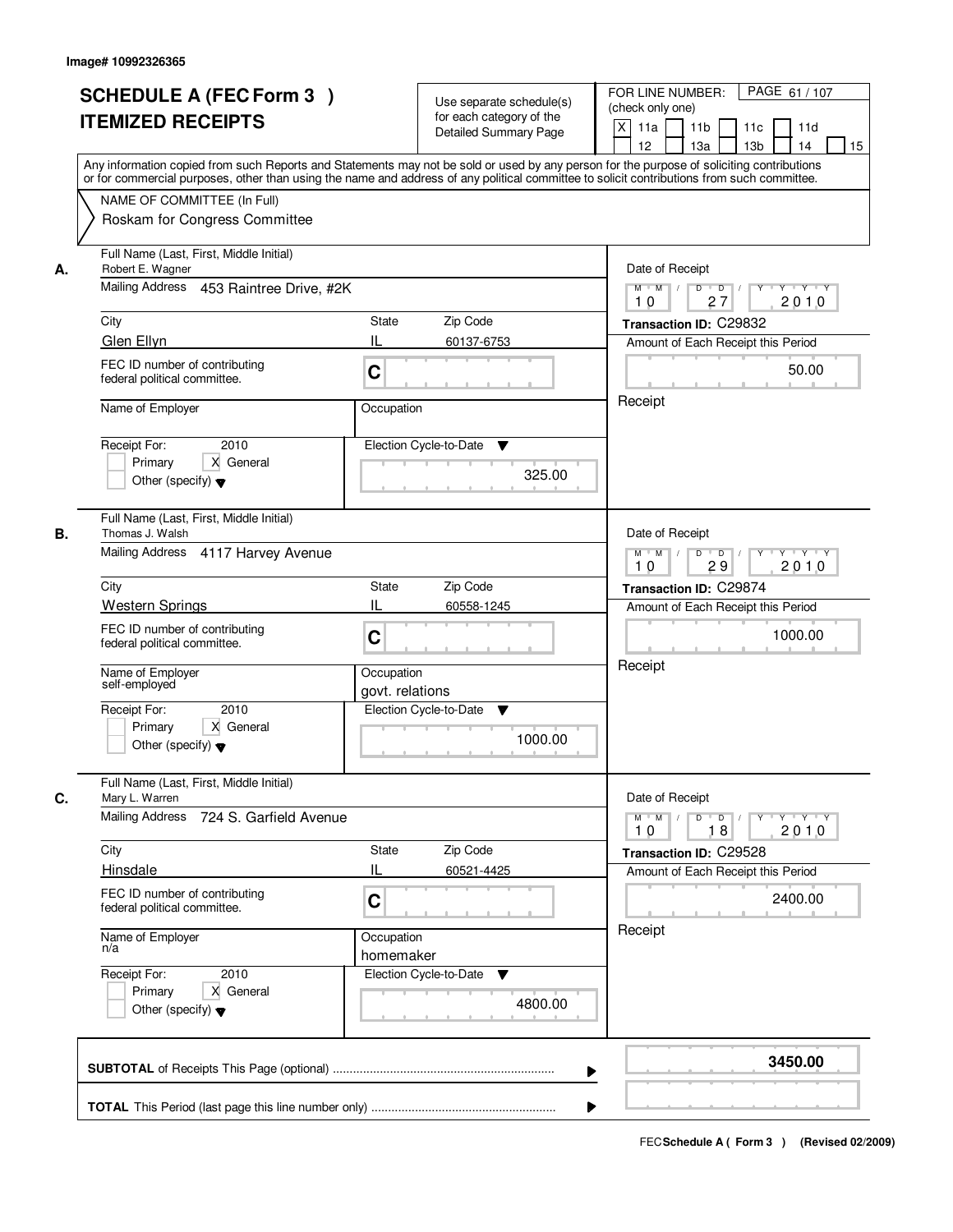|    | <b>SCHEDULE A (FEC Form 3)</b><br><b>ITEMIZED RECEIPTS</b><br>Any information copied from such Reports and Statements may not be sold or used by any person for the purpose of soliciting contributions                                                                                                                          |                                            | Use separate schedule(s)<br>for each category of the<br><b>Detailed Summary Page</b> | PAGE 62 / 107<br>FOR LINE NUMBER:<br>(check only one)<br>X<br>11a<br>11 <sub>b</sub><br>11c<br>11d<br>12<br>13 <sub>b</sub><br>13a<br>14<br>15                               |
|----|----------------------------------------------------------------------------------------------------------------------------------------------------------------------------------------------------------------------------------------------------------------------------------------------------------------------------------|--------------------------------------------|--------------------------------------------------------------------------------------|------------------------------------------------------------------------------------------------------------------------------------------------------------------------------|
|    | or for commercial purposes, other than using the name and address of any political committee to solicit contributions from such committee.<br>NAME OF COMMITTEE (In Full)<br>Roskam for Congress Committee                                                                                                                       |                                            |                                                                                      |                                                                                                                                                                              |
| А. | Full Name (Last, First, Middle Initial)<br>David H. Watt<br>Mailing Address<br>1750 Hickory Lane<br>City<br>Wheaton<br>FEC ID number of contributing<br>federal political committee.<br>Name of Employer<br>Orthopedics of Dupage<br>Receipt For:<br>2010<br>Primary<br>X General<br>Other (specify) $\blacktriangledown$        | State<br>Ш<br>C<br>Occupation<br>Physician | Zip Code<br>60187-4609<br>Election Cycle-to-Date<br>▼<br>1900.00                     | Date of Receipt<br>$M$ $M$<br>$D$ $D$<br>Y<br>Y 'Y 'Y<br>$\sqrt{ }$<br>19<br>2010<br>10<br>Transaction ID: C29557<br>Amount of Each Receipt this Period<br>400.00<br>Receipt |
| В. | Full Name (Last, First, Middle Initial)<br>Frank J. Wiedner<br>Mailing Address<br>102 Joyce Court<br>City<br>Glen Ellyn<br>FEC ID number of contributing<br>federal political committee.<br>Name of Employer<br>Wiedner & McAuliffe<br>Receipt For:<br>2010<br>Primary<br>X General<br>Other (specify) $\blacktriangledown$      | State<br>IL<br>C<br>Occupation<br>attorney | Zip Code<br>60137-5614<br>Election Cycle-to-Date<br>v<br>2700.00                     | Date of Receipt<br>$M$ M<br>D<br>$\overline{D}$<br>$Y + Y + Y$<br>2010<br>11<br>01<br>Transaction ID: C29900<br>Amount of Each Receipt this Period<br>200.00<br>Receipt      |
| C. | Full Name (Last, First, Middle Initial)<br>Donald W. Wilki<br><b>Mailing Address</b><br>159 S. Cottage Hill Avenue, #111<br>City<br>Elmhurst<br>FEC ID number of contributing<br>federal political committee.<br>Name of Employer<br>n/a<br>Receipt For:<br>2010<br>Primary<br>X General<br>Other (specify) $\blacktriangledown$ | State<br>IL<br>C<br>Occupation<br>retired  | Zip Code<br>60126-3347<br>Election Cycle-to-Date<br>v<br>210.00                      | Date of Receipt<br>$D$ $D$ $/$<br>$M$ $M$ /<br>$Y + Y + Y$<br>Y<br>2010<br>10<br>27<br>Transaction ID: C29818<br>Amount of Each Receipt this Period<br>5.00<br>Receipt       |
|    |                                                                                                                                                                                                                                                                                                                                  |                                            |                                                                                      | 605.00                                                                                                                                                                       |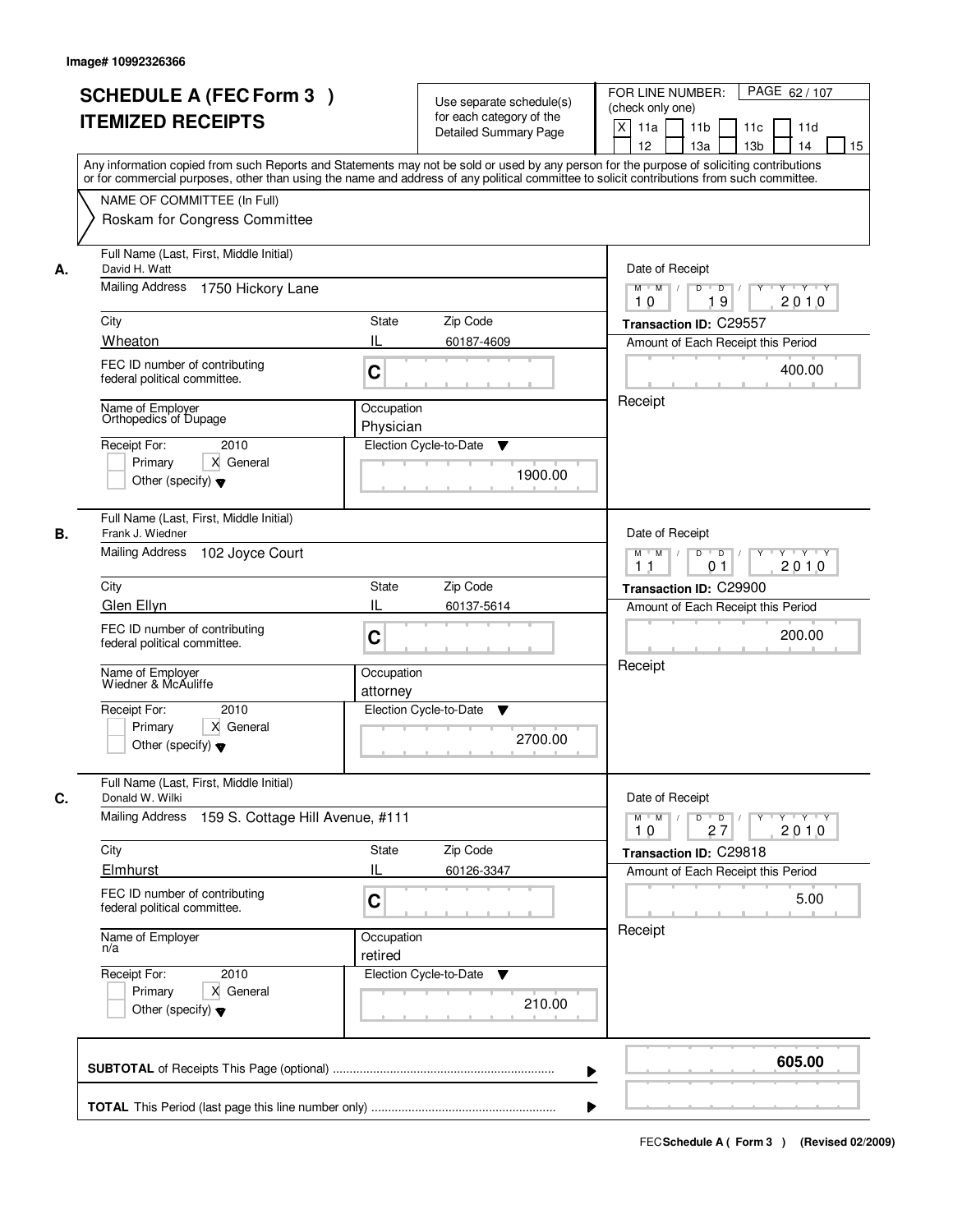|    | <b>SCHEDULE A (FEC Form 3)</b><br><b>ITEMIZED RECEIPTS</b><br>Any information copied from such Reports and Statements may not be sold or used by any person for the purpose of soliciting contributions<br>or for commercial purposes, other than using the name and address of any political committee to solicit contributions from such committee. | Use separate schedule(s)<br>for each category of the<br>Detailed Summary Page                                                 | PAGE 63/107<br>FOR LINE NUMBER:<br>(check only one)<br>$\mathsf{X}$<br>11a<br>11 <sub>b</sub><br>11c<br>11d<br>13 <sub>b</sub><br>12<br>13a<br>14<br>15                               |
|----|-------------------------------------------------------------------------------------------------------------------------------------------------------------------------------------------------------------------------------------------------------------------------------------------------------------------------------------------------------|-------------------------------------------------------------------------------------------------------------------------------|---------------------------------------------------------------------------------------------------------------------------------------------------------------------------------------|
|    | NAME OF COMMITTEE (In Full)<br>Roskam for Congress Committee                                                                                                                                                                                                                                                                                          |                                                                                                                               |                                                                                                                                                                                       |
| А. | Full Name (Last, First, Middle Initial)<br>Michael L. Wilkie<br>Mailing Address<br>1480 S. Wolf Road<br>City<br>Wheeling<br>FEC ID number of contributing<br>federal political committee.<br>Name of Employer<br>DoALL Company<br>2010<br>Receipt For:<br>X General<br>Primary<br>Other (specify) $\blacktriangledown$                                | State<br>Zip Code<br>IL<br>60090<br>C<br>Occupation<br>chairman<br>Election Cycle-to-Date<br>▼<br>500.00                      | Date of Receipt<br>$D$ $D$ $/$<br>$Y - Y - Y$<br>$M$ $M$ /<br>$\overline{Y}$<br>27<br>2010<br>10<br>Transaction ID: C29766<br>Amount of Each Receipt this Period<br>500.00<br>Receipt |
| В. | Full Name (Last, First, Middle Initial)<br>Lorraine C. Wink<br>Mailing Address 611 S. Oakland Avenue<br>City<br>Villa Park<br>FEC ID number of contributing<br>federal political committee.<br>Name of Employer<br>n/a<br>Receipt For:<br>2010<br>Primary<br>X General<br>Other (specify) $\blacktriangledown$                                        | Zip Code<br><b>State</b><br>IL<br>60181-3077<br>C<br>Occupation<br>retired<br>Election Cycle-to-Date<br>v<br>280.00           | Date of Receipt<br>$Y - Y - Y$<br>$M$ $M$ /<br>D<br>$\overline{\phantom{0}}$<br>22<br>2010<br>10<br>Transaction ID: C29641<br>Amount of Each Receipt this Period<br>20.00<br>Receipt  |
| C. | Full Name (Last, First, Middle Initial)<br>David M. Winters<br><b>Mailing Address</b><br>308 Jessica Lane<br>City<br><b>Bartlett</b><br>FEC ID number of contributing<br>federal political committee.<br>Name of Employer<br>AT&T, Inc.<br>Receipt For:<br>2010<br>Primary<br>X General<br>Other (specify) $\blacktriangledown$                       | Zip Code<br><b>State</b><br>IL<br>60103-4079<br>C<br>Occupation<br>account executive<br>Election Cycle-to-Date<br>v<br>375.00 | Date of Receipt<br>$M = M$<br>$D$ $D$ $/$<br>Y Y Y Y<br>Y<br>2010<br>22<br>10<br>Transaction ID: C29648<br>Amount of Each Receipt this Period<br>25.00<br>Receipt                     |
|    |                                                                                                                                                                                                                                                                                                                                                       | ▶                                                                                                                             | 545.00                                                                                                                                                                                |
|    |                                                                                                                                                                                                                                                                                                                                                       |                                                                                                                               | 66304.00                                                                                                                                                                              |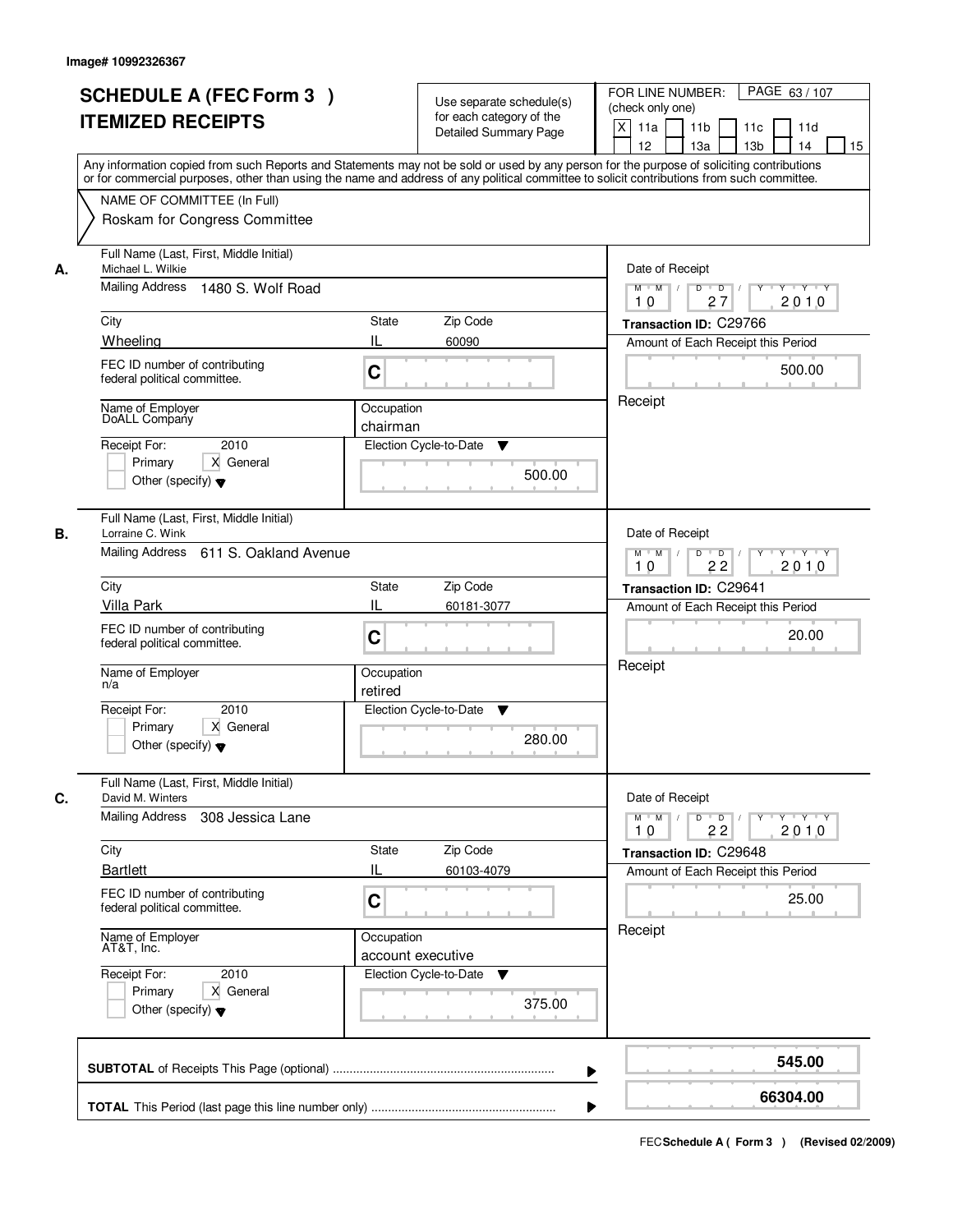|    | <b>SCHEDULE A (FEC Form 3)</b><br><b>ITEMIZED RECEIPTS</b><br>Any information copied from such Reports and Statements may not be sold or used by any person for the purpose of soliciting contributions    |                        | Use separate schedule(s)<br>for each category of the<br><b>Detailed Summary Page</b> | PAGE 64 / 107<br>FOR LINE NUMBER:<br>(check only one)<br>11 <sub>b</sub><br>11a<br><b>X</b><br>11c<br>11d<br>13 <sub>b</sub><br>14<br>12<br>13a<br>15 |
|----|------------------------------------------------------------------------------------------------------------------------------------------------------------------------------------------------------------|------------------------|--------------------------------------------------------------------------------------|-------------------------------------------------------------------------------------------------------------------------------------------------------|
|    | or for commercial purposes, other than using the name and address of any political committee to solicit contributions from such committee.<br>NAME OF COMMITTEE (In Full)<br>Roskam for Congress Committee |                        |                                                                                      |                                                                                                                                                       |
| А. | Full Name (Last, First, Middle Initial)<br>Allied Pilots Association PAC<br>Mailing Address 14600 Trinity Blvd., #500                                                                                      |                        |                                                                                      | Date of Receipt<br>$M$ $M$<br>$D$ $D$ $I$<br>Y<br>Y 'Y 'Y<br>2010<br>1 <sub>1</sub><br>0 <sub>1</sub>                                                 |
|    | City                                                                                                                                                                                                       | State                  | Zip Code                                                                             | Transaction ID: C29917                                                                                                                                |
|    | Fort Worth                                                                                                                                                                                                 | ТX                     | 76155                                                                                | Amount of Each Receipt this Period                                                                                                                    |
|    | FEC ID number of contributing<br>federal political committee.                                                                                                                                              | C                      | C00267849                                                                            | 2000.00                                                                                                                                               |
|    | Name of Employer                                                                                                                                                                                           | Occupation             |                                                                                      | Receipt                                                                                                                                               |
|    | 2010<br>Receipt For:<br>X General<br>Primary<br>Other (specify) $\blacktriangledown$                                                                                                                       | Election Cycle-to-Date | ▼<br>2000.00                                                                         |                                                                                                                                                       |
| В. | Full Name (Last, First, Middle Initial)<br>American Family Mutual Ins. PAC<br>Mailing Address 6000 American Parkway                                                                                        |                        |                                                                                      | Date of Receipt<br>$M$ $M$ /<br>D<br>$\overline{D}$ /<br>$Y + Y + Y$<br>25<br>2010<br>10                                                              |
|    | City                                                                                                                                                                                                       | State                  | Zip Code                                                                             | Transaction ID: C29698                                                                                                                                |
|    | Madison                                                                                                                                                                                                    | WI                     | 53783-0001                                                                           | Amount of Each Receipt this Period                                                                                                                    |
|    | FEC ID number of contributing<br>federal political committee.                                                                                                                                              | С                      | C00354290                                                                            | 1000.00                                                                                                                                               |
|    | Name of Employer                                                                                                                                                                                           | Occupation             |                                                                                      | Receipt                                                                                                                                               |
|    | Receipt For:<br>2010<br>Primary<br>X General<br>Other (specify) $\blacktriangledown$                                                                                                                       | Election Cycle-to-Date | v<br>2000.00                                                                         |                                                                                                                                                       |
| C. | Full Name (Last, First, Middle Initial)<br>American Hospital Association PAC                                                                                                                               |                        |                                                                                      | Date of Receipt                                                                                                                                       |
|    | Mailing Address 325 7th Street, N.W.                                                                                                                                                                       |                        |                                                                                      | $M$ $M$<br>$D$ $D$ $l$<br>2010<br>10<br>14                                                                                                            |
|    | City                                                                                                                                                                                                       | State                  | Zip Code                                                                             | Transaction ID: C29463                                                                                                                                |
|    | Washington                                                                                                                                                                                                 | DC                     | 20004-2818                                                                           | Amount of Each Receipt this Period                                                                                                                    |
|    | FEC ID number of contributing<br>federal political committee.                                                                                                                                              | C                      | C00106146                                                                            | 1000.00                                                                                                                                               |
|    | Name of Employer                                                                                                                                                                                           | Occupation             |                                                                                      | Receipt                                                                                                                                               |
|    | Receipt For:<br>2010<br>Primary<br>X General<br>Other (specify) $\blacktriangledown$                                                                                                                       |                        | Election Cycle-to-Date ▼<br>6000.00                                                  |                                                                                                                                                       |
|    |                                                                                                                                                                                                            |                        |                                                                                      | 4000.00<br>▶                                                                                                                                          |
|    |                                                                                                                                                                                                            |                        |                                                                                      |                                                                                                                                                       |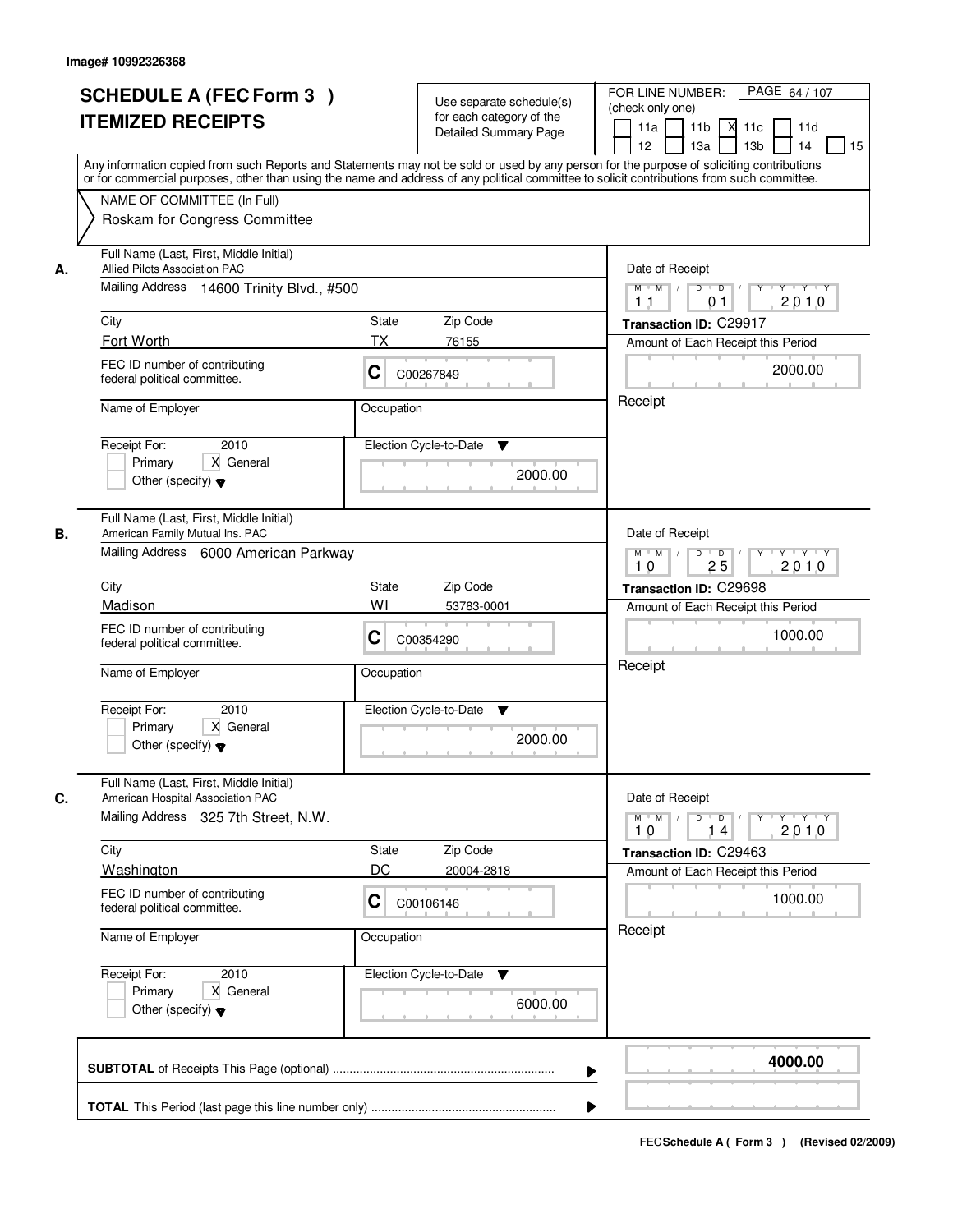|    | <b>SCHEDULE A (FEC Form 3)</b><br><b>ITEMIZED RECEIPTS</b><br>Any information copied from such Reports and Statements may not be sold or used by any person for the purpose of soliciting contributions    | Use separate schedule(s)<br>for each category of the<br><b>Detailed Summary Page</b> | PAGE 65/107<br>FOR LINE NUMBER:<br>(check only one)<br>11 <sub>b</sub><br>11a<br>-XI<br>11c<br>11d<br>13 <sub>b</sub><br>14<br>12<br>13a<br>15 |
|----|------------------------------------------------------------------------------------------------------------------------------------------------------------------------------------------------------------|--------------------------------------------------------------------------------------|------------------------------------------------------------------------------------------------------------------------------------------------|
|    | or for commercial purposes, other than using the name and address of any political committee to solicit contributions from such committee.<br>NAME OF COMMITTEE (In Full)<br>Roskam for Congress Committee |                                                                                      |                                                                                                                                                |
| А. | Full Name (Last, First, Middle Initial)<br>Anheuser-Busch Companies, Inc. PAC<br>Mailing Address One Busch Place, #202-5                                                                                   | Date of Receipt<br>$D$ $D$<br>Y TYTEY<br>$M$ $M$ /<br>2010<br>27<br>10               |                                                                                                                                                |
|    | City                                                                                                                                                                                                       | State<br>Zip Code                                                                    | Transaction ID: C29833                                                                                                                         |
|    | Saint Louis                                                                                                                                                                                                | <b>MO</b><br>63118                                                                   | Amount of Each Receipt this Period                                                                                                             |
|    | FEC ID number of contributing<br>federal political committee.                                                                                                                                              | C<br>C00034488                                                                       | 2500.00                                                                                                                                        |
|    | Name of Employer                                                                                                                                                                                           | Occupation                                                                           | Receipt                                                                                                                                        |
|    | 2010<br>Receipt For:<br>X General<br>Primary<br>Other (specify) $\blacktriangledown$                                                                                                                       | Election Cycle-to-Date<br>▼<br>7500.00                                               |                                                                                                                                                |
| В. | Full Name (Last, First, Middle Initial)<br>Apollo Group, Inc. Political Org.<br>Mailing Address 4025 S. Riverpoint Parkway                                                                                 |                                                                                      | Date of Receipt<br>$M$ $M$ /<br>D<br>$\overline{D}$ /<br>$Y + Y + Y$<br>2010<br>10<br>28                                                       |
|    | City                                                                                                                                                                                                       | Zip Code<br>State                                                                    | Transaction ID: C29844                                                                                                                         |
|    | Phoenix                                                                                                                                                                                                    | AZ<br>85040                                                                          | Amount of Each Receipt this Period                                                                                                             |
|    | FEC ID number of contributing<br>federal political committee.                                                                                                                                              | С<br>C00309781                                                                       | 2000.00                                                                                                                                        |
|    | Name of Employer                                                                                                                                                                                           | Occupation                                                                           | Receipt                                                                                                                                        |
|    | Receipt For:<br>2010<br>Primary<br>X General<br>Other (specify) $\blacktriangledown$                                                                                                                       | Election Cycle-to-Date<br>v<br>2000.00                                               |                                                                                                                                                |
| C. | Full Name (Last, First, Middle Initial)<br>Asian American Hotel Owner Assn. PAC                                                                                                                            |                                                                                      | Date of Receipt                                                                                                                                |
|    | Mailing Address 228 S. Washington Street, #115                                                                                                                                                             |                                                                                      | $D$ $D$ $/$<br>$M$ $M$ $/$<br><u> EYELYELYEK</u><br>2010<br>11<br>01                                                                           |
|    | City                                                                                                                                                                                                       | Zip Code<br>State                                                                    | Transaction ID: C29915                                                                                                                         |
|    | Alexandria                                                                                                                                                                                                 | VA<br>22314                                                                          | Amount of Each Receipt this Period                                                                                                             |
|    | FEC ID number of contributing<br>federal political committee.                                                                                                                                              | C<br>C00336743                                                                       | 1000.00                                                                                                                                        |
|    | Name of Employer                                                                                                                                                                                           | Occupation                                                                           | Receipt                                                                                                                                        |
|    | Receipt For:<br>2010<br>Primary<br>X General<br>Other (specify) $\blacktriangledown$                                                                                                                       | Election Cycle-to-Date ▼<br>1000.00                                                  |                                                                                                                                                |
|    |                                                                                                                                                                                                            |                                                                                      | 5500.00                                                                                                                                        |
|    |                                                                                                                                                                                                            |                                                                                      |                                                                                                                                                |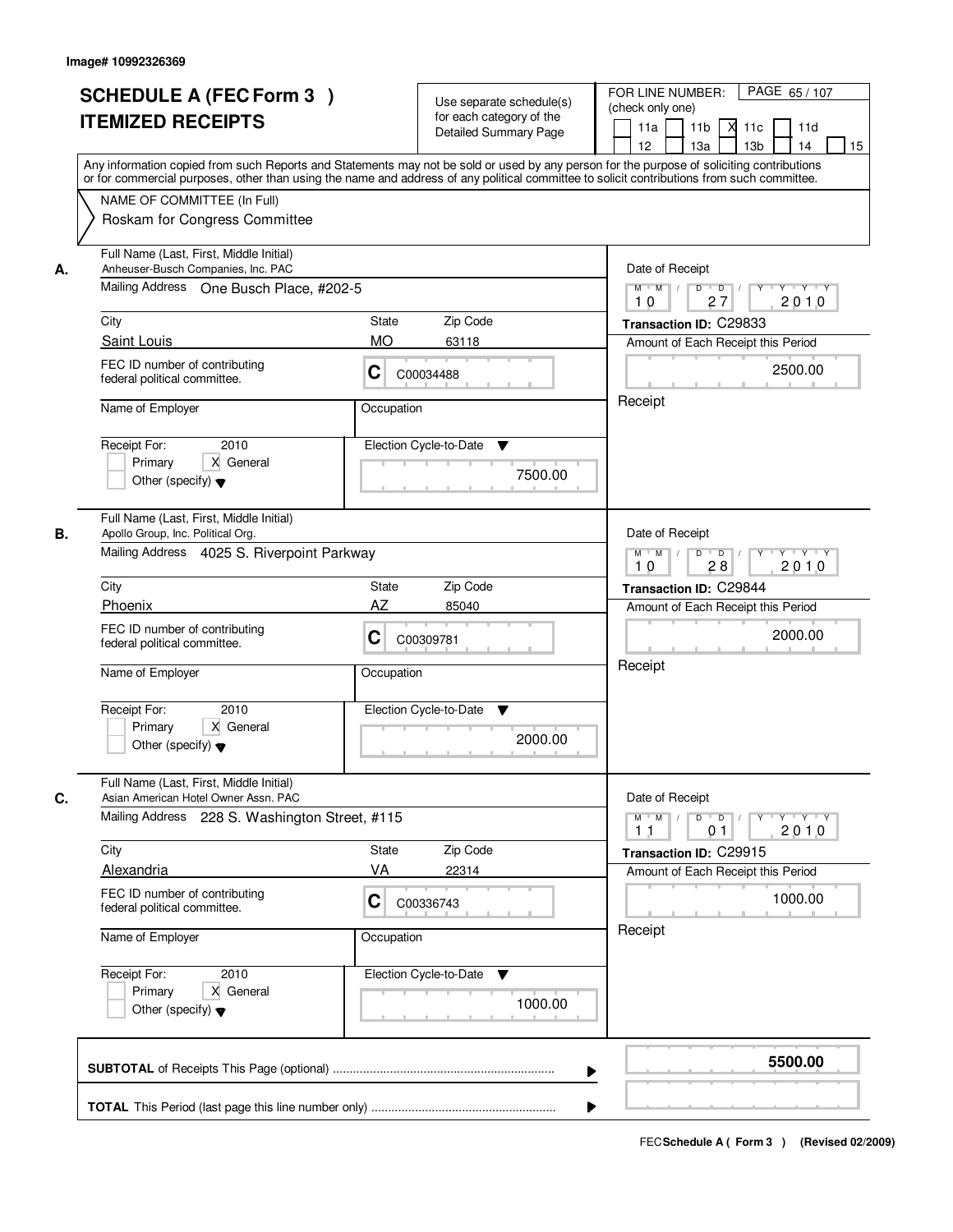|    | <b>SCHEDULE A (FEC Form 3)</b><br><b>ITEMIZED RECEIPTS</b><br>Any information copied from such Reports and Statements may not be sold or used by any person for the purpose of soliciting contributions    | Use separate schedule(s)<br>for each category of the<br>Detailed Summary Page | PAGE 66 / 107<br>FOR LINE NUMBER:<br>(check only one)<br>11 <sub>b</sub><br>X<br>11d<br>11a<br>11c<br>12 <sup>2</sup><br>13a<br>13 <sub>b</sub><br>14<br>15 |
|----|------------------------------------------------------------------------------------------------------------------------------------------------------------------------------------------------------------|-------------------------------------------------------------------------------|-------------------------------------------------------------------------------------------------------------------------------------------------------------|
|    | or for commercial purposes, other than using the name and address of any political committee to solicit contributions from such committee.<br>NAME OF COMMITTEE (In Full)<br>Roskam for Congress Committee |                                                                               |                                                                                                                                                             |
| А. | Full Name (Last, First, Middle Initial)<br>Assn. of Physicians of Indian Origin PAC<br>Mailing Address 8136 Old Keene Mill Road, #300A                                                                     |                                                                               | Date of Receipt<br>$\mathsf D$<br>$\overline{D}$<br><b>TY TY</b><br>$M$ $M$<br>Y<br>2010<br>01<br>11                                                        |
|    | City<br>Springfield                                                                                                                                                                                        | Zip Code<br>State<br>VA<br>22152                                              | Transaction ID: C29918<br>Amount of Each Receipt this Period                                                                                                |
|    | FEC ID number of contributing<br>federal political committee.                                                                                                                                              | С<br>C00490573                                                                | 250.00                                                                                                                                                      |
|    | Name of Employer<br>Receipt For:<br>2010<br>X General<br>Primary<br>Other (specify) $\blacktriangledown$                                                                                                   | Occupation<br>Election Cycle-to-Date<br>▼<br>250.00                           | Receipt                                                                                                                                                     |
| В. | Full Name (Last, First, Middle Initial)<br>Associated Equipment Distributors PAC<br>Mailing Address 121 N. Henry Street                                                                                    |                                                                               | Date of Receipt<br>$M$ $M$ /<br>$D$ $D$ $/$<br>Y Y Y Y<br>$Y$ <sup>U</sup><br>2010<br>10<br>14                                                              |
|    | City                                                                                                                                                                                                       | Zip Code<br><b>State</b>                                                      | Transaction ID: C29462                                                                                                                                      |
|    | Alexandria<br>FEC ID number of contributing<br>federal political committee.                                                                                                                                | VA<br>22314-2903<br>С<br>C00010124                                            | Amount of Each Receipt this Period<br>2500.00<br>Receipt                                                                                                    |
|    | Name of Employer<br>2010<br>Receipt For:<br>Primary<br>X General<br>Other (specify) $\blacktriangledown$                                                                                                   | Occupation<br>Election Cycle-to-Date<br>V<br>2500.00                          |                                                                                                                                                             |
| C. | Full Name (Last, First, Middle Initial)<br><b>Brunswick Good Government Fund</b><br>Mailing Address 1 N. Field Court                                                                                       |                                                                               | Date of Receipt<br>$D$ $D$ $/$<br>$M$ $M$<br>$\mathsf{Y} \dashv \mathsf{Y} \dashv \mathsf{Y}$<br>$Y$ <sup>U</sup><br>2010<br>10<br>19                       |
|    | City                                                                                                                                                                                                       | Zip Code<br>State                                                             | Transaction ID: C29575                                                                                                                                      |
|    | <b>Lake Forest</b><br>FEC ID number of contributing<br>federal political committee.                                                                                                                        | Ш<br>60045<br>С<br>C00110262                                                  | Amount of Each Receipt this Period<br>1000.00                                                                                                               |
|    | Name of Employer                                                                                                                                                                                           | Occupation                                                                    | Receipt                                                                                                                                                     |
|    | Receipt For:<br>2010<br>Primary<br>X General<br>Other (specify) $\blacktriangledown$                                                                                                                       | Election Cycle-to-Date<br>v<br>2000.00                                        |                                                                                                                                                             |
|    |                                                                                                                                                                                                            |                                                                               | 3750.00<br>▶                                                                                                                                                |
|    |                                                                                                                                                                                                            |                                                                               |                                                                                                                                                             |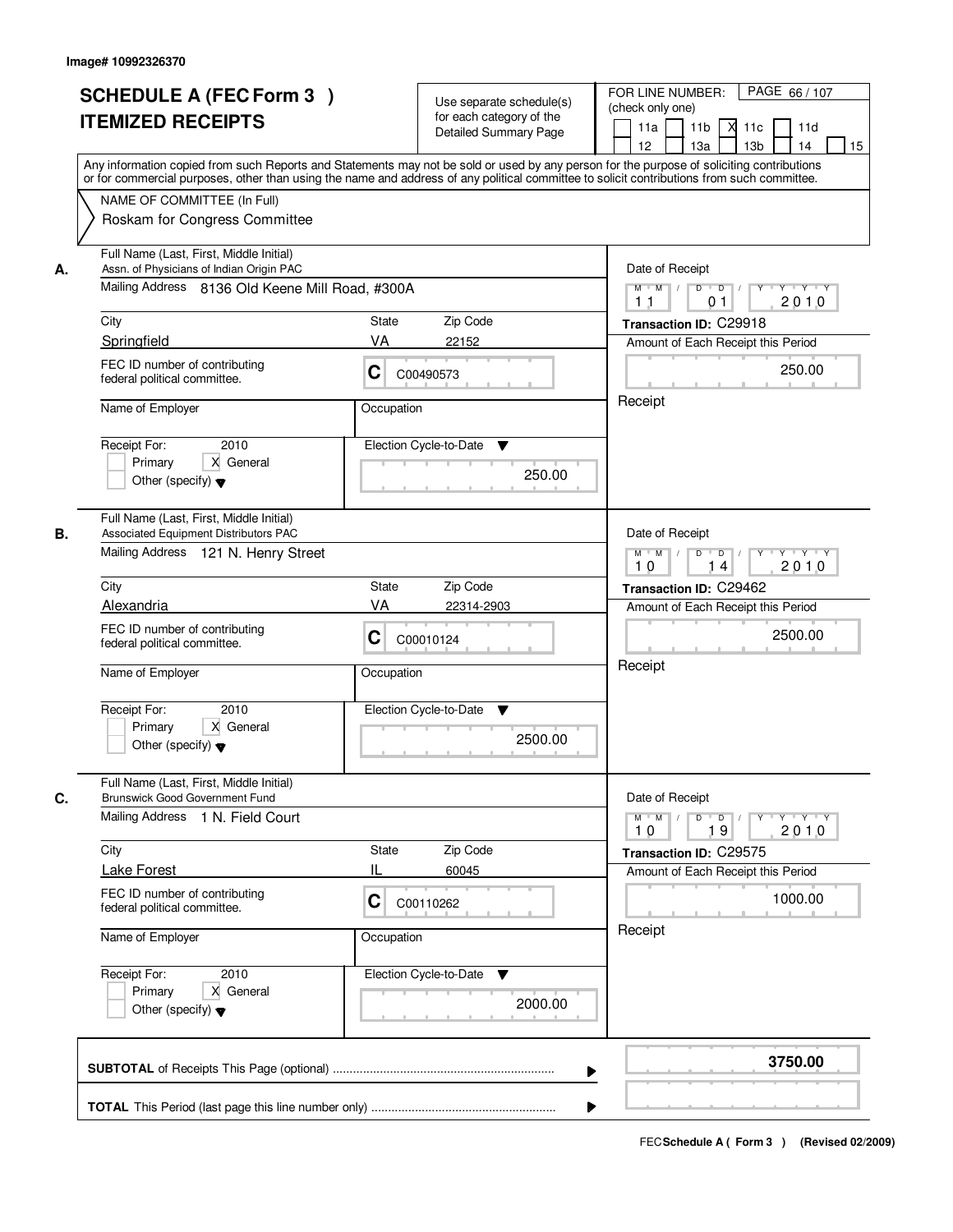|    | <b>SCHEDULE A (FEC Form 3)</b><br><b>ITEMIZED RECEIPTS</b><br>Any information copied from such Reports and Statements may not be sold or used by any person for the purpose of soliciting contributions<br>or for commercial purposes, other than using the name and address of any political committee to solicit contributions from such committee. |            | Use separate schedule(s)<br>for each category of the<br><b>Detailed Summary Page</b> | PAGE 67/107<br>FOR LINE NUMBER:<br>(check only one)<br>11 <sub>b</sub><br>11a<br><b>X</b><br>11c<br>11d<br>13 <sub>b</sub><br>12<br>13a<br>14<br>15 |
|----|-------------------------------------------------------------------------------------------------------------------------------------------------------------------------------------------------------------------------------------------------------------------------------------------------------------------------------------------------------|------------|--------------------------------------------------------------------------------------|-----------------------------------------------------------------------------------------------------------------------------------------------------|
|    | NAME OF COMMITTEE (In Full)<br>Roskam for Congress Committee                                                                                                                                                                                                                                                                                          |            |                                                                                      |                                                                                                                                                     |
| А. | Full Name (Last, First, Middle Initial)<br>College of American Pathologistis PAC<br>Mailing Address 1350   Street, N.W., #590                                                                                                                                                                                                                         |            |                                                                                      | Date of Receipt<br>$M$ $M$<br>$D$ $D$<br>$Y$ <sup><math>\top</math></sup><br>$Y + Y + Y$<br>$\sqrt{ }$<br>27<br>2010<br>10                          |
|    | City                                                                                                                                                                                                                                                                                                                                                  | State      | Zip Code                                                                             | Transaction ID: C29762                                                                                                                              |
|    | Washington                                                                                                                                                                                                                                                                                                                                            | DC         | 20005                                                                                | Amount of Each Receipt this Period                                                                                                                  |
|    | FEC ID number of contributing<br>federal political committee.                                                                                                                                                                                                                                                                                         | C          | C00274944                                                                            | 1500.00                                                                                                                                             |
|    | Name of Employer                                                                                                                                                                                                                                                                                                                                      | Occupation |                                                                                      | Receipt                                                                                                                                             |
|    | 2010<br>Receipt For:<br>X General<br>Primary<br>Other (specify) $\blacktriangledown$                                                                                                                                                                                                                                                                  |            | Election Cycle-to-Date<br>▼<br>1500.00                                               |                                                                                                                                                     |
| В. | Full Name (Last, First, Middle Initial)<br><b>Comcast Corporation PAC</b>                                                                                                                                                                                                                                                                             |            |                                                                                      | Date of Receipt                                                                                                                                     |
|    | Mailing Address 1701 J.F.K. Blvd., 49th Floor                                                                                                                                                                                                                                                                                                         |            |                                                                                      | $Y - Y - Y$<br>$M$ $M$ /<br>D<br>$\overline{D}$<br>Y<br>2010<br>28<br>10                                                                            |
|    | City                                                                                                                                                                                                                                                                                                                                                  | State      | Zip Code                                                                             | Transaction ID: C29843                                                                                                                              |
|    | Philadelphia                                                                                                                                                                                                                                                                                                                                          | PA         | 19103                                                                                | Amount of Each Receipt this Period                                                                                                                  |
|    | FEC ID number of contributing<br>federal political committee.                                                                                                                                                                                                                                                                                         | С          | C00248716                                                                            | 1000.00<br>Receipt                                                                                                                                  |
|    | Name of Employer                                                                                                                                                                                                                                                                                                                                      | Occupation |                                                                                      |                                                                                                                                                     |
|    | Receipt For:<br>2010<br>Primary<br>X General<br>Other (specify) $\blacktriangledown$                                                                                                                                                                                                                                                                  |            | Election Cycle-to-Date<br>▼<br>8000.00                                               |                                                                                                                                                     |
| C. | Full Name (Last, First, Middle Initial)<br>Computing Technology Industry Assn. PAC<br><b>Mailing Address</b><br>1815 S. Meyers Road, #300                                                                                                                                                                                                             |            |                                                                                      | Date of Receipt<br>$M$ $M$<br>$D$ $D$ $l$<br>$Y$ <sup>-1</sup><br>$Y + Y + Y$<br>2010<br>10<br>18                                                   |
|    | City                                                                                                                                                                                                                                                                                                                                                  | State      | Zip Code                                                                             | Transaction ID: C29532                                                                                                                              |
|    | Oakbrook Terrace                                                                                                                                                                                                                                                                                                                                      | Ш          | 60181                                                                                | Amount of Each Receipt this Period                                                                                                                  |
|    | FEC ID number of contributing<br>federal political committee.                                                                                                                                                                                                                                                                                         | C          | C00436287                                                                            | 250.00                                                                                                                                              |
|    | Name of Employer                                                                                                                                                                                                                                                                                                                                      | Occupation |                                                                                      | Receipt                                                                                                                                             |
|    | Receipt For:<br>2010<br>X General<br>Primary<br>Other (specify) $\blacktriangledown$                                                                                                                                                                                                                                                                  |            | Election Cycle-to-Date ▼<br>250.00                                                   |                                                                                                                                                     |
|    |                                                                                                                                                                                                                                                                                                                                                       |            |                                                                                      | 2750.00                                                                                                                                             |
|    |                                                                                                                                                                                                                                                                                                                                                       |            |                                                                                      |                                                                                                                                                     |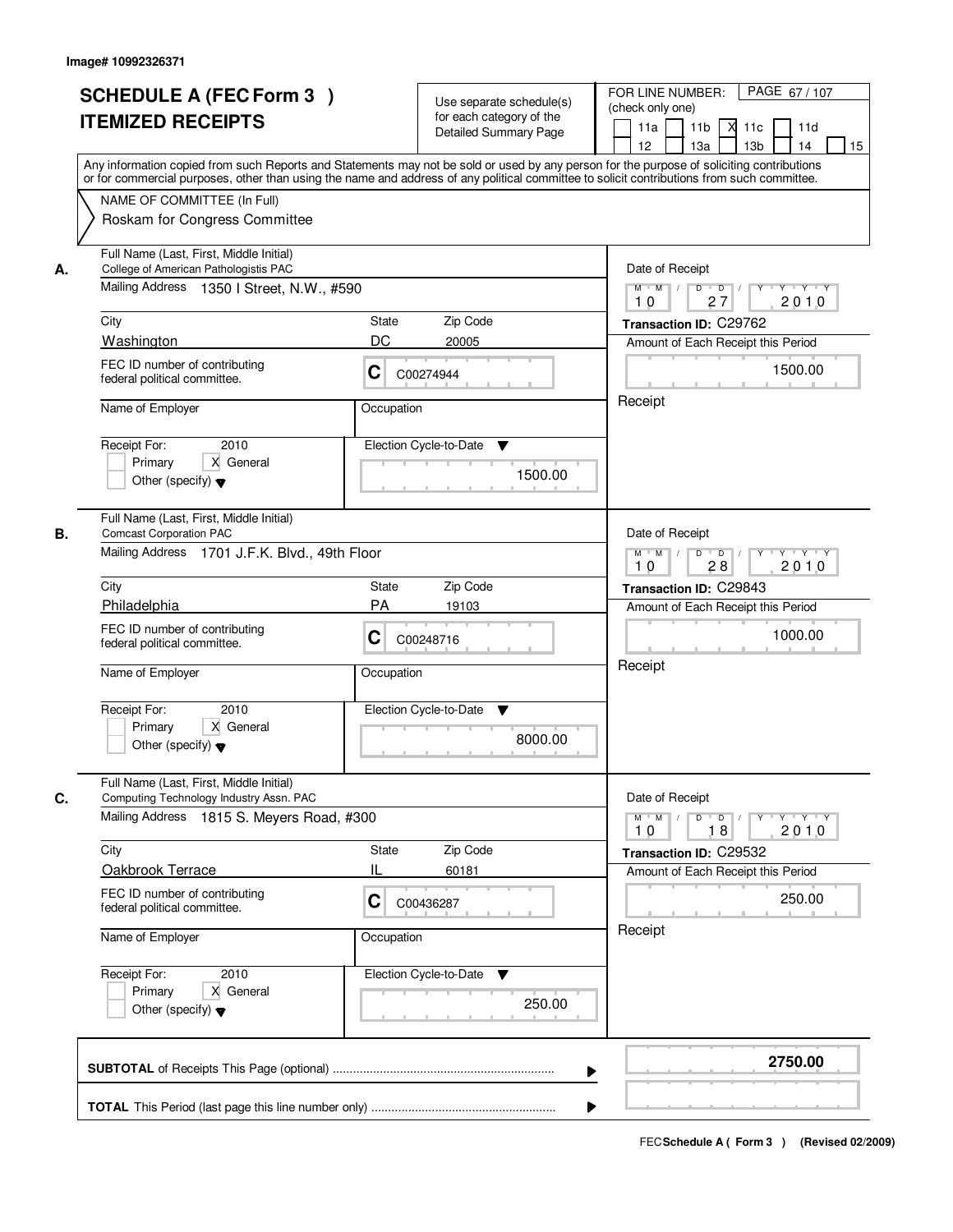|    | <b>SCHEDULE A (FEC Form 3)</b><br><b>ITEMIZED RECEIPTS</b><br>Any information copied from such Reports and Statements may not be sold or used by any person for the purpose of soliciting contributions    | Use separate schedule(s)<br>for each category of the<br><b>Detailed Summary Page</b> |         | PAGE 68 / 107<br>FOR LINE NUMBER:<br>(check only one)<br>11 <sub>b</sub><br>$X$ 11 $c$<br>11a<br>11d<br>12<br>13a<br>13 <sub>b</sub><br>14<br>15 |
|----|------------------------------------------------------------------------------------------------------------------------------------------------------------------------------------------------------------|--------------------------------------------------------------------------------------|---------|--------------------------------------------------------------------------------------------------------------------------------------------------|
|    | or for commercial purposes, other than using the name and address of any political committee to solicit contributions from such committee.<br>NAME OF COMMITTEE (In Full)<br>Roskam for Congress Committee |                                                                                      |         |                                                                                                                                                  |
| А. | Full Name (Last, First, Middle Initial)<br>Cummins-Allison Employees for Good Govt<br>Mailing Address 1919 Algonquin Road                                                                                  |                                                                                      |         | Date of Receipt<br>$\overline{D}$<br>$Y - Y - Y$<br>$M$ $M$<br>D<br>2010<br>1 <sub>1</sub><br>01                                                 |
|    | City                                                                                                                                                                                                       | Zip Code<br>State                                                                    |         | Transaction ID: C29916                                                                                                                           |
|    | <b>Rolling Meadows</b>                                                                                                                                                                                     | IL<br>60008-4102                                                                     |         | Amount of Each Receipt this Period                                                                                                               |
|    | FEC ID number of contributing<br>federal political committee.                                                                                                                                              | C<br>C00408914                                                                       |         | 2000.00                                                                                                                                          |
|    | Name of Employer                                                                                                                                                                                           | Occupation                                                                           |         | Receipt                                                                                                                                          |
|    | 2010<br>Receipt For:<br>X General<br>Primary<br>Other (specify) $\blacktriangledown$                                                                                                                       | Election Cycle-to-Date<br>▼                                                          | 2000.00 |                                                                                                                                                  |
| В. | Full Name (Last, First, Middle Initial)<br>Domestic Energy Producers Alliance PAC                                                                                                                          |                                                                                      |         | Date of Receipt                                                                                                                                  |
|    | Mailing Address 2313 N. Broadway Avenue                                                                                                                                                                    |                                                                                      |         | D<br>$M$ $M$ /<br>$\overline{D}$<br>Y<br>$Y + Y + Y$<br>21<br>2010<br>10                                                                         |
|    | City                                                                                                                                                                                                       | Zip Code<br>State                                                                    |         | Transaction ID: C29609                                                                                                                           |
|    | Ada<br>FEC ID number of contributing<br>federal political committee.                                                                                                                                       | OK<br>74820<br>С<br>C00484725                                                        |         | Amount of Each Receipt this Period<br>1000.00                                                                                                    |
|    | Name of Employer                                                                                                                                                                                           | Occupation                                                                           |         | Receipt                                                                                                                                          |
|    | 2010<br>Receipt For:<br>Primary<br>X General<br>Other (specify) $\blacktriangledown$                                                                                                                       | Election Cycle-to-Date<br>v                                                          | 1000.00 |                                                                                                                                                  |
| C. | Full Name (Last, First, Middle Initial)<br>Ecolab, Inc. PAC                                                                                                                                                |                                                                                      |         | Date of Receipt                                                                                                                                  |
|    | Mailing Address<br>370 Wabasha Street, N.                                                                                                                                                                  |                                                                                      |         | $M$ $M$<br>$D$ $D$ $l$<br>$Y - Y - Y$<br>$\top$ /<br>Y<br>2010<br>10<br>28                                                                       |
|    | City                                                                                                                                                                                                       | Zip Code<br>State                                                                    |         | Transaction ID: C29841                                                                                                                           |
|    | <b>Saint Paul</b>                                                                                                                                                                                          | <b>MN</b><br>55102-1323                                                              |         | Amount of Each Receipt this Period                                                                                                               |
|    | FEC ID number of contributing<br>federal political committee.                                                                                                                                              | C<br>C00101485                                                                       |         | 2000.00                                                                                                                                          |
|    | Name of Employer                                                                                                                                                                                           | Occupation                                                                           |         | Receipt                                                                                                                                          |
|    | Receipt For:<br>2010<br>Primary<br>X General<br>Other (specify) $\blacktriangledown$                                                                                                                       | Election Cycle-to-Date<br>v                                                          | 5000.00 |                                                                                                                                                  |
|    |                                                                                                                                                                                                            |                                                                                      | ▶       | 5000.00                                                                                                                                          |
|    |                                                                                                                                                                                                            |                                                                                      |         |                                                                                                                                                  |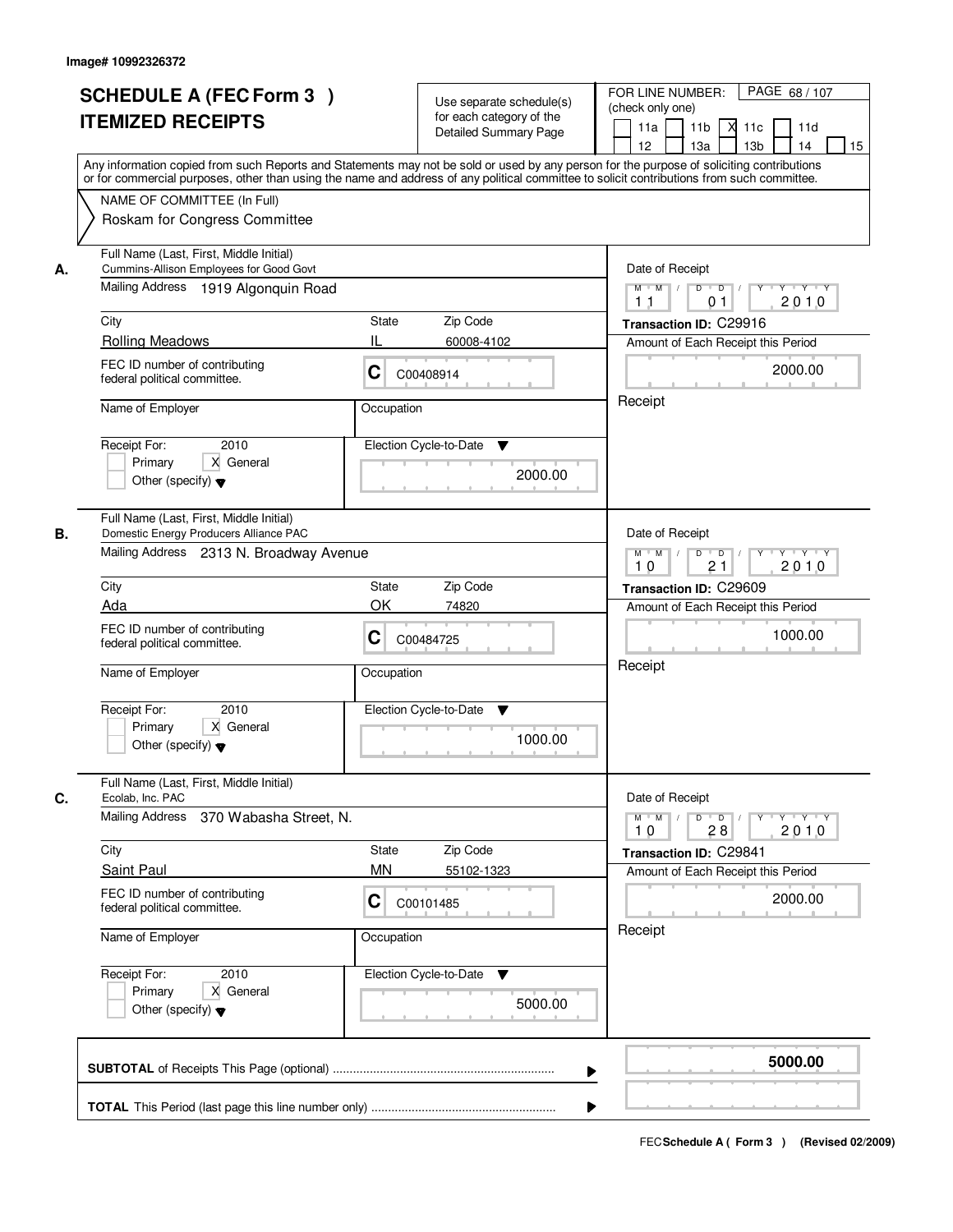| <b>SCHEDULE A (FEC Form 3)</b><br><b>ITEMIZED RECEIPTS</b>                                                                                                                                                                                                                       |                                                                       | Use separate schedule(s)<br>for each category of the<br><b>Detailed Summary Page</b> | PAGE 69 / 107<br>FOR LINE NUMBER:<br>(check only one)<br>11 <sub>b</sub><br>11a<br><b>X</b><br>11c<br>11d<br>13 <sub>b</sub><br>12<br>13a<br>14<br>15<br>Any information copied from such Reports and Statements may not be sold or used by any person for the purpose of soliciting contributions |
|----------------------------------------------------------------------------------------------------------------------------------------------------------------------------------------------------------------------------------------------------------------------------------|-----------------------------------------------------------------------|--------------------------------------------------------------------------------------|----------------------------------------------------------------------------------------------------------------------------------------------------------------------------------------------------------------------------------------------------------------------------------------------------|
| NAME OF COMMITTEE (In Full)<br>Roskam for Congress Committee                                                                                                                                                                                                                     |                                                                       |                                                                                      | or for commercial purposes, other than using the name and address of any political committee to solicit contributions from such committee.                                                                                                                                                         |
| Full Name (Last, First, Middle Initial)<br>Ford Motor Company Civic Action Fund<br>А.<br>Mailing Address P. O. Box 75000<br>City<br>Detroit                                                                                                                                      | State<br>MI                                                           | Zip Code<br>48275                                                                    | Date of Receipt<br>$M$ $M$<br>$D$ $D$ $1$<br>$Y^+$<br>Y TYTY<br>28<br>2010<br>10<br>Transaction ID: C29842<br>Amount of Each Receipt this Period                                                                                                                                                   |
| FEC ID number of contributing<br>federal political committee.<br>Name of Employer<br>2010<br>Receipt For:<br>X General<br>Primary<br>Other (specify) $\blacktriangledown$                                                                                                        | C<br>C00046474<br>Occupation<br>Election Cycle-to-Date                | ▼<br>1000.00                                                                         | 1000.00<br>Receipt                                                                                                                                                                                                                                                                                 |
| Full Name (Last, First, Middle Initial)<br>Fund for American Opportunity PAC<br>В.<br>Mailing Address P. O. Box 65796<br>City<br>Washington<br>FEC ID number of contributing<br>federal political committee.<br>Name of Employer<br>Receipt For:<br>2010<br>Primary<br>X General | State<br>DC<br>C<br>C00336297<br>Occupation<br>Election Cycle-to-Date | Zip Code<br>20035-5796<br>v                                                          | Date of Receipt<br>$Y - Y - Y$<br>$M$ $M$ /<br>D<br>$\overline{D}$ /<br>Y<br>0 <sub>2</sub><br>2010<br>11<br>Transaction ID: C29936<br>Amount of Each Receipt this Period<br>1000.00<br>Receipt                                                                                                    |
| Other (specify) $\blacktriangledown$<br>Full Name (Last, First, Middle Initial)<br>C.<br>General Dynamics Voluntary PAC<br>Mailing Address 2941 Fairview Park Drive, #100<br>City<br><b>Falls Church</b>                                                                         | State<br>VA                                                           | 3500.00<br>Zip Code<br>22042-4541                                                    | Date of Receipt<br>$M$ $M$<br>$D$ $D$ $l$<br>Y<br>$Y + Y + Y$<br>2010<br>10<br>18<br>Transaction ID: C29541<br>Amount of Each Receipt this Period                                                                                                                                                  |
| FEC ID number of contributing<br>federal political committee.<br>Name of Employer<br>Receipt For:<br>2010<br>Primary<br>X General<br>Other (specify) $\blacktriangledown$                                                                                                        | C<br>C00078451<br>Occupation<br>Election Cycle-to-Date                | v<br>4000.00                                                                         | 2000.00<br>Receipt                                                                                                                                                                                                                                                                                 |
|                                                                                                                                                                                                                                                                                  |                                                                       |                                                                                      | 4000.00<br>▶                                                                                                                                                                                                                                                                                       |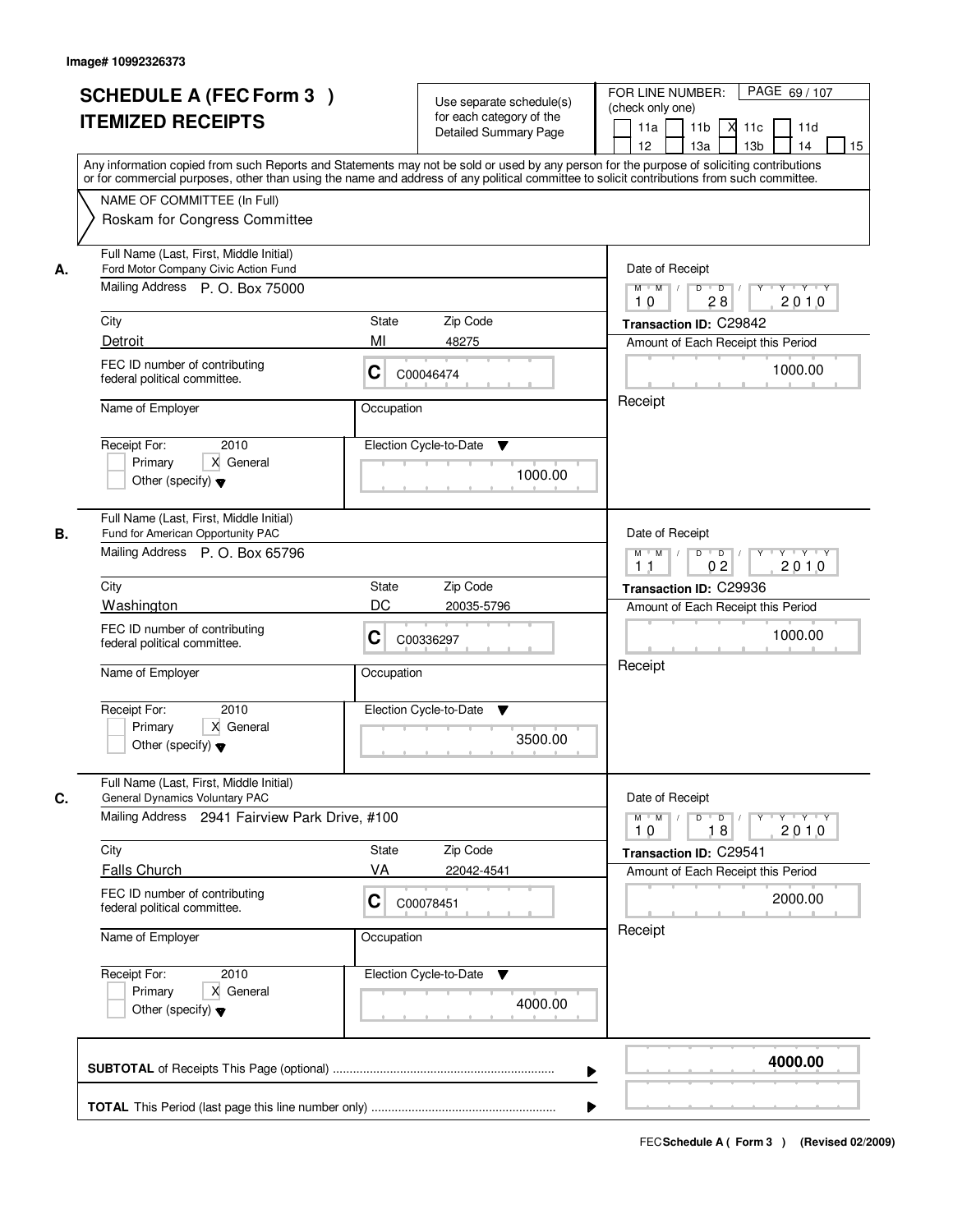|    | <b>SCHEDULE A (FEC Form 3)</b><br><b>ITEMIZED RECEIPTS</b><br>Any information copied from such Reports and Statements may not be sold or used by any person for the purpose of soliciting contributions    |             | Use separate schedule(s)<br>for each category of the<br><b>Detailed Summary Page</b> | PAGE 70 / 107<br>FOR LINE NUMBER:<br>(check only one)<br>11 <sub>b</sub><br>11a<br>м<br>11c<br>11d<br>13 <sub>b</sub><br>12 <sup>2</sup><br>13a<br>14<br>15 |
|----|------------------------------------------------------------------------------------------------------------------------------------------------------------------------------------------------------------|-------------|--------------------------------------------------------------------------------------|-------------------------------------------------------------------------------------------------------------------------------------------------------------|
|    | or for commercial purposes, other than using the name and address of any political committee to solicit contributions from such committee.<br>NAME OF COMMITTEE (In Full)<br>Roskam for Congress Committee |             |                                                                                      |                                                                                                                                                             |
| А. | Full Name (Last, First, Middle Initial)<br>HDR, Inc. PAC<br>Mailing Address 8404 Indian Hills Drive                                                                                                        |             |                                                                                      | Date of Receipt<br>$D$ $D$ $l$<br>$Y + Y + Y$<br>$M$ $M$ /<br>$\overline{Y}$<br>27<br>2010<br>10                                                            |
|    | City                                                                                                                                                                                                       | State       | Zip Code                                                                             | Transaction ID: C29764                                                                                                                                      |
|    | Omaha                                                                                                                                                                                                      | <b>NE</b>   | 68114                                                                                | Amount of Each Receipt this Period                                                                                                                          |
|    | FEC ID number of contributing<br>federal political committee.                                                                                                                                              | C           | C00103903                                                                            | 4000.00                                                                                                                                                     |
|    | Name of Employer                                                                                                                                                                                           | Occupation  |                                                                                      | Receipt                                                                                                                                                     |
|    | 2010<br>Receipt For:<br>X General<br>Primary<br>Other (specify) $\blacktriangledown$                                                                                                                       |             | Election Cycle-to-Date<br>▼<br>5000.00                                               |                                                                                                                                                             |
| В. | Full Name (Last, First, Middle Initial)<br>Intel Corp. Political Action Committee<br>Mailing Address 1634   Street, N.W., #300                                                                             |             |                                                                                      | Date of Receipt<br>$Y - Y - Y$<br>$M$ $M$ /<br>D<br>$\Box$ D $\Box$ /<br>18<br>2010<br>10                                                                   |
|    | City                                                                                                                                                                                                       | State       | Zip Code                                                                             | Transaction ID: C29540                                                                                                                                      |
|    | Washington                                                                                                                                                                                                 | DC          | 20006                                                                                | Amount of Each Receipt this Period                                                                                                                          |
|    | FEC ID number of contributing<br>federal political committee.                                                                                                                                              | C           | C00125641                                                                            | 2000.00                                                                                                                                                     |
|    | Name of Employer                                                                                                                                                                                           | Occupation  |                                                                                      | Receipt                                                                                                                                                     |
|    | Receipt For:<br>2010<br>Primary<br>X General<br>Other (specify) $\blacktriangledown$                                                                                                                       |             | Election Cycle-to-Date<br>v<br>4000.00                                               |                                                                                                                                                             |
| C. | Full Name (Last, First, Middle Initial)<br>International Franchise Assn. PAC                                                                                                                               |             |                                                                                      | Date of Receipt                                                                                                                                             |
|    | Mailing Address 1501 K Street, N.W., #350                                                                                                                                                                  |             |                                                                                      | $M$ $M$<br>$D$ $D$ $I$<br>$Y^+$<br>$Y + Y + Y$<br>2010<br>18<br>10                                                                                          |
|    | City<br>Washington                                                                                                                                                                                         | State<br>DC | Zip Code                                                                             | Transaction ID: C29535                                                                                                                                      |
|    | FEC ID number of contributing<br>federal political committee.                                                                                                                                              | C           | 20005<br>C00084491                                                                   | Amount of Each Receipt this Period<br>1000.00                                                                                                               |
|    | Name of Employer                                                                                                                                                                                           | Occupation  |                                                                                      | Receipt                                                                                                                                                     |
|    | Receipt For:<br>2010<br>Primary<br>X General<br>Other (specify) $\blacktriangledown$                                                                                                                       |             | Election Cycle-to-Date<br>v<br>2500.00                                               |                                                                                                                                                             |
|    |                                                                                                                                                                                                            |             | ▶                                                                                    | 7000.00                                                                                                                                                     |
|    |                                                                                                                                                                                                            |             |                                                                                      |                                                                                                                                                             |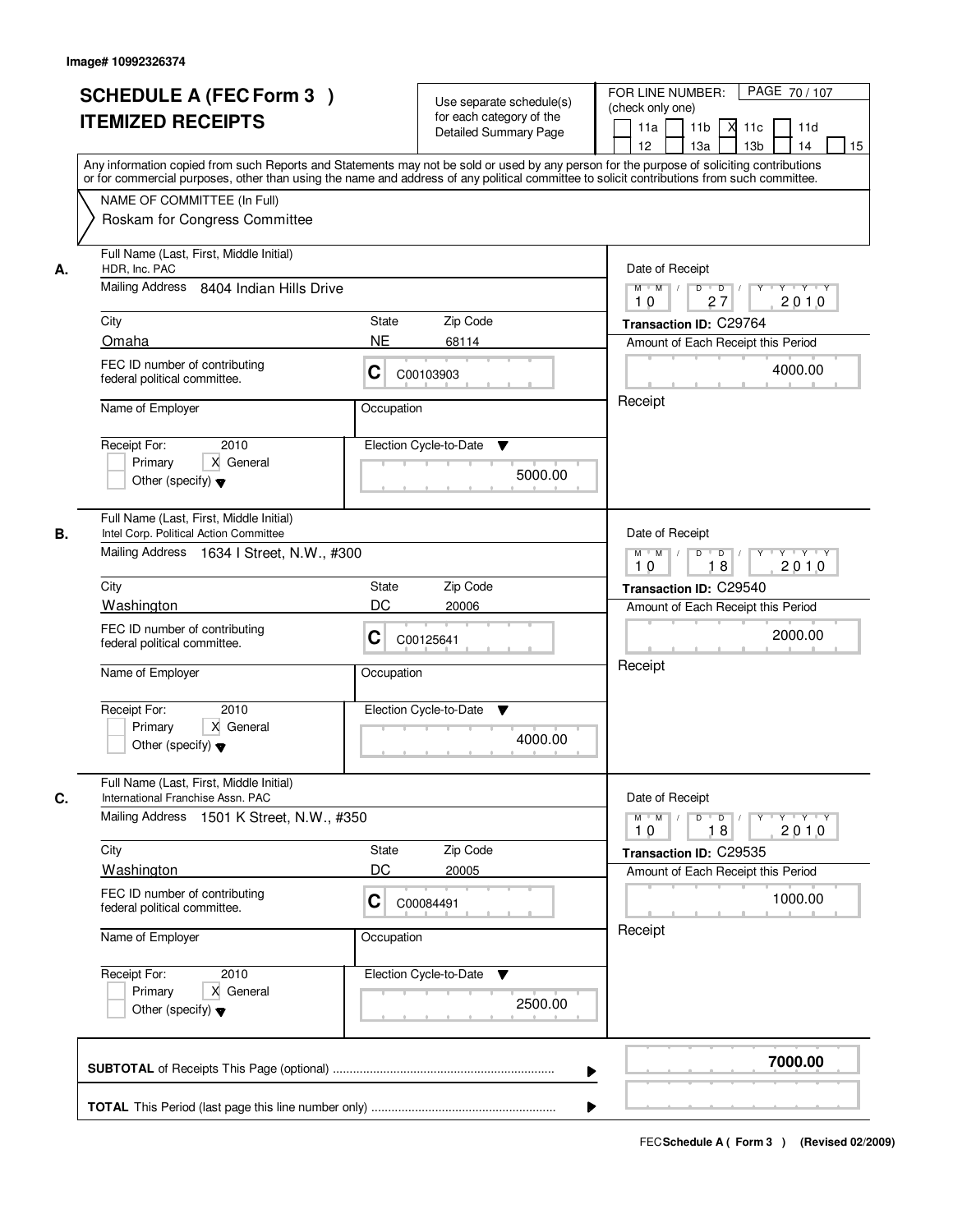|    | <b>SCHEDULE A (FEC Form 3)</b><br><b>ITEMIZED RECEIPTS</b><br>Any information copied from such Reports and Statements may not be sold or used by any person for the purpose of soliciting contributions<br>or for commercial purposes, other than using the name and address of any political committee to solicit contributions from such committee. | Use separate schedule(s)<br>for each category of the<br>Detailed Summary Page | PAGE 71/107<br>FOR LINE NUMBER:<br>(check only one)<br>11 <sub>b</sub><br>11a<br>м<br>11c<br>11d<br>13 <sub>b</sub><br>14<br>12 <sup>2</sup><br>13a<br>15 |
|----|-------------------------------------------------------------------------------------------------------------------------------------------------------------------------------------------------------------------------------------------------------------------------------------------------------------------------------------------------------|-------------------------------------------------------------------------------|-----------------------------------------------------------------------------------------------------------------------------------------------------------|
|    | NAME OF COMMITTEE (In Full)<br>Roskam for Congress Committee                                                                                                                                                                                                                                                                                          |                                                                               |                                                                                                                                                           |
| А. | Full Name (Last, First, Middle Initial)<br>Intl. Association of Fire Fighters PAC<br>Mailing Address 1750 New York Avenue, N.W.                                                                                                                                                                                                                       |                                                                               | Date of Receipt<br>$D$ $D$ $/$<br>$Y + Y + Y$<br>$M$ $M$ /<br>Y                                                                                           |
|    |                                                                                                                                                                                                                                                                                                                                                       |                                                                               | 18<br>2010<br>10                                                                                                                                          |
|    | City                                                                                                                                                                                                                                                                                                                                                  | Zip Code<br>State                                                             | Transaction ID: C29536                                                                                                                                    |
|    | Washington                                                                                                                                                                                                                                                                                                                                            | DC<br>20006                                                                   | Amount of Each Receipt this Period                                                                                                                        |
|    | FEC ID number of contributing<br>federal political committee.                                                                                                                                                                                                                                                                                         | C<br>C00029447                                                                | 1000.00                                                                                                                                                   |
|    | Name of Employer                                                                                                                                                                                                                                                                                                                                      | Occupation                                                                    | Receipt                                                                                                                                                   |
|    | 2010<br>Receipt For:<br>X General<br>Primary<br>Other (specify) $\blacktriangledown$                                                                                                                                                                                                                                                                  | Election Cycle-to-Date<br>▼<br>3000.00                                        |                                                                                                                                                           |
| В. | Full Name (Last, First, Middle Initial)<br>Intl. Union Painters & Allied Trades PAC<br>Mailing Address 1750 New York Avenue, N.W.                                                                                                                                                                                                                     |                                                                               | Date of Receipt<br>$M$ $M$ /<br>D<br>$\overline{D}$ /<br>$Y + Y + Y$<br>22<br>2010<br>10                                                                  |
|    | City                                                                                                                                                                                                                                                                                                                                                  | Zip Code<br>State                                                             | Transaction ID: C29651                                                                                                                                    |
|    | Washington                                                                                                                                                                                                                                                                                                                                            | DC<br>20006-5305                                                              | Amount of Each Receipt this Period                                                                                                                        |
|    | FEC ID number of contributing<br>federal political committee.                                                                                                                                                                                                                                                                                         | C<br>C00000885                                                                | 2000.00                                                                                                                                                   |
|    | Name of Employer                                                                                                                                                                                                                                                                                                                                      | Occupation                                                                    | Receipt                                                                                                                                                   |
|    | Receipt For:<br>2010<br>Primary<br>X General<br>Other (specify) $\blacktriangledown$                                                                                                                                                                                                                                                                  | Election Cycle-to-Date<br>Y<br>2000.00                                        |                                                                                                                                                           |
|    | Full Name (Last, First, Middle Initial)<br>Metlife, Inc. Employees PAC                                                                                                                                                                                                                                                                                |                                                                               | Date of Receipt                                                                                                                                           |
| C. | Mailing Address 1095 Avenue of the Americas, #4D                                                                                                                                                                                                                                                                                                      |                                                                               | $D$ $D$ $/$<br>$M$ $M$<br>2010<br>10<br>18                                                                                                                |
|    | City                                                                                                                                                                                                                                                                                                                                                  | Zip Code<br><b>State</b>                                                      | Transaction ID: C29542                                                                                                                                    |
|    | New York                                                                                                                                                                                                                                                                                                                                              | <b>NY</b><br>10036                                                            | Amount of Each Receipt this Period                                                                                                                        |
|    | FEC ID number of contributing<br>federal political committee.                                                                                                                                                                                                                                                                                         | C<br>C00040923                                                                | 1000.00                                                                                                                                                   |
|    | Name of Employer                                                                                                                                                                                                                                                                                                                                      | Occupation                                                                    | Receipt                                                                                                                                                   |
|    | Receipt For:<br>2010<br>Primary<br>X General<br>Other (specify) $\blacktriangledown$                                                                                                                                                                                                                                                                  | Election Cycle-to-Date ▼<br>3000.00                                           |                                                                                                                                                           |
|    |                                                                                                                                                                                                                                                                                                                                                       |                                                                               | 4000.00<br>▶                                                                                                                                              |
|    |                                                                                                                                                                                                                                                                                                                                                       |                                                                               |                                                                                                                                                           |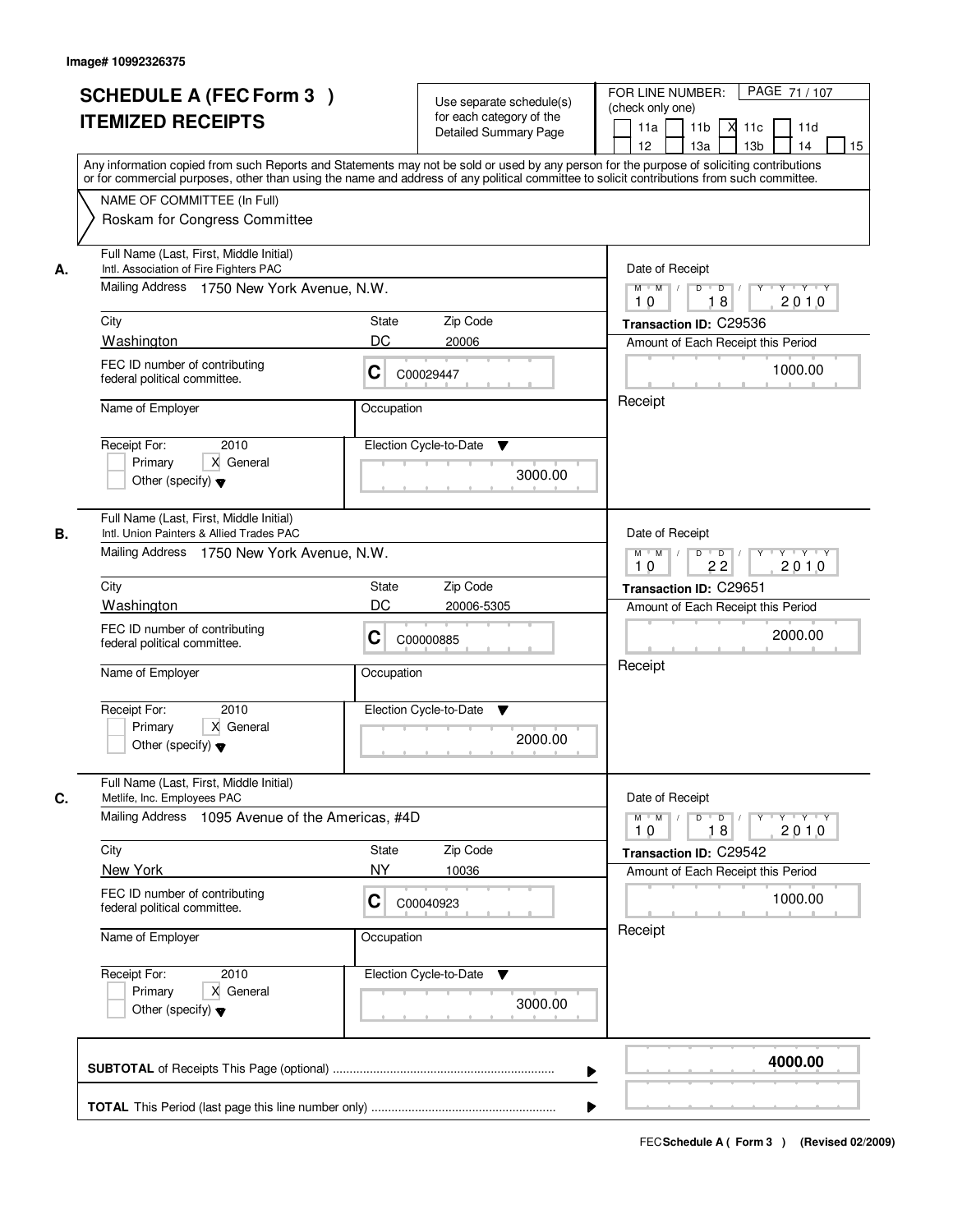|    | <b>SCHEDULE A (FEC Form 3)</b><br><b>ITEMIZED RECEIPTS</b><br>Any information copied from such Reports and Statements may not be sold or used by any person for the purpose of soliciting contributions    | Use separate schedule(s)<br>for each category of the<br><b>Detailed Summary Page</b> | PAGE 72 / 107<br>FOR LINE NUMBER:<br>(check only one)<br>11 <sub>b</sub><br>11a<br><b>X</b><br>11c<br>11d<br>13 <sub>b</sub><br>14<br>12<br>13a<br>15 |
|----|------------------------------------------------------------------------------------------------------------------------------------------------------------------------------------------------------------|--------------------------------------------------------------------------------------|-------------------------------------------------------------------------------------------------------------------------------------------------------|
|    | or for commercial purposes, other than using the name and address of any political committee to solicit contributions from such committee.<br>NAME OF COMMITTEE (In Full)<br>Roskam for Congress Committee |                                                                                      |                                                                                                                                                       |
| А. | Full Name (Last, First, Middle Initial)<br>Microsoft Corporation PAC<br>Mailing Address 16011 N.E. 36th Way                                                                                                |                                                                                      | Date of Receipt<br>$D$ $D$<br>$Y + Y + Y$<br>$M$ $M$ /<br>Y<br>2010<br>29<br>10                                                                       |
|    | City                                                                                                                                                                                                       | <b>State</b><br>Zip Code                                                             | Transaction ID: C29889                                                                                                                                |
|    | Redmond                                                                                                                                                                                                    | <b>WA</b><br>98073                                                                   | Amount of Each Receipt this Period                                                                                                                    |
|    | FEC ID number of contributing<br>federal political committee.                                                                                                                                              | C<br>C00227546                                                                       | 2000.00                                                                                                                                               |
|    | Name of Employer                                                                                                                                                                                           | Occupation                                                                           | Receipt                                                                                                                                               |
|    | 2010<br>Receipt For:<br>X General<br>Primary<br>Other (specify) $\blacktriangledown$                                                                                                                       | Election Cycle-to-Date<br>▼<br>5500.00                                               |                                                                                                                                                       |
| В. | Full Name (Last, First, Middle Initial)<br>National Association of Broadcasters PAC<br>Mailing Address 1771 N Street, N.W.                                                                                 |                                                                                      | Date of Receipt<br>$M$ $M$ /<br>D<br>$\overline{D}$<br>Y<br>$Y + Y + Y$<br>0 <sub>2</sub><br>2010<br>11                                               |
|    | City                                                                                                                                                                                                       | Zip Code<br>State                                                                    | Transaction ID: C29958                                                                                                                                |
|    | Washington                                                                                                                                                                                                 | DC<br>20036-2800                                                                     | Amount of Each Receipt this Period                                                                                                                    |
|    | FEC ID number of contributing<br>federal political committee.                                                                                                                                              | С<br>C00009985                                                                       | 1000.00                                                                                                                                               |
|    | Name of Employer                                                                                                                                                                                           | Occupation                                                                           | Receipt                                                                                                                                               |
|    | Receipt For:<br>2010<br>Primary<br>X General<br>Other (specify) $\blacktriangledown$                                                                                                                       | Election Cycle-to-Date<br>v<br>2000.00                                               |                                                                                                                                                       |
| C. | Full Name (Last, First, Middle Initial)<br>National Emergency Medicine PAC                                                                                                                                 |                                                                                      | Date of Receipt                                                                                                                                       |
|    | Mailing Address 1125 Executive Circle                                                                                                                                                                      |                                                                                      | $M$ $M$<br>$D$ $D$ $I$<br><u> Y FY FY FY </u><br>2010<br>10<br>20                                                                                     |
|    | City                                                                                                                                                                                                       | Zip Code<br>State                                                                    | Transaction ID: C29612                                                                                                                                |
|    | Irving                                                                                                                                                                                                     | ТX<br>75038                                                                          | Amount of Each Receipt this Period                                                                                                                    |
|    | FEC ID number of contributing<br>federal political committee.                                                                                                                                              | C<br>C00140061                                                                       | 1500.00                                                                                                                                               |
|    | Name of Employer                                                                                                                                                                                           | Occupation                                                                           | Receipt                                                                                                                                               |
|    | Receipt For:<br>2010<br>Primary<br>X General<br>Other (specify) $\blacktriangledown$                                                                                                                       | Election Cycle-to-Date ▼<br>2500.00                                                  |                                                                                                                                                       |
|    |                                                                                                                                                                                                            |                                                                                      | 4500.00                                                                                                                                               |
|    |                                                                                                                                                                                                            |                                                                                      |                                                                                                                                                       |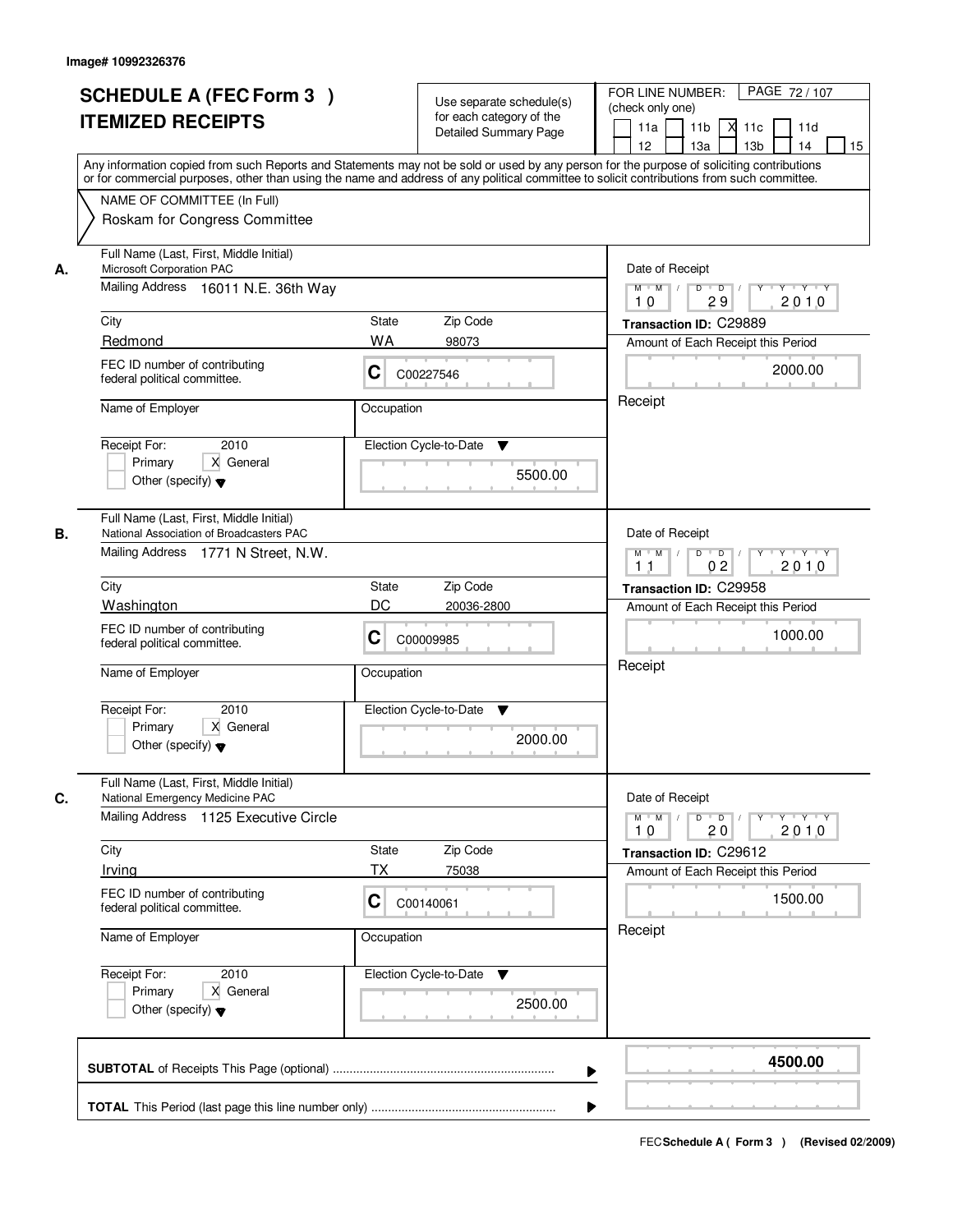|    | <b>SCHEDULE A (FEC Form 3)</b><br><b>ITEMIZED RECEIPTS</b><br>Any information copied from such Reports and Statements may not be sold or used by any person for the purpose of soliciting contributions    |              | Use separate schedule(s)<br>for each category of the<br><b>Detailed Summary Page</b> | PAGE 73 / 107<br>FOR LINE NUMBER:<br>(check only one)<br>11 <sub>b</sub><br>11a<br>м<br>11c<br>11d<br>13 <sub>b</sub><br>12 <sup>2</sup><br>13a<br>14<br>15 |
|----|------------------------------------------------------------------------------------------------------------------------------------------------------------------------------------------------------------|--------------|--------------------------------------------------------------------------------------|-------------------------------------------------------------------------------------------------------------------------------------------------------------|
|    | or for commercial purposes, other than using the name and address of any political committee to solicit contributions from such committee.<br>NAME OF COMMITTEE (In Full)<br>Roskam for Congress Committee |              |                                                                                      |                                                                                                                                                             |
| А. | Full Name (Last, First, Middle Initial)<br>National Stripper Well Assn. PAC<br>Mailing Address 2313 N. Broadway                                                                                            |              |                                                                                      | Date of Receipt<br>$D$ $D$ $/$<br>$Y$ $Y$ $Y$ $Y$<br>$M$ $M$ /<br>$\overline{Y}$<br>21<br>2010<br>10                                                        |
|    | City                                                                                                                                                                                                       | State        | Zip Code                                                                             | Transaction ID: C29608                                                                                                                                      |
|    | Ada                                                                                                                                                                                                        | OK           | 74820                                                                                | Amount of Each Receipt this Period                                                                                                                          |
|    | FEC ID number of contributing<br>federal political committee.                                                                                                                                              | C            | C00488080                                                                            | 1000.00                                                                                                                                                     |
|    | Name of Employer                                                                                                                                                                                           | Occupation   |                                                                                      | Receipt                                                                                                                                                     |
|    | 2010<br>Receipt For:<br>X General<br>Primary<br>Other (specify) $\blacktriangledown$                                                                                                                       |              | Election Cycle-to-Date<br>▼<br>1000.00                                               |                                                                                                                                                             |
| В. | Full Name (Last, First, Middle Initial)<br>Natl. Assn. of Federal Credit Unions PAC<br>Mailing Address 3138 N. 10th Street                                                                                 |              |                                                                                      | Date of Receipt<br>D<br>$Y - Y - Y$<br>$M$ $M$ /<br>$\overline{D}$ /                                                                                        |
|    |                                                                                                                                                                                                            |              |                                                                                      | 18<br>2010<br>10                                                                                                                                            |
|    | City                                                                                                                                                                                                       | <b>State</b> | Zip Code                                                                             | Transaction ID: C29538                                                                                                                                      |
|    | Arlington                                                                                                                                                                                                  | VA           | 22201                                                                                | Amount of Each Receipt this Period                                                                                                                          |
|    | FEC ID number of contributing<br>federal political committee.                                                                                                                                              | C            | C00040659                                                                            | 1000.00                                                                                                                                                     |
|    | Name of Employer                                                                                                                                                                                           | Occupation   |                                                                                      | Receipt                                                                                                                                                     |
|    | Receipt For:<br>2010<br>Primary<br>X General<br>Other (specify) $\blacktriangledown$                                                                                                                       |              | Election Cycle-to-Date<br>v<br>1000.00                                               |                                                                                                                                                             |
| C. | Full Name (Last, First, Middle Initial)<br>Navistar, Inc. Good Government Committee<br>Mailing Address 4201 Winfield Road                                                                                  |              |                                                                                      | Date of Receipt<br>$M = M$<br>D<br>$\overline{D}$<br>$Y + Y + Y$<br>Y                                                                                       |
|    |                                                                                                                                                                                                            |              |                                                                                      | 2010<br>10<br>27                                                                                                                                            |
|    | City                                                                                                                                                                                                       | <b>State</b> | Zip Code                                                                             | Transaction ID: C29834                                                                                                                                      |
|    | Warrenville                                                                                                                                                                                                | IL           | 60555                                                                                | Amount of Each Receipt this Period                                                                                                                          |
|    | FEC ID number of contributing<br>federal political committee.                                                                                                                                              | C            | C00040840                                                                            | 5000.00                                                                                                                                                     |
|    | Name of Employer                                                                                                                                                                                           | Occupation   |                                                                                      | Receipt                                                                                                                                                     |
|    | Receipt For:<br>2010<br>Primary<br>X General<br>Other (specify) $\blacktriangledown$                                                                                                                       |              | Election Cycle-to-Date<br>v<br>6000.00                                               |                                                                                                                                                             |
|    |                                                                                                                                                                                                            |              | ▶                                                                                    | 7000.00                                                                                                                                                     |
|    |                                                                                                                                                                                                            |              |                                                                                      |                                                                                                                                                             |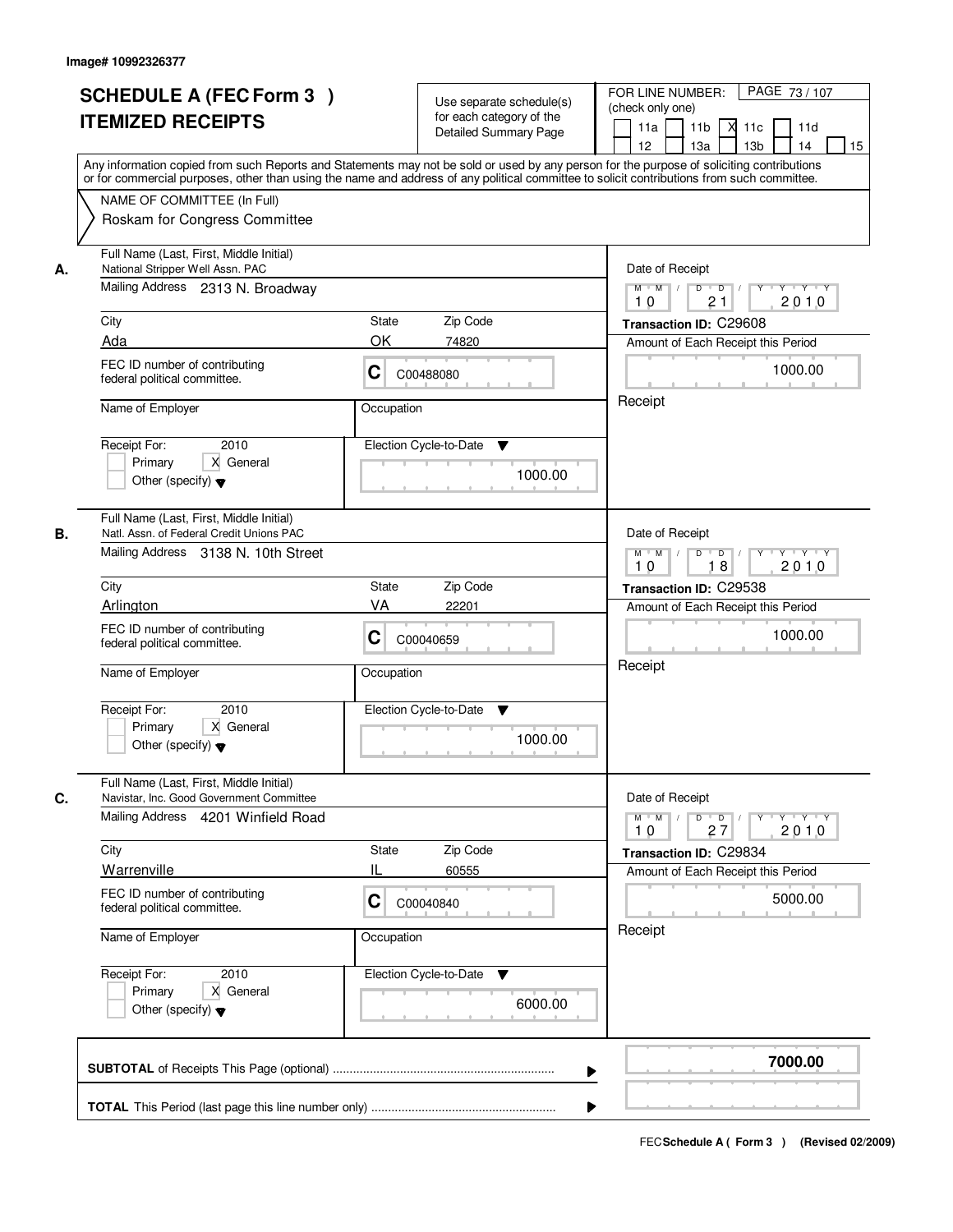| <b>SCHEDULE A (FEC Form 3)</b><br><b>ITEMIZED RECEIPTS</b>                                                                                                                                                                                                                                                                         | Use separate schedule(s)<br>for each category of the<br>Detailed Summary Page                                                                                                                                                                                                           | PAGE 74/107<br>FOR LINE NUMBER:<br>(check only one)<br>11a<br>11 <sub>b</sub><br>11c<br>11d<br>13 <sub>b</sub><br>15<br>12 <sup>2</sup><br>13a<br>14                                                                                          |
|------------------------------------------------------------------------------------------------------------------------------------------------------------------------------------------------------------------------------------------------------------------------------------------------------------------------------------|-----------------------------------------------------------------------------------------------------------------------------------------------------------------------------------------------------------------------------------------------------------------------------------------|-----------------------------------------------------------------------------------------------------------------------------------------------------------------------------------------------------------------------------------------------|
| NAME OF COMMITTEE (In Full)<br>Roskam for Congress Committee                                                                                                                                                                                                                                                                       | Any information copied from such Reports and Statements may not be sold or used by any person for the purpose of soliciting contributions<br>or for commercial purposes, other than using the name and address of any political committee to solicit contributions from such committee. |                                                                                                                                                                                                                                               |
| Full Name (Last, First, Middle Initial)<br>Pfizer, Inc. PAC<br>А.<br>Mailing Address<br>235 E. 42nd Street<br>City<br>New York<br>FEC ID number of contributing<br>federal political committee.<br>Name of Employer<br>Receipt For:<br>2010<br>X General<br>Primary<br>Other (specify) $\blacktriangledown$                        | Zip Code<br>State<br><b>NY</b><br>10017<br>C<br>C00016683<br>Occupation<br>Election Cycle-to-Date<br>v<br>5500.00                                                                                                                                                                       | Date of Receipt<br>$M$ $M$ /<br>$D$ $D$ $/$<br>$Y - Y - Y - Y$<br>Y<br>2010<br>10<br>18<br>Transaction ID: C29534<br>Amount of Each Receipt this Period<br>1000.00<br>Receipt                                                                 |
| Full Name (Last, First, Middle Initial)<br>В.<br>Pfizer, Inc. PAC<br>Mailing Address 235 E. 42nd Street<br>City<br>New York<br>FEC ID number of contributing<br>federal political committee.<br>Name of Employer<br>Receipt For:<br>2010<br>X General<br>Primary<br>Other (specify) $\blacktriangledown$                           | <b>State</b><br>Zip Code<br><b>NY</b><br>10017<br>C<br>C00016683<br>Occupation<br>Election Cycle-to-Date<br>$\blacktriangledown$<br>6000.00                                                                                                                                             | Date of Receipt<br>$D$ $D$ $/$<br>$\mathsf{Y} \dashv \mathsf{Y} \dashv \mathsf{Y} \dashv \mathsf{Y}$<br>$M$ $M$ /<br>0 <sub>2</sub><br>2010<br>11<br>Transaction ID: C29935<br>Amount of Each Receipt this Period<br>500.00<br>Receipt        |
| Full Name (Last, First, Middle Initial)<br>C.<br>Precision Machined Products Assn. PAC<br>Mailing Address 6363 Oak Tree Blvd.<br>City<br>Independence<br>FEC ID number of contributing<br>federal political committee.<br>Name of Employer<br>Receipt For:<br>2010<br>Primary<br>X General<br>Other (specify) $\blacktriangledown$ | Zip Code<br>State<br>OH<br>44131<br>C<br>C00082271<br>Occupation<br>Election Cycle-to-Date<br>v<br>1000.00                                                                                                                                                                              | Date of Receipt<br>$M^{\prime}$ M $\rightarrow$ /<br>$D$ $D$ $/$<br>$\mathsf{Y} \dashv \neg \mathsf{Y} \dashv \neg \mathsf{Y}$<br>Y<br>2010<br>27<br>10<br>Transaction ID: C29765<br>Amount of Each Receipt this Period<br>1000.00<br>Receipt |
|                                                                                                                                                                                                                                                                                                                                    | ▶                                                                                                                                                                                                                                                                                       | 2500.00                                                                                                                                                                                                                                       |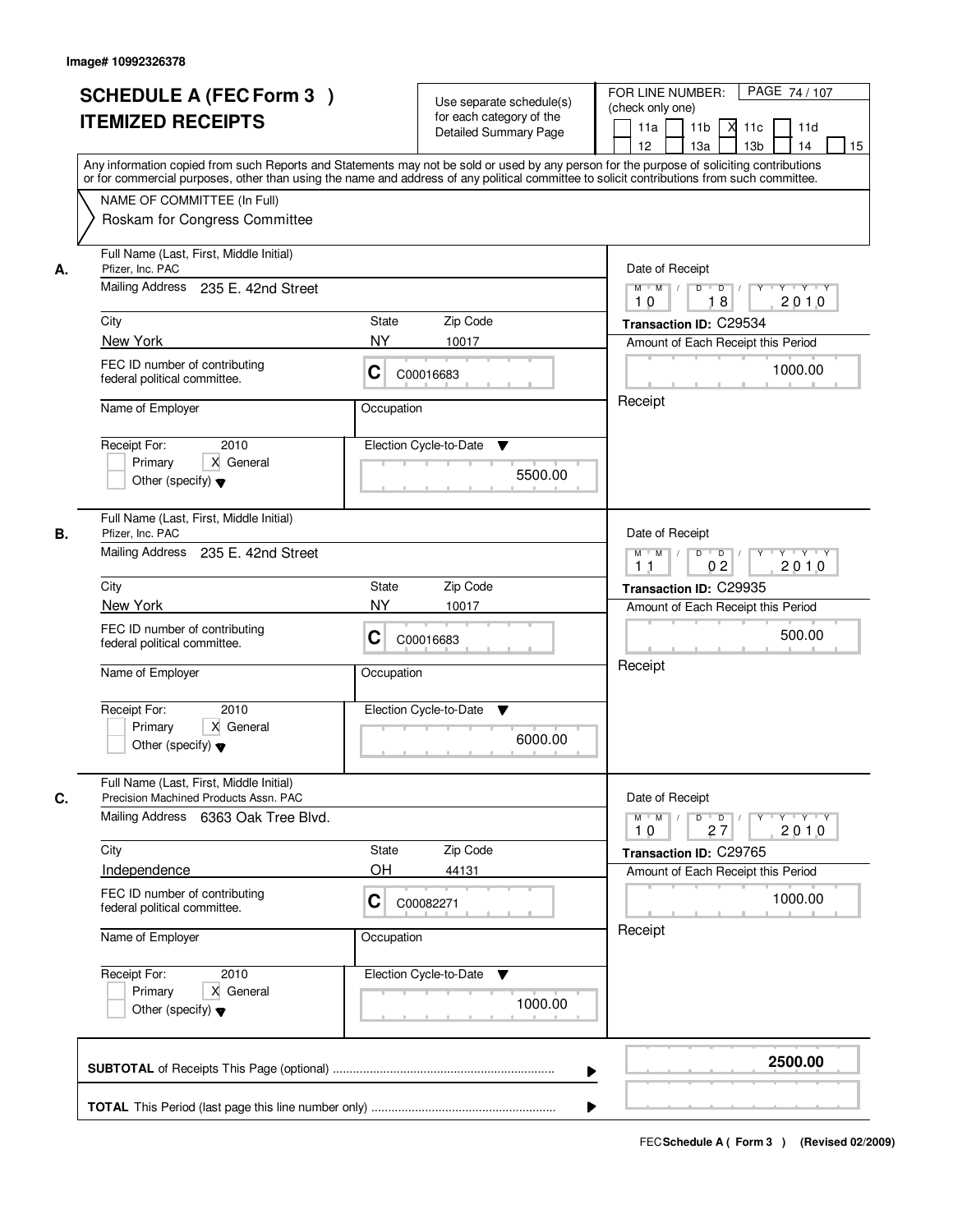|    | <b>SCHEDULE A (FEC Form 3)</b><br><b>ITEMIZED RECEIPTS</b>                                                               | Use separate schedule(s)<br>for each category of the<br><b>Detailed Summary Page</b><br>Any information copied from such Reports and Statements may not be sold or used by any person for the purpose of soliciting contributions<br>or for commercial purposes, other than using the name and address of any political committee to solicit contributions from such committee. | PAGE 75 / 107<br>FOR LINE NUMBER:<br>(check only one)<br>11 <sub>b</sub><br>11a<br><b>X</b><br>11c<br>11d<br>13 <sub>b</sub><br>14<br>12<br>13a<br>15 |
|----|--------------------------------------------------------------------------------------------------------------------------|---------------------------------------------------------------------------------------------------------------------------------------------------------------------------------------------------------------------------------------------------------------------------------------------------------------------------------------------------------------------------------|-------------------------------------------------------------------------------------------------------------------------------------------------------|
|    | NAME OF COMMITTEE (In Full)<br>Roskam for Congress Committee                                                             |                                                                                                                                                                                                                                                                                                                                                                                 |                                                                                                                                                       |
| А. | Full Name (Last, First, Middle Initial)<br>Precision Metalforming Association PAC<br>Mailing Address 6363 Oak Tree Blvd. |                                                                                                                                                                                                                                                                                                                                                                                 | Date of Receipt<br>$D$ $D$<br>Y<br>$Y + Y + Y$<br>$M$ $M$ /<br>26<br>2010<br>10                                                                       |
|    | City                                                                                                                     | <b>State</b><br>Zip Code                                                                                                                                                                                                                                                                                                                                                        | Transaction ID: C29757                                                                                                                                |
|    | Independence                                                                                                             | <b>OH</b><br>44131                                                                                                                                                                                                                                                                                                                                                              | Amount of Each Receipt this Period                                                                                                                    |
|    | FEC ID number of contributing<br>federal political committee.                                                            | C<br>C00082271                                                                                                                                                                                                                                                                                                                                                                  | 1000.00                                                                                                                                               |
|    | Name of Employer                                                                                                         | Occupation                                                                                                                                                                                                                                                                                                                                                                      | Receipt                                                                                                                                               |
|    | 2010<br>Receipt For:<br>X General<br>Primary<br>Other (specify) $\blacktriangledown$                                     | Election Cycle-to-Date<br>▼<br>1000.00                                                                                                                                                                                                                                                                                                                                          |                                                                                                                                                       |
| В. | Full Name (Last, First, Middle Initial)<br>Republican National Coalition for Life                                        |                                                                                                                                                                                                                                                                                                                                                                                 | Date of Receipt                                                                                                                                       |
|    | Mailing Address P. O. Box 618                                                                                            |                                                                                                                                                                                                                                                                                                                                                                                 | $M$ $M$ /<br>D<br>$\overline{D}$<br>Y<br>$Y + Y + Y$<br>18<br>2010<br>10                                                                              |
|    | City                                                                                                                     | Zip Code<br>State                                                                                                                                                                                                                                                                                                                                                               | Transaction ID: C29533                                                                                                                                |
|    | Alton                                                                                                                    | Ш<br>62002                                                                                                                                                                                                                                                                                                                                                                      | Amount of Each Receipt this Period                                                                                                                    |
|    | FEC ID number of contributing<br>federal political committee.                                                            | С<br>C00255406                                                                                                                                                                                                                                                                                                                                                                  | 200.00                                                                                                                                                |
|    | Name of Employer                                                                                                         | Occupation                                                                                                                                                                                                                                                                                                                                                                      | Receipt                                                                                                                                               |
|    | Receipt For:<br>2010<br>Primary<br>X General<br>Other (specify) $\blacktriangledown$                                     | Election Cycle-to-Date<br>v<br>200.00                                                                                                                                                                                                                                                                                                                                           |                                                                                                                                                       |
| C. | Full Name (Last, First, Middle Initial)<br>Sears Holdings Corporation PAC                                                |                                                                                                                                                                                                                                                                                                                                                                                 | Date of Receipt                                                                                                                                       |
|    | Mailing Address 3333 Beverly Road                                                                                        |                                                                                                                                                                                                                                                                                                                                                                                 | $M$ $M$<br>$D$ $D$ $I$<br>$\mathsf{Y} \dashv \neg \mathsf{Y} \dashv \neg \mathsf{Y}$<br>$Y^+$<br>2010<br>10<br>29                                     |
|    | City                                                                                                                     | Zip Code<br>State                                                                                                                                                                                                                                                                                                                                                               | Transaction ID: C29890                                                                                                                                |
|    | <b>Hoffman Estates</b>                                                                                                   | Ш<br>60179                                                                                                                                                                                                                                                                                                                                                                      | Amount of Each Receipt this Period                                                                                                                    |
|    | FEC ID number of contributing<br>federal political committee.                                                            | C<br>C00038612                                                                                                                                                                                                                                                                                                                                                                  | 1000.00                                                                                                                                               |
|    | Name of Employer                                                                                                         | Occupation                                                                                                                                                                                                                                                                                                                                                                      | Receipt                                                                                                                                               |
|    | Receipt For:<br>2010<br>Primary<br>X General<br>Other (specify) $\blacktriangledown$                                     | Election Cycle-to-Date ▼<br>2000.00                                                                                                                                                                                                                                                                                                                                             |                                                                                                                                                       |
|    |                                                                                                                          |                                                                                                                                                                                                                                                                                                                                                                                 | 2200.00                                                                                                                                               |
|    |                                                                                                                          |                                                                                                                                                                                                                                                                                                                                                                                 |                                                                                                                                                       |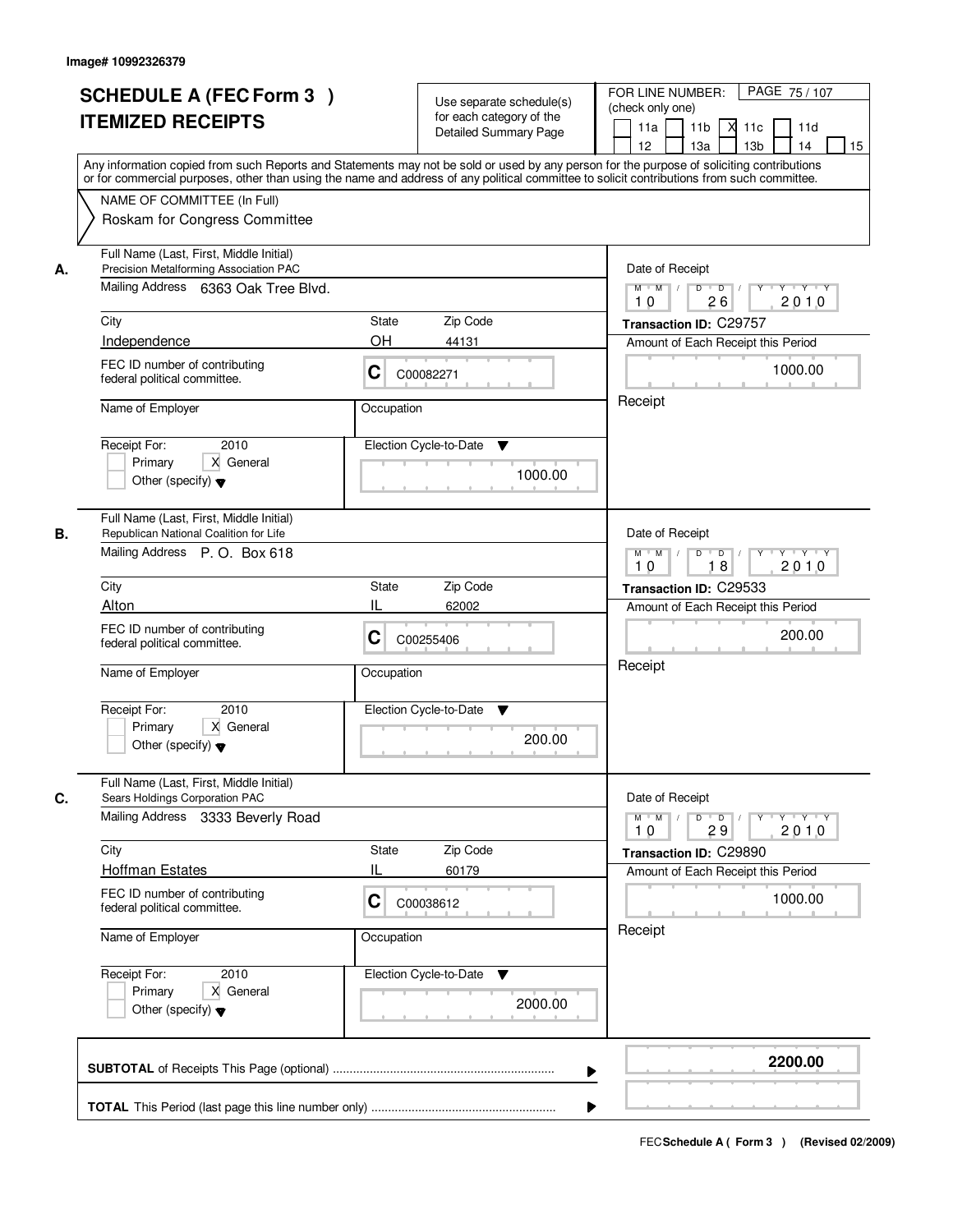|    | <b>SCHEDULE A (FEC Form 3)</b><br><b>ITEMIZED RECEIPTS</b><br>Any information copied from such Reports and Statements may not be sold or used by any person for the purpose of soliciting contributions    | Use separate schedule(s)<br>for each category of the<br><b>Detailed Summary Page</b> | PAGE 76 / 107<br>FOR LINE NUMBER:<br>(check only one)<br>11 <sub>b</sub><br>11a<br><b>X</b><br>11c<br>11d<br>13 <sub>b</sub><br>14<br>12<br>13a<br>15 |  |  |  |
|----|------------------------------------------------------------------------------------------------------------------------------------------------------------------------------------------------------------|--------------------------------------------------------------------------------------|-------------------------------------------------------------------------------------------------------------------------------------------------------|--|--|--|
|    | or for commercial purposes, other than using the name and address of any political committee to solicit contributions from such committee.<br>NAME OF COMMITTEE (In Full)<br>Roskam for Congress Committee |                                                                                      |                                                                                                                                                       |  |  |  |
| А. | Full Name (Last, First, Middle Initial)<br>Takeda Pharmaceutical America, Inc. PAC<br>Mailing Address 750 9th Street, N.W., #575                                                                           |                                                                                      | Date of Receipt<br>$M$ $M$<br>$D$ $D$ $1$<br>Y<br>$Y + Y + Y$<br>2010<br>18<br>10                                                                     |  |  |  |
|    | City                                                                                                                                                                                                       | State<br>Zip Code                                                                    | Transaction ID: C29539                                                                                                                                |  |  |  |
|    | Washington                                                                                                                                                                                                 | DC<br>20001                                                                          | Amount of Each Receipt this Period                                                                                                                    |  |  |  |
|    | FEC ID number of contributing<br>federal political committee.                                                                                                                                              | C<br>C00441733                                                                       | 1000.00<br>Receipt                                                                                                                                    |  |  |  |
|    | Name of Employer                                                                                                                                                                                           | Occupation                                                                           |                                                                                                                                                       |  |  |  |
|    | 2010<br>Receipt For:<br>X General<br>Primary<br>Other (specify) $\blacktriangledown$                                                                                                                       | Election Cycle-to-Date<br>▼<br>1000.00                                               |                                                                                                                                                       |  |  |  |
| В. | Full Name (Last, First, Middle Initial)<br>The Intuit 21st Century Leadership Fund<br>Mailing Address 2700 Coast Avenue                                                                                    |                                                                                      | Date of Receipt<br>$M$ $M$ /<br>D<br>$\overline{\phantom{0}}$ D<br>$Y + Y + Y$<br>27<br>2010<br>10                                                    |  |  |  |
|    | City                                                                                                                                                                                                       | Zip Code<br>State                                                                    | Transaction ID: C29763                                                                                                                                |  |  |  |
|    | <b>Mountain View</b>                                                                                                                                                                                       | CA<br>94043                                                                          | Amount of Each Receipt this Period                                                                                                                    |  |  |  |
|    | FEC ID number of contributing<br>federal political committee.                                                                                                                                              | С<br>C00361741                                                                       | 1500.00                                                                                                                                               |  |  |  |
|    | Name of Employer                                                                                                                                                                                           | Occupation                                                                           | Receipt                                                                                                                                               |  |  |  |
|    | Receipt For:<br>2010<br>Primary<br>X General<br>Other (specify) $\blacktriangledown$                                                                                                                       | Election Cycle-to-Date<br>v<br>2500.00                                               |                                                                                                                                                       |  |  |  |
| C. | Full Name (Last, First, Middle Initial)<br>Time Warner, Inc. PAC                                                                                                                                           |                                                                                      | Date of Receipt                                                                                                                                       |  |  |  |
|    | Mailing Address 800 Connecticut Avenue, N.W., #120                                                                                                                                                         | $M$ $M$<br>$D$ $D$ $l$<br><u> EYELYELYEK</u><br>2010<br>10<br>18                     |                                                                                                                                                       |  |  |  |
|    | City                                                                                                                                                                                                       | Zip Code<br>State                                                                    | Transaction ID: C29537                                                                                                                                |  |  |  |
|    | Washington                                                                                                                                                                                                 | DC<br>20006                                                                          | Amount of Each Receipt this Period                                                                                                                    |  |  |  |
|    | FEC ID number of contributing<br>federal political committee.                                                                                                                                              | C<br>C00339291                                                                       | 1500.00                                                                                                                                               |  |  |  |
|    | Name of Employer                                                                                                                                                                                           | Occupation                                                                           | Receipt                                                                                                                                               |  |  |  |
|    | Receipt For:<br>2010<br>Primary<br>X General<br>Other (specify) $\blacktriangledown$                                                                                                                       | Election Cycle-to-Date ▼<br>1500.00                                                  |                                                                                                                                                       |  |  |  |
|    |                                                                                                                                                                                                            |                                                                                      | 4000.00                                                                                                                                               |  |  |  |
|    |                                                                                                                                                                                                            |                                                                                      |                                                                                                                                                       |  |  |  |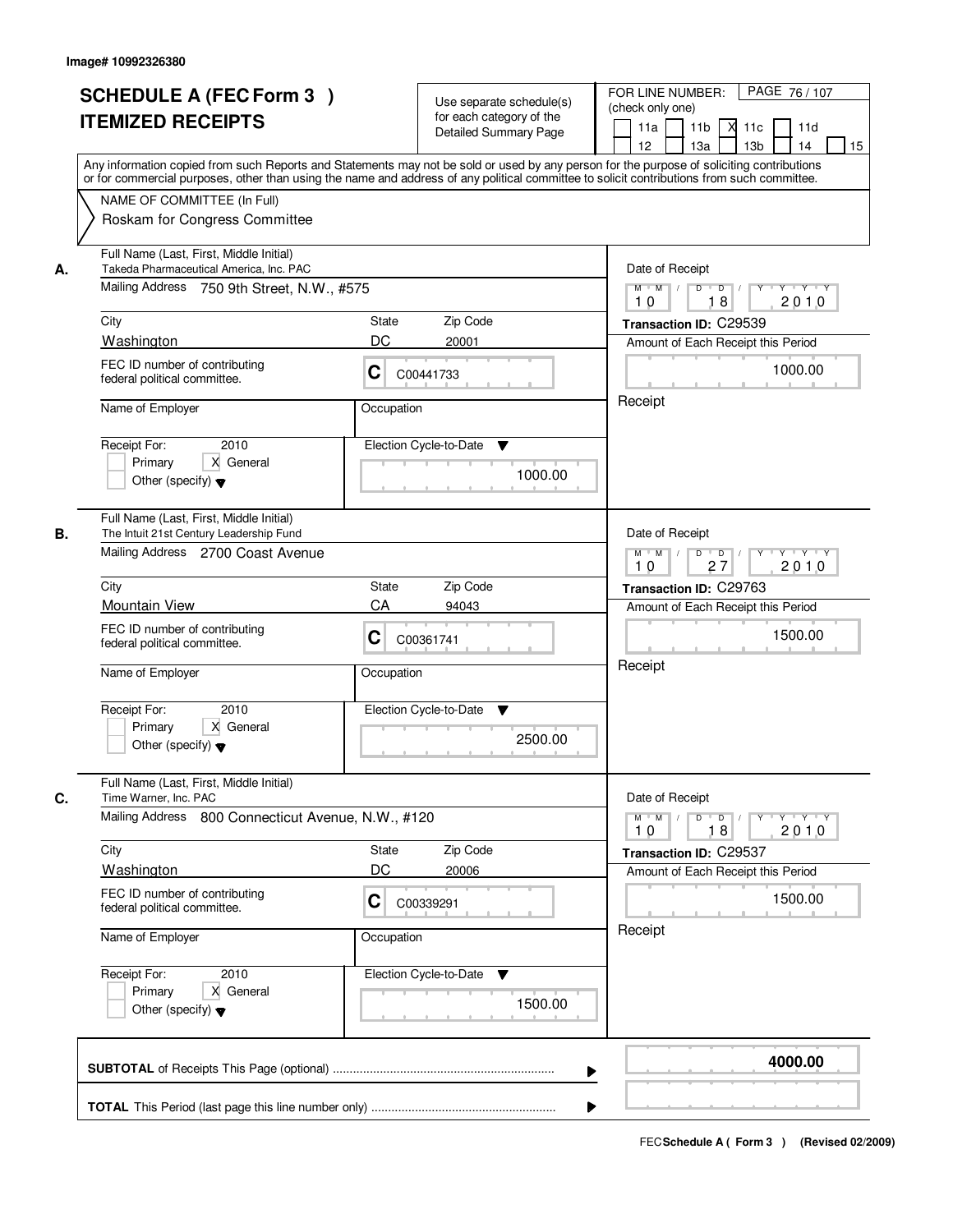|    | <b>SCHEDULE A (FEC Form 3)</b><br><b>ITEMIZED RECEIPTS</b>                                                                                                                                                                                                                              |            | Use separate schedule(s)<br>for each category of the<br><b>Detailed Summary Page</b> | PAGE 77/107<br>FOR LINE NUMBER:<br>(check only one)<br>11 <sub>b</sub><br><b>X</b><br>11d<br>11a<br>11c<br>12<br>13 <sub>b</sub><br>15<br>13a<br>14 |
|----|-----------------------------------------------------------------------------------------------------------------------------------------------------------------------------------------------------------------------------------------------------------------------------------------|------------|--------------------------------------------------------------------------------------|-----------------------------------------------------------------------------------------------------------------------------------------------------|
|    | Any information copied from such Reports and Statements may not be sold or used by any person for the purpose of soliciting contributions<br>or for commercial purposes, other than using the name and address of any political committee to solicit contributions from such committee. |            |                                                                                      |                                                                                                                                                     |
|    | NAME OF COMMITTEE (In Full)                                                                                                                                                                                                                                                             |            |                                                                                      |                                                                                                                                                     |
|    | Roskam for Congress Committee                                                                                                                                                                                                                                                           |            |                                                                                      |                                                                                                                                                     |
| Α. | Full Name (Last, First, Middle Initial)<br>University Public Issues Committee                                                                                                                                                                                                           |            |                                                                                      | Date of Receipt                                                                                                                                     |
|    | Mailing Address P. O. Box 62                                                                                                                                                                                                                                                            |            |                                                                                      | Y Y Y Y Y<br>$M$ $M$<br>$D$ $D$<br>29<br>2010<br>10                                                                                                 |
|    | City                                                                                                                                                                                                                                                                                    | State      | Zip Code                                                                             | Transaction ID: C29891                                                                                                                              |
|    | Evanston                                                                                                                                                                                                                                                                                |            | 60204                                                                                | Amount of Each Receipt this Period                                                                                                                  |
|    | FEC ID number of contributing<br>federal political committee.                                                                                                                                                                                                                           | С          | C00404137                                                                            | 1000.00                                                                                                                                             |
|    | Name of Employer                                                                                                                                                                                                                                                                        | Occupation |                                                                                      | Receipt                                                                                                                                             |
|    | Receipt For:<br>2010<br>X General<br>Primary<br>Other (specify) $\blacktriangledown$                                                                                                                                                                                                    |            | Election Cycle-to-Date<br>▼<br>1000.00                                               |                                                                                                                                                     |

|  | 1000.00  |
|--|----------|
|  | 57200.00 |

FECSchedule A (Form 3) (Revised 02/2009)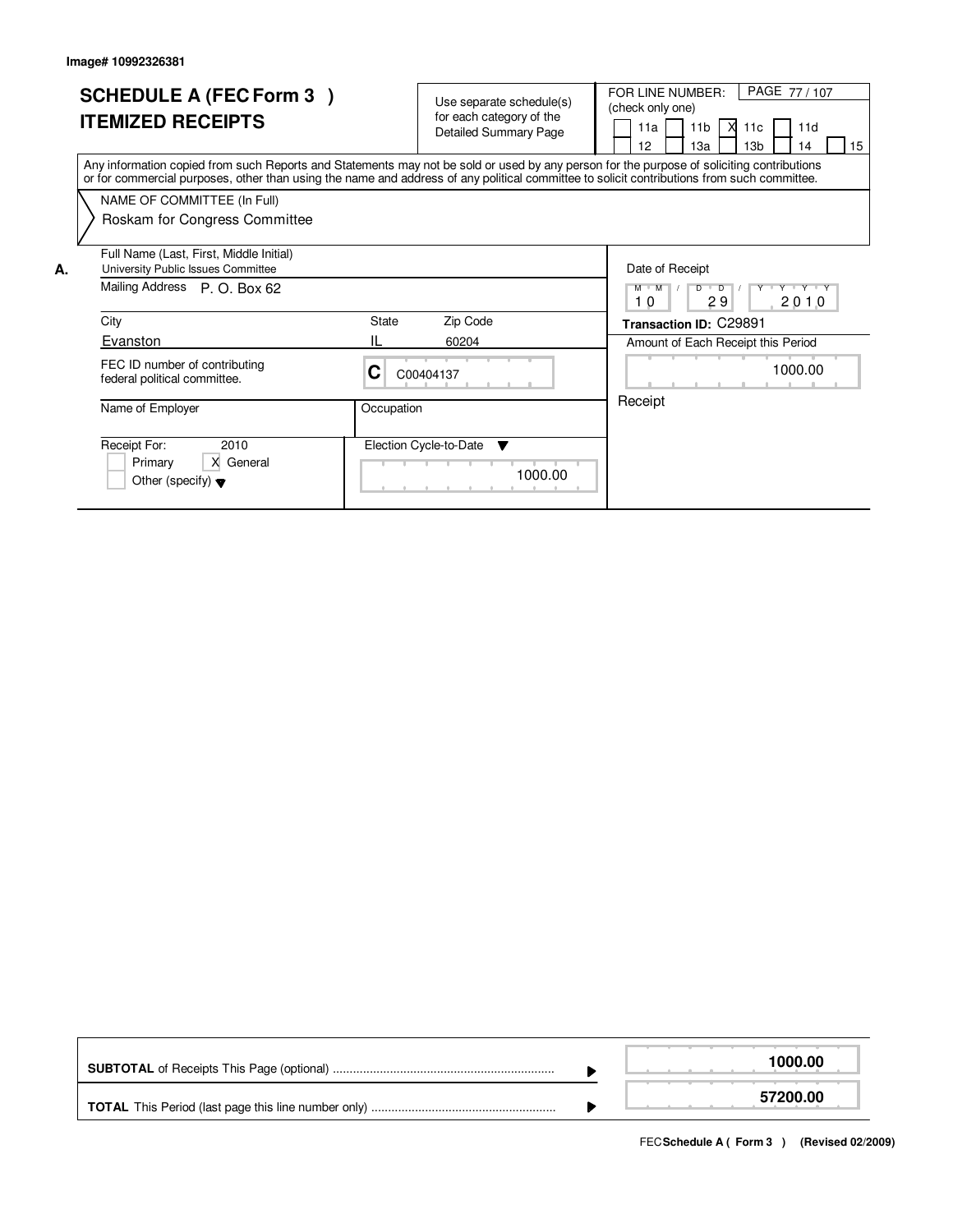|    | <b>SCHEDULE A (FEC Form 3)</b><br><b>ITEMIZED RECEIPTS</b>                                                                                                                                                                                                                              |            | Use separate schedule(s)<br>for each category of the<br><b>Detailed Summary Page</b> |         | PAGE 78 / 107<br>FOR LINE NUMBER:<br>(check only one)<br>11 <sub>b</sub><br>11d<br>11a<br>11c<br>X 15<br>12<br>13 <sub>b</sub><br>13a<br>14 |
|----|-----------------------------------------------------------------------------------------------------------------------------------------------------------------------------------------------------------------------------------------------------------------------------------------|------------|--------------------------------------------------------------------------------------|---------|---------------------------------------------------------------------------------------------------------------------------------------------|
|    | Any information copied from such Reports and Statements may not be sold or used by any person for the purpose of soliciting contributions<br>or for commercial purposes, other than using the name and address of any political committee to solicit contributions from such committee. |            |                                                                                      |         |                                                                                                                                             |
|    | NAME OF COMMITTEE (In Full)                                                                                                                                                                                                                                                             |            |                                                                                      |         |                                                                                                                                             |
|    | Roskam for Congress Committee                                                                                                                                                                                                                                                           |            |                                                                                      |         |                                                                                                                                             |
| Α. | Full Name (Last, First, Middle Initial)<br>Bank of Tampa                                                                                                                                                                                                                                |            |                                                                                      |         | Date of Receipt                                                                                                                             |
|    | Mailing Address P. O. Box 1                                                                                                                                                                                                                                                             |            |                                                                                      |         | Y Y Y Y Y<br>$D$ $D$ $1$<br>$M$ $M$<br>29<br>2010<br>10                                                                                     |
|    | City                                                                                                                                                                                                                                                                                    | State      | Zip Code                                                                             |         | Transaction ID: C29938                                                                                                                      |
|    | Tampa                                                                                                                                                                                                                                                                                   | FL         | 33601-                                                                               |         | Amount of Each Receipt this Period                                                                                                          |
|    | FEC ID number of contributing<br>federal political committee.                                                                                                                                                                                                                           | C          |                                                                                      |         | 383.41                                                                                                                                      |
|    | Name of Employer                                                                                                                                                                                                                                                                        | Occupation |                                                                                      |         | Interest Received                                                                                                                           |
|    | Receipt For:<br>2010<br>X General<br>Primary<br>Other (specify) $\blacktriangledown$                                                                                                                                                                                                    |            | Election Cycle-to-Date<br>▼                                                          | 3391.55 |                                                                                                                                             |

|  | 383.41 |
|--|--------|
|  | 383.41 |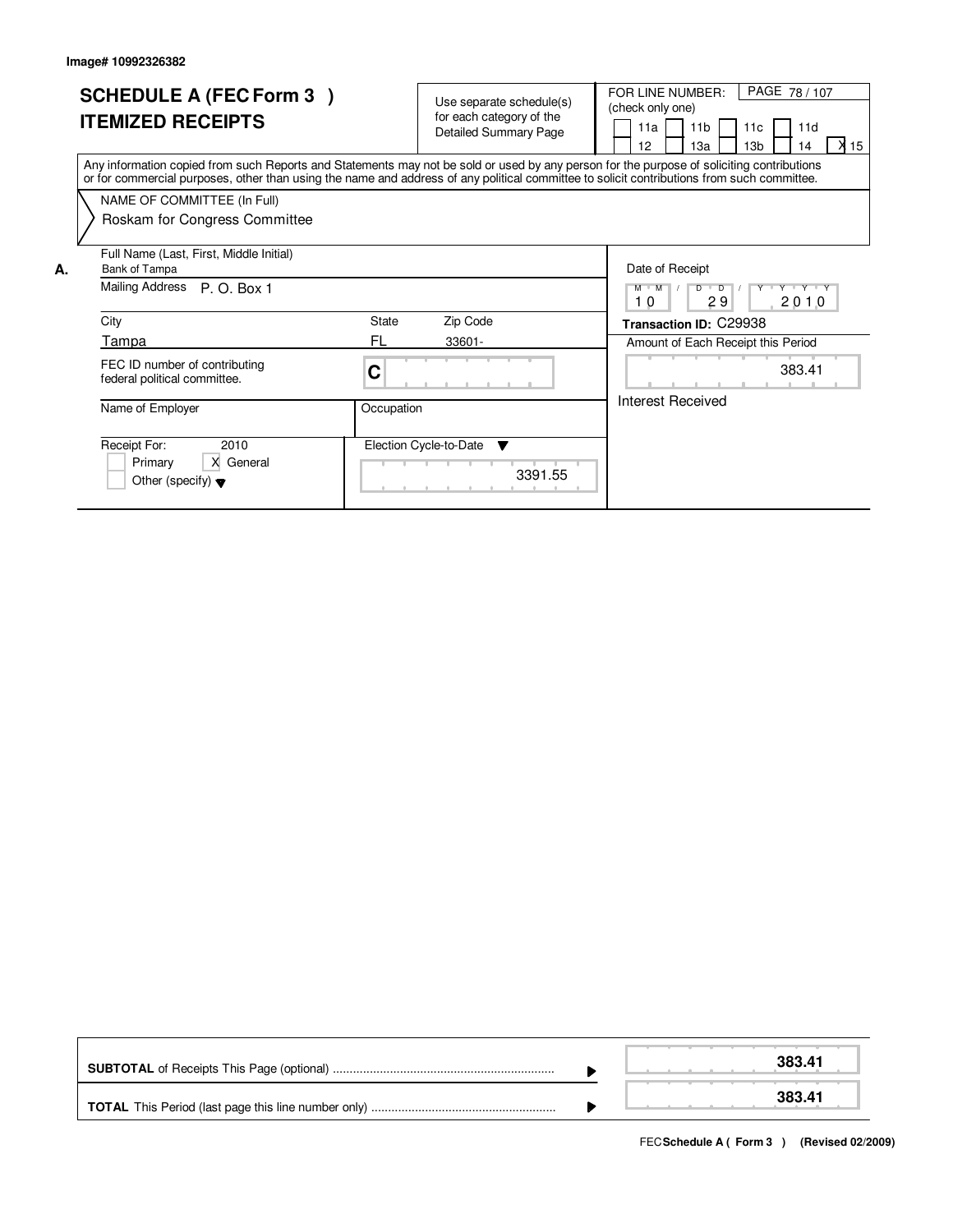| <b>SCHEDULE B (FEC Form 3)</b>                                                                                                                                                                                                                                                         | Use separate schedule(s)                                                        | FOR LINE NUMBER:<br>(check only one) |                                                      |                      | PAGE 79 / 107 |                                           |
|----------------------------------------------------------------------------------------------------------------------------------------------------------------------------------------------------------------------------------------------------------------------------------------|---------------------------------------------------------------------------------|--------------------------------------|------------------------------------------------------|----------------------|---------------|-------------------------------------------|
| <b>ITEMIZED DISBURSEMENTS</b>                                                                                                                                                                                                                                                          | for each category of the<br><b>Detailed Summary Page</b>                        |                                      | $\overline{x}$<br>17<br>18<br>20a<br>20 <sub>b</sub> |                      | 19a<br>20c    | 19 <sub>b</sub><br>21                     |
| Any Information copied from such Reports and Statements may not be sold or used by any person for the purpose of soliciting contributions<br>or for commercial purposes, other than using the name and address of any political committee to solicit contributions from such committee |                                                                                 |                                      |                                                      |                      |               |                                           |
| NAME OF COMMITTEE (In Full)                                                                                                                                                                                                                                                            |                                                                                 |                                      |                                                      |                      |               |                                           |
| Roskam for Congress Committee                                                                                                                                                                                                                                                          |                                                                                 |                                      |                                                      |                      |               |                                           |
| Full Name (Last, First, Middle Initial)<br>211 E. Illinois, LLC                                                                                                                                                                                                                        |                                                                                 |                                      | Transaction ID: E3483<br>Date of Disbursement        |                      |               |                                           |
| <b>Mailing Address</b><br>2S266 Center Avenue                                                                                                                                                                                                                                          |                                                                                 |                                      | M<br>M<br>10                                         | $1\overline{5}$<br>D |               | $2010^y$                                  |
| City<br>Wheaton                                                                                                                                                                                                                                                                        | Zip Code<br>State<br>60187-<br>IL                                               |                                      |                                                      |                      |               | Amount of Each Disbursement this Period   |
| Purpose of Disbursement<br>office rent                                                                                                                                                                                                                                                 |                                                                                 |                                      |                                                      |                      |               | 1500.00                                   |
| <b>Candidate Name</b>                                                                                                                                                                                                                                                                  |                                                                                 | Category/<br>Type                    |                                                      |                      |               |                                           |
| Office Sought:<br>House<br>Senate<br>President<br>District:<br>State:                                                                                                                                                                                                                  | Disbursement For:<br>Primary<br>General<br>Other (specify) $\blacktriangledown$ |                                      | <b>OFFICE RENT</b>                                   |                      |               |                                           |
| Full Name (Last, First, Middle Initial)<br>211 E. Illinois, LLC                                                                                                                                                                                                                        |                                                                                 |                                      | <b>Transaction ID: E3575</b><br>Date of Disbursement |                      |               |                                           |
| <b>Mailing Address</b><br>2S266 Center Avenue                                                                                                                                                                                                                                          |                                                                                 |                                      | M<br>М<br>11                                         | D<br>$\overline{15}$ |               | $2010^y$                                  |
| City<br>Wheaton                                                                                                                                                                                                                                                                        | Zip Code<br>State<br>60187-<br>IL                                               |                                      |                                                      |                      |               | Amount of Each Disbursement this Period   |
| Purpose of Disbursement<br>office rent                                                                                                                                                                                                                                                 |                                                                                 |                                      |                                                      |                      | 1600.00       |                                           |
| <b>Candidate Name</b>                                                                                                                                                                                                                                                                  |                                                                                 | Category/<br>Type                    |                                                      |                      |               |                                           |
| Office Sought:<br>House<br>Senate<br>President<br>District:<br>State:                                                                                                                                                                                                                  | Disbursement For:<br>Primary<br>General<br>Other (specify) $\blacktriangledown$ |                                      | <b>OFFICE RENT</b>                                   |                      |               |                                           |
| Full Name (Last, First, Middle Initial)<br>Action Screen Print, Inc.                                                                                                                                                                                                                   |                                                                                 |                                      | Transaction ID: E3569<br>Date of Disbursement        |                      |               |                                           |
| <b>Mailing Address</b><br>P. O. Box 827                                                                                                                                                                                                                                                |                                                                                 |                                      | $\overline{1}^M$<br>M                                | 0 <sup>D</sup><br>D  |               | 2010                                      |
| City<br>Warrenville                                                                                                                                                                                                                                                                    | State<br>Zip Code<br>60555-<br>IL.                                              |                                      |                                                      |                      |               | Amount of Each Disbursement this Period   |
| Purpose of Disbursement<br>campaign t-shirts                                                                                                                                                                                                                                           |                                                                                 |                                      |                                                      |                      |               | 827.64                                    |
| Candidate Name                                                                                                                                                                                                                                                                         |                                                                                 | Category/<br>Type                    |                                                      |                      |               |                                           |
| Office Sought:<br>House<br>Senate<br>President<br>District:<br>State:                                                                                                                                                                                                                  | Disbursement For:<br>Primary<br>General<br>Other (specify) $\blacktriangledown$ |                                      | <b>CAMPAIGN T-SHIRTS</b>                             |                      |               |                                           |
|                                                                                                                                                                                                                                                                                        |                                                                                 | ▶                                    |                                                      |                      |               | 3927.64                                   |
|                                                                                                                                                                                                                                                                                        |                                                                                 | ▶                                    |                                                      |                      |               |                                           |
| <b>FE5AN018</b>                                                                                                                                                                                                                                                                        |                                                                                 |                                      |                                                      |                      |               | FEC Schedule B (Form 3) (Revised 02/2009) |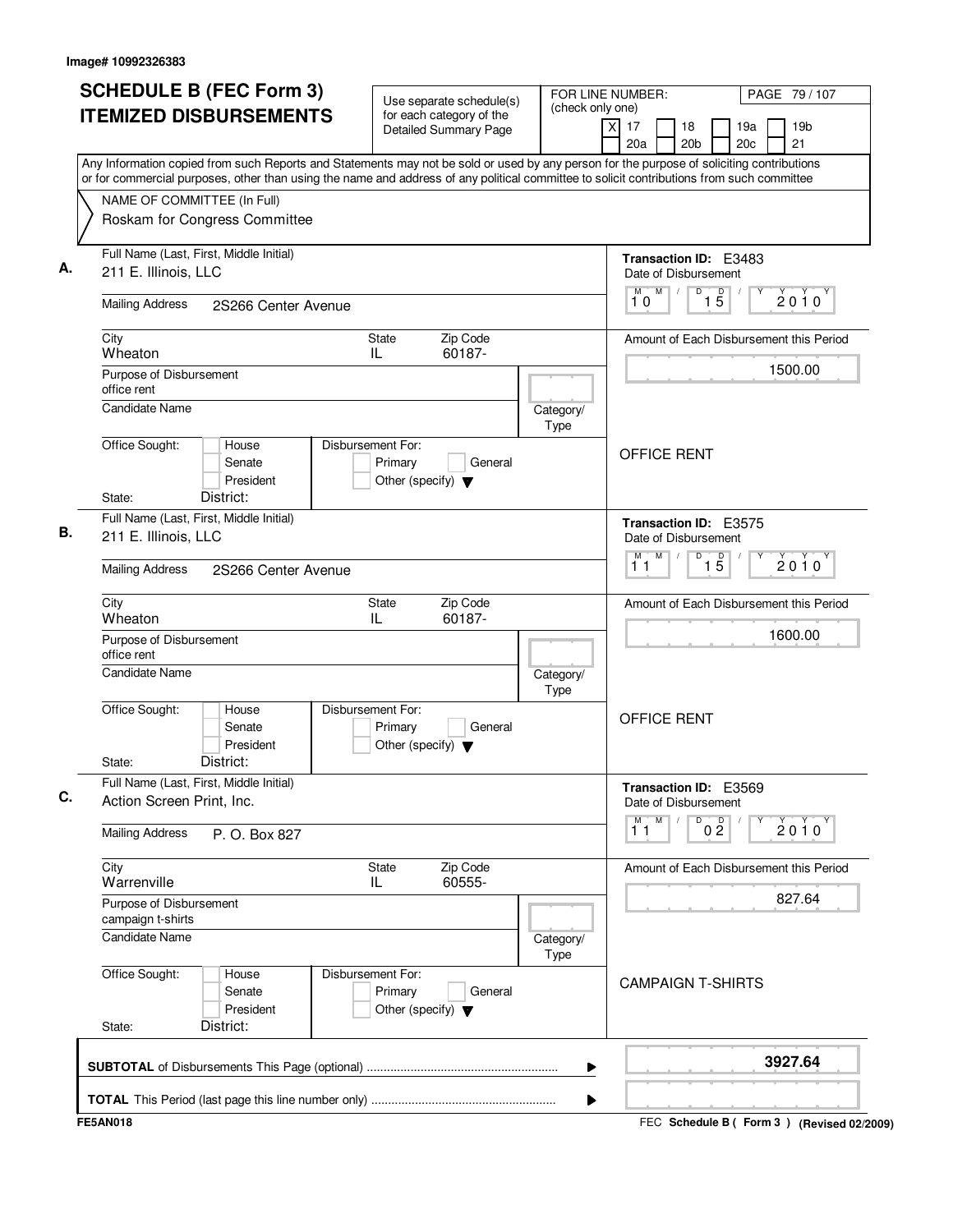| <b>SCHEDULE B (FEC Form 3)</b>                                                                                                                                                                                                                                                         | Use separate schedule(s)                                                        | (check only one)                          | FOR LINE NUMBER:                               | PAGE 80 / 107                               |  |  |
|----------------------------------------------------------------------------------------------------------------------------------------------------------------------------------------------------------------------------------------------------------------------------------------|---------------------------------------------------------------------------------|-------------------------------------------|------------------------------------------------|---------------------------------------------|--|--|
| <b>ITEMIZED DISBURSEMENTS</b>                                                                                                                                                                                                                                                          | for each category of the<br><b>Detailed Summary Page</b>                        |                                           | $\times$<br>17<br>18<br>20a<br>20 <sub>b</sub> | 19 <sub>b</sub><br>19a<br>21<br>20c         |  |  |
| Any Information copied from such Reports and Statements may not be sold or used by any person for the purpose of soliciting contributions<br>or for commercial purposes, other than using the name and address of any political committee to solicit contributions from such committee |                                                                                 |                                           |                                                |                                             |  |  |
| NAME OF COMMITTEE (In Full)                                                                                                                                                                                                                                                            |                                                                                 |                                           |                                                |                                             |  |  |
| Roskam for Congress Committee                                                                                                                                                                                                                                                          |                                                                                 |                                           |                                                |                                             |  |  |
| Full Name (Last, First, Middle Initial)                                                                                                                                                                                                                                                |                                                                                 |                                           | <b>Transaction ID: E3495</b>                   |                                             |  |  |
| All Star Printing of Wheaton, Inc.                                                                                                                                                                                                                                                     | Date of Disbursement                                                            |                                           |                                                |                                             |  |  |
| <b>Mailing Address</b><br>635 S. Carlton Street                                                                                                                                                                                                                                        |                                                                                 | M<br>$\overline{D}$<br>D<br>M<br>18<br>10 | $2010^y$                                       |                                             |  |  |
| City<br>Wheaton                                                                                                                                                                                                                                                                        | Zip Code<br><b>State</b><br>60187-4860<br>IL                                    |                                           | Amount of Each Disbursement this Period        |                                             |  |  |
| Purpose of Disbursement                                                                                                                                                                                                                                                                |                                                                                 |                                           |                                                | 674.00                                      |  |  |
| printing<br><b>Candidate Name</b>                                                                                                                                                                                                                                                      |                                                                                 |                                           |                                                |                                             |  |  |
|                                                                                                                                                                                                                                                                                        |                                                                                 | Category/<br>Type                         |                                                |                                             |  |  |
| Office Sought:<br>House                                                                                                                                                                                                                                                                | Disbursement For:                                                               |                                           |                                                |                                             |  |  |
| Senate                                                                                                                                                                                                                                                                                 | Primary<br>General                                                              |                                           | <b>PRINTING</b>                                |                                             |  |  |
| President                                                                                                                                                                                                                                                                              | Other (specify) $\blacktriangledown$                                            |                                           |                                                |                                             |  |  |
| District:<br>State:                                                                                                                                                                                                                                                                    |                                                                                 |                                           |                                                |                                             |  |  |
| Full Name (Last, First, Middle Initial)<br>All Star Printing of Wheaton, Inc.                                                                                                                                                                                                          |                                                                                 |                                           | Transaction ID: E3567<br>Date of Disbursement  |                                             |  |  |
|                                                                                                                                                                                                                                                                                        |                                                                                 |                                           | M<br>$\overline{D}$<br>М                       |                                             |  |  |
| <b>Mailing Address</b><br>635 S. Carlton Street                                                                                                                                                                                                                                        | 0 <sup>0</sup><br>11                                                            | $2010^y$                                  |                                                |                                             |  |  |
| City<br>Wheaton                                                                                                                                                                                                                                                                        | Zip Code<br><b>State</b><br>IL<br>60187-4860                                    |                                           |                                                | Amount of Each Disbursement this Period     |  |  |
| Purpose of Disbursement<br>printing                                                                                                                                                                                                                                                    |                                                                                 | 264.00                                    |                                                |                                             |  |  |
| Candidate Name<br>Category/<br>Type                                                                                                                                                                                                                                                    |                                                                                 |                                           |                                                |                                             |  |  |
| Office Sought:<br>House<br>Senate<br>President<br>District:<br>State:                                                                                                                                                                                                                  | Disbursement For:<br>Primary<br>General<br>Other (specify) $\blacktriangledown$ |                                           | <b>PRINTING</b>                                |                                             |  |  |
| Full Name (Last, First, Middle Initial)                                                                                                                                                                                                                                                |                                                                                 |                                           | Transaction ID: E3566                          |                                             |  |  |
| All Star Printing of Wheaton, Inc.                                                                                                                                                                                                                                                     |                                                                                 |                                           | Date of Disbursement                           |                                             |  |  |
| <b>Mailing Address</b><br>635 S. Carlton Street                                                                                                                                                                                                                                        |                                                                                 |                                           | M<br>M<br>$\overline{0}$ $\overline{2}$<br>11  | 2010                                        |  |  |
| City                                                                                                                                                                                                                                                                                   | State<br>Zip Code                                                               |                                           |                                                | Amount of Each Disbursement this Period     |  |  |
| Wheaton                                                                                                                                                                                                                                                                                | 60187-4860<br>IL                                                                |                                           |                                                |                                             |  |  |
| Purpose of Disbursement<br>printing                                                                                                                                                                                                                                                    |                                                                                 |                                           |                                                | 2905.00                                     |  |  |
| <b>Candidate Name</b>                                                                                                                                                                                                                                                                  | Category/<br><b>Type</b>                                                        |                                           |                                                |                                             |  |  |
| Office Sought:<br>House<br>Senate<br>President                                                                                                                                                                                                                                         | Disbursement For:<br>Primary<br>General<br>Other (specify) $\blacktriangledown$ |                                           | <b>PRINTING</b>                                |                                             |  |  |
| District:<br>State:                                                                                                                                                                                                                                                                    |                                                                                 |                                           |                                                |                                             |  |  |
|                                                                                                                                                                                                                                                                                        |                                                                                 | ▶                                         |                                                | 3843.00                                     |  |  |
|                                                                                                                                                                                                                                                                                        |                                                                                 | ▶                                         |                                                |                                             |  |  |
| <b>FE5AN018</b>                                                                                                                                                                                                                                                                        |                                                                                 |                                           |                                                | FEC Schedule B ( Form 3 ) (Revised 02/2009) |  |  |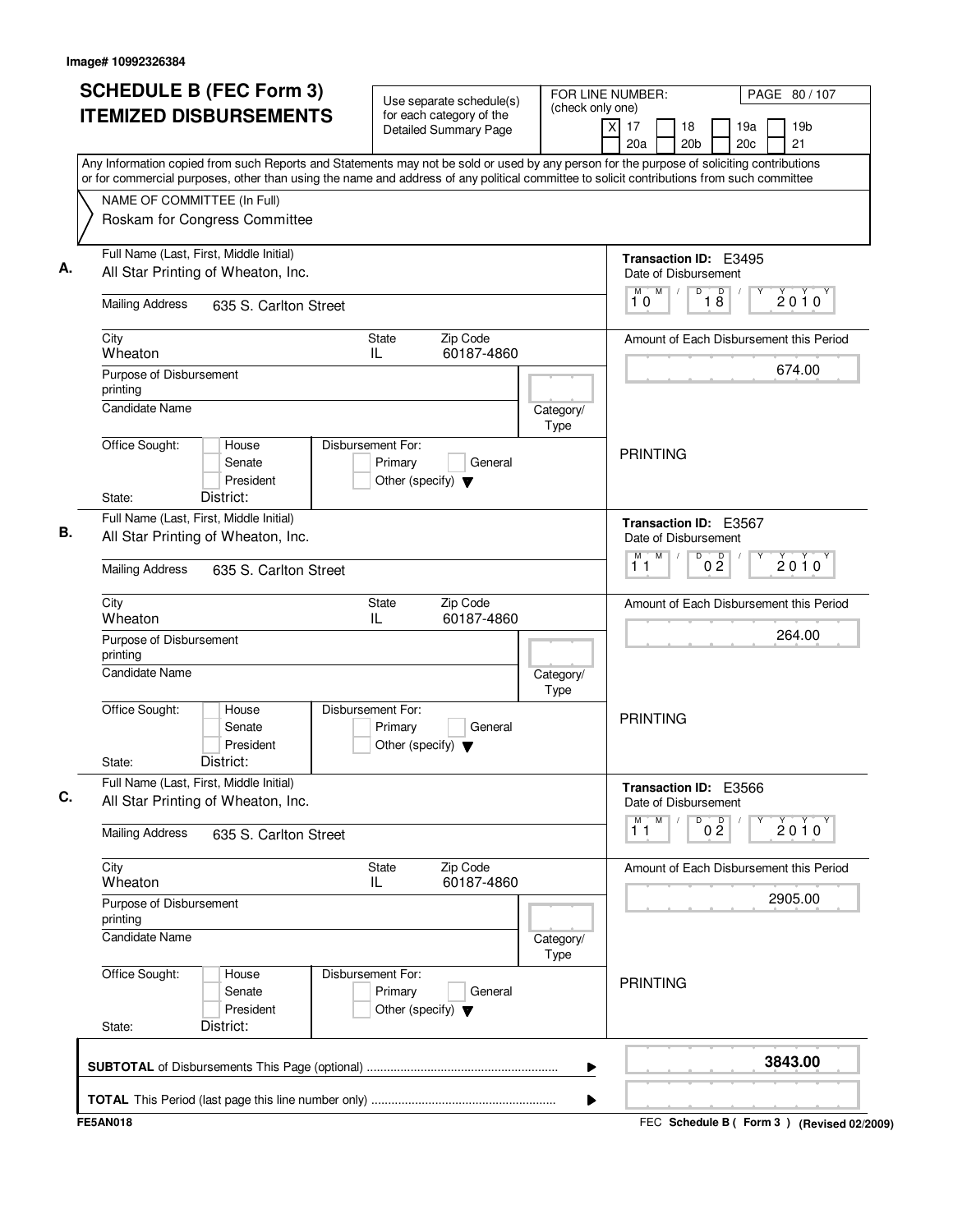| <b>SCHEDULE B (FEC Form 3)</b><br><b>ITEMIZED DISBURSEMENTS</b>                                                                                                                                                                                                                        | Use separate schedule(s)<br>for each category of the                            | FOR LINE NUMBER:<br>(check only one) |                                                      | PAGE 81 / 107                               |
|----------------------------------------------------------------------------------------------------------------------------------------------------------------------------------------------------------------------------------------------------------------------------------------|---------------------------------------------------------------------------------|--------------------------------------|------------------------------------------------------|---------------------------------------------|
|                                                                                                                                                                                                                                                                                        | Detailed Summary Page                                                           |                                      | $\overline{X}$<br>17<br>18<br>20a<br>20 <sub>b</sub> | 19 <sub>b</sub><br>19a<br>20c<br>21         |
| Any Information copied from such Reports and Statements may not be sold or used by any person for the purpose of soliciting contributions<br>or for commercial purposes, other than using the name and address of any political committee to solicit contributions from such committee |                                                                                 |                                      |                                                      |                                             |
| NAME OF COMMITTEE (In Full)<br>Roskam for Congress Committee                                                                                                                                                                                                                           |                                                                                 |                                      |                                                      |                                             |
| Full Name (Last, First, Middle Initial)                                                                                                                                                                                                                                                |                                                                                 |                                      |                                                      |                                             |
| <b>AT&amp;T Telecommunications</b>                                                                                                                                                                                                                                                     |                                                                                 |                                      | Transaction ID: E3550<br>Date of Disbursement        |                                             |
| <b>Mailing Address</b><br>P. O. Box 8100                                                                                                                                                                                                                                               |                                                                                 |                                      | M<br>D<br>$2\overline{2}$<br>10                      | $2010^y$                                    |
| City<br>Aurora                                                                                                                                                                                                                                                                         | Zip Code<br>State<br>60507-8100<br>IL                                           |                                      |                                                      | Amount of Each Disbursement this Period     |
| Purpose of Disbursement<br>telephone                                                                                                                                                                                                                                                   |                                                                                 |                                      |                                                      | 262.98                                      |
| <b>Candidate Name</b>                                                                                                                                                                                                                                                                  |                                                                                 | Category/<br>Type                    |                                                      |                                             |
| Office Sought:<br>House<br>Senate<br>President<br>District:<br>State:                                                                                                                                                                                                                  | Disbursement For:<br>Primary<br>General<br>Other (specify) $\blacktriangledown$ |                                      | <b>TELEPHONE</b>                                     |                                             |
| Full Name (Last, First, Middle Initial)                                                                                                                                                                                                                                                |                                                                                 |                                      | Transaction ID: E3574                                |                                             |
| Bank of Tampa                                                                                                                                                                                                                                                                          |                                                                                 |                                      | Date of Disbursement                                 |                                             |
| <b>Mailing Address</b><br>P. O. Box 1                                                                                                                                                                                                                                                  |                                                                                 |                                      | M<br>D<br>M<br>$\overline{1\,4}$<br>10               | $2010^y$                                    |
| City<br>Tampa                                                                                                                                                                                                                                                                          | Zip Code<br>State<br>FL.<br>33601-                                              |                                      |                                                      | Amount of Each Disbursement this Period     |
| Purpose of Disbursement<br>deposit supplies                                                                                                                                                                                                                                            |                                                                                 |                                      |                                                      | 42.28                                       |
| <b>Candidate Name</b>                                                                                                                                                                                                                                                                  |                                                                                 | Category/<br>Type                    |                                                      |                                             |
| Office Sought:<br>House<br>Senate<br>President<br>District:<br>State:                                                                                                                                                                                                                  | Disbursement For:<br>Primary<br>General<br>Other (specify) $\blacktriangledown$ |                                      | <b>DEPOSIT SUPPLIES</b>                              |                                             |
| Full Name (Last, First, Middle Initial)<br>Bank of Tampa                                                                                                                                                                                                                               |                                                                                 |                                      | Transaction ID: E3564<br>Date of Disbursement        |                                             |
| <b>Mailing Address</b><br>P. O. Box 1                                                                                                                                                                                                                                                  |                                                                                 |                                      | M<br>M<br>D<br>0 <sup>0</sup><br>11                  | 2010                                        |
| City<br>Tampa                                                                                                                                                                                                                                                                          | Zip Code<br>State<br>33601-<br>FL.                                              |                                      |                                                      | Amount of Each Disbursement this Period     |
| Purpose of Disbursement<br>payroll taxes                                                                                                                                                                                                                                               |                                                                                 |                                      |                                                      | 2184.22                                     |
| Candidate Name                                                                                                                                                                                                                                                                         |                                                                                 | Category/<br>Type                    |                                                      |                                             |
| Office Sought:<br>House<br>Senate<br>President<br>District:<br>State:                                                                                                                                                                                                                  | Disbursement For:<br>Primary<br>General<br>Other (specify) $\blacktriangledown$ |                                      | <b>PAYROLL TAXES</b>                                 |                                             |
|                                                                                                                                                                                                                                                                                        |                                                                                 | ▶                                    |                                                      | 2489.48                                     |
|                                                                                                                                                                                                                                                                                        |                                                                                 | ▶                                    |                                                      |                                             |
| <b>FE5AN018</b>                                                                                                                                                                                                                                                                        |                                                                                 |                                      |                                                      | FEC Schedule B ( Form 3 ) (Revised 02/2009) |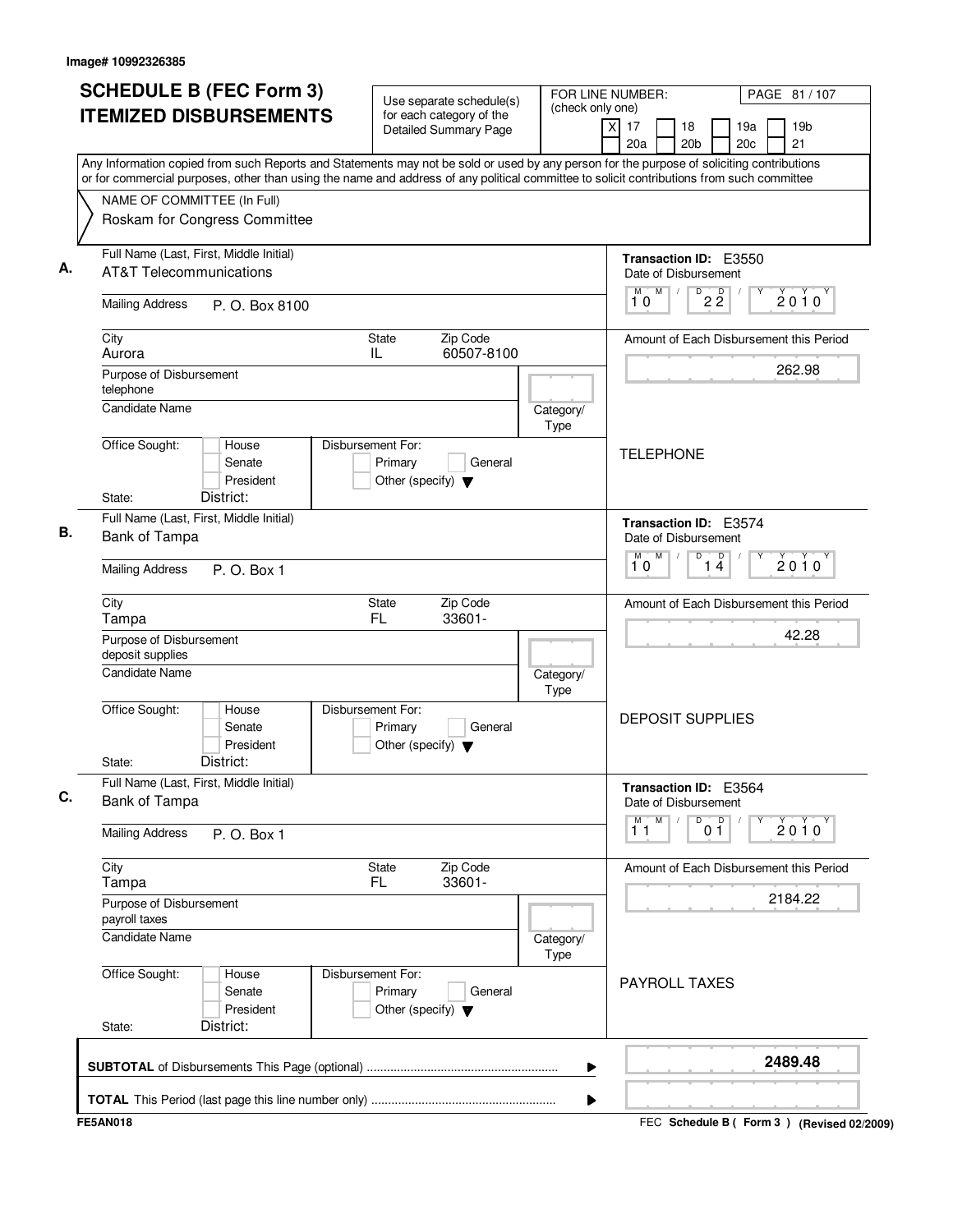| <b>SCHEDULE B (FEC Form 3)</b>                                                                                                                                                                                                                                                         | Use separate schedule(s)                                                        | FOR LINE NUMBER:<br>(check only one) |                                                      | PAGE 82/107                               |  |  |
|----------------------------------------------------------------------------------------------------------------------------------------------------------------------------------------------------------------------------------------------------------------------------------------|---------------------------------------------------------------------------------|--------------------------------------|------------------------------------------------------|-------------------------------------------|--|--|
| <b>ITEMIZED DISBURSEMENTS</b>                                                                                                                                                                                                                                                          | for each category of the<br><b>Detailed Summary Page</b>                        |                                      | $\overline{x}$<br>17<br>18<br>20a<br>20 <sub>b</sub> | 19a<br>19 <sub>b</sub><br>21<br>20c       |  |  |
| Any Information copied from such Reports and Statements may not be sold or used by any person for the purpose of soliciting contributions<br>or for commercial purposes, other than using the name and address of any political committee to solicit contributions from such committee |                                                                                 |                                      |                                                      |                                           |  |  |
| NAME OF COMMITTEE (In Full)                                                                                                                                                                                                                                                            |                                                                                 |                                      |                                                      |                                           |  |  |
| Roskam for Congress Committee                                                                                                                                                                                                                                                          |                                                                                 |                                      |                                                      |                                           |  |  |
| Full Name (Last, First, Middle Initial)<br>Bank of Tampa                                                                                                                                                                                                                               |                                                                                 |                                      | Transaction ID: E3572<br>Date of Disbursement        |                                           |  |  |
| <b>Mailing Address</b><br>P. O. Box 1                                                                                                                                                                                                                                                  |                                                                                 |                                      | M<br>D<br>$0\sqrt{3}$<br>М<br>$\sqrt{ }$<br>11       | $2010^y$                                  |  |  |
| City<br>Tampa                                                                                                                                                                                                                                                                          | Zip Code<br>State<br>FL.<br>33601-                                              |                                      |                                                      | Amount of Each Disbursement this Period   |  |  |
| Purpose of Disbursement<br>payroll taxes                                                                                                                                                                                                                                               |                                                                                 |                                      |                                                      | 1595.93                                   |  |  |
| <b>Candidate Name</b>                                                                                                                                                                                                                                                                  |                                                                                 | Category/<br>Type                    |                                                      |                                           |  |  |
| Office Sought:<br>House<br>Senate<br>President<br>District:<br>State:                                                                                                                                                                                                                  | Disbursement For:<br>Primary<br>General<br>Other (specify) $\blacktriangledown$ |                                      | <b>PAYROLL TAXES</b>                                 |                                           |  |  |
| Full Name (Last, First, Middle Initial)<br>Bank of Tampa                                                                                                                                                                                                                               |                                                                                 |                                      | Transaction ID: E3582<br>Date of Disbursement        |                                           |  |  |
| <b>Mailing Address</b><br>P. O. Box 1                                                                                                                                                                                                                                                  |                                                                                 |                                      | M<br>М<br>$D^D$ 2 $\overline{2}$<br>11               | $2010^y$                                  |  |  |
| City<br>Tampa                                                                                                                                                                                                                                                                          | Zip Code<br>State<br>FL<br>33601-                                               |                                      |                                                      | Amount of Each Disbursement this Period   |  |  |
| Purpose of Disbursement<br>payroll taxes                                                                                                                                                                                                                                               |                                                                                 | 2023.86                              |                                                      |                                           |  |  |
| <b>Candidate Name</b>                                                                                                                                                                                                                                                                  |                                                                                 | Category/<br>Type                    |                                                      |                                           |  |  |
| Office Sought:<br>House<br>Senate<br>President<br>District:<br>State:                                                                                                                                                                                                                  | Disbursement For:<br>Primary<br>General<br>Other (specify) $\blacktriangledown$ |                                      | <b>PAYROLL TAXES</b>                                 |                                           |  |  |
| Full Name (Last, First, Middle Initial)<br>Gene Batchelar                                                                                                                                                                                                                              |                                                                                 |                                      | Transaction ID: E3494<br>Date of Disbursement        |                                           |  |  |
| <b>Mailing Address</b><br>21 Hawkins Circle                                                                                                                                                                                                                                            |                                                                                 |                                      | $\overline{1}^M$ 0<br>M<br>$\overline{18}$<br>D      | 2010                                      |  |  |
| City<br>Wheaton                                                                                                                                                                                                                                                                        | Zip Code<br>State<br>60189-<br>IL.                                              |                                      |                                                      | Amount of Each Disbursement this Period   |  |  |
| Purpose of Disbursement<br>REIMBURSMENT:SEE BELOW                                                                                                                                                                                                                                      |                                                                                 |                                      |                                                      | 381.33                                    |  |  |
| <b>Candidate Name</b>                                                                                                                                                                                                                                                                  |                                                                                 | Category/<br>Type                    |                                                      |                                           |  |  |
| Office Sought:<br>House<br>Senate<br>President<br>District:<br>State:                                                                                                                                                                                                                  | Disbursement For:<br>Primary<br>General<br>Other (specify) $\blacktriangledown$ |                                      | REIMBURSMENT:SEE BELOW                               |                                           |  |  |
|                                                                                                                                                                                                                                                                                        |                                                                                 | ▶                                    |                                                      | 4001.12                                   |  |  |
|                                                                                                                                                                                                                                                                                        |                                                                                 | ▶                                    |                                                      |                                           |  |  |
| <b>FE5AN018</b>                                                                                                                                                                                                                                                                        |                                                                                 |                                      |                                                      | FEC Schedule B (Form 3) (Revised 02/2009) |  |  |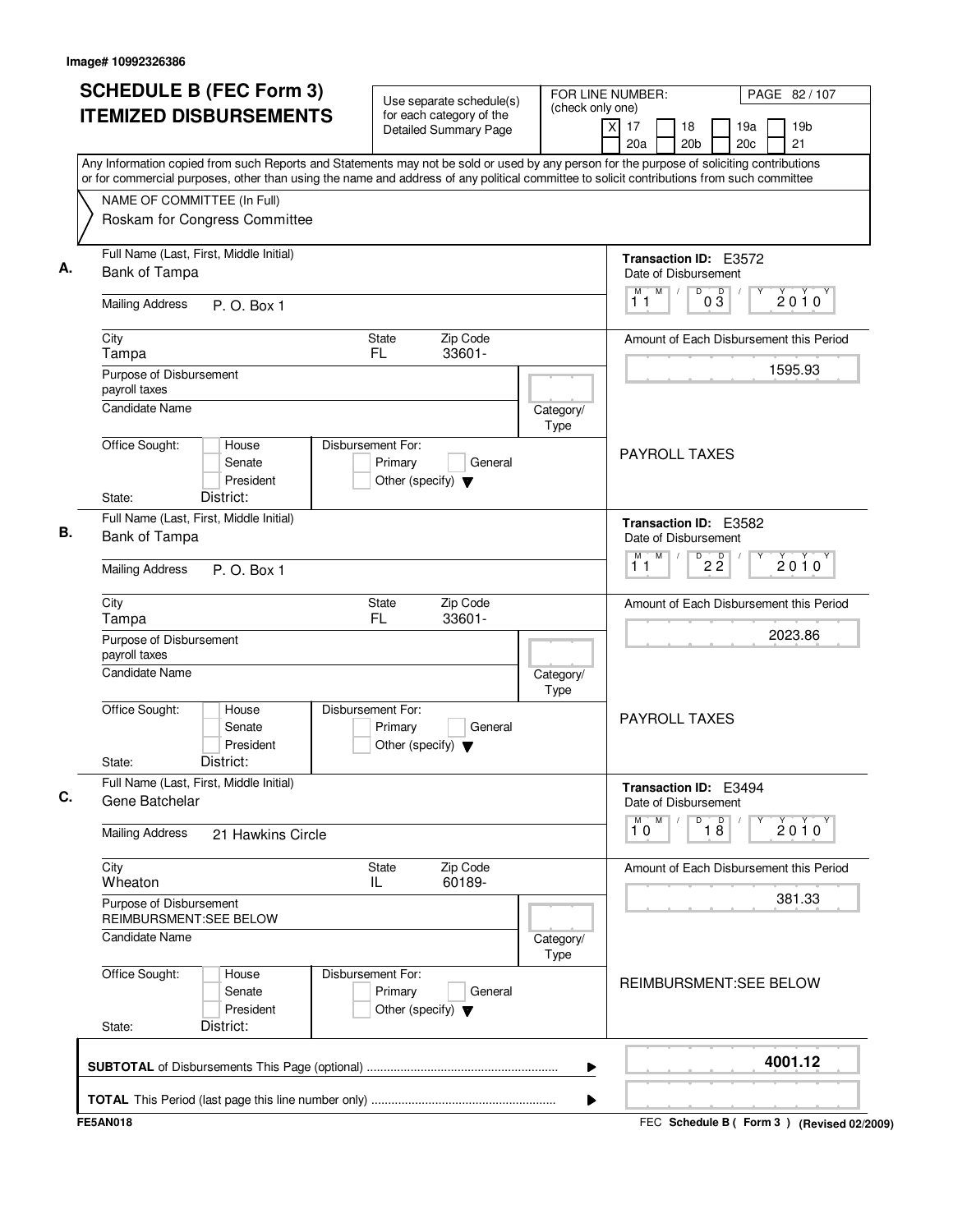| <b>SCHEDULE B (FEC Form 3)</b>                                                                                                                                                                                                                                                         | Use separate schedule(s)                                                        | FOR LINE NUMBER:  | PAGE 83 / 107                                                                   |  |
|----------------------------------------------------------------------------------------------------------------------------------------------------------------------------------------------------------------------------------------------------------------------------------------|---------------------------------------------------------------------------------|-------------------|---------------------------------------------------------------------------------|--|
| <b>ITEMIZED DISBURSEMENTS</b>                                                                                                                                                                                                                                                          | for each category of the<br>Detailed Summary Page                               | (check only one)  | 19 <sub>b</sub><br>x<br>17<br>18<br>19a<br>20a<br>20 <sub>b</sub><br>20c<br>21  |  |
| Any Information copied from such Reports and Statements may not be sold or used by any person for the purpose of soliciting contributions<br>or for commercial purposes, other than using the name and address of any political committee to solicit contributions from such committee |                                                                                 |                   |                                                                                 |  |
| NAME OF COMMITTEE (In Full)<br>Roskam for Congress Committee                                                                                                                                                                                                                           |                                                                                 |                   |                                                                                 |  |
| Full Name (Last, First, Middle Initial)<br>Cartridge World                                                                                                                                                                                                                             |                                                                                 |                   | Transaction ID: E3501<br>Date of Disbursement                                   |  |
| <b>Mailing Address</b><br>97 Danada Square, E.                                                                                                                                                                                                                                         |                                                                                 |                   | M<br>D<br>$2\overline{7}$<br>$2010^y$<br>09                                     |  |
| City<br>Wheaton                                                                                                                                                                                                                                                                        | Zip Code<br>State<br>60187-<br>IL                                               |                   | Amount of Each Disbursement this Period                                         |  |
| Purpose of Disbursement<br>office supplies                                                                                                                                                                                                                                             |                                                                                 |                   | 238.11                                                                          |  |
| <b>Candidate Name</b>                                                                                                                                                                                                                                                                  |                                                                                 | Category/<br>Type | [MEMO ITEM]                                                                     |  |
| Office Sought:<br>House<br>Senate<br>President<br>District:<br>State:                                                                                                                                                                                                                  | Disbursement For:<br>Primary<br>General<br>Other (specify) $\blacktriangledown$ |                   | <b>MEMO: OFFICE SUPPLIES</b>                                                    |  |
| Full Name (Last, First, Middle Initial)<br>Cartridge World                                                                                                                                                                                                                             |                                                                                 |                   | Transaction ID: E3497<br>Date of Disbursement                                   |  |
| <b>Mailing Address</b><br>97 Danada Square, E.                                                                                                                                                                                                                                         |                                                                                 |                   | M<br>D<br>$2\overline{2}$<br>$2010^y$<br>09                                     |  |
| City<br>Wheaton                                                                                                                                                                                                                                                                        | Zip Code<br>State<br>IL<br>60187-                                               |                   | Amount of Each Disbursement this Period                                         |  |
| Purpose of Disbursement<br>office supplies                                                                                                                                                                                                                                             |                                                                                 |                   | 43.26                                                                           |  |
| <b>Candidate Name</b>                                                                                                                                                                                                                                                                  |                                                                                 | Category/<br>Type | [MEMO ITEM]                                                                     |  |
| Office Sought:<br>House<br>Senate<br>President<br>District:<br>State:                                                                                                                                                                                                                  | Disbursement For:<br>Primary<br>General<br>Other (specify) $\blacktriangledown$ |                   | <b>MEMO: OFFICE SUPPLIES</b>                                                    |  |
| Full Name (Last, First, Middle Initial)<br>Cartridge World                                                                                                                                                                                                                             |                                                                                 |                   | Transaction ID: E3500<br>Date of Disbursement                                   |  |
| <b>Mailing Address</b><br>97 Danada Square, E.                                                                                                                                                                                                                                         |                                                                                 |                   | $\overline{0}^M$ 9<br>M<br>D<br>$\overline{1}$ $\overline{7}$<br>$2010^{\circ}$ |  |
| City<br>Wheaton                                                                                                                                                                                                                                                                        | Zip Code<br>State<br>60187-<br>IL                                               |                   | Amount of Each Disbursement this Period                                         |  |
| Purpose of Disbursement<br>office supplies                                                                                                                                                                                                                                             |                                                                                 |                   | 29.21                                                                           |  |
| <b>Candidate Name</b><br>Category/<br>Type                                                                                                                                                                                                                                             |                                                                                 |                   | [MEMO ITEM]                                                                     |  |
| Office Sought:<br>House<br>Senate<br>President<br>District:<br>State:                                                                                                                                                                                                                  | Disbursement For:<br>Primary<br>General<br>Other (specify) $\blacktriangledown$ |                   | MEMO: OFFICE SUPPLIES                                                           |  |
|                                                                                                                                                                                                                                                                                        |                                                                                 | ▶                 | 0.00                                                                            |  |
|                                                                                                                                                                                                                                                                                        |                                                                                 | ▶                 |                                                                                 |  |
| <b>FE5AN018</b>                                                                                                                                                                                                                                                                        |                                                                                 |                   | FEC Schedule B ( Form 3 ) (Revised 02/2009)                                     |  |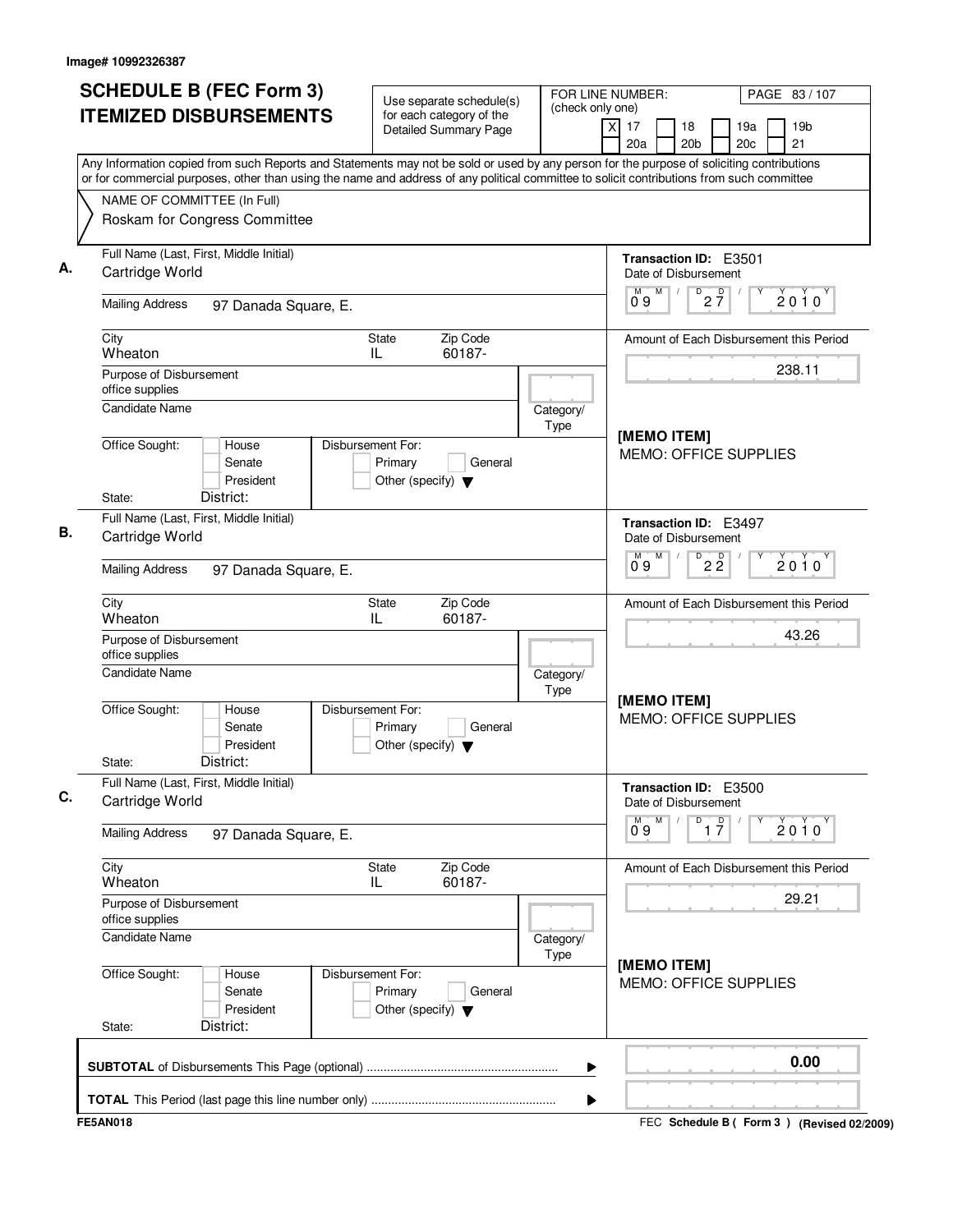| <b>SCHEDULE B (FEC Form 3)</b>                                                                                                                                                                                                                                                         | Use separate schedule(s)                                                        | (check only one)  | FOR LINE NUMBER:                                     | PAGE 84 / 107                             |  |
|----------------------------------------------------------------------------------------------------------------------------------------------------------------------------------------------------------------------------------------------------------------------------------------|---------------------------------------------------------------------------------|-------------------|------------------------------------------------------|-------------------------------------------|--|
| <b>ITEMIZED DISBURSEMENTS</b>                                                                                                                                                                                                                                                          | for each category of the<br><b>Detailed Summary Page</b>                        |                   | $\overline{x}$<br>17<br>18<br>20a<br>20 <sub>b</sub> | 19a<br>19 <sub>b</sub><br>21<br>20c       |  |
| Any Information copied from such Reports and Statements may not be sold or used by any person for the purpose of soliciting contributions<br>or for commercial purposes, other than using the name and address of any political committee to solicit contributions from such committee |                                                                                 |                   |                                                      |                                           |  |
| NAME OF COMMITTEE (In Full)                                                                                                                                                                                                                                                            |                                                                                 |                   |                                                      |                                           |  |
| Roskam for Congress Committee                                                                                                                                                                                                                                                          |                                                                                 |                   |                                                      |                                           |  |
| Full Name (Last, First, Middle Initial)<br>Home Depot                                                                                                                                                                                                                                  |                                                                                 |                   | Transaction ID: E3498<br>Date of Disbursement        |                                           |  |
| <b>Mailing Address</b><br>2000 Butterfield Road                                                                                                                                                                                                                                        |                                                                                 |                   | M<br>M<br>D<br>$2\frac{D}{4}$<br>09                  | $2010^Y$                                  |  |
| City<br>Downers Grove                                                                                                                                                                                                                                                                  | Zip Code<br>State<br>60515-1055<br>IL                                           |                   |                                                      | Amount of Each Disbursement this Period   |  |
| Purpose of Disbursement<br>office supplies                                                                                                                                                                                                                                             |                                                                                 |                   |                                                      | 14.22                                     |  |
| <b>Candidate Name</b>                                                                                                                                                                                                                                                                  |                                                                                 | Category/<br>Type |                                                      |                                           |  |
| Office Sought:<br>House<br>Senate<br>President<br>District:<br>State:                                                                                                                                                                                                                  | Disbursement For:<br>Primary<br>General<br>Other (specify) $\blacktriangledown$ |                   | [MEMO ITEM]<br><b>MEMO: OFFICE SUPPLIES</b>          |                                           |  |
| Full Name (Last, First, Middle Initial)<br>Office Depot                                                                                                                                                                                                                                |                                                                                 |                   | <b>Transaction ID: E3503</b><br>Date of Disbursement |                                           |  |
| <b>Mailing Address</b><br>P. O. Box 63321                                                                                                                                                                                                                                              |                                                                                 |                   | M<br>D<br>М<br>0 <sup>0</sup><br>10                  | $2010^y$                                  |  |
| City<br>Cincinnati                                                                                                                                                                                                                                                                     | Zip Code<br>State<br>OH<br>45263-                                               |                   |                                                      | Amount of Each Disbursement this Period   |  |
| Purpose of Disbursement<br>office supplies                                                                                                                                                                                                                                             |                                                                                 |                   | 15.87                                                |                                           |  |
| Candidate Name                                                                                                                                                                                                                                                                         |                                                                                 | Category/<br>Type | [MEMO ITEM]                                          |                                           |  |
| Office Sought:<br>House<br>Senate<br>President<br>District:<br>State:                                                                                                                                                                                                                  | Disbursement For:<br>Primary<br>General<br>Other (specify) $\blacktriangledown$ |                   | <b>MEMO: OFFICE SUPPLIES</b>                         |                                           |  |
| Full Name (Last, First, Middle Initial)<br>Gene Batchelar                                                                                                                                                                                                                              |                                                                                 |                   | Transaction ID: E3579<br>Date of Disbursement        |                                           |  |
| <b>Mailing Address</b><br>21 Hawkins Circle                                                                                                                                                                                                                                            |                                                                                 |                   | $M$ .<br>M<br>16<br>D<br>11                          | 2010                                      |  |
| City<br>Wheaton                                                                                                                                                                                                                                                                        | Zip Code<br>State<br>60189-<br>IL.                                              |                   |                                                      | Amount of Each Disbursement this Period   |  |
| Purpose of Disbursement<br>office supplies                                                                                                                                                                                                                                             |                                                                                 |                   |                                                      | 139.56                                    |  |
| Candidate Name                                                                                                                                                                                                                                                                         |                                                                                 | Category/<br>Type |                                                      |                                           |  |
| Office Sought:<br>House<br>Senate<br>President<br>District:<br>State:                                                                                                                                                                                                                  | Disbursement For:<br>Primary<br>General<br>Other (specify) $\blacktriangledown$ |                   | OFFICE SUPPLIES                                      |                                           |  |
|                                                                                                                                                                                                                                                                                        |                                                                                 | ▶                 |                                                      | 139.56                                    |  |
|                                                                                                                                                                                                                                                                                        |                                                                                 | ▶                 |                                                      |                                           |  |
| <b>FE5AN018</b>                                                                                                                                                                                                                                                                        |                                                                                 |                   |                                                      | FEC Schedule B (Form 3) (Revised 02/2009) |  |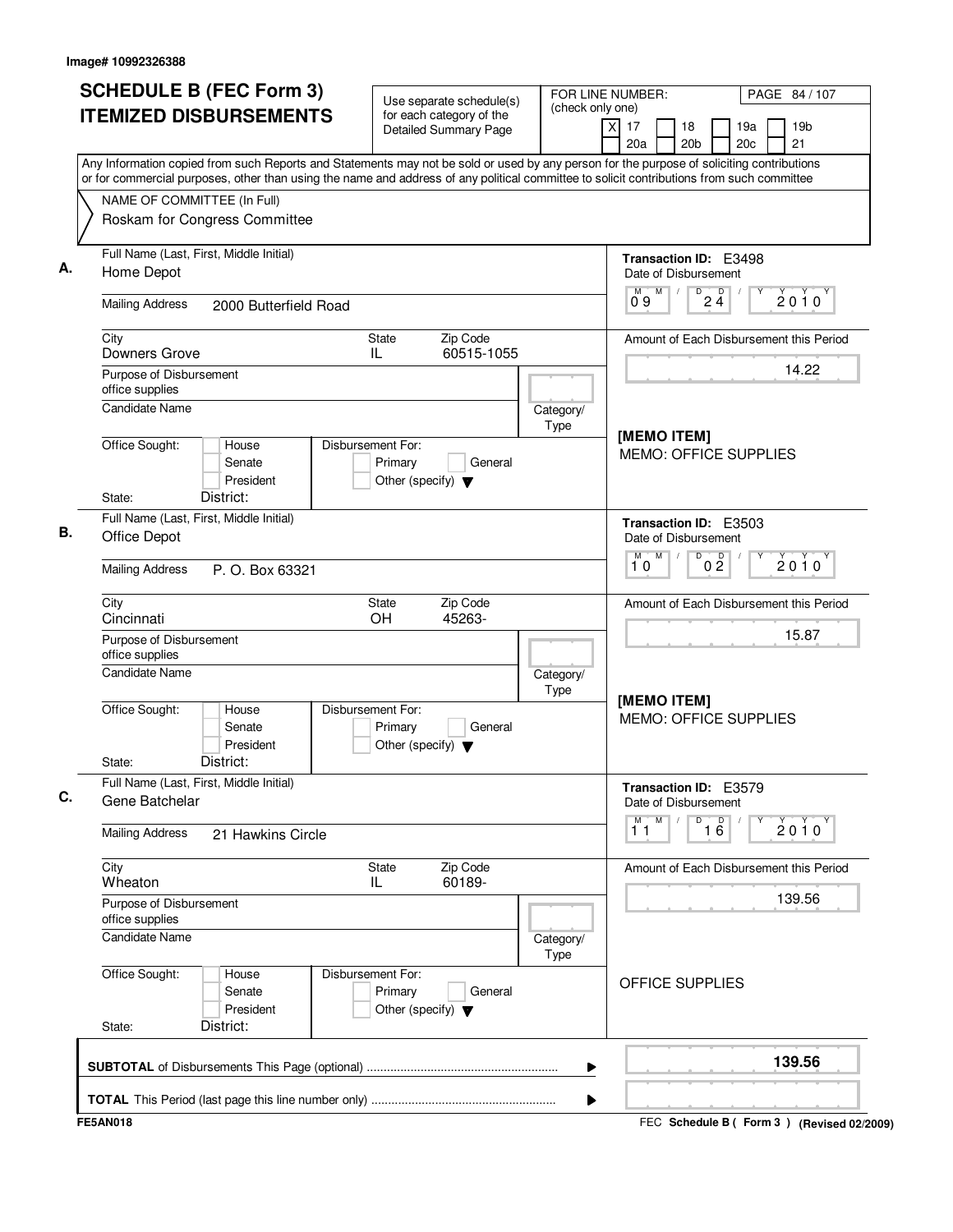| <b>SCHEDULE B (FEC Form 3)</b><br><b>ITEMIZED DISBURSEMENTS</b>                                                                           | Use separate schedule(s)<br>for each category of the<br>Detailed Summary Page   | FOR LINE NUMBER:<br>(check only one) | PAGE 85 / 107<br>$\times$<br>17<br>19a<br>19 <sub>b</sub><br>18          |
|-------------------------------------------------------------------------------------------------------------------------------------------|---------------------------------------------------------------------------------|--------------------------------------|--------------------------------------------------------------------------|
| Any Information copied from such Reports and Statements may not be sold or used by any person for the purpose of soliciting contributions |                                                                                 |                                      | 20a<br>20 <sub>b</sub><br>20 <sub>c</sub><br>21                          |
| or for commercial purposes, other than using the name and address of any political committee to solicit contributions from such committee |                                                                                 |                                      |                                                                          |
| NAME OF COMMITTEE (In Full)                                                                                                               |                                                                                 |                                      |                                                                          |
| Roskam for Congress Committee                                                                                                             |                                                                                 |                                      |                                                                          |
| Full Name (Last, First, Middle Initial)<br>Bloomingdale Township Republican Party                                                         |                                                                                 |                                      | Transaction ID: E3570<br>Date of Disbursement                            |
| <b>Mailing Address</b><br>P. O. Box 251                                                                                                   |                                                                                 |                                      | M<br>$\overline{D}$<br>M<br>0 <sup>0</sup><br>$\prime$<br>$2010^y$<br>11 |
| City<br>Bloomingdale                                                                                                                      | Zip Code<br>State<br>60108-<br>IL                                               |                                      | Amount of Each Disbursement this Period                                  |
| Purpose of Disbursement<br>event sponsorship                                                                                              |                                                                                 |                                      | 100.00                                                                   |
| <b>Candidate Name</b>                                                                                                                     |                                                                                 | Category/<br>Type                    |                                                                          |
| Office Sought:<br>House<br>Senate<br>President<br>District:<br>State:                                                                     | Disbursement For:<br>Primary<br>General<br>Other (specify) $\blacktriangledown$ |                                      | <b>EVENT SPONSORSHIP</b>                                                 |
| Full Name (Last, First, Middle Initial)                                                                                                   |                                                                                 |                                      | Transaction ID: E3504                                                    |
| <b>Cardmember Service</b>                                                                                                                 |                                                                                 |                                      | Date of Disbursement                                                     |
| <b>Mailing Address</b><br>P. O. Box 15153                                                                                                 |                                                                                 |                                      | M<br>D<br>$\overline{19}$<br>$2010^y$<br>10                              |
| City<br>Wilmington                                                                                                                        | Zip Code<br>State<br>DE<br>19886-                                               |                                      | Amount of Each Disbursement this Period                                  |
| Purpose of Disbursement<br><b>CREDIT CARD:SEE BELOW</b>                                                                                   |                                                                                 |                                      | 15027.52                                                                 |
| <b>Candidate Name</b>                                                                                                                     |                                                                                 | Category/<br>Type                    |                                                                          |
| Office Sought:<br>House<br>Senate<br>President<br>District:<br>State:                                                                     | Disbursement For:<br>Primary<br>General<br>Other (specify) $\blacktriangledown$ |                                      | <b>CREDIT CARD:SEE BELOW</b>                                             |
| Full Name (Last, First, Middle Initial)                                                                                                   |                                                                                 |                                      | Transaction ID: E3529                                                    |
| <b>Budget Conferencing</b>                                                                                                                |                                                                                 |                                      | Date of Disbursement                                                     |
| <b>Mailing Address</b><br>60 State Street, #700                                                                                           |                                                                                 |                                      | M<br>$D^D$ 2 $\overline{3}$<br>$2010^y$<br>09                            |
| City<br>Boston                                                                                                                            | State<br>Zip Code<br>02109-1894<br>MA.                                          |                                      | Amount of Each Disbursement this Period                                  |
| Purpose of Disbursement<br>telephone                                                                                                      |                                                                                 |                                      | 141.17                                                                   |
| Candidate Name                                                                                                                            |                                                                                 | Category/<br>Type                    |                                                                          |
| Office Sought:<br>House<br>Senate<br>President<br>District:<br>State:                                                                     | Disbursement For:<br>Primary<br>General<br>Other (specify) $\blacktriangledown$ |                                      | [MEMO ITEM]<br><b>MEMO: TELEPHONE</b>                                    |
|                                                                                                                                           |                                                                                 | ▶                                    | 15127.52                                                                 |
|                                                                                                                                           |                                                                                 |                                      |                                                                          |
| <b>FE5AN018</b>                                                                                                                           |                                                                                 | ▶                                    | FEC Schedule B ( Form 3 ) (Revised 02/2009)                              |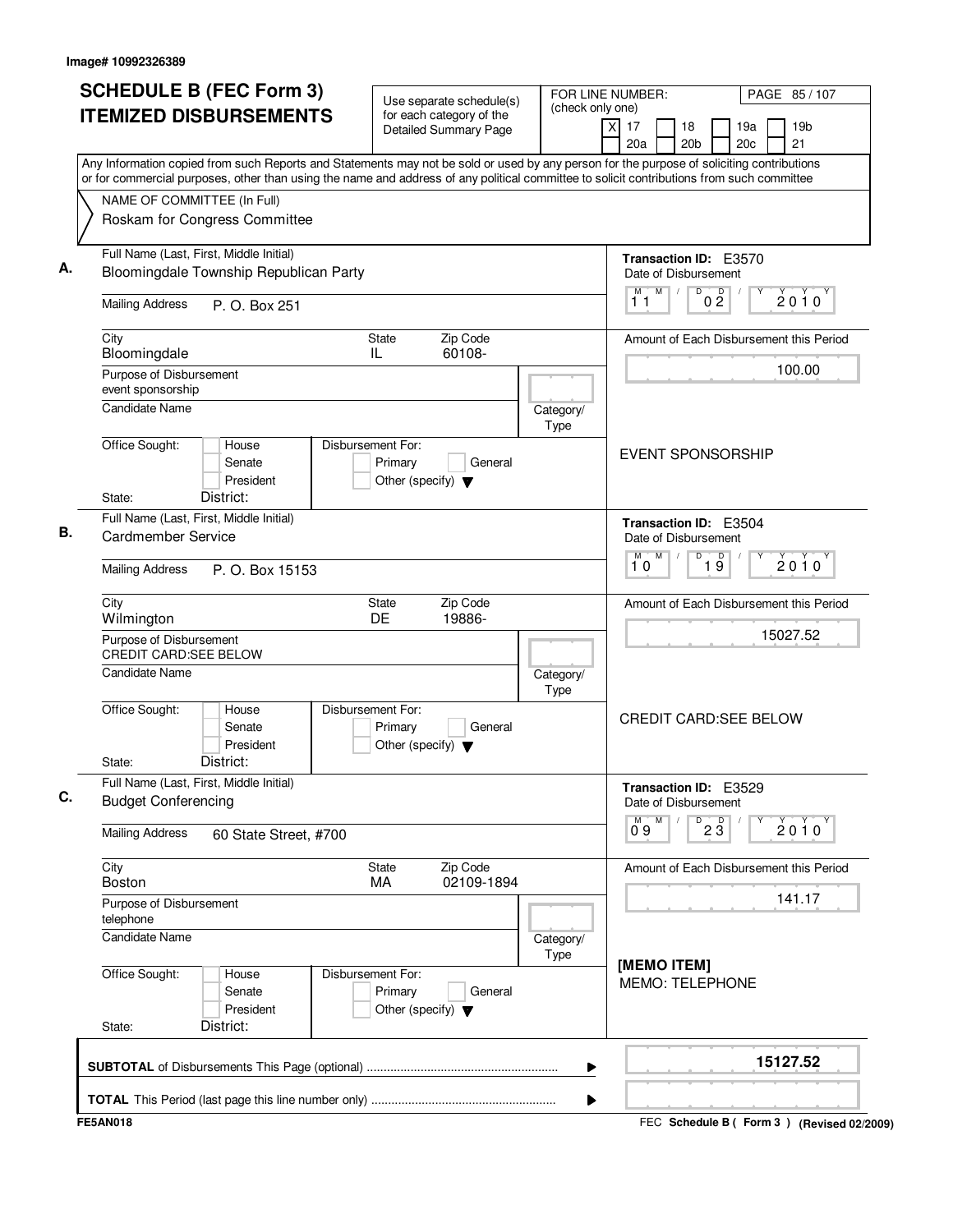| <b>SCHEDULE B (FEC Form 3)</b><br><b>ITEMIZED DISBURSEMENTS</b>                                                                                                                                                                                                                        | Use separate schedule(s)<br>for each category of the                            | FOR LINE NUMBER:<br>(check only one) | PAGE 86 / 107                                                                                        |  |
|----------------------------------------------------------------------------------------------------------------------------------------------------------------------------------------------------------------------------------------------------------------------------------------|---------------------------------------------------------------------------------|--------------------------------------|------------------------------------------------------------------------------------------------------|--|
|                                                                                                                                                                                                                                                                                        | <b>Detailed Summary Page</b>                                                    |                                      | $\overline{\mathsf{x}}$<br>17<br>18<br>19a<br>19 <sub>b</sub><br>21<br>20a<br>20 <sub>b</sub><br>20c |  |
| Any Information copied from such Reports and Statements may not be sold or used by any person for the purpose of soliciting contributions<br>or for commercial purposes, other than using the name and address of any political committee to solicit contributions from such committee |                                                                                 |                                      |                                                                                                      |  |
| NAME OF COMMITTEE (In Full)                                                                                                                                                                                                                                                            |                                                                                 |                                      |                                                                                                      |  |
| Roskam for Congress Committee                                                                                                                                                                                                                                                          |                                                                                 |                                      |                                                                                                      |  |
| Full Name (Last, First, Middle Initial)<br>Capitol Hill Club                                                                                                                                                                                                                           |                                                                                 |                                      | Transaction ID: E3524<br>Date of Disbursement                                                        |  |
| <b>Mailing Address</b><br>300 1st Street, S.E.                                                                                                                                                                                                                                         |                                                                                 |                                      | M<br>$\overline{1\phantom{1}5}$<br>M<br>D<br>$2010^y$<br>09                                          |  |
| City<br>Washington                                                                                                                                                                                                                                                                     | Zip Code<br>State<br>DC<br>20003-                                               |                                      | Amount of Each Disbursement this Period                                                              |  |
| Purpose of Disbursement<br>food & beverage                                                                                                                                                                                                                                             |                                                                                 |                                      | 200.64                                                                                               |  |
| Candidate Name                                                                                                                                                                                                                                                                         |                                                                                 | Category/<br>Type                    |                                                                                                      |  |
| Office Sought:<br>House<br>Senate<br>President<br>District:<br>State:                                                                                                                                                                                                                  | Disbursement For:<br>Primary<br>General<br>Other (specify) $\blacktriangledown$ |                                      | [MEMO ITEM]<br>MEMO: FOOD & BEVERAGE                                                                 |  |
| Full Name (Last, First, Middle Initial)                                                                                                                                                                                                                                                |                                                                                 |                                      | Transaction ID: E3512                                                                                |  |
| Capitol Promotions, Inc.                                                                                                                                                                                                                                                               |                                                                                 |                                      | Date of Disbursement                                                                                 |  |
| <b>Mailing Address</b><br>P. O. Box 231                                                                                                                                                                                                                                                |                                                                                 |                                      | M<br>м<br>D<br>$2\overline{3}$<br>$2010^y$<br>09                                                     |  |
| City<br>Glenside                                                                                                                                                                                                                                                                       | Zip Code<br>State<br><b>PA</b><br>19038-                                        |                                      | Amount of Each Disbursement this Period                                                              |  |
| Purpose of Disbursement<br>signs                                                                                                                                                                                                                                                       |                                                                                 |                                      | 5678.00                                                                                              |  |
| <b>Candidate Name</b>                                                                                                                                                                                                                                                                  |                                                                                 | Category/<br>Type                    |                                                                                                      |  |
| Office Sought:<br>House<br>Senate<br>President<br>District:<br>State:                                                                                                                                                                                                                  | Disbursement For:<br>Primary<br>General<br>Other (specify) $\blacktriangledown$ |                                      | [MEMO ITEM]<br><b>MEMO: SIGNS</b>                                                                    |  |
| Full Name (Last, First, Middle Initial)<br>Cardmember Service                                                                                                                                                                                                                          |                                                                                 |                                      | Transaction ID: E3545<br>Date of Disbursement                                                        |  |
| <b>Mailing Address</b><br>P. O. Box 15153                                                                                                                                                                                                                                              |                                                                                 |                                      | $\overline{1}^M$ 0<br>M<br>D<br>18<br>$2010^{\circ}$                                                 |  |
| City<br>Wilmington                                                                                                                                                                                                                                                                     | Zip Code<br><b>State</b><br>19886-<br><b>DE</b>                                 |                                      | Amount of Each Disbursement this Period                                                              |  |
| Purpose of Disbursement<br>service charge                                                                                                                                                                                                                                              |                                                                                 |                                      | 48.32                                                                                                |  |
| Candidate Name                                                                                                                                                                                                                                                                         |                                                                                 | Category/<br>Type                    |                                                                                                      |  |
| Office Sought:<br>House<br>Senate<br>President<br>District:<br>State:                                                                                                                                                                                                                  | Disbursement For:<br>Primary<br>General<br>Other (specify) $\blacktriangledown$ |                                      | [MEMO ITEM]<br><b>MEMO: SERVICE CHARGE</b>                                                           |  |
|                                                                                                                                                                                                                                                                                        |                                                                                 | ▶                                    | 0.00                                                                                                 |  |
|                                                                                                                                                                                                                                                                                        |                                                                                 | ▶                                    |                                                                                                      |  |
| <b>FE5AN018</b>                                                                                                                                                                                                                                                                        |                                                                                 |                                      | FEC Schedule B ( Form 3 ) (Revised 02/2009)                                                          |  |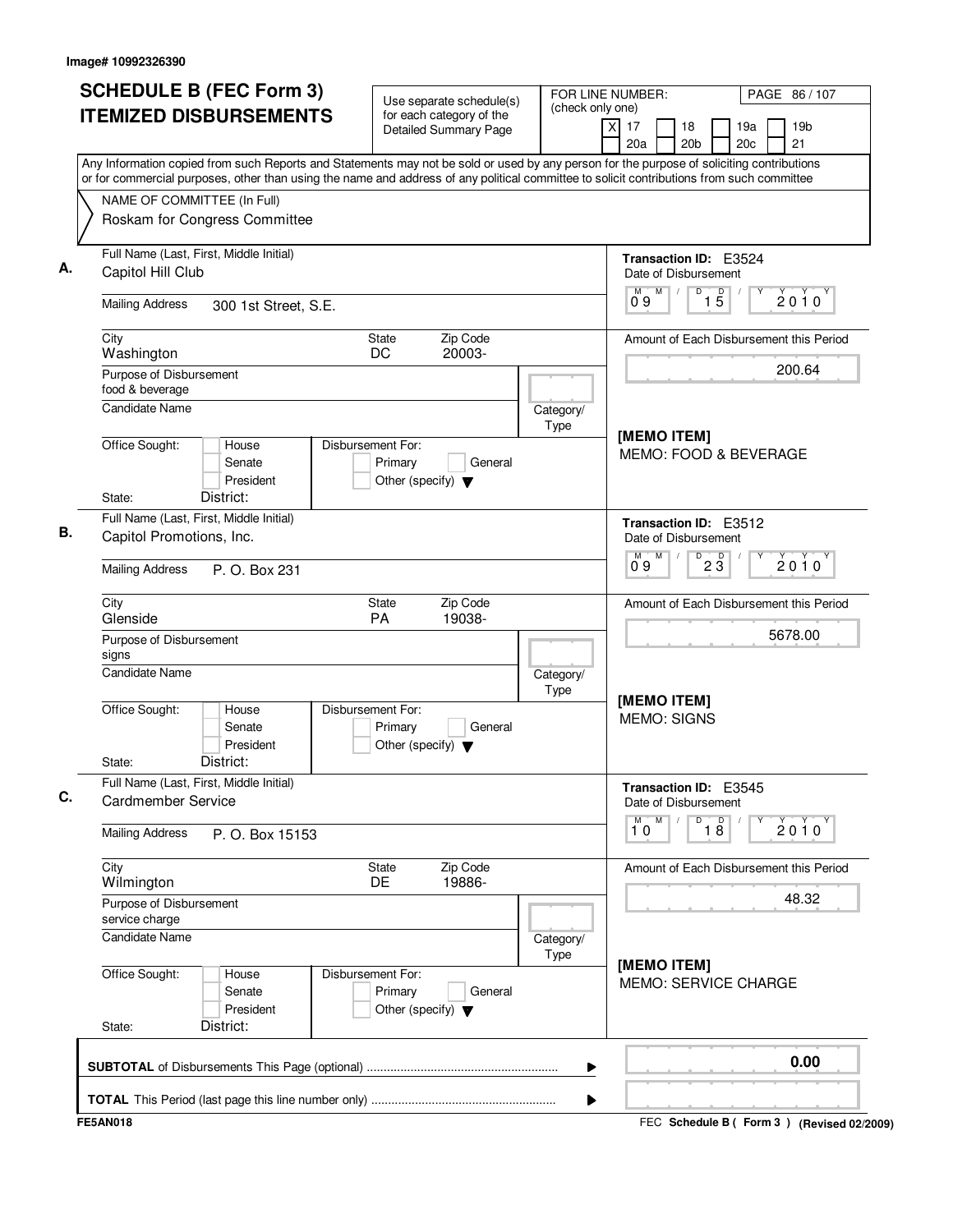| <b>SCHEDULE B (FEC Form 3)</b>                                                                                                                                                                                                                                                         | Use separate schedule(s)                                                        | (check only one)         | FOR LINE NUMBER:                                                                        | PAGE 87/107           |  |
|----------------------------------------------------------------------------------------------------------------------------------------------------------------------------------------------------------------------------------------------------------------------------------------|---------------------------------------------------------------------------------|--------------------------|-----------------------------------------------------------------------------------------|-----------------------|--|
| <b>ITEMIZED DISBURSEMENTS</b>                                                                                                                                                                                                                                                          | for each category of the<br><b>Detailed Summary Page</b>                        |                          | $\overline{\mathsf{x}}$<br>17<br>18<br>19a<br>20a<br>20 <sub>b</sub><br>20 <sub>c</sub> | 19 <sub>b</sub><br>21 |  |
| Any Information copied from such Reports and Statements may not be sold or used by any person for the purpose of soliciting contributions<br>or for commercial purposes, other than using the name and address of any political committee to solicit contributions from such committee |                                                                                 |                          |                                                                                         |                       |  |
| NAME OF COMMITTEE (In Full)                                                                                                                                                                                                                                                            |                                                                                 |                          |                                                                                         |                       |  |
| Roskam for Congress Committee                                                                                                                                                                                                                                                          |                                                                                 |                          |                                                                                         |                       |  |
| Full Name (Last, First, Middle Initial)<br>Cava Catering                                                                                                                                                                                                                               |                                                                                 |                          | Transaction ID: E3526<br>Date of Disbursement                                           |                       |  |
| <b>Mailing Address</b><br>9713 Traville Gateway Drive                                                                                                                                                                                                                                  |                                                                                 |                          | $1\overline{5}$<br>М<br>M<br>D<br>09                                                    | $2010^Y$              |  |
| City<br>Rockville                                                                                                                                                                                                                                                                      | Zip Code<br><b>State</b><br>20850-<br>MD.                                       |                          | Amount of Each Disbursement this Period                                                 |                       |  |
| Purpose of Disbursement<br>food & beverage                                                                                                                                                                                                                                             |                                                                                 |                          |                                                                                         | 612.10                |  |
| Candidate Name                                                                                                                                                                                                                                                                         |                                                                                 | Category/<br><b>Type</b> |                                                                                         |                       |  |
| Office Sought:<br>House<br>Senate<br>President<br>District:<br>State:                                                                                                                                                                                                                  | Disbursement For:<br>Primary<br>General<br>Other (specify) $\blacktriangledown$ |                          | [MEMO ITEM]<br>MEMO: FOOD & BEVERAGE                                                    |                       |  |
| Full Name (Last, First, Middle Initial)                                                                                                                                                                                                                                                |                                                                                 |                          |                                                                                         |                       |  |
| <b>Congressional Liquors</b>                                                                                                                                                                                                                                                           |                                                                                 |                          | <b>Transaction ID: E3525</b><br>Date of Disbursement<br>D<br>M<br>М                     |                       |  |
| <b>Mailing Address</b><br>404 1st Street, S.E.                                                                                                                                                                                                                                         |                                                                                 |                          | $\overline{1\,5}$<br>09                                                                 | $2010^y$              |  |
| City<br>Washington                                                                                                                                                                                                                                                                     | Zip Code<br><b>State</b><br>DC<br>20003-                                        |                          | Amount of Each Disbursement this Period                                                 |                       |  |
| Purpose of Disbursement<br>food & beverage                                                                                                                                                                                                                                             |                                                                                 |                          |                                                                                         | 230.58                |  |
| <b>Candidate Name</b>                                                                                                                                                                                                                                                                  |                                                                                 | Category/<br>Type        | [MEMO ITEM]                                                                             |                       |  |
| Office Sought:<br>House<br>Senate<br>President<br>District:<br>State:                                                                                                                                                                                                                  | Disbursement For:<br>Primary<br>General<br>Other (specify) $\blacktriangledown$ |                          | MEMO: FOOD & BEVERAGE                                                                   |                       |  |
| Full Name (Last, First, Middle Initial)<br><b>Congressional Liquors</b>                                                                                                                                                                                                                |                                                                                 |                          | Transaction ID: E3528<br>Date of Disbursement                                           |                       |  |
| <b>Mailing Address</b><br>404 1st Street, S.E.                                                                                                                                                                                                                                         |                                                                                 |                          | M<br>$\overline{P}$ 2 $\overline{4}$<br>М<br>0.9                                        | 2010                  |  |
| City<br>Washington                                                                                                                                                                                                                                                                     | Zip Code<br>State<br>DC<br>20003-                                               |                          | Amount of Each Disbursement this Period                                                 |                       |  |
| Purpose of Disbursement<br>food & beverage                                                                                                                                                                                                                                             |                                                                                 |                          |                                                                                         | 43.78                 |  |
| <b>Candidate Name</b>                                                                                                                                                                                                                                                                  |                                                                                 | Category/<br>Type        |                                                                                         |                       |  |
| Office Sought:<br>House<br>Senate<br>President<br>District:<br>State:                                                                                                                                                                                                                  | Disbursement For:<br>Primary<br>General<br>Other (specify) $\blacktriangledown$ |                          | [MEMO ITEM]<br>MEMO: FOOD & BEVERAGE                                                    |                       |  |
|                                                                                                                                                                                                                                                                                        |                                                                                 | ▶                        |                                                                                         | 0.00                  |  |
|                                                                                                                                                                                                                                                                                        |                                                                                 | ▶                        |                                                                                         |                       |  |
| <b>FE5AN018</b>                                                                                                                                                                                                                                                                        |                                                                                 |                          | FEC Schedule B ( Form 3 ) (Revised 02/2009)                                             |                       |  |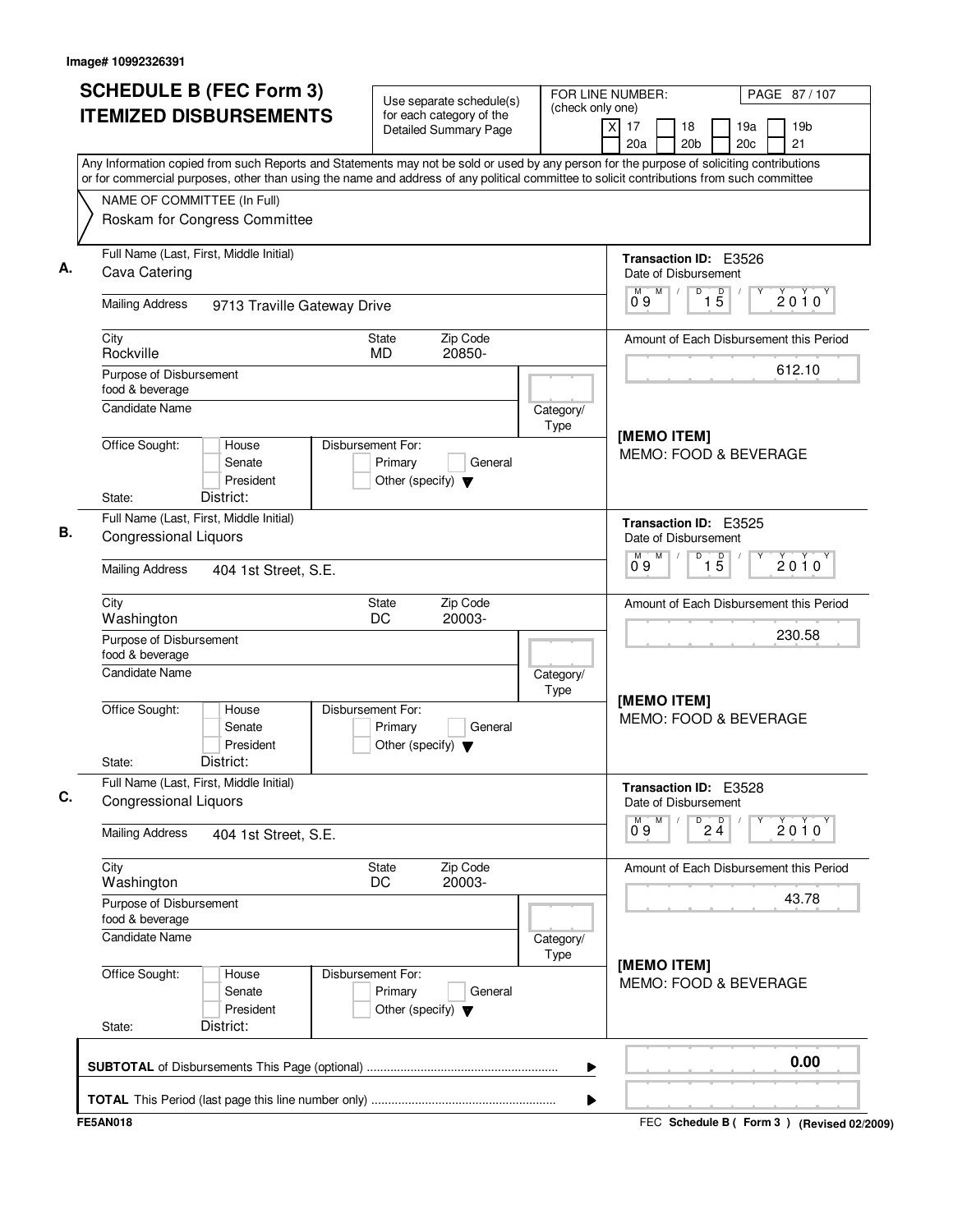| <b>SCHEDULE B (FEC Form 3)</b>                                                                                                                                                                                                                                                         | Use separate schedule(s)                                                        |                   | FOR LINE NUMBER:<br>(check only one)                 |                                        |            | PAGE 88 / 107                             |  |
|----------------------------------------------------------------------------------------------------------------------------------------------------------------------------------------------------------------------------------------------------------------------------------------|---------------------------------------------------------------------------------|-------------------|------------------------------------------------------|----------------------------------------|------------|-------------------------------------------|--|
| <b>ITEMIZED DISBURSEMENTS</b>                                                                                                                                                                                                                                                          | for each category of the<br><b>Detailed Summary Page</b>                        |                   | $\overline{x}$<br>17<br>18<br>20a<br>20 <sub>b</sub> |                                        | 19a<br>20c | 19 <sub>b</sub><br>21                     |  |
| Any Information copied from such Reports and Statements may not be sold or used by any person for the purpose of soliciting contributions<br>or for commercial purposes, other than using the name and address of any political committee to solicit contributions from such committee |                                                                                 |                   |                                                      |                                        |            |                                           |  |
| NAME OF COMMITTEE (In Full)<br>Roskam for Congress Committee                                                                                                                                                                                                                           |                                                                                 |                   |                                                      |                                        |            |                                           |  |
| Full Name (Last, First, Middle Initial)<br>Dominicks                                                                                                                                                                                                                                   |                                                                                 |                   | Transaction ID: E3518<br>Date of Disbursement        |                                        |            |                                           |  |
| <b>Mailing Address</b><br>91 Danada Square, E.                                                                                                                                                                                                                                         |                                                                                 |                   | M<br>M<br>10                                         | $\overline{D}$<br>$\overline{D}$<br>01 |            | $2010^Y$                                  |  |
| City<br>Wheaton                                                                                                                                                                                                                                                                        | Zip Code<br>State<br>IL<br>60187-8484                                           |                   | Amount of Each Disbursement this Period              |                                        |            |                                           |  |
| Purpose of Disbursement<br>food & beverage                                                                                                                                                                                                                                             |                                                                                 |                   |                                                      |                                        |            | 20.34                                     |  |
| <b>Candidate Name</b><br>Office Sought:<br>House                                                                                                                                                                                                                                       | Disbursement For:                                                               | Category/<br>Type | [MEMO ITEM]                                          |                                        |            |                                           |  |
| Senate<br>President<br>District:<br>State:                                                                                                                                                                                                                                             | Primary<br>General<br>Other (specify) $\blacktriangledown$                      |                   | MEMO: FOOD & BEVERAGE                                |                                        |            |                                           |  |
| Full Name (Last, First, Middle Initial)<br>Dominicks                                                                                                                                                                                                                                   |                                                                                 |                   | Transaction ID: E3534<br>Date of Disbursement        |                                        |            |                                           |  |
| <b>Mailing Address</b><br>91 Danada Square, E.                                                                                                                                                                                                                                         |                                                                                 |                   | M<br>М<br>10                                         | D<br>08                                |            | $2010^y$                                  |  |
| City<br>Wheaton                                                                                                                                                                                                                                                                        | Zip Code<br>State<br>60187-8484<br>IL                                           |                   | Amount of Each Disbursement this Period              |                                        |            |                                           |  |
| Purpose of Disbursement<br>food & beverage                                                                                                                                                                                                                                             |                                                                                 |                   |                                                      |                                        | 22.78      |                                           |  |
| Candidate Name<br>Office Sought:<br>House<br>Senate                                                                                                                                                                                                                                    | Disbursement For:<br>Primary<br>General                                         | Category/<br>Type | [MEMO ITEM]<br>MEMO: FOOD & BEVERAGE                 |                                        |            |                                           |  |
| President<br>District:<br>State:                                                                                                                                                                                                                                                       | Other (specify) $\blacktriangledown$                                            |                   |                                                      |                                        |            |                                           |  |
| Full Name (Last, First, Middle Initial)<br>Dominicks                                                                                                                                                                                                                                   |                                                                                 |                   | Transaction ID: E3535<br>Date of Disbursement        |                                        |            |                                           |  |
| <b>Mailing Address</b><br>91 Danada Square, E.                                                                                                                                                                                                                                         |                                                                                 |                   | $\overline{1}^M$ 0<br>M                              | D<br>$0\overline{3}$                   |            | 2010                                      |  |
| City<br>Wheaton                                                                                                                                                                                                                                                                        | State<br>Zip Code<br>60187-8484<br>IL.                                          |                   | Amount of Each Disbursement this Period              |                                        |            |                                           |  |
| Purpose of Disbursement<br>food & beverage                                                                                                                                                                                                                                             |                                                                                 |                   |                                                      |                                        |            | 25.39                                     |  |
| <b>Candidate Name</b><br>Office Sought:<br>House<br>Senate<br>President<br>District:<br>State:                                                                                                                                                                                         | Disbursement For:<br>Primary<br>General<br>Other (specify) $\blacktriangledown$ | Category/<br>Type | [MEMO ITEM]<br>MEMO: FOOD & BEVERAGE                 |                                        |            |                                           |  |
|                                                                                                                                                                                                                                                                                        |                                                                                 | ▶                 |                                                      |                                        |            | 0.00                                      |  |
|                                                                                                                                                                                                                                                                                        |                                                                                 | ▶                 |                                                      |                                        |            |                                           |  |
| <b>FE5AN018</b>                                                                                                                                                                                                                                                                        |                                                                                 |                   |                                                      |                                        |            | FEC Schedule B (Form 3) (Revised 02/2009) |  |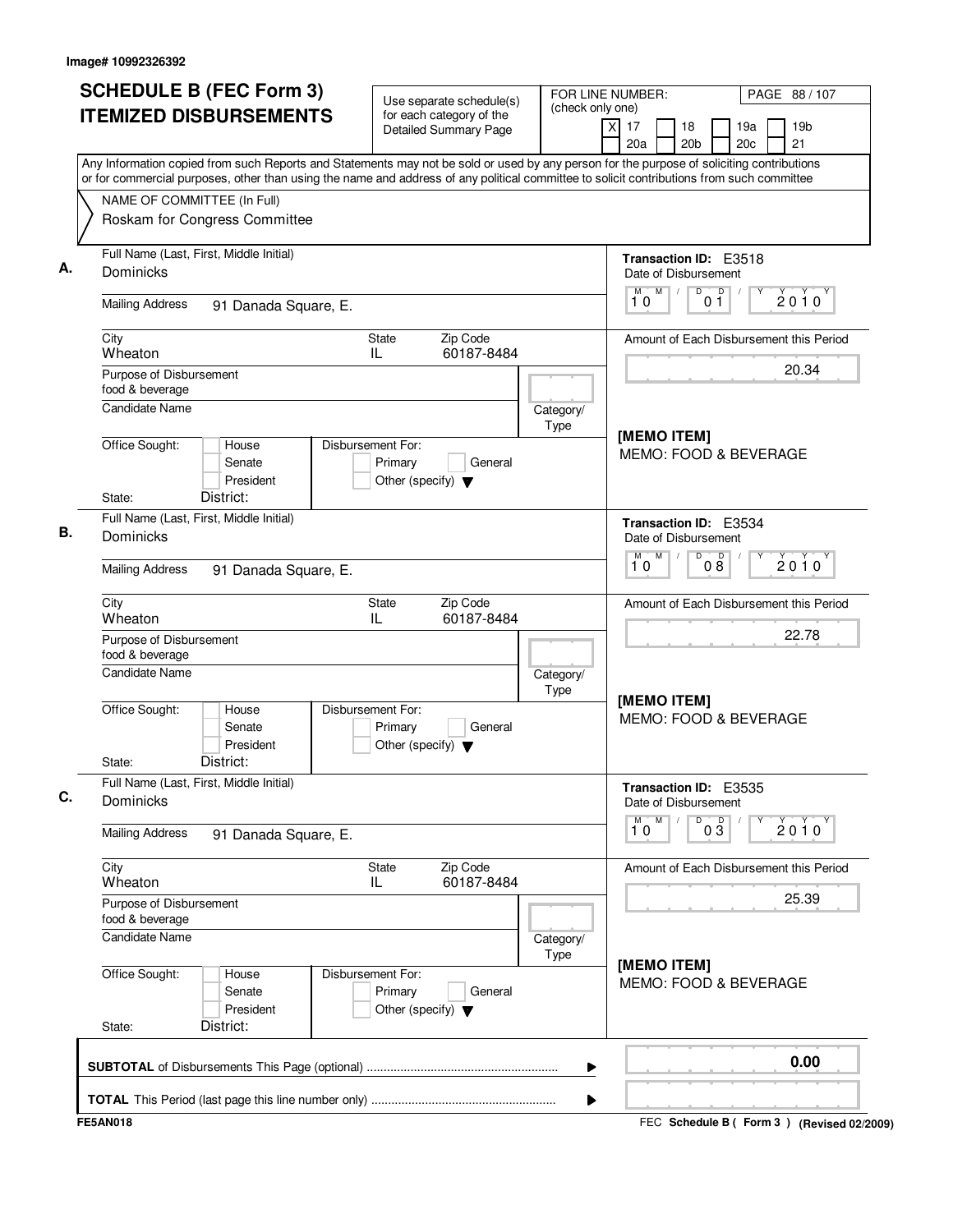| <b>SCHEDULE B (FEC Form 3)</b>                                                                                                                                                                                                                                                         | Use separate schedule(s)<br>(check only one)                                    |                   | FOR LINE NUMBER:                                       | PAGE 89 / 107                             |  |
|----------------------------------------------------------------------------------------------------------------------------------------------------------------------------------------------------------------------------------------------------------------------------------------|---------------------------------------------------------------------------------|-------------------|--------------------------------------------------------|-------------------------------------------|--|
| <b>ITEMIZED DISBURSEMENTS</b>                                                                                                                                                                                                                                                          | for each category of the<br><b>Detailed Summary Page</b>                        |                   | $\overline{x}$<br>17<br>18<br>20a<br>20 <sub>b</sub>   | 19a<br>19 <sub>b</sub><br>21<br>20c       |  |
| Any Information copied from such Reports and Statements may not be sold or used by any person for the purpose of soliciting contributions<br>or for commercial purposes, other than using the name and address of any political committee to solicit contributions from such committee |                                                                                 |                   |                                                        |                                           |  |
| NAME OF COMMITTEE (In Full)                                                                                                                                                                                                                                                            |                                                                                 |                   |                                                        |                                           |  |
| Roskam for Congress Committee                                                                                                                                                                                                                                                          |                                                                                 |                   |                                                        |                                           |  |
| Full Name (Last, First, Middle Initial)<br>Drury Lane Oak Brook                                                                                                                                                                                                                        |                                                                                 |                   | Transaction ID: E3540<br>Date of Disbursement          |                                           |  |
| <b>Mailing Address</b><br>100 Drury Lane                                                                                                                                                                                                                                               |                                                                                 |                   | M<br>$\overline{D}$<br>$\overline{D}$<br>M<br>10<br>01 | $2010^Y$                                  |  |
| City                                                                                                                                                                                                                                                                                   | Zip Code<br>State                                                               |                   |                                                        | Amount of Each Disbursement this Period   |  |
| Oakbrook Terrace                                                                                                                                                                                                                                                                       | IL<br>60181-                                                                    |                   |                                                        |                                           |  |
| Purpose of Disbursement<br>catering                                                                                                                                                                                                                                                    |                                                                                 |                   |                                                        | 3097.17                                   |  |
| <b>Candidate Name</b>                                                                                                                                                                                                                                                                  |                                                                                 | Category/<br>Type |                                                        |                                           |  |
| Office Sought:<br>House<br>Senate<br>President<br>District:<br>State:                                                                                                                                                                                                                  | Disbursement For:<br>Primary<br>General<br>Other (specify) $\blacktriangledown$ |                   | [MEMO ITEM]<br><b>MEMO: CATERING</b>                   |                                           |  |
| Full Name (Last, First, Middle Initial)                                                                                                                                                                                                                                                |                                                                                 |                   | <b>Transaction ID: E3541</b>                           |                                           |  |
| Drury Lane Oak Brook                                                                                                                                                                                                                                                                   |                                                                                 |                   | Date of Disbursement<br>M<br>D<br>М                    |                                           |  |
| <b>Mailing Address</b><br>100 Drury Lane                                                                                                                                                                                                                                               |                                                                                 |                   | $0\frac{D}{4}$<br>10                                   | $2010^y$                                  |  |
| City<br>Oakbrook Terrace                                                                                                                                                                                                                                                               | Zip Code<br>State<br>60181-<br>IL                                               |                   |                                                        | Amount of Each Disbursement this Period   |  |
| Purpose of Disbursement<br>faciltiy rental                                                                                                                                                                                                                                             |                                                                                 |                   | 557.35                                                 |                                           |  |
| <b>Candidate Name</b>                                                                                                                                                                                                                                                                  |                                                                                 | Category/<br>Type |                                                        |                                           |  |
| Office Sought:<br>House<br>Senate<br>President<br>District:<br>State:                                                                                                                                                                                                                  | Disbursement For:<br>Primary<br>General<br>Other (specify) $\blacktriangledown$ |                   | [MEMO ITEM]<br><b>MEMO: FACILTIY RENTAL</b>            |                                           |  |
| Full Name (Last, First, Middle Initial)<br>Facebook                                                                                                                                                                                                                                    |                                                                                 |                   | Transaction ID: E3532<br>Date of Disbursement          |                                           |  |
| <b>Mailing Address</b><br>156 University Avenue                                                                                                                                                                                                                                        |                                                                                 |                   | $\overline{1}^M$ 0<br>M<br>D<br>$0\frac{D}{7}$         | 2010                                      |  |
| City<br>Palo Alto                                                                                                                                                                                                                                                                      | State<br>Zip Code<br>94301-<br>CA                                               |                   |                                                        | Amount of Each Disbursement this Period   |  |
| Purpose of Disbursement<br>advertising                                                                                                                                                                                                                                                 |                                                                                 |                   |                                                        | 3.51                                      |  |
| Candidate Name                                                                                                                                                                                                                                                                         |                                                                                 | Category/<br>Type |                                                        |                                           |  |
| Office Sought:<br>House<br>Senate<br>President<br>District:<br>State:                                                                                                                                                                                                                  | Disbursement For:<br>Primary<br>General<br>Other (specify) $\blacktriangledown$ |                   | [MEMO ITEM]<br><b>MEMO: ADVERTISING</b>                |                                           |  |
|                                                                                                                                                                                                                                                                                        |                                                                                 | ▶                 |                                                        | 0.00                                      |  |
|                                                                                                                                                                                                                                                                                        |                                                                                 | ▶                 |                                                        |                                           |  |
| <b>FE5AN018</b>                                                                                                                                                                                                                                                                        |                                                                                 |                   |                                                        | FEC Schedule B (Form 3) (Revised 02/2009) |  |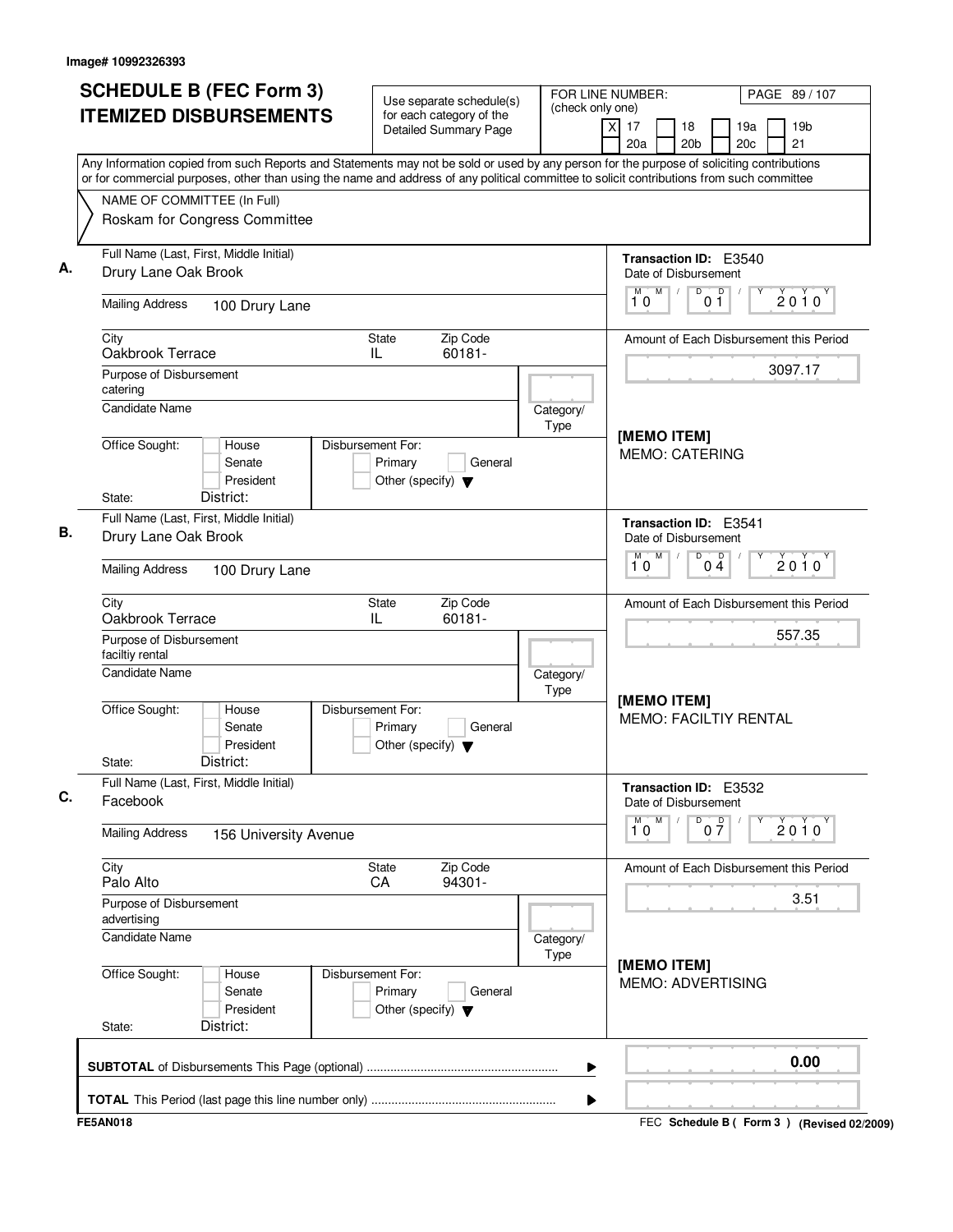| <b>SCHEDULE B (FEC Form 3)</b>                                                                                                                                                                                                                                                         | Use separate schedule(s)                                                        |                   | FOR LINE NUMBER:<br>PAGE 90 / 107<br>(check only one)         |                                           |
|----------------------------------------------------------------------------------------------------------------------------------------------------------------------------------------------------------------------------------------------------------------------------------------|---------------------------------------------------------------------------------|-------------------|---------------------------------------------------------------|-------------------------------------------|
| <b>ITEMIZED DISBURSEMENTS</b>                                                                                                                                                                                                                                                          | for each category of the<br><b>Detailed Summary Page</b>                        |                   | $\overline{\mathsf{x}}$<br>17<br>18<br>20a<br>20 <sub>b</sub> | 19a<br>19 <sub>b</sub><br>21<br>20c       |
| Any Information copied from such Reports and Statements may not be sold or used by any person for the purpose of soliciting contributions<br>or for commercial purposes, other than using the name and address of any political committee to solicit contributions from such committee |                                                                                 |                   |                                                               |                                           |
| NAME OF COMMITTEE (In Full)                                                                                                                                                                                                                                                            |                                                                                 |                   |                                                               |                                           |
| Roskam for Congress Committee                                                                                                                                                                                                                                                          |                                                                                 |                   |                                                               |                                           |
|                                                                                                                                                                                                                                                                                        |                                                                                 |                   |                                                               |                                           |
| Full Name (Last, First, Middle Initial)                                                                                                                                                                                                                                                |                                                                                 |                   | Transaction ID: E3531                                         |                                           |
| Google, Inc.                                                                                                                                                                                                                                                                           |                                                                                 |                   | Date of Disbursement                                          |                                           |
| <b>Mailing Address</b><br>1600 Amphitheatre Pkwy.                                                                                                                                                                                                                                      |                                                                                 |                   | M<br>D<br>M<br>0 <sup>0</sup><br>10                           | $2010^y$                                  |
| City                                                                                                                                                                                                                                                                                   | Zip Code<br>State                                                               |                   |                                                               | Amount of Each Disbursement this Period   |
| <b>Mountain View</b>                                                                                                                                                                                                                                                                   | CA<br>94043-                                                                    |                   |                                                               |                                           |
| Purpose of Disbursement                                                                                                                                                                                                                                                                |                                                                                 |                   |                                                               | 9.28                                      |
| advertising<br><b>Candidate Name</b>                                                                                                                                                                                                                                                   |                                                                                 |                   |                                                               |                                           |
|                                                                                                                                                                                                                                                                                        |                                                                                 | Category/<br>Type |                                                               |                                           |
| Office Sought:<br>House                                                                                                                                                                                                                                                                | Disbursement For:                                                               |                   | [MEMO ITEM]                                                   |                                           |
| Senate                                                                                                                                                                                                                                                                                 | Primary<br>General                                                              |                   | <b>MEMO: ADVERTISING</b>                                      |                                           |
| President                                                                                                                                                                                                                                                                              | Other (specify) $\blacktriangledown$                                            |                   |                                                               |                                           |
| District:<br>State:                                                                                                                                                                                                                                                                    |                                                                                 |                   |                                                               |                                           |
| Full Name (Last, First, Middle Initial)                                                                                                                                                                                                                                                |                                                                                 |                   | Transaction ID: E3522                                         |                                           |
| Home Depot                                                                                                                                                                                                                                                                             |                                                                                 |                   | Date of Disbursement                                          |                                           |
| <b>Mailing Address</b><br>2000 Butterfield Road                                                                                                                                                                                                                                        |                                                                                 |                   | M<br>D<br>м<br>000<br>10                                      | $2010^y$                                  |
| City                                                                                                                                                                                                                                                                                   | Zip Code<br>State                                                               |                   |                                                               | Amount of Each Disbursement this Period   |
| Downers Grove                                                                                                                                                                                                                                                                          | 60515-1055<br>IL                                                                |                   |                                                               |                                           |
| Purpose of Disbursement                                                                                                                                                                                                                                                                |                                                                                 |                   |                                                               | 1119.29                                   |
| sign supplies<br>Candidate Name                                                                                                                                                                                                                                                        |                                                                                 |                   |                                                               |                                           |
|                                                                                                                                                                                                                                                                                        |                                                                                 | Category/<br>Type |                                                               |                                           |
| Office Sought:<br>House<br>Senate<br>President                                                                                                                                                                                                                                         | Disbursement For:<br>Primary<br>General<br>Other (specify) $\blacktriangledown$ |                   | [MEMO ITEM]<br><b>MEMO: SIGN SUPPLIES</b>                     |                                           |
| District:<br>State:                                                                                                                                                                                                                                                                    |                                                                                 |                   |                                                               |                                           |
| Full Name (Last, First, Middle Initial)<br>My Campaign Store                                                                                                                                                                                                                           |                                                                                 |                   | Transaction ID: E3511<br>Date of Disbursement                 |                                           |
| <b>Mailing Address</b><br>P. O. Box 596                                                                                                                                                                                                                                                |                                                                                 |                   | M<br>$\overline{9}$ $\overline{9}$<br>$0^{M}$ 9               | Υ<br>$2010^y$                             |
| City                                                                                                                                                                                                                                                                                   | Zip Code<br>State                                                               |                   |                                                               | Amount of Each Disbursement this Period   |
| Jeffersonville                                                                                                                                                                                                                                                                         | IN<br>47131-                                                                    |                   |                                                               | 328.11                                    |
| Purpose of Disbursement<br>labels                                                                                                                                                                                                                                                      |                                                                                 |                   |                                                               |                                           |
| <b>Candidate Name</b>                                                                                                                                                                                                                                                                  |                                                                                 | Category/<br>Type |                                                               |                                           |
| Office Sought:<br>House<br>Senate<br>President<br>District:<br>State:                                                                                                                                                                                                                  | Disbursement For:<br>Primary<br>General<br>Other (specify) $\blacktriangledown$ |                   | [MEMO ITEM]<br><b>MEMO: LABELS</b>                            |                                           |
|                                                                                                                                                                                                                                                                                        |                                                                                 |                   |                                                               |                                           |
|                                                                                                                                                                                                                                                                                        |                                                                                 | ▶                 |                                                               | 0.00                                      |
|                                                                                                                                                                                                                                                                                        |                                                                                 | ▶                 |                                                               |                                           |
| <b>FE5AN018</b>                                                                                                                                                                                                                                                                        |                                                                                 |                   |                                                               | FEC Schedule B (Form 3) (Revised 02/2009) |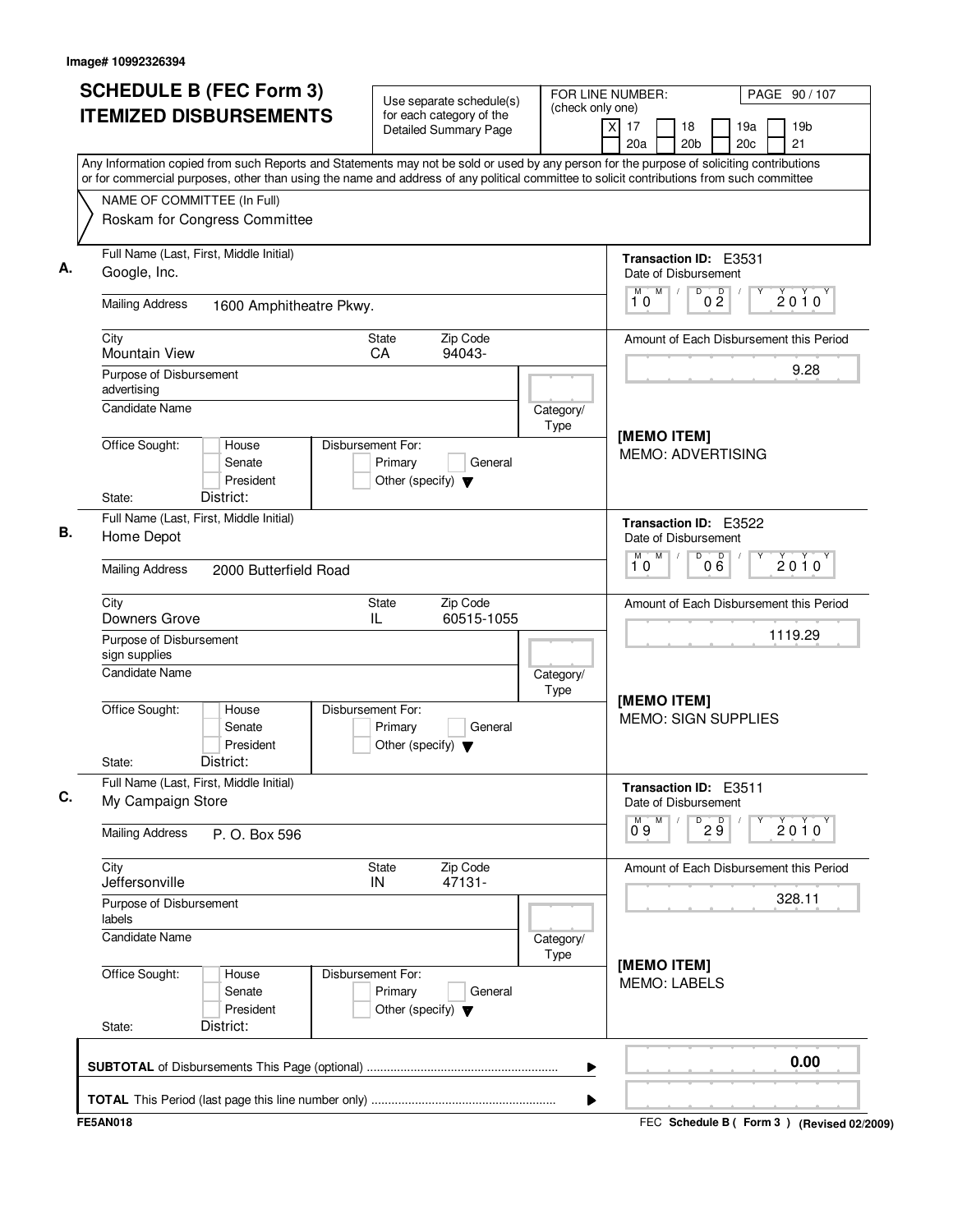| <b>SCHEDULE B (FEC Form 3)</b><br><b>ITEMIZED DISBURSEMENTS</b>                                                                                                                                                                                                                        | Use separate schedule(s)<br>for each category of the                            | FOR LINE NUMBER:<br>(check only one) |                                                                    | PAGE 91 / 107         |
|----------------------------------------------------------------------------------------------------------------------------------------------------------------------------------------------------------------------------------------------------------------------------------------|---------------------------------------------------------------------------------|--------------------------------------|--------------------------------------------------------------------|-----------------------|
|                                                                                                                                                                                                                                                                                        | Detailed Summary Page                                                           |                                      | $\overline{X}$<br>17<br>18<br>19a<br>20c<br>20a<br>20 <sub>b</sub> | 19 <sub>b</sub><br>21 |
| Any Information copied from such Reports and Statements may not be sold or used by any person for the purpose of soliciting contributions<br>or for commercial purposes, other than using the name and address of any political committee to solicit contributions from such committee |                                                                                 |                                      |                                                                    |                       |
| NAME OF COMMITTEE (In Full)<br>Roskam for Congress Committee                                                                                                                                                                                                                           |                                                                                 |                                      |                                                                    |                       |
| Full Name (Last, First, Middle Initial)<br>Office Depot                                                                                                                                                                                                                                |                                                                                 |                                      | Transaction ID: E3520<br>Date of Disbursement                      |                       |
| <b>Mailing Address</b><br>P. O. Box 63321                                                                                                                                                                                                                                              |                                                                                 |                                      | M<br>D<br>D<br>10<br>0 <sub>1</sub>                                | $2010^y$              |
| City<br>Cincinnati                                                                                                                                                                                                                                                                     | Zip Code<br><b>State</b><br>OH<br>45263-                                        |                                      | Amount of Each Disbursement this Period                            |                       |
| Purpose of Disbursement<br>office supplies                                                                                                                                                                                                                                             |                                                                                 |                                      |                                                                    | 57.08                 |
| <b>Candidate Name</b><br>House                                                                                                                                                                                                                                                         |                                                                                 | Category/<br>Type                    | [MEMO ITEM]                                                        |                       |
| Office Sought:<br>Senate<br>President<br>District:<br>State:                                                                                                                                                                                                                           | Disbursement For:<br>Primary<br>General<br>Other (specify) $\blacktriangledown$ |                                      | <b>MEMO: OFFICE SUPPLIES</b>                                       |                       |
| Full Name (Last, First, Middle Initial)<br>Office Depot                                                                                                                                                                                                                                |                                                                                 |                                      | Transaction ID: E3537<br>Date of Disbursement                      |                       |
| <b>Mailing Address</b><br>P. O. Box 63321                                                                                                                                                                                                                                              |                                                                                 |                                      | M<br>D<br>M<br>$0\frac{D}{4}$<br>10                                | $2010^y$              |
| City<br>Cincinnati                                                                                                                                                                                                                                                                     | Zip Code<br>State<br>OH<br>45263-                                               |                                      | Amount of Each Disbursement this Period                            |                       |
| Purpose of Disbursement<br>office supplies                                                                                                                                                                                                                                             |                                                                                 |                                      | 44.35                                                              |                       |
| <b>Candidate Name</b><br>Office Sought:<br>House<br>Senate<br>President<br>District:<br>State:                                                                                                                                                                                         | Disbursement For:<br>Primary<br>General<br>Other (specify) $\blacktriangledown$ | Category/<br>Type                    | [MEMO ITEM]<br><b>MEMO: OFFICE SUPPLIES</b>                        |                       |
| Full Name (Last, First, Middle Initial)<br><b>Office Depot</b>                                                                                                                                                                                                                         |                                                                                 |                                      | Transaction ID: E3519<br>Date of Disbursement                      |                       |
| <b>Mailing Address</b><br>P. O. Box 63321                                                                                                                                                                                                                                              |                                                                                 |                                      | M<br>M<br>0 <sup>0</sup><br>D<br>10                                | 2010                  |
| City<br>Cincinnati                                                                                                                                                                                                                                                                     | Zip Code<br>State<br>45263-<br><b>OH</b>                                        |                                      | Amount of Each Disbursement this Period                            |                       |
| Purpose of Disbursement<br>office supplies<br><b>Candidate Name</b>                                                                                                                                                                                                                    |                                                                                 |                                      |                                                                    | 13.49                 |
| Office Sought:<br>House<br>Senate<br>President                                                                                                                                                                                                                                         | Disbursement For:<br>Primary<br>General<br>Other (specify) $\blacktriangledown$ | Category/<br>Type                    | [MEMO ITEM]<br><b>MEMO: OFFICE SUPPLIES</b>                        |                       |
| District:<br>State:                                                                                                                                                                                                                                                                    |                                                                                 | ▶                                    |                                                                    | 0.00                  |
|                                                                                                                                                                                                                                                                                        |                                                                                 | ▶                                    |                                                                    |                       |
| <b>FE5AN018</b>                                                                                                                                                                                                                                                                        |                                                                                 |                                      | FEC Schedule B ( Form 3 ) (Revised 02/2009)                        |                       |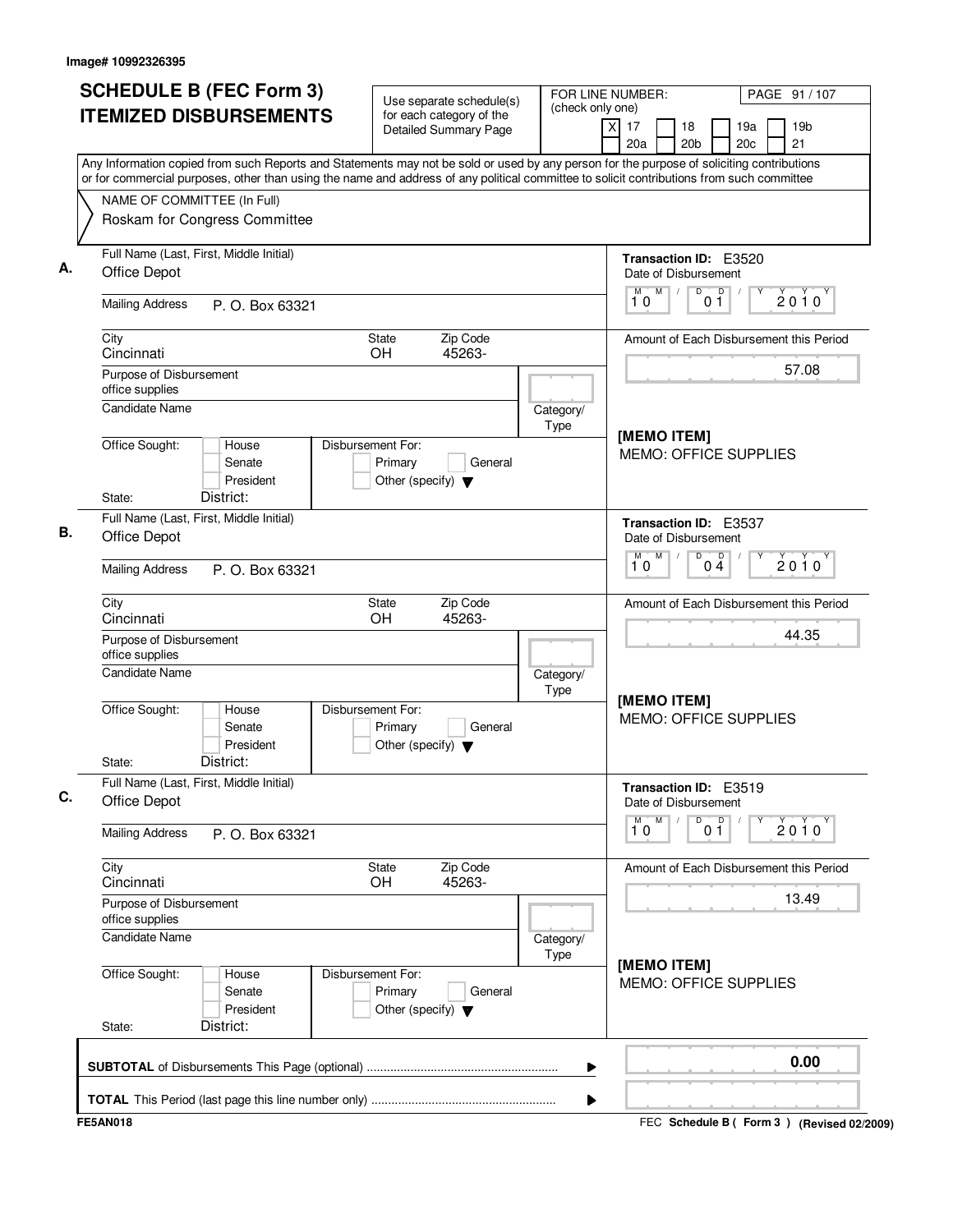| <b>SCHEDULE B (FEC Form 3)</b>                                                                                                                                                                                                                                                         | Use separate schedule(s)<br>(check only one)                                    |                   | FOR LINE NUMBER:                                     | PAGE 92 / 107                             |  |
|----------------------------------------------------------------------------------------------------------------------------------------------------------------------------------------------------------------------------------------------------------------------------------------|---------------------------------------------------------------------------------|-------------------|------------------------------------------------------|-------------------------------------------|--|
| <b>ITEMIZED DISBURSEMENTS</b>                                                                                                                                                                                                                                                          | for each category of the<br><b>Detailed Summary Page</b>                        |                   | $\overline{x}$<br>17<br>18<br>20a<br>20 <sub>b</sub> | 19a<br>19 <sub>b</sub><br>21<br>20c       |  |
| Any Information copied from such Reports and Statements may not be sold or used by any person for the purpose of soliciting contributions<br>or for commercial purposes, other than using the name and address of any political committee to solicit contributions from such committee |                                                                                 |                   |                                                      |                                           |  |
| NAME OF COMMITTEE (In Full)                                                                                                                                                                                                                                                            |                                                                                 |                   |                                                      |                                           |  |
| Roskam for Congress Committee                                                                                                                                                                                                                                                          |                                                                                 |                   |                                                      |                                           |  |
| Full Name (Last, First, Middle Initial)<br><b>Office Depot</b>                                                                                                                                                                                                                         |                                                                                 |                   | Transaction ID: E3536<br>Date of Disbursement        |                                           |  |
| <b>Mailing Address</b><br>P. O. Box 63321                                                                                                                                                                                                                                              |                                                                                 |                   | M<br>D<br>$\overline{p}$<br>M<br>10<br>04            | $2010^Y$                                  |  |
| City<br>Cincinnati                                                                                                                                                                                                                                                                     | Zip Code<br>State<br><b>OH</b><br>45263-                                        |                   |                                                      | Amount of Each Disbursement this Period   |  |
| Purpose of Disbursement<br>office supplies                                                                                                                                                                                                                                             |                                                                                 |                   |                                                      | 30.02                                     |  |
| <b>Candidate Name</b>                                                                                                                                                                                                                                                                  |                                                                                 | Category/<br>Type |                                                      |                                           |  |
| Office Sought:<br>House<br>Senate<br>President<br>District:<br>State:                                                                                                                                                                                                                  | Disbursement For:<br>Primary<br>General<br>Other (specify) $\blacktriangledown$ |                   | [MEMO ITEM]<br><b>MEMO: OFFICE SUPPLIES</b>          |                                           |  |
| Full Name (Last, First, Middle Initial)<br>RushImprints                                                                                                                                                                                                                                |                                                                                 |                   | <b>Transaction ID: E3510</b><br>Date of Disbursement |                                           |  |
| <b>Mailing Address</b><br>167 Dexter Drive                                                                                                                                                                                                                                             |                                                                                 |                   | D<br>M<br>$\overline{1}$ $\overline{7}$<br>09        | $2010^y$                                  |  |
| City<br>Monroeville                                                                                                                                                                                                                                                                    | Zip Code<br>State<br>PA<br>15146-                                               |                   |                                                      | Amount of Each Disbursement this Period   |  |
| Purpose of Disbursement<br>printing                                                                                                                                                                                                                                                    |                                                                                 |                   | 669.51                                               |                                           |  |
| <b>Candidate Name</b>                                                                                                                                                                                                                                                                  | Category/<br>Type                                                               |                   |                                                      |                                           |  |
| Office Sought:<br>House<br>Senate<br>President<br>District:<br>State:                                                                                                                                                                                                                  | Disbursement For:<br>Primary<br>General<br>Other (specify) $\blacktriangledown$ |                   | [MEMO ITEM]<br><b>MEMO: PRINTING</b>                 |                                           |  |
| Full Name (Last, First, Middle Initial)<br><b>Tortilla Coast</b>                                                                                                                                                                                                                       |                                                                                 |                   | Transaction ID: E3533<br>Date of Disbursement        |                                           |  |
| <b>Mailing Address</b><br>400 1st Street, S.E.                                                                                                                                                                                                                                         |                                                                                 |                   | $\overline{1}^M$ 0<br>M<br>D<br>$0\frac{D}{7}$       | 2010                                      |  |
| City<br>Washington                                                                                                                                                                                                                                                                     | Zip Code<br>State<br>20016-<br>DC                                               |                   |                                                      | Amount of Each Disbursement this Period   |  |
| Purpose of Disbursement<br>food & beverage                                                                                                                                                                                                                                             |                                                                                 |                   |                                                      | 34.00                                     |  |
| Candidate Name                                                                                                                                                                                                                                                                         |                                                                                 | Category/<br>Type | [MEMO ITEM]                                          |                                           |  |
| Office Sought:<br>House<br>Senate<br>President<br>District:<br>State:                                                                                                                                                                                                                  | Disbursement For:<br>Primary<br>General<br>Other (specify) $\blacktriangledown$ |                   | MEMO: FOOD & BEVERAGE                                |                                           |  |
|                                                                                                                                                                                                                                                                                        |                                                                                 | ▶                 |                                                      | 0.00                                      |  |
|                                                                                                                                                                                                                                                                                        |                                                                                 | ▶                 |                                                      |                                           |  |
| <b>FE5AN018</b>                                                                                                                                                                                                                                                                        |                                                                                 |                   |                                                      | FEC Schedule B (Form 3) (Revised 02/2009) |  |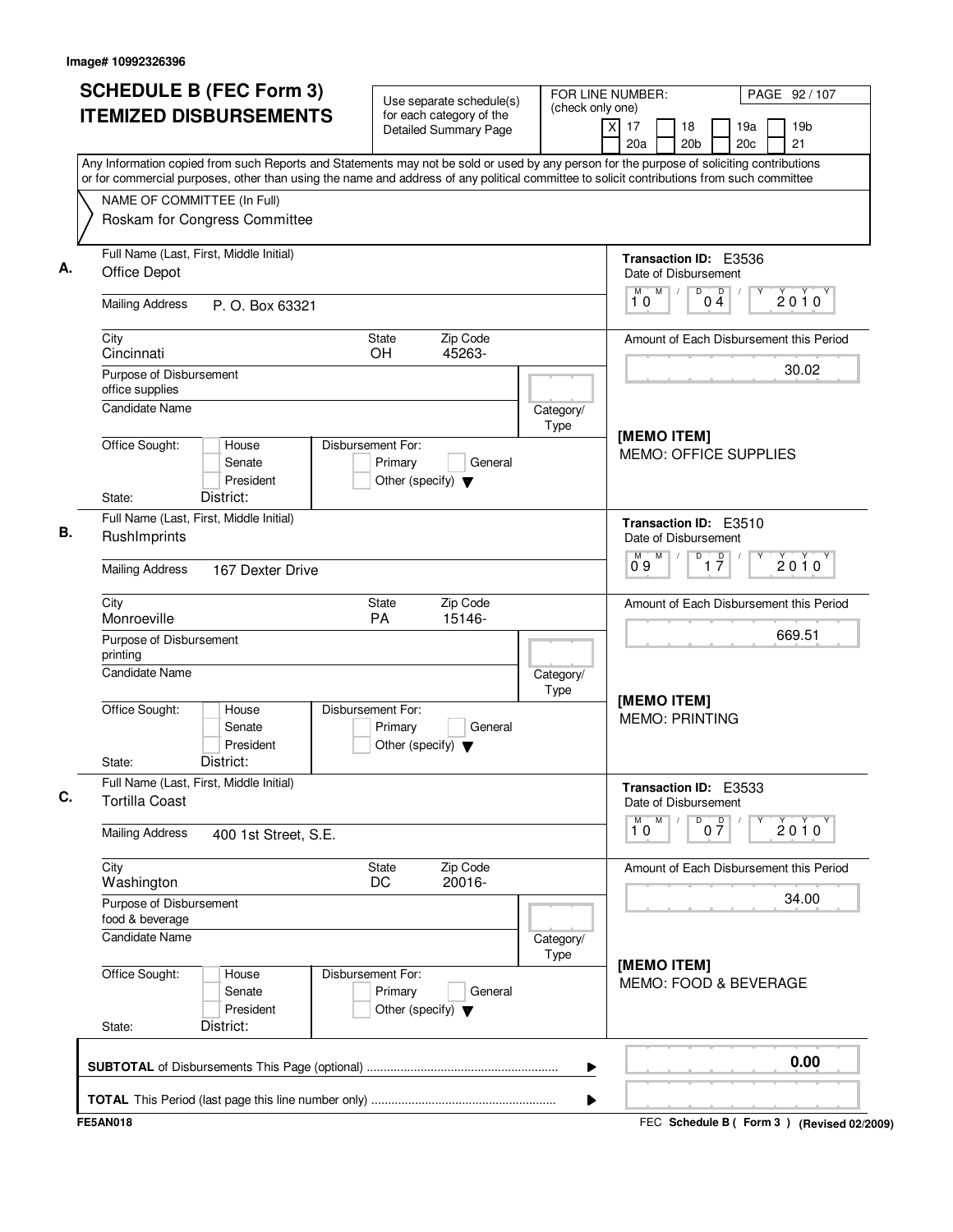| <b>SCHEDULE B (FEC Form 3)</b><br><b>ITEMIZED DISBURSEMENTS</b>                                                                                                                                                                                                                        | Use separate schedule(s)<br>for each category of the                            | FOR LINE NUMBER:<br>(check only one) |                                                                      | PAGE 93 / 107                             |
|----------------------------------------------------------------------------------------------------------------------------------------------------------------------------------------------------------------------------------------------------------------------------------------|---------------------------------------------------------------------------------|--------------------------------------|----------------------------------------------------------------------|-------------------------------------------|
|                                                                                                                                                                                                                                                                                        | <b>Detailed Summary Page</b>                                                    | $\overline{X}$                       | 17<br>18<br>20a<br>20 <sub>b</sub>                                   | 19a<br>19 <sub>b</sub><br>21<br>20c       |
| Any Information copied from such Reports and Statements may not be sold or used by any person for the purpose of soliciting contributions<br>or for commercial purposes, other than using the name and address of any political committee to solicit contributions from such committee |                                                                                 |                                      |                                                                      |                                           |
| NAME OF COMMITTEE (In Full)                                                                                                                                                                                                                                                            |                                                                                 |                                      |                                                                      |                                           |
| Roskam for Congress Committee                                                                                                                                                                                                                                                          |                                                                                 |                                      |                                                                      |                                           |
| Full Name (Last, First, Middle Initial)<br><b>United States Postal Service</b>                                                                                                                                                                                                         |                                                                                 |                                      | <b>Transaction ID: E3517</b><br>Date of Disbursement                 |                                           |
| <b>Mailing Address</b><br>122 N. Wheaton Avenue                                                                                                                                                                                                                                        |                                                                                 |                                      | M<br>D<br>D<br>M<br>$\sqrt{2}$<br>10<br>01                           | $2010^y$                                  |
| City<br>Wheaton                                                                                                                                                                                                                                                                        | Zip Code<br>State<br>60187-5139<br>IL                                           |                                      |                                                                      | Amount of Each Disbursement this Period   |
| Purpose of Disbursement<br>postage                                                                                                                                                                                                                                                     |                                                                                 |                                      |                                                                      | 660.00                                    |
| <b>Candidate Name</b>                                                                                                                                                                                                                                                                  |                                                                                 | Category/<br>Type                    | [MEMO ITEM]                                                          |                                           |
| Office Sought:<br>House<br>Senate<br>President<br>District:<br>State:                                                                                                                                                                                                                  | Disbursement For:<br>Primary<br>General<br>Other (specify) $\blacktriangledown$ |                                      | MEMO: POSTAGE                                                        |                                           |
| Full Name (Last, First, Middle Initial)                                                                                                                                                                                                                                                |                                                                                 |                                      | Transaction ID: E3509                                                |                                           |
| <b>Verizon Wireless</b>                                                                                                                                                                                                                                                                |                                                                                 |                                      | Date of Disbursement<br>M<br>D<br>$\overline{1}$ $\overline{7}$<br>M | 2010                                      |
| <b>Mailing Address</b><br>P. O. Box 25505                                                                                                                                                                                                                                              |                                                                                 |                                      | 09                                                                   |                                           |
| City<br>Lehigh Valley                                                                                                                                                                                                                                                                  | Zip Code<br>State<br><b>PA</b><br>18002-5505                                    |                                      |                                                                      | Amount of Each Disbursement this Period   |
| Purpose of Disbursement<br>telephone                                                                                                                                                                                                                                                   |                                                                                 |                                      |                                                                      | 984.19                                    |
| <b>Candidate Name</b>                                                                                                                                                                                                                                                                  |                                                                                 | Category/<br>Type                    | [MEMO ITEM]                                                          |                                           |
| Office Sought:<br>House<br>Senate<br>President<br>District:<br>State:                                                                                                                                                                                                                  | Disbursement For:<br>Primary<br>General<br>Other (specify) $\blacktriangledown$ |                                      | <b>MEMO: TELEPHONE</b>                                               |                                           |
| Full Name (Last, First, Middle Initial)                                                                                                                                                                                                                                                |                                                                                 |                                      | Transaction ID: E3546                                                |                                           |
| Cardmember Service                                                                                                                                                                                                                                                                     |                                                                                 |                                      | Date of Disbursement                                                 |                                           |
| <b>Mailing Address</b><br>P. O. Box 15153                                                                                                                                                                                                                                              |                                                                                 |                                      | M<br>$\overline{P}$ 2 $\overline{2}$<br>M<br>10                      | 2010                                      |
| City<br>Wilmington                                                                                                                                                                                                                                                                     | <b>State</b><br>Zip Code<br>19886-<br><b>DE</b>                                 |                                      |                                                                      | Amount of Each Disbursement this Period   |
| Purpose of Disbursement<br><b>CREDIT CARD:SEE BELOW</b>                                                                                                                                                                                                                                |                                                                                 |                                      |                                                                      | 344.00                                    |
| Candidate Name                                                                                                                                                                                                                                                                         |                                                                                 | Category/<br><b>Type</b>             |                                                                      |                                           |
| Office Sought:<br>House<br>Senate<br>President<br>District:<br>State:                                                                                                                                                                                                                  | Disbursement For:<br>Primary<br>General<br>Other (specify) $\blacktriangledown$ |                                      | <b>CREDIT CARD:SEE BELOW</b>                                         |                                           |
|                                                                                                                                                                                                                                                                                        |                                                                                 | ▶                                    |                                                                      | 344.00                                    |
|                                                                                                                                                                                                                                                                                        |                                                                                 | ▶                                    |                                                                      |                                           |
| <b>FE5AN018</b>                                                                                                                                                                                                                                                                        |                                                                                 |                                      |                                                                      | FEC Schedule B (Form 3) (Revised 02/2009) |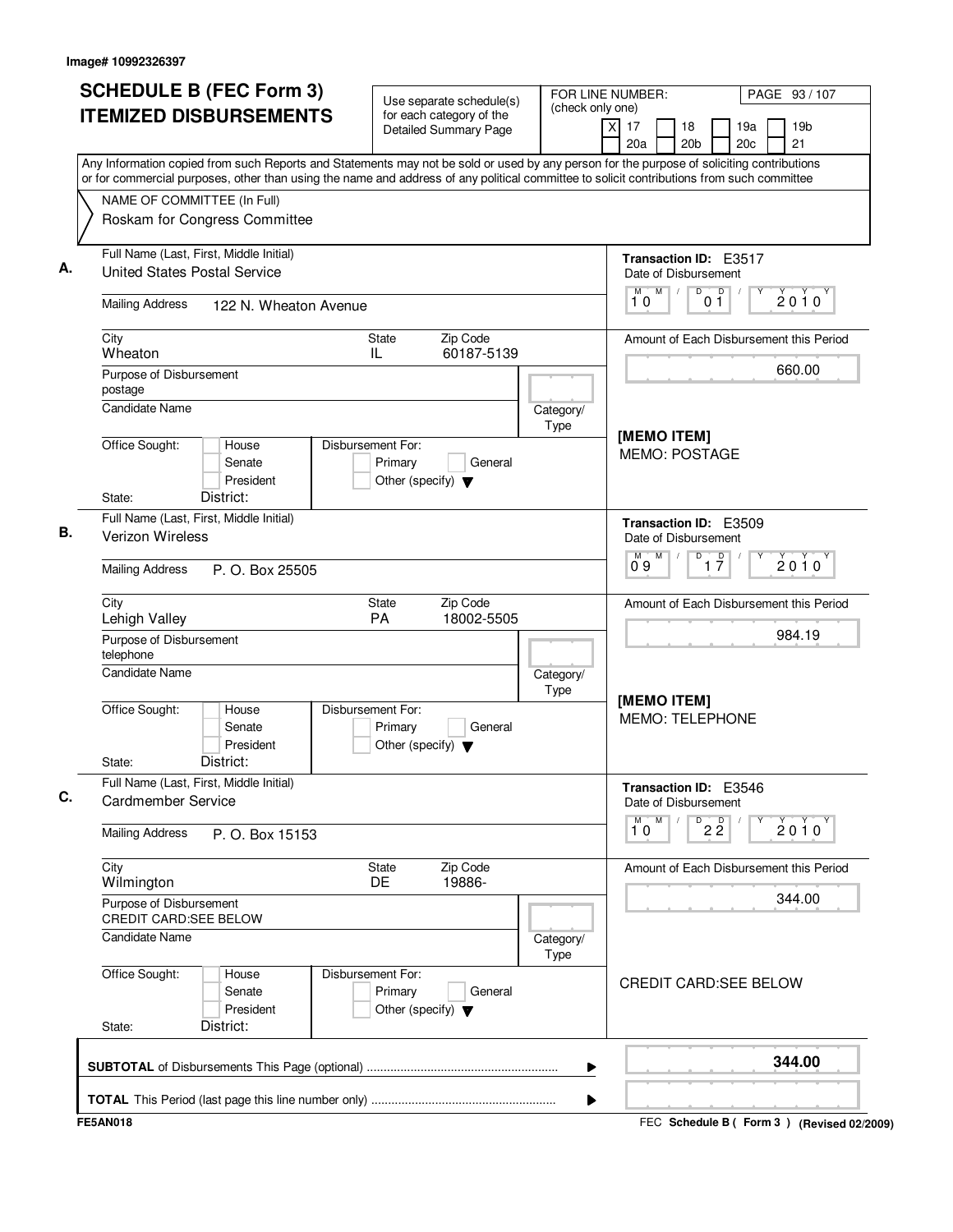| <b>SCHEDULE B (FEC Form 3)</b>                                                                                                                                                                                                                                                         | Use separate schedule(s)                                                        | FOR LINE NUMBER:<br>(check only one) | PAGE 94 / 107                                                                               |
|----------------------------------------------------------------------------------------------------------------------------------------------------------------------------------------------------------------------------------------------------------------------------------------|---------------------------------------------------------------------------------|--------------------------------------|---------------------------------------------------------------------------------------------|
| <b>ITEMIZED DISBURSEMENTS</b>                                                                                                                                                                                                                                                          | for each category of the<br><b>Detailed Summary Page</b>                        |                                      | $\overline{X}$<br>17<br>19 <sub>b</sub><br>18<br>19a<br>21<br>20a<br>20 <sub>b</sub><br>20c |
| Any Information copied from such Reports and Statements may not be sold or used by any person for the purpose of soliciting contributions<br>or for commercial purposes, other than using the name and address of any political committee to solicit contributions from such committee |                                                                                 |                                      |                                                                                             |
| NAME OF COMMITTEE (In Full)                                                                                                                                                                                                                                                            |                                                                                 |                                      |                                                                                             |
| Roskam for Congress Committee                                                                                                                                                                                                                                                          |                                                                                 |                                      |                                                                                             |
| Full Name (Last, First, Middle Initial)<br><b>United States Postal Service</b>                                                                                                                                                                                                         |                                                                                 |                                      | Transaction ID: E3556<br>Date of Disbursement                                               |
| <b>Mailing Address</b><br>122 N. Wheaton Avenue                                                                                                                                                                                                                                        |                                                                                 |                                      | M<br>$\mathsf D$<br>D<br>$2010^y$<br>10<br>19                                               |
| City<br>Wheaton                                                                                                                                                                                                                                                                        | Zip Code<br>State<br>60187-5139<br>IL                                           |                                      | Amount of Each Disbursement this Period                                                     |
| Purpose of Disbursement<br>postage                                                                                                                                                                                                                                                     |                                                                                 |                                      | 344.00                                                                                      |
| Candidate Name                                                                                                                                                                                                                                                                         |                                                                                 | Category/<br>Type                    |                                                                                             |
| Office Sought:<br>House<br>Senate<br>President<br>District:<br>State:                                                                                                                                                                                                                  | Disbursement For:<br>Primary<br>General<br>Other (specify) $\blacktriangledown$ |                                      | [MEMO ITEM]<br>MEMO: POSTAGE                                                                |
| Full Name (Last, First, Middle Initial)                                                                                                                                                                                                                                                |                                                                                 |                                      | Transaction ID: E3553                                                                       |
| <b>Comcast Communications</b>                                                                                                                                                                                                                                                          |                                                                                 |                                      | Date of Disbursement<br>M<br>D<br>M                                                         |
| <b>Mailing Address</b><br>P. O. Box 3001                                                                                                                                                                                                                                               |                                                                                 |                                      | $2\overline{2}$<br>$2010^{\circ}$<br>10                                                     |
| City<br>Southeastern                                                                                                                                                                                                                                                                   | Zip Code<br>State<br><b>PA</b><br>19398-3001                                    |                                      | Amount of Each Disbursement this Period                                                     |
| Purpose of Disbursement<br>internet access/cable                                                                                                                                                                                                                                       |                                                                                 |                                      | 207.95                                                                                      |
| <b>Candidate Name</b>                                                                                                                                                                                                                                                                  |                                                                                 | Category/<br>Type                    |                                                                                             |
| Office Sought:<br>House<br>Senate<br>President<br>District:<br>State:                                                                                                                                                                                                                  | Disbursement For:<br>Primary<br>General<br>Other (specify) $\blacktriangledown$ |                                      | <b>INTERNET ACCESS/CABLE</b>                                                                |
| Full Name (Last, First, Middle Initial)<br>The Congressional Club                                                                                                                                                                                                                      |                                                                                 |                                      | Transaction ID: E3578<br>Date of Disbursement                                               |
| <b>Mailing Address</b><br>2001 New Hampshire Ave., N.W.                                                                                                                                                                                                                                |                                                                                 |                                      | M<br>M<br>D<br>$\overline{16}$<br>2010<br>11                                                |
| City<br>Washington                                                                                                                                                                                                                                                                     | Zip Code<br><b>State</b><br>20009-<br>DC                                        |                                      | Amount of Each Disbursement this Period                                                     |
| Purpose of Disbursement<br>membership dues                                                                                                                                                                                                                                             |                                                                                 |                                      | 150.00                                                                                      |
| Candidate Name                                                                                                                                                                                                                                                                         |                                                                                 | Category/<br>Type                    |                                                                                             |
| Office Sought:<br>House<br>Senate<br>President<br>District:<br>State:                                                                                                                                                                                                                  | Disbursement For:<br>Primary<br>General<br>Other (specify) $\blacktriangledown$ |                                      | <b>MEMBERSHIP DUES</b>                                                                      |
|                                                                                                                                                                                                                                                                                        |                                                                                 | ▶                                    | 357.95                                                                                      |
|                                                                                                                                                                                                                                                                                        |                                                                                 | ▶                                    |                                                                                             |
| <b>FE5AN018</b>                                                                                                                                                                                                                                                                        |                                                                                 |                                      | FEC Schedule B (Form 3) (Revised 02/2009)                                                   |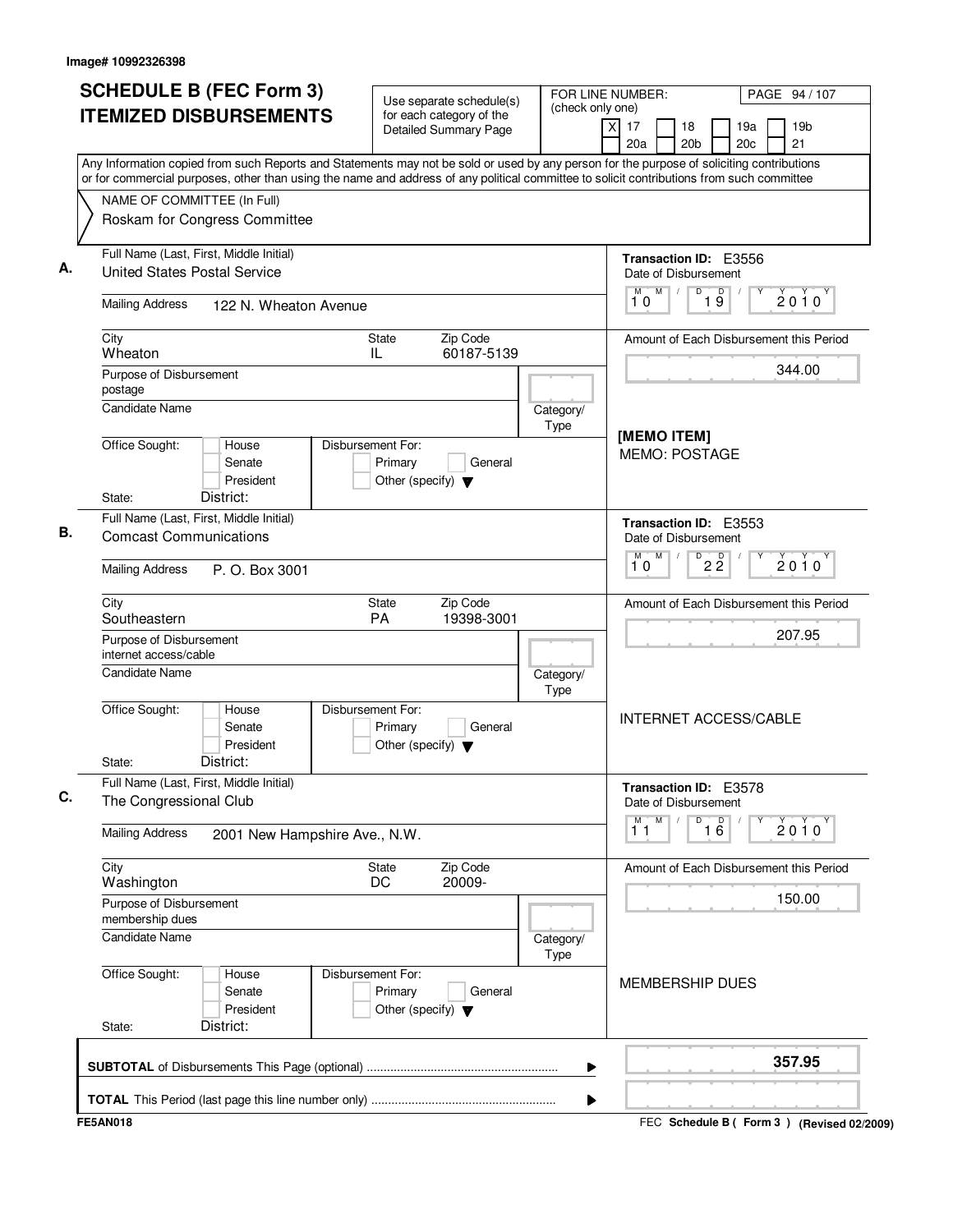| <b>SCHEDULE B (FEC Form 3)</b>                                                                                                                                                                                                                                                         | Use separate schedule(s)                                                        | FOR LINE NUMBER:<br>(check only one) |                                                              | PAGE 95 / 107                             |
|----------------------------------------------------------------------------------------------------------------------------------------------------------------------------------------------------------------------------------------------------------------------------------------|---------------------------------------------------------------------------------|--------------------------------------|--------------------------------------------------------------|-------------------------------------------|
| <b>ITEMIZED DISBURSEMENTS</b>                                                                                                                                                                                                                                                          | for each category of the<br><b>Detailed Summary Page</b>                        |                                      | $\overline{x}$<br>17<br>18<br>20a<br>20 <sub>b</sub>         | 19a<br>19 <sub>b</sub><br>20c<br>21       |
| Any Information copied from such Reports and Statements may not be sold or used by any person for the purpose of soliciting contributions<br>or for commercial purposes, other than using the name and address of any political committee to solicit contributions from such committee |                                                                                 |                                      |                                                              |                                           |
| NAME OF COMMITTEE (In Full)<br>Roskam for Congress Committee                                                                                                                                                                                                                           |                                                                                 |                                      |                                                              |                                           |
| Full Name (Last, First, Middle Initial)<br>eDonations.com                                                                                                                                                                                                                              |                                                                                 |                                      | Transaction ID: E3485<br>Date of Disbursement                |                                           |
| <b>Mailing Address</b><br>117 N. Saint Asaph Street                                                                                                                                                                                                                                    |                                                                                 |                                      | M<br>16<br>M<br>D<br>10                                      | $2010^y$                                  |
| City<br>Alexandria                                                                                                                                                                                                                                                                     | Zip Code<br>State<br>VA<br>22314-                                               |                                      |                                                              | Amount of Each Disbursement this Period   |
| Purpose of Disbursement<br>online fundraising<br><b>Candidate Name</b>                                                                                                                                                                                                                 |                                                                                 | Category/                            |                                                              | 500.09                                    |
| Office Sought:<br>House<br>Senate<br>President<br>District:<br>State:                                                                                                                                                                                                                  | Disbursement For:<br>Primary<br>General<br>Other (specify) $\blacktriangledown$ | Type                                 | <b>ONLINE FUNDRAISING</b>                                    |                                           |
| Full Name (Last, First, Middle Initial)<br>eDonations.com                                                                                                                                                                                                                              |                                                                                 |                                      | Transaction ID: E3595<br>Date of Disbursement<br>M<br>D<br>М |                                           |
| <b>Mailing Address</b><br>117 N. Saint Asaph Street                                                                                                                                                                                                                                    |                                                                                 |                                      | 0 <sup>0</sup><br>11                                         | $2010^y$                                  |
| City<br>Alexandria                                                                                                                                                                                                                                                                     | Zip Code<br>State<br>VA<br>22314-                                               |                                      |                                                              | Amount of Each Disbursement this Period   |
| Purpose of Disbursement<br>online fundraising<br><b>Candidate Name</b>                                                                                                                                                                                                                 |                                                                                 | Category/<br>Type                    |                                                              | 868.07                                    |
| Office Sought:<br>House<br>Senate<br>President<br>District:<br>State:                                                                                                                                                                                                                  | Disbursement For:<br>Primary<br>General<br>Other (specify) $\blacktriangledown$ |                                      | <b>ONLINE FUNDRAISING</b>                                    |                                           |
| Full Name (Last, First, Middle Initial)<br>Amy Grant                                                                                                                                                                                                                                   |                                                                                 |                                      | Transaction ID: E3558<br>Date of Disbursement                |                                           |
| <b>Mailing Address</b><br>1023 Wheaton Place                                                                                                                                                                                                                                           |                                                                                 |                                      | $\overline{1}^M$<br>M<br>0 <sup>D</sup><br>D                 | 2010                                      |
| City<br>Wheaton                                                                                                                                                                                                                                                                        | State<br>Zip Code<br>60187-3569<br>IL.                                          |                                      |                                                              | Amount of Each Disbursement this Period   |
| Purpose of Disbursement<br>salary                                                                                                                                                                                                                                                      |                                                                                 |                                      |                                                              | 451.75                                    |
| Candidate Name                                                                                                                                                                                                                                                                         |                                                                                 | Category/<br>Type                    |                                                              |                                           |
| Office Sought:<br>House<br>Senate<br>President<br>District:<br>State:                                                                                                                                                                                                                  | Disbursement For:<br>Primary<br>General<br>Other (specify) $\blacktriangledown$ |                                      | <b>SALARY</b>                                                |                                           |
|                                                                                                                                                                                                                                                                                        |                                                                                 | ▶                                    |                                                              | 1819.91                                   |
| <b>FE5AN018</b>                                                                                                                                                                                                                                                                        |                                                                                 | ▶                                    |                                                              | FEC Schedule B (Form 3) (Revised 02/2009) |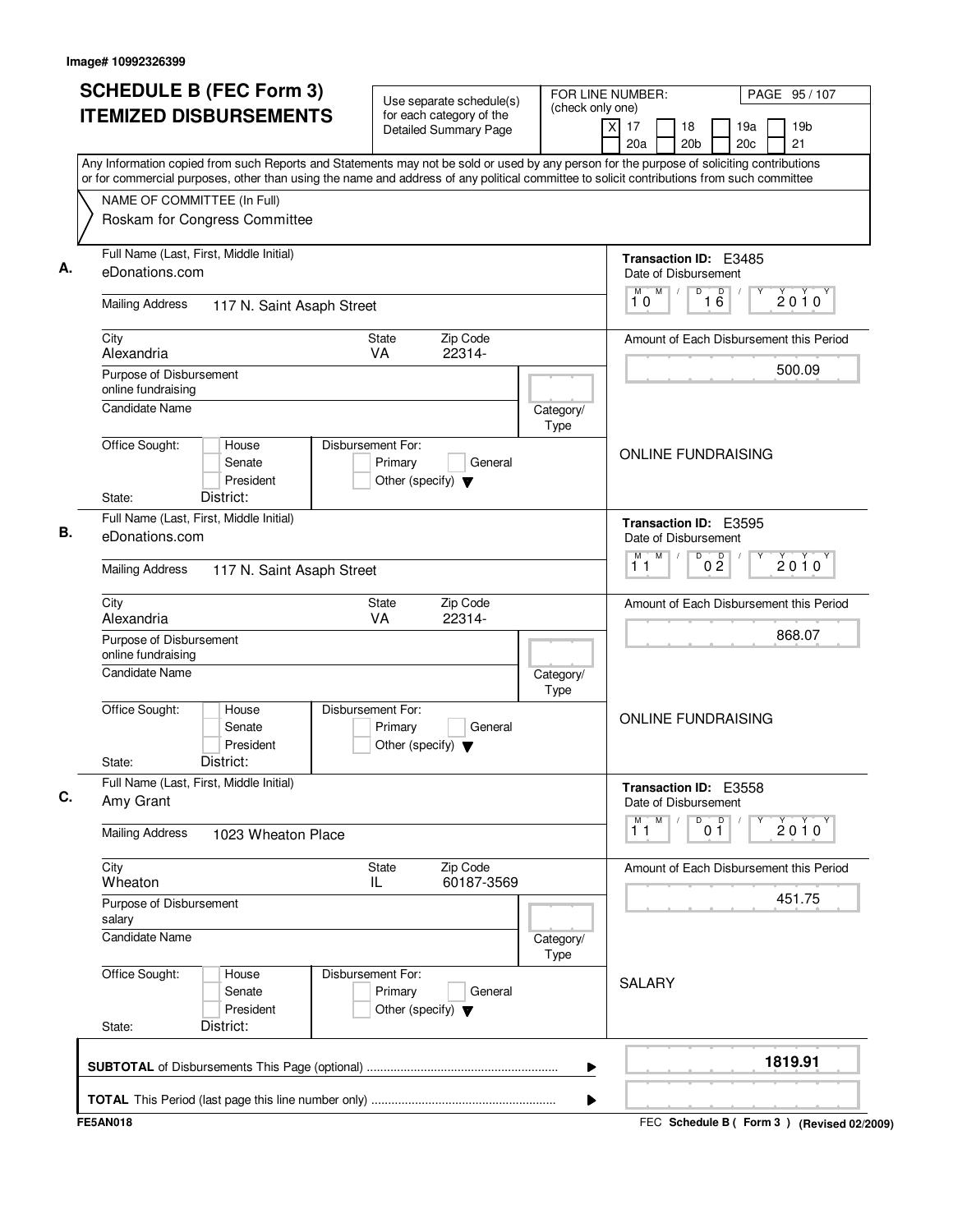| <b>SCHEDULE B (FEC Form 3)</b><br><b>ITEMIZED DISBURSEMENTS</b>                                                                                                                                                                                                                        | Use separate schedule(s)<br>for each category of the                            | FOR LINE NUMBER:<br>(check only one)         |                                                              | PAGE 96 / 107                                   |  |  |  |
|----------------------------------------------------------------------------------------------------------------------------------------------------------------------------------------------------------------------------------------------------------------------------------------|---------------------------------------------------------------------------------|----------------------------------------------|--------------------------------------------------------------|-------------------------------------------------|--|--|--|
|                                                                                                                                                                                                                                                                                        | <b>Detailed Summary Page</b>                                                    |                                              | $\times$<br>17<br>18<br>20a<br>20 <sub>b</sub>               | 19a<br>19 <sub>b</sub><br>21<br>20 <sub>c</sub> |  |  |  |
| Any Information copied from such Reports and Statements may not be sold or used by any person for the purpose of soliciting contributions<br>or for commercial purposes, other than using the name and address of any political committee to solicit contributions from such committee |                                                                                 |                                              |                                                              |                                                 |  |  |  |
| NAME OF COMMITTEE (In Full)<br>Roskam for Congress Committee                                                                                                                                                                                                                           |                                                                                 |                                              |                                                              |                                                 |  |  |  |
| Full Name (Last, First, Middle Initial)<br>Ashley Kramer Heacock                                                                                                                                                                                                                       |                                                                                 |                                              | Transaction ID: E3491<br>Date of Disbursement                |                                                 |  |  |  |
| <b>Mailing Address</b><br>1332 McDowell Road, #101                                                                                                                                                                                                                                     |                                                                                 |                                              | M<br>D<br>M<br>$\sqrt{2}$<br>18<br>10                        | D<br>$2010^y$                                   |  |  |  |
| City<br>Naperville                                                                                                                                                                                                                                                                     | Zip Code<br>State<br>60563-<br>IL                                               |                                              |                                                              | Amount of Each Disbursement this Period         |  |  |  |
| Purpose of Disbursement<br>travel/meals<br><b>Candidate Name</b>                                                                                                                                                                                                                       |                                                                                 | Category/                                    |                                                              | 199.30                                          |  |  |  |
| Office Sought:<br>House<br>Senate<br>President<br>District:<br>State:                                                                                                                                                                                                                  | Disbursement For:<br>Primary<br>General<br>Other (specify) $\blacktriangledown$ | Type                                         | <b>TRAVEL/MEALS</b>                                          |                                                 |  |  |  |
| Full Name (Last, First, Middle Initial)<br>Ashley Kramer Heacock                                                                                                                                                                                                                       |                                                                                 |                                              | Transaction ID: E3490<br>Date of Disbursement<br>M<br>D<br>M |                                                 |  |  |  |
| <b>Mailing Address</b><br>1332 McDowell Road, #101                                                                                                                                                                                                                                     |                                                                                 |                                              | $\overline{18}$<br>$2010^y$<br>10                            |                                                 |  |  |  |
| City<br>Naperville                                                                                                                                                                                                                                                                     | Zip Code<br>State<br>IL<br>60563-                                               |                                              |                                                              | Amount of Each Disbursement this Period         |  |  |  |
| Purpose of Disbursement<br>printing<br><b>Candidate Name</b>                                                                                                                                                                                                                           |                                                                                 | Category/                                    |                                                              | 46.08                                           |  |  |  |
| Office Sought:<br>House<br>Senate<br>President<br>District:<br>State:                                                                                                                                                                                                                  | Disbursement For:<br>Primary<br>General<br>Other (specify) $\blacktriangledown$ | Type                                         | <b>PRINTING</b>                                              |                                                 |  |  |  |
| Full Name (Last, First, Middle Initial)<br>Ashley Kramer Heacock                                                                                                                                                                                                                       |                                                                                 |                                              | Transaction ID: E3561<br>Date of Disbursement                |                                                 |  |  |  |
| <b>Mailing Address</b><br>1332 McDowell Road, #101                                                                                                                                                                                                                                     |                                                                                 | $\overline{1}^M$<br>M<br>D<br>0 <sup>D</sup> | $2010^y$                                                     |                                                 |  |  |  |
| City<br>Naperville                                                                                                                                                                                                                                                                     | <b>State</b><br>Zip Code<br>60563-<br>IL                                        |                                              |                                                              | Amount of Each Disbursement this Period         |  |  |  |
| Purpose of Disbursement<br>salary                                                                                                                                                                                                                                                      |                                                                                 |                                              |                                                              | 2909.94                                         |  |  |  |
| <b>Candidate Name</b>                                                                                                                                                                                                                                                                  |                                                                                 | Category/<br>Type                            |                                                              |                                                 |  |  |  |
| Office Sought:<br>House<br>Senate<br>President<br>District:<br>State:                                                                                                                                                                                                                  | Disbursement For:<br>Primary<br>General<br>Other (specify) $\blacktriangledown$ |                                              | <b>SALARY</b>                                                |                                                 |  |  |  |
|                                                                                                                                                                                                                                                                                        |                                                                                 | ▶                                            |                                                              | 3155.32                                         |  |  |  |
|                                                                                                                                                                                                                                                                                        |                                                                                 | ▶                                            |                                                              |                                                 |  |  |  |
| <b>FE5AN018</b>                                                                                                                                                                                                                                                                        |                                                                                 |                                              |                                                              | FEC Schedule B ( Form 3 ) (Revised 02/2009)     |  |  |  |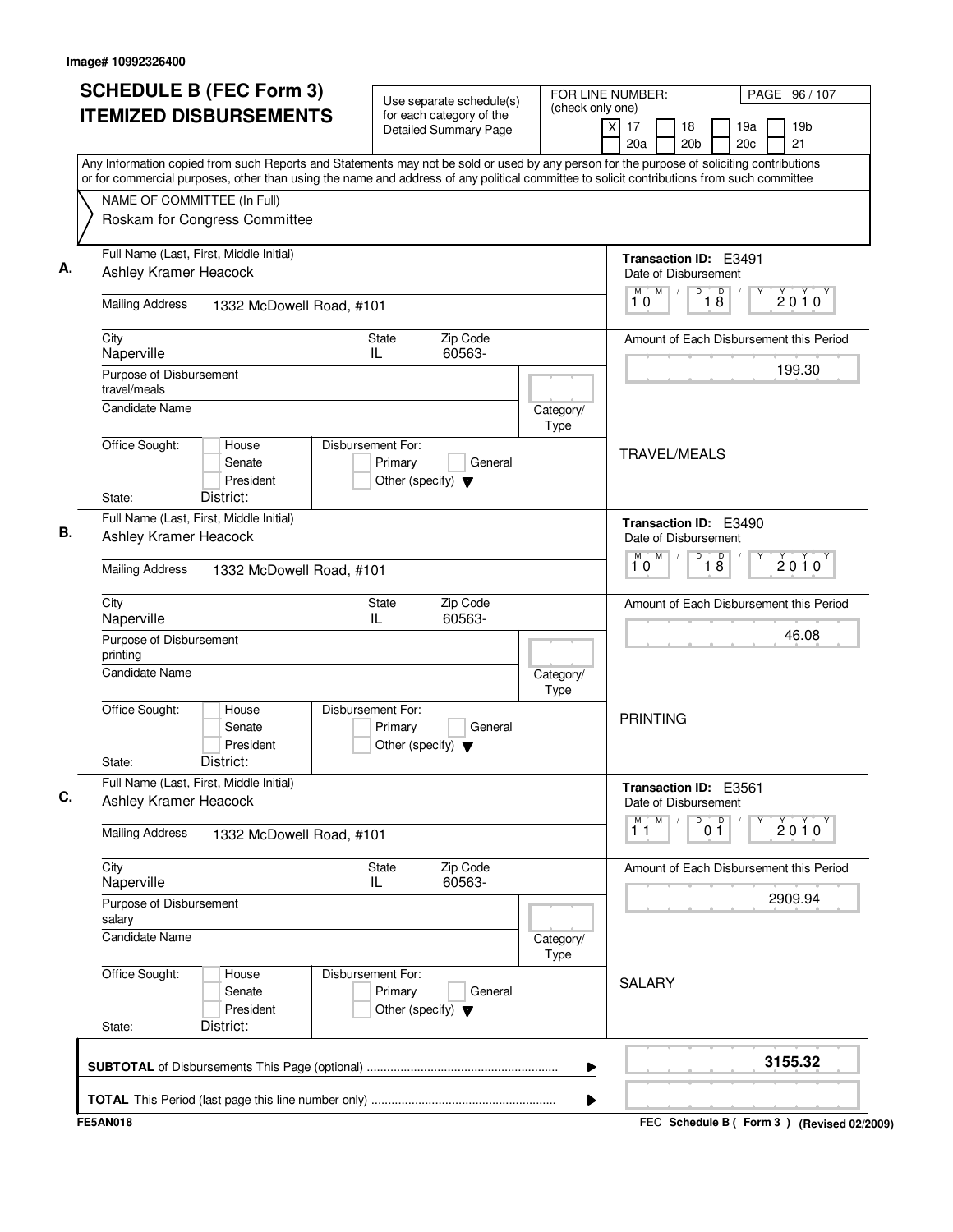| <b>SCHEDULE B (FEC Form 3)</b>                                                                                                                                                                                                                                                         | Use separate schedule(s)                                                        | FOR LINE NUMBER:<br>(check only one)            |                                                 | PAGE 97/107                                     |  |
|----------------------------------------------------------------------------------------------------------------------------------------------------------------------------------------------------------------------------------------------------------------------------------------|---------------------------------------------------------------------------------|-------------------------------------------------|-------------------------------------------------|-------------------------------------------------|--|
| <b>ITEMIZED DISBURSEMENTS</b>                                                                                                                                                                                                                                                          | for each category of the<br><b>Detailed Summary Page</b>                        | $\overline{X}$                                  | 17<br>18<br>20 <sub>b</sub><br>20a              | 19a<br>19 <sub>b</sub><br>21<br>20 <sub>c</sub> |  |
| Any Information copied from such Reports and Statements may not be sold or used by any person for the purpose of soliciting contributions<br>or for commercial purposes, other than using the name and address of any political committee to solicit contributions from such committee |                                                                                 |                                                 |                                                 |                                                 |  |
| NAME OF COMMITTEE (In Full)<br>Roskam for Congress Committee                                                                                                                                                                                                                           |                                                                                 |                                                 |                                                 |                                                 |  |
| Full Name (Last, First, Middle Initial)<br>Ashley Kramer Heacock                                                                                                                                                                                                                       |                                                                                 |                                                 | Transaction ID: E3571<br>Date of Disbursement   |                                                 |  |
| <b>Mailing Address</b><br>1332 McDowell Road, #101                                                                                                                                                                                                                                     |                                                                                 |                                                 | M<br>D<br>0 <sup>0</sup><br>$\sqrt{2}$<br>11    | $2010^y$                                        |  |
| City<br>Naperville                                                                                                                                                                                                                                                                     | Zip Code<br>State<br>60563-<br>IL                                               |                                                 |                                                 | Amount of Each Disbursement this Period         |  |
| Purpose of Disbursement<br>salary<br><b>Candidate Name</b>                                                                                                                                                                                                                             |                                                                                 | Category/                                       |                                                 | 2563.32                                         |  |
| Office Sought:<br>House<br>Senate<br>President<br>District:<br>State:                                                                                                                                                                                                                  | Disbursement For:<br>Primary<br>General<br>Other (specify) $\blacktriangledown$ | Type                                            | <b>SALARY</b>                                   |                                                 |  |
| Full Name (Last, First, Middle Initial)<br>Ashley Kramer Heacock                                                                                                                                                                                                                       |                                                                                 | Transaction ID: E3581<br>Date of Disbursement   |                                                 |                                                 |  |
| <b>Mailing Address</b><br>1332 McDowell Road, #101                                                                                                                                                                                                                                     |                                                                                 |                                                 | M<br>$\overline{P}$ 2 $\overline{2}$<br>М<br>11 | $2010^y$                                        |  |
| City<br>Naperville                                                                                                                                                                                                                                                                     | Zip Code<br>State<br>IL<br>60563-                                               |                                                 |                                                 | Amount of Each Disbursement this Period         |  |
| Purpose of Disbursement<br>salary<br><b>Candidate Name</b>                                                                                                                                                                                                                             |                                                                                 | Category/                                       |                                                 | 3246.66                                         |  |
| Office Sought:<br>House<br>Senate<br>President<br>District:<br>State:                                                                                                                                                                                                                  | Disbursement For:<br>Primary<br>General<br>Other (specify) $\blacktriangledown$ | <b>Type</b>                                     | <b>SALARY</b>                                   |                                                 |  |
| Full Name (Last, First, Middle Initial)<br>Illinois Department of Revenue                                                                                                                                                                                                              |                                                                                 | Transaction ID: E3505<br>Date of Disbursement   |                                                 |                                                 |  |
| <b>Mailing Address</b><br>100 W. Randolph Street                                                                                                                                                                                                                                       |                                                                                 | M<br>$\overline{0}$ 2 $\overline{0}$<br>М<br>10 | $2010^Y$                                        |                                                 |  |
| City<br>Chicago                                                                                                                                                                                                                                                                        |                                                                                 |                                                 | Amount of Each Disbursement this Period         |                                                 |  |
| Purpose of Disbursement<br>payroll taxes                                                                                                                                                                                                                                               |                                                                                 |                                                 |                                                 | 65.13                                           |  |
| <b>Candidate Name</b>                                                                                                                                                                                                                                                                  |                                                                                 | Category/<br><b>Type</b>                        |                                                 |                                                 |  |
| Office Sought:<br>House<br>Senate<br>President<br>District:<br>State:                                                                                                                                                                                                                  | Disbursement For:<br>Primary<br>General<br>Other (specify) $\blacktriangledown$ |                                                 | <b>PAYROLL TAXES</b>                            |                                                 |  |
|                                                                                                                                                                                                                                                                                        |                                                                                 | ▶                                               |                                                 | 5875.11                                         |  |
|                                                                                                                                                                                                                                                                                        |                                                                                 | ▶                                               |                                                 |                                                 |  |
| <b>FE5AN018</b>                                                                                                                                                                                                                                                                        |                                                                                 |                                                 |                                                 | FEC Schedule B ( Form 3 ) (Revised 02/2009)     |  |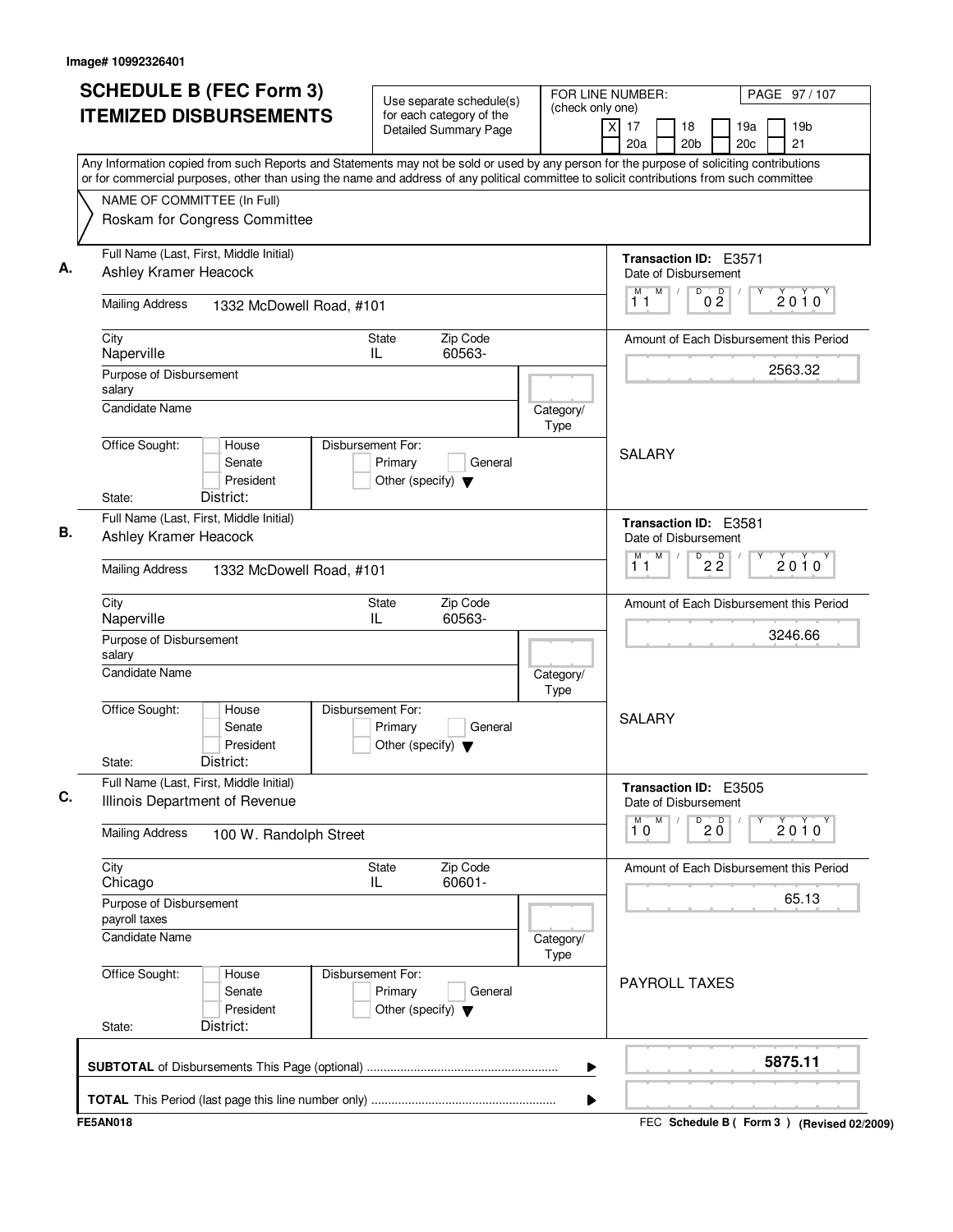| <b>SCHEDULE B (FEC Form 3)</b>                                                                                                                                                                                                                                                         | Use separate schedule(s)                                                        | (check only one)  | FOR LINE NUMBER:<br>PAGE 98 / 107                                                          |  |  |  |
|----------------------------------------------------------------------------------------------------------------------------------------------------------------------------------------------------------------------------------------------------------------------------------------|---------------------------------------------------------------------------------|-------------------|--------------------------------------------------------------------------------------------|--|--|--|
| <b>ITEMIZED DISBURSEMENTS</b>                                                                                                                                                                                                                                                          | for each category of the<br><b>Detailed Summary Page</b>                        |                   | X<br>17<br>19 <sub>b</sub><br>18<br>19a<br>20a<br>20 <sub>b</sub><br>20 <sub>c</sub><br>21 |  |  |  |
| Any Information copied from such Reports and Statements may not be sold or used by any person for the purpose of soliciting contributions<br>or for commercial purposes, other than using the name and address of any political committee to solicit contributions from such committee |                                                                                 |                   |                                                                                            |  |  |  |
| NAME OF COMMITTEE (In Full)                                                                                                                                                                                                                                                            |                                                                                 |                   |                                                                                            |  |  |  |
| Roskam for Congress Committee                                                                                                                                                                                                                                                          |                                                                                 |                   |                                                                                            |  |  |  |
| Full Name (Last, First, Middle Initial)                                                                                                                                                                                                                                                |                                                                                 |                   | Transaction ID: E3565                                                                      |  |  |  |
| Illinois Department of Revenue                                                                                                                                                                                                                                                         |                                                                                 |                   | Date of Disbursement<br>M<br>$\overline{D}$<br>D<br>М<br>$\sqrt{2}$                        |  |  |  |
| <b>Mailing Address</b><br>100 W. Randolph Street                                                                                                                                                                                                                                       |                                                                                 |                   | $2010^y$<br>0 <sub>1</sub><br>11                                                           |  |  |  |
| City<br>Chicago                                                                                                                                                                                                                                                                        | Zip Code<br><b>State</b><br>60601-<br>IL                                        |                   | Amount of Each Disbursement this Period                                                    |  |  |  |
| Purpose of Disbursement                                                                                                                                                                                                                                                                |                                                                                 |                   | 257.50                                                                                     |  |  |  |
| payroll taxes<br><b>Candidate Name</b>                                                                                                                                                                                                                                                 |                                                                                 | Category/         |                                                                                            |  |  |  |
|                                                                                                                                                                                                                                                                                        |                                                                                 | Type              |                                                                                            |  |  |  |
| Office Sought:<br>House<br>Senate<br>President                                                                                                                                                                                                                                         | Disbursement For:<br>Primary<br>General<br>Other (specify) $\blacktriangledown$ |                   | <b>PAYROLL TAXES</b>                                                                       |  |  |  |
| District:<br>State:                                                                                                                                                                                                                                                                    |                                                                                 |                   |                                                                                            |  |  |  |
| Full Name (Last, First, Middle Initial)<br>Illinois Department of Revenue                                                                                                                                                                                                              |                                                                                 |                   | Transaction ID: E3573<br>Date of Disbursement<br>M<br>D<br>$0\frac{D}{3}$                  |  |  |  |
| <b>Mailing Address</b>                                                                                                                                                                                                                                                                 | 100 W. Randolph Street                                                          |                   |                                                                                            |  |  |  |
| City<br>Chicago                                                                                                                                                                                                                                                                        | Zip Code<br><b>State</b><br>IL<br>60601-                                        |                   | Amount of Each Disbursement this Period                                                    |  |  |  |
| Purpose of Disbursement<br>payroll taxes                                                                                                                                                                                                                                               |                                                                                 |                   | 103.80                                                                                     |  |  |  |
| <b>Candidate Name</b>                                                                                                                                                                                                                                                                  |                                                                                 | Category/<br>Type |                                                                                            |  |  |  |
| Office Sought:<br>House<br>Senate<br>President<br>District:<br>State:                                                                                                                                                                                                                  | Disbursement For:<br>Primary<br>General<br>Other (specify) $\blacktriangledown$ |                   | <b>PAYROLL TAXES</b>                                                                       |  |  |  |
| Full Name (Last, First, Middle Initial)                                                                                                                                                                                                                                                | Transaction ID: E3583                                                           |                   |                                                                                            |  |  |  |
| Illinois Department of Revenue                                                                                                                                                                                                                                                         |                                                                                 |                   | Date of Disbursement<br>м<br>M                                                             |  |  |  |
| <b>Mailing Address</b><br>100 W. Randolph Street                                                                                                                                                                                                                                       |                                                                                 |                   | $D^D$ 2 $\overline{2}$<br>$2010^Y$<br>11                                                   |  |  |  |
| City<br>Chicago                                                                                                                                                                                                                                                                        | Zip Code<br><b>State</b><br>60601-<br>IL                                        |                   | Amount of Each Disbursement this Period                                                    |  |  |  |
| Purpose of Disbursement<br>payroll taxes                                                                                                                                                                                                                                               |                                                                                 |                   | 135.66                                                                                     |  |  |  |
| Candidate Name                                                                                                                                                                                                                                                                         |                                                                                 |                   |                                                                                            |  |  |  |
| Office Sought:<br>House<br>Senate<br>President<br>District:<br>State:                                                                                                                                                                                                                  | Disbursement For:<br>Primary<br>General<br>Other (specify) $\blacktriangledown$ | Type              | <b>PAYROLL TAXES</b>                                                                       |  |  |  |
|                                                                                                                                                                                                                                                                                        |                                                                                 |                   |                                                                                            |  |  |  |
|                                                                                                                                                                                                                                                                                        |                                                                                 | ▶                 | 496.96                                                                                     |  |  |  |
|                                                                                                                                                                                                                                                                                        |                                                                                 | ▶                 |                                                                                            |  |  |  |
| <b>FE5AN018</b>                                                                                                                                                                                                                                                                        |                                                                                 |                   | FEC Schedule B ( Form 3 ) (Revised 02/2009)                                                |  |  |  |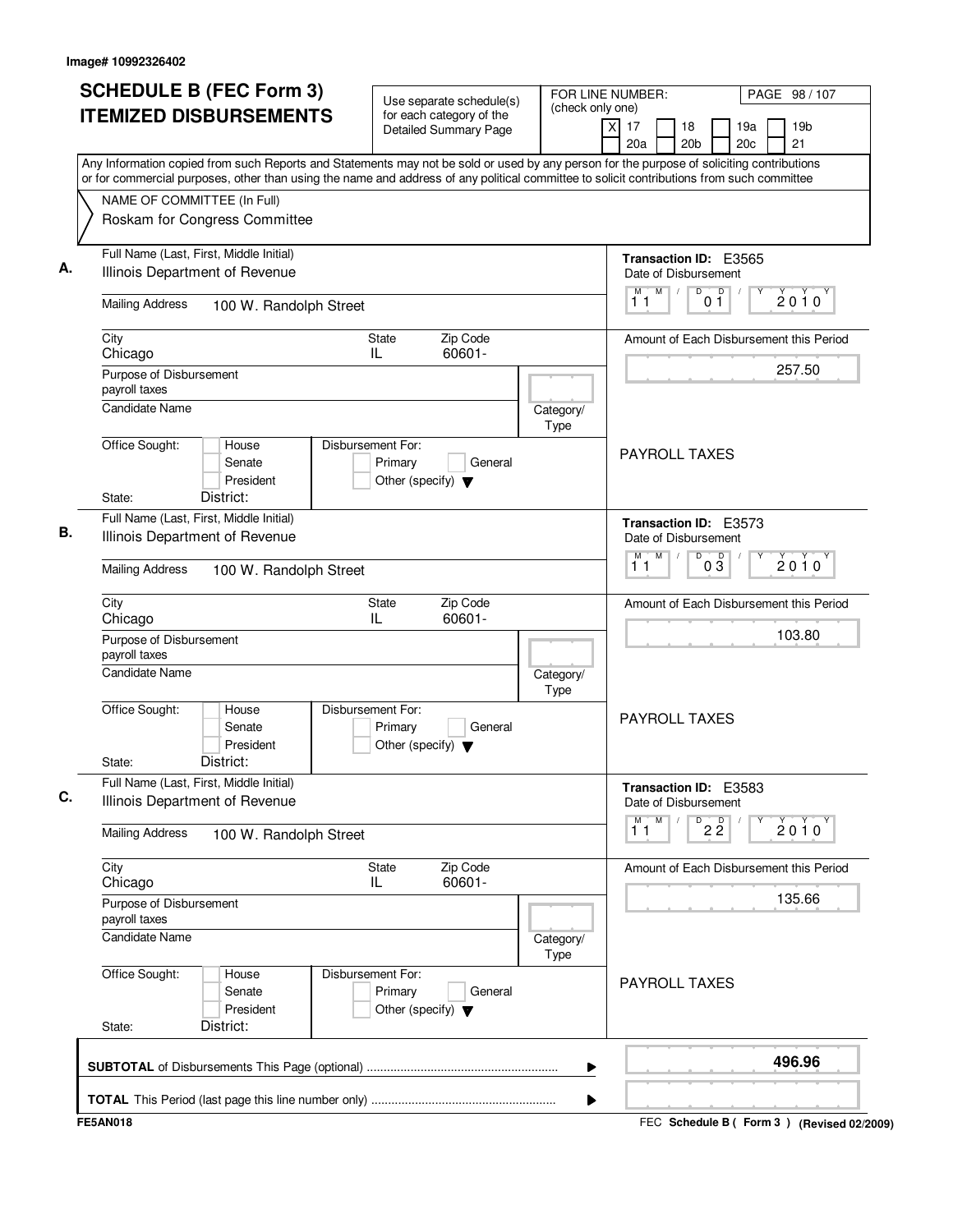| <b>ITEMIZED DISBURSEMENTS</b><br>for each category of the<br>19 <sub>b</sub><br>X<br>17<br>19a<br>18<br><b>Detailed Summary Page</b><br>20 <sub>c</sub><br>21<br>20a<br>20 <sub>b</sub><br>Any Information copied from such Reports and Statements may not be sold or used by any person for the purpose of soliciting contributions<br>or for commercial purposes, other than using the name and address of any political committee to solicit contributions from such committee<br>NAME OF COMMITTEE (In Full)<br>Roskam for Congress Committee<br>Full Name (Last, First, Middle Initial)<br>Transaction ID: E3492<br>Innovative Web Strategies<br>Date of Disbursement<br>M<br>D<br>18<br>М<br>$\sqrt{2}$<br>$2010^y$<br>10<br><b>Mailing Address</b><br>814 King Street, #430<br>Zip Code<br>City<br>State<br>VA<br>22314-<br>Alexandria<br>450.00<br>Purpose of Disbursement<br>website hosting/support<br><b>Candidate Name</b><br>Category/<br><b>Type</b><br>Office Sought:<br>House<br>Disbursement For:<br><b>WEBSITE HOSTING/SUPPORT</b><br>Senate<br>Primary<br>General<br>President<br>Other (specify) $\blacktriangledown$<br>District:<br>State:<br>Full Name (Last, First, Middle Initial)<br>Transaction ID: E3563<br>Brigitta A. Johnson<br>Date of Disbursement<br>M<br>0 <sup>0</sup><br>M)<br>D<br>$2010^y$<br>11<br><b>Mailing Address</b><br>328 Maple Street<br>City<br>Zip Code<br>State<br>IL<br>60137-3812<br>Glen Ellyn<br>2374.98<br>Purpose of Disbursement<br>salary<br><b>Candidate Name</b><br>Category/<br>Type<br>Office Sought:<br>Disbursement For:<br>House<br><b>SALARY</b><br>Primary<br>General<br>Senate<br>President<br>Other (specify) $\blacktriangledown$<br>District:<br>State:<br>Full Name (Last, First, Middle Initial)<br>Transaction ID: E3562<br><b>Brian McCarthy</b><br>Date of Disbursement<br>М<br>M<br>D<br>D<br>$2010^Y$<br>0 <sub>1</sub><br>11<br><b>Mailing Address</b><br>754 Fox Run Drive<br>City<br>Zip Code<br>State<br>IL<br>60134-2866<br>Geneva<br>456.75<br>Purpose of Disbursement<br>salary<br><b>Candidate Name</b><br>Category/<br>Type<br>Office Sought:<br>Disbursement For:<br>House<br><b>SALARY</b><br>Senate<br>Primary<br>General<br>President<br>Other (specify) $\blacktriangledown$<br>District:<br>State:<br>3281.73<br>▶ | <b>SCHEDULE B (FEC Form 3)</b> | Use separate schedule(s) | FOR LINE NUMBER:<br>(check only one) | PAGE 99 / 107                           |  |
|------------------------------------------------------------------------------------------------------------------------------------------------------------------------------------------------------------------------------------------------------------------------------------------------------------------------------------------------------------------------------------------------------------------------------------------------------------------------------------------------------------------------------------------------------------------------------------------------------------------------------------------------------------------------------------------------------------------------------------------------------------------------------------------------------------------------------------------------------------------------------------------------------------------------------------------------------------------------------------------------------------------------------------------------------------------------------------------------------------------------------------------------------------------------------------------------------------------------------------------------------------------------------------------------------------------------------------------------------------------------------------------------------------------------------------------------------------------------------------------------------------------------------------------------------------------------------------------------------------------------------------------------------------------------------------------------------------------------------------------------------------------------------------------------------------------------------------------------------------------------------------------------------------------------------------------------------------------------------------------------------------------------------------------------------------------------------------------------------------------------------------------------------------------------------------------------------------------------------------------------------------------------------------------------------------------|--------------------------------|--------------------------|--------------------------------------|-----------------------------------------|--|
|                                                                                                                                                                                                                                                                                                                                                                                                                                                                                                                                                                                                                                                                                                                                                                                                                                                                                                                                                                                                                                                                                                                                                                                                                                                                                                                                                                                                                                                                                                                                                                                                                                                                                                                                                                                                                                                                                                                                                                                                                                                                                                                                                                                                                                                                                                                  |                                |                          |                                      |                                         |  |
|                                                                                                                                                                                                                                                                                                                                                                                                                                                                                                                                                                                                                                                                                                                                                                                                                                                                                                                                                                                                                                                                                                                                                                                                                                                                                                                                                                                                                                                                                                                                                                                                                                                                                                                                                                                                                                                                                                                                                                                                                                                                                                                                                                                                                                                                                                                  |                                |                          |                                      |                                         |  |
|                                                                                                                                                                                                                                                                                                                                                                                                                                                                                                                                                                                                                                                                                                                                                                                                                                                                                                                                                                                                                                                                                                                                                                                                                                                                                                                                                                                                                                                                                                                                                                                                                                                                                                                                                                                                                                                                                                                                                                                                                                                                                                                                                                                                                                                                                                                  |                                |                          |                                      |                                         |  |
|                                                                                                                                                                                                                                                                                                                                                                                                                                                                                                                                                                                                                                                                                                                                                                                                                                                                                                                                                                                                                                                                                                                                                                                                                                                                                                                                                                                                                                                                                                                                                                                                                                                                                                                                                                                                                                                                                                                                                                                                                                                                                                                                                                                                                                                                                                                  |                                |                          |                                      |                                         |  |
|                                                                                                                                                                                                                                                                                                                                                                                                                                                                                                                                                                                                                                                                                                                                                                                                                                                                                                                                                                                                                                                                                                                                                                                                                                                                                                                                                                                                                                                                                                                                                                                                                                                                                                                                                                                                                                                                                                                                                                                                                                                                                                                                                                                                                                                                                                                  |                                |                          |                                      |                                         |  |
|                                                                                                                                                                                                                                                                                                                                                                                                                                                                                                                                                                                                                                                                                                                                                                                                                                                                                                                                                                                                                                                                                                                                                                                                                                                                                                                                                                                                                                                                                                                                                                                                                                                                                                                                                                                                                                                                                                                                                                                                                                                                                                                                                                                                                                                                                                                  |                                |                          |                                      | Amount of Each Disbursement this Period |  |
|                                                                                                                                                                                                                                                                                                                                                                                                                                                                                                                                                                                                                                                                                                                                                                                                                                                                                                                                                                                                                                                                                                                                                                                                                                                                                                                                                                                                                                                                                                                                                                                                                                                                                                                                                                                                                                                                                                                                                                                                                                                                                                                                                                                                                                                                                                                  |                                |                          |                                      |                                         |  |
|                                                                                                                                                                                                                                                                                                                                                                                                                                                                                                                                                                                                                                                                                                                                                                                                                                                                                                                                                                                                                                                                                                                                                                                                                                                                                                                                                                                                                                                                                                                                                                                                                                                                                                                                                                                                                                                                                                                                                                                                                                                                                                                                                                                                                                                                                                                  |                                |                          |                                      |                                         |  |
|                                                                                                                                                                                                                                                                                                                                                                                                                                                                                                                                                                                                                                                                                                                                                                                                                                                                                                                                                                                                                                                                                                                                                                                                                                                                                                                                                                                                                                                                                                                                                                                                                                                                                                                                                                                                                                                                                                                                                                                                                                                                                                                                                                                                                                                                                                                  |                                |                          |                                      |                                         |  |
|                                                                                                                                                                                                                                                                                                                                                                                                                                                                                                                                                                                                                                                                                                                                                                                                                                                                                                                                                                                                                                                                                                                                                                                                                                                                                                                                                                                                                                                                                                                                                                                                                                                                                                                                                                                                                                                                                                                                                                                                                                                                                                                                                                                                                                                                                                                  |                                |                          |                                      |                                         |  |
|                                                                                                                                                                                                                                                                                                                                                                                                                                                                                                                                                                                                                                                                                                                                                                                                                                                                                                                                                                                                                                                                                                                                                                                                                                                                                                                                                                                                                                                                                                                                                                                                                                                                                                                                                                                                                                                                                                                                                                                                                                                                                                                                                                                                                                                                                                                  |                                |                          |                                      |                                         |  |
|                                                                                                                                                                                                                                                                                                                                                                                                                                                                                                                                                                                                                                                                                                                                                                                                                                                                                                                                                                                                                                                                                                                                                                                                                                                                                                                                                                                                                                                                                                                                                                                                                                                                                                                                                                                                                                                                                                                                                                                                                                                                                                                                                                                                                                                                                                                  |                                |                          |                                      |                                         |  |
|                                                                                                                                                                                                                                                                                                                                                                                                                                                                                                                                                                                                                                                                                                                                                                                                                                                                                                                                                                                                                                                                                                                                                                                                                                                                                                                                                                                                                                                                                                                                                                                                                                                                                                                                                                                                                                                                                                                                                                                                                                                                                                                                                                                                                                                                                                                  |                                |                          |                                      | Amount of Each Disbursement this Period |  |
|                                                                                                                                                                                                                                                                                                                                                                                                                                                                                                                                                                                                                                                                                                                                                                                                                                                                                                                                                                                                                                                                                                                                                                                                                                                                                                                                                                                                                                                                                                                                                                                                                                                                                                                                                                                                                                                                                                                                                                                                                                                                                                                                                                                                                                                                                                                  |                                |                          |                                      |                                         |  |
|                                                                                                                                                                                                                                                                                                                                                                                                                                                                                                                                                                                                                                                                                                                                                                                                                                                                                                                                                                                                                                                                                                                                                                                                                                                                                                                                                                                                                                                                                                                                                                                                                                                                                                                                                                                                                                                                                                                                                                                                                                                                                                                                                                                                                                                                                                                  |                                |                          |                                      |                                         |  |
|                                                                                                                                                                                                                                                                                                                                                                                                                                                                                                                                                                                                                                                                                                                                                                                                                                                                                                                                                                                                                                                                                                                                                                                                                                                                                                                                                                                                                                                                                                                                                                                                                                                                                                                                                                                                                                                                                                                                                                                                                                                                                                                                                                                                                                                                                                                  |                                |                          |                                      |                                         |  |
|                                                                                                                                                                                                                                                                                                                                                                                                                                                                                                                                                                                                                                                                                                                                                                                                                                                                                                                                                                                                                                                                                                                                                                                                                                                                                                                                                                                                                                                                                                                                                                                                                                                                                                                                                                                                                                                                                                                                                                                                                                                                                                                                                                                                                                                                                                                  |                                |                          |                                      |                                         |  |
|                                                                                                                                                                                                                                                                                                                                                                                                                                                                                                                                                                                                                                                                                                                                                                                                                                                                                                                                                                                                                                                                                                                                                                                                                                                                                                                                                                                                                                                                                                                                                                                                                                                                                                                                                                                                                                                                                                                                                                                                                                                                                                                                                                                                                                                                                                                  |                                |                          |                                      |                                         |  |
|                                                                                                                                                                                                                                                                                                                                                                                                                                                                                                                                                                                                                                                                                                                                                                                                                                                                                                                                                                                                                                                                                                                                                                                                                                                                                                                                                                                                                                                                                                                                                                                                                                                                                                                                                                                                                                                                                                                                                                                                                                                                                                                                                                                                                                                                                                                  |                                |                          |                                      | Amount of Each Disbursement this Period |  |
|                                                                                                                                                                                                                                                                                                                                                                                                                                                                                                                                                                                                                                                                                                                                                                                                                                                                                                                                                                                                                                                                                                                                                                                                                                                                                                                                                                                                                                                                                                                                                                                                                                                                                                                                                                                                                                                                                                                                                                                                                                                                                                                                                                                                                                                                                                                  |                                |                          |                                      |                                         |  |
|                                                                                                                                                                                                                                                                                                                                                                                                                                                                                                                                                                                                                                                                                                                                                                                                                                                                                                                                                                                                                                                                                                                                                                                                                                                                                                                                                                                                                                                                                                                                                                                                                                                                                                                                                                                                                                                                                                                                                                                                                                                                                                                                                                                                                                                                                                                  |                                |                          |                                      |                                         |  |
|                                                                                                                                                                                                                                                                                                                                                                                                                                                                                                                                                                                                                                                                                                                                                                                                                                                                                                                                                                                                                                                                                                                                                                                                                                                                                                                                                                                                                                                                                                                                                                                                                                                                                                                                                                                                                                                                                                                                                                                                                                                                                                                                                                                                                                                                                                                  |                                |                          |                                      |                                         |  |
|                                                                                                                                                                                                                                                                                                                                                                                                                                                                                                                                                                                                                                                                                                                                                                                                                                                                                                                                                                                                                                                                                                                                                                                                                                                                                                                                                                                                                                                                                                                                                                                                                                                                                                                                                                                                                                                                                                                                                                                                                                                                                                                                                                                                                                                                                                                  |                                |                          |                                      |                                         |  |
|                                                                                                                                                                                                                                                                                                                                                                                                                                                                                                                                                                                                                                                                                                                                                                                                                                                                                                                                                                                                                                                                                                                                                                                                                                                                                                                                                                                                                                                                                                                                                                                                                                                                                                                                                                                                                                                                                                                                                                                                                                                                                                                                                                                                                                                                                                                  |                                |                          | Þ                                    |                                         |  |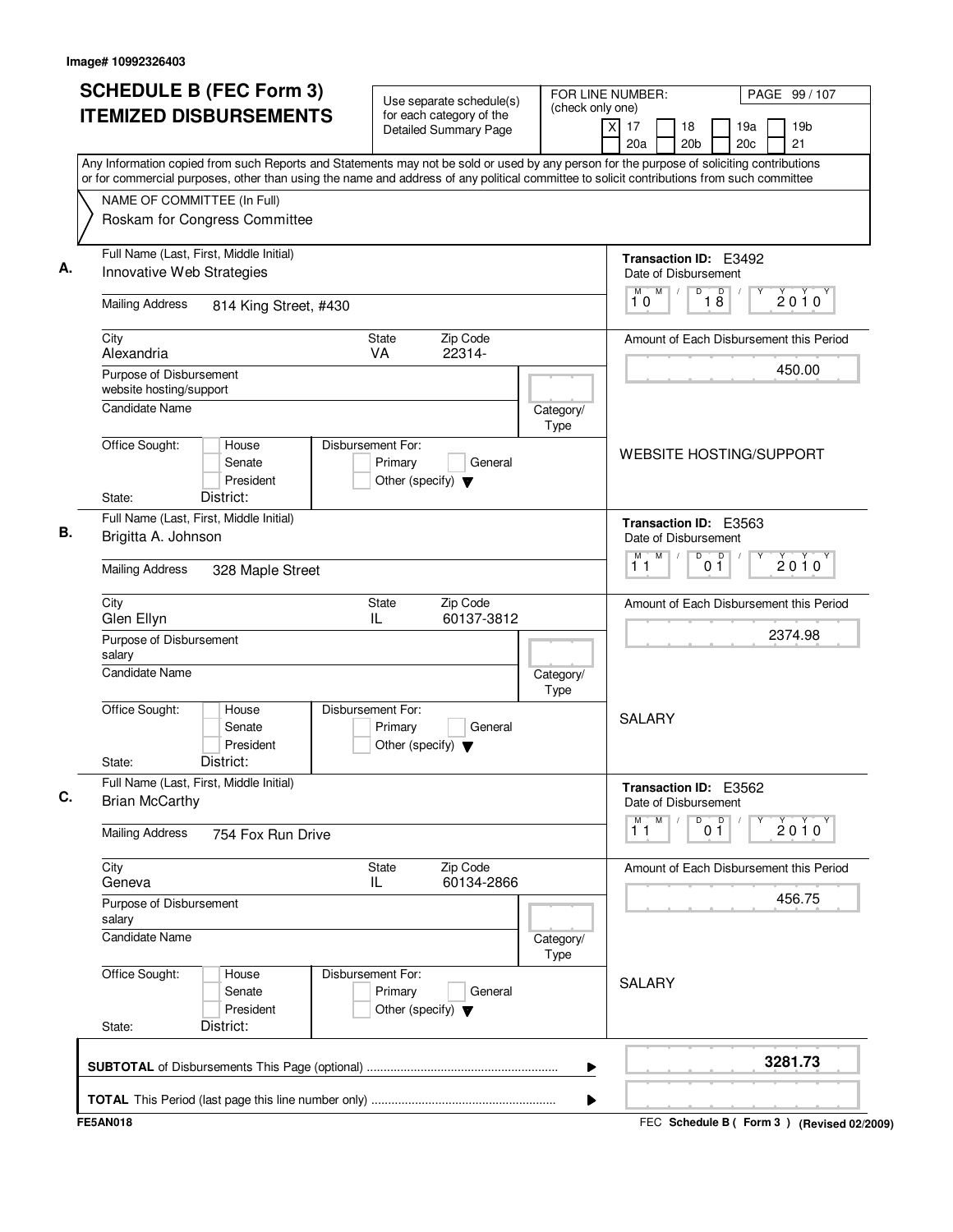| for each category of the<br>$\overline{x}$<br>17<br>18<br>19a<br>19 <sub>b</sub><br><b>Detailed Summary Page</b><br>21<br>20a<br>20 <sub>b</sub><br>20c<br>NAME OF COMMITTEE (In Full)<br>Roskam for Congress Committee<br>Full Name (Last, First, Middle Initial)<br>Transaction ID: E3493<br>Diane McElheney<br>Date of Disbursement<br>M<br>D<br>18<br>M<br>$2010^y$<br>10<br><b>Mailing Address</b><br>314 E. Harrison Avenue<br>City<br>Zip Code<br>State<br>Amount of Each Disbursement this Period<br>60187-4204<br>Wheaton<br>IL<br>93.57<br>Purpose of Disbursement<br>postage<br><b>Candidate Name</b><br>Category/<br>Type<br>Office Sought:<br>Disbursement For:<br>House<br><b>POSTAGE</b><br>Senate<br>Primary<br>General<br>President<br>Other (specify) $\blacktriangledown$<br>District:<br>State:<br>Full Name (Last, First, Middle Initial)<br><b>Transaction ID: E3560</b><br>Diane McElheney<br>Date of Disbursement<br>M<br>D<br>М<br>0 <sup>0</sup><br>$2010^y$<br>11<br><b>Mailing Address</b><br>314 E. Harrison Avenue<br>City<br>Zip Code<br>State<br>Amount of Each Disbursement this Period<br>IL<br>60187-4204<br>Wheaton<br>1340.25<br>Purpose of Disbursement<br>salary<br><b>Candidate Name</b><br>Category/<br>Type<br>Office Sought:<br>Disbursement For:<br>House<br><b>SALARY</b><br>Senate<br>Primary<br>General<br>President<br>Other (specify) $\blacktriangledown$<br>District:<br>State:<br>Full Name (Last, First, Middle Initial)<br>Transaction ID: E3559<br>Connor McGee<br>Date of Disbursement<br>$\overline{1}^M$<br>M<br>D<br>0 <sup>0</sup><br>2010<br><b>Mailing Address</b><br>10 Muirwood Drive<br>City<br>State<br>Zip Code<br>Amount of Each Disbursement this Period<br>60137-3911<br>Glen Ellyn<br>IL.<br>879.33<br>Purpose of Disbursement<br>salary<br>Candidate Name<br>Category/<br>Type<br>Office Sought:<br>Disbursement For:<br>House<br><b>SALARY</b><br>Senate<br>Primary<br>General<br>President<br>Other (specify) $\blacktriangledown$<br>District:<br>State:<br>2313.15<br>▶ | <b>ITEMIZED DISBURSEMENTS</b><br>Any Information copied from such Reports and Statements may not be sold or used by any person for the purpose of soliciting contributions<br>or for commercial purposes, other than using the name and address of any political committee to solicit contributions from such committee<br>▶ | <b>SCHEDULE B (FEC Form 3)</b> | Use separate schedule(s) | FOR LINE NUMBER:<br>(check only one) |  | PAGE 100/107 |  |  |
|-----------------------------------------------------------------------------------------------------------------------------------------------------------------------------------------------------------------------------------------------------------------------------------------------------------------------------------------------------------------------------------------------------------------------------------------------------------------------------------------------------------------------------------------------------------------------------------------------------------------------------------------------------------------------------------------------------------------------------------------------------------------------------------------------------------------------------------------------------------------------------------------------------------------------------------------------------------------------------------------------------------------------------------------------------------------------------------------------------------------------------------------------------------------------------------------------------------------------------------------------------------------------------------------------------------------------------------------------------------------------------------------------------------------------------------------------------------------------------------------------------------------------------------------------------------------------------------------------------------------------------------------------------------------------------------------------------------------------------------------------------------------------------------------------------------------------------------------------------------------------------------------------------------------------------------------------------------------------------------------------------------------------------------------------------|------------------------------------------------------------------------------------------------------------------------------------------------------------------------------------------------------------------------------------------------------------------------------------------------------------------------------|--------------------------------|--------------------------|--------------------------------------|--|--------------|--|--|
|                                                                                                                                                                                                                                                                                                                                                                                                                                                                                                                                                                                                                                                                                                                                                                                                                                                                                                                                                                                                                                                                                                                                                                                                                                                                                                                                                                                                                                                                                                                                                                                                                                                                                                                                                                                                                                                                                                                                                                                                                                                     |                                                                                                                                                                                                                                                                                                                              |                                |                          |                                      |  |              |  |  |
|                                                                                                                                                                                                                                                                                                                                                                                                                                                                                                                                                                                                                                                                                                                                                                                                                                                                                                                                                                                                                                                                                                                                                                                                                                                                                                                                                                                                                                                                                                                                                                                                                                                                                                                                                                                                                                                                                                                                                                                                                                                     |                                                                                                                                                                                                                                                                                                                              |                                |                          |                                      |  |              |  |  |
|                                                                                                                                                                                                                                                                                                                                                                                                                                                                                                                                                                                                                                                                                                                                                                                                                                                                                                                                                                                                                                                                                                                                                                                                                                                                                                                                                                                                                                                                                                                                                                                                                                                                                                                                                                                                                                                                                                                                                                                                                                                     |                                                                                                                                                                                                                                                                                                                              |                                |                          |                                      |  |              |  |  |
|                                                                                                                                                                                                                                                                                                                                                                                                                                                                                                                                                                                                                                                                                                                                                                                                                                                                                                                                                                                                                                                                                                                                                                                                                                                                                                                                                                                                                                                                                                                                                                                                                                                                                                                                                                                                                                                                                                                                                                                                                                                     |                                                                                                                                                                                                                                                                                                                              |                                |                          |                                      |  |              |  |  |
|                                                                                                                                                                                                                                                                                                                                                                                                                                                                                                                                                                                                                                                                                                                                                                                                                                                                                                                                                                                                                                                                                                                                                                                                                                                                                                                                                                                                                                                                                                                                                                                                                                                                                                                                                                                                                                                                                                                                                                                                                                                     |                                                                                                                                                                                                                                                                                                                              |                                |                          |                                      |  |              |  |  |
|                                                                                                                                                                                                                                                                                                                                                                                                                                                                                                                                                                                                                                                                                                                                                                                                                                                                                                                                                                                                                                                                                                                                                                                                                                                                                                                                                                                                                                                                                                                                                                                                                                                                                                                                                                                                                                                                                                                                                                                                                                                     |                                                                                                                                                                                                                                                                                                                              |                                |                          |                                      |  |              |  |  |
|                                                                                                                                                                                                                                                                                                                                                                                                                                                                                                                                                                                                                                                                                                                                                                                                                                                                                                                                                                                                                                                                                                                                                                                                                                                                                                                                                                                                                                                                                                                                                                                                                                                                                                                                                                                                                                                                                                                                                                                                                                                     |                                                                                                                                                                                                                                                                                                                              |                                |                          |                                      |  |              |  |  |
|                                                                                                                                                                                                                                                                                                                                                                                                                                                                                                                                                                                                                                                                                                                                                                                                                                                                                                                                                                                                                                                                                                                                                                                                                                                                                                                                                                                                                                                                                                                                                                                                                                                                                                                                                                                                                                                                                                                                                                                                                                                     |                                                                                                                                                                                                                                                                                                                              |                                |                          |                                      |  |              |  |  |
|                                                                                                                                                                                                                                                                                                                                                                                                                                                                                                                                                                                                                                                                                                                                                                                                                                                                                                                                                                                                                                                                                                                                                                                                                                                                                                                                                                                                                                                                                                                                                                                                                                                                                                                                                                                                                                                                                                                                                                                                                                                     |                                                                                                                                                                                                                                                                                                                              |                                |                          |                                      |  |              |  |  |
|                                                                                                                                                                                                                                                                                                                                                                                                                                                                                                                                                                                                                                                                                                                                                                                                                                                                                                                                                                                                                                                                                                                                                                                                                                                                                                                                                                                                                                                                                                                                                                                                                                                                                                                                                                                                                                                                                                                                                                                                                                                     |                                                                                                                                                                                                                                                                                                                              |                                |                          |                                      |  |              |  |  |
|                                                                                                                                                                                                                                                                                                                                                                                                                                                                                                                                                                                                                                                                                                                                                                                                                                                                                                                                                                                                                                                                                                                                                                                                                                                                                                                                                                                                                                                                                                                                                                                                                                                                                                                                                                                                                                                                                                                                                                                                                                                     |                                                                                                                                                                                                                                                                                                                              |                                |                          |                                      |  |              |  |  |
|                                                                                                                                                                                                                                                                                                                                                                                                                                                                                                                                                                                                                                                                                                                                                                                                                                                                                                                                                                                                                                                                                                                                                                                                                                                                                                                                                                                                                                                                                                                                                                                                                                                                                                                                                                                                                                                                                                                                                                                                                                                     |                                                                                                                                                                                                                                                                                                                              |                                |                          |                                      |  |              |  |  |
|                                                                                                                                                                                                                                                                                                                                                                                                                                                                                                                                                                                                                                                                                                                                                                                                                                                                                                                                                                                                                                                                                                                                                                                                                                                                                                                                                                                                                                                                                                                                                                                                                                                                                                                                                                                                                                                                                                                                                                                                                                                     |                                                                                                                                                                                                                                                                                                                              |                                |                          |                                      |  |              |  |  |
|                                                                                                                                                                                                                                                                                                                                                                                                                                                                                                                                                                                                                                                                                                                                                                                                                                                                                                                                                                                                                                                                                                                                                                                                                                                                                                                                                                                                                                                                                                                                                                                                                                                                                                                                                                                                                                                                                                                                                                                                                                                     |                                                                                                                                                                                                                                                                                                                              |                                |                          |                                      |  |              |  |  |
|                                                                                                                                                                                                                                                                                                                                                                                                                                                                                                                                                                                                                                                                                                                                                                                                                                                                                                                                                                                                                                                                                                                                                                                                                                                                                                                                                                                                                                                                                                                                                                                                                                                                                                                                                                                                                                                                                                                                                                                                                                                     |                                                                                                                                                                                                                                                                                                                              |                                |                          |                                      |  |              |  |  |
|                                                                                                                                                                                                                                                                                                                                                                                                                                                                                                                                                                                                                                                                                                                                                                                                                                                                                                                                                                                                                                                                                                                                                                                                                                                                                                                                                                                                                                                                                                                                                                                                                                                                                                                                                                                                                                                                                                                                                                                                                                                     |                                                                                                                                                                                                                                                                                                                              |                                |                          |                                      |  |              |  |  |
|                                                                                                                                                                                                                                                                                                                                                                                                                                                                                                                                                                                                                                                                                                                                                                                                                                                                                                                                                                                                                                                                                                                                                                                                                                                                                                                                                                                                                                                                                                                                                                                                                                                                                                                                                                                                                                                                                                                                                                                                                                                     |                                                                                                                                                                                                                                                                                                                              |                                |                          |                                      |  |              |  |  |
|                                                                                                                                                                                                                                                                                                                                                                                                                                                                                                                                                                                                                                                                                                                                                                                                                                                                                                                                                                                                                                                                                                                                                                                                                                                                                                                                                                                                                                                                                                                                                                                                                                                                                                                                                                                                                                                                                                                                                                                                                                                     |                                                                                                                                                                                                                                                                                                                              |                                |                          |                                      |  |              |  |  |
|                                                                                                                                                                                                                                                                                                                                                                                                                                                                                                                                                                                                                                                                                                                                                                                                                                                                                                                                                                                                                                                                                                                                                                                                                                                                                                                                                                                                                                                                                                                                                                                                                                                                                                                                                                                                                                                                                                                                                                                                                                                     |                                                                                                                                                                                                                                                                                                                              |                                |                          |                                      |  |              |  |  |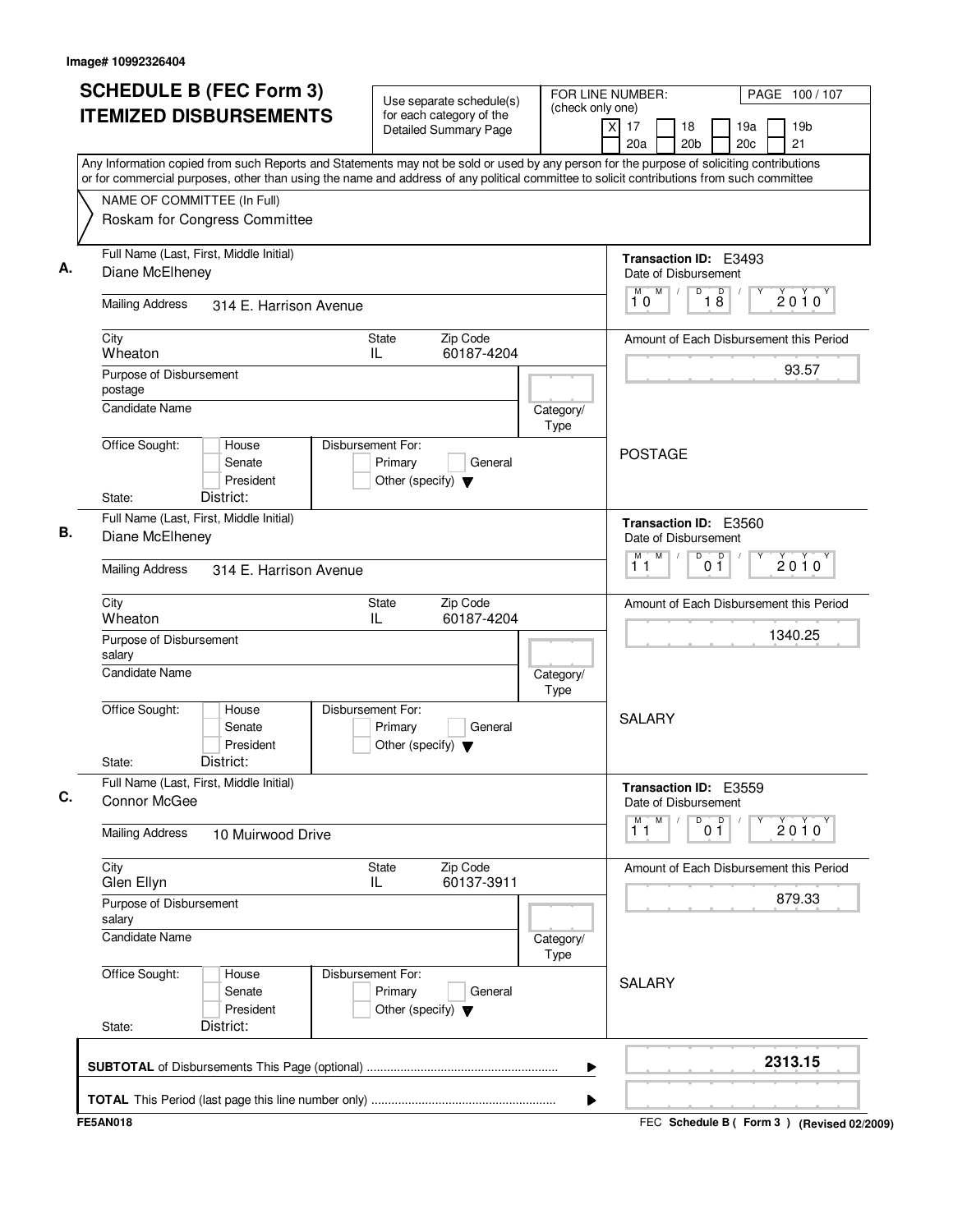| <b>SCHEDULE B (FEC Form 3)</b><br><b>ITEMIZED DISBURSEMENTS</b>                                                                                                                                                                                                                        | Use separate schedule(s)<br>for each category of the<br><b>Detailed Summary Page</b> | FOR LINE NUMBER:<br>(check only one) | PAGE 101 / 107<br>$\times$<br>19 <sub>b</sub><br>17<br>19a<br>18<br>20b<br>20 <sub>c</sub><br>21<br>20a |  |  |  |
|----------------------------------------------------------------------------------------------------------------------------------------------------------------------------------------------------------------------------------------------------------------------------------------|--------------------------------------------------------------------------------------|--------------------------------------|---------------------------------------------------------------------------------------------------------|--|--|--|
| Any Information copied from such Reports and Statements may not be sold or used by any person for the purpose of soliciting contributions<br>or for commercial purposes, other than using the name and address of any political committee to solicit contributions from such committee |                                                                                      |                                      |                                                                                                         |  |  |  |
| NAME OF COMMITTEE (In Full)<br>Roskam for Congress Committee                                                                                                                                                                                                                           |                                                                                      |                                      |                                                                                                         |  |  |  |
| Full Name (Last, First, Middle Initial)<br><b>Paramount Communications Group</b>                                                                                                                                                                                                       |                                                                                      |                                      | <b>Transaction ID: E3496</b><br>Date of Disbursement                                                    |  |  |  |
| <b>Mailing Address</b><br>604 Michael Patrick Court, S.E.                                                                                                                                                                                                                              |                                                                                      |                                      | M<br>D<br>18<br>М<br>$\sqrt{2}$<br>$2010^y$<br>10                                                       |  |  |  |
| City<br>Leesburg                                                                                                                                                                                                                                                                       | Zip Code<br>State<br>VA<br>20175-                                                    |                                      | Amount of Each Disbursement this Period                                                                 |  |  |  |
| Purpose of Disbursement<br>email services                                                                                                                                                                                                                                              |                                                                                      |                                      | 355.17                                                                                                  |  |  |  |
| <b>Candidate Name</b><br>Office Sought:<br>House                                                                                                                                                                                                                                       | Disbursement For:                                                                    | Category/<br>Type                    |                                                                                                         |  |  |  |
| Senate<br>President<br>District:<br>State:                                                                                                                                                                                                                                             | Primary<br>General<br>Other (specify) $\blacktriangledown$                           |                                      | <b>EMAIL SERVICES</b>                                                                                   |  |  |  |
| Full Name (Last, First, Middle Initial)                                                                                                                                                                                                                                                |                                                                                      | Transaction ID: E3549                |                                                                                                         |  |  |  |
| Patton Boggs, LLP                                                                                                                                                                                                                                                                      |                                                                                      |                                      | Date of Disbursement                                                                                    |  |  |  |
| <b>Mailing Address</b><br>2550 M Street, N.W.                                                                                                                                                                                                                                          |                                                                                      |                                      | M<br>$\overline{P}$ 2 $\overline{2}$<br>M<br>$2010^y$<br>10                                             |  |  |  |
| City<br>Washington                                                                                                                                                                                                                                                                     | Zip Code<br>State<br>DC<br>20037-                                                    |                                      | Amount of Each Disbursement this Period                                                                 |  |  |  |
| Purpose of Disbursement<br>legal services                                                                                                                                                                                                                                              |                                                                                      | 136.75                               |                                                                                                         |  |  |  |
| <b>Candidate Name</b>                                                                                                                                                                                                                                                                  |                                                                                      | Category/<br>Type                    |                                                                                                         |  |  |  |
| Office Sought:<br>House<br>Senate<br>President<br>District:<br>State:                                                                                                                                                                                                                  | Disbursement For:<br>Primary<br>General<br>Other (specify) $\blacktriangledown$      |                                      | <b>LEGAL SERVICES</b>                                                                                   |  |  |  |
| Full Name (Last, First, Middle Initial)<br>Patton Boggs, LLP                                                                                                                                                                                                                           |                                                                                      |                                      | <b>Transaction ID: E3568</b><br>Date of Disbursement                                                    |  |  |  |
| <b>Mailing Address</b><br>2550 M Street, N.W.                                                                                                                                                                                                                                          |                                                                                      |                                      | M<br>D<br>M<br>0 <sup>0</sup><br>2010<br>11                                                             |  |  |  |
| City<br>Washington                                                                                                                                                                                                                                                                     | Zip Code<br>State<br>20037-<br>DC                                                    |                                      | Amount of Each Disbursement this Period                                                                 |  |  |  |
| Purpose of Disbursement<br>legal services                                                                                                                                                                                                                                              |                                                                                      | 136.75                               |                                                                                                         |  |  |  |
| <b>Candidate Name</b>                                                                                                                                                                                                                                                                  | Category/<br>Type                                                                    |                                      |                                                                                                         |  |  |  |
| Office Sought:<br>House<br>Senate<br>President<br>District:<br>State:                                                                                                                                                                                                                  | Disbursement For:<br>Primary<br>General<br>Other (specify) $\blacktriangledown$      |                                      | <b>LEGAL SERVICES</b>                                                                                   |  |  |  |
|                                                                                                                                                                                                                                                                                        |                                                                                      | ▶                                    | 628.67                                                                                                  |  |  |  |
|                                                                                                                                                                                                                                                                                        |                                                                                      |                                      |                                                                                                         |  |  |  |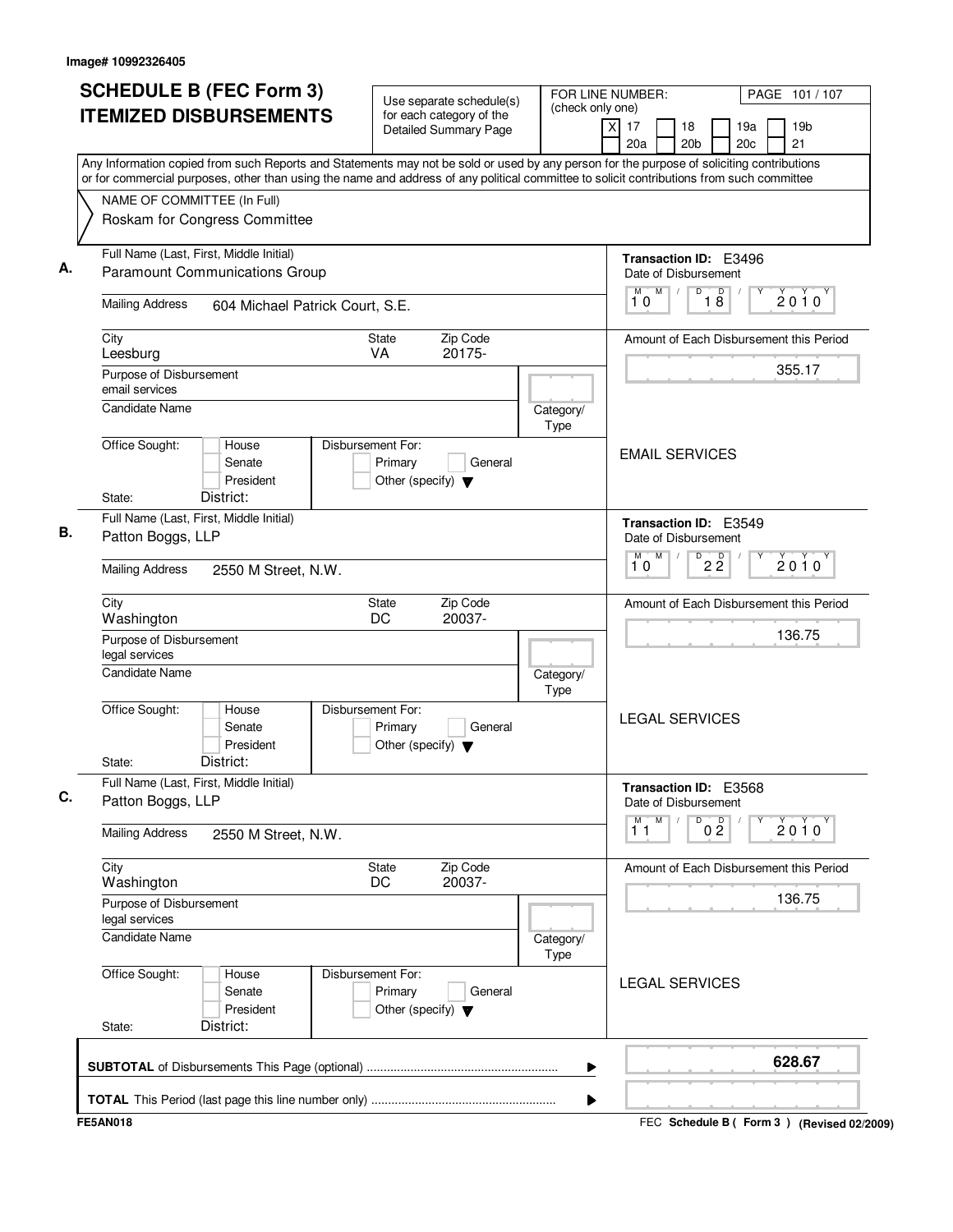| <b>SCHEDULE B (FEC Form 3)</b>                                                                                                                                                                                                                                                         | Use separate schedule(s)                                                        | FOR LINE NUMBER:  |                                                         | PAGE 102/107                                |
|----------------------------------------------------------------------------------------------------------------------------------------------------------------------------------------------------------------------------------------------------------------------------------------|---------------------------------------------------------------------------------|-------------------|---------------------------------------------------------|---------------------------------------------|
| <b>ITEMIZED DISBURSEMENTS</b>                                                                                                                                                                                                                                                          | for each category of the<br>Detailed Summary Page                               | (check only one)  | x<br>17<br>18<br>20a<br>20 <sub>b</sub>                 | 19 <sub>b</sub><br>19a<br>20c<br>21         |
| Any Information copied from such Reports and Statements may not be sold or used by any person for the purpose of soliciting contributions<br>or for commercial purposes, other than using the name and address of any political committee to solicit contributions from such committee |                                                                                 |                   |                                                         |                                             |
| NAME OF COMMITTEE (In Full)                                                                                                                                                                                                                                                            |                                                                                 |                   |                                                         |                                             |
| Roskam for Congress Committee                                                                                                                                                                                                                                                          |                                                                                 |                   |                                                         |                                             |
| Full Name (Last, First, Middle Initial)<br><b>Public Opinion Strategies</b>                                                                                                                                                                                                            |                                                                                 |                   | Transaction ID: E3489<br>Date of Disbursement           |                                             |
| <b>Mailing Address</b><br>214 N. Fayette Street                                                                                                                                                                                                                                        |                                                                                 |                   | M<br>D<br>M<br>D<br>18<br>10                            | 2010                                        |
| City                                                                                                                                                                                                                                                                                   | Zip Code<br>State                                                               |                   |                                                         | Amount of Each Disbursement this Period     |
| Alexandria                                                                                                                                                                                                                                                                             | VA<br>22314-2433                                                                |                   |                                                         | 9500.00                                     |
| Purpose of Disbursement<br>survey                                                                                                                                                                                                                                                      |                                                                                 |                   |                                                         |                                             |
| <b>Candidate Name</b>                                                                                                                                                                                                                                                                  |                                                                                 | Category/<br>Type |                                                         |                                             |
| Office Sought:<br>House<br>Senate<br>President<br>District:<br>State:                                                                                                                                                                                                                  | Disbursement For:<br>Primary<br>General<br>Other (specify) $\blacktriangledown$ |                   | <b>SURVEY</b>                                           |                                             |
| Full Name (Last, First, Middle Initial)                                                                                                                                                                                                                                                |                                                                                 |                   |                                                         |                                             |
| Revolvis Consulting, Inc.                                                                                                                                                                                                                                                              |                                                                                 |                   | Transaction ID: E3557<br>Date of Disbursement<br>M<br>М |                                             |
| <b>Mailing Address</b><br>7185 Navajo Road, Suite P                                                                                                                                                                                                                                    |                                                                                 |                   | $D$ <sub>2</sub> $\frac{D}{7}$<br>10                    | $2010^y$                                    |
| City<br>San Diego                                                                                                                                                                                                                                                                      | Zip Code<br>State<br>CA<br>92119-                                               |                   |                                                         | Amount of Each Disbursement this Period     |
| Purpose of Disbursement<br>advertising                                                                                                                                                                                                                                                 |                                                                                 |                   |                                                         | 40000.00                                    |
| <b>Candidate Name</b>                                                                                                                                                                                                                                                                  |                                                                                 | Category/<br>Type |                                                         |                                             |
| Office Sought:<br>House<br>Senate<br>President<br>District:<br>State:                                                                                                                                                                                                                  | Disbursement For:<br>Primary<br>General<br>Other (specify) $\blacktriangledown$ |                   | <b>ADVERTISING</b>                                      |                                             |
| Full Name (Last, First, Middle Initial)<br>Martha J. Roskam                                                                                                                                                                                                                            |                                                                                 |                   | Transaction ID: C29955IK<br>Date of Disbursement        |                                             |
| <b>Mailing Address</b><br>1716 Lakecliffe Drive                                                                                                                                                                                                                                        |                                                                                 |                   | M<br>M<br>$D^D$ <sub>2</sub> $B$<br>10                  | $2010^y$                                    |
| City<br>Wheaton                                                                                                                                                                                                                                                                        | Zip Code<br>State<br>60189-<br>IL                                               |                   |                                                         | Amount of Each Disbursement this Period     |
| Purpose of Disbursement<br>NOTE: facility rental                                                                                                                                                                                                                                       |                                                                                 |                   |                                                         | 800.00                                      |
| Candidate Name                                                                                                                                                                                                                                                                         |                                                                                 | Category/<br>Type |                                                         |                                             |
| Office Sought:<br>House<br>Senate<br>President<br>District:<br>State:                                                                                                                                                                                                                  | Disbursement For:<br>Primary<br>General<br>Other (specify) $\blacktriangledown$ |                   | IN KIND: NOTE: FACILITY RE-<br>NTAL                     |                                             |
|                                                                                                                                                                                                                                                                                        |                                                                                 | ▶                 |                                                         | 50300.00                                    |
|                                                                                                                                                                                                                                                                                        |                                                                                 | ▶                 |                                                         |                                             |
| <b>FE5AN018</b>                                                                                                                                                                                                                                                                        |                                                                                 |                   |                                                         | FEC Schedule B ( Form 3 ) (Revised 02/2009) |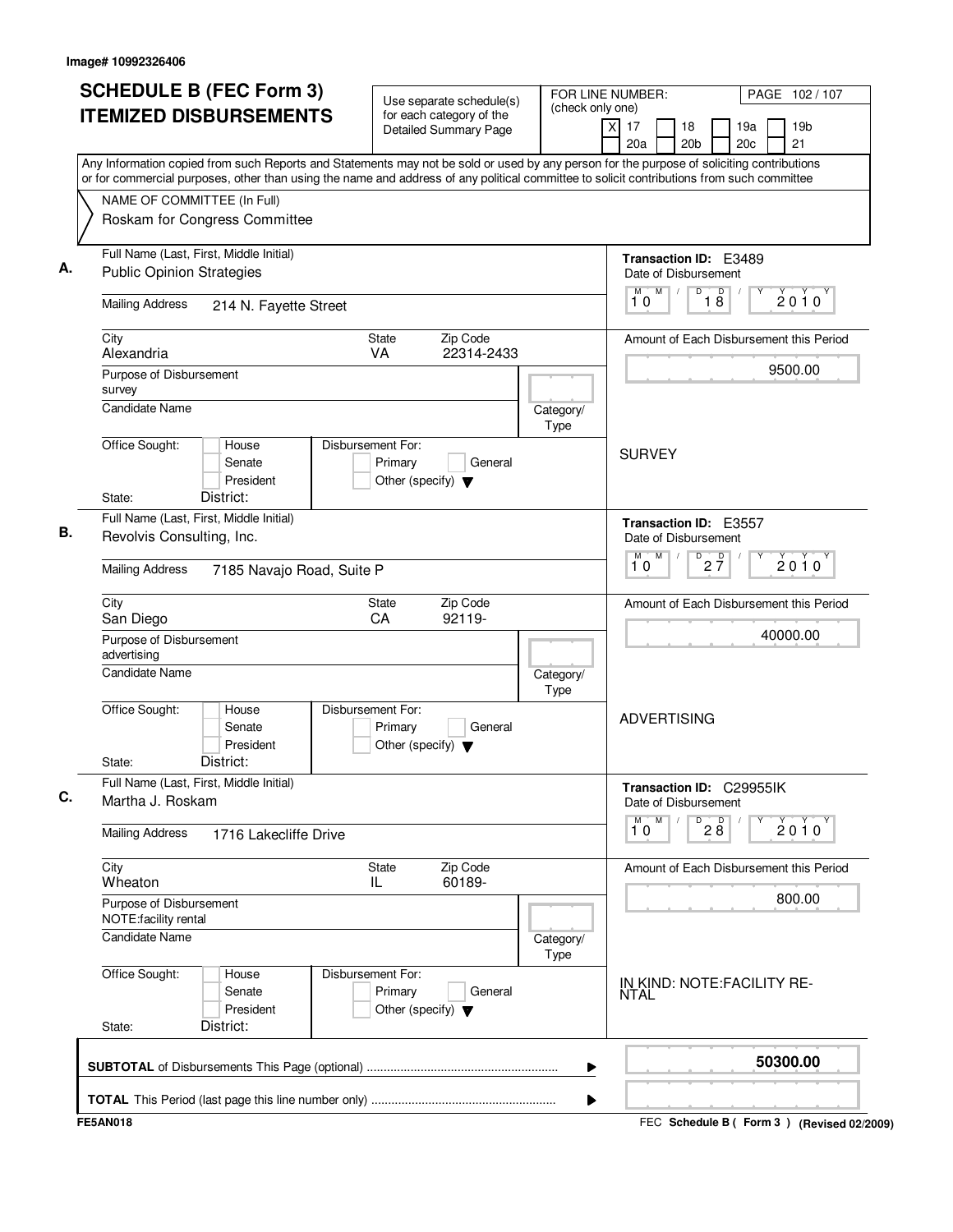| <b>SCHEDULE B (FEC Form 3)</b>                                                                                                                                                                                                                                                         | Use separate schedule(s)                                 |                   | (check only one)                                                                 | FOR LINE NUMBER:            |                                 |            |  | PAGE 103/107                            |  |
|----------------------------------------------------------------------------------------------------------------------------------------------------------------------------------------------------------------------------------------------------------------------------------------|----------------------------------------------------------|-------------------|----------------------------------------------------------------------------------|-----------------------------|---------------------------------|------------|--|-----------------------------------------|--|
| <b>ITEMIZED DISBURSEMENTS</b>                                                                                                                                                                                                                                                          | for each category of the<br><b>Detailed Summary Page</b> |                   | $\overline{X}$<br>17<br>20a                                                      | 18<br>20 <sub>b</sub>       |                                 | 19a<br>20c |  | 19 <sub>b</sub><br>21                   |  |
| Any Information copied from such Reports and Statements may not be sold or used by any person for the purpose of soliciting contributions<br>or for commercial purposes, other than using the name and address of any political committee to solicit contributions from such committee |                                                          |                   |                                                                                  |                             |                                 |            |  |                                         |  |
| NAME OF COMMITTEE (In Full)                                                                                                                                                                                                                                                            |                                                          |                   |                                                                                  |                             |                                 |            |  |                                         |  |
| Roskam for Congress Committee                                                                                                                                                                                                                                                          |                                                          |                   |                                                                                  |                             |                                 |            |  |                                         |  |
|                                                                                                                                                                                                                                                                                        |                                                          |                   |                                                                                  |                             |                                 |            |  |                                         |  |
| Full Name (Last, First, Middle Initial)                                                                                                                                                                                                                                                |                                                          |                   |                                                                                  | Transaction ID: E3551       |                                 |            |  |                                         |  |
| SCM Associates, Inc.                                                                                                                                                                                                                                                                   |                                                          |                   |                                                                                  | Date of Disbursement        |                                 |            |  |                                         |  |
| <b>Mailing Address</b><br>P. O. Box 254                                                                                                                                                                                                                                                |                                                          |                   | M<br>10                                                                          | M                           | $D$ <sub>2</sub> $\overline{2}$ |            |  | $2010^y$                                |  |
| City                                                                                                                                                                                                                                                                                   | Zip Code<br><b>State</b>                                 |                   |                                                                                  |                             |                                 |            |  | Amount of Each Disbursement this Period |  |
| Dublin                                                                                                                                                                                                                                                                                 | 03444-<br><b>NH</b>                                      |                   |                                                                                  |                             |                                 |            |  |                                         |  |
| Purpose of Disbursement                                                                                                                                                                                                                                                                |                                                          |                   |                                                                                  |                             |                                 |            |  | 4803.40                                 |  |
| direct mail services                                                                                                                                                                                                                                                                   |                                                          |                   |                                                                                  |                             |                                 |            |  |                                         |  |
| <b>Candidate Name</b>                                                                                                                                                                                                                                                                  |                                                          | Category/<br>Type |                                                                                  |                             |                                 |            |  |                                         |  |
| Office Sought:<br>House                                                                                                                                                                                                                                                                | Disbursement For:                                        |                   |                                                                                  |                             |                                 |            |  |                                         |  |
| Senate                                                                                                                                                                                                                                                                                 | Primary<br>General                                       |                   |                                                                                  | <b>DIRECT MAIL SERVICES</b> |                                 |            |  |                                         |  |
| President                                                                                                                                                                                                                                                                              | Other (specify) $\blacktriangledown$                     |                   |                                                                                  |                             |                                 |            |  |                                         |  |
| District:<br>State:                                                                                                                                                                                                                                                                    |                                                          |                   |                                                                                  |                             |                                 |            |  |                                         |  |
| Full Name (Last, First, Middle Initial)                                                                                                                                                                                                                                                |                                                          |                   |                                                                                  | Transaction ID: E3577       |                                 |            |  |                                         |  |
| Targeted Creative Communications, Inc.                                                                                                                                                                                                                                                 |                                                          |                   |                                                                                  | Date of Disbursement        |                                 |            |  |                                         |  |
| <b>Mailing Address</b><br>160 S. Columbus Street                                                                                                                                                                                                                                       |                                                          | м<br>11           | M<br>D<br>$\overline{16}$<br>$2010^y$<br>Amount of Each Disbursement this Period |                             |                                 |            |  |                                         |  |
| City                                                                                                                                                                                                                                                                                   | Zip Code<br>State                                        |                   |                                                                                  |                             |                                 |            |  |                                         |  |
| Alexandria                                                                                                                                                                                                                                                                             | 22314-<br>VA                                             |                   |                                                                                  |                             |                                 |            |  | 4400.00                                 |  |
| Purpose of Disbursement<br>telephone calls                                                                                                                                                                                                                                             |                                                          |                   |                                                                                  |                             |                                 |            |  |                                         |  |
| Candidate Name                                                                                                                                                                                                                                                                         |                                                          | Category/         |                                                                                  |                             |                                 |            |  |                                         |  |
|                                                                                                                                                                                                                                                                                        |                                                          | Type              |                                                                                  |                             |                                 |            |  |                                         |  |
| Office Sought:<br>House                                                                                                                                                                                                                                                                | Disbursement For:                                        |                   |                                                                                  | <b>TELEPHONE CALLS</b>      |                                 |            |  |                                         |  |
| Senate<br>President                                                                                                                                                                                                                                                                    | Primary<br>General                                       |                   |                                                                                  |                             |                                 |            |  |                                         |  |
| District:<br>State:                                                                                                                                                                                                                                                                    | Other (specify) $\blacktriangledown$                     |                   |                                                                                  |                             |                                 |            |  |                                         |  |
| Full Name (Last, First, Middle Initial)                                                                                                                                                                                                                                                |                                                          |                   |                                                                                  | Transaction ID: E3554       |                                 |            |  |                                         |  |
| <b>United States Postal Service</b>                                                                                                                                                                                                                                                    |                                                          |                   |                                                                                  | Date of Disbursement        |                                 |            |  |                                         |  |
|                                                                                                                                                                                                                                                                                        |                                                          |                   | M                                                                                | M                           | $\overline{22}$                 |            |  | $2010^y$                                |  |
| <b>Mailing Address</b><br>122 N. Wheaton Avenue                                                                                                                                                                                                                                        |                                                          |                   | 10                                                                               |                             |                                 |            |  |                                         |  |
| City                                                                                                                                                                                                                                                                                   | Zip Code<br>State                                        |                   |                                                                                  |                             |                                 |            |  | Amount of Each Disbursement this Period |  |
| Wheaton                                                                                                                                                                                                                                                                                | 60187-5139<br>IL                                         |                   |                                                                                  |                             |                                 |            |  |                                         |  |
| Purpose of Disbursement                                                                                                                                                                                                                                                                |                                                          |                   |                                                                                  |                             |                                 |            |  | 70.00                                   |  |
| p.o. box renewal                                                                                                                                                                                                                                                                       |                                                          |                   |                                                                                  |                             |                                 |            |  |                                         |  |
| <b>Candidate Name</b>                                                                                                                                                                                                                                                                  |                                                          | Category/<br>Type |                                                                                  |                             |                                 |            |  |                                         |  |
| Office Sought:<br>House                                                                                                                                                                                                                                                                | Disbursement For:                                        |                   |                                                                                  |                             |                                 |            |  |                                         |  |
| Senate                                                                                                                                                                                                                                                                                 | Primary<br>General                                       |                   |                                                                                  | P.O. BOX RENEWAL            |                                 |            |  |                                         |  |
| President                                                                                                                                                                                                                                                                              | Other (specify) $\blacktriangledown$                     |                   |                                                                                  |                             |                                 |            |  |                                         |  |
| District:<br>State:                                                                                                                                                                                                                                                                    |                                                          |                   |                                                                                  |                             |                                 |            |  |                                         |  |
|                                                                                                                                                                                                                                                                                        |                                                          |                   |                                                                                  |                             |                                 |            |  | 9273.40                                 |  |
|                                                                                                                                                                                                                                                                                        |                                                          | ▶                 |                                                                                  |                             |                                 |            |  |                                         |  |
|                                                                                                                                                                                                                                                                                        |                                                          |                   |                                                                                  |                             |                                 |            |  |                                         |  |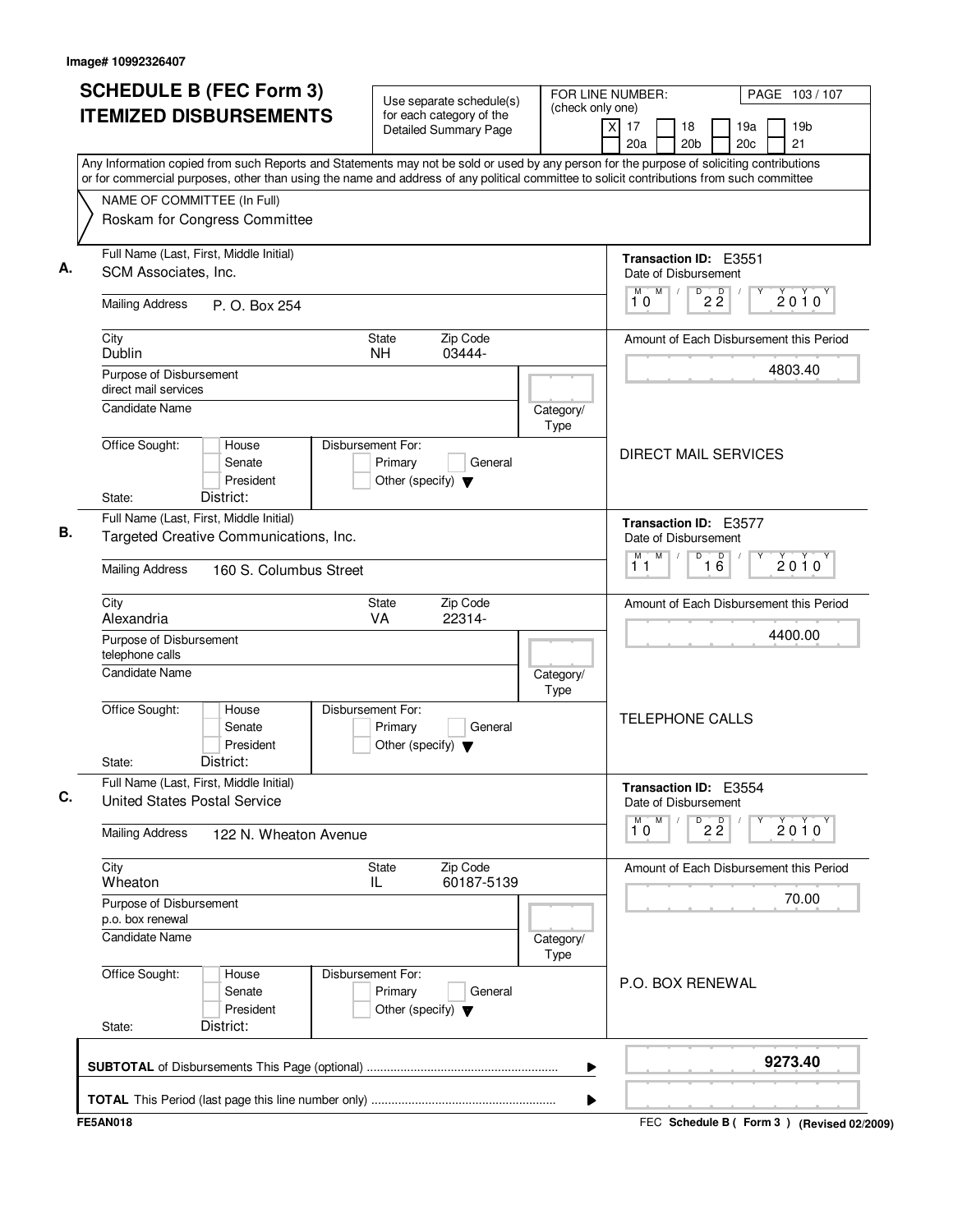|    | <b>SCHEDULE B (FEC Form 3)</b><br><b>ITEMIZED DISBURSEMENTS</b>                                                                                                                                                                                                                                                                                        | Use separate schedule(s)<br>for each category of the<br><b>Detailed Summary Page</b> | FOR LINE NUMBER:<br>(check only one)<br>$\overline{x}$                                        | PAGE 104 / 107<br>19 <sub>b</sub><br>17<br>18<br>19a<br>21<br>20a<br>20 <sub>b</sub><br>20c          |
|----|--------------------------------------------------------------------------------------------------------------------------------------------------------------------------------------------------------------------------------------------------------------------------------------------------------------------------------------------------------|--------------------------------------------------------------------------------------|-----------------------------------------------------------------------------------------------|------------------------------------------------------------------------------------------------------|
|    | Any Information copied from such Reports and Statements may not be sold or used by any person for the purpose of soliciting contributions<br>or for commercial purposes, other than using the name and address of any political committee to solicit contributions from such committee<br>NAME OF COMMITTEE (In Full)<br>Roskam for Congress Committee |                                                                                      |                                                                                               |                                                                                                      |
| А. | Full Name (Last, First, Middle Initial)<br>Robert Watkins & Company<br><b>Mailing Address</b><br>610 S. Boulevard                                                                                                                                                                                                                                      |                                                                                      |                                                                                               | Transaction ID: E3552<br>Date of Disbursement<br>$M$ $M$ /<br>D<br>$2\overline{2}$<br>$2010^y$<br>10 |
|    | City<br>Tampa<br>Purpose of Disbursement<br>accounting services<br>Candidate Name                                                                                                                                                                                                                                                                      | Zip Code<br><b>State</b><br><b>FL</b><br>33606-                                      | Category/                                                                                     | Amount of Each Disbursement this Period<br>9182.22                                                   |
|    | Office Sought:<br>House<br>Senate<br>President<br>District:<br>State:                                                                                                                                                                                                                                                                                  | Disbursement For:<br>Primary<br>General<br>Other (specify) $\blacktriangledown$      | Type                                                                                          | <b>ACCOUNTING SERVICES</b>                                                                           |
| В. | Full Name (Last, First, Middle Initial)<br>Wilson Research Strategies, LLC<br><b>Mailing Address</b><br>1319 Classen Drive                                                                                                                                                                                                                             |                                                                                      | Transaction ID: E3547<br>Date of Disbursement<br>D<br>M<br>M<br>$2\overline{2}$<br>2010<br>10 |                                                                                                      |
|    | City<br>Oklahoma City<br>Purpose of Disbursement<br>survey<br><b>Candidate Name</b>                                                                                                                                                                                                                                                                    | Zip Code<br><b>State</b><br>73103-<br>OK                                             | Category/<br>Type                                                                             | Amount of Each Disbursement this Period<br>1200.00                                                   |
|    | Office Sought:<br>House<br>Senate<br>President<br>District:<br>State:                                                                                                                                                                                                                                                                                  | Disbursement For:<br>Primary<br>General<br>Other (specify) $\blacktriangledown$      |                                                                                               | <b>SURVEY</b>                                                                                        |

| FE5AN018 | FEC Schedule B (Form 3) (Revised 02/2009) |
|----------|-------------------------------------------|
|          | 117756.74                                 |
|          | 10382.22                                  |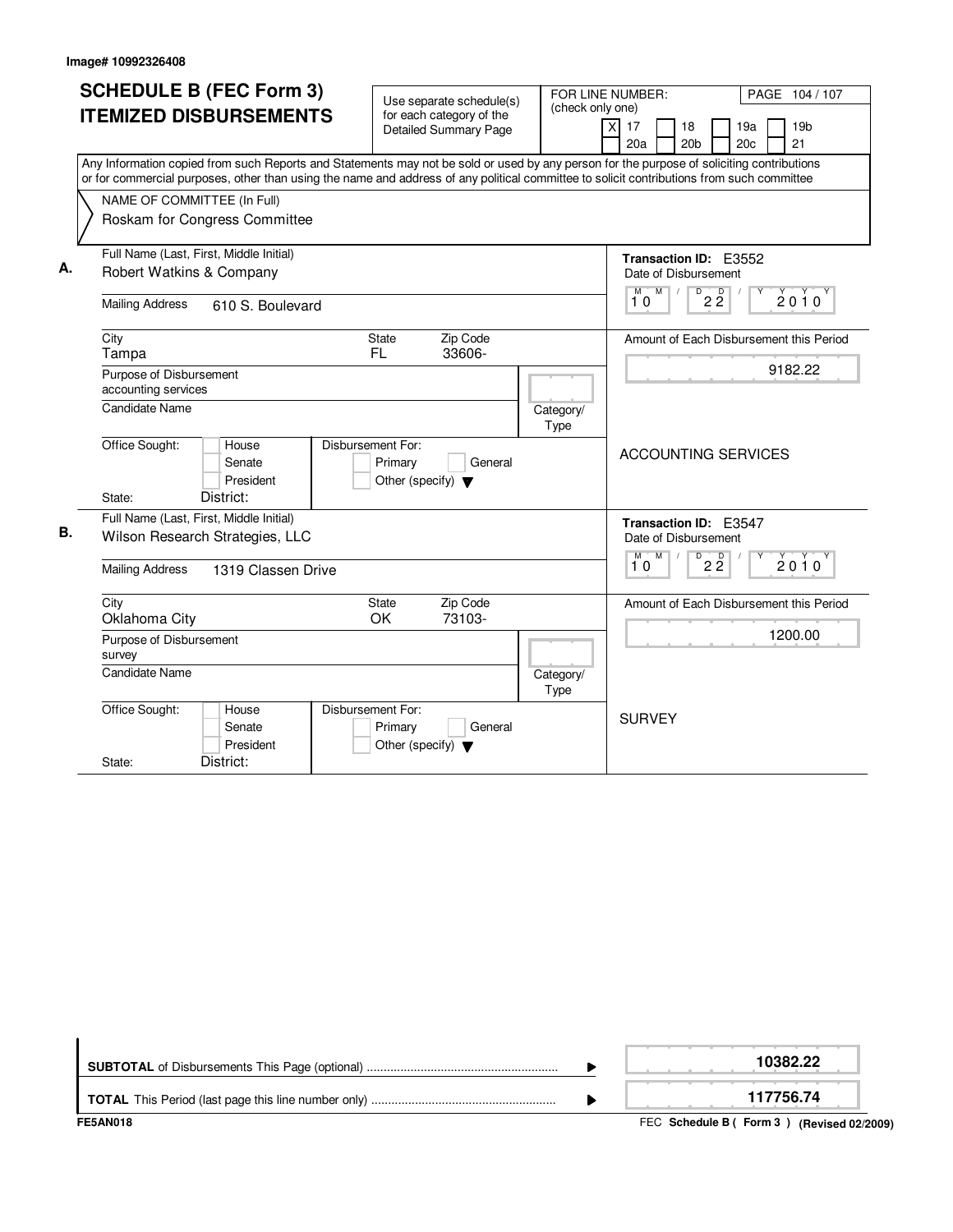|    | <b>SCHEDULE B (FEC Form 3)</b>                                                                                                                                                                                                                                                         |                   | Use separate schedule(s)             |                  | FOR LINE NUMBER:<br>PAGE 105/107                   |  |
|----|----------------------------------------------------------------------------------------------------------------------------------------------------------------------------------------------------------------------------------------------------------------------------------------|-------------------|--------------------------------------|------------------|----------------------------------------------------|--|
|    | <b>ITEMIZED DISBURSEMENTS</b>                                                                                                                                                                                                                                                          |                   | for each category of the             | (check only one) |                                                    |  |
|    |                                                                                                                                                                                                                                                                                        |                   | <b>Detailed Summary Page</b>         |                  | 19 <sub>b</sub><br>17<br>18<br>19a                 |  |
|    |                                                                                                                                                                                                                                                                                        |                   |                                      |                  | 20 <sub>b</sub><br>20 <sub>c</sub><br>20a<br>21    |  |
|    | Any Information copied from such Reports and Statements may not be sold or used by any person for the purpose of soliciting contributions<br>or for commercial purposes, other than using the name and address of any political committee to solicit contributions from such committee |                   |                                      |                  |                                                    |  |
|    | NAME OF COMMITTEE (In Full)                                                                                                                                                                                                                                                            |                   |                                      |                  |                                                    |  |
|    | Roskam for Congress Committee                                                                                                                                                                                                                                                          |                   |                                      |                  |                                                    |  |
|    |                                                                                                                                                                                                                                                                                        |                   |                                      |                  |                                                    |  |
|    | Full Name (Last, First, Middle Initial)                                                                                                                                                                                                                                                |                   |                                      |                  | Transaction ID: F3580                              |  |
| А. | National Republican Congressional Comm                                                                                                                                                                                                                                                 |                   |                                      |                  | Date of Disbursement                               |  |
|    |                                                                                                                                                                                                                                                                                        |                   |                                      |                  | M<br>$\overline{D}$<br>M<br>$2\frac{D}{7}$<br>2010 |  |
|    | <b>Mailing Address</b><br>320 1st Street, S.E.                                                                                                                                                                                                                                         |                   |                                      |                  | 10                                                 |  |
|    | City                                                                                                                                                                                                                                                                                   | <b>State</b>      | Zip Code                             |                  | Amount of Each Disbursement this Period            |  |
|    | Washington                                                                                                                                                                                                                                                                             | DC                | 20003-1838                           |                  |                                                    |  |
|    | Purpose of Disbursement                                                                                                                                                                                                                                                                |                   |                                      |                  | 50000.00                                           |  |
|    | <b>EXCESS FUNDS</b>                                                                                                                                                                                                                                                                    |                   |                                      |                  |                                                    |  |
|    | <b>Candidate Name</b>                                                                                                                                                                                                                                                                  |                   |                                      | Category/        |                                                    |  |
|    |                                                                                                                                                                                                                                                                                        |                   |                                      | Type             |                                                    |  |
|    | Office Sought:<br>House                                                                                                                                                                                                                                                                | Disbursement For: | 2010                                 |                  |                                                    |  |
|    | Senate                                                                                                                                                                                                                                                                                 | Primary           | X General                            |                  |                                                    |  |
|    | President                                                                                                                                                                                                                                                                              |                   | Other (specify) $\blacktriangledown$ |                  |                                                    |  |
|    | District:<br>State:                                                                                                                                                                                                                                                                    |                   |                                      |                  |                                                    |  |

| <b>FE5AN018</b> | FEC Schedule B (Form 3) (Revised 02/2009) |
|-----------------|-------------------------------------------|
|                 | 50000.00                                  |
|                 | 50000.00                                  |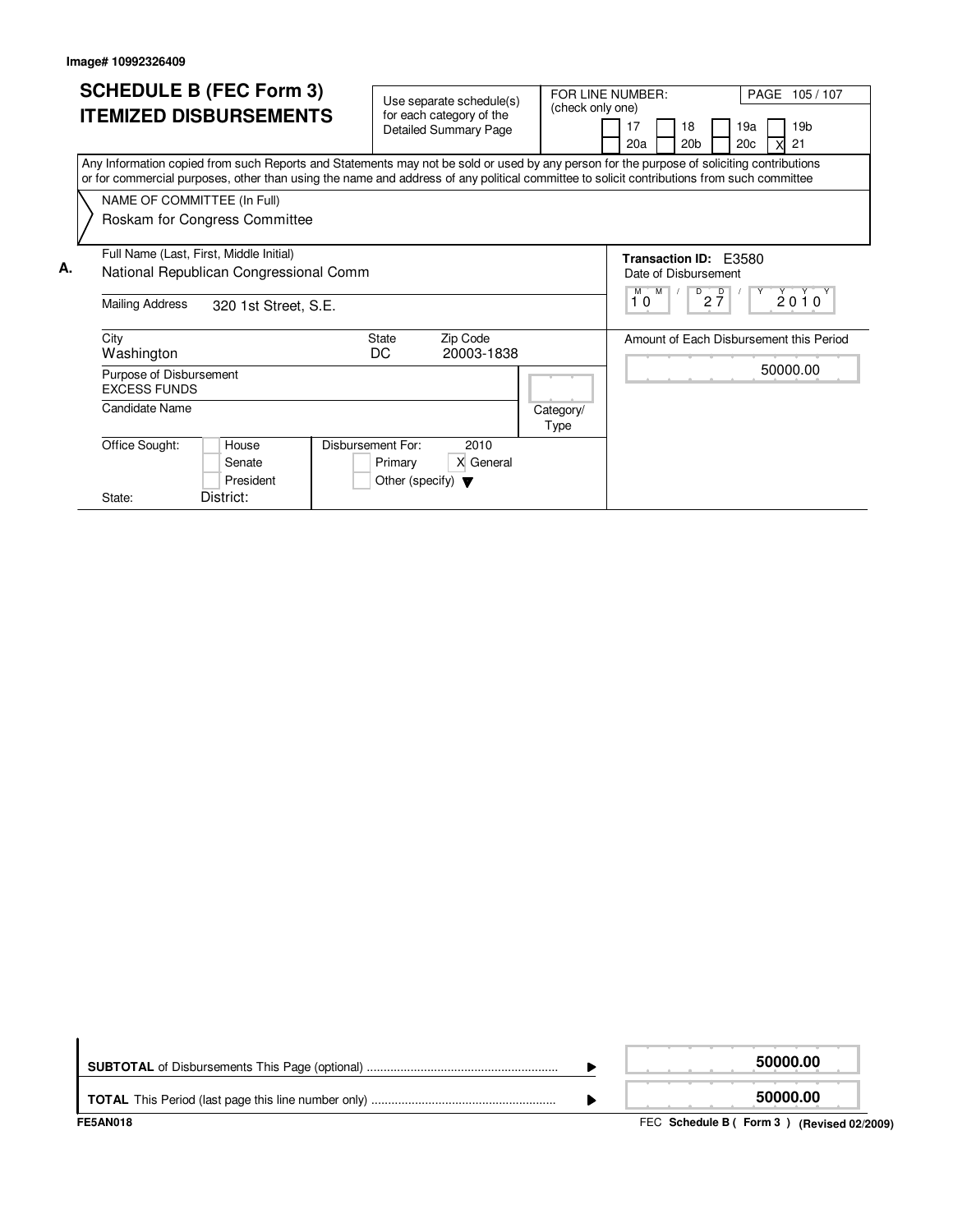|    | <b>SCHEDULE B (FEC Form 3)</b>                                                                                                            | Use separate schedule(s)                                                                  |  |                                               | FOR LINE NUMBER:<br>PAGE 106/107                                               |
|----|-------------------------------------------------------------------------------------------------------------------------------------------|-------------------------------------------------------------------------------------------|--|-----------------------------------------------|--------------------------------------------------------------------------------|
|    | <b>ITEMIZED DISBURSEMENTS</b>                                                                                                             | for each category of the<br>Detailed Summary Page                                         |  | (check only one)                              | 19 <sub>b</sub><br>18<br>19a<br>17<br>20a<br>20 <sub>b</sub><br>20c<br>21<br>x |
|    | Any Information copied from such Reports and Statements may not be sold or used by any person for the purpose of soliciting contributions |                                                                                           |  |                                               |                                                                                |
|    | or for commercial purposes, other than using the name and address of any political committee to solicit contributions from such committee |                                                                                           |  |                                               |                                                                                |
|    | NAME OF COMMITTEE (In Full)                                                                                                               |                                                                                           |  |                                               |                                                                                |
|    | Roskam for Congress Committee                                                                                                             |                                                                                           |  |                                               |                                                                                |
| А. | Full Name (Last, First, Middle Initial)<br>Craig S. Burkhardt                                                                             |                                                                                           |  |                                               | <b>Transaction ID: E3555</b><br>Date of Disbursement                           |
|    | <b>Mailing Address</b><br>910 15th Street, N.W.                                                                                           |                                                                                           |  |                                               | M<br>25<br>D<br>M<br>$2010^y$<br>10                                            |
|    | City<br>Washington                                                                                                                        | Zip Code<br>State<br>20005-<br>DC                                                         |  |                                               | Amount of Each Disbursement this Period                                        |
|    | Purpose of Disbursement<br>Refund of Contribution refund                                                                                  |                                                                                           |  | 010                                           | 500.00                                                                         |
|    | Candidate Name                                                                                                                            |                                                                                           |  | Category/<br>Type                             |                                                                                |
|    | Office Sought:<br>House<br>Senate<br>President                                                                                            | Disbursement For:<br>2010<br>Primary<br>X General<br>Other (specify) $\blacktriangledown$ |  |                                               |                                                                                |
|    | District:<br>State:                                                                                                                       |                                                                                           |  |                                               |                                                                                |
| В. | Full Name (Last, First, Middle Initial)<br>Paul F. Merrick                                                                                |                                                                                           |  | Transaction ID: E3487<br>Date of Disbursement |                                                                                |
|    | <b>Mailing Address</b><br>540 Hill Avenue                                                                                                 |                                                                                           |  |                                               | M<br>D<br>$\overline{18}$<br>M<br>$2010^y$<br>10                               |
|    | City<br>Glen Ellyn                                                                                                                        | Zip Code<br>State<br>IL<br>60137-5032                                                     |  |                                               | Amount of Each Disbursement this Period                                        |
|    | Purpose of Disbursement<br>Refund of Contribution refund-over limit<br>010                                                                |                                                                                           |  |                                               | 700.00                                                                         |
|    | <b>Candidate Name</b>                                                                                                                     |                                                                                           |  | Category/<br>Type                             |                                                                                |
|    | Office Sought:<br>House<br>Senate<br>President<br>District:<br>State:                                                                     | Disbursement For:<br>2010<br>X General<br>Primary<br>Other (specify) $\blacktriangledown$ |  |                                               |                                                                                |
|    | Full Name (Last, First, Middle Initial)                                                                                                   |                                                                                           |  |                                               |                                                                                |
|    | Donald R. Stroben                                                                                                                         |                                                                                           |  |                                               | Transaction ID: E3486<br>Date of Disbursement                                  |
|    | <b>Mailing Address</b><br>792 Lynwood Drive                                                                                               |                                                                                           |  |                                               | M<br>D<br>$\overline{18}$<br>M<br>$2010^{\circ}$<br>10                         |
|    | City<br>Encinitas                                                                                                                         | Zip Code<br>State<br>CA<br>92024-2389                                                     |  |                                               | Amount of Each Disbursement this Period                                        |
|    | Purpose of Disbursement<br>Refund of Contribution refund-over limit<br>010                                                                |                                                                                           |  | 1200.00                                       |                                                                                |
|    | Candidate Name                                                                                                                            |                                                                                           |  | Category/<br>Type                             |                                                                                |
|    | Office Sought:<br>House<br>Senate<br>President                                                                                            | Disbursement For:<br>2010<br>X General<br>Primary<br>Other (specify) $\blacktriangledown$ |  |                                               |                                                                                |
|    | District:<br>State:                                                                                                                       |                                                                                           |  |                                               |                                                                                |
|    |                                                                                                                                           |                                                                                           |  | ▶                                             | 2400.00                                                                        |
|    |                                                                                                                                           |                                                                                           |  |                                               | 2400.00                                                                        |
|    |                                                                                                                                           |                                                                                           |  |                                               |                                                                                |

FEC **Schedule B ( ) Form 3 FE5AN018 (Revised 02/2009)**